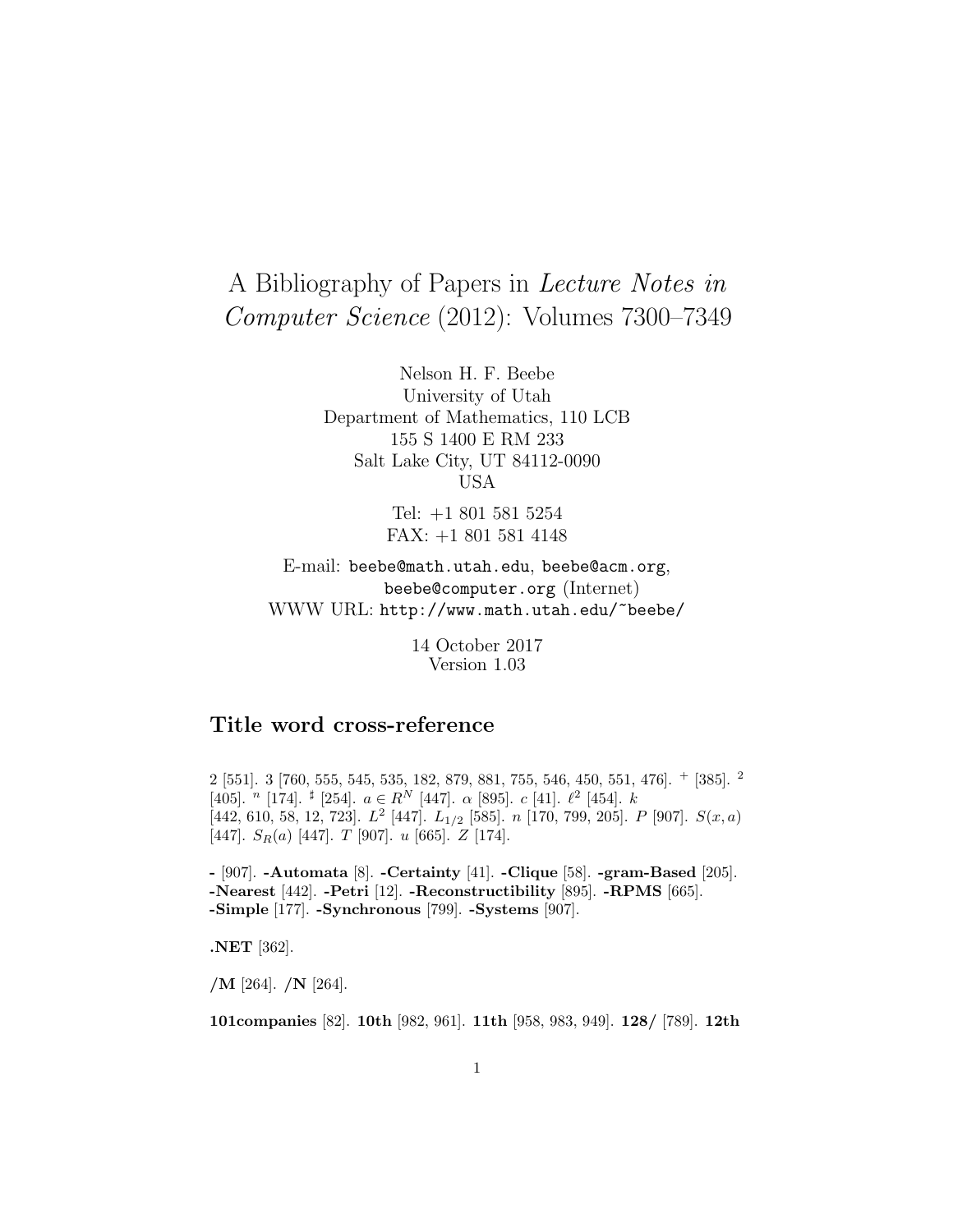[962, 974, 975, 976, 977]. **13th** [984]. **15th** [960]. **160** [789]. **16th** [944, 945]. **17th** [978, 951]. **19th** [957].

**2012** [154]. **24th** [979, 969]. **256-Bit** [788]. **25th** [986, 953]. **26th** [956].

**3-Manifolds** [169]. **3.1** [239]. **33rd** [988]. **3D** [735].

**4th** [970, 952].

**50th** [947]. **5th** [981, 950, 985].

**65th** [943]. **6th** [964, 948, 968].

**802.16** [268]. **8th** [989, 955, 990].

**9th** [965, 966, 967, 963].

**ABCD** [737]. **Ability** [297]. **Abnormalities** [747]. **Abstract** [309, 959]. **Abstracting** [510]. **Abstraction** [674, 897, 401]. **Abstractions** [89, 375]. **Abstracts** [916]. **ABZ** [959]. **Accelerated** [703, 717]. **Accelerating** [233, 57]. **Accelerator** [232]. **Acceptance** [838]. **Access** [512, 845, 90, 414]. **Accessibility** [644]. **Accounting** [356]. **Accumulators** [786]. **Accuracy** [830]. **Acetabular** [551]. **Achieve** [542]. **ACNS** [982]. **ACO** [613]. **ACO-Based** [613]. **Acoustic** [766, 860]. **Acquisition** [831, 755]. **Action** [630, 800, 375]. **Actions** [194]. **Active** [23, 38, 41, 733, 318]. **Activities** [474, 687, 822, 52]. **Activity** [49, 291]. **Acyclic** [180]. **Ad** [869, 198]. **Ada** [951, 159, 158, 153, 151, 154, 155]. **Adaptation** [120, 374, 924, 199]. **Adaptive** [564, 241, 300, 532, 765, 581, 408]. **Additive** [591]. **Additively** [655]. **Administration** [828]. **Advanced** [962, 729, 750, 931, 232, 986, 969]. **Advances** [953, 954, 944, 945, 972, 973]. **Advantages** [34]. **Advertisement** [54]. **Advice** [2]. **Affect** [443, 838, 296, 289]. **Affective** [292, 293]. **Affinity** [223]. **Agadir** [981]. **Again** [720]. **against** [844]. **Agent** [490, 290, 968, 481, 494, 496, 483, 968]. **Agents** [486, 288]. **Aggregate** [250]. **Aggregating** [505]. **Aggressive** [27]. **Agile** [824, 823]. **Agility** [821]. **Agreements** [487]. **Agriculture** [662]. **Ahp** [637]. **AI** [953]. **Aided** [794, 341]. **Algebra** [281, 384]. **Algebraic** [806]. **Algorithm** [652, 598, 607, 427, 566, 436, 608, 656, 739, 614, 526, 27, 331, 729, 869, 570, 580, 585, 603, 579, 12, 741, 174, 611, 891, 581, 648, 144, 345, 569, 565, 780]. **Algorithms** [856, 884, 904, 801, 899, 210, 965]. **Aliasing** [253]. **Aligning** [515]. **Alignment** [717]. **Alignments** [537]. **Alive** [943]. **Allocation** [434, 484, 605]. **Allowing** [791]. **Alloy** [959, 313, 314, 315, 316, 317, 318]. **ALM** [240]. **Alternating** [452]. **Am** [645]. **Ambient** [964]. **Ambiguous** [699]. **among** [676]. **Amplification** [785]. **AMSTA** [968]. **Analysing** [389]. **Analysis** [676, 455, 186, 443, 634, 377, 307, 383, 471, 272, 266, 966, 967, 880,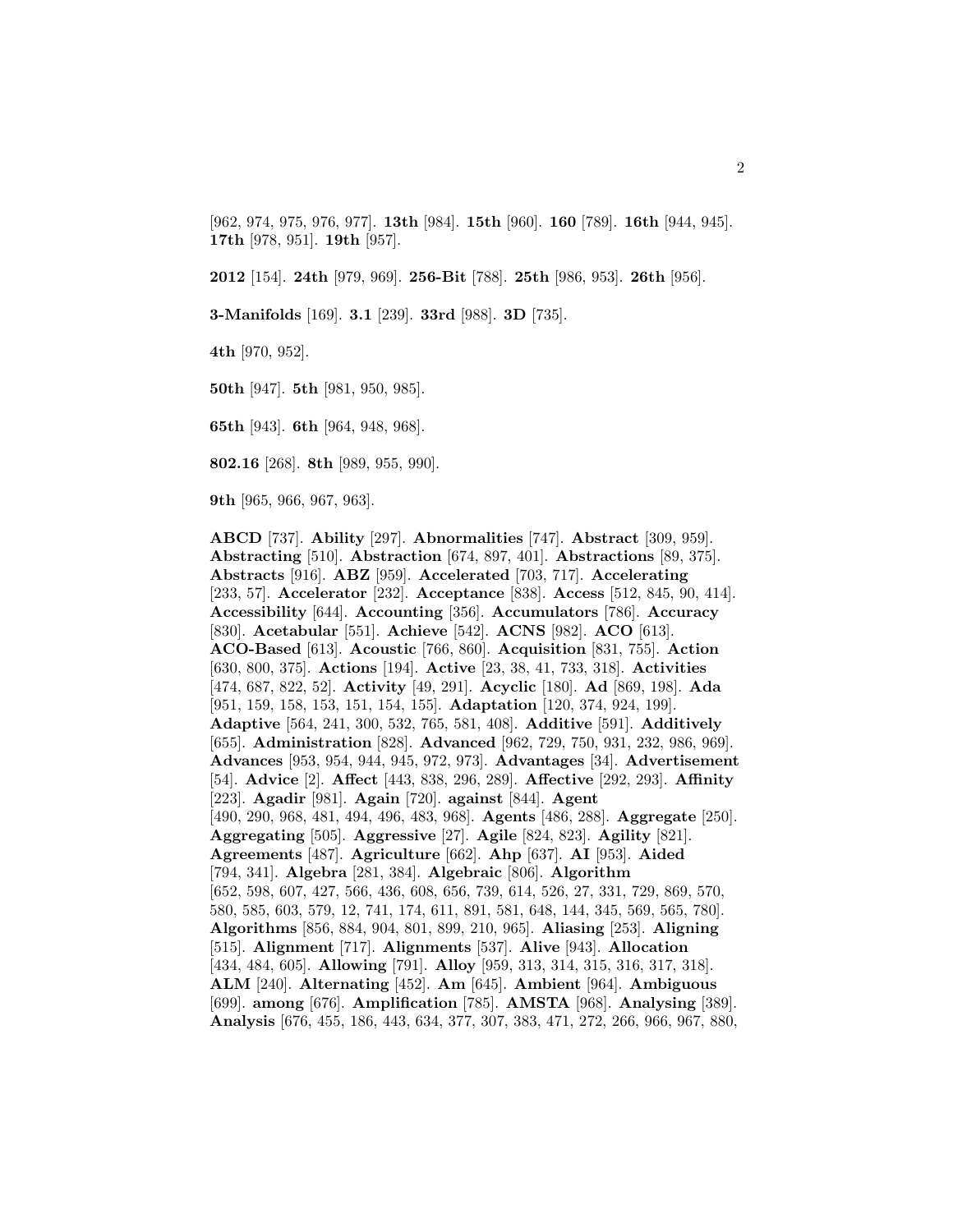378, 468, 249, 674, 659, 622, 641, 773, 47, 324, 258, 530, 393, 881, 746, 750, 876, 349, 787, 717, 300, 870, 467, 491, 632, 240, 813, 268, 67, 236, 669, 262, 277, 69, 690, 108, 642, 205, 497, 601, 390]. **Analytical** [280, 957]. **Analyze** [79]. **Analyzed** [645]. **Analyzing** [846, 823]. **Android** [849, 840, 421]. **AndroidLeaks** [849]. **ANFIS** [580]. **Angle** [647, 200]. **Animated** [774]. **Annotation** [911, 596]. **Annotations** [511]. **Anonymity** [834]. **ANSI** [392]. **ANSI-C** [392]. **Answering** [913, 600]. **Ant** [611]. **Anti** [440, 394]. **Anti-Bayesian** [440]. **Anti-patterns** [394]. **Antipatterns** [378]. **Anytime** [729]. **API** [156]. **Apollonian** [431]. **App** [665]. **Application** [307, 383, 48, 631, 659, 83, 479, 72, 737, 238, 647, 268, 663, 661, 68, 858, 988, 67]. **Application-Level** [68]. **Applications** [957, 978, 119, 782, 411, 960, 279, 513, 849, 475, 653, 968, 986, 233, 521, 503, 527, 974, 975, 976, 977, 152, 609, 236, 606, 990, 835, 784, 987]. **Applicative** [808]. **Applied** [81, 769, 986, 982]. **Applying** [186, 200]. **Approach** [670, 520, 274, 629, 756, 617, 158, 816, 660, 903, 72, 387, 932, 746, 770, 29, 478, 870, 453, 298, 745, 636, 445, 679, 695, 228, 595, 205, 590, 675, 510]. **Approaches** [213, 925]. **Approximation** [181]. **AR-Tactile** [359]. **Arabic** [455]. **Arbitrary** [178, 728]. **Archetypes** [151]. **Architecture** [231, 825, 835]. **Architectures** [116, 906, 816, 226, 240, 235, 677]. **Archive** [571]. **Areas** [754, 633]. **Arguments** [87]. **Arithmetic** [314]. **Art** [77, 4, 329, 809]. **Artifact** [154]. **Artificial** [652, 617, 986, 953, 651, 611, 525, 518]. **Asia** [944, 945]. **ASM** [310, 311, 312]. **ASMTA** [957]. **Aspect** [120, 683, 933, 935]. **Aspect-Oriented** [120, 935]. **ASRS** [656]. **asse** [635]. **Assessing** [638, 297, 235, 677]. **Assessment** [138, 453, 748]. **Assignment** [869]. **Assisted** [971, 230, 614, 72, 95, 740]. **Assisting** [416, 742]. **Association** [191, 46]. **Associative** [706, 617, 540, 525]. **Assumption** [469]. **Assumptions** [346]. **Astronomical** [719]. **Asymptotic** [279, 16]. **Asynchronous** [254, 119]. **Atelier** [323]. **Atlas** [557]. **Atlas-Based** [557]. **Attachment** [426]. **Attack** [848, 418, 39]. **Attacking** [318]. **Attacks** [775, 790]. **Attention** [430, 300]. **Attested** [840]. **attrezzato** [635]. **Attribute** [879]. **Attributed** [58]. **Attributes** [607, 855, 493]. **Auditable** [834]. **Auditory** [209]. **Augmenting** [160]. **August** [987]. **Australia** [954]. **Austria** [985]. **Authenticated** [778, 833, 773]. **Authentication** [407, 841]. **Auto** [224, 609]. **Auto-scoping** [224]. **Auto-tuning** [609]. **AutoFutures** [71]. **Automata** [807, 278, 5, 8, 13, 172, 19]. **Automated** [100, 805, 939, 671, 814, 113, 323, 124, 642]. **Automatic** [389, 739, 526, 854, 860, 737, 890, 546, 71, 741, 365, 600, 584, 525, 228, 305, 586]. **Automatically** [849, 357]. **Automation** [885]. **Automotive** [516, 923, 165]. **Aveiro** [966, 967]. **Averaged** [705]. **Aware** [143, 120, 521, 361]. **AWESOM** [365]. **Axiomatic** [326]. **Axis** [619, 621, 733, 740]. **Axis-Parallel** [619].

**B** [959, 319, 398, 159, 385, 118, 323, 161, 399, 397]. **B&B** [655, 609]. **Back** [20, 75, 114, 128, 149, 166, 184, 220, 284, 381, 422, 437, 561, 810, 852, 886,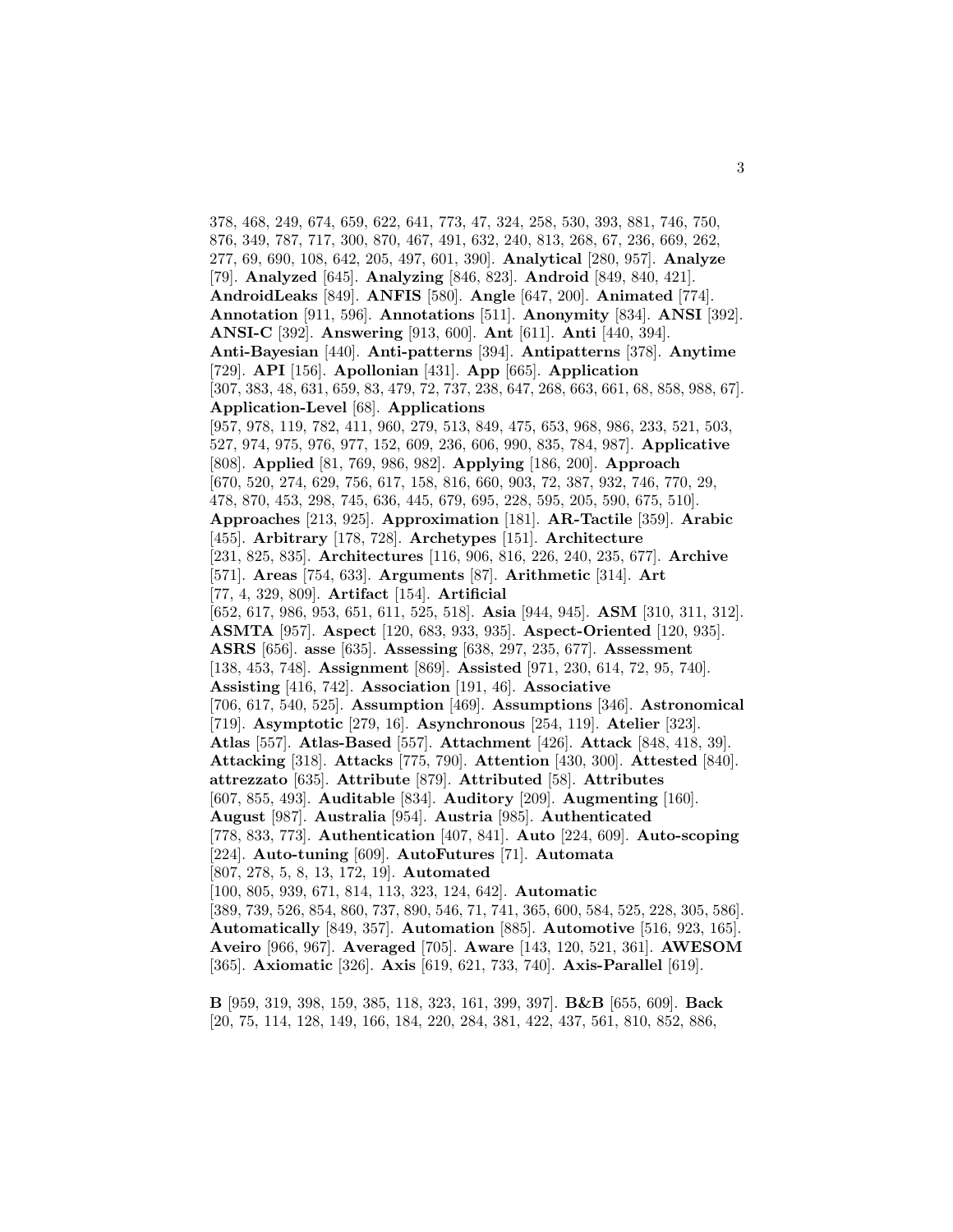920, 264]. **Backdoors** [334]. **Bacterial** [566]. **Badger** [934]. **Bag** [205]. **Bag-of-Words** [205]. **Bahia** [974, 975, 976, 977]. **Balanced** [265]. **Balancing** [579]. **Ban** [201]. **Band** [771]. **Bands** [386]. **Bank** [455]. **Banner** [54]. **Based** [237, 186, 612, 805, 549, 760, 939, 388, 295, 929, 109, 848, 119, 102, 768, 782, 844, 490, 670, 24, 556, 472, 417, 897, 138, 564, 624, 27, 781, 640, 903, 653, 550, 658, 407, 593, 575, 860, 441, 737, 707, 195, 393, 762, 841, 926, 746, 750, 473, 869, 489, 700, 571, 570, 603, 579, 104, 759, 544, 157, 464, 466, 764, 904, 847, 467, 198, 855, 151, 52, 623, 600, 651, 154, 304, 236, 366, 918, 445, 201, 37, 613, 891, 587, 663, 581, 868, 216, 397, 576, 865, 606, 599, 925, 574, 148, 205, 592, 557]. **Based** [345, 858, 602, 594, 569, 857, 565, 601, 675, 591, 439, 790, 817, 673]. **Basics** [371]. **Basis** [647]. **Bass** [860]. **Batch** [858]. **Battery** [280, 350]. **Battery-Shaped** [350]. **Bayesian** [752, 197, 485, 440, 857]. **Beam** [647]. **Beating** [552]. **Bee** [611]. **Behaved** [570, 580]. **Behavior** [687, 850, 349, 31, 67, 95, 353]. **Behavioral** [351]. **Behaviour** [888, 482, 397]. **Behaviour-Based** [397]. **Beijing** [956]. **Being** [354]. **Belief** [846]. **Benchmark** [238]. **Benefits** [504, 642]. **BEP** [634]. **Berkeley** [587]. **Bertinoro** [962, 952]. **between** [190, 367, 665, 770, 822, 162, 609, 202, 293, 933]. **beyond** [789, 868]. **Bi** [432]. **Bi-directional** [432]. **Bidirectional** [136, 135]. **Big** [308]. **Big-Step** [308]. **Bigrams** [495]. **Bijective** [769]. **Binarization** [764]. **Binary** [859, 623]. **Biological** [563]. **Biologically** [598, 448]. **Biomass** [649]. **Biomedical** [917, 746, 29, 915, 477]. **Biomedicine** [980]. **Biometric** [619, 468, 461]. **Bioprosthetic** [750]. **Biosignals** [750]. **BIP** [116]. **Bipartite** [410]. **Birthday** [943]. **Bisection** [658]. **Bit** [788]. **Blasts** [770]. **Blending** [265]. **Blind** [769, 451]. **Blob** [475]. **Block** [787, 791, 780]. **Blogging** [497, 720]. **Blood** [731]. **Blueprints** [357]. **Body** [867]. **Boolean** [338, 9, 335]. **Boost** [915]. **Border** [570]. **Boruvka** [610]. **Both** [229]. **Botnet** [408]. **Boundaries** [875]. **Boundary** [577]. **Bounded** [101, 893, 392]. **Bounded-Exhaustive** [101]. **Bounds** [655]. **BPM** [673]. **BPMN** [117]. **Brain** [734, 216, 557]. **Brain-Machine** [216]. **Branching** [281]. **Brazil** [974, 975, 976, 977]. **Break** [330, 409]. **Breaking** [538, 774]. **Bridging** [100, 933]. **Brisbane** [954]. **Browser** [312]. **BT\*** [729]. **Bubbles** [411]. **Buffer** [267, 799]. **Bug** [96]. **Bugs** [392]. **Building** [32, 661]. **Burn** [742]. **Business** [127, 515, 504, 516, 138, 506, 627, 673].

**C** [254, 736, 405, 87, 91, 392, 891, 819]. **C#** [81]. **C-Means** [736]. **C-Nets** [891]. **CAC** [269]. **CAiSE** [969]. **Calculating** [801]. **Calculi** [795]. **Calculus** [281, 496, 214, 806, 868]. **Calculus-Based** [868]. **Calibrated** [551]. **Calibration** [548, 364]. **Call** [264, 265]. **Call-Back** [264]. **Camera** [472, 622, 473, 757, 467]. **Camera-Projector** [622]. **Can** [778, 842]. **Canada** [965, 953]. **Canadian** [953]. **Cancellation** [227]. **Cancer** [914]. **Candidate** [916]. **Capability** [499]. **Capacities** [272]. **Capacity** [273, 903, 387]. **CAPTCHA** [774]. **Capturing** [67]. **Capuano** [638]. **Cardiac** [553, 554].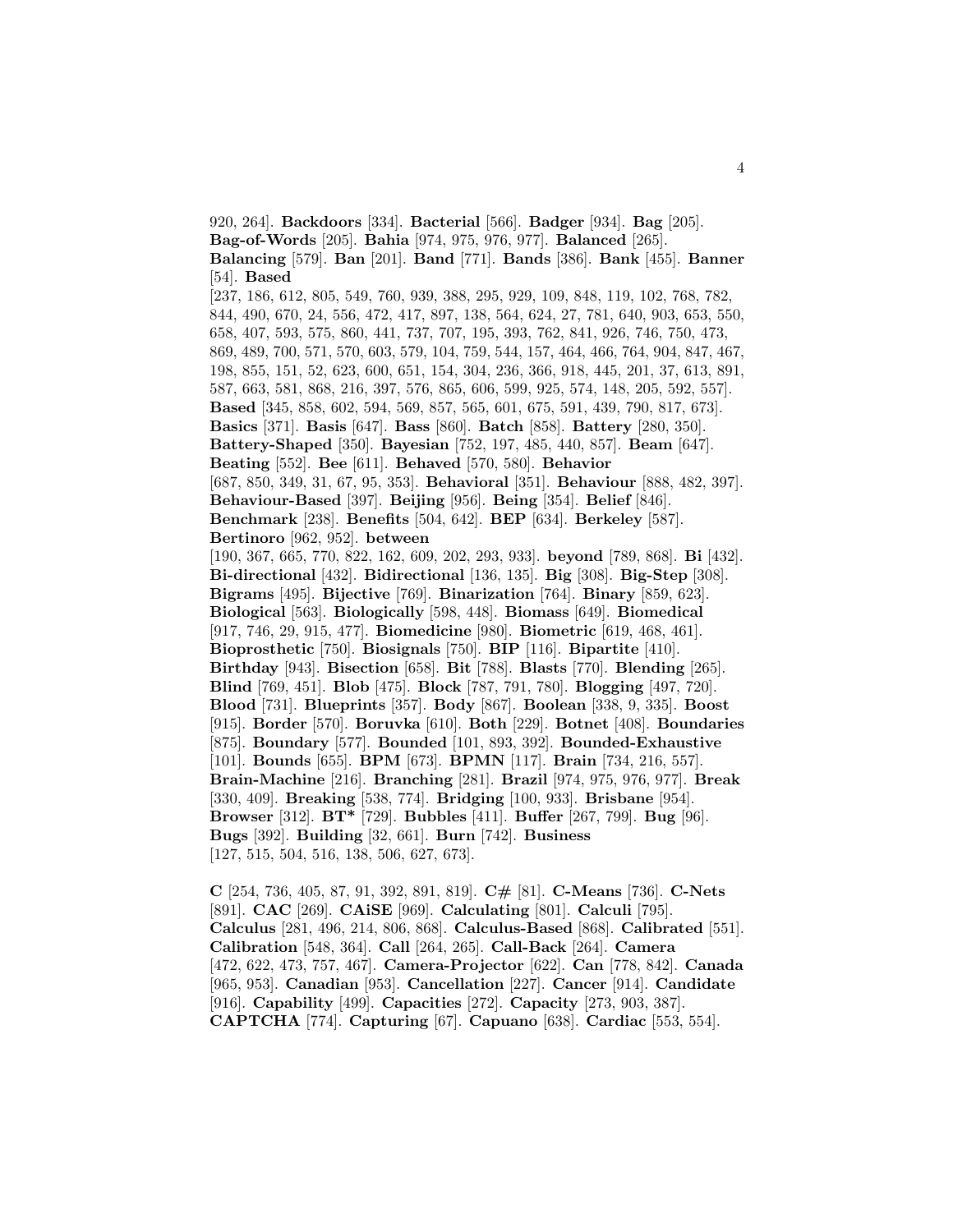**Carlo** [527]. **Carte** [145]. **Cascade** [736]. **Cascading** [685]. **Case** [672, 225, 384, 556, 927, 516, 889, 637, 84, 160, 828, 632, 154, 918, 930, 865, 933, 626]. **Case-Based** [918, 865]. **Cases** [694]. **Cast** [441]. **Castel** [638]. **Catalog** [682]. **Categorical** [296]. **Categorization** [706, 38]. **Catheterization** [554]. **CD** [8]. **CD-Systems** [8]. **CDCL** [331]. **Cell** [178, 47, 280]. **Cellular** [172]. **Center** [264]. **Centered** [411, 838]. **Central** [645]. **Centric** [639, 368, 421]. **Centroid** [707]. **Centroid-Based** [707]. **Certain** [431]. **Certainty** [41]. **Certification** [815]. **Certified** [674, 173]. **CFD** [233, 661]. **Chain** [671, 276, 435]. **Chains** [649, 702]. **Challenges** [121, 503, 923, 483]. **Chance** [597]. **Chance-Constrained** [597]. **Change** [866]. **Chania** [979, 958]. **Channel** [768, 869, 771, 791, 767]. **Chaos** [570]. **Character** [538]. **Characterization** [768, 766, 771]. **Charts** [92]. **Cheat** [397]. **Check** [455]. **Checking** [100, 78, 901, 158, 251, 99, 392, 317, 390]. **Children** [351]. **China** [986, 956, 972, 973]. **Chinese** [602, 601]. **Chips** [613]. **CHOC'LATE** [162]. **Choice** [629]. **Choices** [162]. **Choosing** [330]. **Chord** [860]. **Chronic** [742]. **Cipher** [791]. **Ciphers** [787, 780, 779]. **Circle** [593]. **Circum** [593]. **City** [354, 645]. **CK** [686]. **Class** [266, 147, 40, 201, 37, 32, 39]. **Class-Imbalanced** [40]. **Classes** [443, 686]. **Classical** [19]. **Classification** [442, 443, 188, 754, 24, 756, 617, 707, 729, 23, 855, 162, 22, 445, 201, 525, 560, 440, 30]. **Classification-Based** [445]. **Classification-Tree** [162]. **Classifier** [593, 29, 31]. **Classifier-Ensemble** [29]. **Classifiers** [542, 39]. **Classify** [96]. **Classifying** [708, 34]. **Clause** [343, 332]. **Clean** [130]. **Clearing** [368]. **Clinical** [917, 919]. **Clique** [58]. **Clockless** [839]. **Close** [726]. **Closed** [548]. **Closed-Form** [548]. **Closing** [389]. **Cloud** [256, 816, 567, 579, 500, 591]. **Clouds** [840]. **Cluster** [47, 632]. **Cluster KDD** [599]. **Clustering** [598, 736, 446, 728, 856, 575, 633, 201, 695, 878, 599, 493, 594, 601, 439]. **Clusters** [444, 432, 541]. **Co** [290, 47, 142, 857]. **Co-evolution** [142]. **Co-occurrence** [857]. **Co-Occurring** [290, 47]. **Coalescent** [890]. **Code** [98, 247, 325, 151, 154, 819, 219]. **Coded** [532]. **Codes** [120]. **Coevolutionary** [573]. **Cogeneration** [657]. **Cognition** [215]. **Cognition-Inspired** [215]. **Cognitive** [297, 684, 491]. **Cohesion** [653]. **Cohort** [919]. **Coil** [363]. **Collaborative** [288, 603, 445]. **Collapse** [538]. **Collect** [746]. **Collection** [64]. **Collections** [259, 926, 58, 723]. **College** [989]. **Collisions** [792]. **Colony** [611]. **Color** [752, 755, 450]. **Colored** [890, 904]. **Coloring** [424]. **Coloured** [903]. **Combating** [405]. **Combination** [823]. **Combinatorial** [341]. **Combined** [269, 6, 228]. **Combining** [913, 929, 325, 99, 469]. **Combustion** [659]. **Commercial** [500]. **Commodity** [835, 434]. **Common** [355]. **Communication** [50, 962, 123, 355, 489, 265, 825, 615]. **Communities** [497]. **Community** [186, 82, 354, 45, 497]. **Commutative** [924]. **Companies** [823]. **Company** [824, 815]. **Comparative** [575, 925]. **Compare** [696]. **Comparing** [162]. **Comparison** [500, 68]. **Compensation** [549, 553]. **Competition** [481]. **Competitive** [481]. **Compile** [88]. **Compile-Time** [88]. **Compiler** [230, 233, 391, 234, 228]. **Compiler-Assisted** [230]. **Compilers** [243].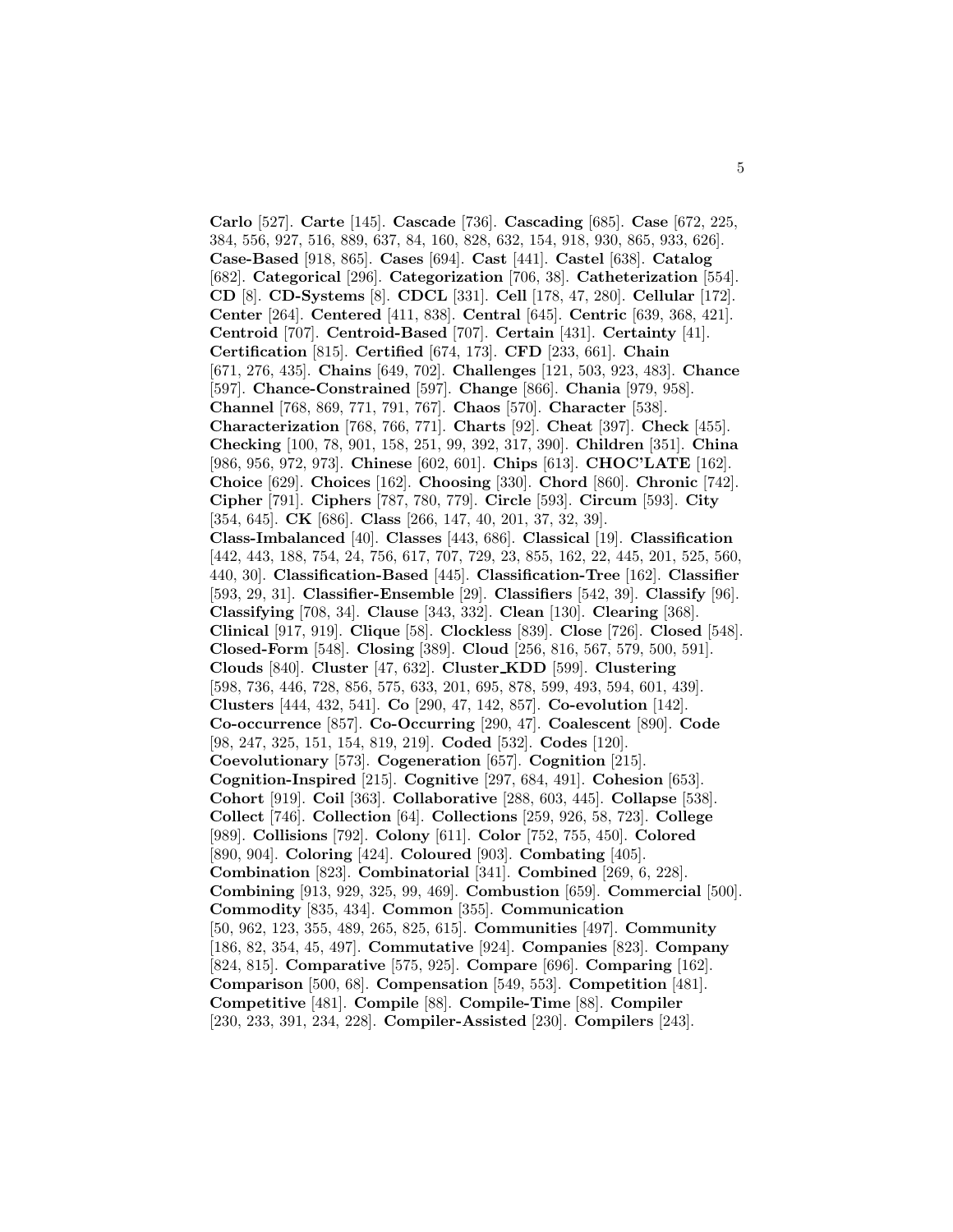**Complaint** [602]. **Complete** [889, 869, 316]. **Completeness** [183]. **Complex** [698, 492, 216]. **Complexes** [178]. **Complexities** [15]. **Complexity** [685, 893, 684, 13, 16, 648, 18]. **Compliance** [201]. **Component** [157, 151, 345]. **Component-Based** [157, 151]. **Components** [947, 400, 58, 96]. **Composite** [531]. **Composition** [121, 120, 949, 117, 509, 924, 507]. **Compositions** [487]. **Compound** [474]. **Comprehensions** [326]. **Comprehensive** [201, 601]. **Compression** [179, 744, 789]. **Computation** [211, 2, 416, 170, 276, 415, 173, 212, 644]. **Computational** [639, 66, 954, 175, 952, 974, 975, 976, 977]. **Computations** [427, 180]. **Compute** [174]. **Computer** [971, 794, 962, 295, 329, 740]. **Computer-Aided** [794]. **Computer-Assisted** [971]. **Computer-Based** [295]. **Computers** [1]. **Computing** [964, 833, 72, 985, 961, 579, 361, 14, 837, 333, 834]. **Concealment** [532]. **Concentrated** [176]. **Concept** [641, 467, 599]. **Concepts** [155, 62]. **Conceptual** [689]. **Concerns** [157, 507, 851]. **Concise** [48]. **Concrete** [745]. **Concurrency** [803, 312, 89]. **Concurrent** [65, 888, 395]. **Condition** [748]. **Conference** [971, 979, 957, 982, 989, 978, 951, 948, 966, 967, 970, 958, 960, 959, 963, 984, 981, 947, 983, 949, 988, 950, 968, 986, 985, 961, 953, 974, 975, 976, 977, 956, 946, 980, 969, 944, 945, 972, 973, 990]. **Confidence** [855]. **Confidence-Based** [855]. **Configurable** [514]. **Configuration** [187, 939, 515]. **Confinement** [94]. **Conflict** [507]. **Conflict-Free** [507]. **Confluent** [898]. **Conformal** [544]. **Conformance** [103, 105]. **Congress** [954]. **Congruence** [826]. **Congruency** [764]. **Connect** [863, 875]. **Connected** [666, 722]. **Connection** [429]. **Connectivity** [915]. **conscious** [297]. **Considerations** [658]. **Consistency** [256, 446]. **Consolidation** [271]. **Constrained** [833, 478, 894, 866, 651, 597]. **Constraint** [372, 102, 146, 766, 165, 107, 204, 342]. **Constraint-Based** [102]. **Constraint-Driven** [146]. **Constraints** [93]. **Construct** [890]. **Constructing** [928, 808, 122, 780]. **Construction** [610, 417, 983]. **Constructive** [108, 872]. **Constructs** [226]. **Contact** [539]. **Content** [411]. **Context** [639, 515, 120, 674, 4, 952, 368, 521, 11, 301, 52, 825]. **Context-Aware** [120]. **Context-Supported** [368]. **Contextual** [775, 448]. **Continuous** [311, 715]. **Contour** [733, 875]. **Contourlet** [762]. **Contours** [621]. **Contrast** [449]. **Contrasts** [557]. **Contribution** [307, 383]. **Contributions** [345]. **Control** [411, 845, 164, 313, 163, 74, 650, 750, 400, 414, 247, 668, 216, 219]. **Controlled** [12, 17, 18]. **Controller** [310]. **Controllers** [800]. **Controlling** [275]. **Converse** [841]. **Cooperating** [278, 5, 6]. **Cooperation** [303, 609]. **Cooperative** [509, 216]. **Coordination** [496, 119]. **Cope** [324]. **Core** [231, 627, 716, 240, 922, 68]. **Correct** [134]. **Correction** [450]. **Correctness** [804, 686]. **Corrector** [648]. **Correlated** [48]. **Correlation** [531, 266, 768, 418, 262]. **Coscheduling** [70]. **Cosine** [859, 744]. **COSMIC** [677]. **Cost** [192, 894, 904, 817]. **Cost-Effective** [904]. **Cost-Sensitive** [192]. **Costs** [504]. **COTS** [653]. **Could** [692]. **Counter** [392].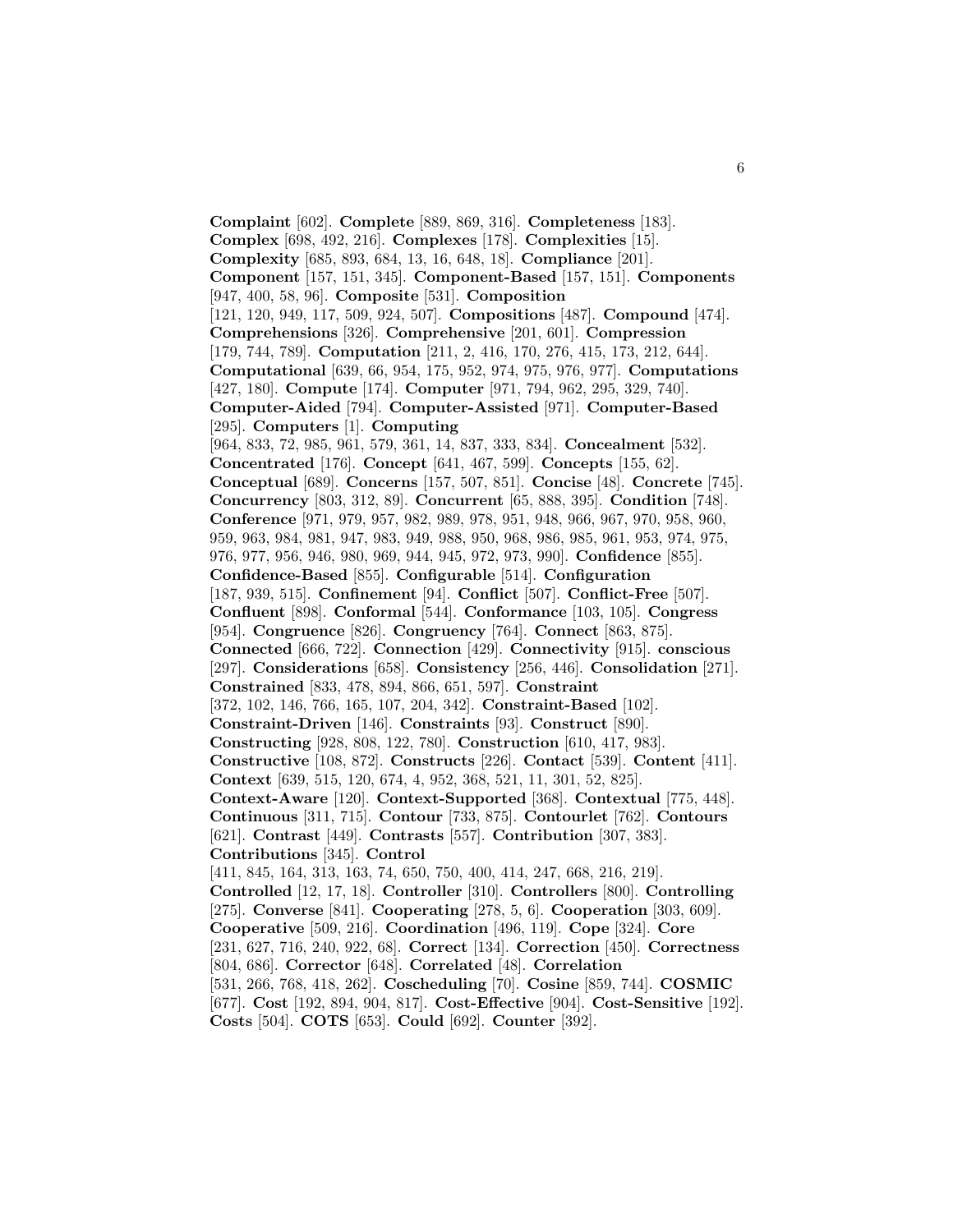**Counter-Examples** [392]. **Counterexample** [337]. **Coupling** [653]. **Coverability** [899]. **Coverage** [101, 389, 666, 54]. **Cox** [585]. **CPMD** [866]. **Creating** [207]. **Crete** [979, 958]. **Crime** [645]. **Crisis** [486]. **Criteria** [101, 643, 737, 440]. **Croatia** [968]. **Croatian** [495]. **Cross** [188, 911, 44, 719, 38]. **Cross-Identification** [719]. **Cross-Roads** [44]. **Crowd** [368]. **Crowding** [571]. **Crowdsourcing** [916]. **Crown** [529]. **Cryptanalysis** [788, 419]. **Cryptographic** [156, 418]. **Cryptography** [982, 420]. **Cryptosystem** [790]. **CSMA** [270]. **CSMA/CA** [270]. **CSP** [387, 118]. **CT** [741]. **CTIC** [952]. **CUDA** [234]. **Cues** [752, 289]. **Curvature** [176, 877]. **Curve** [640, 420, 444]. **Custom** [362]. **Customization** [86]. **Customized** [207, 122]. **Cyber** [405, 863]. **Cyber-Physical** [863]. **Cyber-Threat** [405]. **Cytological** [739]. **Czech** [948, 947, 949, 950, 946].

**D** [760, 555, 545, 170, 535, 182, 879, 881, 755, 546, 450, 551, 476]. **DAG** [425]. **Dalian** [986]. **Damage** [47, 565]. **Damaged** [532]. **Dan** [809]. **Dangerous** [247]. **Dassow** [943]. **Data** [929, 229, 119, 917, 897, 641, 355, 728, 726, 218, 881, 40, 33, 60, 517, 755, 710, 57, 43, 644, 491, 600, 813, 498, 783, 421, 107, 914, 878, 944, 945, 718, 493, 713, 34, 989]. **Data-Centric** [421]. **Data-Flow** [929, 119]. **Data-Intensive** [498]. **Database** [979, 512, 806]. **Databases** [712, 680, 719, 461]. **Dataset** [542]. **DB** [587]. **Deal** [326]. **Dealing** [676]. **Deblocking** [765]. **Debugging** [110, 88]. **Decision** [127, 630, 629, 758, 32, 505]. **Decision-Making** [630, 505]. **Declarative** [519, 246]. **Declassification** [797]. **Decomposing** [892]. **Decompositions** [698]. **Decoupling** [274]. **Dedicated** [943]. **Deep** [557]. **Defect** [813]. **Defensive** [484]. **Defined** [421]. **Defining** [117]. **Definition** [622]. **Definitive** [372]. **Degraded** [633]. **Degree** [436]. **Degrees** [428]. **Delaunay** [618]. **Delegable** [845]. **Deletion** [177]. **Delta** [104]. **Delta-Oriented** [104]. **Demand** [207]. **Demands** [434]. **Demographic** [890]. **Denmark** [990]. **Denoising** [760, 476]. **Dense** [723]. **Dependencies** [676, 704, 333]. **Dependency** [35, 69]. **Dependently** [805]. **Depth** [471, 472]. **Derivation** [816, 6]. **Derivations** [11]. **Derivative** [654]. **Derivative-Free** [654]. **Derive** [584]. **Derived** [931]. **Deriving** [800]. **Description** [183, 499]. **Descriptional** [13]. **Descriptions** [326]. **Design** [962, 671, 102, 649, 223, 816, 660, 321, 359, 923, 873, 742, 303, 248, 934, 600, 525, 69, 661]. **Designing** [905, 156, 344, 165]. **Desk** [828]. **Desktop** [66]. **Detailed** [854]. **Detecting** [849, 856, 60, 350, 449]. **Detection** [531, 428, 747, 48, 44, 739, 475, 731, 452, 401, 296, 441, 737, 732, 717, 57, 546, 94, 678, 743, 457, 529, 397, 451, 408, 45, 858, 565, 289]. **Detectors** [469]. **Determination** [859, 745]. **Determine** [681, 488]. **Determining** [444]. **Deterministic** [8]. **Develop** [98]. **Developing** [696]. **Development** [388, 818, 79, 83, 637, 559, 125, 160, 665, 822, 157, 358, 915, 151, 161, 936, 823, 154, 95, 825]. **Developments** [404]. **Device** [363, 837]. **Devices** [420, 357, 350, 663, 842, 362]. **Diagnosis** [742]. **Diagrams** [929, 109].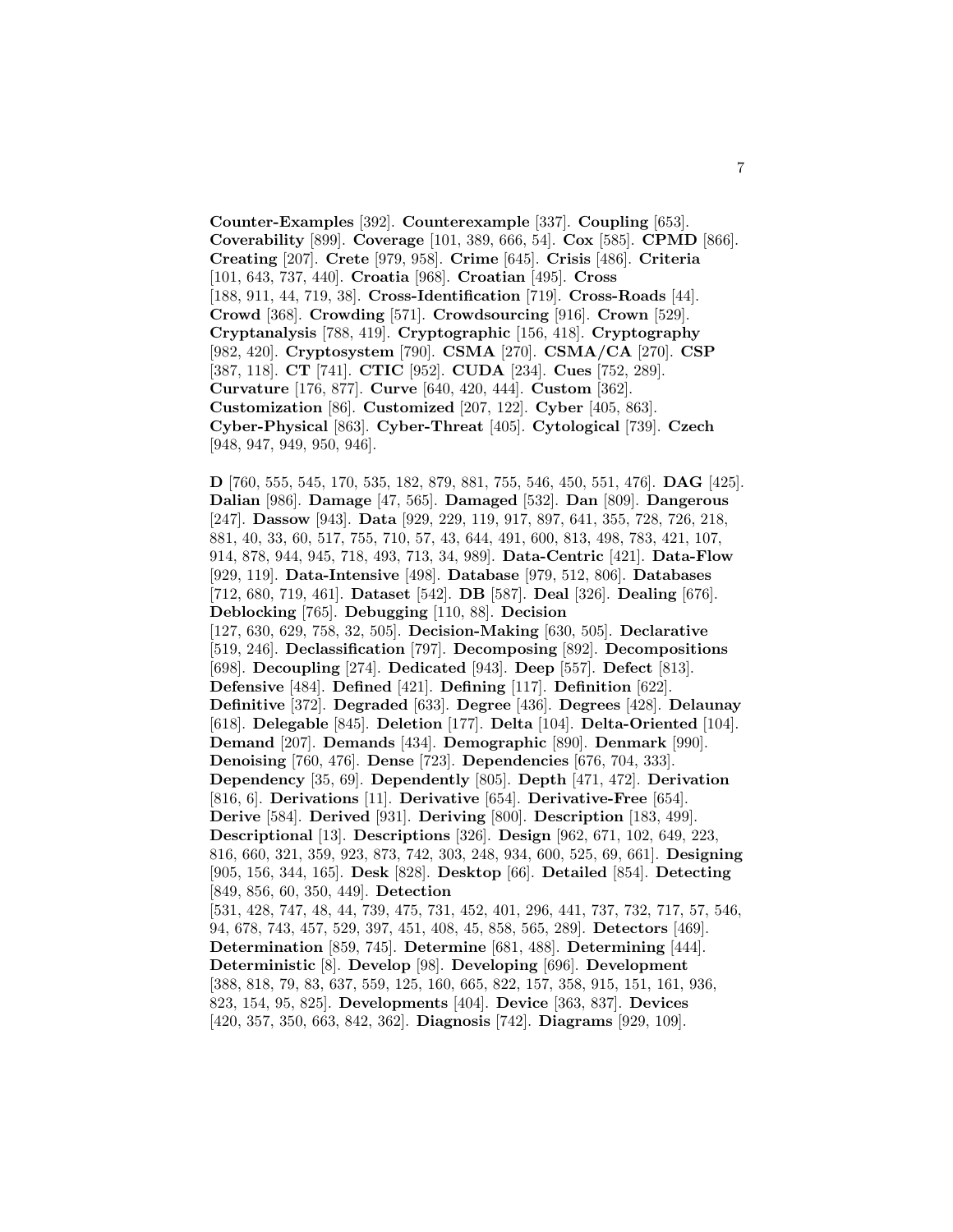**Difference** [190]. **Differences** [822, 37]. **Different** [575, 68]. **Differential** [419, 548]. **Digital** [880, 173, 876, 884, 172, 137]. **DILS** [989]. **Dimension** [619, 582]. **Dimensional** [589, 296, 690]. **Dimensionality** [443, 753]. **Dimensions** [178]. **Directed** [474, 340]. **Direction** [452]. **Directional** [738, 432]. **Directives** [233]. **Disambiguation** [701]. **Discharging** [323]. **Discovering** [55, 54, 718]. **Discovery** [217, 341, 519, 866, 909, 56, 891, 944, 945, 599, 723]. **Discrete** [169, 272, 566, 882, 987, 877, 365]. **Discrete-Time** [272]. **Discriminant** [470]. **Discrimination** [770]. **Disease** [885]. **Diseases** [748]. **Disparate** [915]. **Display** [753]. **Disruptions** [597]. **Dissimilarity** [442]. **Distance** [181, 880, 571]. **Distinguishers** [789, 780]. **Distorted** [531]. **Distortion** [444]. **Distributed** [612, 272, 413, 674, 5, 153, 6, 282, 666, 840, 825, 483, 718]. **Distribution** [589, 276, 351]. **Distributions** [330, 771]. **Diverse** [542]. **DM6437EVM** [765]. **Do** [245]. **Document** [706, 764, 695]. **Documenting** [669]. **Documents** [932, 690, 602, 591]. **Domain** [126, 279, 454, 928, 830, 738, 499, 199, 925, 594, 941, 137, 922]. **Domain-Specific** [126, 928, 594, 941, 137]. **Dominance** [801]. **Don't** [850]. **Door** [56]. **Dots** [875]. **Double** [695]. **Doubling** [779]. **Dresses** [626]. **Drifts** [43]. **Driven** [962, 384, 136, 146, 654, 132, 157, 13, 609, 95, 941]. **Driver** [360]. **Drivers** [823]. **Driving** [127, 349]. **DroidSense** [79]. **DSA** [153]. **DSL** [371, 261]. **DSLs** [140]. **DSmT** [758]. **DSP** [765]. **Dual** [837]. **Dual-OS** [837]. **Dualities** [203]. **Dubrovnik** [968]. **during** [295, 818, 302, 290, 296, 165, 245, 219]. **Dy** [116]. **Dy-BIP** [116]. **Dynamic** [116, 434, 869, 433, 679, 723]. **Dynamics** [280].

**e-Learning** [587]. **e-Remanufacturing** [568]. **EAP** [409]. **EAP-MD5** [409]. **Earley** [12]. **Early** [671, 731, 401, 741, 500]. **Earthquakes** [770]. **ECG** [747, 295]. **ECMFA** [990]. **ECOOP** [956]. **Ecosystems** [964]. **EDF** [164]. **Edge** [762]. **Edges** [449]. **EDI** [516]. **Educational** [300]. **EEG** [749]. **Effect** [612, 635, 700, 301]. **Effective** [904]. **Effectiveness** [298, 498]. **Effects** [302, 288, 820, 255, 234]. **Efficiency** [785, 863, 724]. **Efficient** [188, 77, 229, 720, 714, 170, 417, 727, 415, 420, 282, 859, 519, 890, 197, 346, 174, 678, 791, 165, 26, 86, 780, 725]. **Effort** [830, 679]. **Egham** [964]. **Eigenspace** [474]. **EIMOS** [664]. **Eindhoven** [798]. **Elastic** [577]. **Elder** [360]. **Elderly** [472]. **Electric** [74]. **Electrical** [350, 363]. **Electron** [881]. **Electronic** [74]. **Elementary** [798]. **Elements** [298]. **Elicitation** [816]. **Elliptic** [420]. **ELM** [200]. **Embedded** [939, 589, 261, 761, 837, 418]. **Embedding** [470, 400]. **Emendation** [937]. **Emerge** [487]. **Emerging** [775, 349]. **EMF** [77, 931, 144, 142]. **Emotional** [290, 196]. **Emotions** [294]. **Empirical** [138, 193, 826]. **Enabled** [845, 420]. **Enabling** [555]. **Encodings** [193]. **Encrypted** [591]. **Encryption** [778, 785, 833, 591]. **Endogenous** [134]. **Endoscopic** [479, 547]. **Energy** [634, 356, 49]. **Energy-Reliant** [356]. **Enforcement** [421]. **Engagement** [294, 298]. **Engine** [719, 909, 693, 679]. **Engineering** [676, 672, 962, 812, 828, 986, 873, 946, 969, 925, 209, 941].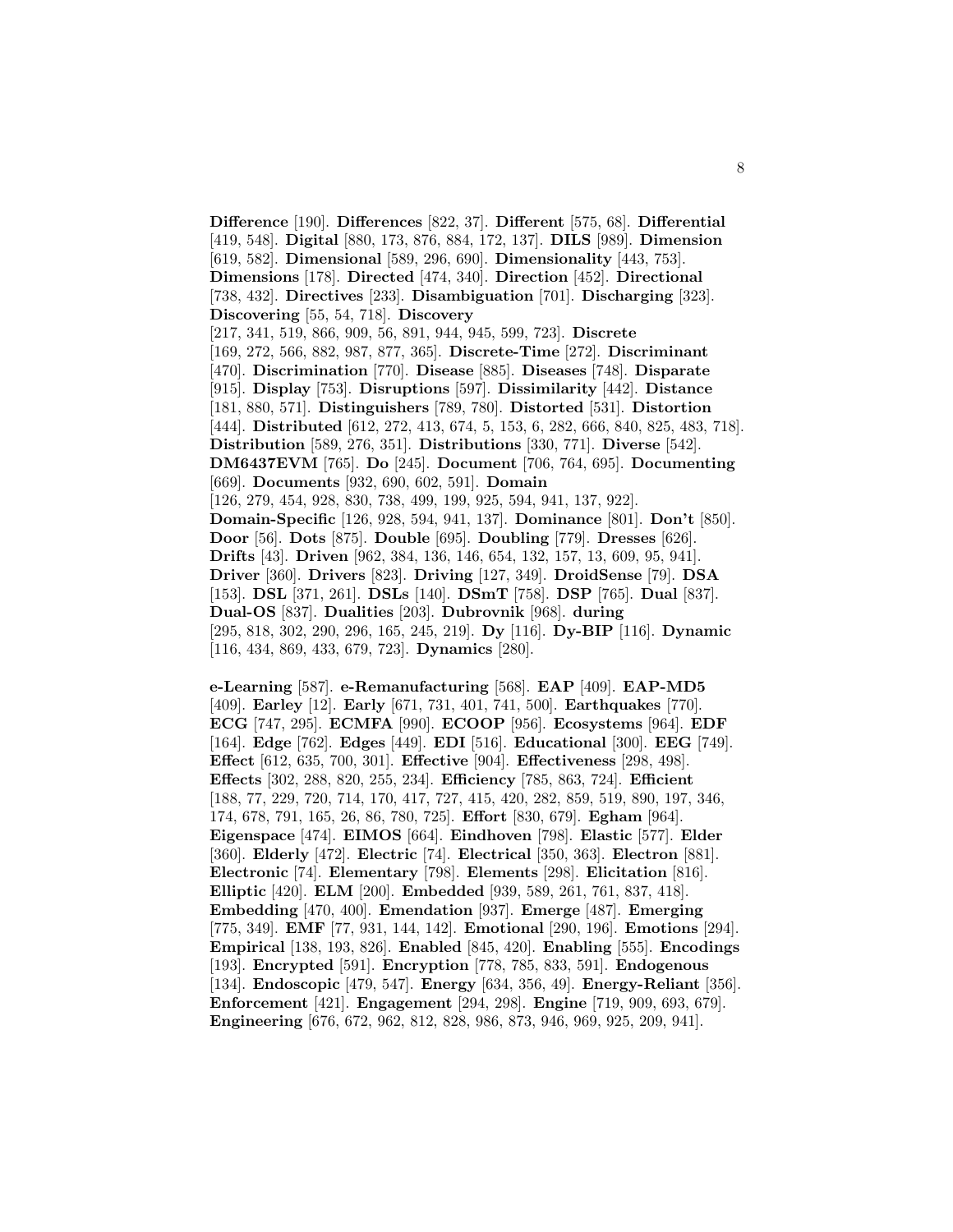**Engines** [903]. **English** [586]. **Enhance** [297, 518]. **Enhanced** [555, 608]. **Enhancement** [755, 759, 627]. **Enhancements** [781]. **Enhancing** [664, 260, 85, 732, 298, 171]. **Ensemble** [25, 29, 43, 542, 22]. **Ensembles** [207]. **Enterprise** [502]. **Entities** [3]. **Entity** [705, 29]. **Entrez** [909]. **Entropy** [468]. **Entry** [250]. **Envelopes** [834]. **Environment** [653, 567, 579, 361, 827, 936, 298]. **Environment-Aware** [361]. **Environments** [351, 484, 304, 500]. **Equation** [279, 716]. **Equations** [7, 391]. **Equivalent** [788]. **ERP** [681]. **Error** [88]. **Escape** [612]. **Escrow** [776]. **Essays** [943]. **Establishing** [829]. **Estimates** [830]. **Estimating** [818, 367, 724]. **Estimation** [883, 553, 176, 877, 757, 679, 817]. **Euclidean** [786]. **Europe** [951]. **European** [956, 990, 645]. **Evacuation** [486]. **Evaluating** [110, 248, 713, 345]. **Evaluation** [81, 637, 182, 488, 222, 458, 199, 560, 819, 601]. **Evaluations** [558]. **Evaluator** [402]. **Evaluators** [122]. **Evasion** [39]. **Event** [319, 384, 398, 159, 928, 871, 49, 519, 161, 69, 399, 397, 105, 518]. **Event-B** [319, 398, 159, 161, 399, 397]. **Event-Driven** [384]. **Events** [350]. **Eventual** [256]. **Everyday** [356]. **Evolution** [247, 245, 142]. **Evolutionary** [211, 212, 213, 210]. **Evolved** [24]. **Evolving** [218, 433, 22]. **Exact** [48]. **examining** [331]. **Examples** [392]. **Exchange** [343, 803, 773]. **Exclusion** [935]. **Executable** [325, 922]. **Execution** [237, 163, 687, 99, 842]. **Exhaustive** [101]. **Expandable** [588]. **Expansion** [697]. **Expansions** [584]. **Experience** [302, 830]. **Experiences** [829]. **Experimental** [471]. **Experimenting** [836]. **Experiments** [231]. **Expert** [830]. **Experts** [453]. **Explain** [809]. **Explicit** [463, 85]. **Exploiting** [197]. **Exploration** [289]. **Explorative** [642]. **Exploratory** [294]. **Exploring** [302, 293]. **Exponential** [440, 572]. **Expression** [467]. **Expressions** [110]. **Extended** [528, 335, 675]. **Extending** [123, 326, 226, 315, 780]. **Extensibility** [244]. **Extension** [258, 246]. **Extensions** [880, 809, 245]. **External** [681, 571]. **Extra** [85]. **Extra-Functional** [85]. **Extractable** [782]. **Extracting** [695]. **Extraction** [455, 595, 394, 602]. **Eye** [732].

**Face** [463, 468, 470, 623, 469]. **Face-Part** [469]. **Facebook** [851]. **Facial** [854, 467, 465]. **Fact** [148]. **Factor** [125, 773]. **Factorization** [703]. **Factors** [299, 205]. **Factory** [364]. **Failed** [335]. **Failed-Literal** [335]. **Failures** [283]. **Fair** [487]. **Fake** [87, 691]. **Fall** [472, 534]. **Fallen** [407]. **Family** [141, 440]. **FAQ** [700]. **Farming** [865]. **Fast** [610, 78, 436, 836, 556, 883, 824, 584]. **Fast-Checking** [78]. **Fault** [401, 787]. **Faulty** [342]. **FCFS** [266]. **Fear** [645]. **Feature** [43, 94, 743, 448, 642, 547, 439]. **Features** [754, 854, 860, 931, 594]. **Feed** [408]. **Feed-Forward** [408]. **Feedback** [750, 277, 606]. **Feedback-Based** [606]. **Few** [126]. **Fibers** [745]. **Fiction** [148]. **Field** [351, 277]. **Filter** [654, 651, 765]. **Filter-Based** [651]. **Filtering** [720, 879, 603, 477, 857]. **Filters** [531, 928]. **Find** [436]. **Finding** [911, 58, 283]. **Findings** [738]. **Fine** [421]. **Fine-Grained** [421]. **Fingerprint** [537, 466]. **Fingerprinting** [365]. **Finite** [273, 267, 108, 19].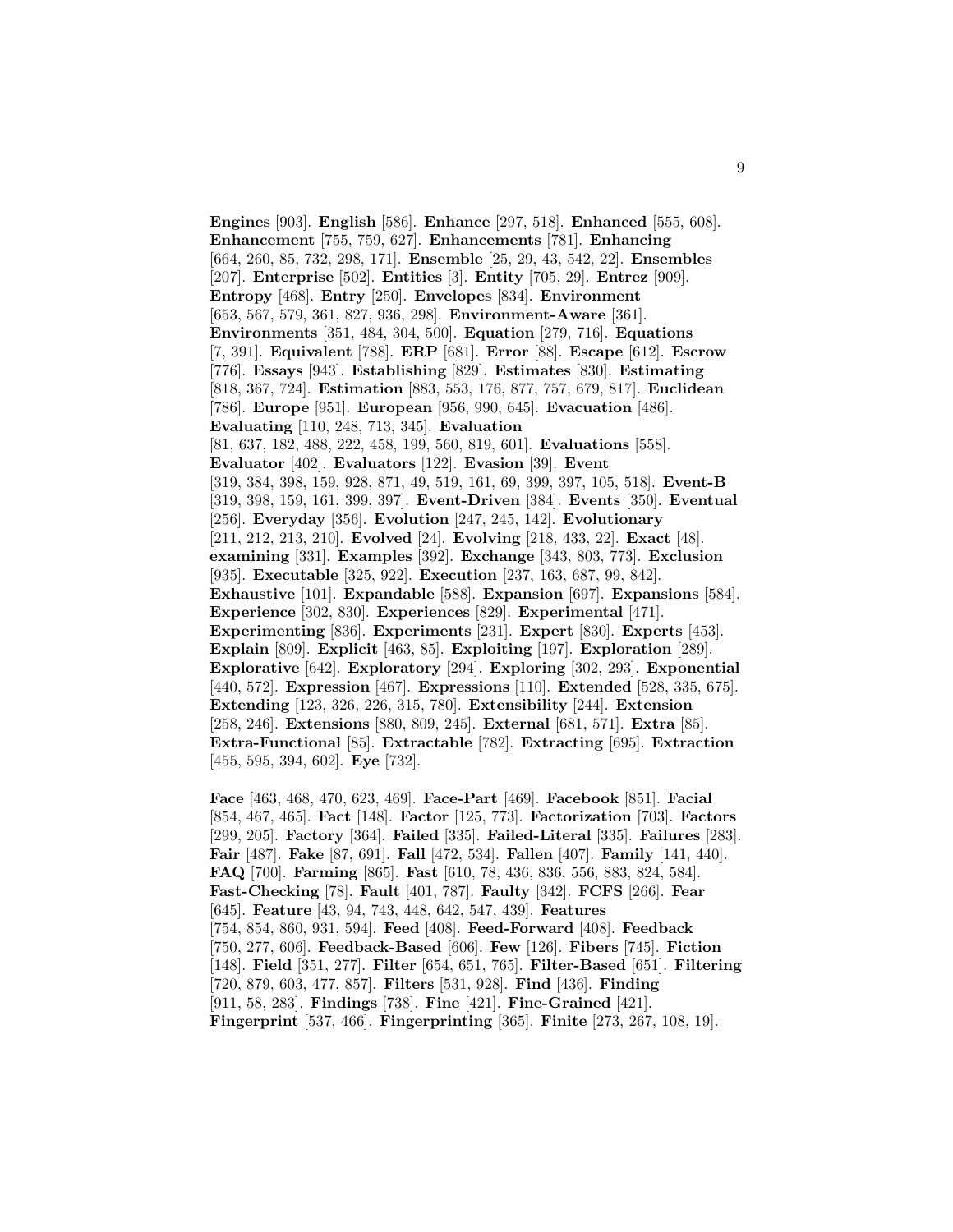**Finite-Buffer** [267]. **Finnish** [828]. **Fire** [485]. **Firefly** [739]. **First** [802, 102, 987]. **First-Past-the-Post** [802]. **Fish** [652, 651, 865]. **Fish4Knowledge** [499]. **Fixing** [763]. **Fixtures** [559]. **Flexibility** [127]. **Flock** [598]. **Flooded** [720]. **Flow** [929, 229, 119, 674, 733]. **Fly** [937, 901]. **Flying** [216]. **FocalTest** [102]. **Focus** [371, 456]. **Focused** [984]. **Folding** [339]. **Folksonomies** [62]. **Following** [540]. **Food** [602]. **Footprint** [259]. **Footprints** [896]. **Forced** [269]. **Forces** [733]. **Forecast** [716]. **Forecasting** [25]. **Foreground** [452]. **Forensics** [137]. **Forest** [485]. **Forests** [179, 33, 34]. **Fork** [229]. **Fork-Join** [229]. **Form** [548, 699]. **Formal** [962, 389, 78, 963, 159, 321, 160, 9, 391, 161, 203, 399, 380, 962]. **Formalism** [907]. **Formalizing** [319, 254]. **Formally** [102]. **Formula** [9]. **Formulae** [338]. **Formulas** [111, 335]. **Formulation** [548]. **Forward** [408]. **Fostering** [824]. **Foundation** [40]. **Foundations** [990]. **FPGA** [761]. **Fragment** [311]. **Frames** [919]. **Framework** [558, 111, 326, 249, 83, 292, 258, 395, 884, 596, 168, 31, 152, 232, 216, 353, 460, 497]. **Frameworks** [307, 383]. **France** [957]. **Free** [654, 507]. **Frequent** [712, 862, 62]. **Front** [21, 42, 522, 543, 562, 583, 604, 625, 646, 667, 688, 709, 730, 751, 772, 793, 811, 832, 853, 874, 887, 908, 921, 942, 63, 76, 97, 115, 129, 150, 167, 185, 206, 221, 242, 263, 285, 306, 327, 348, 369, 382, 403, 423, 438, 459, 480, 501]. **Fuel** [47]. **Full** [550]. **Fully** [502]. **Function** [447, 49]. **Functional** [676, 694, 85, 686, 377, 507, 933]. **Functions** [169, 839, 647, 789, 784]. **Functors** [808]. **Fusion** [758, 762, 858]. **Fusion-Based** [858]. **Fusion/ Classification** [758]. **Future** [503, 502, 283]. **Fuzzy** [735, 631, 736, 214, 629, 770, 508, 215, 534, 216]. **Fypercomputations** [14]. **Gadgeteer** [362]. **Gains** [287]. **Gait** [471]. **Galleries** [708]. **Game** [302, 430, 869, 303, 300, 301, 298, 304, 122]. **Game-Based** [304]. **Game-Like** [298]. **Game-Theoretic** [430]. **Games** [802, 424, 24, 494, 397]. **Gamma**

[771]. **Gap** [100, 933]. **Gated** [268]. **Gaussian** [736, 450, 469]. **Gdansk** [969]. **Gender** [471, 574, 465]. **Gender-Hierarchy** [574]. **Gene** [916]. **Gene-Mutation** [916]. **General** [70]. **Generalized** [170, 470, 4, 340, 771]. **Generated** [357]. **Generating** [704, 506, 435, 144]. **Generation** [309, 389, 106, 694, 132, 814, 282, 107, 518]. **Generic** [884, 29]. **GeneTegra** [914]. **Genetic** [656, 614, 539]. **Genome** [911, 717]. **Genre** [707]. **Geographic** [639, 641, 697]. **Geographical** [643]. **Geometric** [881]. **Geometrically** [531, 272]. **Geometry** [622, 796, 987, 464]. **GeoSocial** [711]. **Geospatial** [596]. **Geostatistics** [641]. **Geovisualization** [641]. **Germany** [988]. **Gesture** [867, 560]. **Get** [720]. **Getting** [196]. **GIS** [642]. **GIS-integrated** [642]. **Give** [842]. **Glaucoma** [731]. **Gliwice** [980]. **Global** [654, 658, 651, 611, 606]. **Globally** [825]. **GMM** [623]. **Go** [912, 868]. **Goal** [499, 161]. **Goal-Oriented** [161]. **Going** [353]. **Going-Out** [353]. **Good** [698, 204]. **GPGPU** [616, 606]. **GPS** [352]. **GPU** [610, 607, 624, 883, 703, 717]. **GPU-Accelerated** [703, 717]. **GPU-Based** [624]. **GPUs** [233]. **Gradient** [556, 733, 465]. **Grained** [421]. **gram** [205].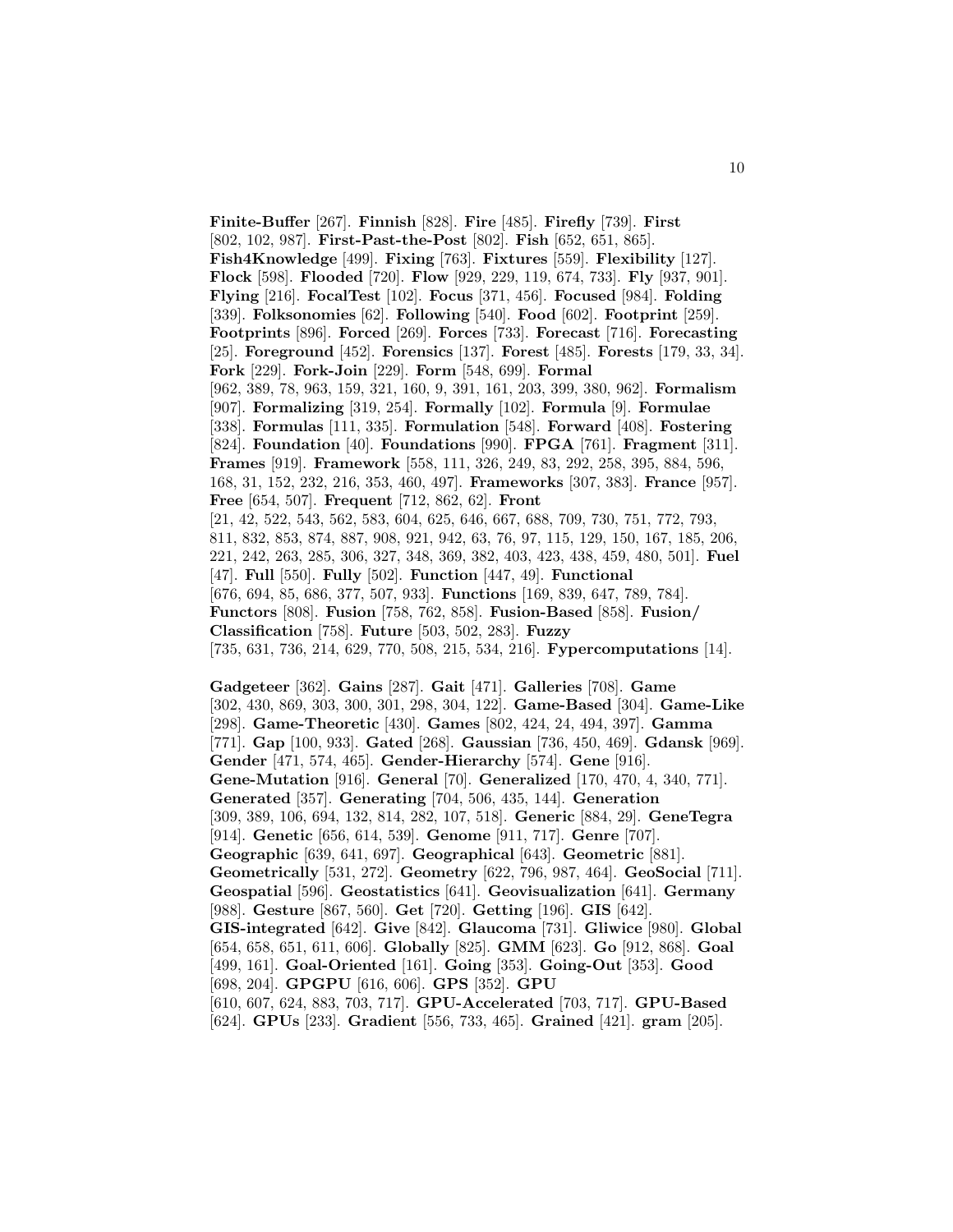**Grammar** [6]. **Grammars** [4, 11, 12, 17, 18]. **Graph** [965, 429, 374, 73, 412, 801, 723, 51, 439, 725]. **Graph-Based** [439]. **Graphical** [213]. **Graphics** [57]. **Graphs** [610, 911, 436, 721, 862, 58, 435, 724, 410]. **Gray** [601]. **Gray-Clustering** [601]. **Greece** [979, 958]. **Grenoble** [957]. **Grey** [569]. **Grey-Based** [569]. **Grid** [616]. **Groningen** [978]. **Group** [36, 193]. **Grouping** [524, 857]. **Groups** [173]. **Growing** [883, 824, 445, 821]. **Growth** [712]. **GSD** [827]. **GSR** [295]. **Guidance** [555, 360, 552]. **Guide** [372]. **Guided** [939, 337, 554]. **GWT** [587].

**H264** [765]. **H264/AVC** [765]. **Habitat** [358]. **Hacking** [358]. **Haemodynamic** [748]. **Hairpin** [10]. **Halifax** [965]. **Hamburg** [988]. **Hand** [475, 750, 473, 363, 464, 536]. **Hand-Geometry** [464]. **Hand-Sign** [536]. **Hand-Worn** [363]. **Handheld** [350, 363, 361]. **Handling** [157, 165, 574]. **Handoff** [269]. **Haralick** [754]. **Hardware** [775, 225, 163]. **Hash** [782, 407]. **Hash-Based** [407]. **Hazard** [602]. **Hazards** [585]. **HCBRG** [445]. **Health** [189, 917]. **HeapMotiv** [302]. **Heart** [552, 748]. **Henkin** [338]. **Heterogeneous** [59, 955, 230, 43, 840]. **Heuristic** [538, 473]. **Heuristically** [542]. **Hidden** [354, 890, 826, 560]. **Hierarchical** [23, 551, 445, 878, 493, 51]. **Hierarchy** [574]. **High** [754, 616, 582, 436, 622]. **High-Dimension** [582]. **Higher** [791, 780]. **Higher-Order** [791, 780]. **Hints** [300]. **HiPoLDS** [413]. **Histories** [247]. **History** [412]. **Hoare** [794]. **Hoc** [869, 198]. **Home** [356, 645]. **Homes** [357, 358]. **Homogeneous** [396, 743]. **Homological** [179]. **Homology** [180, 170, 182, 173]. **Horst** [658]. **Housing** [628]. **HRT** [731]. **HTTP** [408]. **Hu** [592]. **Huatulco** [970]. **Human** [471, 190, 639, 474, 533, 534, 209]. **Human-Centric** [639]. **Humans** [489]. **Hybrid** [319, 901, 665, 349, 240, 366, 611, 34, 51, 497]. **Hypergraph** [424]. **HyRAL** [788].

**I/O** [222, 69]. **i2b2** [918]. **IC3** [328]. **ICCSA** [974, 975, 976, 977]. **ICIAR** [966, 967]. **ICISP** [981]. **ICM** [758]. **ICMT** [950]. **ICSI** [972, 973]. **Identification** [919, 719, 781, 642, 342]. **Identifying** [432, 89, 673]. **Identities** [776]. **Identity** [463, 782, 781]. **Identity-Based** [782, 781]. **IDS** [44]. **IEA** [986]. **IEA/AIE** [986]. **IEEE** [954, 268]. **IFIP** [964]. **IFM** [963]. **II** [225, 967, 975, 945, 973]. **III** [976]. **IKEA** [632]. **Illuminant** [757]. **Image** [752, 952, 526, 456, 885, 550, 762, 708, 354, 884, 554, 527, 453, 745, 458, 202, 878, 592, 966, 967, 981]. **Image-Guided** [554]. **Image-Mining** [885]. **Images** [531, 754, 479, 739, 454, 731, 173, 732, 753, 168, 449, 741, 172, 457, 532, 15, 551, 734, 476, 477]. **Imaging** [744, 757]. **Imbalance** [32]. **Imbalanced** [40]. **Immune** [617]. **Impact** [676, 778, 830, 686, 147]. **Impedance** [748]. **Implementation** [719, 420, 89, 600, 821]. **Implementations** [159, 235]. **Implementing** [164]. **Implicit** [286]. **Important** [205]. **Impossible** [419]. **Imprecise** [713]. **Improve** [463, 706, 697, 918, 539]. **Improved** [332, 571, 581, 576, 601, 518].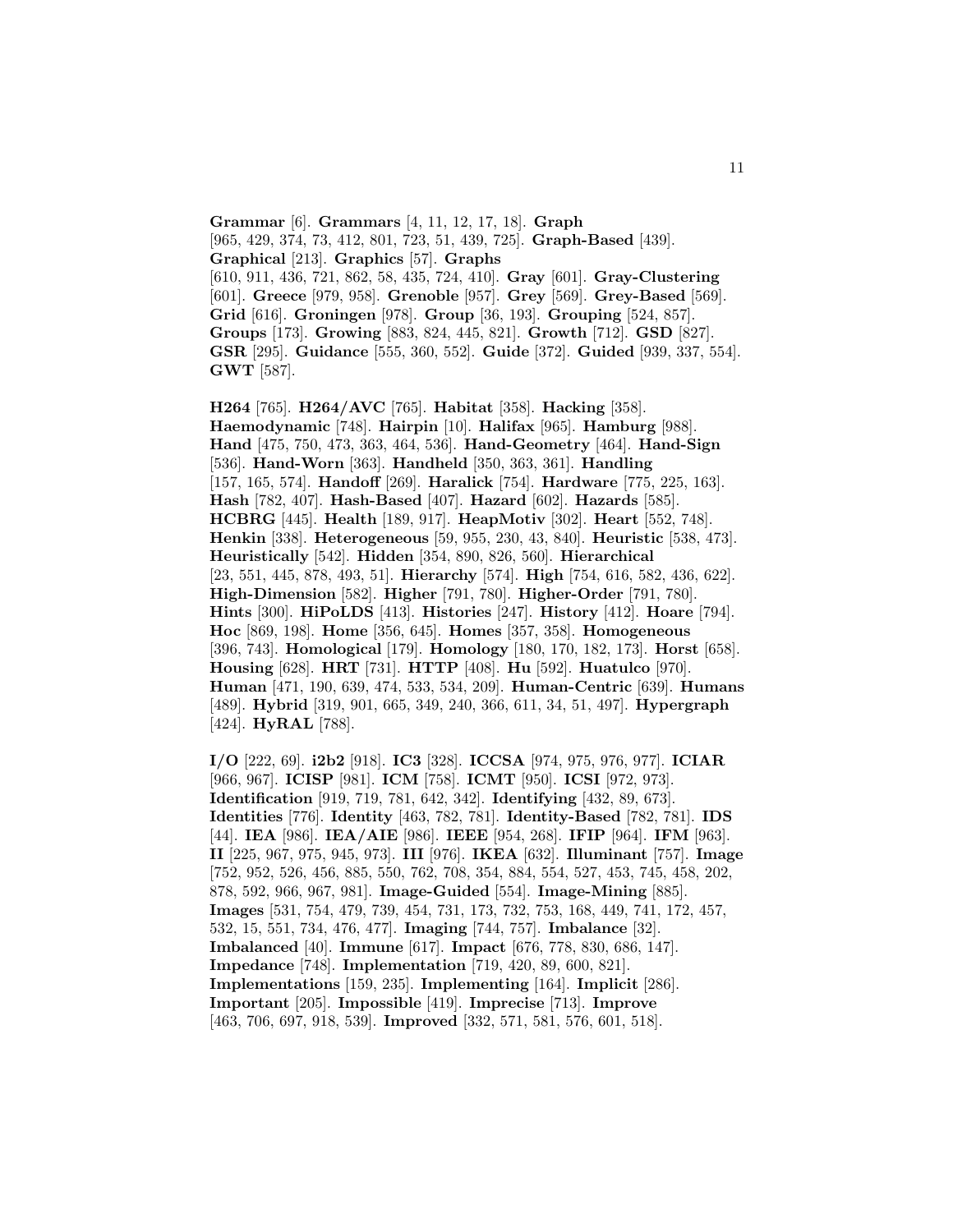**Improvement** [984, 814, 815, 813]. **Improvements** [276]. **Improves** [448]. **Improving** [163, 559, 812, 828, 537, 872]. **Improvisation** [289]. **Impulse** [477]. **Impulse-Noise** [477]. **In-the-Wild** [358]. **Including** [225]. **Incomplete** [484]. **Inconsistencies** [934]. **Incorporating** [488, 647, 557]. **Increasing** [465]. **Incremental** [564, 27, 707, 104, 347, 855, 298, 37]. **Increments** [442]. **Indentations** [456]. **Independent** [85, 797]. **Individual** [505]. **Indoor** [768, 365, 366]. **Induced** [722]. **Industrial** [986, 930, 925, 933]. **Industry** [401]. **Inertia** [572]. **Inference** [848, 257, 251, 890, 197]. **Infinite** [273]. **Inflective** [495]. **Influence** [624, 68]. **Influential** [53]. **Information** [463, 189, 471, 978, 639, 53, 917, 545, 521, 869, 484, 702, 697, 969, 918, 171, 51, 602, 971, 964, 980]. **Informativeness** [495]. **Informed** [321]. **Infrared** [752, 460, 615]. **Infrastructural** [635]. **Infrastructure** [904, 864]. **Infrastructures** [726]. **Initialization** [252]. **Inner** [784]. **Inner-Product** [784]. **Innovation** [824, 626]. **Innovative** [906]. **Input** [13, 813]. **Input-Driven** [13]. **Inspection** [864]. **Inspired** [598, 215, 566]. **Instance** [520, 36]. **Instances** [315]. **Instantiation** [322]. **Institutes** [917]. **Instruction** [606]. **Instrumentations** [121]. **Insults** [287]. **Insurance** [240]. **Integral** [780]. **Integrate** [636]. **Integrated** [308, 231, 152, 642, 963]. **Integrating** [77, 153, 717, 915, 931, 493]. **Integration** [463, 989, 929, 917, 860, 662, 492, 863, 914]. **Integrity** [843]. **Intel** [231]. **Intelligence** [986, 953, 567, 954, 972, 973, 568]. **Intelligent** [612, 964, 294, 986, 286, 488, 600, 291, 958]. **Intel(R)** [231]. **Intensive** [498]. **Inter** [516, 910]. **Inter-Ontology** [910]. **Inter-organizational** [516]. **Interaction** [292, 290, 288, 563, 644, 590, 342]. **Interactions** [302, 539]. **Interactive** [398, 351, 361]. **Interactivity** [664]. **Interchange** [927]. **Interclass** [266]. **Interesting** [55]. **Interface** [322]. **Interfaces** [222]. **interference** [92]. **Internal** [140, 928]. **International** [971, 979, 957, 964, 982, 962, 989, 965, 978, 951, 948, 966, 967, 958, 955, 960, 959, 963, 984, 981, 952, 947, 983, 949, 988, 950, 968, 986, 985, 961, 987, 974, 975, 976, 977, 946, 980, 969, 972, 973]. **InterOnto** [910]. **Interoperation** [665]. **Interplay** [838]. **Interpolation** [621, 477]. **Interpretation** [644]. **Interpreters** [122]. **Intersection** [836]. **Interval** [655, 283, 609]. **Interventions** [971]. **Intra** [556]. **Intra-operative** [556]. **Intrinsic** [589]. **Introducing** [227]. **Introduction** [558, 379]. **Intrusion** [48, 44]. **intrusive** [70]. **Invalidations** [511]. **Invariant** [867, 592]. **Invariants** [879]. **Invasive** [72, 748]. **Inventory** [274, 650]. **Invisible** [51]. **IPCAI** [971]. **IPTV** [588]. **Iris** [460]. **Irregular** [605]. **Issues** [880, 640]. **Istanbul** [987]. **Italian** [631]. **Italy** [971, 962, 955, 960, 959, 963, 952, 635, 626]. **Items** [55]. **Itemset** [712]. **Iterative** [585, 595, 550]. **ITIB** [980]. **IV** [977]. **IWOMP** [955].

**J2ME** [420]. **J2ME-Enabled** [420]. **Java** [259, 420, 402, 246, 124]. **JavaScript** [260, 261, 262]. **Jetpack** [258]. **Job** [656]. **Join** [229, 719, 725]. **Joint** [785, 829]. **July** [990]. **June** [971, 979, 957, 964, 982, 962, 989, 965, 978, 951, 948, 966, 967, 970, 958, 955, 960, 959, 963, 984, 981, 983, 949, 988, 968,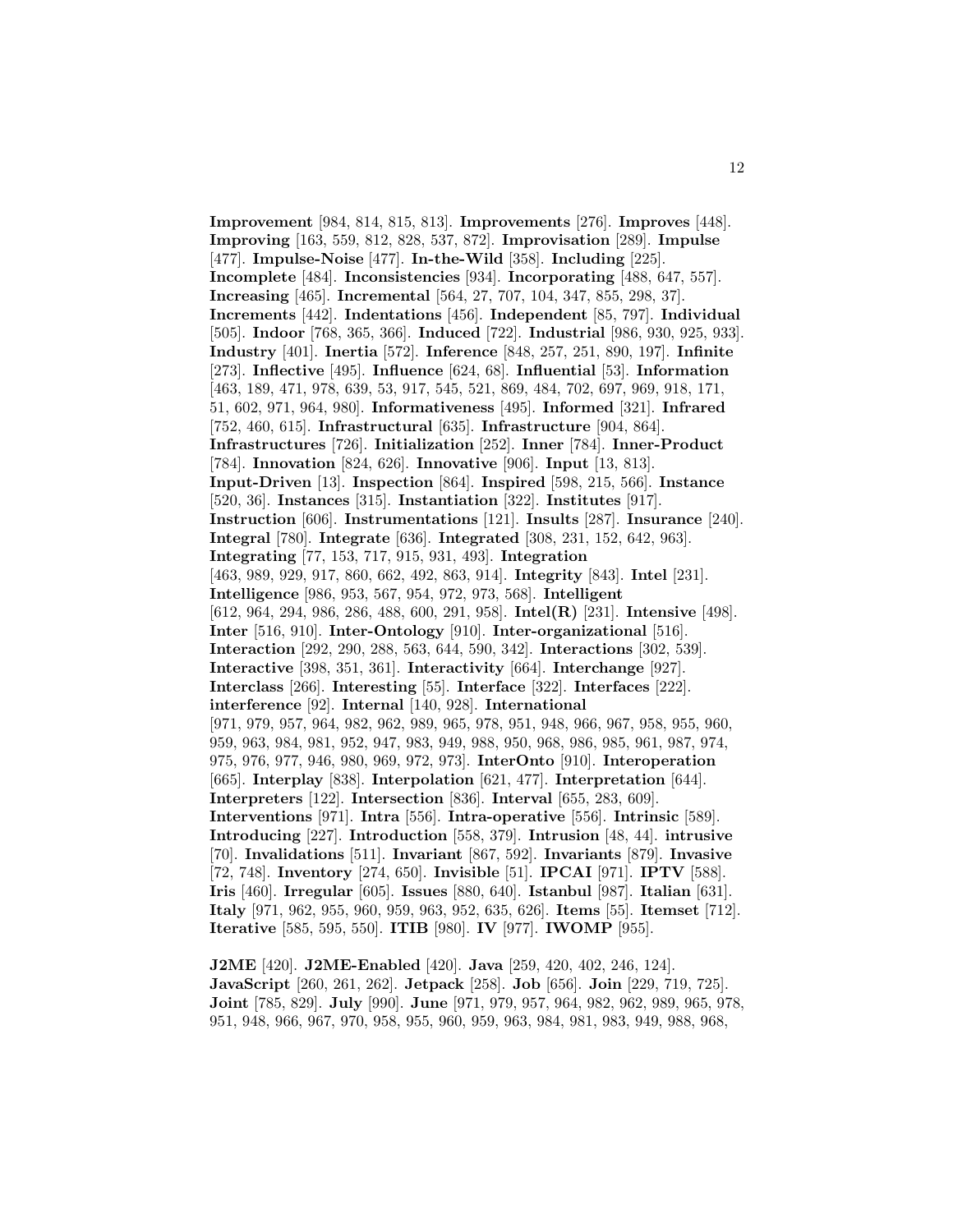986, 985, 961, 954, 974, 975, 976, 977, 956, 946, 980, 969, 944, 945, 972, 973]. **Jürgen** [943].

**K-Nearest** [478]. **Kan** [809]. **Keeping** [872]. **Kernel** [760, 609]. **Kernel-Based** [760]. **Kernelized** [736]. **KES** [968]. **KES-AMSTA** [968]. **Key** [788, 773, 154, 318, 776, 402]. **Keys** [788]. **Keystroke** [848]. **Keywords** [595]. **Kgs** [990]. **Kindergarten** [351]. **Knapsack** [652]. **Knowledge** [913, 217, 490, 820, 596, 829, 131, 944, 945, 599, 626]. **Known** [370]. **Kuala** [944, 945]. **Kummer** [790]. **Kummer-Based** [790]. **Kynoid** [421].

**Label** [35, 707, 168]. **Labeled** [105]. **Labeling** [693]. **Labial** [766]. **Lack** [830]. **Landform** [607]. **Landmark** [46]. **Language** [706, 978, 372, 119, 413, 694, 704, 928, 9, 506, 38, 248, 702, 135, 95, 155, 142, 819, 89, 936]. **Languages** [126, 141, 82, 140, 932, 10, 148, 510, 941, 943]. **Laparoscopy** [545, 544]. **Laplacian** [760]. **Large** [50, 428, 352, 727, 849, 257, 721, 241, 915, 724, 725]. **Latent** [186]. **Lattice** [417, 599]. **Lattice-Based** [417]. **Launch** [663]. **Launching** [851]. **Law** [436]. **Laws** [795]. **Layer** [575, 732, 869]. **Lazy** [207]. **LBlock** [419]. **Leader** [598]. **Leaks** [849]. **Lean** [823]. **Learned** [481, 826]. **Learner** [297, 302, 290, 288, 293]. **Learner-Support** [288]. **Learning** [187, 598, 189, 332, 207, 190, 698, 217, 490, 564, 27, 35, 36, 882, 292, 296, 441, 488, 489, 23, 38, 299, 208, 301, 699, 28, 41, 287, 763, 298, 584, 304, 26, 213, 202, 587, 293, 96, 408, 858, 219]. **Least** [200]. **Lectures** [962, 954]. **Left** [733]. **Leftmost** [11]. **Legacy** [120, 930, 673]. **Length** [779]. **Length-Doubling** [779]. **Lengthening** [10]. **Lens** [535]. **Lesions** [478]. **Less** [370]. **Lesson** [112]. **Lessons** [481, 826]. **Level** [404, 164, 687, 462, 448, 451, 68, 937, 143]. **Levels** [401]. **Leveraging** [351, 51]. **LGIP** [465]. **libOMP** [229]. **Libraries** [257]. **Library** [156, 103, 303]. **LiDAR** [529]. **Life** [356, 989, 49, 240]. **Lifetime** [666]. **Lifetime-Maximizing** [666]. **Lightweight** [496, 940, 932, 840, 255]. **Like** [298]. **Limb** [740]. **Limited** [855]. **Limits** [283]. **Line** [901, 387, 497]. **Linear** [900, 787, 333, 108, 39, 45, 523]. **Linearized** [452]. **Lines** [127, 104]. **Link** [59]. **Linkage** [36, 51]. **Links** [432, 910]. **Liquor** [601]. **List** [541]. **Literal** [335]. **Litmus** [694]. **Live** [545, 358]. **Liver** [735]. **Load** [579]. **Loans** [581]. **Local** [188, 330, 630, 803, 470, 550, 623, 584, 448, 465]. **Localization** [854, 546, 633]. **Localized** [439]. **Locally** [614, 457]. **Location** [643, 366, 713, 740]. **Locations** [578]. **Locators** [124]. **Lock** [257]. **Lockdown** [835]. **Log** [517]. **Logic** [194, 846, 770, 107, 108, 317]. **Logical** [80, 816, 511, 699]. **Logics** [794, 324]. **Logs** [519, 912, 518]. **Long** [820, 547]. **Long-Term** [820, 547]. **Lookup** [86]. **Loop** [765, 228]. **Loops** [237]. **Lossy** [784]. **Love** [432]. **Low** [404, 589, 449, 448]. **Low-Dimensional** [589]. **Low-Level** [404, 448]. **Lower** [655, 740]. **LTL** [901]. **Lumping** [278]. **Lumpur** [944, 945]. **Lyngby** [990]. **Lynx** [339].

**MAC** [869]. **Machine** [496, 598, 929, 190, 882, 292, 199, 216, 142].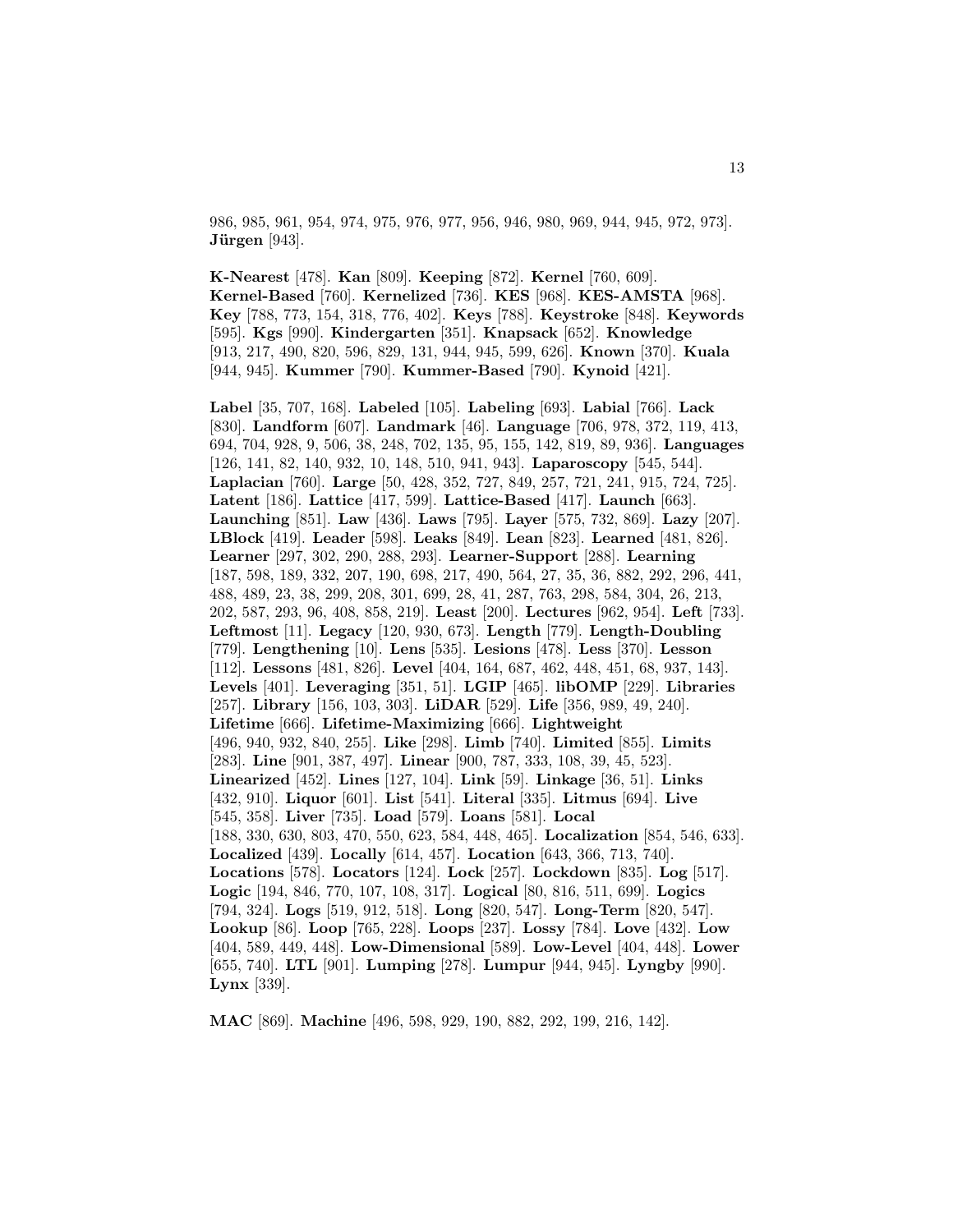**Machines** [309, 959, 147, 579, 89, 933, 935]. **Macro** [187]. **Madrid** [984, 983]. **Maintainability** [670, 677]. **Maintaining** [680]. **Maintenance** [571, 679]. **Make** [330]. **Making** [630, 505, 497]. **Malaysia** [944, 945]. **Malicious** [687, 691]. **Malware** [844, 687]. **Mammographic** [738]. **Man** [775]. **Man-in-the-Middle** [775]. **Management** [979, 384, 490, 513, 163, 72, 820, 726, 828, 521, 596, 829, 632, 318]. **Managing** [932]. **Manifolds** [169, 589]. **Manipulation** [533]. **Manufacturing** [626]. **Many** [231]. **Map** [539, 264]. **Mapping** [699, 93, 749]. **Mappings** [912]. **MapReduce** [725]. **Maps** [170, 530, 357]. **Margin** [27]. **Margin-Based** [27]. **Marketing** [627]. **Markov** [276, 890, 435, 277, 560]. **MARS** [494]. **MARTE** [668]. **MAS** [161]. **Mass** [641]. **Masses** [244]. **Massive** [33]. **Master** [638]. **Matching** [181, 520, 556, 271, 61, 678, 458, 145]. **Materials** [341]. **Math** [298]. **Mathematical** [660, 987]. **Mathematics** [983]. **MATLAB** [249, 683, 866]. **Matrix** [703, 527]. **Matter** [20, 75, 114, 128, 149, 166, 184, 220, 284, 381, 422, 437, 561, 810, 852, 886, 920, 21, 42, 522, 543, 562, 583, 604, 625, 646, 667, 688, 709, 730, 751, 772, 793, 811, 832, 853, 874, 887, 908, 921, 942, 63, 76, 97, 115, 129, 150, 167, 185, 206, 221, 242, 263, 285, 306, 327, 348, 369, 382, 403, 423, 438, 459, 480, 501, 734]. **Matting** [752]. **Max** [281, 447]. **Maximal** [876, 898]. **Maximization** [657]. **Maximizing** [666]. **MaxSAT** [193, 195]. **May** [948, 952, 947, 949, 950, 953, 946, 944, 945]. **MCPR** [970]. **McSAF** [249]. **MD** [989]. **MD5** [409]. **MDE** [371, 374, 932]. **Me** [842]. **Mean** [176, 277]. **Mean-Field** [277]. **Means** [736, 825]. **Measure** [675]. **Measurements** [768, 755, 744, 529]. **Measures** [680]. **Measuring** [79, 84, 290, 498, 205]. **Mechanical** [740]. **Mechanism** [123, 89, 198]. **Mechanisms** [837, 69]. **Mechanized** [394]. **Medial** [621]. **Medical** [475, 744, 476]. **MedIntegraWeb** [665]. **MEDLINE** [916]. **Meet** [245]. **Meeting** [831, 923]. **Mehrotra** [648]. **Mehrotra-Type** [648]. **Melanomas** [737]. **Membrane** [14]. **Memetic** [573]. **Memories** [525]. **Memory** [225, 67]. **Mental** [294]. **Merge** [275]. **Mesh** [760, 179]. **Message** [91]. **Messages** [516]. **Meta** [207, 88, 941]. **Meta-Learning** [207]. **Meta-Modelling** [941]. **Meta-programs** [88]. **Metacognitive** [293]. **Metadata** [704, 708]. **Metamodel** [675]. **MetaTutor** [290]. **Method** [760, 736, 608, 901, 452, 492, 733, 651, 462, 529, 86, 584]. **Methodology** [766, 162]. **Methods** [962, 78, 963, 645, 759, 890, 877, 94, 647, 22, 204, 547]. **Metrics** [685, 670, 831, 686, 683, 684, 819, 677]. **Mexican** [970]. **Mexico** [970]. **MIC** [231]. **Micro** [720, 497]. **Micro-Blogging** [497, 720]. **Microgrids** [634]. **Microscopy** [881]. **Middle** [775]. **Middleware** [153, 662]. **Migrating** [930]. **Migration** [496]. **Mimic** [350]. **Min** [447]. **Minimal** [899]. **Minimum** [593]. **Mining** [712, 44, 516, 191, 355, 728, 885, 47, 46, 696, 40, 703, 862, 517, 52, 600, 944, 945, 62, 175, 892]. **Mirror** [15]. **Mirrors** [243]. **Mislabeling** [31]. **Mitigating** [775]. **Mitral** [552]. **Mixed** [24, 34]. **Mixture** [736, 450, 453]. **MLICC** [707]. **Mobile** [269, 664, 411, 79, 355, 420, 367, 665, 484, 198, 52, 494, 663, 767, 842].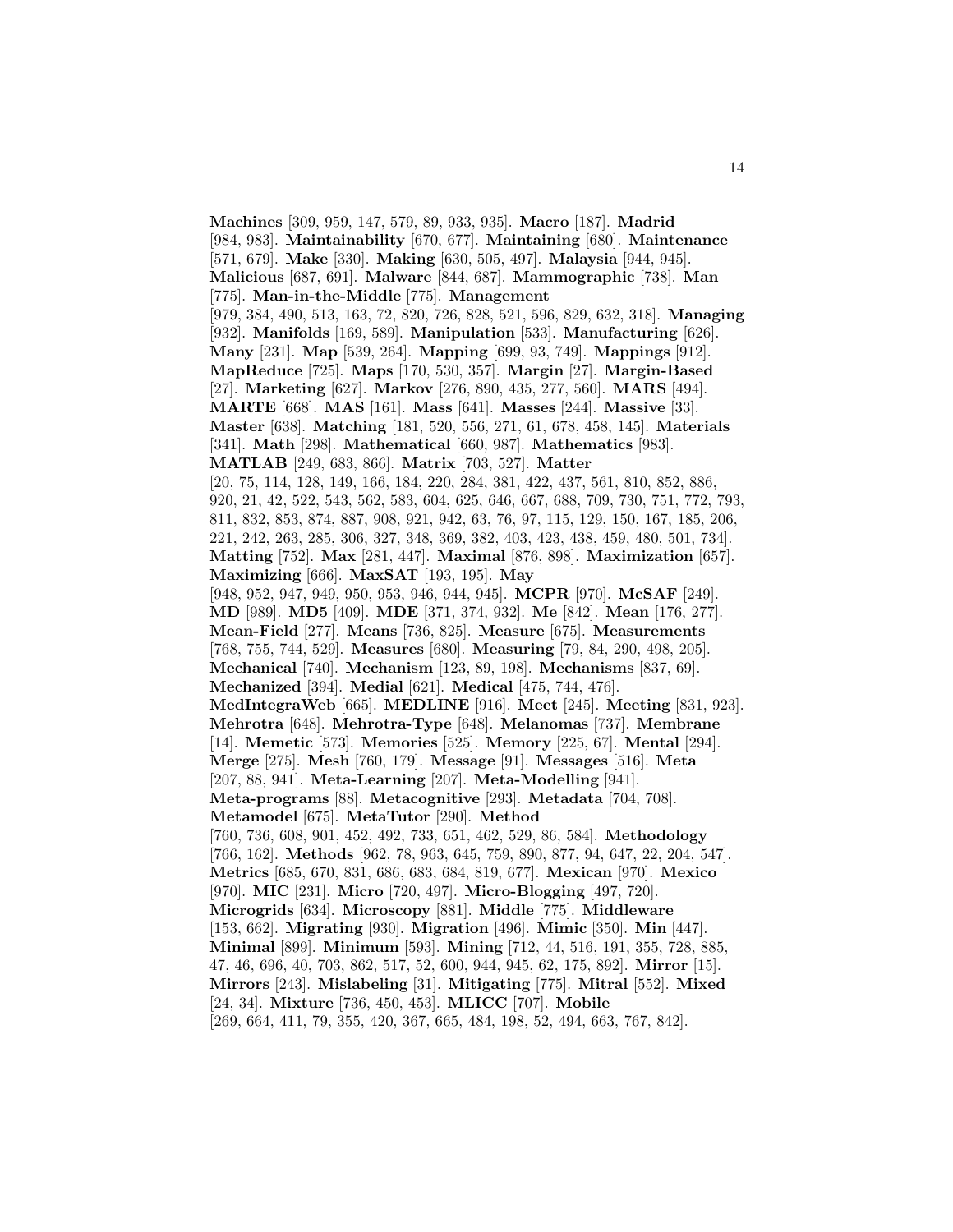**Mobility** [354]. **modal** [550, 864]. **Modality** [360]. **Mode** [629]. **Model** [134, 100, 549, 143, 377, 939, 77, 962, 207, 379, 426, 906, 141, 136, 736, 373, 927, 608, 901, 158, 138, 479, 614, 140, 312, 430, 132, 653, 838, 814, 650, 769, 950, 553, 264, 147, 585, 104, 157, 924, 847, 414, 540, 699, 99, 934, 931, 938, 392, 268, 930, 131, 581, 216, 476, 317, 380, 133, 144, 925, 148, 858, 219, 390, 941, 817, 139, 756]. **Model-Based** [549, 939, 104, 216, 925, 817]. **Model-Checking** [100]. **Model-Driven** [962, 136, 157]. **Model-Sensitive** [144]. **Model-to-Model** [148]. **Modeling** [957, 116, 378, 146, 897, 313, 270, 820, 393, 444, 49, 376, 366, 213, 679, 668, 216, 353, 935]. **Modelling** [486, 352, 159, 838, 280, 218, 867, 491, 215, 529, 399, 689, 590, 510, 941, 990]. **Models** [937, 965, 110, 424, 716, 80, 504, 516, 947, 374, 888, 401, 926, 506, 514, 923, 519, 890, 644, 450, 505, 551, 930, 131, 277, 560, 144, 817]. **Modern** [226]. **Modes** [6]. **Modified** [873]. **Modular** [807, 653]. **Modularisation** [124]. **Modulation** [448]. **Modules** [183]. **Moment** [879]. **Moments** [592]. **Monitoring** [295, 349, 711, 636, 68, 864]. **Monocular** [545]. **Monotone** [276]. **Monte** [527]. **MoProSoft** [815]. **MOPSO** [571]. **Morocco** [981]. **Morphing** [202]. **Morphological** [878]. **Morphology** [987]. **Morse** [169]. **Motif** [866]. **Motifs** [60]. **Motion** [549, 848, 553, 544]. **Motivated** [448]. **Motivation** [302, 301]. **Motivational** [299]. **Mozilla** [258]. **MPC** [983]. **MPI** [240]. **MPI/OpenMP** [240]. **MR** [734]. **MRgHIFU** [549]. **MRI** [556, 733, 557]. **MSEPT** [946]. **MST** [610]. **MULE** [393]. **MULE-Based** [393]. **Multi** [496, 937, 143, 416, 607, 181, 490, 434, 716, 520, 24, 756, 35, 513, 550, 773, 308, 32, 707, 968, 753, 89, 467, 453, 240, 936, 609, 922, 213, 679, 695, 494, 690, 872, 460, 483, 925, 68, 574, 39, 864]. **Multi-Agent** [490, 968, 494, 496, 483]. **Multi-camera** [467]. **Multi-class** [32, 39]. **Multi-commodity** [434]. **Multi-core** [716, 240, 922, 68]. **Multi-dimensional** [690]. **Multi-document** [695]. **Multi-Domain** [925, 922]. **Multi-equation** [716]. **Multi-factor** [773]. **Multi-GPU** [607]. **Multi-Label** [707, 35]. **Multi-language** [89, 936]. **Multi-level** [937, 143]. **Multi-modal** [550, 864]. **Multi-model** [756]. **Multi-objective** [213]. **Multi-optimization** [574]. **Multi-Party** [416]. **Multi-player** [24]. **Multi-regression** [679]. **Multi-scale** [181]. **Multi-stage** [460]. **Multi-Start** [872]. **Multi-step** [308]. **Multi-strategy** [520, 453]. **Multi-tenant** [513]. **Multi-threaded** [609]. **Multi/Hyperspectral** [753]. **Multiactor** [637]. **Multiagent** [208, 305]. **Multibiometric** [462]. **Multicast** [318]. **Multichannel** [746]. **Multicomponent** [756]. **Multicore** [607, 65, 66, 74, 73, 226, 946]. **Multidimensional** [652, 630, 636]. **Multifocal** [135]. **Multilayer** [408]. **Multilingual** [696, 702]. **Multimodal** [296]. **Multimoded** [152]. **Multiparty** [91]. **Multiplayer** [397]. **Multiple** [719, 386, 36, 653, 60, 478, 537, 323, 250, 202, 557]. **Multiplication** [527]. **Multipole** [584]. **Multiprocessor** [152]. **Multiscale** [800, 738]. **Multisource** [758]. **Multispectral** [755, 458, 757]. **Multistart** [654]. **Multivalued** [177]. **Music** [205]. **Mutation** [916, 81, 570, 576]. **Mutual** [432, 303, 935]. **My** [645, 842].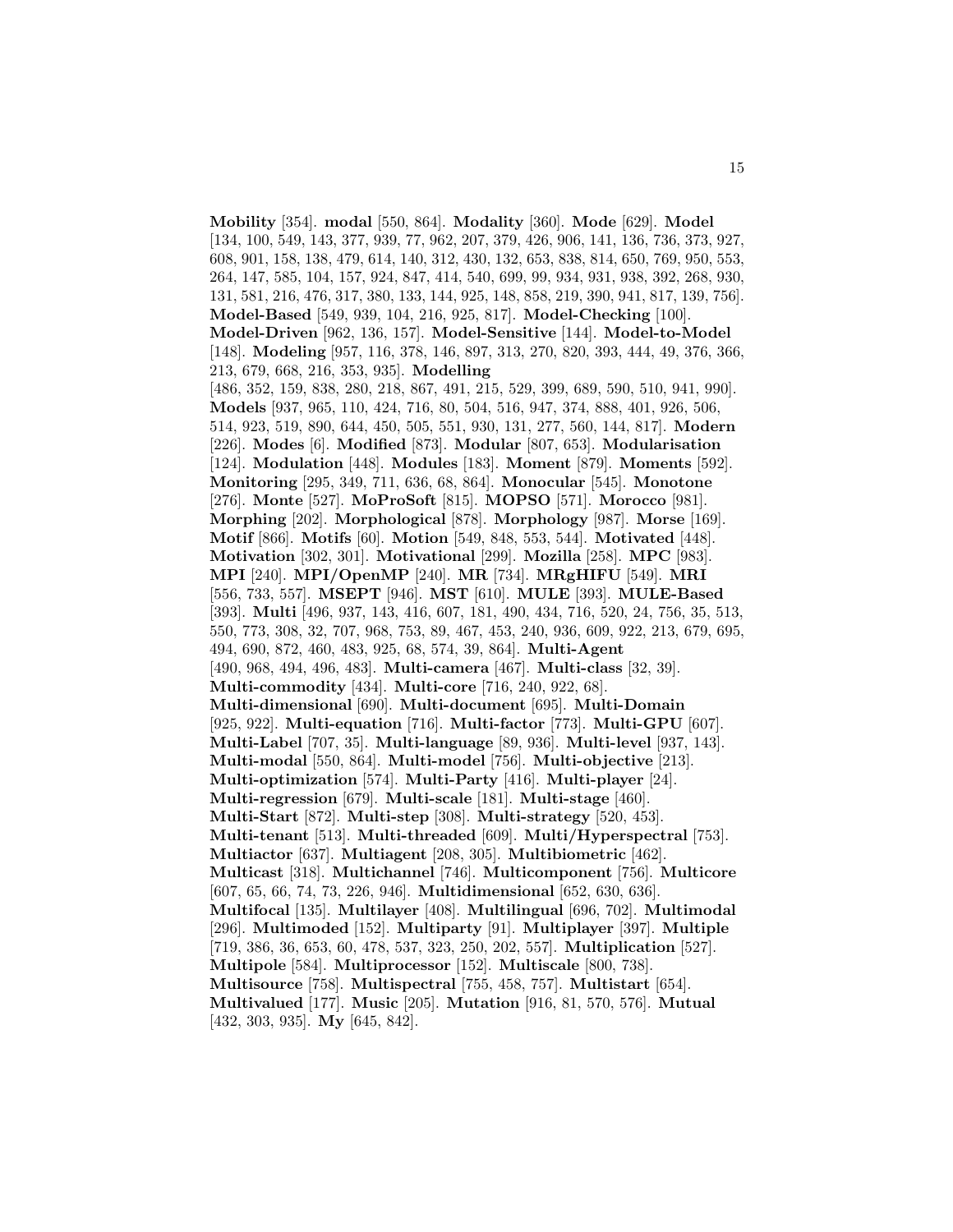**'n** [254]. **Named** [705, 29]. **Named-Entity** [705]. **Naples** [638]. **National** [917]. **Natural** [706, 978, 694, 704, 506, 358, 95, 661, 978]. **Navigating** [710]. **Navigation** [368, 360, 359, 552, 366]. **NCBI** [909]. **Near** [460]. **Nearest** [442, 478]. **Negative** [518, 859, 703]. **Negotiation** [496]. **Neighbor** [442, 368]. **Neighborhood** [30]. **Neighbors** [859]. **Neighbour** [478]. **Nested** [237, 334]. **Net** [888, 12]. **Netherlands** [978]. **Nets** [309, 895, 906, 897, 903, 988, 907, 893, 890, 894, 904, 902, 891, 868, 896]. **Nets-within-Nets** [906]. **Nets-within-Nets-Formalism** [907]. **Network** [281, 269, 982, 384, 119, 78, 53, 55, 355, 687, 869, 60, 603, 197, 915, 268, 485, 679, 613, 408, 410]. **Network-Based** [119]. **Network-on-Chips** [613]. **Networked** [503, 502]. **Networks** [50, 706, 273, 59, 431, 430, 715, 218, 393, 662, 432, 198, 711, 508, 611, 525, 394, 45, 590]. **Neural** [218, 611, 679, 525, 408, 219]. **Neuro** [629]. **Neuro-Fuzzy** [629]. **Neuroevolution** [208]. **Neurogenetic** [218]. **Neurosurgery** [556]. **Newcastle** [961]. **News** [196, 49]. **Next** [56]. **NFC** [845]. **NFC-Enabled** [845]. **Nigra** [557]. **NLDB** [978]. **NN** [610, 610]. **NN-Boruvka** [610]. **Node** [350]. **Nodes** [428, 53, 241]. **Noise** [31, 451, 477]. **Noiselet** [744]. **Noisy** [531]. **Non** [676, 512, 377, 297, 550, 859, 703, 92, 748, 507, 70, 171, 933]. **Non-conscious** [297]. **Non-functional** [676, 377, 507, 933]. **Non-interference** [92]. **Non-intrusive** [70]. **Non-invasive** [748]. **Non-iterative** [550]. **Non-negative** [859, 703]. **Non-relational** [512]. **Non-uniform** [171]. **Nonlinear** [769]. **Nonterminal** [18]. **Normative** [482]. **Note** [6]. **Notification** [69]. **Noun** [495]. **Novel** [25, 598, 728, 603, 554, 590]. **NS** [965]. **NTP** [815]. **Nuclear** [201]. **Nuclear-Test-Ban** [201]. **Nuclei** [739]. **Nucleus** [557]. **NUMA** [241, 235]. **Number** [443, 575, 444, 283]. **Numerical** [641, 477].

**O** [222, 69]. **Object** [372, 670, 81, 83, 888, 251, 686, 956, 93, 445, 252, 523]. **Object-Oriented** [670, 81, 83, 686, 956]. **Object-Relational** [93]. **objective** [213]. **Objectives** [271]. **Objects** [531, 880, 692, 755, 855, 245, 947]. **Obligations** [323]. **Observation** [197]. **Observer** [485]. **Occasion** [943]. **occurrence** [857]. **Occurring** [290, 47]. **Oceans** [710]. **OCL** [110, 940, 372]. **OFDM** [767]. **Off** [188, 331]. **Oil** [858]. **Oils** [659]. **OLAP** [44]. **Old** [809, 899]. **OMC** [44]. **OMC-IDS** [44]. **OMP2012** [238]. **On-Line** [497]. **On-the-Fly** [937, 901]. **ONCO** [918]. **ONCO-i2b2** [918]. **One** [11, 201, 19]. **One-Class** [201]. **One-Sided** [11]. **One-Way** [19]. **Online** [2, 28]. **online.com** [112]. **Onshore** [826]. **Ontologies** [499, 915]. **Ontology** [490, 749, 910, 602]. **Ontology-Based** [602]. **OPC** [928]. **Open** [822, 500]. **Open-Source** [500]. **OpenMP** [955, 237, 225, 229, 955, 223, 241, 222, 238, 224, 234, 236, 232, 227, 235, 228, 239]. **OpenMP\*** [226]. **Operating** [664, 844, 70]. **Operation** [576]. **Operational** [308, 904, 865]. **Operations** [170]. **operative** [556]. **Operator** [449, 924]. **Operators** [178, 81, 117, 763]. **Optimal** [415, 763, 440]. **Optimality** [418]. **Optimisation** [809, 91]. **Optimistic** [605]. **Optimization**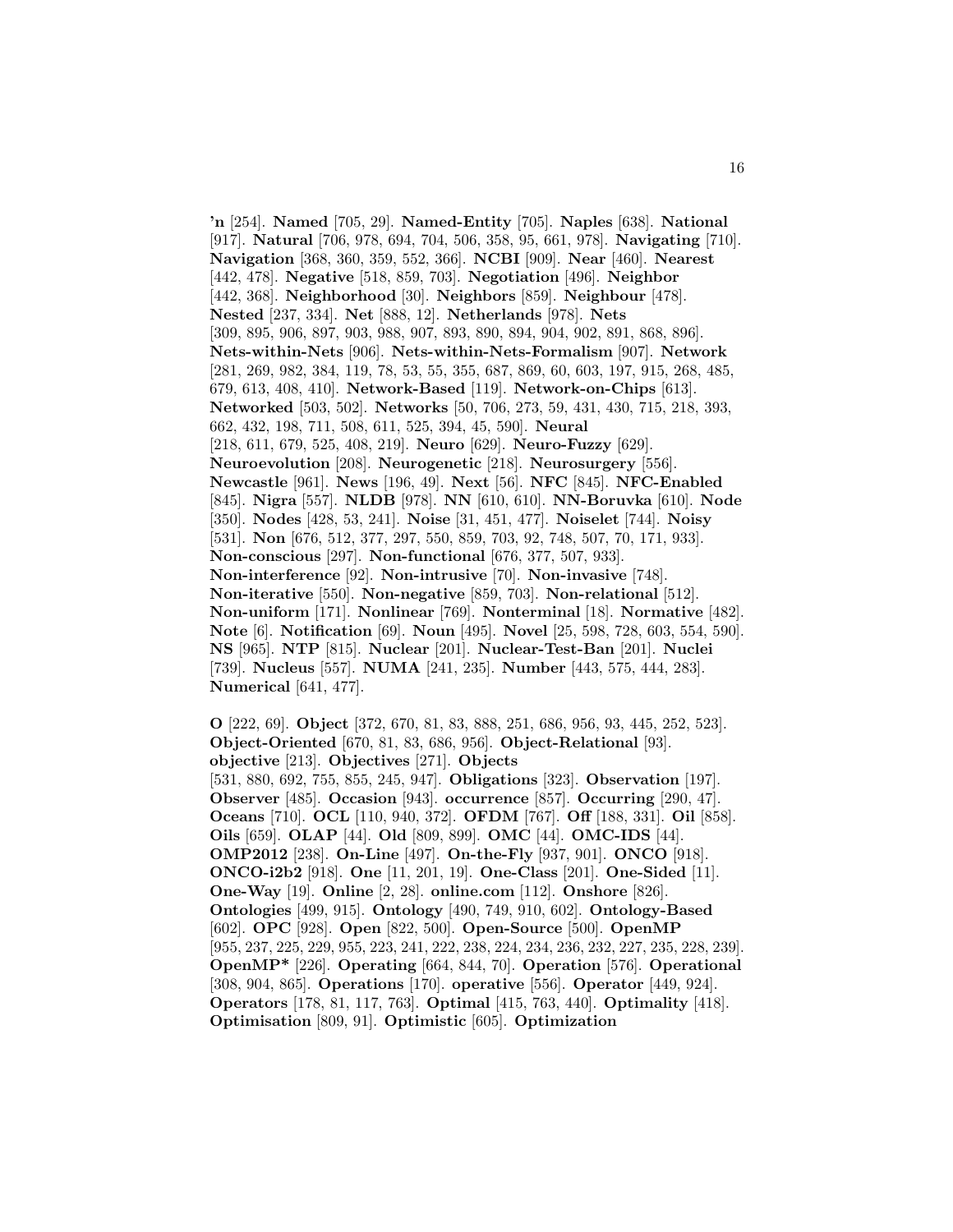[616, 566, 577, 582, 654, 739, 624, 653, 658, 575, 570, 580, 651, 647, 462, 213, 581, 576, 572, 578, 569, 342, 137, 574]. **Optimizations** [234]. **Optimize** [661]. **Optimizer** [873, 574, 573]. **Optimizing** [232, 597]. **Option** [264]. **OR-Proof** [781]. **OR-Use** [558]. **Order** [791, 440, 476, 591, 780]. **Organ** [915]. **Organization** [615]. **organizational** [516]. **Organizations** [487]. **Orientation** [745]. **Orientations** [556]. **Oriented** [670, 120, 81, 816, 83, 686, 596, 104, 492, 414, 956, 161, 399, 935]. **OSGi** [85]. **Other** [986]. **OtO** [520]. **OTP** [775]. **Outcomes** [293, 851]. **Outlier** [57]. **Outliers** [856]. **Outputs** [202]. **Outsourcing** [513, 826]. **Overflows** [314]. **Overhead** [68]. **Overlapping** [7, 45]. **Overlays** [643]. **Oversubscription** [66]. **Overview** [620]. **Ownership** [251, 250].

**P2P** [643]. **PaCE** [119]. **Pacemaker** [311]. **Pacific** [944, 945]. **PageRank** [427, 434, 433]. **Pages** [707]. **Pairwise** [188]. **Paisley** [145]. **PAKDD** [944, 945]. **Panel** [726]. **Paper** [121]. **Papers** [987]. **Paradigm** [728]. **Paradigms** [229]. **Parallel**

[619, 343, 607, 616, 719, 608, 344, 73, 222, 238, 91, 172, 246]. **Parallelization** [716, 71, 605]. **Parameter** [187]. **Parameters** [415, 580, 763]. **Parametric** [283, 440]. **Parikh** [17]. **Park** [989]. **Parkinson** [885]. **Parsing** [12]. **Part** [966, 967, 974, 975, 976, 977, 944, 945, 972, 973, 469]. **Partial** [550, 7, 402, 324, 315, 131]. **Partially** [400]. **Partially-Supervised** [400]. **Particle**

[616, 577, 582, 575, 570, 580, 873, 462, 581, 576, 572, 578, 574, 569, 573]. **Particles** [575]. **Partitioning** [425, 716, 365]. **Parts** [523]. **Party** [416, 415]. **Passage** [586]. **Passages** [892]. **Password** [844]. **Past** [802]. **Path** [721, 492, 801, 333]. **Path-Oriented** [492]. **PathCrawler** [113, 112]. **PathCrawler-online.com** [112]. **Paths** [821]. **Pathway** [209]. **Patients** [748, 918]. **Pattern**

[712, 218, 303, 743, 647, 56, 534, 663, 525, 440, 145, 465, 970]. **Pattern-Based** [663]. **Patterns** [911, 48, 947, 47, 623, 457, 291, 54, 69, 394]. **Pause** [254]. **Pay** [912]. **Pay-as-You-Go** [912]. **PCA** [452]. **PDE** [759]. **PE** [402]. **PE-KeY** [402]. **Pedagogical** [290, 288]. **Pedestrian** [366]. **Pedestrians** [367]. **Peer** [643, 287]. **-160** [789]. **AIE** [986]. **AVC** [765]. **CA** [270]. **Classification** [758]. **Guarantee** [386]. **Hyperspectral** [753]. **Invited** [954]. **M** [264]. **N** [264]. **OCL** [926]. **OpenMP** [240]. **Penetrating**

[724]. **People** [368, 358, 693]. **People-Centric** [368]. **Peptide** [1]. **Perception** [297]. **Perceptions** [850]. **Perceptrons** [705]. **Perceptual** [524]. **Percolated** [58]. **Perfect** [169, 273, 869]. **Performability** [269]. **Performance** [778, 616, 880, 378, 608, 163, 271, 222, 946, 240, 376, 458, 609, 67, 236, 69, 872, 767]. **Periodic** [871]. **Periodically** [268]. **Perishable** [650]. **Permissions** [90]. **Permutation** [443]. **Persistence** [183, 171]. **Persistent**

[182]. **Personal** [189, 55]. **Personalized** [349]. **Perspective** [691, 483].

**Perspectives** [639]. **Perturbation** [542]. **Pervasive** [961, 361, 961]. **Pescara** [635]. **Petri** [988, 897, 903, 890, 904, 12, 902, 868, 896]. **pGCL** [396].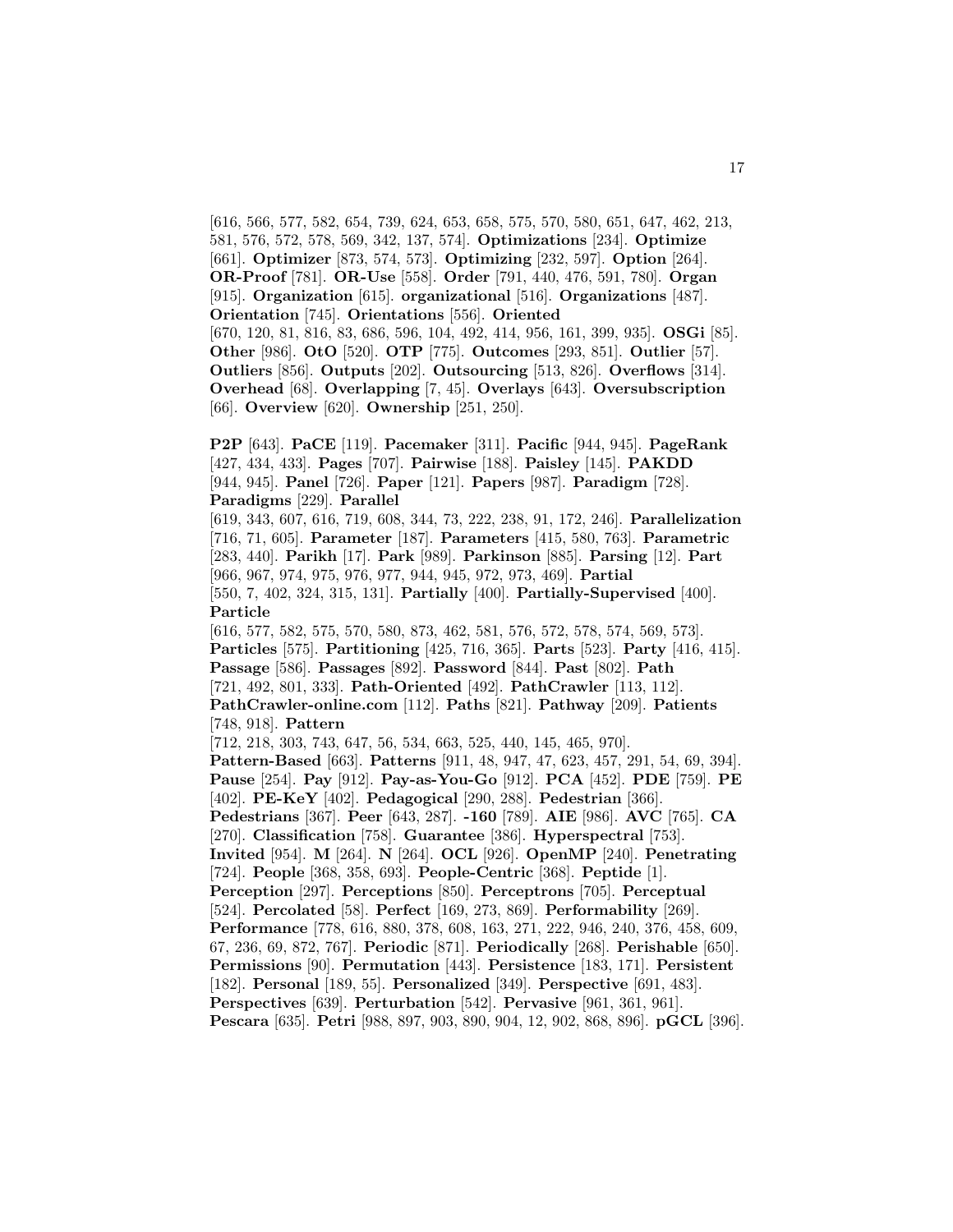**PH** [282]. **PH-Distributed** [282]. **Phase** [882, 550, 831, 8, 764]. **Phase-Based** [550]. **Philosophy** [217]. **Phones** [367, 494]. **Photometric** [528]. **Physical** [839, 863]. **PICARO** [791]. **Picture** [4]. **Pinpointing** [687]. **Pisa** [971, 959, 963]. **Pixels** [753]. **PKIs** [776]. **Placement** [54]. **Plagiarism** [678]. **Plan** [638]. **Planarity** [883]. **Planner** [934]. **Planning** [187, 660, 903, 195, 647, 366]. **Plans** [321, 144]. **Plant** [400]. **Plants** [400]. **Platform** [512, 405, 552, 599, 842, 362, 497]. **Platforms** [230, 503, 835, 500]. **Plausibility** [406]. **Play** [254]. **player** [24]. **Plenary** [954]. **Plenary/ Invited** [954]. **Plus** [281]. **Point** [866, 171, 790]. **Points** [674, 177, 250, 174, 262, 875, 718]. **Points-To** [262, 674]. **Poisson** [279]. **Poland** [980, 969]. **Polarity** [692]. **Policies** [78, 240, 421]. **Policy** [413, 267]. **Polish** [702]. **Political** [690]. **Polychronous** [391]. **Polymorphic** [255]. **Pool** [332]. **Poor** [190]. **Poporo** [78]. **Population** [564]. **Population-Based** [564]. **Portfolio** [581, 345]. **Portfolio-Based** [345]. **Porting** [765]. **Portugal** [966, 967]. **Position** [121, 367]. **Positioning** [368]. **Positions** [711]. **Possibility** [748]. **Post** [802]. **Posture** [473, 867]. **Potential** [849]. **Power** [2, 436, 418]. **PQL** [246]. **Practical** [835]. **Practicality** [848]. **Practice** [964, 950, 792]. **Pragmatics** [689]. **Prague** [948, 947, 949, 950, 946]. **Pre** [556]. **Pre-operative** [556]. **Precise** [88]. **Predicting** [670, 304, 204, 353]. **Prediction** [59, 352, 861, 283, 539]. **Predictive** [217]. **Predictor** [648]. **Predictor-Corrector** [648]. **Preemption** [164]. **Preemption-Level** [164]. **Preference** [195, 692]. **Preference-Based** [195]. **Preferences** [194, 806]. **Preferred** [426]. **Prefetching** [230, 663]. **Preliminary** [749]. **Preprocessing** [882, 347, 335]. **Prerequisite** [67]. **Prescribed** [283]. **Presence** [257]. **Preservation** [412]. **Preserving** [398, 762, 591, 410]. **Preventing** [314]. **Priced** [894]. **Priming** [297]. **Primitives** [833]. **Prior** [302]. **Privacy** [964, 78, 411, 849, 412, 851, 410]. **Private** [836]. **ProB** [385]. **Probabilistic** [794, 712, 719, 715, 860, 393, 711, 213, 399]. **Probabilities** [364]. **Probability** [330, 530, 798, 197]. **Problem** [425, 652, 65, 339, 32, 563, 9, 570, 893, 540]. **Problems** [566, 582, 871, 203, 892]. **Procedure** [555]. **Procedures** [554, 620]. **Proceedings** [966, 967, 974, 975, 976, 977, 944, 945, 972, 973, 971, 979, 957, 964, 982, 989, 965, 978, 951, 948, 970, 958, 955, 960, 959, 963, 984, 981, 952, 947, 983, 949, 988, 950, 968, 986, 985, 961, 953, 956, 946, 980, 969, 990]. **Process** [127, 384, 818, 630, 984, 504, 927, 516, 816, 814, 795, 506, 514, 517, 519, 815, 813, 821, 518, 892]. **Process-Oriented** [816]. **Processes** [281, 278, 79, 812, 828, 491, 505, 293, 898]. **Processing** [971, 706, 978, 981, 884, 527, 702, 745, 761, 95, 878, 69, 725]. **Processor** [605]. **Processors** [57, 64, 68]. **Product** [818, 820, 104, 784, 984]. **Product-Focused** [984]. **Production** [766]. **Products** [7]. **PROFES** [984]. **Profile** [488, 668, 851]. **Profiles** [896]. **Profit** [657]. **Prog&Play** [301]. **Program** [983, 809, 683, 819]. **Programmatic** [339]. **Programming** [805, 120, 660, 650, 795, 329, 91, 956, 246, 392, 107, 155, 597]. **Programs** [81, 386, 674, 158, 637, 194, 402, 395, 124, 605, 88]. **Project** [82, 820, 829].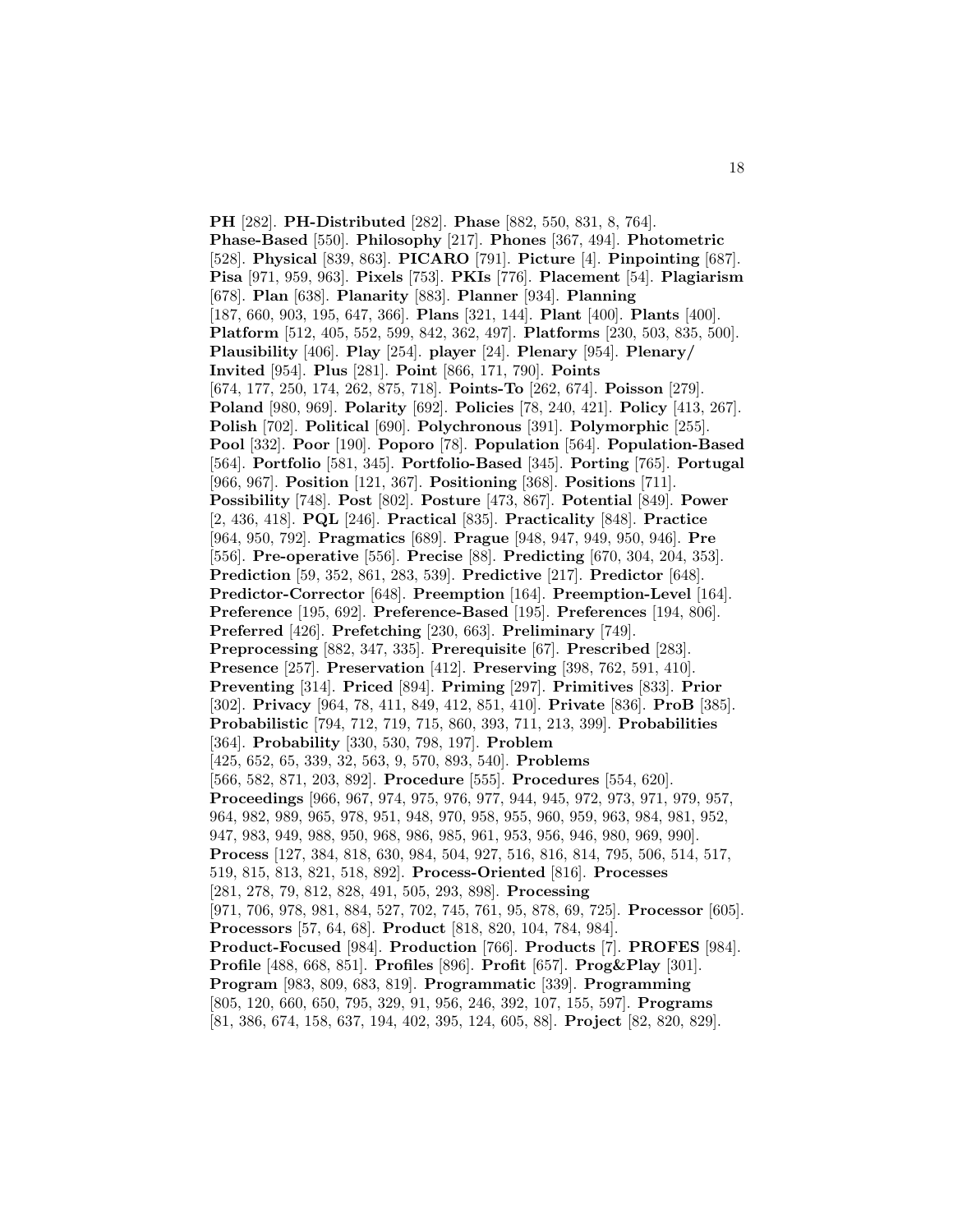**Projected** [743]. **Projection** [203]. **Projections** [550]. **Projector** [622]. **Projectors** [361]. **Projects** [830]. **Promise** [245]. **Promote** [639]. **Proof** [781, 395, 323]. **Proofs** [794, 948, 782]. **Propagation** [204]. **Properties** [389, 426, 431, 85, 900, 847, 842]. **Property** [635, 340]. **Proportional** [585]. **Proposal** [616, 631, 817]. **Proprioceptor** [485]. **Prospect** [636]. **Prosthesis** [750]. **Protection** [844]. **Protein** [589, 539, 590]. **Protein-Protein** [590]. **Protocol** [773, 407, 318]. **Protocols** [100, 415, 846]. **Provenance** [847]. **Provenance-Based** [847]. **Provers** [323]. **Providing** [827]. **Proving** [805]. **Proximity** [79]. **Proxy** [843]. **PSO** [579]. **PSO-Based** [579]. **Psychology** [98]. **Public** [514]. **Publication** [410]. **PUF** [841]. **PUF-Based** [841]. **Purely** [246]. **Purely-Declarative** [246]. **Purging** [517]. **Purpose** [70]. **Pushdown** [13].

#### **QBF** [337]. **QBFs** [336]. **QSAT** [111]. **Quality**

[681, 190, 680, 81, 831, 732, 466, 453, 601, 586]. **Quality-Based** [466]. **Quantification** [628, 94]. **Quantified** [335]. **Quantifiers** [338, 326]. **Quantifying** [50]. **Quantitative** [393, 493]. **Quantum** [566, 570, 580, 19]. **Quantum-Behaved** [570, 580]. **Quantum-inspired** [566]. **Quarry** [770]. **Queries** [77, 701, 714, 919, 704, 928, 715, 721, 697, 931, 693, 713]. **Query** [912, 52]. **Querying** [914]. **Quest** [214]. **Question** [913, 870, 600]. **Questions** [698]. **Queue** [272, 267, 615]. **Queueing** [266, 274, 264]. **Queues** [273, 265]. **Quick** [428, 663]. **Quo** [212].

**R** [248]. **Radial** [879, 647]. **Radio** [767]. **Radiotherapy** [647]. **Railways** [387]. **Random** [111, 4, 431, 282, 33, 722, 11, 435, 34, 30]. **Randomness** [785, 2]. **Range** [714, 473, 711, 539]. **Ranges** [715]. **Rank** [724]. **Ranking** [429, 912, 910, 591]. **Ranks** [856]. **Rapport** [287]. **Rare** [48]. **Rat** [219]. **Rate** [564, 444, 408]. **Rate-Distortion** [444]. **Rational** [628]. **Ravenscar** [151]. **Ray** [551]. **RDF** [725]. **Re** [331]. **Re-examining** [331]. **Reachability** [340]. **Reaction** [3]. **reactive** [386]. **Reader** [364]. **Reading** [586]. **Real** [295, 800, 83, 153, 364, 861, 165, 761, 199, 421, 547]. **Real-Time** [295, 800, 83, 153, 364, 861, 165, 152, 761, 421, 547]. **Real-World** [199]. **Reasoning** [940, 297, 803, 386, 160, 865]. **reCAPTCHAs** [538]. **Reciprocal** [59]. **Reciprocity** [50]. **Recognition** [463, 471, 705, 966, 967, 970, 538, 470, 472, 860, 218, 473, 29, 464, 867, 741, 533, 534, 536, 465]. **Recognizing** [474, 363]. **Recommendation** [37, 494, 588]. **Recommendations** [186]. **Reconfiguration** [153]. **Reconstructibility** [895]. **Reconstruction** [535, 622, 640, 182, 551, 875, 171]. **Record** [36, 872]. **Record-Keeping** [872]. **Recovery** [528]. **Recursive** [106]. **Red** [557]. **Redesign** [147]. **Reduce** [101]. **Reduced** [419]. **Reduced-Round** [419]. **Reduction** [619, 74, 753]. **Reengineering** [673]. **Refinement** [121, 388, 398, 321, 322, 337, 530, 938, 618]. **Refinement-Based** [388].

**Refinement-Preserving** [398]. **Refining** [620]. **Regard** [859]. **Region** [883, 445, 875]. **Regions** [463, 624]. **Register** [398]. **Register-Voice** [398].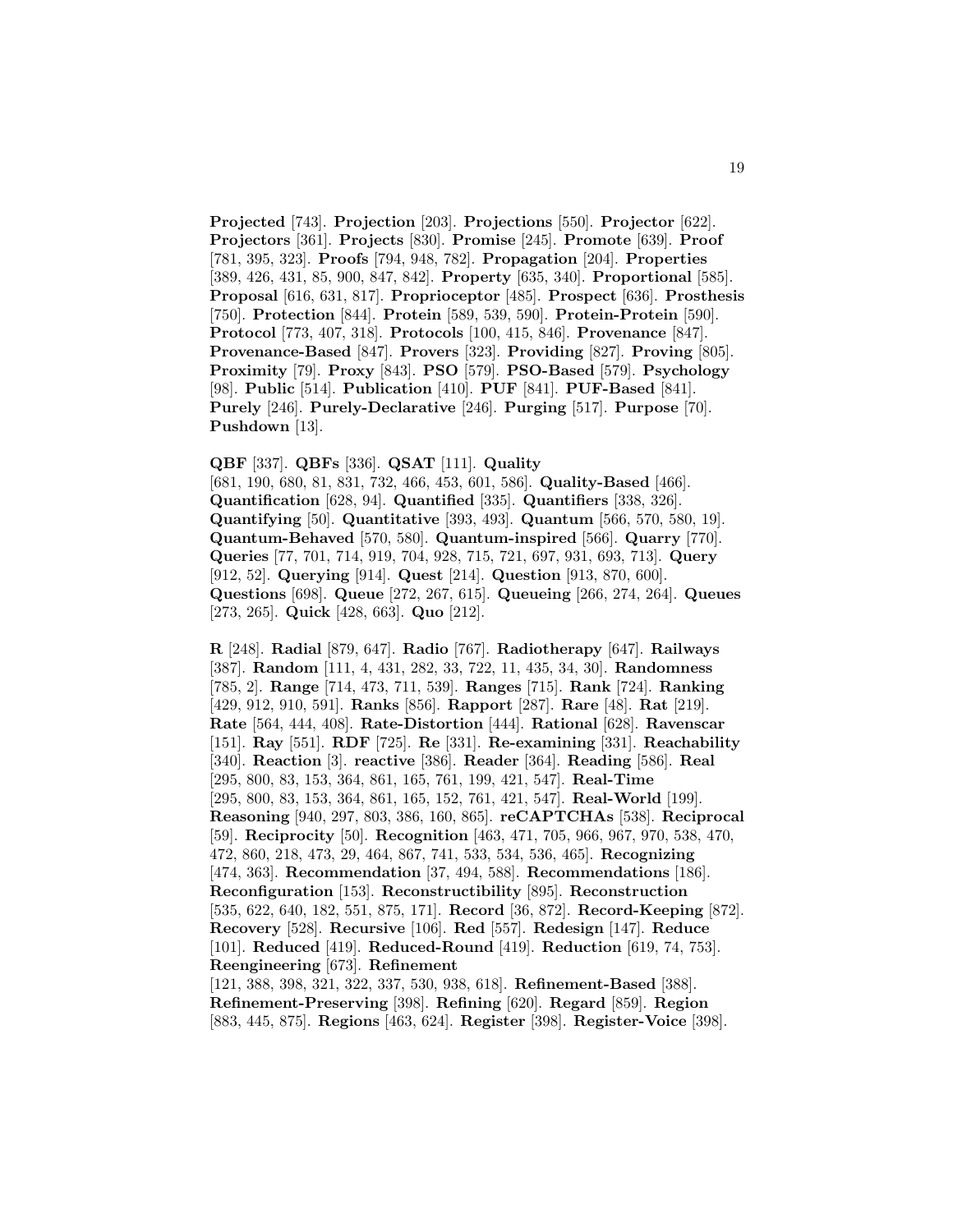**Registration** [556, 550]. **Regression** [631, 614, 934, 200, 679]. **Regular** [332, 721, 10]. **Regularization** [585]. **Regulation** [482, 304]. **Rehabilitation** [475]. **Reiner** [658]. **Reinforced** [745]. **Reinforcement** [763]. **Relation** [396, 674, 367]. **Relational** [794, 214, 93, 22, 896, 512]. **Relations** [916, 926, 938, 105]. **Relationship** [826]. **Relationships** [293]. **Relatives** [726]. **Relaxing** [118]. **Relevance** [3]. **Reliable** [951, 165, 837, 951]. **Reliant** [356]. **Rely** [386]. **Rely/Guarantee** [386]. **Remanufacturing** [568]. **Remarks** [862]. **Remote** [864]. **Removal** [170, 700]. **Reordering** [778]. **Repair** [552]. **Repeating** [457]. **Replication** [271]. **RepOK** [101]. **Reporting** [88]. **Reports** [389, 96]. **Representation** [211, 607, 48, 465]. **Representations** [296, 448, 878, 523]. **Representative** [718]. **Representing** [926, 93]. **Republic** [948, 947, 949, 950, 946]. **Reputation** [406, 198]. **Reputation-Based** [198]. **Requirement** [672, 831, 154]. **Requirement-Based** [154]. **Requirements** [676, 694, 812, 400, 157, 669, 933]. **Research** [619, 917, 885, 726, 986, 829, 749, 748, 581, 592, 594]. **Resequencing** [717]. **Residual** [659]. **Resilient** [161]. **Resistance** [791]. **Resolution** [754, 332, 336, 333]. **Resolution-Path** [333]. **Resolve** [934]. **Resource** [164, 72, 894]. **Resource-Constrained** [894]. **Resources** [66]. **Respiratory** [549, 553]. **Responses** [290]. **Restoration** [525]. **Restrictions** [118]. **Retractions** [177]. **Retrial** [265]. **Retrieval** [181, 700, 697, 918, 592]. **Reusability** [819]. **Reusable** [134, 884, 122]. **Reuse** [785, 148]. **Reutilization** [510]. **Reveal** [692]. **Reverse** [803, 209]. **Reverse-Engineering** [209]. **Reversed** [278]. **Review** [686, 618]. **Reviews** [691]. **Revised** [987]. **Revising** [123]. **Revisited** [658, 541, 390]. **Revisiting** [343]. **Revocable** [776]. **Revocation** [834]. **Reward** [277]. **RFID** [364, 407]. **Rheocardiography** [748]. **Rigorous** [307, 383]. **RIKE** [776]. **Rings** [786]. **RIPEMD** [789]. **RIPEMD-128** [789]. **RIPEMD-128/-160** [789]. **RNA** [339]. **RNA-Folding** [339]. **ROAC** [414]. **Road** [668]. **Roads** [44]. **Robot** [533]. **Robots** [615]. **Robust** [556, 452, 477]. **Rodin** [320]. **Role** [330, 414]. **Role-Oriented** [414]. **Rome** [955]. **ROS** [905]. **Round** [419]. **Rounds** [789]. **Route** [360, 366]. **Routes** [355]. **Routing** [570, 613]. **RPMS** [665]. **RR** [8]. **Rudeness** [287]. **Rule** [758, 46, 679, 148]. **Rule-Based** [148]. **Rules** [191, 673]. **Run** [87]. **Run-Time** [87]. **Runtime** [229, 384, 230, 374, 228, 68]. **Runtime-Prefetching** [230].

**SaaS** [513]. **Sabotaged** [826]. **Safe** [140, 645, 91, 835]. **Safety** [387, 863, 902]. **Salient** [753]. **Salvador** [974, 975, 976, 977]. **Samples** [443]. **Sampling** [273, 528, 722, 527, 213, 875]. **Sandbox** [130]. **SAT** [960, 343, 111, 339, 871, 344, 926, 346, 347]. **SAT-Based** [926]. **Satellite** [754]. **Satisfaction** [204]. **Satisfiability** [960, 334, 329]. **Scala** [140]. **Scalable** [610, 355, 344, 33, 61, 62]. **Scale** [352, 849, 181]. **Scaling** [526]. **Scenario** [109, 897, 488]. **Scenario-Based** [109, 897]. **Scenes** [547]. **Scense** [497]. **Scheduler** [797]. **Scheduler-Independent** [797]. **Scheduling**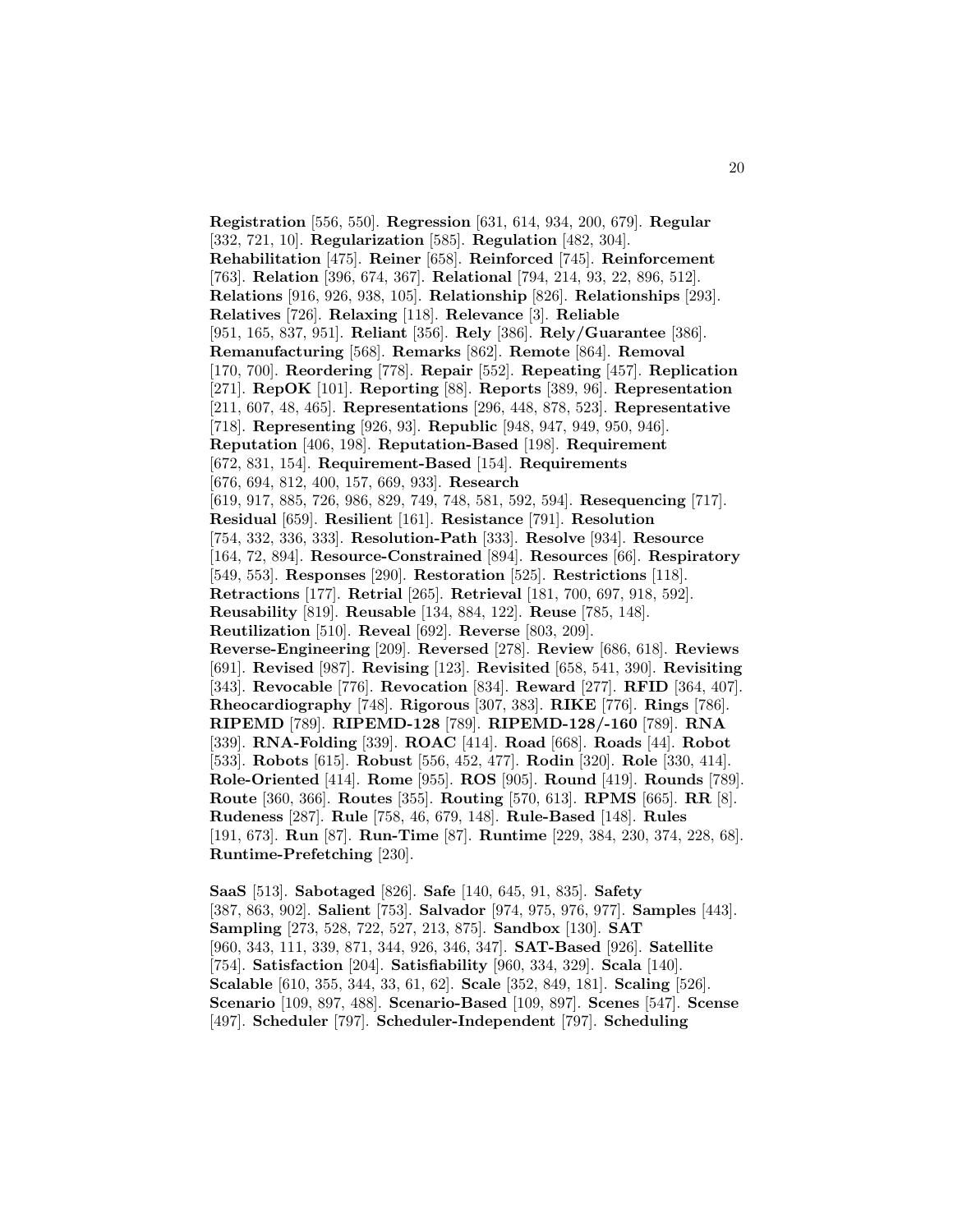[871, 799, 228, 606]. **Schema** [912]. **Schemas** [135]. **Scheme** [230, 666, 774]. **Schemes** [785, 24]. **School** [962]. **Science** [217, 974, 975, 976, 977]. **Sciences** [989]. **Scientific** [500, 979]. **SCIMS** [521]. **Sclerosis** [478]. **SCOPE** [868]. **scoping** [224]. **Scoring** [586]. **Scrum** [821]. **SDSS** [638]. **Seals** [850]. **Search** [612, 330, 65, 727, 903, 909, 855, 52, 647, 26, 693, 872, 144]. **Searching** [190]. **Second** [476]. **Secret** [417]. **Sector** [516, 514, 626]. **Secure** [416, 786, 591]. **Security** [404, 100, 785, 964, 982, 794, 413, 781, 773, 846, 421, 835, 842]. **Seed** [94]. **Segmentation** [735, 538, 479, 456, 731, 466, 733, 445, 529, 734, 460, 557]. **Segmenting** [478]. **Segments** [876]. **Segway** [359]. **Seismic** [770]. **Selected** [987]. **Selecting** [763]. **Selection** [127, 643, 653, 87, 585, 918, 597, 439]. **Selectors** [345]. **Self** [454, 192, 364, 304]. **Self-calibration** [364]. **Self-regulation** [304]. **Self-similarity** [454]. **Self-Training** [192]. **Semantic** [186, 919, 324, 511, 596, 517, 870, 289]. **Semantics** [396, 308, 689, 142, 896]. **Semi** [441, 699]. **Semi-supervised** [441]. **Semigroup** [7]. **Sensed** [744]. **Sensing** [311, 354, 864]. **Sensitive** [674, 192, 144]. **Sensor** [715, 393, 662, 350]. **Sensors** [750, 350]. **Sentences** [699]. **Sentiments** [189]. **Separable** [655]. **Separation** [332, 769, 157]. **Sequence** [929, 436, 717]. **Sequences** [276]. **Sequent** [336]. **Sequential** [309, 56]. **SER** [612]. **SER-Based** [612]. **Series** [25, 61]. **Serious** [303, 301]. **Server** [416]. **Service** [272, 670, 643, 513, 828, 596, 509, 508, 124, 399, 487]. **Service-Oriented** [399]. **Services** [356, 503]. **Session** [91]. **Set** [326, 836, 31, 462, 37]. **Sets** [727, 900, 534, 899, 171]. **Setting** [199]. **Settings** [925]. **Setup** [786]. **Several** [862]. **SFM** [962]. **Shading** [545, 544]. **Shadow** [441]. **Shape** [183, 181, 456, 528, 876, 755, 544]. **Shape-from-Motion-and-Shading** [544]. **Shaped** [350]. **Shared** [630]. **Sharing** [411, 417, 118, 837]. **Sheets** [685]. **Shenzhen** [972, 973]. **Shop** [656]. **Short** [701, 733, 539]. **Short-Axis** [733]. **Short-Range** [539]. **Shortening** [10]. **Shortest** [801]. **Showcase** [214]. **Shrinkage** [476]. **SI** [565]. **SI-Based** [565]. **Side** [791]. **Side-Channel** [791]. **Sided** [11]. **SIFT** [458]. **Sign** [533, 536]. **Signal** [981, 770]. **Signals** [295, 746, 668]. **Signature** [785, 473]. **Signatures** [783]. **SIMD** [226]. **Similarity** [727, 447, 84, 859, 61, 205, 454]. **Simple** [177, 769, 900]. **Simplex** [658]. **Simplified** [817]. **Simulated** [539]. **Simulation** [389, 629, 138, 559, 232]. **Simulations** [481, 305]. **Simultaneous** [757]. **Singapore** [982]. **Single** [267]. **Singularities** [351]. **Situation** [868]. **Situations** [486]. **Size** [833]. **Size-Constrained** [833]. **Sizing** [799]. **Skeleton** [475]. **Skeletonizing** [172]. **Skill** [560]. **Skills** [559]. **Skin** [463, 530]. **Skyline** [718]. **SkyQuery** [719]. **Slicing** [902]. **Small** [657, 308, 815]. **Small-Step** [308]. **Smaller** [259]. **Smalltalk** [86]. **Smart** [364, 357, 358]. **Smartphones** [845]. **SmartTokens** [845]. **Smells** [682]. **Smoothing** [760]. **SMS** [700]. **SMS-Based** [700]. **SMT** [320, 341, 891]. **SMT-Aided** [341]. **SMT-Based** [891]. **Snapshotable** [90]. **SNP** [717]. **SOA** [673]. **Social** [59, 78, 53, 628, 55, 430, 521, 432, 603, 45, 410]. **Socially** [521]. **Socially-Aware** [521]. **Society** [502]. **Socio** [826]. **Socio-technical**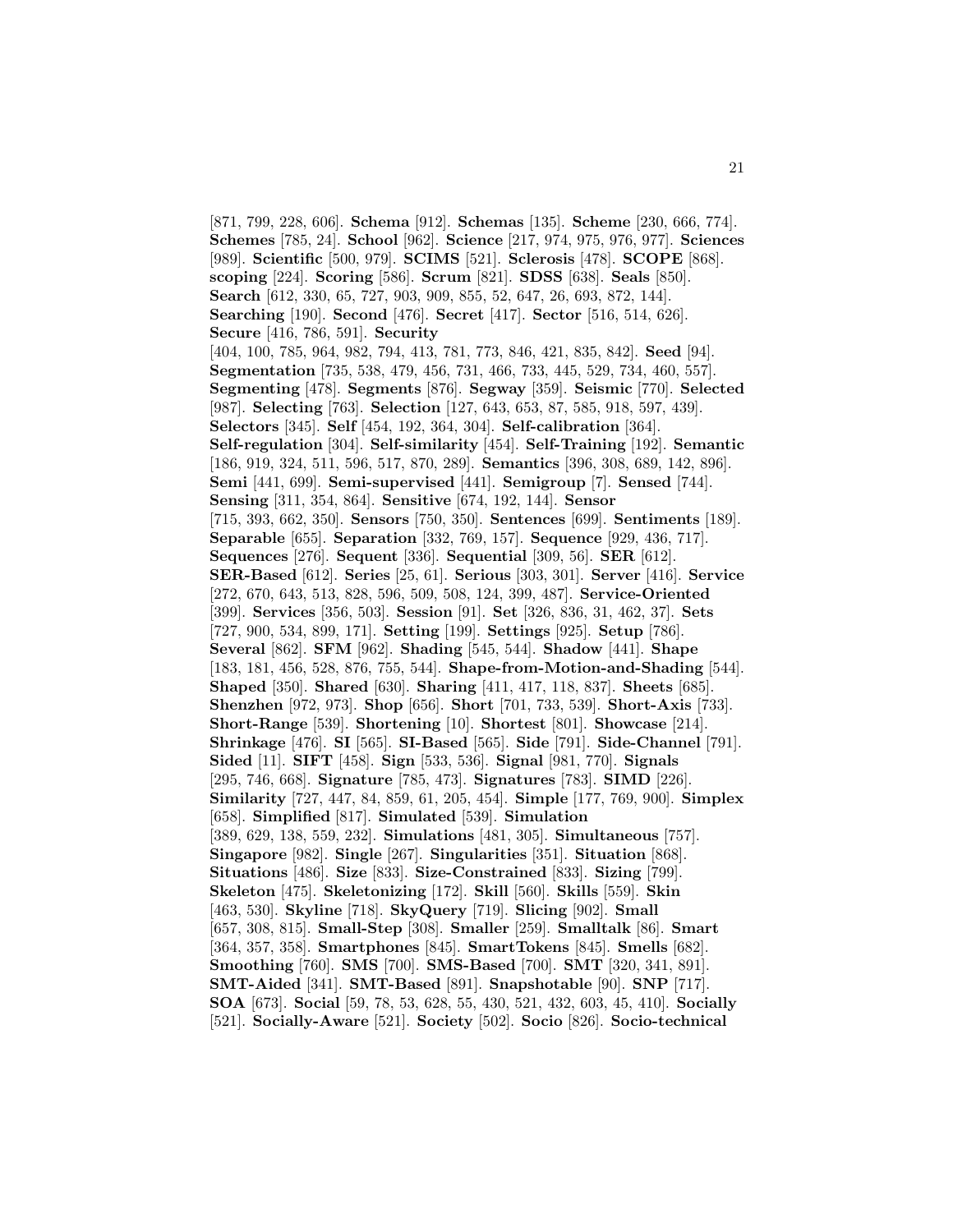[826]. **Soft** [153]. **Software**

[404, 681, 939, 962, 65, 951, 818, 79, 378, 515, 984, 82, 653, 830, 831, 838, 125, 104, 924, 815, 678, 946, 99, 240, 376, 813, 245, 392, 823, 679, 825, 868, 677, 949]. **Solutions** [279, 640]. **Solved** [452]. **Solver** [339, 345]. **Solvers** [320, 344]. **Solving** [343, 652, 657, 871, 650, 337, 346, 540, 342]. **SOM** [446]. **Some** [426, 276]. **SOR** [608]. **SOS** [512]. **Soundness** [893, 894]. **Sounds** [860]. **Source** [769, 822, 247, 154, 500, 819]. **Sources** [913]. **Southern** [626]. **Space** [589, 906, 867]. **Spaces** [361, 365]. **Spain** [984, 983]. **Spanning** [179]. **Sparse** [560]. **Sparsifying** [429]. **Spatial** [630, 768, 426, 645, 548, 644, 532, 878]. **Spatially** [478]. **Spatio** [218, 56, 642]. **Spatio-** [218]. **Spatio-Explorative** [642]. **Spatio-sequential** [56]. **SPEC** [238]. **Specific** [126, 928, 142, 594, 941, 137]. **Specification** [111, 132, 222, 380]. **Specification-Driven** [132]. **Specifications** [800, 103, 890]. **Specified** [582]. **Specifying** [938]. **Spectral** [594]. **Spectro** [218]. **Spectro-Temporal** [218]. **Specularity** [545]. **Speech** [766]. **Sphere** [447]. **Spiking** [218]. **Spills** [858]. **Split** [746, 275]. **Split-and-Collect** [746]. **Split-Merge** [275]. **Spread** [53]. **Spreadsheet** [682]. **Spreadsheets** [136]. **SQL** [704]. **SRF** [31]. **SSDBM** [979]. **SSIM** [454]. **Stability** [563]. **Stable** [432]. **Stage** [705, 460]. **Standard** [81]. **Start** [872]. **State** [309, 77, 929, 959, 4, 276, 147, 92, 15, 933, 935]. **State-Charts** [92]. **State-of-the-Art** [77]. **Stateless** [8]. **Statements** [804]. **States** [293, 19]. **Static** [249, 613, 390]. **Statistical** [979, 449]. **Statistics** [670, 645, 440]. **Statistics-Based** [670]. **Steady** [276]. **Steady-State** [276]. **Steel** [745]. **Step** [102, 308]. **Steps** [126]. **Stepwise** [631]. **Stereo** [757]. **Stereotypes** [672]. **Stimulation** [557]. **Stochastic** [957, 330, 650, 280, 60]. **Stockholm** [951]. **Stop** [435]. **Stopword** [700]. **Storage** [591]. **Strangers** [726]. **Strategic** [198, 135, 632]. **Strategies** [820, 286, 304, 627]. **Strategy** [188, 564, 489, 571, 537, 551, 539, 520, 453]. **Strategy-Based** [489]. **Streaming** [61, 711]. **Streams** [43]. **Strengthening** [926]. **String** [940, 727, 678]. **Strings** [714]. **Stroke** [741]. **Strong** [334]. **Structural** [447, 454, 112, 113, 783, 565]. **Structure** [35]. **Structured** [913, 253]. **Structuredness** [504]. **Structures** [783, 107, 105]. **Stubborn** [900]. **Student** [300, 301, 298, 304, 291]. **Student-Adaptive** [300]. **Studies** [933]. **Study** [443, 672, 471, 384, 294, 556, 927, 516, 637, 193, 575, 351, 828, 850, 358, 31, 247, 632, 930, 826, 203, 925]. **Style** [685, 798]. **Subgraphs** [722, 723]. **Subjects** [734]. **Sublinear** [427]. **Subsets** [174]. **Subspace** [180]. **Substantia** [557]. **Substructure** [728]. **Subthalamic** [557]. **Subtle** [738]. **Subword** [16]. **Suite** [84, 684, 238]. **Suites** [101]. **Sum** [715]. **Summaries** [695]. **Summarization** [196, 51]. **Superpixels** [524]. **Supervectors** [623]. **Supervised** [400, 699, 441]. **Supervision** [486, 699]. **Supervisory** [313]. **Supplier** [597]. **Supply** [634, 649]. **Support** [672, 84, 288, 924, 904, 627, 865, 933, 776]. **Supported** [368, 568]. **Supporting** [88]. **SURF** [458]. **Surface** [528, 551]. **Surfaces** [176, 877, 743].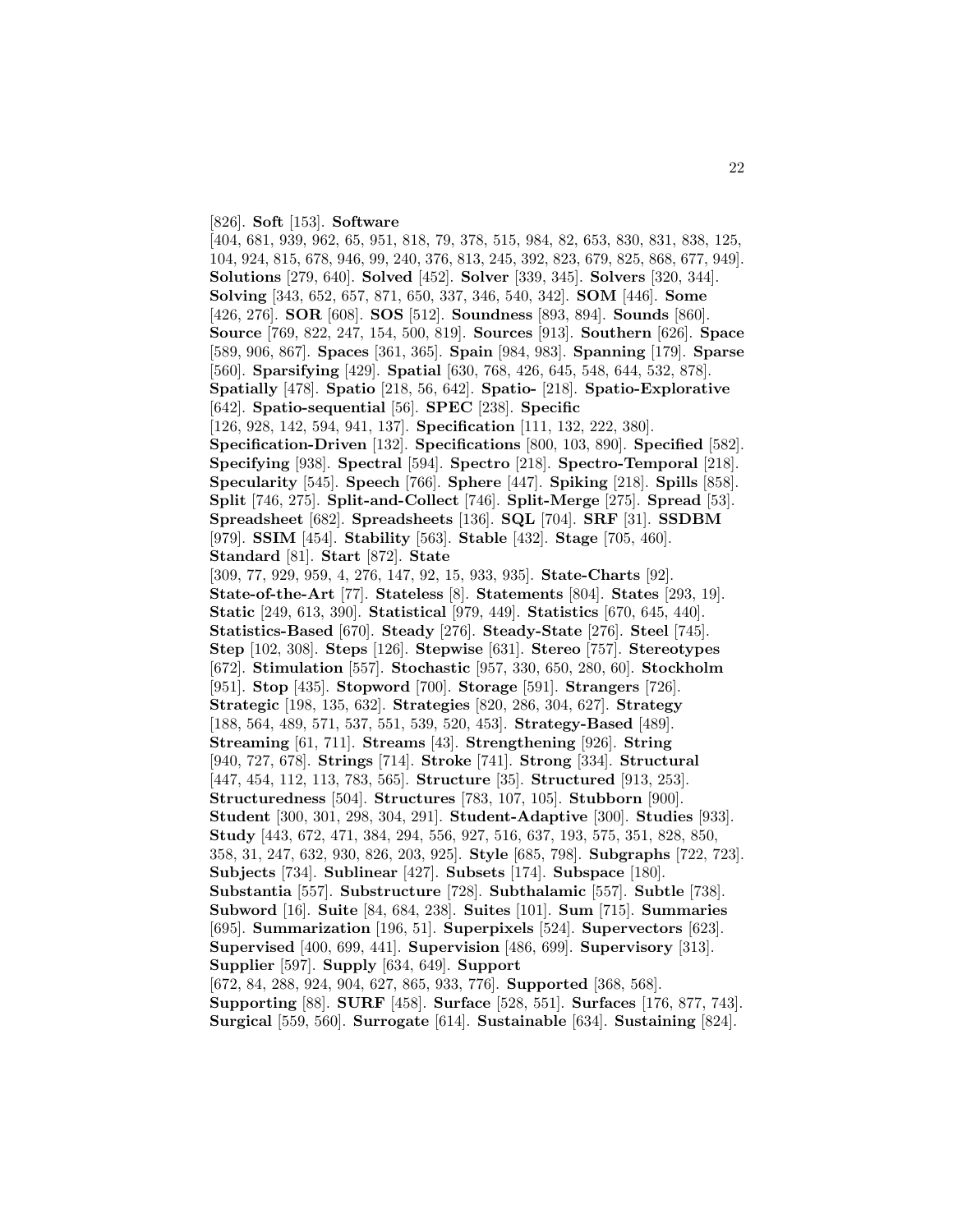**SVM** [754, 623]. **Swarm** [652, 616, 577, 582, 575, 567, 570, 580, 873, 651, 462, 581, 972, 973, 576, 572, 578, 574, 568, 569, 573, 615]. **Swarming** [566]. **Swarms** [483]. **Sweden** [951]. **Swedish** [514]. **Sweep** [901]. **Sweep-Line** [901]. **Symbolic** [99, 205]. **Synchronization** [157]. **Synchronous** [799]. **Synergia** [232]. **Syntactic** [919, 704]. **Syntactic-Semantic** [919]. **Syntax** [689]. **Synthesis** [310, 796]. **System** [229, 266, 631, 490, 917, 906, 520, 800, 472, 617, 535, 622, 687, 521, 264, 488, 750, 359, 861, 742, 464, 600, 584, 462, 761, 843, 494, 587, 483, 925, 588, 864]. **System-Level** [687]. **Systematic** [558, 686]. **Systems** [319, 964, 512, 664, 939, 905, 962, 388, 607, 978, 639, 958, 294, 106, 844, 66, 720, 413, 398, 800, 336, 3, 657, 83, 153, 653, 838, 907, 6, 73, 968, 986, 286, 218, 8, 482, 799, 502, 238, 491, 702, 165, 969, 70, 291, 418, 216, 399, 275, 483, 305, 673]. **Tables** [127]. **Tablets** [125]. **Tackling** [65]. **Tactile** [359]. **Tag** [186]. **Tag-Based** [186]. **TAP** [948]. **Target** [666, 484]. **Task** [237, 697, 236, 227, 219]. **Task-Based** [237, 236]. **Tasking** [159, 235]. **Tasks** [224, 202]. **Tax** [828]. **Taxi** [352]. **Taxonomy** [708]. **Teaching** [299, 155]. **Team** [79, 24]. **Team-Based** [24]. **TeamSkill** [24]. **technical** [826]. **Technique** [25, 654, 885, 554]. **Techniques** [957, 527, 26, 199, 236, 918, 669, 618]. **Technologies** [951, 82, 968, 980]. **Technology** [74, 830, 98, 592]. **Telecentric** [535]. **Teleo** [386]. **Teleo-reactive** [386]. **Teleportation** [433]. **Template** [326, 468, 87, 544]. **Template-Based** [544]. **Temporal** [218, 108, 203, 868, 317]. **tenant** [513]. **Term** [820, 547]. **Terminating** [905]. **Terms** [655, 454, 324]. **Test** [309, 101, 106, 326, 694, 84, 132, 814, 131, 107, 201]. **Testing** [100, 929, 65, 109, 102, 960, 927, 103, 112, 113, 98, 104, 904, 99, 380, 933]. **Tests** [443, 103, 948]. **Testsuite** [239]. **TexMo** [936]. **Text** [190, 696, 703, 23, 38, 759, 52, 175, 34]. **Texts** [506]. **Textual** [941]. **Texture** [756, 530]. **Their** [782, 290, 692, 358, 64, 763, 245, 199, 69, 819]. **Them** [357, 358]. **Theorem** [805]. **Theoretic** [274, 430]. **Theory** [964, 889, 313, 988, 798, 960, 950]. **There** [435]. **Third** [971, 959, 980, 972, 973]. **Thread** [223]. **threaded** [609]. **Threat** [405]. **Three** [789]. **Throttled** [498]. **TI** [765]. **Tiles** [106]. **Time** [25, 427, 295, 272, 80, 800, 386, 83, 153, 163, 364, 267, 87, 900, 861, 88, 61, 867, 283, 165, 22, 152, 761, 421, 333, 868, 45, 547]. **Time-Evolving** [22]. **Timed** [388, 387]. **Timely** [153]. **TimeSquare** [80]. **Tips** [546]. **Tissue** [547]. **TLA** [385]. **Tokens** [775]. **Tomographic** [732]. **Tomography** [882]. **Tool** [671, 102, 78, 79, 546, 536, 868]. **Toolbox** [866]. **TOOLS** [947, 77, 946, 661]. **Top** [191, 723]. **Top-** [723]. **Top-K** [191]. **Topological** [178]. **Topology** [952, 884, 175, 394]. **Toronto** [953]. **Total** [726]. **Touching** [125]. **Trace** [108]. **Traceability** [139]. **Traces** [352]. **TraceVis** [139]. **Tracking** [475, 834, 262, 547]. **Tracts** [133]. **Trading** [481]. **Traditional** [822]. **Traffic** [352, 355, 668]. **Trail** [331]. **Training** [531, 295, 192, 580, 31, 827, 611, 305]. **Trajectories** [862]. **Trajectory** [713]. **Transactional** [225, 67, 493].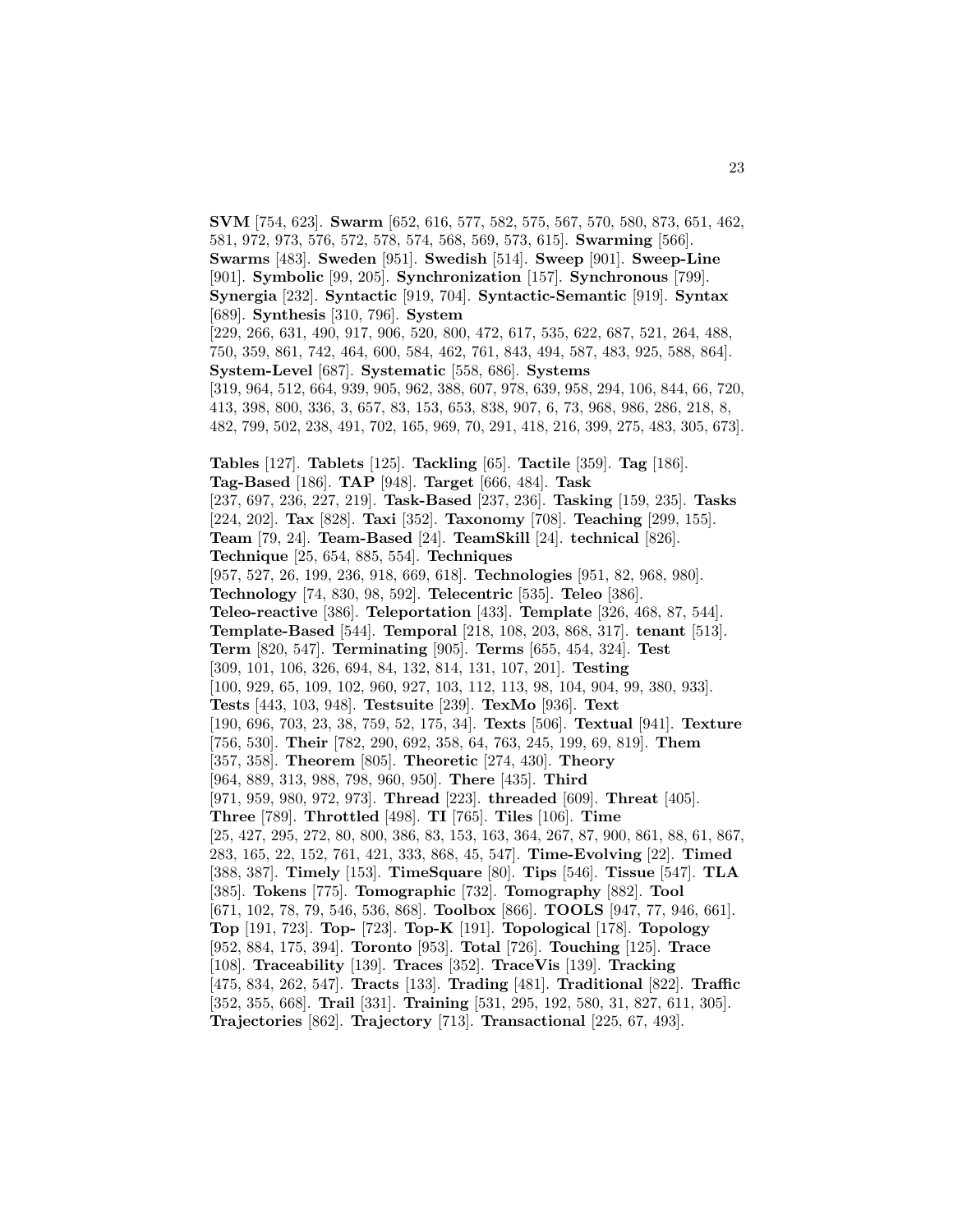**Transactions** [225, 260]. **Transapical** [552]. **Transfer** [202]. **Transfers** [498]. **Transform** [279, 762]. **Transform-Domain** [279]. **Transformation** [621, 880, 141, 136, 146, 140, 517, 135, 142, 148]. **Transformations** [134, 143, 377, 638, 373, 138, 374, 132, 950, 73, 391, 938, 930, 131, 380, 133, 139]. **Transformed** [863]. **Transition** [860]. **Transitivity** [214]. **Translated** [190]. **Translating** [385]. **Translation** [398, 890, 234, 199]. **Translational** [917, 142]. **Translations** [190]. **Transport** [629]. **Transportation** [861, 863, 864]. **Trapdoor** [784]. **Treat** [80]. **Treatment** [647]. **Treaty** [201]. **Tree** [807, 5, 35, 162, 783, 529, 18]. **Trees** [32, 492, 90, 34]. **Trento** [960]. **TreVisor** [777]. **Tri** [62]. **Tri-concepts** [62]. **Triangle** [179]. **Triangulated** [169, 176, 877]. **Triangulations** [620]. **Trick** [809]. **Triggers** [851]. **Trips** [351]. **TRUST** [985, 964, 838, 850, 847, 985]. **Trust-Properties** [847]. **Trusted** [833, 786, 837, 834]. **Trustworthy** [985, 842]. **Tumor** [735]. **Tumours** [734]. **tuning** [609]. **Turbines** [578]. **Turkey** [987]. **Tutorial** [292, 113]. **Tutoring** [958, 294, 286, 488, 287, 291]. **Tweakable** [779]. **Tweets** [189]. **Twitter** [49]. **Two** [266, 705, 415, 575, 367, 8, 28, 461, 265]. **Two-Class** [266]. **Two-Layer** [575]. **Two-Party** [415]. **Two-Phase** [8]. **Two-Stage** [705]. **Two-View** [28]. **Type** [140, 648]. **Type-Safe** [140]. **Typed** [805]. **Types** [256, 728, 250]. **Typestate** [90]. **Typical** [426]. **Typing** [133].

**U** [696]. **U-Compare** [696]. **UA** [928]. **Ubiquitous** [662]. **UCT** [838]. **UIMA** [696]. **UK** [964, 961]. **Ultra** [771]. **Ultrasound** [555, 556, 546, 548]. **UML** [672, 929, 109, 110, 926, 92, 922, 370, 668, 675, 935, 677]. **UML/OCL** [926]. **Uncertain** [712, 714, 57, 711]. **Uncertainty** [283]. **Unclonable** [839]. **Unconstrained** [461]. **Uncovering** [219]. **Undecidability** [15]. **Understandability** [675]. **Understandable** [519]. **Understanding** [328, 504, 292, 84, 303, 392, 210, 851]. **Unfold** [554]. **Uni** [432]. **Uni-** [432]. **Unified** [216, 353, 780]. **Uniform** [512, 171]. **Uniformly** [722]. **Unify** [795]. **Unifying** [804, 89]. **Uniqueness** [93]. **Unit** [163]. **Units** [74]. **University** [631]. **Unknown** [55, 457]. **Unmanned** [483]. **Unpacking** [210]. **Unpredictable** [538]. **Unrequited** [432]. **Unstructured** [913]. **Unsupervised** [736]. **Untrusted** [844]. **Uppaal** [123]. **Urban** [634, 754, 635, 352, 638, 637, 354, 633]. **USA** [989]. **Usability** [558]. **Usage** [363, 663]. **Use** [558, 297, 637, 160, 247, 748]. **User** [411, 838, 850, 412, 52, 421, 669, 851]. **User-Centered** [411]. **User-Centered-Trust** [838]. **User-Defined** [421]. **Users** [629]. **Using** [531, 442, 443, 496, 188, 672, 101, 752, 655, 706, 116, 705, 616, 352, 53, 621, 582, 434, 880, 545, 120, 629, 524, 758, 739, 643, 456, 475, 704, 163, 74, 550, 401, 233, 367, 46, 708, 770, 473, 49, 478, 890, 912, 57, 90, 323, 771, 71, 827, 238, 301, 815, 450, 678, 172, 623, 733, 763, 392, 433, 462, 15, 131, 107, 124, 232, 757, 679, 668, 834, 95, 872, 440, 122, 539, 476, 133, 408, 171, 318, 205, 477, 219, 289, 776, 725, 615, 677, 892]. **UTP** [396]. **UWB** [768].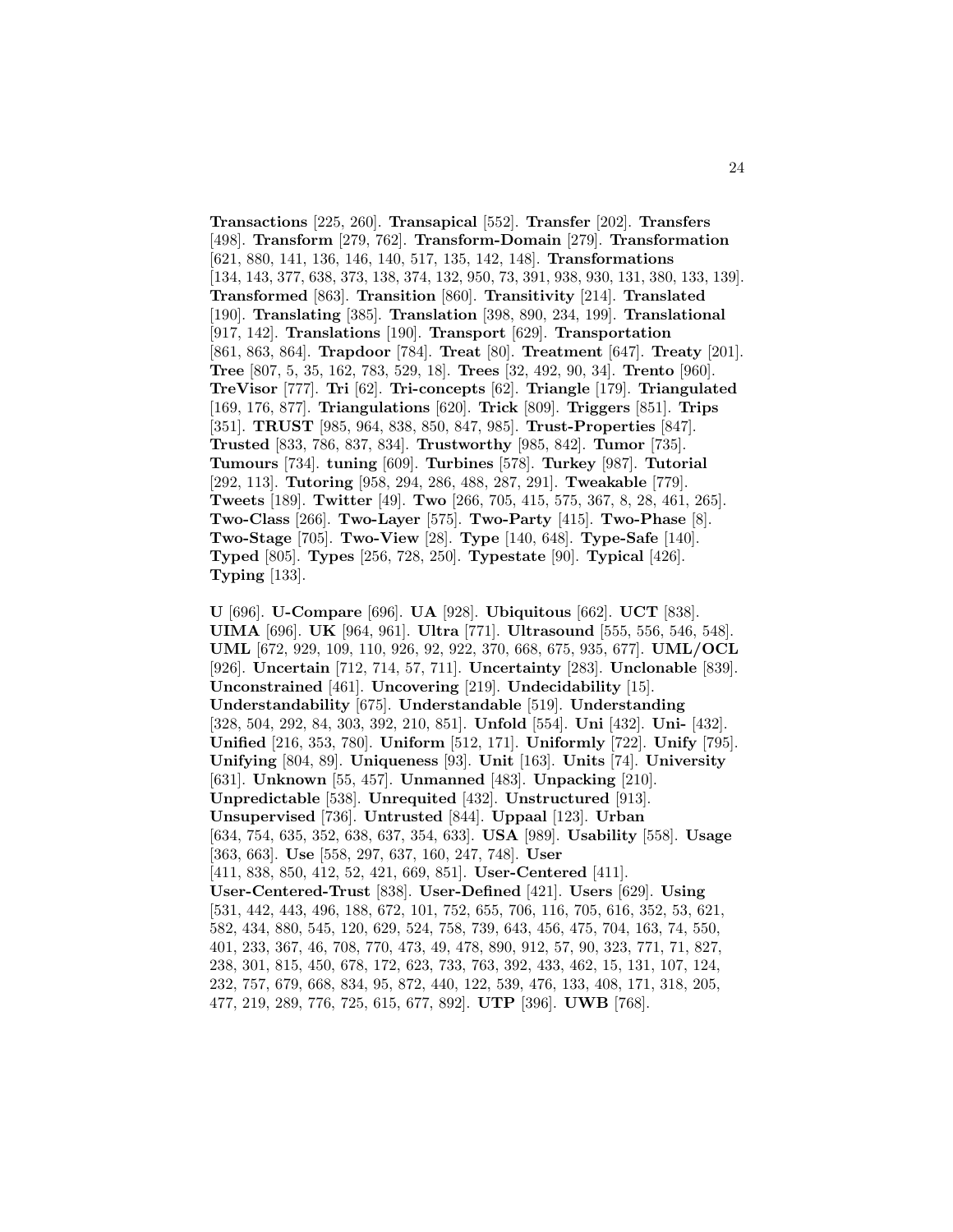**Vacation** [267, 268]. **Vadis** [212]. **Validating** [916]. **Validation** [385, 926, 239, 375]. **Value** [818, 9, 508, 790]. **Values** [635, 630, 447, 763]. **Valve** [552]. **VANET** [270]. **Variability** [513, 275]. **Variable** [585]. **Variance** [279, 659]. **Variates** [282]. **Variational** [476]. **Various** [401]. **VDM** [959, 325]. **Vector** [226, 859, 733]. **Vectors** [434, 276, 17]. **Vehicle** [570, 216]. **Vehicles** [74, 349, 863]. **Vendor** [85]. **Ventilation** [661]. **Ventricle** [733]. **Veracity** [406]. **Verbs** [692]. **Verification** [671, 389, 65, 384, 537, 90, 391, 623, 508, 201, 399, 305]. **Verified** [102]. **Verifying** [164, 103, 847, 843]. **Version** [247]. **Versioning** [379]. **versus** [330, 2]. **Vertical** [903, 855, 938]. **Vertices** [436]. **Very** [727]. **Vessel** [731]. **via** [788, 180, 916, 670, 452, 856, 195, 342]. **Vickers** [456]. **Video** [302, 622, 499, 623, 761]. **Video-Based** [623]. **Video-Game** [302]. **Vienna** [985]. **View** [550, 28]. **Vinci** [546]. **Virtual** [496, 559, 267, 579, 89, 827, 487, 142, 289]. **Virtualization** [844]. **Visible** [460, 51]. **Vision** [535, 763]. **Visual** [641, 448, 599]. **Visualization** [555, 291, 139]. **VMs** [271]. **Voice** [398]. **Volumetric** [880]. **Voronoi** [640]. **Voronoi-Based** [640]. **Voter** [424]. **Voxel** [473]. **Voxel-Based** [473]. **vs** [296]. **WADGMM** [987]. **Waiting** [267]. **Wall** [540]. **Wall-Following** [540]. **Warehouse** [656, 660]. **Watson** [913]. **Wavelength** [460]. **Wavelet**

[454, 576, 476]. **Wavelet-Based** [576]. **WAW** [965]. **Way** [681, 265, 19]. **WCCI** [954]. **Weak** [449]. **Weakly** [905]. **Web** [965, 676, 307, 383, 670, 312, 707, 846, 596, 487, 592]. **Wedding** [626]. **Weight** [572]. **Weighted** [25, 50, 614, 46]. **Weights** [46]. **WeightTransmitter** [46]. **Well** [354, 370]. **Well-Being** [354]. **WG** [964]. **Which** [487]. **while** [435]. **White** [734]. **Who** [358]. **Wide** [771, 792]. **Wide-Band** [771]. **WiFi** [365]. **Wikimantic** [701]. **Wikipedia** [708]. **Wild** [358]. **Wind** [578]. **Wire** [363]. **Wireless** [775, 384, 715, 393, 483, 394]. **WISTP** [964]. **Within** [357, 356, 906, 907, 118, 291]. **without** [786, 26]. **Won't** [720]. **Wood** [649]. **Words** [7, 205]. **Work** [850]. **Workflow** [895, 893, 894]. **Workflows** [696, 498]. **Workload** [294]. **Works** [635]. **Workshop** [964, 965, 955, 952, 987]. **World** [955, 954, 199]. **Worn** [363]. **Wound** [742]. **WRF** [231]. **Writing** [190, 884]. **Written** [819]. **WSNs** [666]. **WSTS** [889].

**X** [551]. **X-Ray** [551]. **X10** [252]. **XML** [932, 135].

**Z** [959]. **Zero** [790]. **Zero-Value** [790]. **Zone** [455].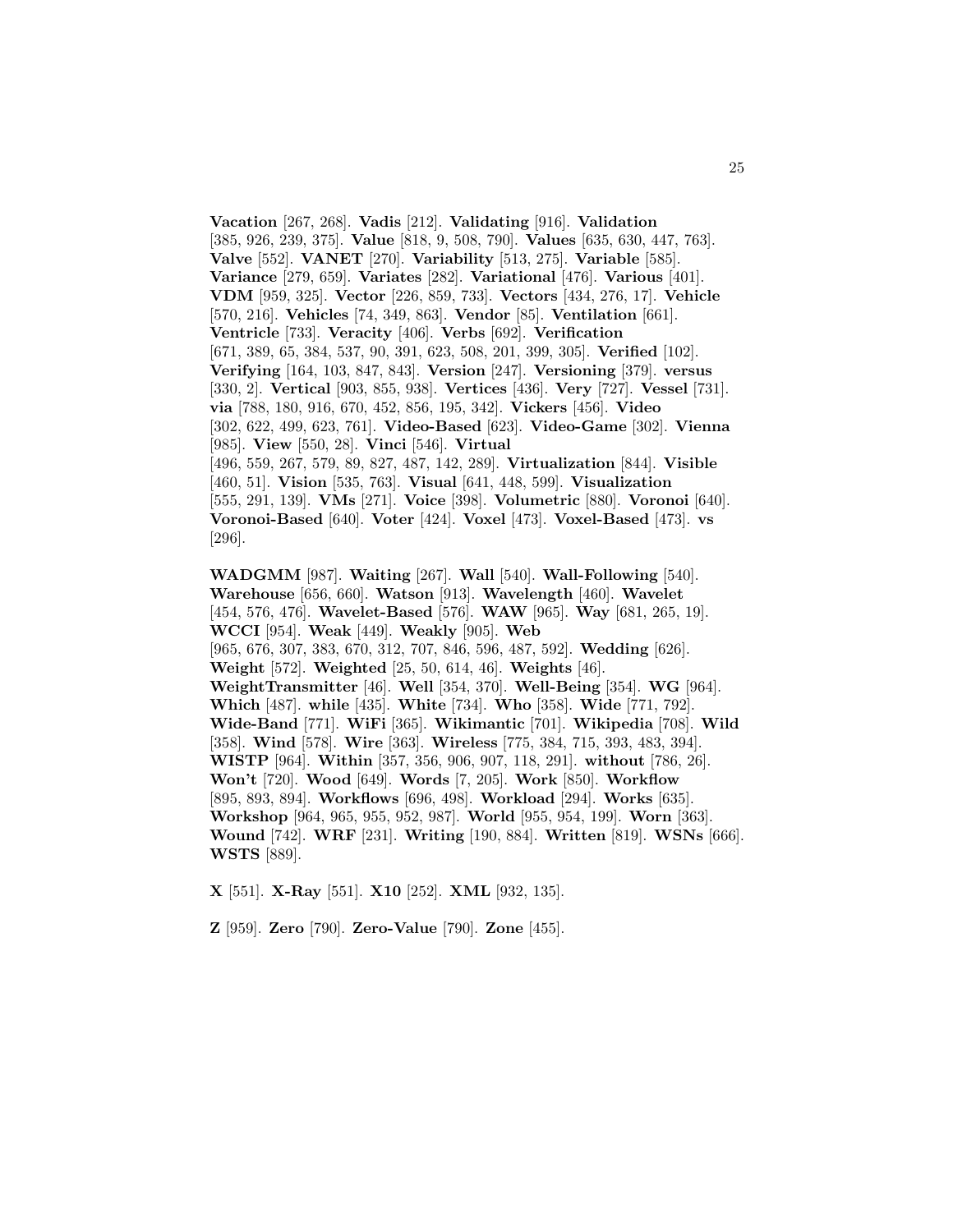# **References**

# **Balan:2012:PC**

[1] M. Sakthi Balan and Helmut Jürgensen. Peptide computers. Lecture Notes in Computer Science, 7300:1–29, 2012. CODEN LNCSD9. ISSN 0302-9743 (print), 1611-3349 (electronic). URL http://link.springer. com/chapter/10.1007/978-3-642-31644-9\_1/.

### **Bockenhauer:2012:PRV**

[2] Hans-Joachim Böckenhauer, Juraj Hromkovič, Dennis Komm, and Richard Královič. On the power of randomness versus advice in online computation. Lecture Notes in Computer Science, 7300:30–43, 2012. CODEN LNCSD9. ISSN 0302-9743 (print), 1611-3349 (electronic). URL http://link.springer.com/chapter/10.1007/978-3- 642-31644-9\_2/.

# **Ehrenfeucht:2012:RER**

[3] Andrzej Ehrenfeucht, Jetty Kleijn, Maciej Koutny, and Grzegorz Rozenberg. Relevance of entities in reaction systems. Lecture Notes in Computer Science, 7300:44–55, 2012. CODEN LNCSD9. ISSN 0302-9743 (print), 1611-3349 (electronic). URL http://link.springer.com/chapter/10. 1007/978-3-642-31644-9\_3/.

#### **Ewert:2012:GRC**

[4] Sigrid Ewert and Max Rabkin. Generalized random context picture grammars: The state of the art. *Lecture Notes in Computer Science*, 7300: 56–74, 2012. CODEN LNCSD9. ISSN 0302-9743 (print), 1611-3349 (electronic). URL http://link.springer.com/chapter/10.1007/978- 3-642-31644-9\_4/.

#### **Fernau:2012:CDT**

[5] Henning Fernau. Cooperating distributed tree automata. Lecture Notes in Computer Science, 7300:75–85, 2012. CODEN LNCSD9. ISSN 0302- 9743 (print), 1611-3349 (electronic). URL http://link.springer.com/ chapter/10.1007/978-3-642-31644-9\_5/.

#### **Holzer:2012:NCD**

[6] Markus Holzer. A note on combined derivation modes for cooperating distributed grammar systems. Lecture Notes in Computer Science, 7300:86–98, 2012. CODEN LNCSD9. ISSN 0302-9743 (print), 1611-3349 (electronic). URL http://link.springer.com/chapter/10.1007/978- 3-642-31644-9\_6/.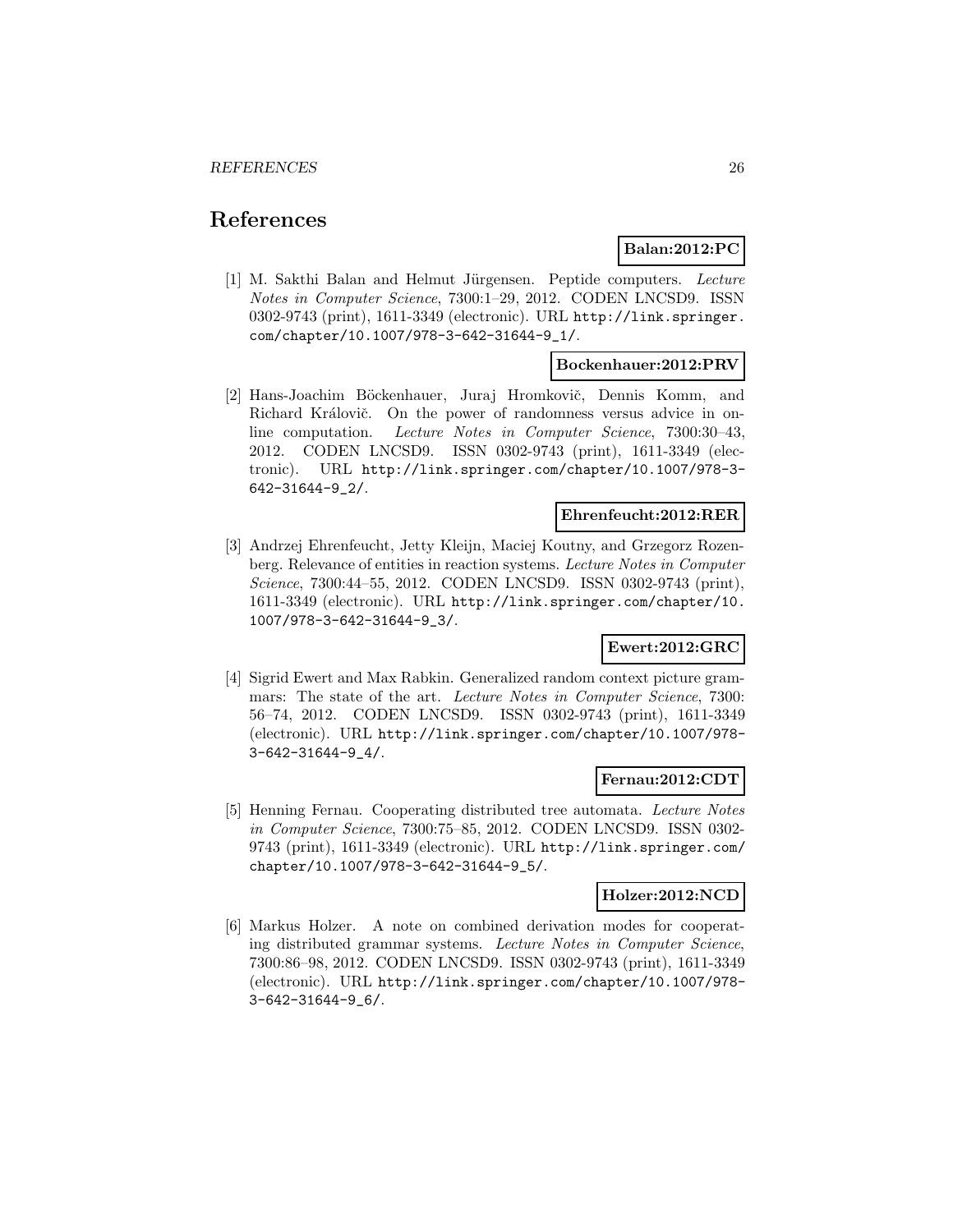#### **Huova:2012:EPS**

[7] Mari Huova and Juhani Karhumäki. Equations in the partial semigroup of words with overlapping products. Lecture Notes in Computer Science, 7300:99–110, 2012. CODEN LNCSD9. ISSN 0302-9743 (print), 1611-3349 (electronic). URL http://link.springer.com/chapter/10.1007/978- 3-642-31644-9\_7/.

# **Kutrib:2012:CSS**

[8] Martin Kutrib and Friedrich Otto. On CD-systems of stateless deterministic two-phase RR(1)-automata. Lecture Notes in Computer Science, 7300: 111–137, 2012. CODEN LNCSD9. ISSN 0302-9743 (print), 1611-3349 (electronic). URL http://link.springer.com/chapter/10.1007/978- 3-642-31644-9\_8/.

# **Lange:2012:BFV**

[9] Klaus-Jörn Lange. The Boolean formula value problem as formal language. Lecture Notes in Computer Science, 7300:138–144, 2012. CODEN LNCSD9. ISSN 0302-9743 (print), 1611-3349 (electronic). URL http:// link.springer.com/chapter/10.1007/978-3-642-31644-9\_9/.

#### **Manea:2012:HLS**

[10] Florin Manea, Robert Mercas, and Victor Mitrana. Hairpin lengthening and shortening of regular languages. Lecture Notes in Computer Science, 7300:145–159, 2012. CODEN LNCSD9. ISSN 0302-9743 (print), 1611- 3349 (electronic). URL http://link.springer.com/chapter/10.1007/ 978-3-642-31644-9\_10/.

#### **Meduna:2012:OSR**

[11] Alexander Meduna and Petr Zemek. One-sided random context grammars with leftmost derivations. Lecture Notes in Computer Science, 7300: 160–173, 2012. CODEN LNCSD9. ISSN 0302-9743 (print), 1611-3349 (electronic). URL http://link.springer.com/chapter/10.1007/978- 3-642-31644-9\_11/.

### **Nishida:2012:EPA**

[12] Taishin Y. Nishida. Earley's parsing algorithm and k-Petri net controlled grammars. Lecture Notes in Computer Science, 7300:174–185, 2012. CODEN LNCSD9. ISSN 0302-9743 (print), 1611-3349 (electronic). URL http://link.springer.com/chapter/10.1007/978-3- 642-31644-9\_12/.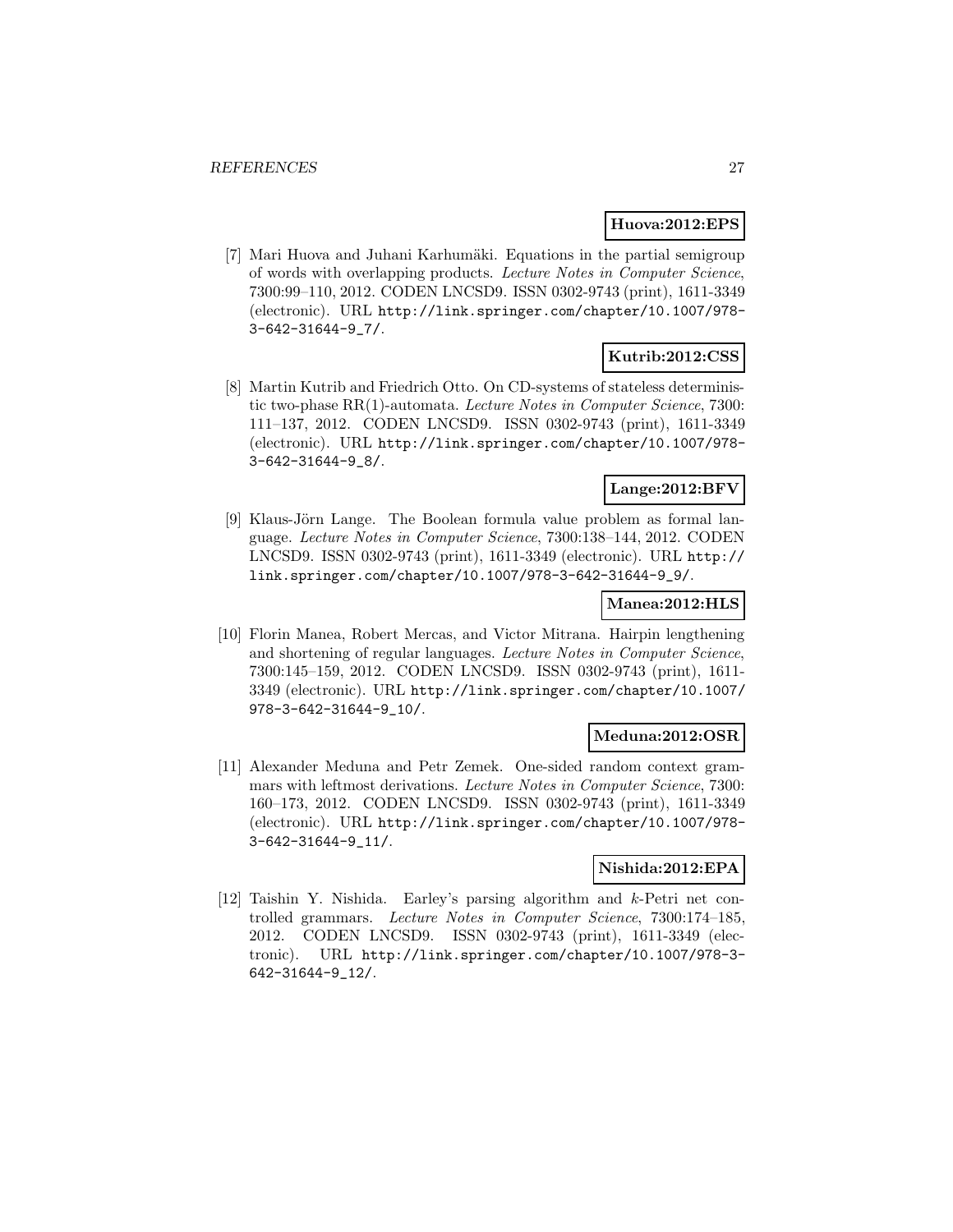### **Okhotin:2012:DCI**

[13] Alexander Okhotin, Xiaoxue Piao, and Kai Salomaa. Descriptional complexity of input-driven pushdown automata. Lecture Notes in Computer Science, 7300:186–206, 2012. CODEN LNCSD9. ISSN 0302-9743 (print), 1611-3349 (electronic). URL http://link.springer.com/chapter/10. 1007/978-3-642-31644-9\_13/.

# **Paun:2012:TFM**

[14] Gheorghe Păun. Towards "Fypercomputations" (in membrane computing). Lecture Notes in Computer Science, 7300:207–220, 2012. CODEN LNCSD9. ISSN 0302-9743 (print), 1611-3349 (electronic). URL http:// link.springer.com/chapter/10.1007/978-3-642-31644-9\_14/.

#### **Salomaa:2012:USC**

[15] Arto Salomaa. Undecidability of state complexities using mirror images. Lecture Notes in Computer Science, 7300:221–235, 2012. CODEN LNCSD9. ISSN 0302-9743 (print), 1611-3349 (electronic). URL http:// link.springer.com/chapter/10.1007/978-3-642-31644-9\_15/.

### **Staiger:2012:ASC**

[16] Ludwig Staiger. Asymptotic subword complexity. Lecture Notes in Computer Science, 7300:236–245, 2012. CODEN LNCSD9. ISSN 0302- 9743 (print), 1611-3349 (electronic). URL http://link.springer.com/ chapter/10.1007/978-3-642-31644-9\_16/.

# **Stiebe:2012:GCP**

[17] Ralf Stiebe. On grammars controlled by Parikh vectors. Lecture Notes in Computer Science, 7300:246–264, 2012. CODEN LNCSD9. ISSN 0302- 9743 (print), 1611-3349 (electronic). URL http://link.springer.com/ chapter/10.1007/978-3-642-31644-9\_17/.

# **Vaszil:2012:NCT**

[18] György Vaszil. On the nonterminal complexity of tree controlled grammars. Lecture Notes in Computer Science, 7300:265–272, 2012. CODEN LNCSD9. ISSN 0302-9743 (print), 1611-3349 (electronic). URL http:// link.springer.com/chapter/10.1007/978-3-642-31644-9\_18/.

#### **Zheng:2012:OWF**

[19] Shenggen Zheng, Daowen Qiu, Lvzhou Li, and Jozef Gruska. One-way finite automata with quantum and classical states. Lecture Notes in Computer Science, 7300:273–290, 2012. CODEN LNCSD9. ISSN 0302- 9743 (print), 1611-3349 (electronic). URL http://link.springer.com/ chapter/10.1007/978-3-642-31644-9\_19/.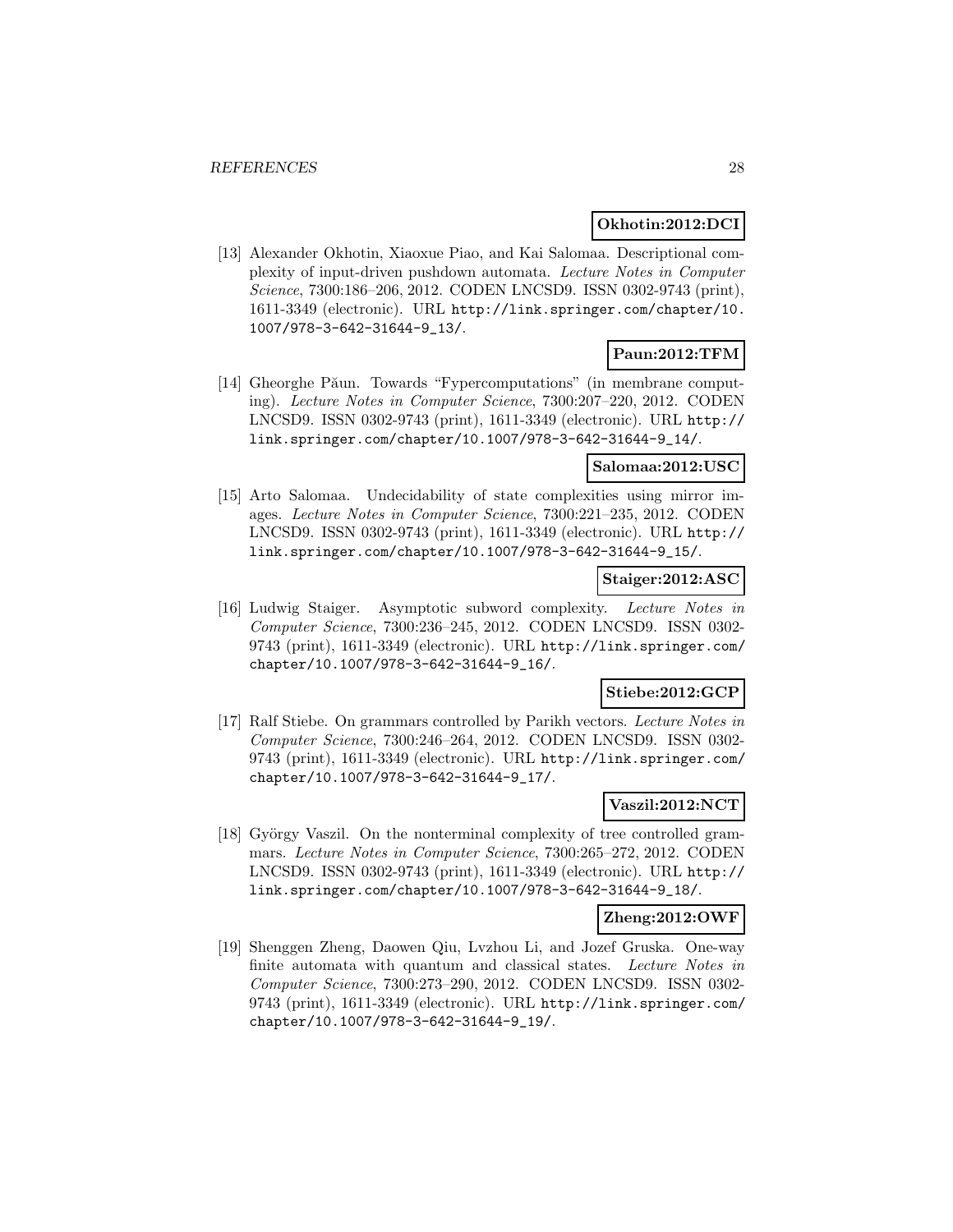#### **Anonymous:2012:BMa**

[20] Anonymous. Back matter. Lecture Notes in Computer Science, 7300: ??, 2012. CODEN LNCSD9. ISSN 0302-9743 (print), 1611-3349 (electronic). URL http://link.springer.com/content/pdf/bbm:978-3- 642-31644-9/1.

# **Anonymous:2012:FMa**

[21] Anonymous. Front matter. Lecture Notes in Computer Science, 7300: ??, 2012. CODEN LNCSD9. ISSN 0302-9743 (print), 1611-3349 (electronic). URL http://link.springer.com/content/pdf/bfm:978-3- 642-31644-9/1.

# **Rossi:2012:TER**

[22] Ryan Rossi and Jennifer Neville. Time-evolving relational classification and ensemble methods. Lecture Notes in Computer Science, 7301: 1–13, 2012. CODEN LNCSD9. ISSN 0302-9743 (print), 1611-3349 (electronic). URL http://link.springer.com/chapter/10.1007/978- 3-642-30217-6\_1/.

# **Li:2012:ALH**

[23] Xiao Li, Da Kuang, and Charles X. Ling. Active learning for hierarchical text classification. Lecture Notes in Computer Science, 7301: 14–25, 2012. CODEN LNCSD9. ISSN 0302-9743 (print), 1611-3349 (electronic). URL http://link.springer.com/chapter/10.1007/978- 3-642-30217-6\_2/.

#### **DeLong:2012:TEM**

[24] Colin DeLong and Jaideep Srivastava. TeamSkill evolved: Mixed classification schemes for team-based multi-player games. Lecture Notes in Computer Science, 7301:26–37, 2012. CODEN LNCSD9. ISSN 0302- 9743 (print), 1611-3349 (electronic). URL http://link.springer.com/ chapter/10.1007/978-3-642-30217-6\_3/.

#### **Adhikari:2012:NWE**

[25] Ratnadip Adhikari and R. K. Agrawal. A novel weighted ensemble technique for time series forecasting. Lecture Notes in Computer Science, 7301:38–49, 2012. CODEN LNCSD9. ISSN 0302-9743 (print), 1611-3349 (electronic). URL http://link.springer.com/chapter/10.1007/978- 3-642-30217-6\_4/.

# **Salem:2012:TEL**

[26] Houssam Salem, Pramuditha Suraweera, Geoffrey I. Webb, and Janice R. Boughton. Techniques for efficient learning without search. Lecture Notes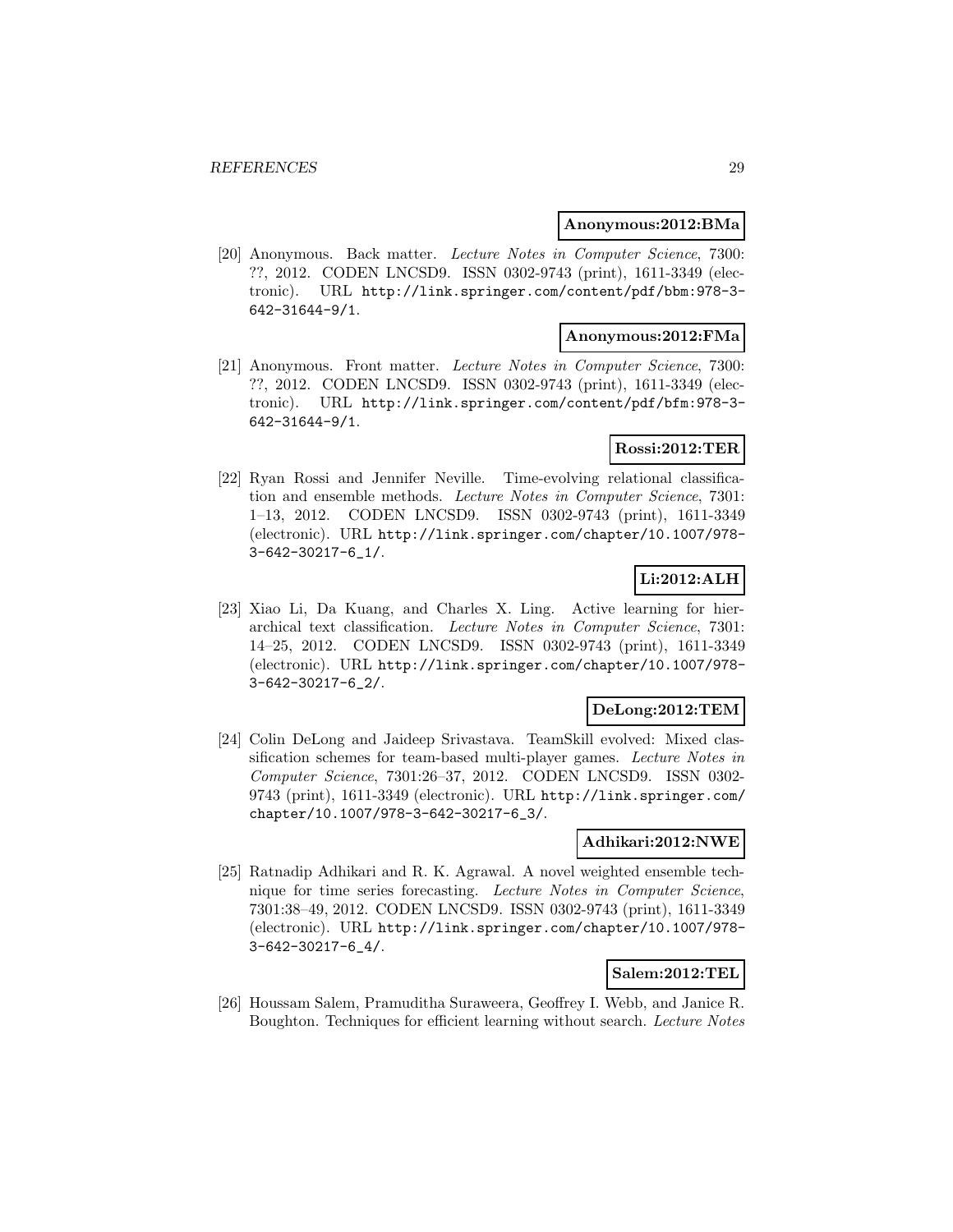in Computer Science, 7301:50–61, 2012. CODEN LNCSD9. ISSN 0302- 9743 (print), 1611-3349 (electronic). URL http://link.springer.com/ chapter/10.1007/978-3-642-30217-6\_5/.

# **Fu:2012:AMB**

[27] JuiHsi Fu and SingLing Lee. An aggressive margin-based algorithm for incremental learning. Lecture Notes in Computer Science, 7301: 62–73, 2012. CODEN LNCSD9. ISSN 0302-9743 (print), 1611-3349 (electronic). URL http://link.springer.com/chapter/10.1007/978- 3-642-30217-6\_6/.

### **Nguyen:2012:TVO**

[28] Tam T. Nguyen, Kuiyu Chang, and Siu Cheung Hui. Two-view online learning. Lecture Notes in Computer Science, 7301:74–85, 2012. CODEN LNCSD9. ISSN 0302-9743 (print), 1611-3349 (electronic). URL http:// link.springer.com/chapter/10.1007/978-3-642-30217-6\_7/.

# **Liao:2012:GCE**

[29] Zhihua Liao and Zili Zhang. A generic classifier-ensemble approach for biomedical named entity recognition. Lecture Notes in Computer Science, 7301:86–97, 2012. CODEN LNCSD9. ISSN 0302-9743 (print), 1611-3349 (electronic). URL http://link.springer.com/chapter/10.1007/978- 3-642-30217-6\_8/.

# **Zighed:2012:NRC**

[30] Djamel Abdelkader Zighed, Diala Ezzeddine, and Fabien Rico. Neighborhood random classification. Lecture Notes in Computer Science, 7301: 98–108, 2012. CODEN LNCSD9. ISSN 0302-9743 (print), 1611-3349 (electronic). URL http://link.springer.com/chapter/10.1007/978- 3-642-30217-6\_9/.

## **Mirylenka:2012:SFS**

[31] Katsiaryna Mirylenka, George Giannakopoulos, and Themis Palpanas. SRF: a framework for the study of classifier behavior under training set mislabeling noise. Lecture Notes in Computer Science, 7301:109– 121, 2012. CODEN LNCSD9. ISSN 0302-9743 (print), 1611-3349 (electronic). URL http://link.springer.com/chapter/10.1007/978- 3-642-30217-6\_10/.

#### **Hoens:2012:BDT**

[32] T. Ryan Hoens, Qi Qian, Nitesh V. Chawla, and Zhi-Hua Zhou. Building decision trees for the multi-class imbalance problem. Lecture Notes in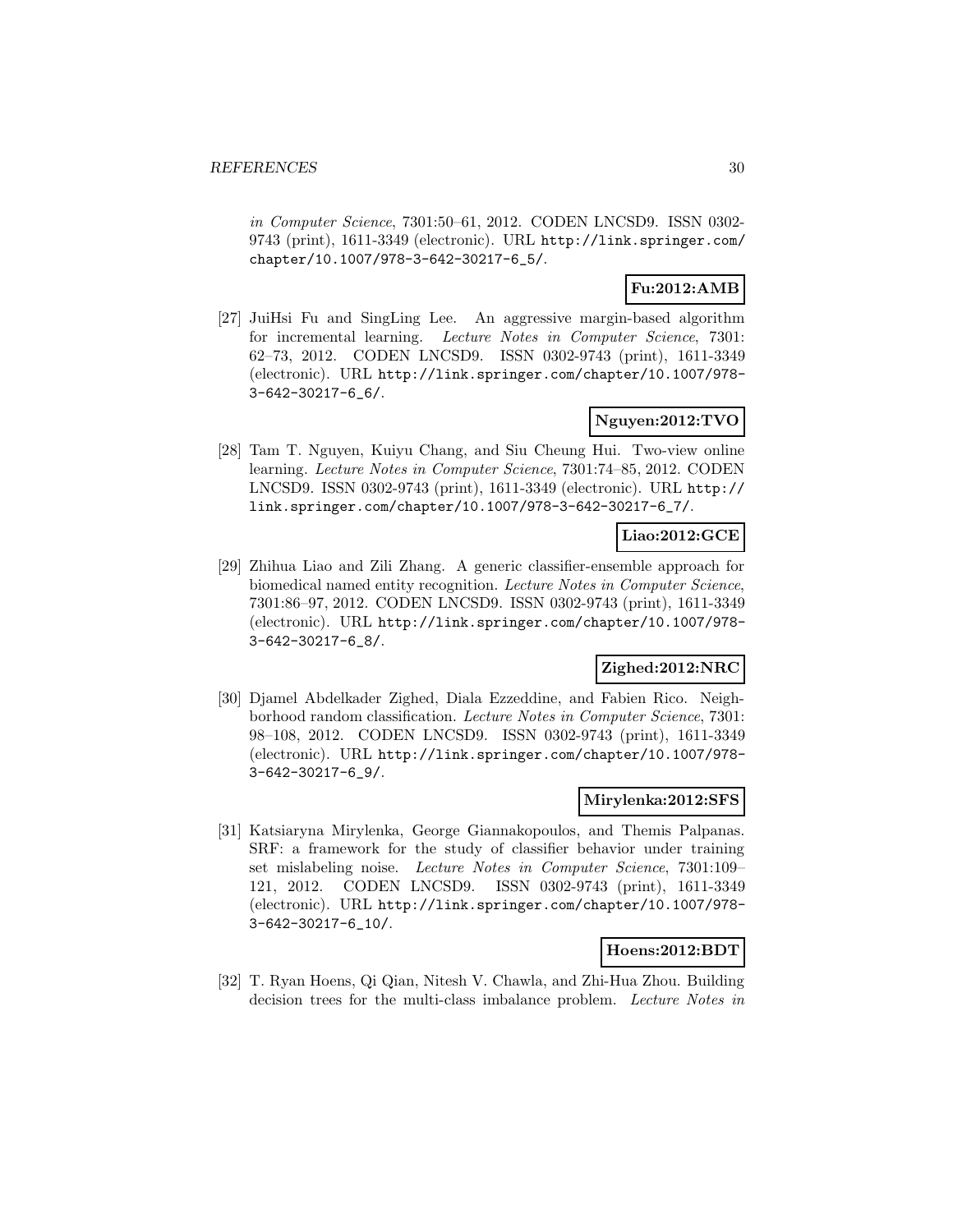Computer Science, 7301:122–134, 2012. CODEN LNCSD9. ISSN 0302- 9743 (print), 1611-3349 (electronic). URL http://link.springer.com/ chapter/10.1007/978-3-642-30217-6\_11/.

# **Li:2012:SRF**

[33] Bingguo Li, Xiaojun Chen, Mark Junjie Li, Joshua Zhexue Huang, and Shengzhong Feng. Scalable random forests for massive data. Lecture Notes in Computer Science, 7301:135–146, 2012. CODEN LNCSD9. ISSN 0302- 9743 (print), 1611-3349 (electronic). URL http://link.springer.com/ chapter/10.1007/978-3-642-30217-6\_12/.

# **Xu:2012:HRF**

[34] Baoxun Xu, Joshua Zhexue Huang, Graham Williams, Mark Junjie Li, and Yunming Ye. Hybrid random forests: Advantages of mixed trees in classifying text data. Lecture Notes in Computer Science, 7301: 147–158, 2012. CODEN LNCSD9. ISSN 0302-9743 (print), 1611-3349 (electronic). URL http://link.springer.com/chapter/10.1007/978- 3-642-30217-6\_13/.

# **Fu:2012:LTS**

[35] Bin Fu, Zhihai Wang, Rong Pan, Guandong Xu, and Peter Dolog. Learning tree structure of label dependency for multi-label learning. Lecture Notes in Computer Science, 7301:159–170, 2012. CODEN LNCSD9. ISSN 0302-9743 (print), 1611-3349 (electronic). URL http://link.springer. com/chapter/10.1007/978-3-642-30217-6\_14/.

# **Fu:2012:MIL**

[36] Zhichun Fu, Jun Zhou, Peter Christen, and Mac Boot. Multiple instance learning for group record linkage. Lecture Notes in Computer Science, 7301:171–182, 2012. CODEN LNCSD9. ISSN 0302-9743 (print), 1611- 3349 (electronic). URL http://link.springer.com/chapter/10.1007/ 978-3-642-30217-6\_15/.

# **Shirai:2012:ISR**

[37] Yasuyuki Shirai, Koji Tsuruma, Yuko Sakurai, Satoshi Oyama, and Shin ichi Minato. Incremental set recommendation based on class differences. Lecture Notes in Computer Science, 7301:183–194, 2012. CODEN LNCSD9. ISSN 0302-9743 (print), 1611-3349 (electronic). URL http:// link.springer.com/chapter/10.1007/978-3-642-30217-6\_16/.

# **Liu:2012:ALC**

[38] Yue Liu, Lin Dai, Weitao Zhou, and Heyan Huang. Active learning for cross language text categorization. Lecture Notes in Computer Science,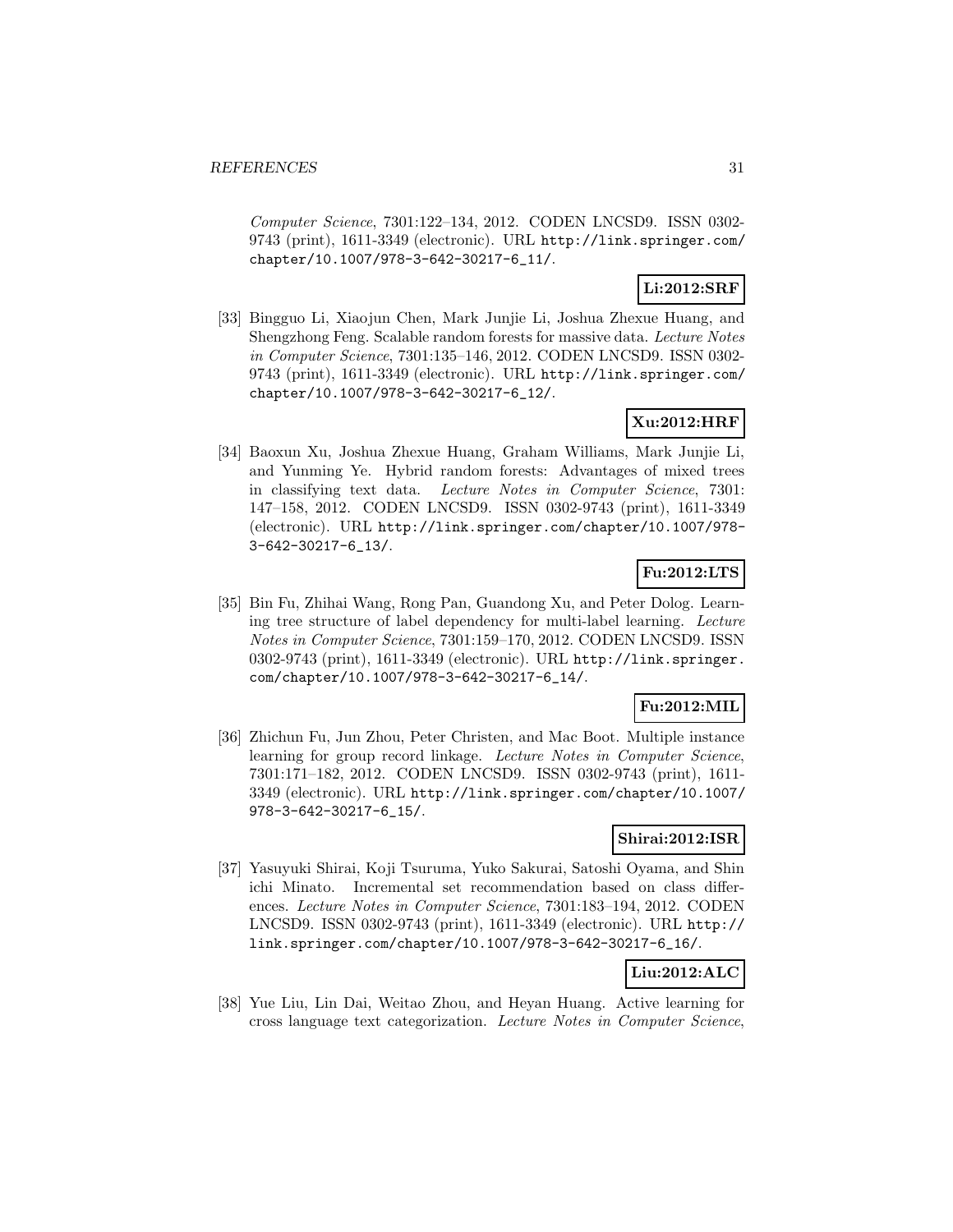7301:195–206, 2012. CODEN LNCSD9. ISSN 0302-9743 (print), 1611- 3349 (electronic). URL http://link.springer.com/chapter/10.1007/ 978-3-642-30217-6\_17/.

## **Xiao:2012:EAM**

[39] Han Xiao, Thomas Stibor, and Claudia Eckert. Evasion attack of multi-class linear classifiers. Lecture Notes in Computer Science, 7301: 207–218, 2012. CODEN LNCSD9. ISSN 0302-9743 (print), 1611-3349 (electronic). URL http://link.springer.com/chapter/10.1007/978- 3-642-30217-6\_18/.

## **Kuang:2012:FMC**

[40] Da Kuang, Charles X. Ling, and Jun Du. Foundation of mining classimbalanced data. Lecture Notes in Computer Science, 7301:219–230, 2012. CODEN LNCSD9. ISSN 0302-9743 (print), 1611-3349 (electronic). URL http://link.springer.com/chapter/10.1007/978-3- 642-30217-6\_19/.

# **Ni:2012:ALC**

[41] Eileen A. Ni and Charles X. Ling. Active learning with c-certainty. Lecture Notes in Computer Science, 7301:231–242, 2012. CODEN LNCSD9. ISSN 0302-9743 (print), 1611-3349 (electronic). URL http://link.springer. com/chapter/10.1007/978-3-642-30217-6\_20/.

# **Anonymous:2012:FMb**

[42] Anonymous. Front matter. Lecture Notes in Computer Science, 7301: ??, 2012. CODEN LNCSD9. ISSN 0302-9743 (print), 1611-3349 (electronic). URL http://link.springer.com/content/pdf/bfm:978-3- 642-30217-6/1.

#### **Nguyen:2012:HEF**

[43] Hai-Long Nguyen, Yew-Kwong Woon, Wee-Keong Ng, and Li Wan. Heterogeneous ensemble for feature drifts in data streams. Lecture Notes in Computer Science, 7302:1–12, 2012. CODEN LNCSD9. ISSN 0302- 9743 (print), 1611-3349 (electronic). URL http://link.springer.com/ chapter/10.1007/978-3-642-30220-6\_1/.

#### **Brahmi:2012:OIC**

[44] Hanen Brahmi, Imen Brahmi, and Sadok Ben Yahia. OMC-IDS: At the cross-roads of OLAP mining and intrusion detection. Lecture Notes in Computer Science, 7302:13–24, 2012. CODEN LNCSD9. ISSN 0302- 9743 (print), 1611-3349 (electronic). URL http://link.springer.com/ chapter/10.1007/978-3-642-30220-6\_2/.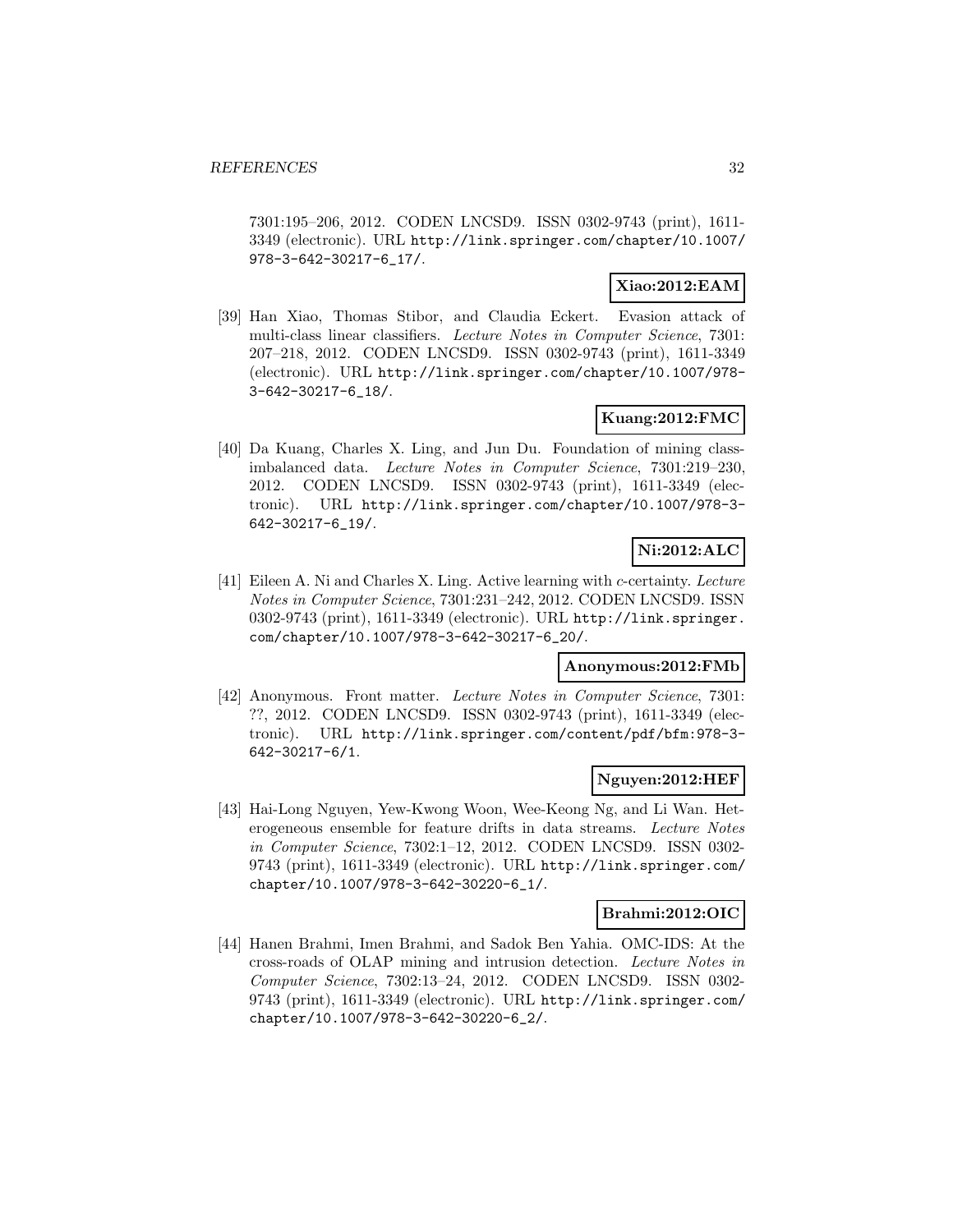# **Xie:2012:TLT**

[45] Jierui Xie and Boleslaw K. Szymanski. Towards linear time overlapping community detection in social networks. Lecture Notes in Computer Science, 7302:25–36, 2012. CODEN LNCSD9. ISSN 0302-9743 (print), 1611- 3349 (electronic). URL http://link.springer.com/chapter/10.1007/ 978-3-642-30220-6\_3/.

# **Koh:2012:WWA**

[46] Yun Sing Koh, Russel Pears, and Gillian Dobbie. WeightTransmitter: Weighted association rule mining using landmark weights. Lecture Notes in Computer Science, 7302:37–48, 2012. CODEN LNCSD9. ISSN 0302- 9743 (print), 1611-3349 (electronic). URL http://link.springer.com/ chapter/10.1007/978-3-642-30220-6\_4/.

## **Inaba:2012:COC**

[47] Daiki Inaba, Ken ichi Fukui, Kazuhisa Sato, Junichirou Mizusaki, and Masayuki Numao. Co-occurring cluster mining for damage patterns analysis of a fuel cell. Lecture Notes in Computer Science, 7302:49– 60, 2012. CODEN LNCSD9. ISSN 0302-9743 (print), 1611-3349 (electronic). URL http://link.springer.com/chapter/10.1007/978-3- 642-30220-6\_5/.

# **Bouasker:2012:NEC**

[48] Souad Bouasker, Tarek Hamrouni, and Sadok Ben Yahia. New exact concise representation of rare correlated patterns: Application to intrusion detection. Lecture Notes in Computer Science, 7302:61–72, 2012. CODEN LNCSD9. ISSN 0302-9743 (print), 1611-3349 (electronic). URL http:// link.springer.com/chapter/10.1007/978-3-642-30220-6\_6/.

# **Lu:2012:LAM**

[49] Rong Lu, Zhiheng Xu, Yang Zhang, and Qing Yang. Life activity modeling of news event on Twitter using energy function. Lecture Notes in Computer Science, 7302:73–84, 2012. CODEN LNCSD9. ISSN 0302- 9743 (print), 1611-3349 (electronic). URL http://link.springer.com/ chapter/10.1007/978-3-642-30220-6\_7/.

### **Akoglu:2012:QRL**

[50] Leman Akoglu, Pedro O. S. Vaz de Melo, and Christos Faloutsos. Quantifying reciprocity in large weighted communication networks. Lecture Notes in Computer Science, 7302:85–96, 2012. CODEN LNCSD9. ISSN 0302-9743 (print), 1611-3349 (electronic). URL http://link.springer. com/chapter/10.1007/978-3-642-30220-6\_8/.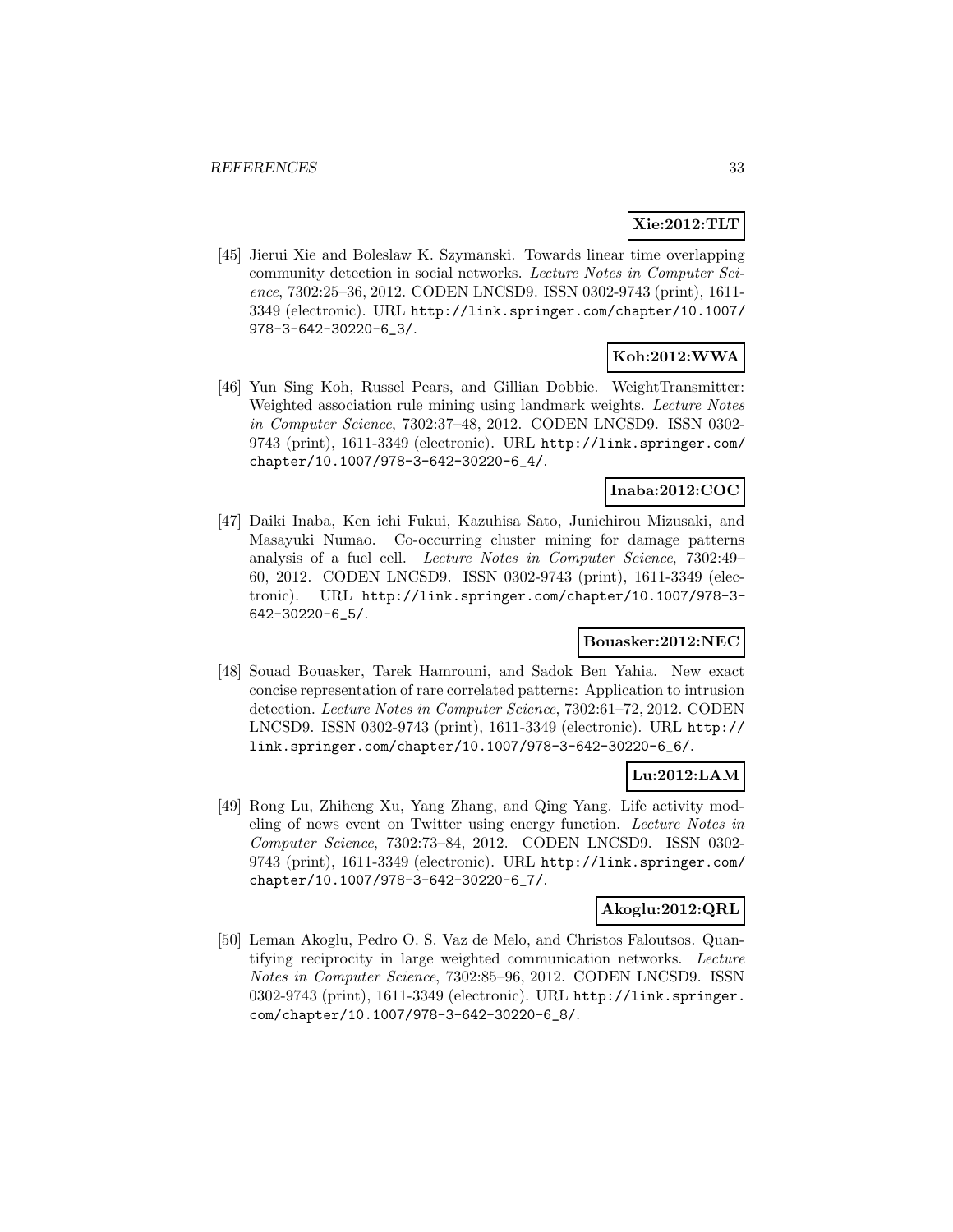# **Yan:2012:HGS**

[51] Rui Yan, Zi Yuan, Xiaojun Wan, Yan Zhang, and Xiaoming Li. Hierarchical graph summarization: Leveraging hybrid information through visible and invisible linkage. Lecture Notes in Computer Science, 7302: 97–108, 2012. CODEN LNCSD9. ISSN 0302-9743 (print), 1611-3349 (electronic). URL http://link.springer.com/chapter/10.1007/978- 3-642-30220-6\_9/.

# **Peng:2012:MMU**

[52] Bingyue Peng, Yujing Wang, and Jian-Tao Sun. Mining mobile users' activities based on search query text and context. Lecture Notes in Computer Science, 7302:109–120, 2012. CODEN LNCSD9. ISSN 0302-9743 (print), 1611-3349 (electronic). URL http://link.springer.com/chapter/10. 1007/978-3-642-30220-6\_10/.

## **Chaudhury:2012:SIS**

[53] Arpan Chaudhury, Partha Basuchowdhuri, and Subhashis Majumder. Spread of information in a social network using influential nodes. Lecture Notes in Computer Science, 7302:121–132, 2012. CODEN LNCSD9. ISSN 0302-9743 (print), 1611-3349 (electronic). URL http://link.springer. com/chapter/10.1007/978-3-642-30220-6\_11/.

# **Srinivas:2012:DCP**

[54] P. Gowtham Srinivas, P. Krishna Reddy, S. Bhargav, R. Uday Kiran, and D. Satheesh Kumar. Discovering coverage patterns for banner advertisement placement. Lecture Notes in Computer Science, 7302: 133–144, 2012. CODEN LNCSD9. ISSN 0302-9743 (print), 1611-3349 (electronic). URL http://link.springer.com/chapter/10.1007/978- 3-642-30220-6\_12/.

# **Duan:2012:DUI**

[55] Juang-Lin Duan, Shashi Prasad, and Jen-Wei Huang. Discovering unknown but interesting items on personal social network. Lecture Notes in Computer Science, 7302:145–156, 2012. CODEN LNCSD9. ISSN 0302- 9743 (print), 1611-3349 (electronic). URL http://link.springer.com/ chapter/10.1007/978-3-642-30220-6\_13/.

#### **Salas:2012:PND**

[56] Hugo Alatrista Salas, Sandra Bringay, Frédéric Flouvat, and Nazha Selmaoui-Folcher. The pattern next door: Towards spatio-sequential pattern discovery. Lecture Notes in Computer Science, 7302:157–168,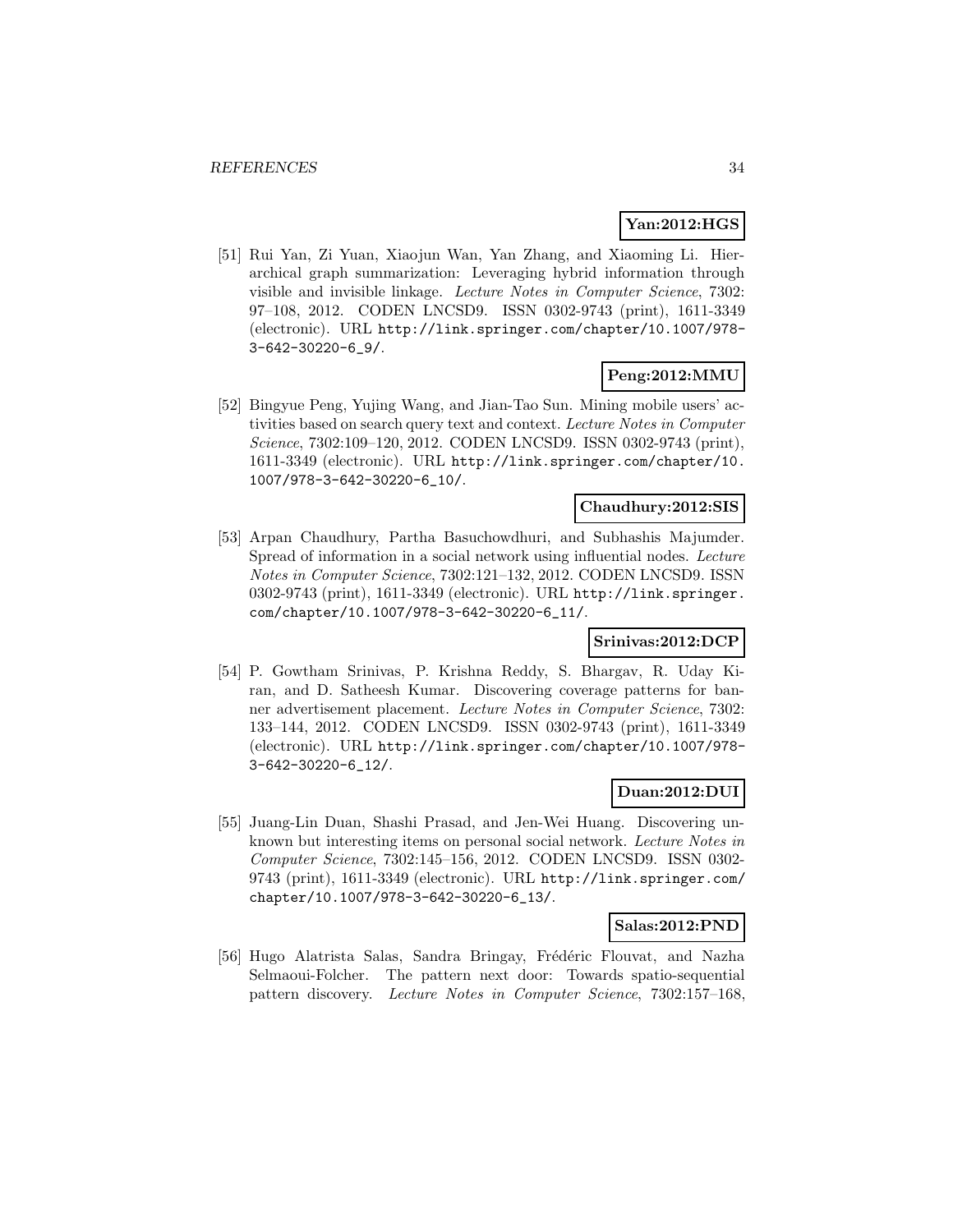2012. CODEN LNCSD9. ISSN 0302-9743 (print), 1611-3349 (electronic). URL http://link.springer.com/chapter/10.1007/978-3- 642-30220-6\_14/.

#### **Matsumoto:2012:AOD**

[57] Takazumi Matsumoto and Edward Hung. Accelerating outlier detection with uncertain data using graphics processors. Lecture Notes in Computer Science, 7302:169–180, 2012. CODEN LNCSD9. ISSN 0302-9743 (print), 1611-3349 (electronic). URL http://link.springer.com/chapter/10. 1007/978-3-642-30220-6\_15/.

# **Mougel:2012:FCC**

[58] Pierre-Nicolas Mougel, Christophe Rigotti, and Olivier Gandrillon. Finding collections of k-clique percolated components in attributed graphs. Lecture Notes in Computer Science, 7302:181–192, 2012. CODEN LNCSD9. ISSN 0302-9743 (print), 1611-3349 (electronic). URL http: //link.springer.com/chapter/10.1007/978-3-642-30220-6\_16/.

# **Cai:2012:RHL**

[59] Xiongcai Cai, Michael Bain, Alfred Krzywicki, Wayne Wobcke, Yang Sok Kim, and Paul Compton. Reciprocal and heterogeneous link prediction in social networks. Lecture Notes in Computer Science, 7302: 193–204, 2012. CODEN LNCSD9. ISSN 0302-9743 (print), 1611-3349 (electronic). URL http://link.springer.com/chapter/10.1007/978- 3-642-30220-6\_17/.

# **Liu:2012:DMS**

[60] Kai Liu, William K. Cheung, and Jiming Liu. Detecting multiple stochastic network motifs in network data. Lecture Notes in Computer Science, 7302:205–217, 2012. CODEN LNCSD9. ISSN 0302-9743 (print), 1611- 3349 (electronic). URL http://link.springer.com/chapter/10.1007/ 978-3-642-30220-6\_18/.

### **Marascu:2012:SSM**

[61] Alice Marascu, Suleiman A. Khan, and Themis Palpanas. Scalable similarity matching in streaming time series. Lecture Notes in Computer Science, 7302:218–230, 2012. CODEN LNCSD9. ISSN 0302-9743 (print), 1611-3349 (electronic). URL http://link.springer.com/chapter/10. 1007/978-3-642-30220-6\_19/.

### **Trabelsi:2012:SMF**

[62] Chiraz Trabelsi, Nader Jelassi, and Sadok Ben Yahia. Scalable mining of frequent tri-concepts from folksonomies. Lecture Notes in Computer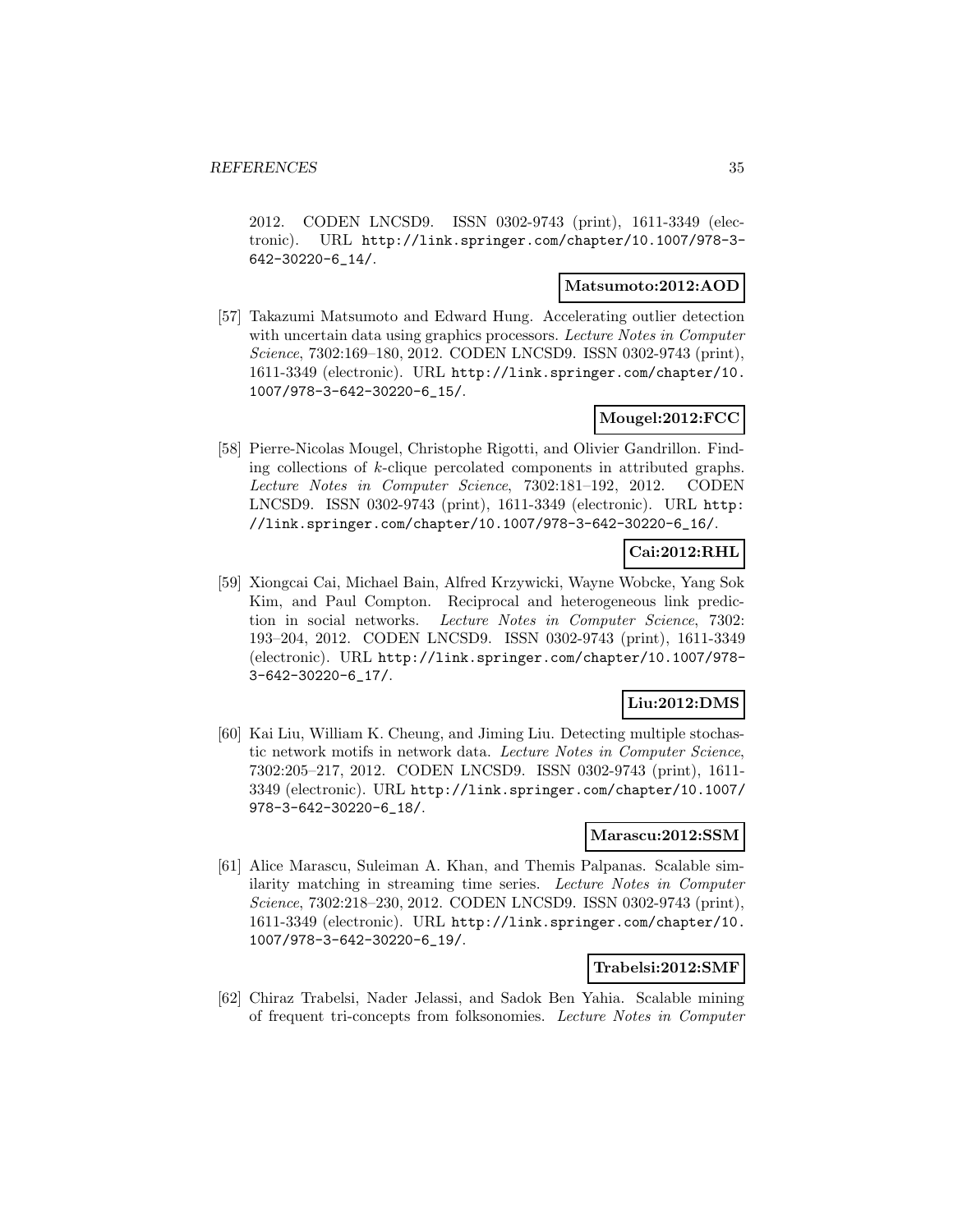Science, 7302:231–242, 2012. CODEN LNCSD9. ISSN 0302-9743 (print), 1611-3349 (electronic). URL http://link.springer.com/chapter/10. 1007/978-3-642-30220-6\_20/.

### **Anonymous:2012:FMc**

[63] Anonymous. Front matter. Lecture Notes in Computer Science, 7302: ??, 2012. CODEN LNCSD9. ISSN 0302-9743 (print), 1611-3349 (electronic). URL http://link.springer.com/content/pdf/bfm:978-3- 642-30220-6/1.

### **Meyer:2012:PTC**

[64] Bertrand Meyer, Alexander Kogtenkov, and Anton Akhi. Processors and their collection. Lecture Notes in Computer Science, 7303:1–15, 2012. CODEN LNCSD9. ISSN 0302-9743 (print), 1611-3349 (electronic). URL http://link.springer.com/chapter/10.1007/978-3- 642-31202-1\_1/.

### **Briand:2012:TTV**

[65] Lionel C. Briand. Tackling the testing and verification of multicore and concurrent software as a search problem. Lecture Notes in Computer Science, 7303:16–17, 2012. CODEN LNCSD9. ISSN 0302-9743 (print), 1611-3349 (electronic). URL http://link.springer.com/accesspage/ chapter/10.1007/978-3-642-31202-1\_2.

# **Christmann:2012:OCR**

[66] Constantin Christmann, Erik Hebisch, and Anette Weisbecker. Oversubscription of computational resources on multicore desktop systems. Lecture Notes in Computer Science, 7303:18–29, 2012. CODEN LNCSD9. ISSN 0302-9743 (print), 1611-3349 (electronic). URL http://link. springer.com/chapter/10.1007/978-3-642-31202-1\_3/.

#### **Schindewolf:2012:CTM**

[67] Martin Schindewolf and Wolfgang Karl. Capturing transactional memory Application's behavior — the prerequisite for performance analysis. Lecture Notes in Computer Science, 7303:30–41, 2012. CODEN LNCSD9. ISSN 0302-9743 (print), 1611-3349 (electronic). URL http: //link.springer.com/chapter/10.1007/978-3-642-31202-1\_4/.

# **Waller:2012:CID**

[68] Jan Waller and Wilhelm Hasselbring. A comparison of the influence of different multi-core processors on the runtime overhead for application-level monitoring. Lecture Notes in Computer Science, 7303: 42–53, 2012. CODEN LNCSD9. ISSN 0302-9743 (print), 1611-3349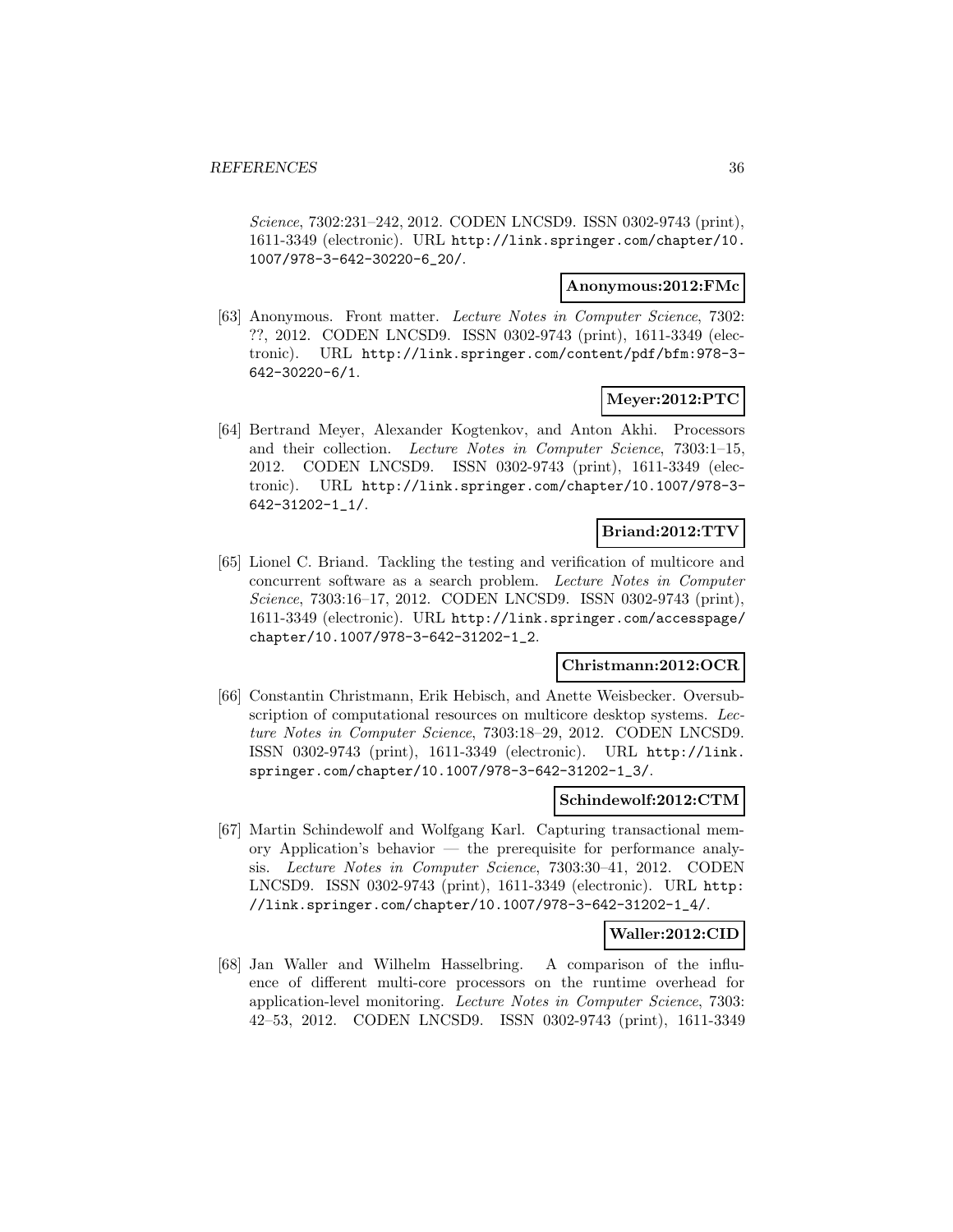(electronic). URL http://link.springer.com/chapter/10.1007/978- 3-642-31202-1\_5/.

#### **Strebelow:2012:AEP**

[69] Ronald Strebelow and Christian Prehofer. Analysis of event processing design patterns and their performance dependency on I/O notification mechanisms. Lecture Notes in Computer Science, 7303:54–65, 2012. CODEN LNCSD9. ISSN 0302-9743 (print), 1611-3349 (electronic). URL http:// link.springer.com/chapter/10.1007/978-3-642-31202-1\_6/.

#### **Schonherr:2012:NIC**

[70] Jan H. Schönherr, Bianca Lutz, and Jan Richling. Non-intrusive coscheduling for general purpose operating systems. Lecture Notes in Computer Science, 7303:66–77, 2012. CODEN LNCSD9. ISSN 0302- 9743 (print), 1611-3349 (electronic). URL http://link.springer.com/ chapter/10.1007/978-3-642-31202-1\_7/.

### **Molitorisz:2012:APU**

[71] Korbinian Molitorisz, Jochen Schimmel, and Frank Otto. Automatic parallelization using AutoFutures. Lecture Notes in Computer Science, 7303:78–81, 2012. CODEN LNCSD9. ISSN 0302-9743 (print), 1611-3349 (electronic). URL http://link.springer.com/chapter/10.1007/978- 3-642-31202-1\_8/.

# **Hollmann:2012:ICA**

[72] Andreas Hollmann and Michael Gerndt. Invasive computing: An application assisted resource management approach. Lecture Notes in Computer Science, 7303:82–85, 2012. CODEN LNCSD9. ISSN 0302-9743 (print), 1611-3349 (electronic). URL http://link.springer.com/chapter/10. 1007/978-3-642-31202-1\_9/.

### **Imre:2012:PGT**

[73] Gábor Imre and Gergely Mezei. Parallel graph transformations on multicore systems. Lecture Notes in Computer Science, 7303:86–89, 2012. CODEN LNCSD9. ISSN 0302-9743 (print), 1611-3349 (electronic). URL http://link.springer.com/chapter/10.1007/978-3- 642-31202-1\_10/.

# **Gut:2012:REC**

[74] Georg Gut, Christian Allmann, Markus Schurius, and Karsten Schmidt. Reduction of electronic control units in electric vehicles using multicore technology. Lecture Notes in Computer Science, 7303:90–93,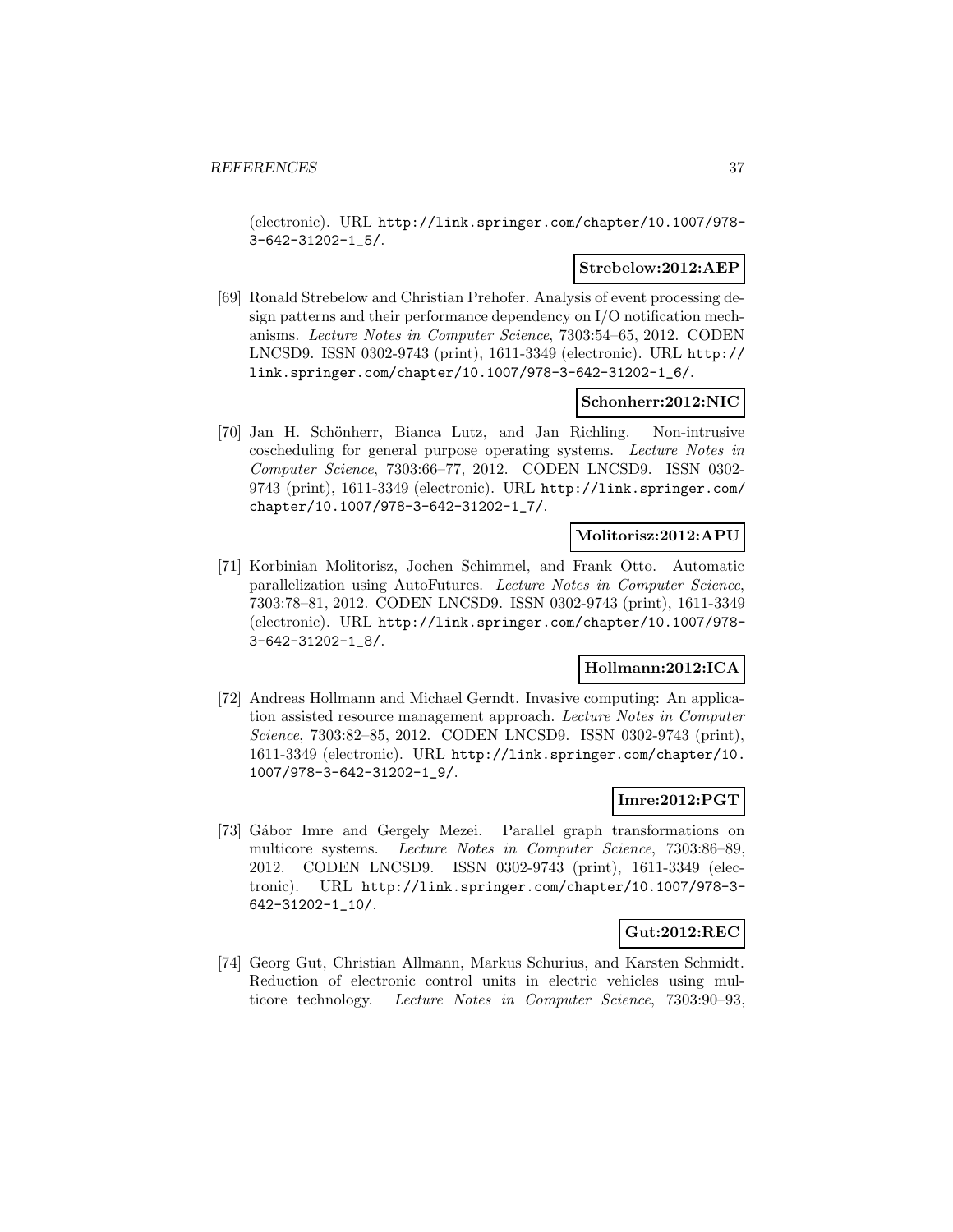2012. CODEN LNCSD9. ISSN 0302-9743 (print), 1611-3349 (electronic). URL http://link.springer.com/chapter/10.1007/978-3- 642-31202-1\_11/.

#### **Anonymous:2012:BMb**

[75] Anonymous. Back matter. Lecture Notes in Computer Science, 7303: ??, 2012. CODEN LNCSD9. ISSN 0302-9743 (print), 1611-3349 (electronic). URL http://link.springer.com/content/pdf/bbm:978-3- 642-31202-1/1.

#### **Anonymous:2012:FMd**

[76] Anonymous. Front matter. Lecture Notes in Computer Science, 7303: ??, 2012. CODEN LNCSD9. ISSN 0302-9743 (print), 1611-3349 (electronic). URL http://link.springer.com/content/pdf/bfm:978-3- 642-31202-1/1.

# **Bergmann:2012:IEM**

[77] Gábor Bergmann, Ábel Hegedüs, and Ákos Horváth. Integrating efficient model queries in state-of-the-art EMF tools. Lecture Notes in Computer Science, 7304:1–8, 2012. CODEN LNCSD9. ISSN 0302-9743 (print), 1611- 3349 (electronic). URL http://link.springer.com/chapter/10.1007/ 978-3-642-30561-0\_1/.

### **Catano:2012:PFM**

[78] Néstor Cataño, Sorren Hanvey, and Camilo Rueda. Poporo: a formal methods tool for fast-checking of social network privacy policies. Lecture Notes in Computer Science, 7304:9–16, 2012. CODEN LNCSD9. ISSN 0302-9743 (print), 1611-3349 (electronic). URL http://link.springer. com/chapter/10.1007/978-3-642-30561-0\_2/.

# **Corral:2012:DMT**

[79] Luis Corral, Alberto Sillitti, and Giancarlo Succi. DroidSense: a mobile tool to analyze software development processes by measuring team proximity. Lecture Notes in Computer Science, 7304:17–33, 2012. CODEN LNCSD9. ISSN 0302-9743 (print), 1611-3349 (electronic). URL http:// link.springer.com/chapter/10.1007/978-3-642-30561-0\_3/.

#### **DeAntoni:2012:TTY**

[80] Julien DeAntoni and Frédéric Mallet. TimeSquare: Treat your models with logical time. Lecture Notes in Computer Science, 7304:34– 41, 2012. CODEN LNCSD9. ISSN 0302-9743 (print), 1611-3349 (electronic). URL http://link.springer.com/chapter/10.1007/978-3- 642-30561-0\_4/.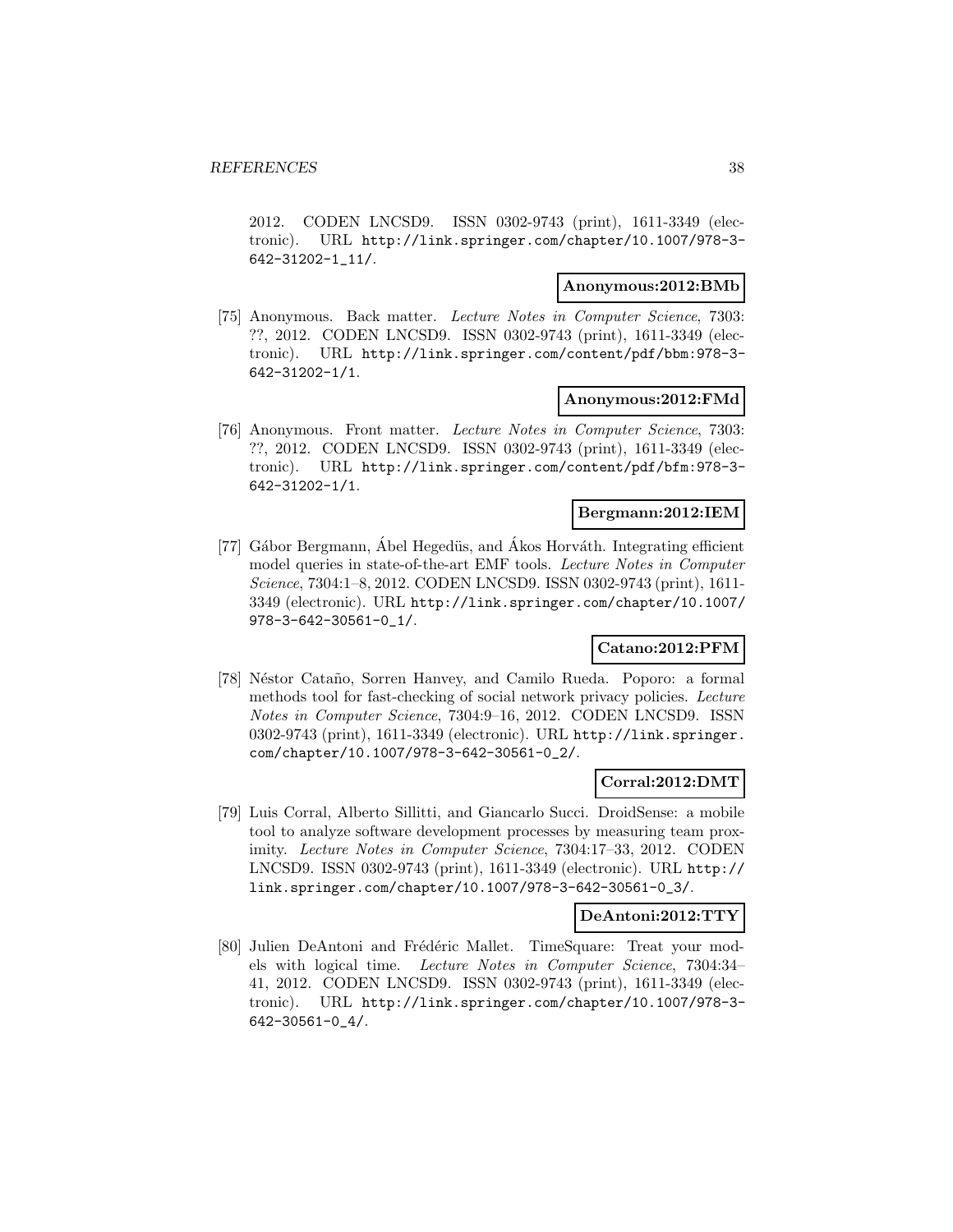### **Derezinska:2012:QEO**

[81] Anna Derezińska and Marcin Rudnik. Quality evaluation of objectoriented and standard mutation operators applied to  $C#$  programs. Lecture Notes in Computer Science, 7304:42–57, 2012. CODEN LNCSD9. ISSN 0302-9743 (print), 1611-3349 (electronic). URL http://link. springer.com/chapter/10.1007/978-3-642-30561-0\_5/.

# **Favre:2012:CPS**

[82] Jean-Marie Favre, Ralf Lämmel, and Thomas Schmorleiz. 101companies: a community project on software technologies and software languages. Lecture Notes in Computer Science, 7304:58–74, 2012. CODEN LNCSD9. ISSN 0302-9743 (print), 1611-3349 (electronic). URL http:// link.springer.com/chapter/10.1007/978-3-642-30561-0\_6/.

# **Fiamberti:2012:OOA**

[83] Francesco Fiamberti and Daniela Micucci. An object-oriented application framework for the development of real-time systems. Lecture Notes in Computer Science, 7304:75–90, 2012. CODEN LNCSD9. ISSN 0302- 9743 (print), 1611-3349 (electronic). URL http://link.springer.com/ chapter/10.1007/978-3-642-30561-0\_7/.

# **Greiler:2012:MTC**

[84] Michaela Greiler, Arie van Deursen, and Andy Zaidman. Measuring test case similarity to support test suite understanding. Lecture Notes in Computer Science, 7304:91–107, 2012. CODEN LNCSD9. ISSN 0302- 9743 (print), 1611-3349 (electronic). URL http://link.springer.com/ chapter/10.1007/978-3-642-30561-0\_8/.

### **Jezek:2012:EOE**

[85] Kamil Ježek, Premek Brada, and Lukáš Holý. Enhancing OSGi with explicit, vendor independent extra-functional properties. Lecture Notes in Computer Science, 7304:108–123, 2012. CODEN LNCSD9. ISSN 0302- 9743 (print), 1611-3349 (electronic). URL http://link.springer.com/ chapter/10.1007/978-3-642-30561-0\_9/.

### **Vrany:2012:EML**

[86] Jan Vraný, Jan Kurš, and Claus Gittinger. Efficient method lookup customization for Smalltalk. Lecture Notes in Computer Science, 7304: 124–139, 2012. CODEN LNCSD9. ISSN 0302-9743 (print), 1611-3349 (electronic). URL http://link.springer.com/chapter/10.1007/978- 3-642-30561-0\_10/.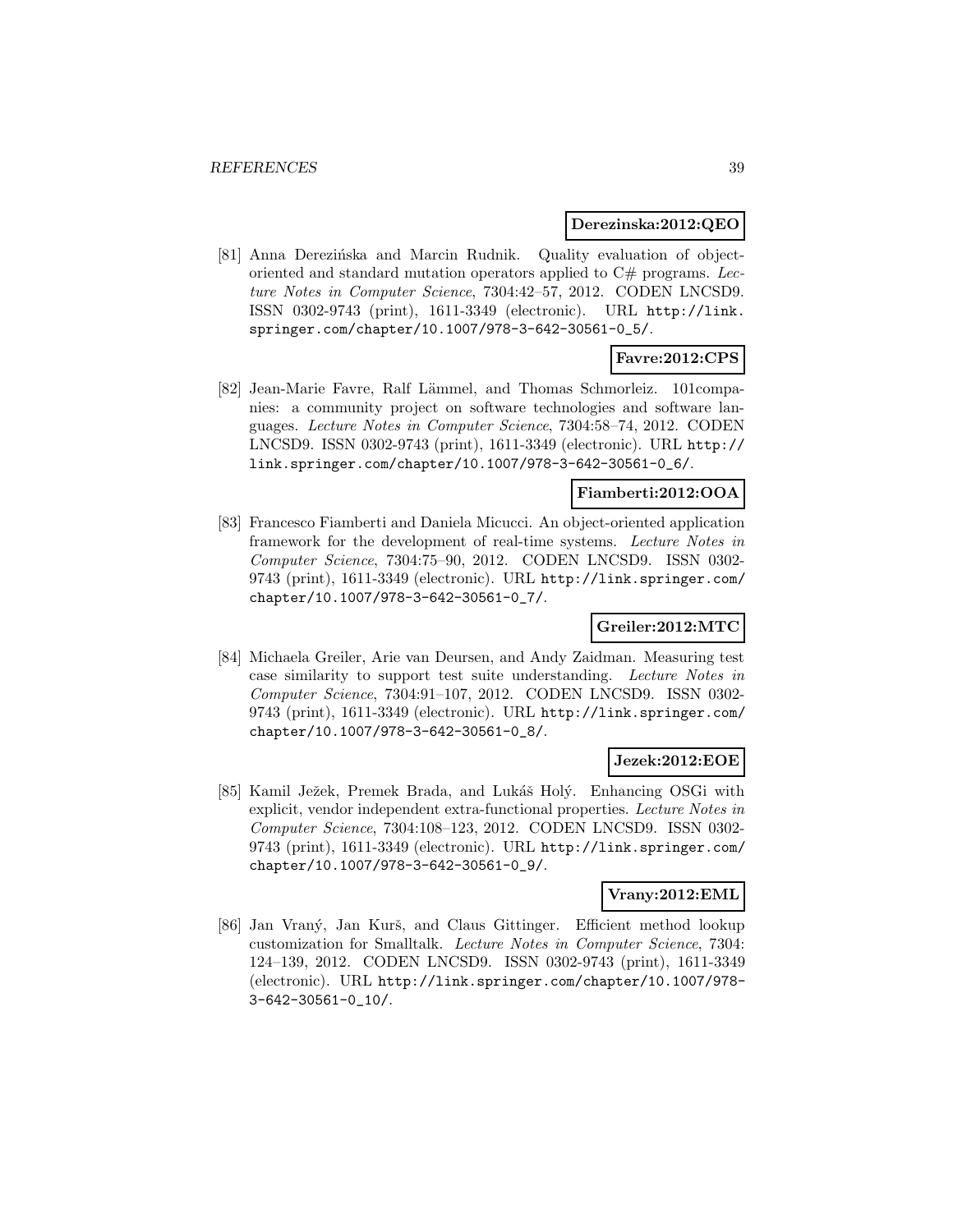# **Langr:2012:FRT**

[87] Daniel Langr, Pavel Tvrdík, and Tomáš Dytrych. Fake run-time selection of template arguments in C++. Lecture Notes in Computer Science, 7304: 140–154, 2012. CODEN LNCSD9. ISSN 0302-9743 (print), 1611-3349 (electronic). URL http://link.springer.com/chapter/10.1007/978- 3-642-30561-0\_11/.

# **Lilis:2012:SCT**

[88] Yannis Lilis and Anthony Savidis. Supporting compile-time debugging and precise error reporting in meta-programs. Lecture Notes in Computer Science, 7304:155–170, 2012. CODEN LNCSD9. ISSN 0302-9743 (print), 1611-3349 (electronic). URL http://link.springer.com/chapter/10. 1007/978-3-642-30561-0\_12/.

# **Marr:2012:IUM**

[89] Stefan Marr and Theo D'Hondt. Identifying a unifying mechanism for the implementation of concurrency abstractions on multi-language virtual machines. Lecture Notes in Computer Science, 7304:171–186, 2012. CODEN LNCSD9. ISSN 0302-9743 (print), 1611-3349 (electronic). URL http:// link.springer.com/chapter/10.1007/978-3-642-30561-0\_13/.

# **Mehnert:2012:VST**

[90] Hannes Mehnert and Jonathan Aldrich. Verification of snapshotable trees using access permissions and typestate. Lecture Notes in Computer Science, 7304:187–201, 2012. CODEN LNCSD9. ISSN 0302-9743 (print), 1611-3349 (electronic). URL http://link.springer.com/chapter/10. 1007/978-3-642-30561-0\_14/.

# **Ng:2012:MSC**

[91] Nicholas Ng, Nobuko Yoshida, and Kohei Honda. Multiparty session C: Safe parallel programming with message optimisation. Lecture Notes in Computer Science, 7304:202–218, 2012. CODEN LNCSD9. ISSN 0302- 9743 (print), 1611-3349 (electronic). URL http://link.springer.com/ chapter/10.1007/978-3-642-30561-0\_15/.

# **Ochoa:2012:NIU**

[92] Martín Ochoa, Jan Jürjens, and Jorge Cuéllar. Non-interference on UML state-charts. Lecture Notes in Computer Science, 7304:219–235, 2012. CODEN LNCSD9. ISSN 0302-9743 (print), 1611-3349 (electronic). URL http://link.springer.com/chapter/10.1007/978-3- 642-30561-0\_16/.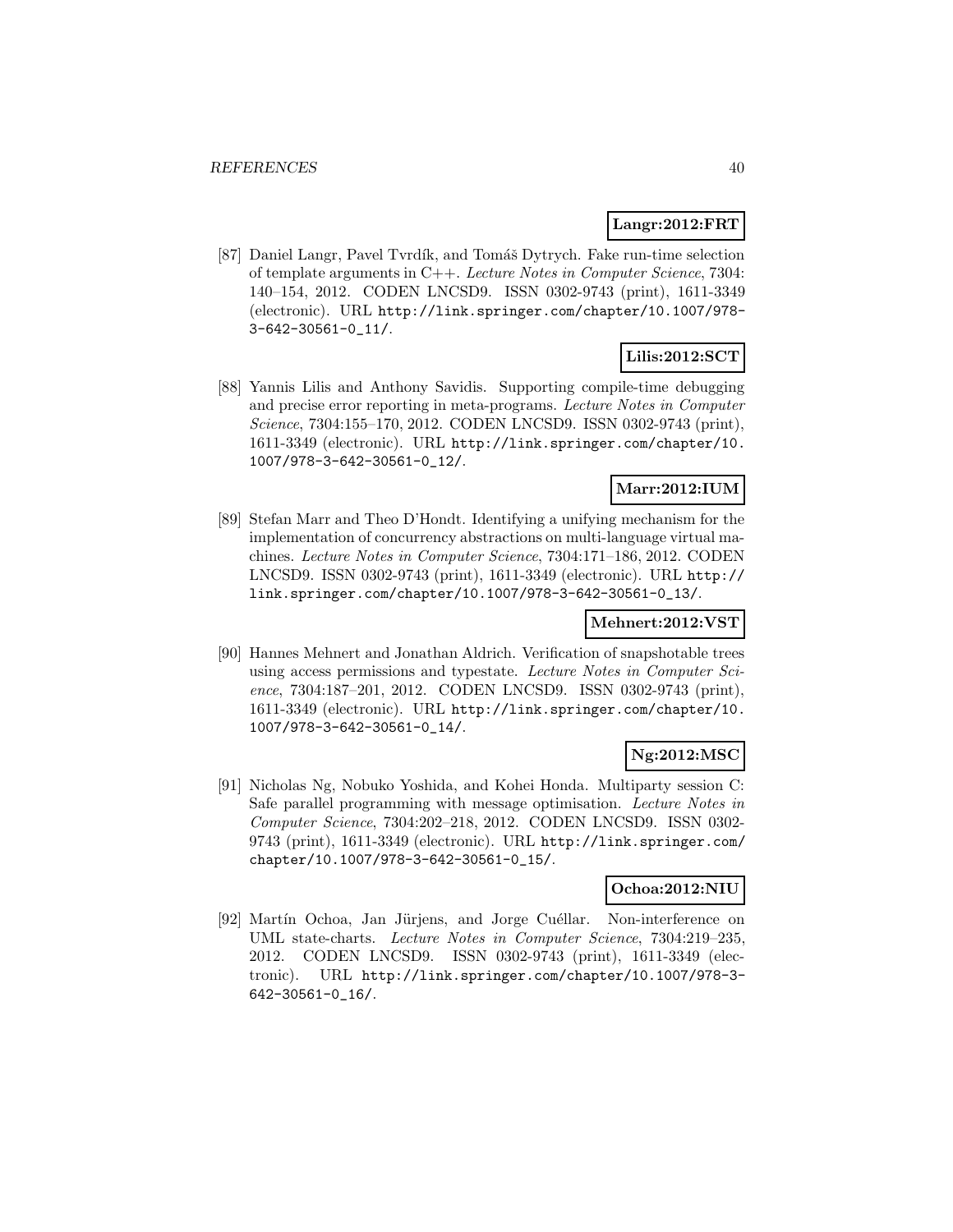# **Olah:2012:RUC**

[93] Mark J. Olah, David Mohr, and Darko Stefanovic. Representing uniqueness constraints in object-relational mapping. Lecture Notes in Computer Science, 7304:236–251, 2012. CODEN LNCSD9. ISSN 0302-9743 (print), 1611-3349 (electronic). URL http://link.springer.com/chapter/10. 1007/978-3-642-30561-0\_17/.

### **Olszak:2012:DSM**

[94] Andrzej Olszak and Eric Bouwers. Detection of seed methods for quantification of feature confinement. Lecture Notes in Computer Science, 7304: 252–268, 2012. CODEN LNCSD9. ISSN 0302-9743 (print), 1611-3349 (electronic). URL http://link.springer.com/chapter/10.1007/978- 3-642-30561-0\_18/.

### **Soeken:2012:ABD**

[95] Mathias Soeken, Robert Wille, and Rolf Drechsler. Assisted behavior driven development using natural language processing. Lecture Notes in Computer Science, 7304:269–287, 2012. CODEN LNCSD9. ISSN 0302- 9743 (print), 1611-3349 (electronic). URL http://link.springer.com/ chapter/10.1007/978-3-642-30561-0\_19/.

# **Sureka:2012:LCB**

[96] Ashish Sureka. Learning to classify bug reports into components. Lecture Notes in Computer Science, 7304:288–303, 2012. CODEN LNCSD9. ISSN 0302-9743 (print), 1611-3349 (electronic). URL http://link.springer. com/chapter/10.1007/978-3-642-30561-0\_20/.

#### **Anonymous:2012:FMe**

[97] Anonymous. Front matter. Lecture Notes in Computer Science, 7304: ??, 2012. CODEN LNCSD9. ISSN 0302-9743 (print), 1611-3349 (electronic). URL http://link.springer.com/content/pdf/bfm:978-3- 642-30561-0/1.

#### **Kuehlmann:2012:TPT**

[98] Andreas Kuehlmann. The technology and psychology of testing your code as you develop it. Lecture Notes in Computer Science, 7305:1, 2012. CODEN LNCSD9. ISSN 0302-9743 (print), 1611-3349 (electronic). URL http://link.springer.com/accesspage/chapter/10.1007/978- 3-642-30473-6\_1.

### **Pasareanu:2012:CMC**

[99] Corina S. Păsăreanu. Combining model checking and symbolic execution for software testing. Lecture Notes in Computer Science, 7305:2,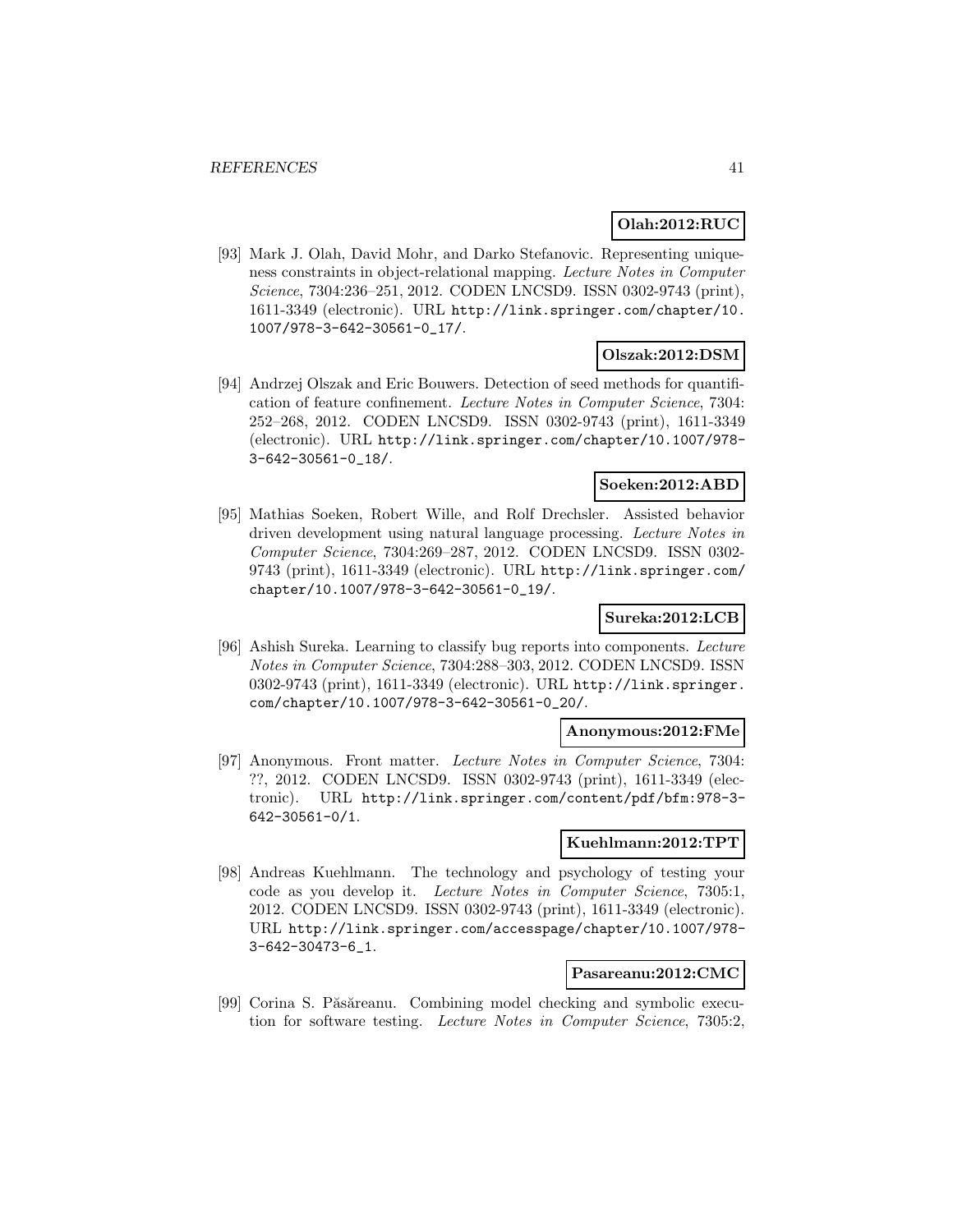2012. CODEN LNCSD9. ISSN 0302-9743 (print), 1611-3349 (electronic). URL http://link.springer.com/accesspage/chapter/10.1007/978- 3-642-30473-6\_2.

### **Armando:2012:MCA**

[100] Alessandro Armando, Giancarlo Pellegrino, Roberto Carbone, and Alessio Merlo. From model-checking to automated testing of security protocols: Bridging the gap. Lecture Notes in Computer Science, 7305: 3–18, 2012. CODEN LNCSD9. ISSN 0302-9743 (print), 1611-3349 (electronic). URL http://link.springer.com/chapter/10.1007/978- 3-642-30473-6\_3/.

## **Bengolea:2012:UCC**

[101] Valeria Bengolea, Nazareno Aguirre, Darko Marinov, and Marcelo F. Frias. Using coverage criteria on RepOK to reduce bounded-exhaustive test suites. Lecture Notes in Computer Science, 7305:19–34, 2012. CODEN LNCSD9. ISSN 0302-9743 (print), 1611-3349 (electronic). URL http:// link.springer.com/chapter/10.1007/978-3-642-30473-6\_4/.

### **Carlier:2012:FSD**

[102] Matthieu Carlier, Catherine Dubois, and Arnaud Gotlieb. A first step in the design of a formally verified constraint-based testing tool: Focal-Test. Lecture Notes in Computer Science, 7305:35–50, 2012. CODEN LNCSD9. ISSN 0302-9743 (print), 1611-3349 (electronic). URL http:// link.springer.com/chapter/10.1007/978-3-642-30473-6\_5/.

### **Kiniry:2012:TLS**

[103] Joseph R. Kiniry, Daniel M. Zimmerman, and Ralph Hyland. Testing library specifications by verifying conformance tests. Lecture Notes in Computer Science, 7305:51–66, 2012. CODEN LNCSD9. ISSN 0302- 9743 (print), 1611-3349 (electronic). URL http://link.springer.com/ chapter/10.1007/978-3-642-30473-6\_6/.

# **Lochau:2012:IMB**

[104] Malte Lochau, Ina Schaefer, Jochen Kamischke, and Sascha Lity. Incremental model-based testing of delta-oriented software product lines. Lecture Notes in Computer Science, 7305:67–82, 2012. CODEN LNCSD9. ISSN 0302-9743 (print), 1611-3349 (electronic). URL http://link. springer.com/chapter/10.1007/978-3-642-30473-6\_7/.

# **deLeon:2012:CRL**

[105] Hernán Ponce de León, Stefan Haar, and Delphine Longuet. Conformance relations for labeled event structures. Lecture Notes in Computer Science,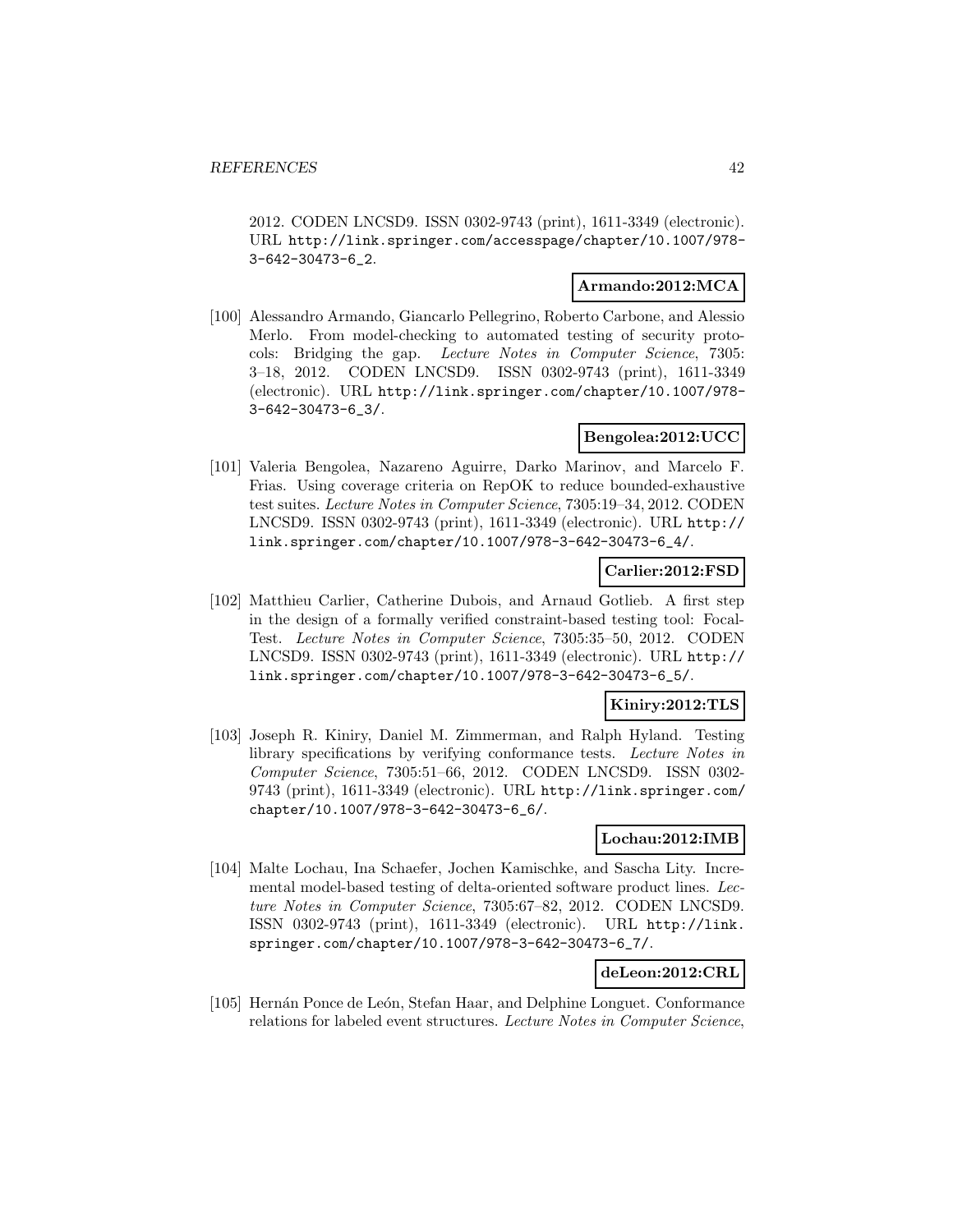7305:83–98, 2012. CODEN LNCSD9. ISSN 0302-9743 (print), 1611-3349 (electronic). URL http://link.springer.com/chapter/10.1007/978- 3-642-30473-6\_8/.

### **Chedor:2012:TGR**

[106] Sébastien Chédor, Thierry Jéron, and Christophe Morvan. Test generation from recursive tiles systems. Lecture Notes in Computer Science, 7305: 99–114, 2012. CODEN LNCSD9. ISSN 0302-9743 (print), 1611-3349 (electronic). URL http://link.springer.com/chapter/10.1007/978- 3-642-30473-6\_9/.

# **Senni:2012:GTD**

[107] Valerio Senni and Fabio Fioravanti. Generation of test data structures using constraint logic programming. Lecture Notes in Computer Science, 7305:115–131, 2012. CODEN LNCSD9. ISSN 0302-9743 (print), 1611- 3349 (electronic). URL http://link.springer.com/chapter/10.1007/ 978-3-642-30473-6\_10/.

### **Sulzmann:2012:CFT**

[108] Martin Sulzmann and Axel Zechner. Constructive finite trace analysis with linear temporal logic. Lecture Notes in Computer Science, 7305: 132–148, 2012. CODEN LNCSD9. ISSN 0302-9743 (print), 1611-3349 (electronic). URL http://link.springer.com/chapter/10.1007/978- 3-642-30473-6\_11/.

# **Brosch:2012:TSB**

[109] Petra Brosch, Uwe Egly, Sebastian Gabmeyer, Gerti Kappel, Martina Seidl, and Hans Tompits. Towards scenario-based testing of UML diagrams. Lecture Notes in Computer Science, 7305:149–155, 2012. CODEN LNCSD9. ISSN 0302-9743 (print), 1611-3349 (electronic). URL http:// link.springer.com/chapter/10.1007/978-3-642-30473-6\_12/.

#### **Bruning:2012:EDO**

[110] Jens Brüning, Martin Gogolla, Lars Hamann, and Mirco Kuhlmann. Evaluating and debugging OCL expressions in UML models. Lecture Notes in Computer Science, 7305:156–162, 2012. CODEN LNCSD9. ISSN 0302- 9743 (print), 1611-3349 (electronic). URL http://link.springer.com/ chapter/10.1007/978-3-642-30473-6\_13/.

### **Creignou:2012:FSR**

[111] Nadia Creignou, Uwe Egly, and Martina Seidl. A framework for the specification of random SAT and QSAT formulas. Lecture Notes in Computer Science, 7305:163–168, 2012. CODEN LNCSD9. ISSN 0302-9743 (print),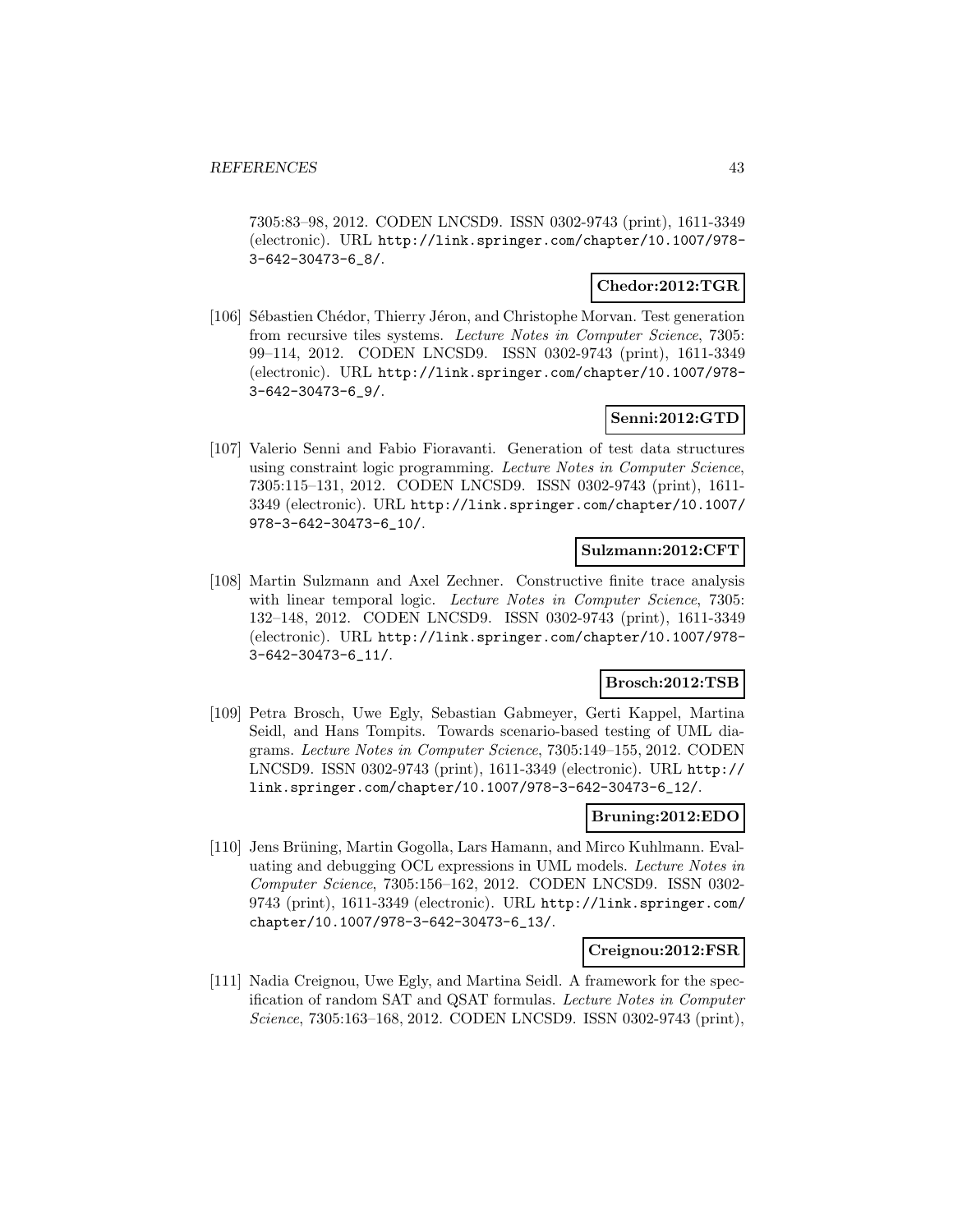1611-3349 (electronic). URL http://link.springer.com/chapter/10. 1007/978-3-642-30473-6\_14/.

### **Kosmatov:2012:LST**

[112] Nikolai Kosmatov, Nicky Williams, Bernard Botella, Muriel Roger, and Omar Chebaro. A lesson on structural testing with PathCrawler-online.com. Lecture Notes in Computer Science, 7305:169–175, 2012. CODEN LNCSD9. ISSN 0302-9743 (print), 1611-3349 (electronic). URL http: //link.springer.com/chapter/10.1007/978-3-642-30473-6\_15/.

# **Kosmatov:2012:TAS**

[113] Nikolai Kosmatov and Nicky Williams. Tutorial on automated structural testing with PathCrawler. Lecture Notes in Computer Science, 7305:176, 2012. CODEN LNCSD9. ISSN 0302-9743 (print), 1611-3349 (electronic). URL http://link.springer.com/accesspage/chapter/10.1007/978- 3-642-30473-6\_16.

#### **Anonymous:2012:BMc**

[114] Anonymous. Back matter. Lecture Notes in Computer Science, 7305: ??, 2012. CODEN LNCSD9. ISSN 0302-9743 (print), 1611-3349 (electronic). URL http://link.springer.com/content/pdf/bbm:978-3- 642-30473-6/1.

# **Anonymous:2012:FMf**

[115] Anonymous. Front matter. Lecture Notes in Computer Science, 7305: ??, 2012. CODEN LNCSD9. ISSN 0302-9743 (print), 1611-3349 (electronic). URL http://link.springer.com/content/pdf/bfm:978-3- 642-30473-6/1.

# **Bozga:2012:MDA**

[116] Marius Bozga, Mohamad Jaber, Nikolaos Maris, and Joseph Sifakis. Modeling dynamic architectures using dy-BIP. Lecture Notes in Computer Science, 7306:1-16, 2012. CODEN LNCSD9. ISSN 0302-9743 (print), 1611-3349 (electronic). URL http://link.springer.com/chapter/10. 1007/978-3-642-30564-1\_1/.

#### **Istoan:2012:DCO**

[117] Paul Istoan. Defining composition operators for BPMN. Lecture Notes in Computer Science, 7306:17–34, 2012. CODEN LNCSD9. ISSN 0302- 9743 (print), 1611-3349 (electronic). URL http://link.springer.com/ chapter/10.1007/978-3-642-30564-1\_2/.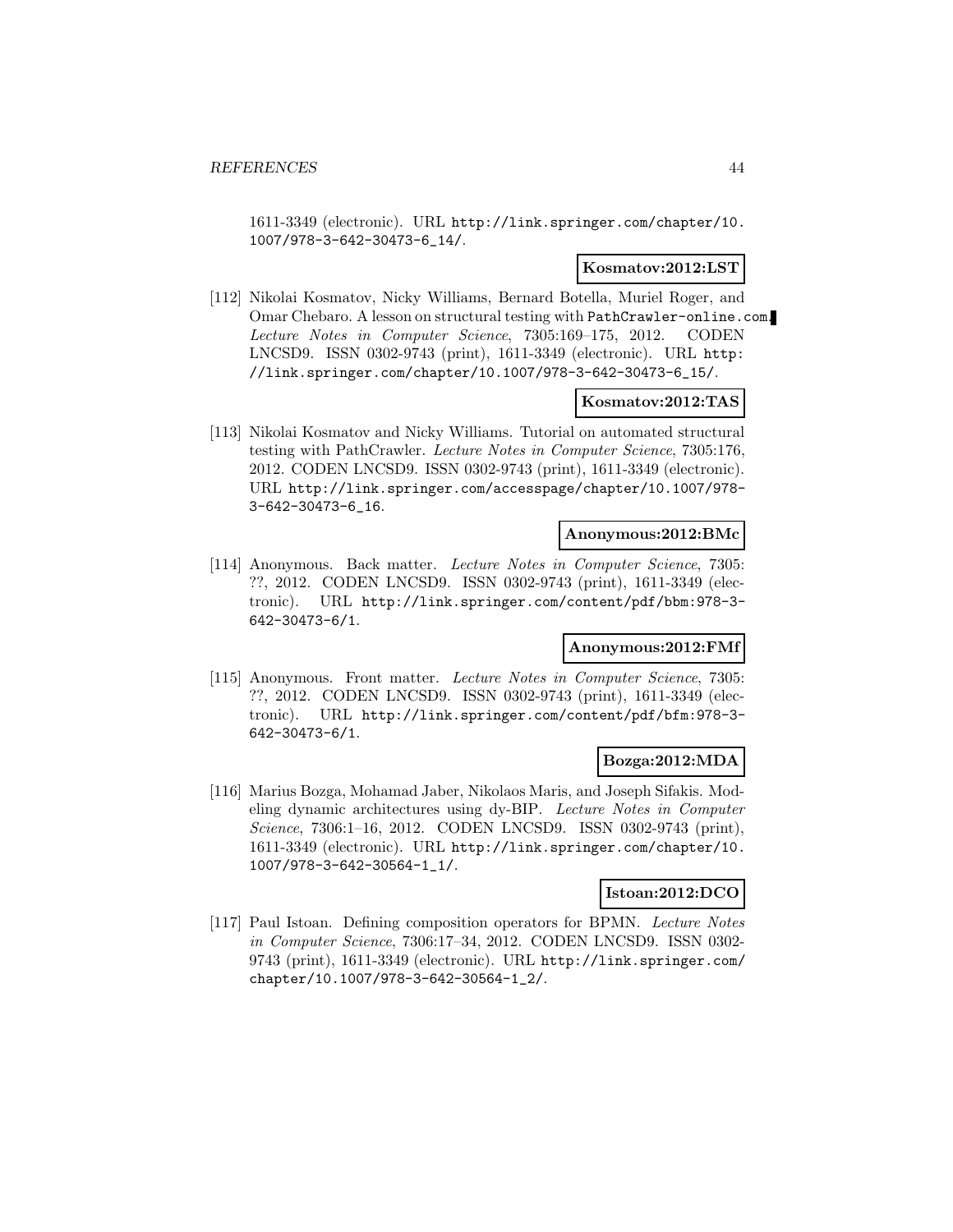#### **Lanoix:2012:RBS**

[118] Arnaud Lanoix, Olga Kouchnarenko, Samuel Colin, and Vincent Poirriez. Relaxing B sharing restrictions within CSP——B. Lecture Notes in Computer Science, 7306:35–50, 2012. CODEN LNCSD9. ISSN 0302- 9743 (print), 1611-3349 (electronic). URL http://link.springer.com/ chapter/10.1007/978-3-642-30564-1\_3/.

# **Caporuscio:2012:PDF**

[119] Mauro Caporuscio, Marco Funaro, and Carlo Ghezzi. PaCE: a data-flow coordination language for asynchronous network-based applications. Lecture Notes in Computer Science, 7306:51–67, 2012. CODEN LNCSD9. ISSN 0302-9743 (print), 1611-3349 (electronic). URL http://link. springer.com/chapter/10.1007/978-3-642-30564-1\_4/.

# **Danylenko:2012:ALC**

[120] Antonina Danylenko and Welf Löwe. Adaptation of legacy codes to context-aware composition using aspect-oriented programming. Lecture Notes in Computer Science, 7306:68–85, 2012. CODEN LNCSD9. ISSN 0302-9743 (print), 1611-3349 (electronic). URL http://link.springer. com/chapter/10.1007/978-3-642-30564-1\_5/.

#### **Ansaloni:2012:CRC**

[121] Danilo Ansaloni, Walter Binder, Christoph Bockisch, Eric Bodden, and Kardelen Hatun. Challenges for refinement and composition of instrumentations: Position paper. Lecture Notes in Computer Science, 7306: 86–96, 2012. CODEN LNCSD9. ISSN 0302-9743 (print), 1611-3349 (electronic). URL http://link.springer.com/chapter/10.1007/978- 3-642-30564-1\_6/.

#### **Timbermont:2012:CCI**

[122] Stijn Timbermont, Coen De Roover, and Theo D'Hondt. Constructing customized interpreters from reusable evaluators using game. Lecture Notes in Computer Science, 7306:97–113, 2012. CODEN LNCSD9. ISSN 0302-9743 (print), 1611-3349 (electronic). URL http://link.springer. com/chapter/10.1007/978-3-642-30564-1\_7/.

#### **Boudjadar:2012:REU**

[123] Abdeldjalil Boudjadar, Jean-Paul Bodeveix, and Mamoun Filali. Revising and extending the Uppaal communication mechanism. Lecture Notes in Computer Science, 7306:114–131, 2012. CODEN LNCSD9. ISSN 0302- 9743 (print), 1611-3349 (electronic). URL http://link.springer.com/ chapter/10.1007/978-3-642-30564-1\_8/.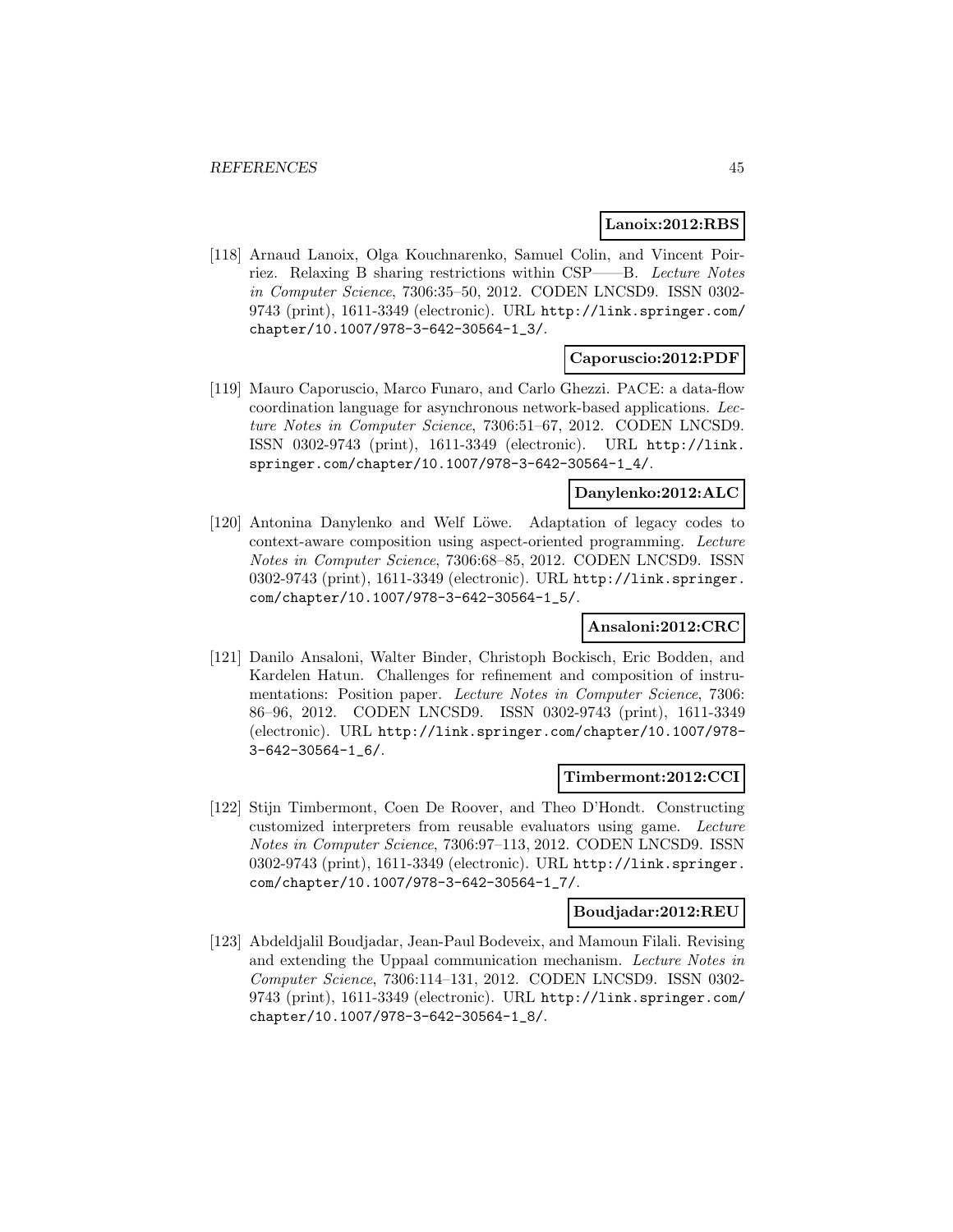### **Shah:2012:AMJ**

[124] Syed Muhammad Ali Shah, Jens Dietrich, and Catherine McCartin. On the automated modularisation of Java programs using service locators. Lecture Notes in Computer Science, 7306:132–147, 2012. CODEN LNCSD9. ISSN 0302-9743 (print), 1611-3349 (electronic). URL http:// link.springer.com/chapter/10.1007/978-3-642-30564-1\_9/.

## **Hesenius:2012:TFS**

[125] Marc Hesenius, Carlos Dario Orozco Medina, and Dominikus Herzberg. Touching factor: Software development on tablets. Lecture Notes in Computer Science, 7306:148–161, 2012. CODEN LNCSD9. ISSN 0302- 9743 (print), 1611-3349 (electronic). URL http://link.springer.com/ chapter/10.1007/978-3-642-30564-1\_10/.

### **Cazzola:2012:DSL**

[126] Walter Cazzola. Domain-specific languages in few steps. Lecture Notes in Computer Science, 7306:162–177, 2012. CODEN LNCSD9. ISSN 0302- 9743 (print), 1611-3349 (electronic). URL http://link.springer.com/ chapter/10.1007/978-3-642-30564-1\_11/.

# **Boffoli:2012:BPL**

[127] Nicola Boffoli, Danilo Caivano, Daniela Castelluccia, and Giuseppe Visaggio. Business process lines and decision tables driving flexibility by selection. Lecture Notes in Computer Science, 7306:178–193, 2012. CODEN LNCSD9. ISSN 0302-9743 (print), 1611-3349 (electronic). URL http:// link.springer.com/chapter/10.1007/978-3-642-30564-1\_12/.

#### **Anonymous:2012:BMd**

[128] Anonymous. Back matter. Lecture Notes in Computer Science, 7306: ??, 2012. CODEN LNCSD9. ISSN 0302-9743 (print), 1611-3349 (electronic). URL http://link.springer.com/content/pdf/bbm:978-3- 642-30564-1/1.

### **Anonymous:2012:FMg**

[129] Anonymous. Front matter. Lecture Notes in Computer Science, 7306: ??, 2012. CODEN LNCSD9. ISSN 0302-9743 (print), 1611-3349 (electronic). URL http://link.springer.com/content/pdf/bfm:978-3- 642-30564-1/1.

#### **Terwilliger:2012:HCY**

[130] James F. Terwilliger, Anthony Cleve, and Carlo A. Curino. How clean is your sandbox? Lecture Notes in Computer Science, 7307: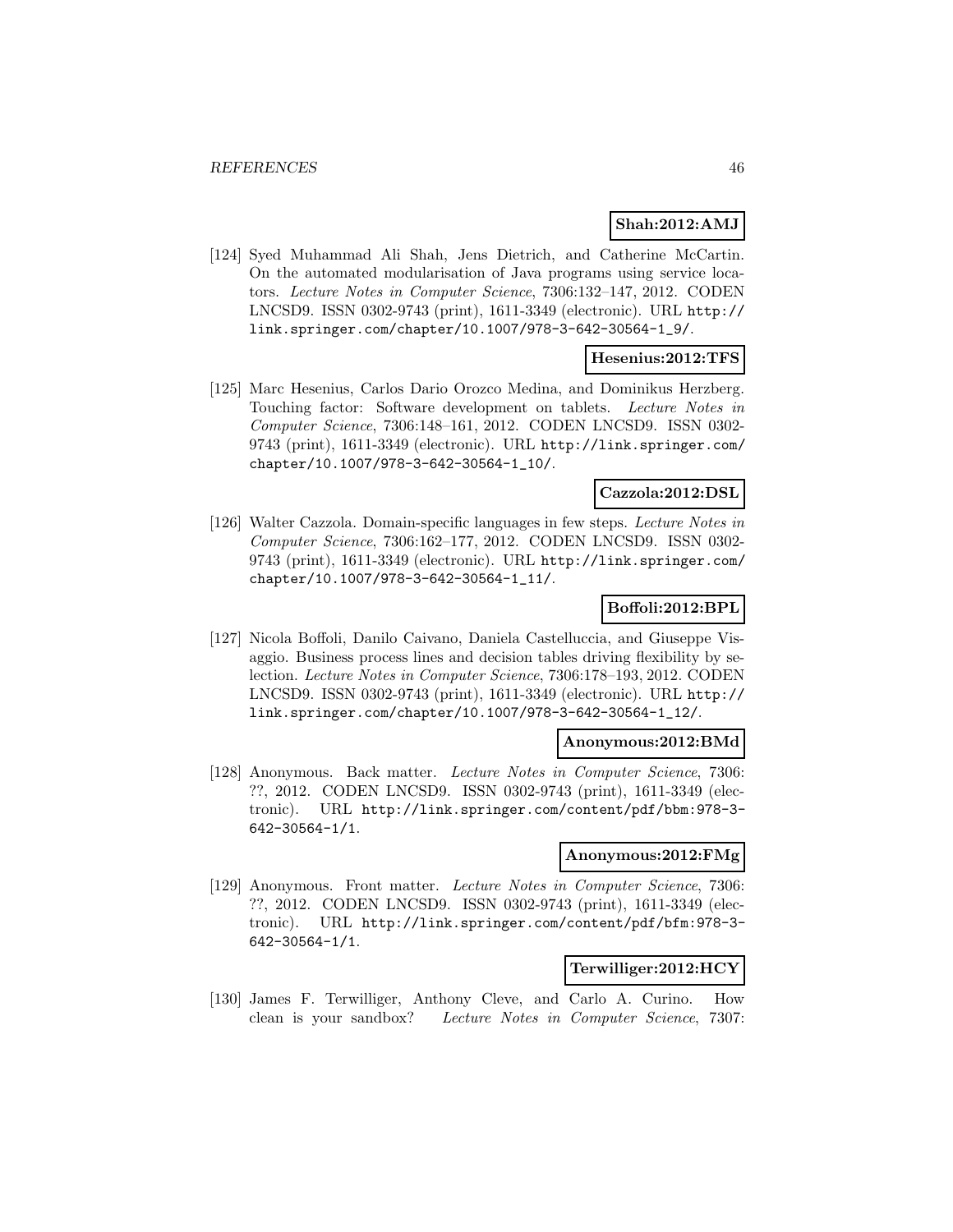1–23, 2012. CODEN LNCSD9. ISSN 0302-9743 (print), 1611-3349 (electronic). URL http://link.springer.com/chapter/10.1007/978- 3-642-30476-7\_1/.

### **Sen:2012:UMP**

[131] Sagar Sen, Jean-Marie Mottu, Massimo Tisi, and Jordi Cabot. Using models of partial knowledge to test model transformations. Lecture Notes in Computer Science, 7307:24–39, 2012. CODEN LNCSD9. ISSN 0302- 9743 (print), 1611-3349 (electronic). URL http://link.springer.com/ chapter/10.1007/978-3-642-30476-7\_2/.

### **Guerra:2012:SDT**

[132] Esther Guerra. Specification-driven test generation for model transformations. Lecture Notes in Computer Science, 7307:40–55, 2012. CODEN LNCSD9. ISSN 0302-9743 (print), 1611-3349 (electronic). URL http:// link.springer.com/chapter/10.1007/978-3-642-30476-7\_3/.

### **Vallecillo:2012:TMT**

[133] Antonio Vallecillo and Martin Gogolla. Typing model transformations using tracts. Lecture Notes in Computer Science, 7307:56–71, 2012. CODEN LNCSD9. ISSN 0302-9743 (print), 1611-3349 (electronic). URL http:// link.springer.com/chapter/10.1007/978-3-642-30476-7\_4/.

#### **Andova:2012:RCE**

[134] Suzana Andova, Mark G. J. van den Brand, and Luc Engelen. Reusable and correct endogenous model transformations. Lecture Notes in Computer Science, 7307:72–88, 2012. CODEN LNCSD9. ISSN 0302- 9743 (print), 1611-3349 (electronic). URL http://link.springer.com/ chapter/10.1007/978-3-642-30476-7\_5/.

#### **Pacheco:2012:MSB**

[135] Hugo Pacheco and Alcino Cunha. Multifocal: a strategic bidirectional transformation language for XML schemas. Lecture Notes in Computer Science, 7307:89–104, 2012. CODEN LNCSD9. ISSN 0302-9743 (print), 1611-3349 (electronic). URL http://link.springer.com/chapter/10. 1007/978-3-642-30476-7\_6/.

#### **Cunha:2012:BTM**

[136] Jácome Cunha, João P. Fernandes, Jorge Mendes, Hugo Pacheco, and João Saraiva. Bidirectional transformation of model-driven spreadsheets. Lecture Notes in Computer Science, 7307:105–120, 2012. CODEN LNCSD9. ISSN 0302-9743 (print), 1611-3349 (electronic). URL http:// link.springer.com/chapter/10.1007/978-3-642-30476-7\_7/.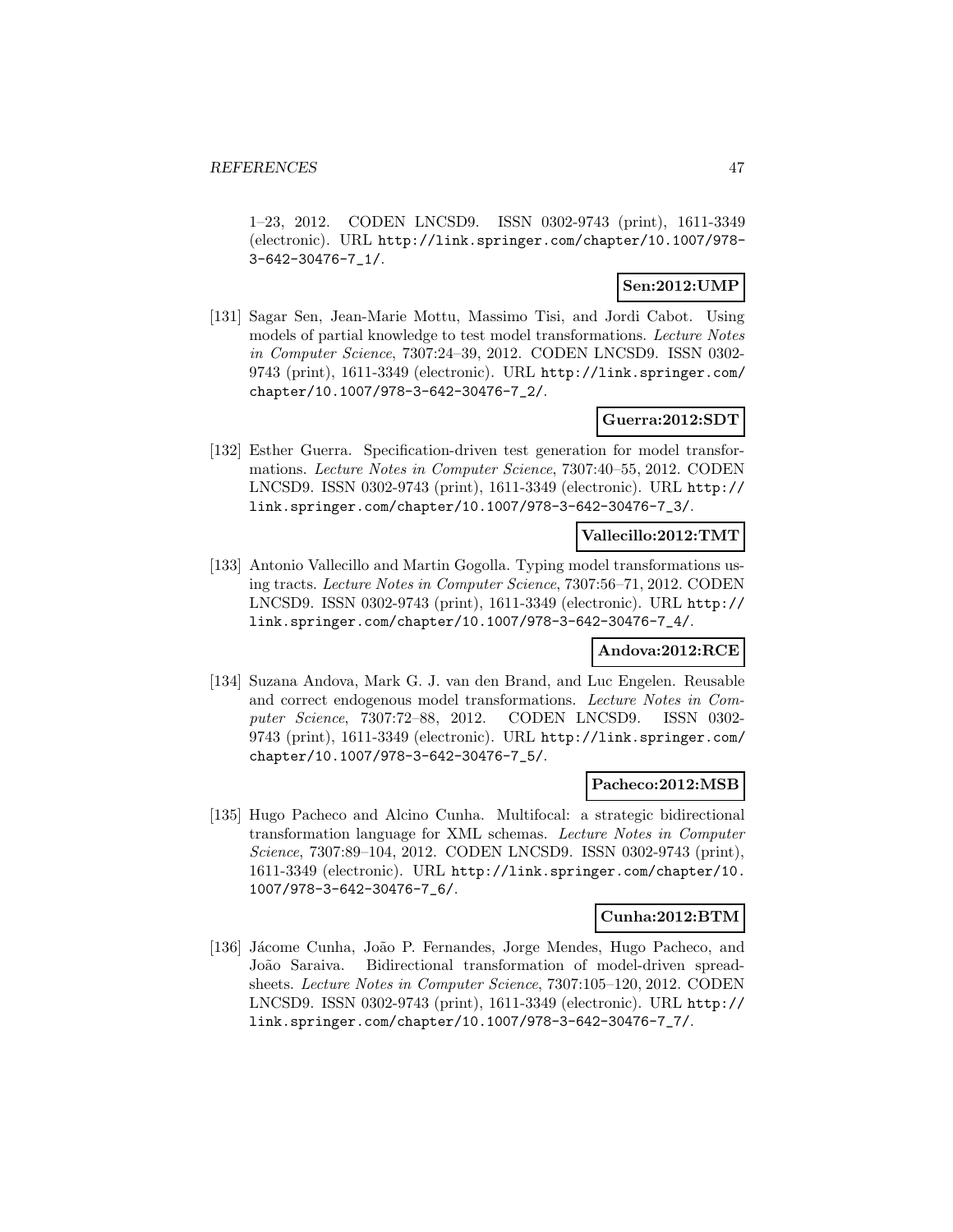#### **vandenBos:2012:DSO**

[137] Jeroen van den Bos and Tijs van der Storm. Domain-specific optimization in digital forensics. Lecture Notes in Computer Science, 7307: 121–136, 2012. CODEN LNCSD9. ISSN 0302-9743 (print), 1611-3349 (electronic). URL http://link.springer.com/chapter/10.1007/978- 3-642-30476-7\_8/.

#### **Fernandez-Ropero:2012:EAB**

[138] María Fernández-Ropero, Ricardo Pérez-Castillo, Barbara Weber, and Mario Piattini. Empirical assessment of business model transformations based on model simulation. Lecture Notes in Computer Science, 7307: 137–151, 2012. CODEN LNCSD9. ISSN 0302-9743 (print), 1611-3349 (electronic). URL http://link.springer.com/chapter/10.1007/978- 3-642-30476-7\_9/.

### **vanAmstel:2012:TVM**

[139] Marcel F. van Amstel, Mark G. J. van den Brand, and Alexander Serebrenik. Traceability visualization in model transformations with Trace-Vis. Lecture Notes in Computer Science, 7307:152–159, 2012. CODEN LNCSD9. ISSN 0302-9743 (print), 1611-3349 (electronic). URL http:// link.springer.com/chapter/10.1007/978-3-642-30476-7\_10/.

### **George:2012:TSM**

[140] Lars George, Arif Wider, and Markus Scheidgen. Type-safe model transformation languages as internal DSLs in Scala. Lecture Notes in Computer Science, 7307:160–175, 2012. CODEN LNCSD9. ISSN 0302-9743 (print), 1611-3349 (electronic). URL http://link.springer.com/chapter/10. 1007/978-3-642-30476-7\_11/.

### **Cuadrado:2012:TFM**

[141] Jesús Sánchez Cuadrado. Towards a family of model transformation languages. Lecture Notes in Computer Science, 7307:176–191, 2012. CODEN LNCSD9. ISSN 0302-9743 (print), 1611-3349 (electronic). URL http:// link.springer.com/chapter/10.1007/978-3-642-30476-7\_12/.

#### **Wagelaar:2012:TSC**

[142] Dennis Wagelaar, Ludovico Iovino, Davide Di Ruscio, and Alfonso Pierantonio. Translational semantics of a co-evolution specific language with the EMF transformation virtual machine. Lecture Notes in Computer Science, 7307:192–207, 2012. CODEN LNCSD9. ISSN 0302-9743 (print), 1611-3349 (electronic). URL http://link.springer.com/chapter/10. 1007/978-3-642-30476-7\_13/.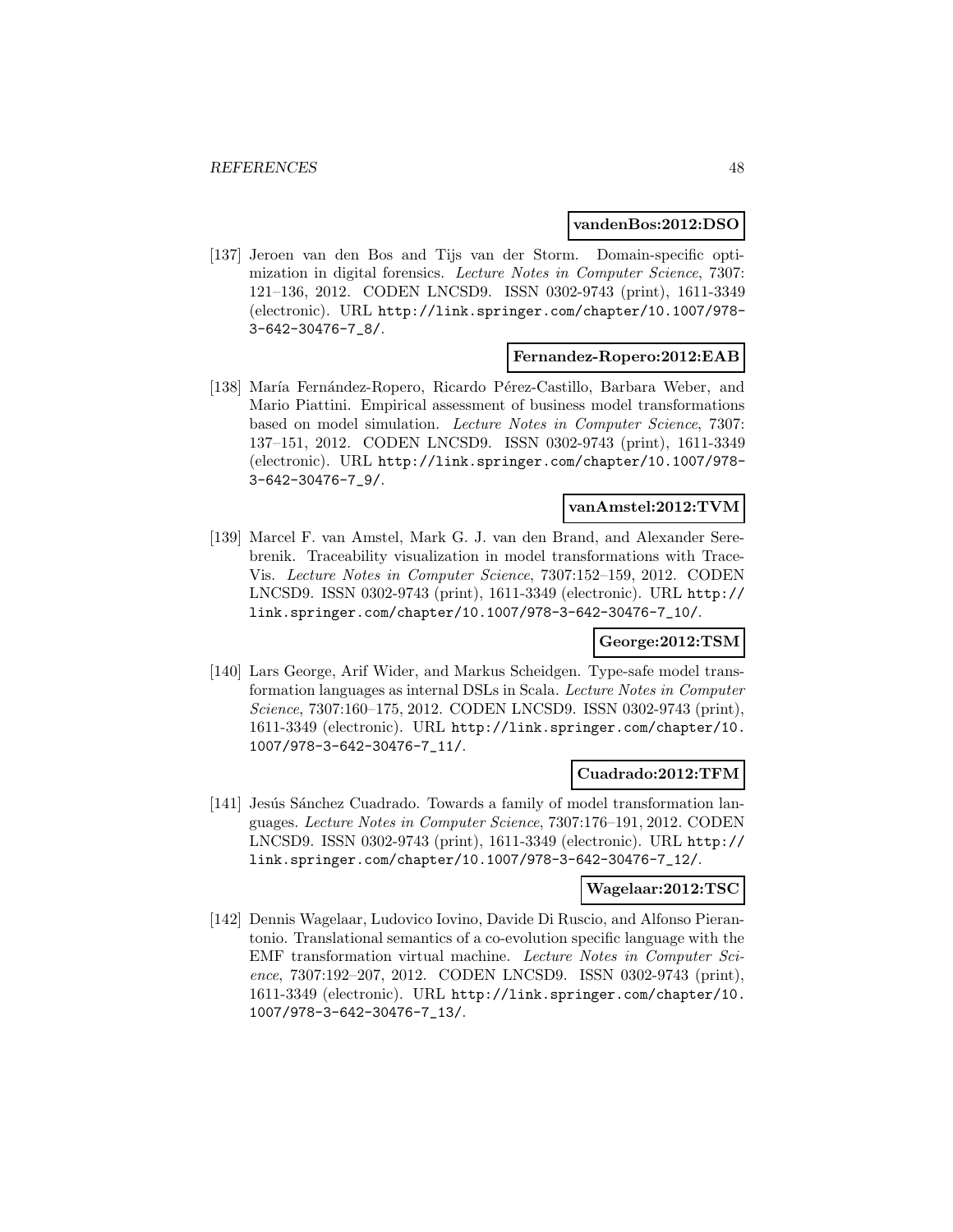#### **Atkinson:2012:TML**

[143] Colin Atkinson, Ralph Gerbig, and Christian Tunjic. Towards multi-level aware model transformations. Lecture Notes in Computer Science, 7307: 208–223, 2012. CODEN LNCSD9. ISSN 0302-9743 (print), 1611-3349 (electronic). URL http://link.springer.com/chapter/10.1007/978- 3-642-30476-7\_14/.

# **Varro:2012:AGM**

[144] Gergely Varró, Frederik Deckwerth, Martin Wieber, and Andy Schürr. An algorithm for generating model-sensitive search plans for EMF models. Lecture Notes in Computer Science, 7307:224–239, 2012. CODEN LNCSD9. ISSN 0302-9743 (print), 1611-3349 (electronic). URL http:// link.springer.com/chapter/10.1007/978-3-642-30476-7\_15/.

### **TranconyWidemann:2012:PPM**

[145] Baltasar Trancón y Widemann and Markus Lepper. Paisley: Pattern matching à la carte. Lecture Notes in Computer Science, 7307: 240–247, 2012. CODEN LNCSD9. ISSN 0302-9743 (print), 1611-3349 (electronic). URL http://link.springer.com/chapter/10.1007/978- 3-642-30476-7\_16/.

# **Demuth:2012:CDM**

[146] Andreas Demuth, Roberto E. Lopez-Herrejon, and Alexander Egyed. Constraint-driven modeling through transformation. Lecture Notes in Computer Science, 7307:248–263, 2012. CODEN LNCSD9. ISSN 0302- 9743 (print), 1611-3349 (electronic). URL http://link.springer.com/ chapter/10.1007/978-3-642-30476-7\_17/.

#### **Kosiuczenko:2012:ICM**

[147] Piotr Kosiuczenko. The impact of class model redesign on state machines. Lecture Notes in Computer Science, 7307:264–279, 2012. CODEN LNCSD9. ISSN 0302-9743 (print), 1611-3349 (electronic). URL http:// link.springer.com/chapter/10.1007/978-3-642-30476-7\_18/.

### **Wimmer:2012:FFR**

[148] Manuel Wimmer, Gerti Kappel, Angelika Kusel, Werner Retschitzegger, and Johannes Schönböck. Fact or fiction — reuse in rule-based modelto-model transformation languages. Lecture Notes in Computer Science, 7307:280–295, 2012. CODEN LNCSD9. ISSN 0302-9743 (print), 1611- 3349 (electronic). URL http://link.springer.com/chapter/10.1007/ 978-3-642-30476-7\_19/.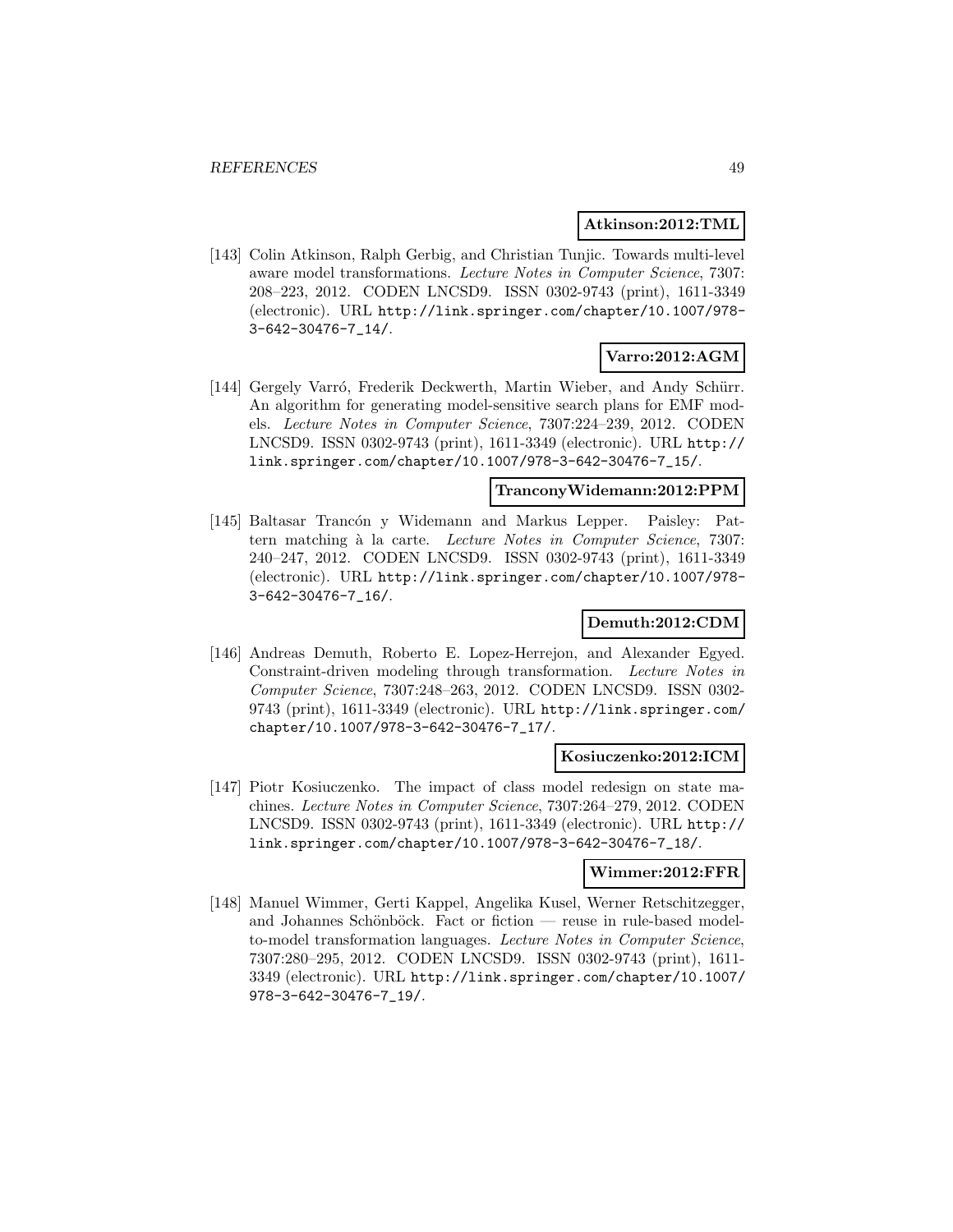#### **Anonymous:2012:BMe**

[149] Anonymous. Back matter. Lecture Notes in Computer Science, 7307: ??, 2012. CODEN LNCSD9. ISSN 0302-9743 (print), 1611-3349 (electronic). URL http://link.springer.com/content/pdf/bbm:978-3- 642-30476-7/1.

#### **Anonymous:2012:FMh**

[150] Anonymous. Front matter. Lecture Notes in Computer Science, 7307: ??, 2012. CODEN LNCSD9. ISSN 0302-9743 (print), 1611-3349 (electronic). URL http://link.springer.com/content/pdf/bfm:978-3- 642-30476-7/1.

#### **Panunzio:2012:ARC**

[151] Marco Panunzio and Tullio Vardanega. Ada Ravenscar code archetypes for component-based development. Lecture Notes in Computer Science, 7308:1–17, 2012. CODEN LNCSD9. ISSN 0302-9743 (print), 1611-3349 (electronic). URL http://link.springer.com/chapter/10.1007/978- 3-642-30598-6\_1/.

### **Saez:2012:IFM**

[152] Sergio Sáez, Jorge Real, and Alfons Crespo. An integrated framework for multiprocessor, multimoded real-time applications. Lecture Notes in Computer Science, 7308:18–34, 2012. CODEN LNCSD9. ISSN 0302- 9743 (print), 1611-3349 (electronic). URL http://link.springer.com/ chapter/10.1007/978-3-642-30598-6\_2/.

### **Garcia-Valls:2012:IMT**

[153] Marisol García-Valls and Felipe Ibáñez-Vázquez. Integrating middleware for timely reconfiguration of distributed soft real-time systems with Ada DSA. Lecture Notes in Computer Science, 7308:35–48, 2012. CODEN LNCSD9. ISSN 0302-9743 (print), 1611-3349 (electronic). URL http:// link.springer.com/chapter/10.1007/978-3-642-30598-6\_3/.

### **Ruiz:2012:SCK**

[154] José F. Ruiz, Cyrille Comar, and Yannick Moy. Source code as the key artifact in requirement-based development: The case of Ada 2012. Lecture Notes in Computer Science, 7308:49–59, 2012. CODEN LNCSD9. ISSN 0302-9743 (print), 1611-3349 (electronic). URL http://link.springer. com/chapter/10.1007/978-3-642-30598-6\_4/.

# **Tempelmeier:2012:TCP**

[155] Theodor Tempelmeier. Teaching 'concepts of programming languages' with Ada. Lecture Notes in Computer Science, 7308:60–74, 2012. CODEN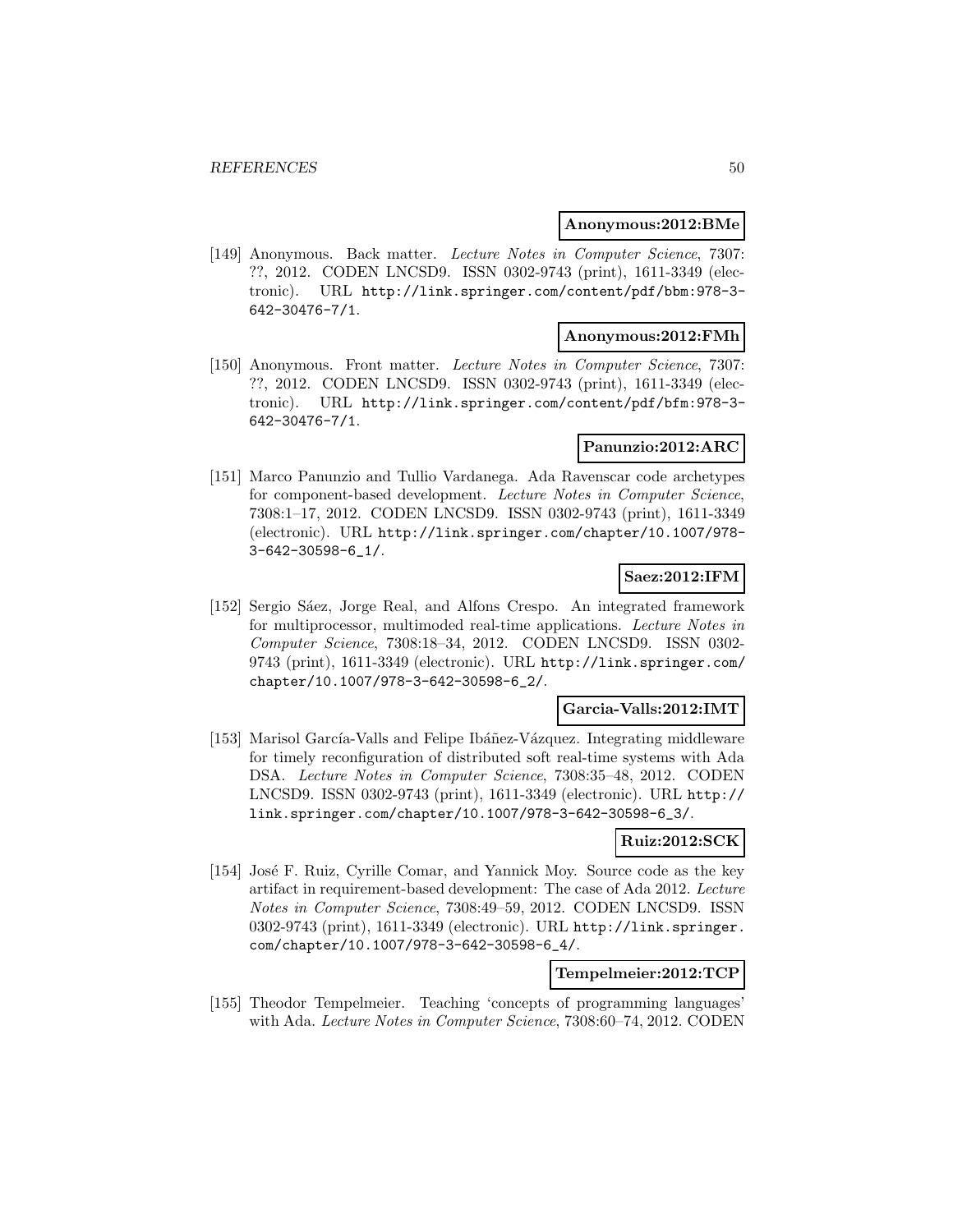LNCSD9. ISSN 0302-9743 (print), 1611-3349 (electronic). URL http:// link.springer.com/chapter/10.1007/978-3-642-30598-6\_5/.

### **Forler:2012:DAC**

[156] Christian Forler, Stefan Lucks, and Jakob Wenzel. Designing the API for a cryptographic library. Lecture Notes in Computer Science, 7308: 75–88, 2012. CODEN LNCSD9. ISSN 0302-9743 (print), 1611-3349 (electronic). URL http://link.springer.com/chapter/10.1007/978- 3-642-30598-6\_6/.

#### **Martinez:2012:HSR**

[157] Patricia L´opez Mart´ınez and Tullio Vardanega. Handling synchronization requirements under separation of concerns in model-driven componentbased development. Lecture Notes in Computer Science, 7308:89–104, 2012. CODEN LNCSD9. ISSN 0302-9743 (print), 1611-3349 (electronic). URL http://link.springer.com/chapter/10.1007/978-3- 642-30598-6\_7/.

# **Faria:2012:AMC**

[158] José Miguel Faria, João Martins, and Jorge Sousa Pinto. An approach to model checking Ada programs. Lecture Notes in Computer Science, 7308: 105–118, 2012. CODEN LNCSD9. ISSN 0302-9743 (print), 1611-3349 (electronic). URL http://link.springer.com/chapter/10.1007/978- 3-642-30598-6\_8/.

# **Edmunds:2012:FMA**

[159] Andrew Edmunds, Abdolbaghi Rezazadeh, and Michael Butler. Formal modelling for Ada implementations: Tasking event-B. Lecture Notes in Computer Science, 7308:119–132, 2012. CODEN LNCSD9. ISSN 0302- 9743 (print), 1611-3349 (electronic). URL http://link.springer.com/ chapter/10.1007/978-3-642-30598-6\_9/.

# **Iliasov:2012:AFD**

[160] Alexei Iliasov. Augmenting formal development with use case reasoning. Lecture Notes in Computer Science, 7308:133–146, 2012. CODEN LNCSD9. ISSN 0302-9743 (print), 1611-3349 (electronic). URL http:// link.springer.com/chapter/10.1007/978-3-642-30598-6\_10/.

#### **Pereverzeva:2012:FGO**

[161] Inna Pereverzeva, Elena Troubitsyna, and Linas Laibinis. Formal goaloriented development of resilient MAS in event-B. Lecture Notes in Computer Science, 7308:147–161, 2012. CODEN LNCSD9. ISSN 0302- 9743 (print), 1611-3349 (electronic). URL http://link.springer.com/ chapter/10.1007/978-3-642-30598-6\_11/.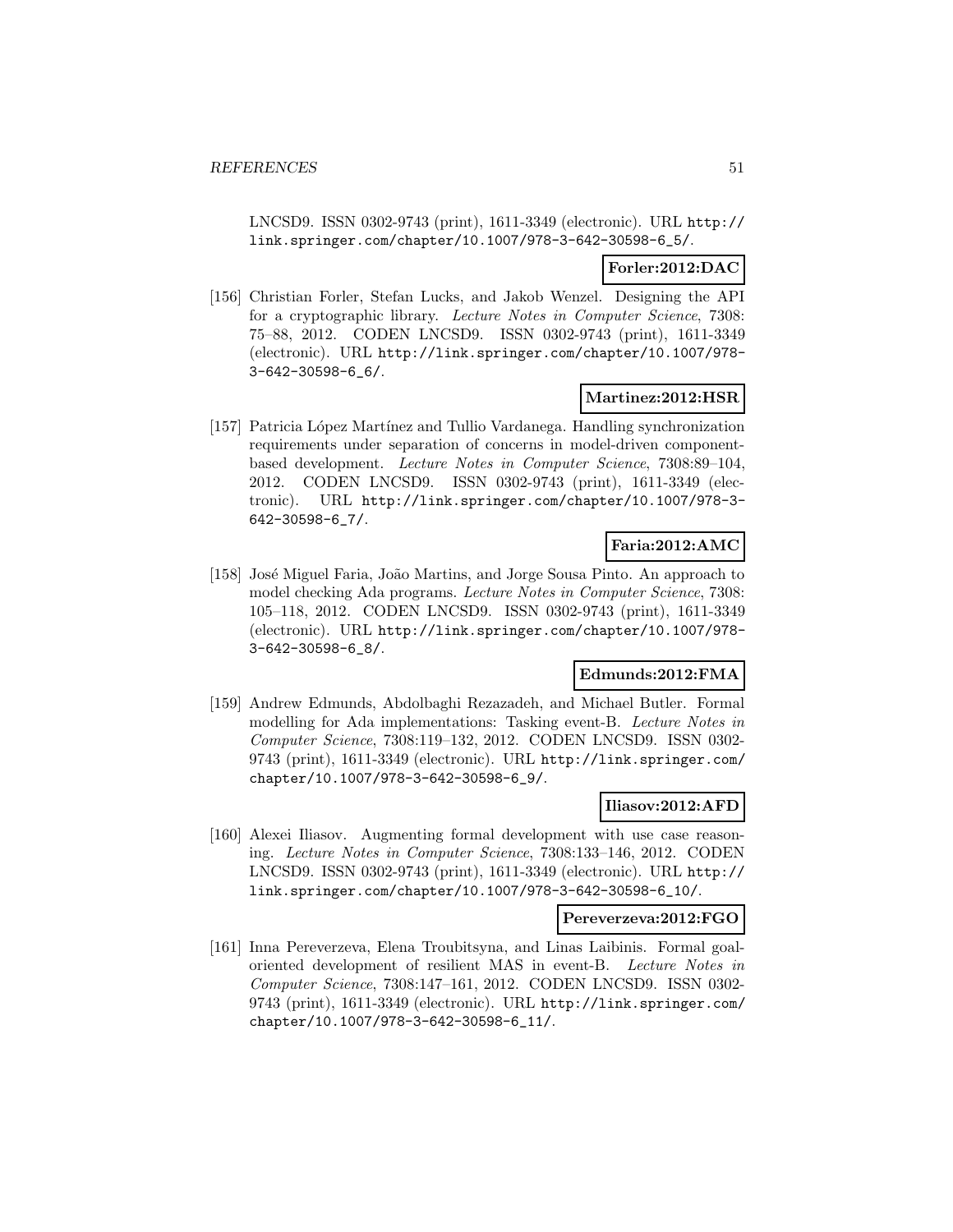# **Poon:2012:CCC**

[162] Pak-Lok Poon, Tsong Yueh Chen, and T. H. Tse. Choices, choices: Comparing between CHOC'LATE and the classification-tree methodology. Lecture Notes in Computer Science, 7308:162–176, 2012. CODEN LNCSD9. ISSN 0302-9743 (print), 1611-3349 (electronic). URL http:// link.springer.com/chapter/10.1007/978-3-642-30598-6\_12/.

# **Gregertsen:2012:IPE**

[163] Kristoffer Nyborg Gregertsen and Amund Skavhaug. Improving the performance of execution time control by using a hardware time management unit. Lecture Notes in Computer Science, 7308:177–192, 2012. CODEN LNCSD9. ISSN 0302-9743 (print), 1611-3349 (electronic). URL http:// link.springer.com/chapter/10.1007/978-3-642-30598-6\_13/.

# **Fairbairn:2012:IVE**

[164] Mark Louis Fairbairn and Alan Burns. Implementing and verifying EDF preemption-level resource control. Lecture Notes in Computer Science, 7308:193–206, 2012. CODEN LNCSD9. ISSN 0302-9743 (print), 1611- 3349 (electronic). URL http://link.springer.com/chapter/10.1007/ 978-3-642-30598-6\_14/.

# **Polzlbauer:2012:ECH**

[165] Florian Pölzlbauer, Iain Bate, and Eugen Brenner. Efficient constraint handling during designing reliable automotive real-time systems. Lecture Notes in Computer Science, 7308:207–220, 2012. CODEN LNCSD9. ISSN 0302-9743 (print), 1611-3349 (electronic). URL http://link.springer. com/chapter/10.1007/978-3-642-30598-6\_15/.

### **Anonymous:2012:BMf**

[166] Anonymous. Back matter. Lecture Notes in Computer Science, 7308: ??, 2012. CODEN LNCSD9. ISSN 0302-9743 (print), 1611-3349 (electronic). URL http://link.springer.com/content/pdf/bbm:978-3- 642-30598-6/1.

#### **Anonymous:2012:FMi**

[167] Anonymous. Front matter. Lecture Notes in Computer Science, 7308: ??, 2012. CODEN LNCSD9. ISSN 0302-9743 (print), 1611-3349 (electronic). URL http://link.springer.com/content/pdf/bfm:978-3- 642-30598-6/1.

# **Mazo:2012:FLI**

[168] Loïc Mazo. A framework for label images. Lecture Notes in Computer Science, 7309:1–10, 2012. CODEN LNCSD9. ISSN 0302-9743 (print),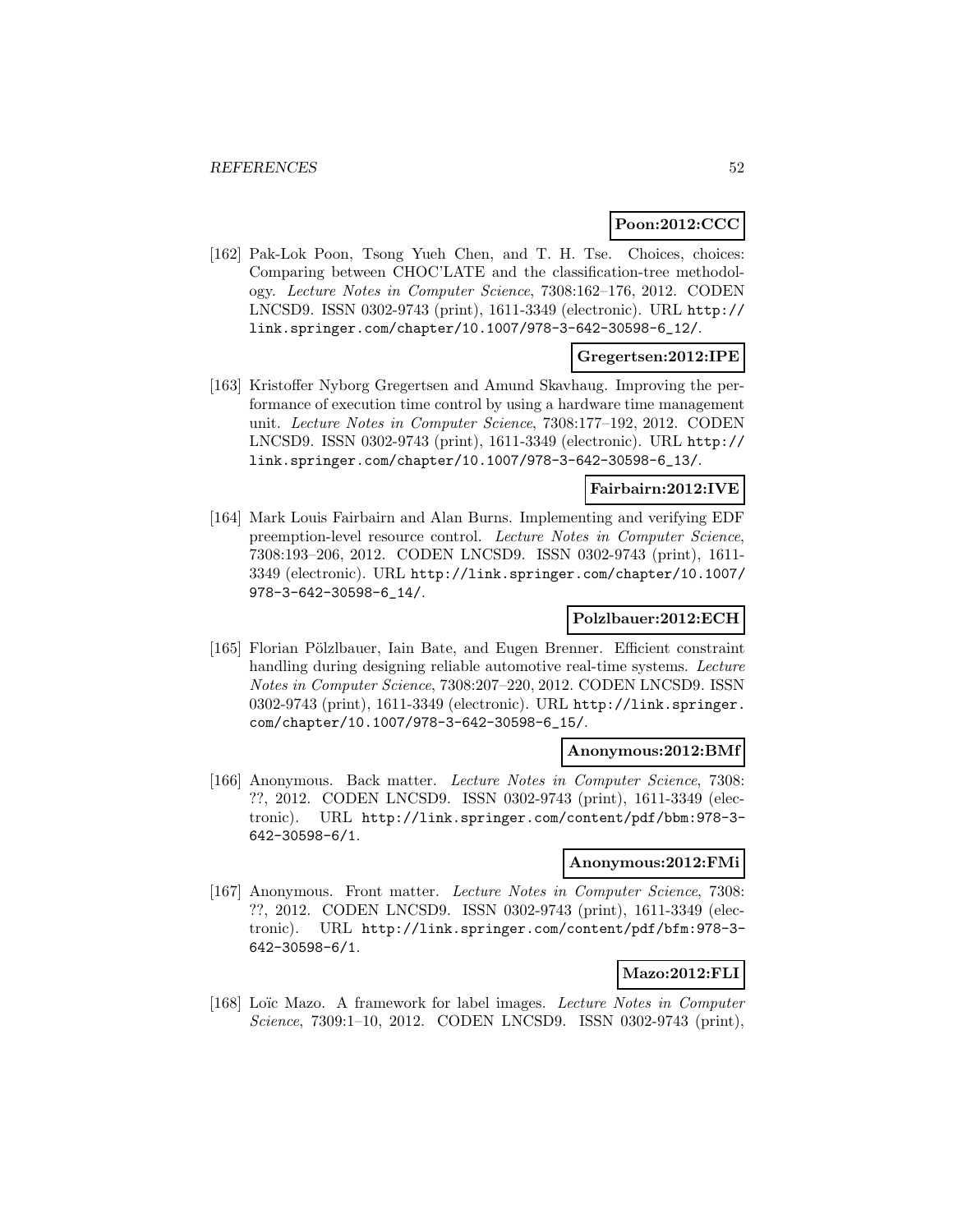1611-3349 (electronic). URL http://link.springer.com/chapter/10. 1007/978-3-642-30238-1\_1/.

# **Ayala:2012:PDM**

[169] Rafael Ayala and Desamparados Fernández-Ternero. Perfect discrete Morse functions on triangulated 3-manifolds. Lecture Notes in Computer Science, 7309:11–19, 2012. CODEN LNCSD9. ISSN 0302-9743 (print), 1611-3349 (electronic). URL http://link.springer.com/chapter/10. 1007/978-3-642-30238-1\_2/.

# **Damiand:2012:ROD**

[170] Guillaume Damiand and Rocio Gonzalez-Diaz. Removal operations in n D generalized maps for efficient homology computation. Lecture Notes in Computer Science, 7309:20–29, 2012. CODEN LNCSD9. ISSN 0302- 9743 (print), 1611-3349 (electronic). URL http://link.springer.com/ chapter/10.1007/978-3-642-30238-1\_3/.

# **Vucini:2012:ERN**

[171] Erald Vuçini. Enhancing the reconstruction from non-uniform point sets using persistence information. Lecture Notes in Computer Science, 7309: 30–38, 2012. CODEN LNCSD9. ISSN 0302-9743 (print), 1611-3349 (electronic). URL http://link.springer.com/chapter/10.1007/978- 3-642-30238-1\_4/.

# **Pena-Cantillana:2012:PSD**

[172] Francisco Peña-Cantillana and Ainhoa Berciano. Parallel skeletonizing of digital images by using cellular automata. Lecture Notes in Computer Science, 7309:39–48, 2012. CODEN LNCSD9. ISSN 0302-9743 (print), 1611-3349 (electronic). URL http://link.springer.com/chapter/10. 1007/978-3-642-30238-1\_5/.

# **Heras:2012:TCC**

[173] Jónathan Heras, Maxime Dénès, and Gadea Mata. Towards a certified computation of homology groups for digital images. Lecture Notes in Computer Science, 7309:49–57, 2012. CODEN LNCSD9. ISSN 0302- 9743 (print), 1611-3349 (electronic). URL http://link.springer.com/ chapter/10.1007/978-3-642-30238-1\_6/.

#### **Pacheco:2012:EAC**

[174] Ana Pacheco and Pedro Real. An efficient algorithm to compute subsets of points in  $\mathbb{Z}^n$ . Lecture Notes in Computer Science, 7309:58–67, 2012. CODEN LNCSD9. ISSN 0302-9743 (print), 1611-3349 (electronic). URL http://link.springer.com/chapter/10.1007/978-3- 642-30238-1\_7/.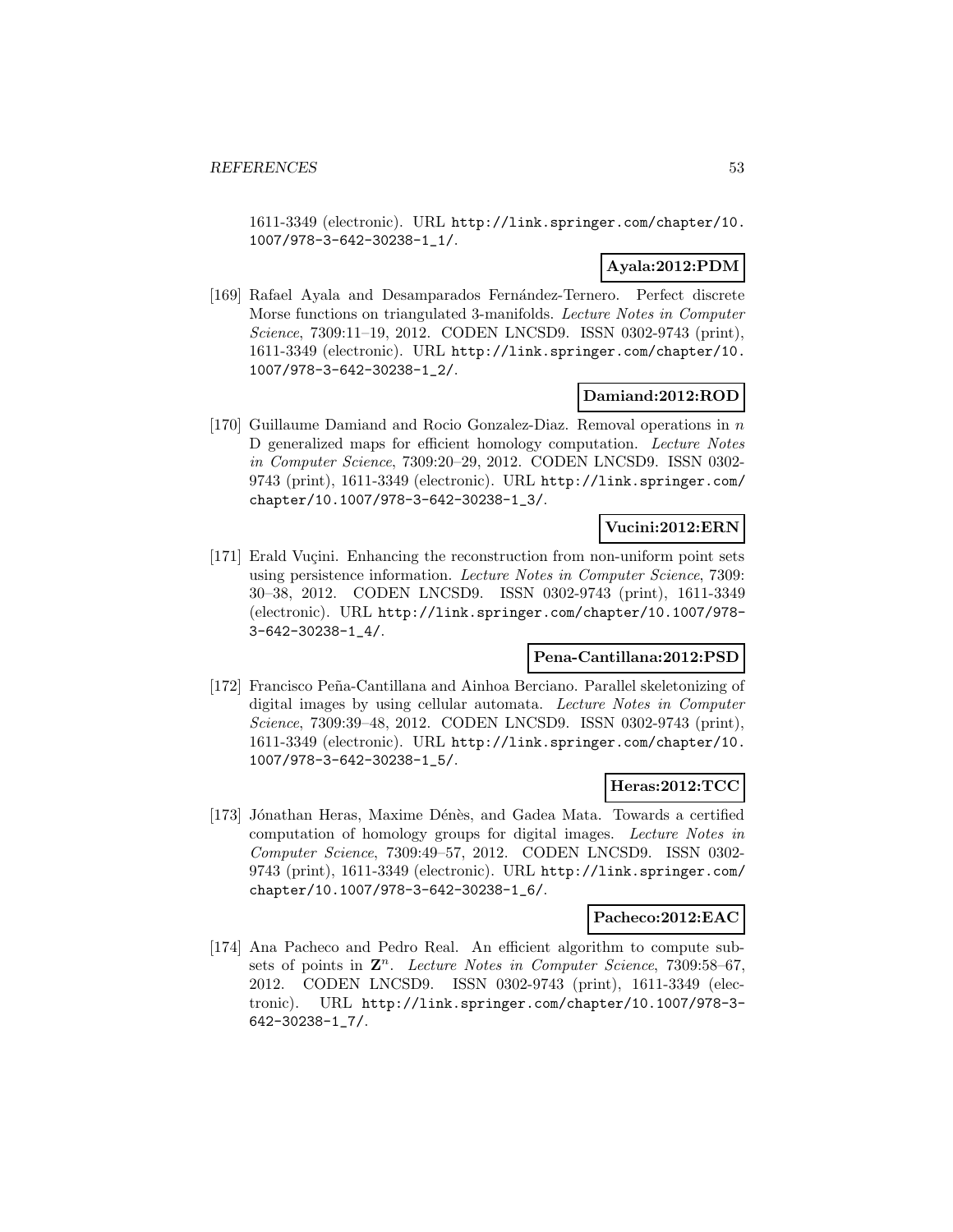#### **Wagner:2012:CTT**

[175] Hubert Wagner, Pawel Dłotko, and Marian Mrozek. Computational topology in text mining. Lecture Notes in Computer Science, 7309: 68–78, 2012. CODEN LNCSD9. ISSN 0302-9743 (print), 1611-3349 (electronic). URL http://link.springer.com/chapter/10.1007/978- 3-642-30238-1\_8/.

### **Mesmoudi:2012:CCM**

[176] Mohammed Mostefa Mesmoudi and Leila De Floriani. Concentrated curvature for mean curvature estimation in triangulated surfaces. Lecture Notes in Computer Science, 7309:79–87, 2012. CODEN LNCSD9. ISSN 0302-9743 (print), 1611-3349 (electronic). URL http://link.springer. com/chapter/10.1007/978-3-642-30238-1\_9/.

#### **Escribano:2012:DSP**

[177] Carmen Escribano and Antonio Giraldo. Deletion of (26,6)-simple points as multivalued retractions. Lecture Notes in Computer Science, 7309: 88–97, 2012. CODEN LNCSD9. ISSN 0302-9743 (print), 1611-3349 (electronic). URL http://link.springer.com/chapter/10.1007/978- 3-642-30238-1\_10/.

# **Comic:2012:TOC**

[178] Lidija Comić and Leila De Floriani. Topological operators on cell complexes in arbitrary dimensions. Lecture Notes in Computer Science, 7309: 98–107, 2012. CODEN LNCSD9. ISSN 0302-9743 (print), 1611-3349 (electronic). URL http://link.springer.com/chapter/10.1007/978- 3-642-30238-1\_11/.

#### **Carnero:2012:TMC**

[179] Javier Carnero, Helena Molina-Abril, and Pedro Real. Triangle mesh compression and homological spanning forests. Lecture Notes in Computer Science, 7309:108–116, 2012. CODEN LNCSD9. ISSN 0302-9743 (print), 1611-3349 (electronic). URL http://link.springer.com/chapter/10. 1007/978-3-642-30238-1\_12/.

### **Brendel:2012:HCA**

[180] Piotr Brendel, Pawel Dłotko, and Marian Mrozek. Homology computations via acyclic subspace. Lecture Notes in Computer Science, 7309: 117–127, 2012. CODEN LNCSD9. ISSN 0302-9743 (print), 1611-3349 (electronic). URL http://link.springer.com/chapter/10.1007/978- 3-642-30238-1\_13/.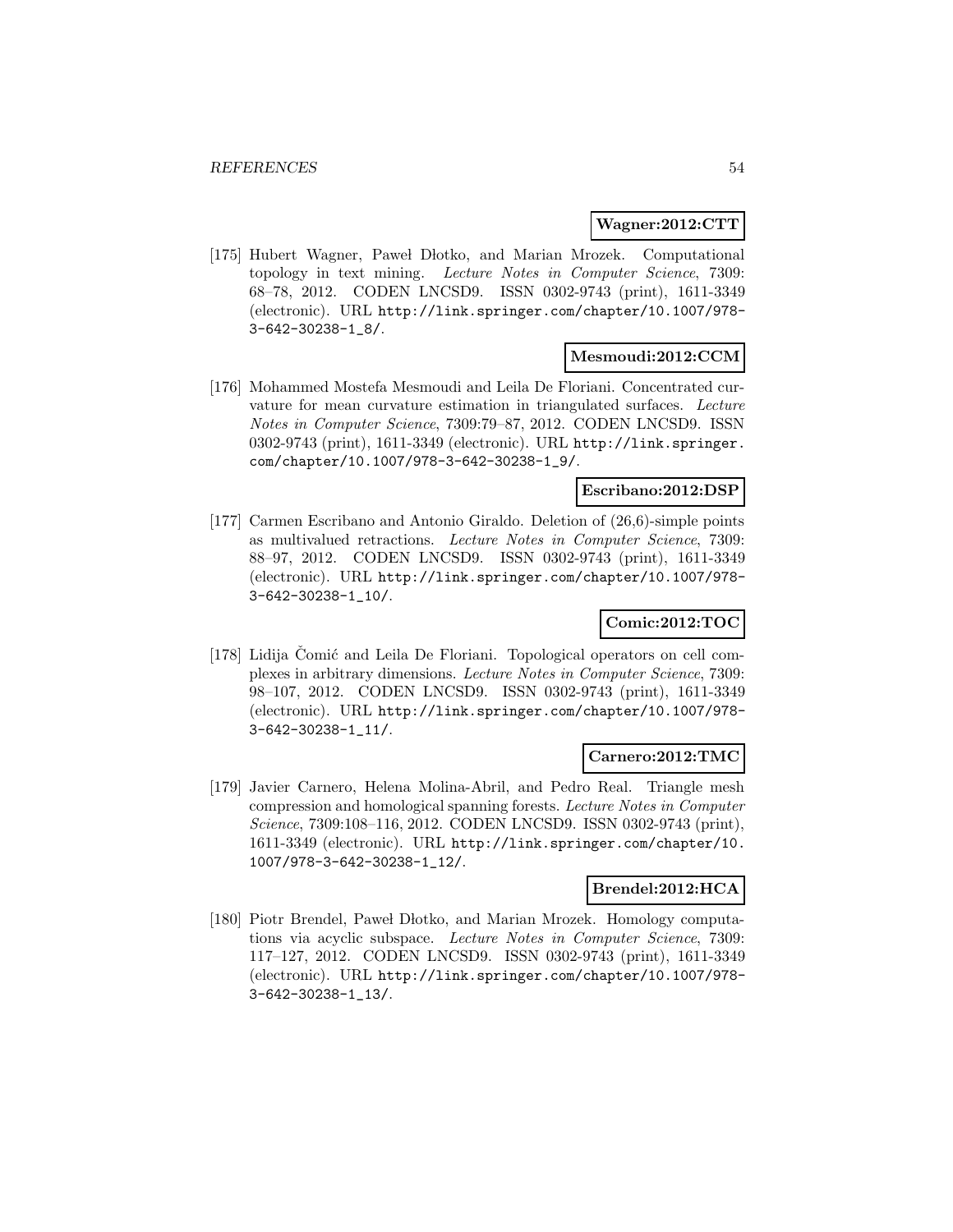# **Cerri:2012:MSA**

[181] Andrea Cerri, Barbara Di Fabio, and Filippo Medri. Multi-scale approximation of the matching distance for shape retrieval. Lecture Notes in Computer Science, 7309:128–138, 2012. CODEN LNCSD9. ISSN 0302- 9743 (print), 1611-3349 (electronic). URL http://link.springer.com/ chapter/10.1007/978-3-642-30238-1\_14/.

#### **Gutierrez:2012:PHR**

[182] Antonio Gutierrez and David Monaghan. Persistent homology for 3D reconstruction evaluation. Lecture Notes in Computer Science, 7309: 139–147, 2012. CODEN LNCSD9. ISSN 0302-9743 (print), 1611-3349 (electronic). URL http://link.springer.com/chapter/10.1007/978- 3-642-30238-1\_15/.

#### **Cagliari:2012:PMS**

[183] Francesca Cagliari and Massimo Ferri. Persistence modules, shape description, and completeness. Lecture Notes in Computer Science, 7309: 148–156, 2012. CODEN LNCSD9. ISSN 0302-9743 (print), 1611-3349 (electronic). URL http://link.springer.com/chapter/10.1007/978- 3-642-30238-1\_16/.

### **Anonymous:2012:BMg**

[184] Anonymous. Back matter. Lecture Notes in Computer Science, 7309: ??, 2012. CODEN LNCSD9. ISSN 0302-9743 (print), 1611-3349 (electronic). URL http://link.springer.com/content/pdf/bbm:978-3- 642-30238-1/1.

#### **Anonymous:2012:FMj**

[185] Anonymous. Front matter. Lecture Notes in Computer Science, 7309: ??, 2012. CODEN LNCSD9. ISSN 0302-9743 (print), 1611-3349 (electronic). URL http://link.springer.com/content/pdf/bfm:978-3- 642-30238-1/1.

### **Akther:2012:ALS**

[186] Aysha Akther, Heung-Nam Kim, Majdi Rawashdeh, and Abdulmotaleb El Saddik. Applying latent semantic analysis to tag-based community recommendations. Lecture Notes in Computer Science, 7310: 1–12, 2012. CODEN LNCSD9. ISSN 0302-9743 (print), 1611-3349 (electronic). URL http://link.springer.com/chapter/10.1007/978- 3-642-30353-1\_1/.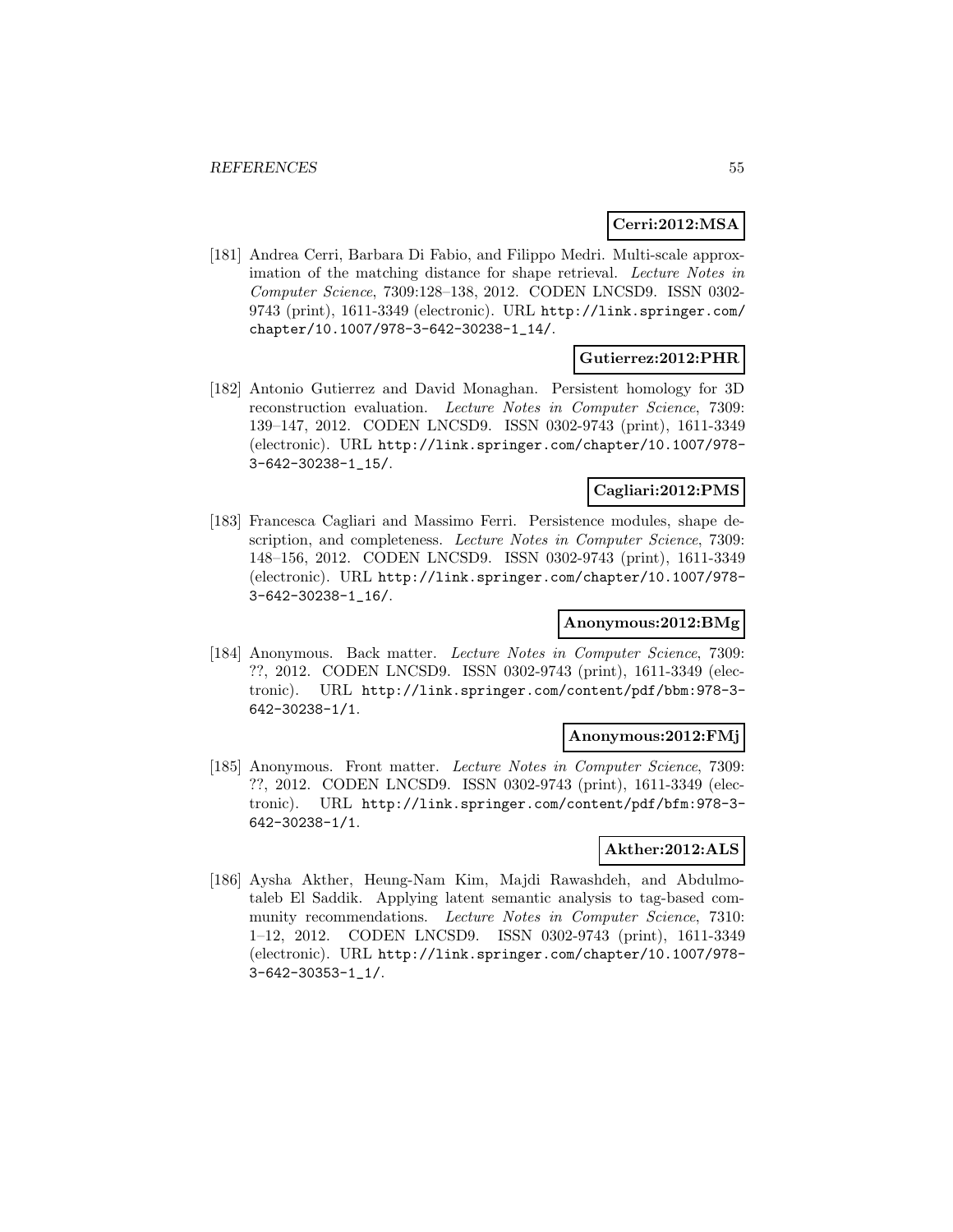#### **Alhossaini:2012:MLP**

[187] Maher Alhossaini and J. Christopher Beck. Macro learning in planning as parameter configuration. Lecture Notes in Computer Science, 7310: 13–24, 2012. CODEN LNCSD9. ISSN 0302-9743 (print), 1611-3349 (electronic). URL http://link.springer.com/chapter/10.1007/978- 3-642-30353-1\_2/.

# **Bagheri:2012:EPC**

[188] Mohammad Ali Bagheri, Qigang Gao, and Sergio Escalera. Efficient pairwise classification using local cross off strategy. Lecture Notes in Computer Science, 7310:25–36, 2012. CODEN LNCSD9. ISSN 0302-9743 (print), 1611-3349 (electronic). URL http://link.springer.com/chapter/10. 1007/978-3-642-30353-1\_3/.

### **Bobicev:2012:LST**

[189] Victoria Bobicev, Marina Sokolova, Yasser Jafer, and David Schramm. Learning sentiments from tweets with personal health information. Lecture Notes in Computer Science, 7310:37–48, 2012. CODEN LNCSD9. ISSN 0302-9743 (print), 1611-3349 (electronic). URL http://link.springer. com/chapter/10.1007/978-3-642-30353-1\_4/.

# **Carter:2012:SPQ**

[190] Dave Carter and Diana Inkpen. Searching for poor quality machine translated text: Learning the difference between human writing and machine translations. Lecture Notes in Computer Science, 7310:49–60, 2012. CODEN LNCSD9. ISSN 0302-9743 (print), 1611-3349 (electronic). URL http://link.springer.com/chapter/10.1007/978-3- 642-30353-1\_5/.

#### **Fournier-Viger:2012:MTK**

[191] Philippe Fournier-Viger, Cheng-Wei Wu, and Vincent S. Tseng. Mining top-K association rules. Lecture Notes in Computer Science, 7310: 61–73, 2012. CODEN LNCSD9. ISSN 0302-9743 (print), 1611-3349 (electronic). URL http://link.springer.com/chapter/10.1007/978- 3-642-30353-1\_6/.

# **Guo:2012:CSS**

[192] Yuanyuan Guo, Harry Zhang, and Bruce Spencer. Cost-sensitive selftraining. Lecture Notes in Computer Science, 7310:74–84, 2012. CODEN LNCSD9. ISSN 0302-9743 (print), 1611-3349 (electronic). URL http:// link.springer.com/chapter/10.1007/978-3-642-30353-1\_7/.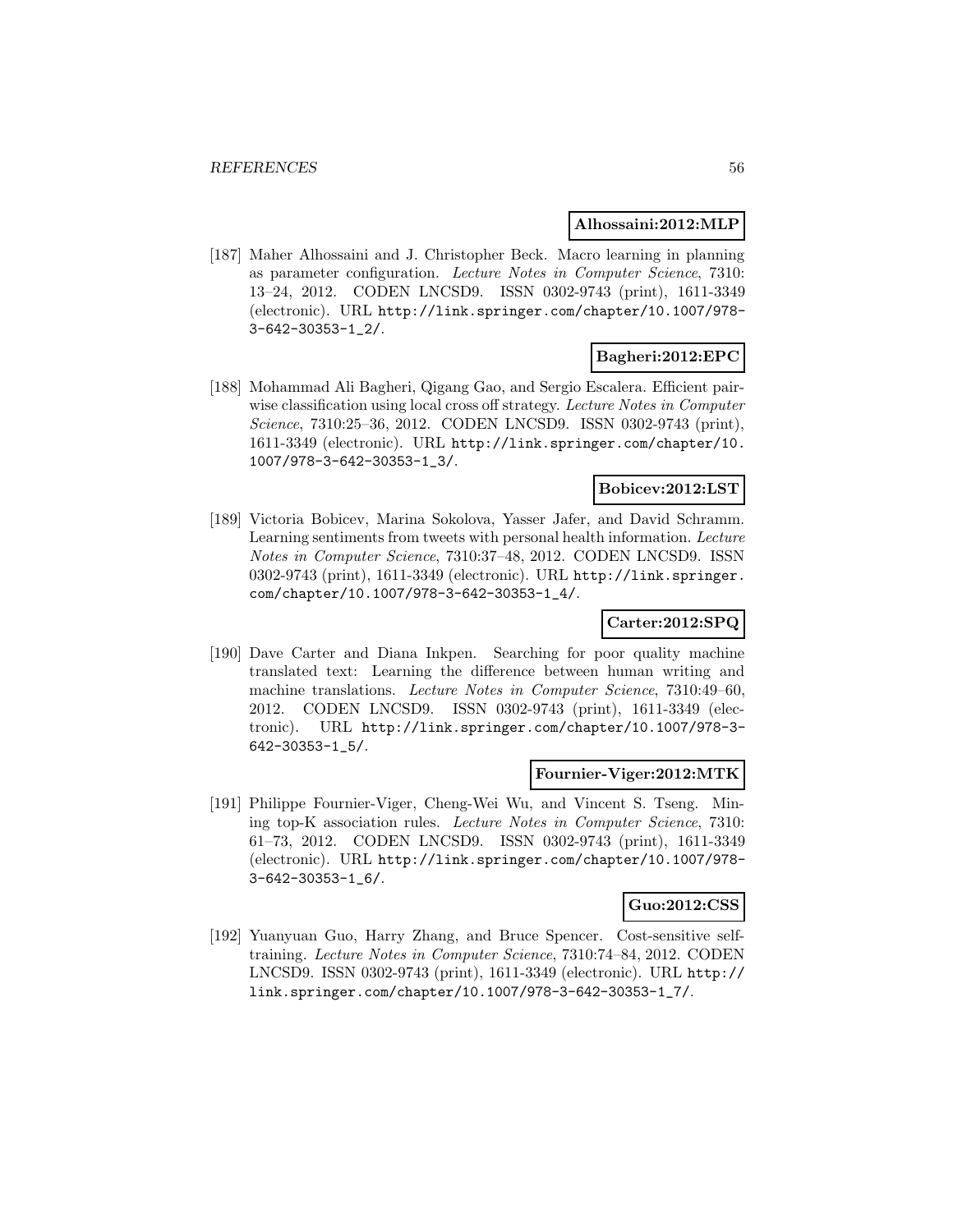#### **Heras:2012:ESE**

[193] Federico Heras, Antonio Morgado, and Joao Marques-Silva. An empirical study of encodings for group MaxSAT. Lecture Notes in Computer Science, 7310:85-96, 2012. CODEN LNCSD9. ISSN 0302-9743 (print), 1611-3349 (electronic). URL http://link.springer.com/chapter/10. 1007/978-3-642-30353-1\_8/.

# **Hunter:2012:APL**

[194] Aaron Hunter. Actions, preferences, and logic programs. Lecture Notes in Computer Science, 7310:97–108, 2012. CODEN LNCSD9. ISSN 0302- 9743 (print), 1611-3349 (electronic). URL http://link.springer.com/ chapter/10.1007/978-3-642-30353-1\_9/.

# **Juma:2012:PBP**

[195] Farah Juma, Eric I. Hsu, and Sheila A. McIlraith. Preference-based planning via MaxSAT. Lecture Notes in Computer Science, 7310:109– 120, 2012. CODEN LNCSD9. ISSN 0302-9743 (print), 1611-3349 (electronic). URL http://link.springer.com/chapter/10.1007/978- 3-642-30353-1\_10/.

### **Kennedy:2012:GEA**

[196] Alistair Kennedy, Anna Kazantseva, Diana Inkpen, and Stan Szpakowicz. Getting emotional about news summarization. Lecture Notes in Computer Science, 7310:121–132, 2012. CODEN LNCSD9. ISSN 0302-9743 (print), 1611-3349 (electronic). URL http://link.springer.com/chapter/10. 1007/978-3-642-30353-1\_11/.

#### **Mousumi:2012:EPO**

[197] Fouzia Mousumi and Kevin Grant. Exploiting the probability of observation for efficient Bayesian network inference. Lecture Notes in Computer Science, 7310:133–144, 2012. CODEN LNCSD9. ISSN 0302-9743 (print), 1611-3349 (electronic). URL http://link.springer.com/chapter/10. 1007/978-3-642-30353-1\_12/.

### **Noorian:2012:SRB**

[198] Zeinab Noorian, Mahdi Noorian, Michael Fleming, and Stephen Marsh. A strategic reputation-based mechanism for mobile ad hoc networks. Lecture Notes in Computer Science, 7310:145–157, 2012. CODEN LNCSD9. ISSN 0302-9743 (print), 1611-3349 (electronic). URL http://link.springer. com/chapter/10.1007/978-3-642-30353-1\_13/.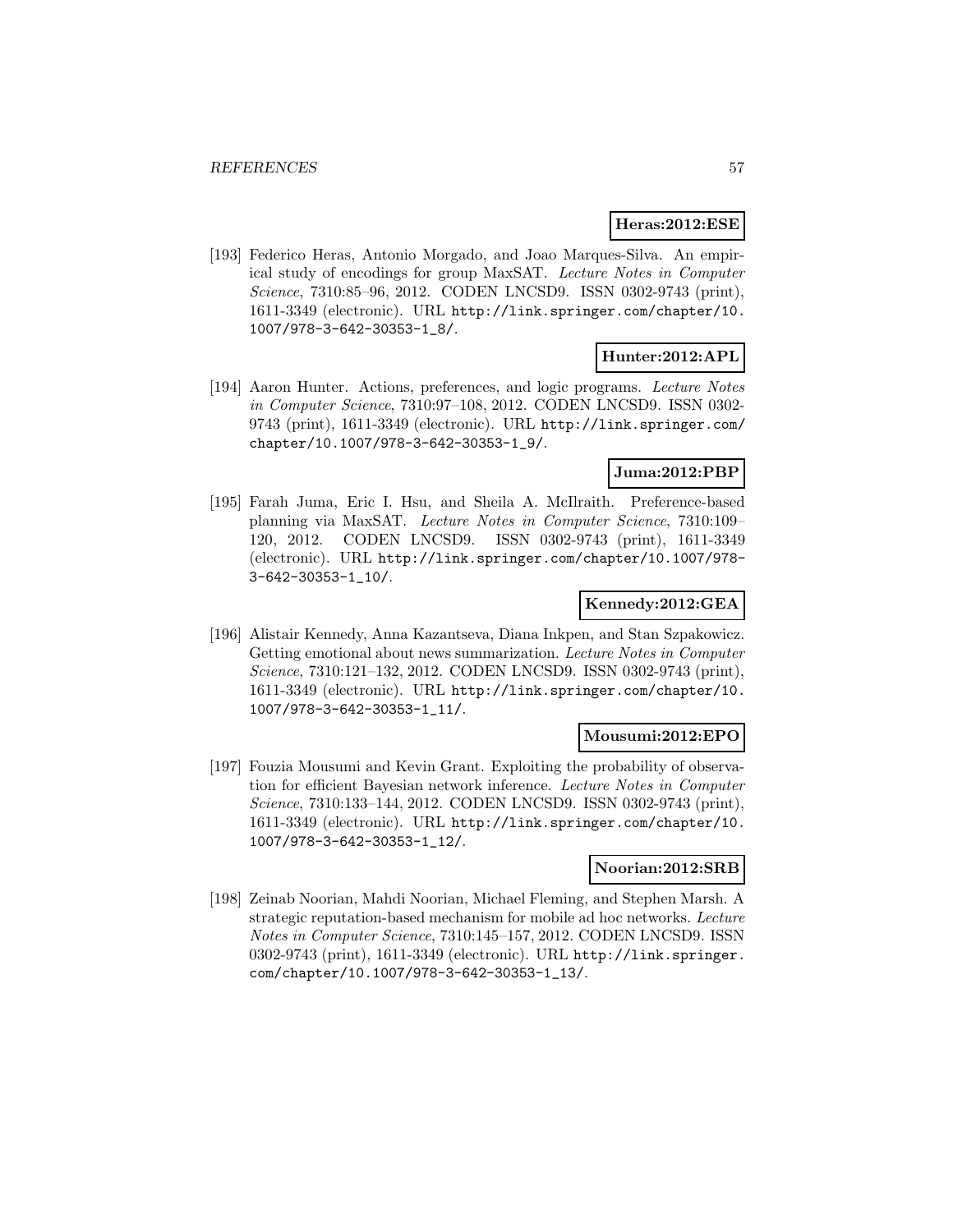#### **Sankaran:2012:DAT**

[199] Baskaran Sankaran, Majid Razmara, Atefeh Farzindar, Wael Khreich, and Fred Popowich. Domain adaptation techniques for machine translation and their evaluation in a real-world setting. Lecture Notes in Computer Science, 7310:158–169, 2012. CODEN LNCSD9. ISSN 0302-9743 (print), 1611-3349 (electronic). URL http://link.springer.com/chapter/10. 1007/978-3-642-30353-1\_14/.

### **Shao:2012:ALA**

[200] Hang Shao and Nathalie Japkowicz. Applying least angle regression to ELM. Lecture Notes in Computer Science, 7310:170–180, 2012. CODEN LNCSD9. ISSN 0302-9743 (print), 1611-3349 (electronic). URL http:// link.springer.com/chapter/10.1007/978-3-642-30353-1\_15/.

### **Sharma:2012:CBO**

[201] Shiven Sharma, Colin Bellinger, and Nathalie Japkowicz. Clustering based one-class classification for compliance verification of the comprehensive nuclear-test-ban treaty. Lecture Notes in Computer Science, 7310: 181–193, 2012. CODEN LNCSD9. ISSN 0302-9743 (print), 1611-3349 (electronic). URL http://link.springer.com/chapter/10.1007/978- 3-642-30353-1\_16/.

# **Silver:2012:IMT**

[202] Daniel L. Silver and Liangliang Tu. Image morphing: Transfer learning between tasks that have multiple outputs. Lecture Notes in Computer Science, 7310:194–205, 2012. CODEN LNCSD9. ISSN 0302-9743 (print), 1611-3349 (electronic). URL http://link.springer.com/chapter/10. 1007/978-3-642-30353-1\_17/.

### **Tan:2012:FSD**

[203] Xing Tan. A formal study on the dualities in temporal projection problems. Lecture Notes in Computer Science, 7310:206–217, 2012. CODEN LNCSD9. ISSN 0302-9743 (print), 1611-3349 (electronic). URL http:// link.springer.com/chapter/10.1007/978-3-642-30353-1\_18/.

#### **Thompson:2012:PGP**

[204] Craig D. S. Thompson and Michael C. Horsch. Predicting good propagation methods for constraint satisfaction. Lecture Notes in Computer Science, 7310:218–229, 2012. CODEN LNCSD9. ISSN 0302-9743 (print), 1611-3349 (electronic). URL http://link.springer.com/chapter/10. 1007/978-3-642-30353-1\_19/.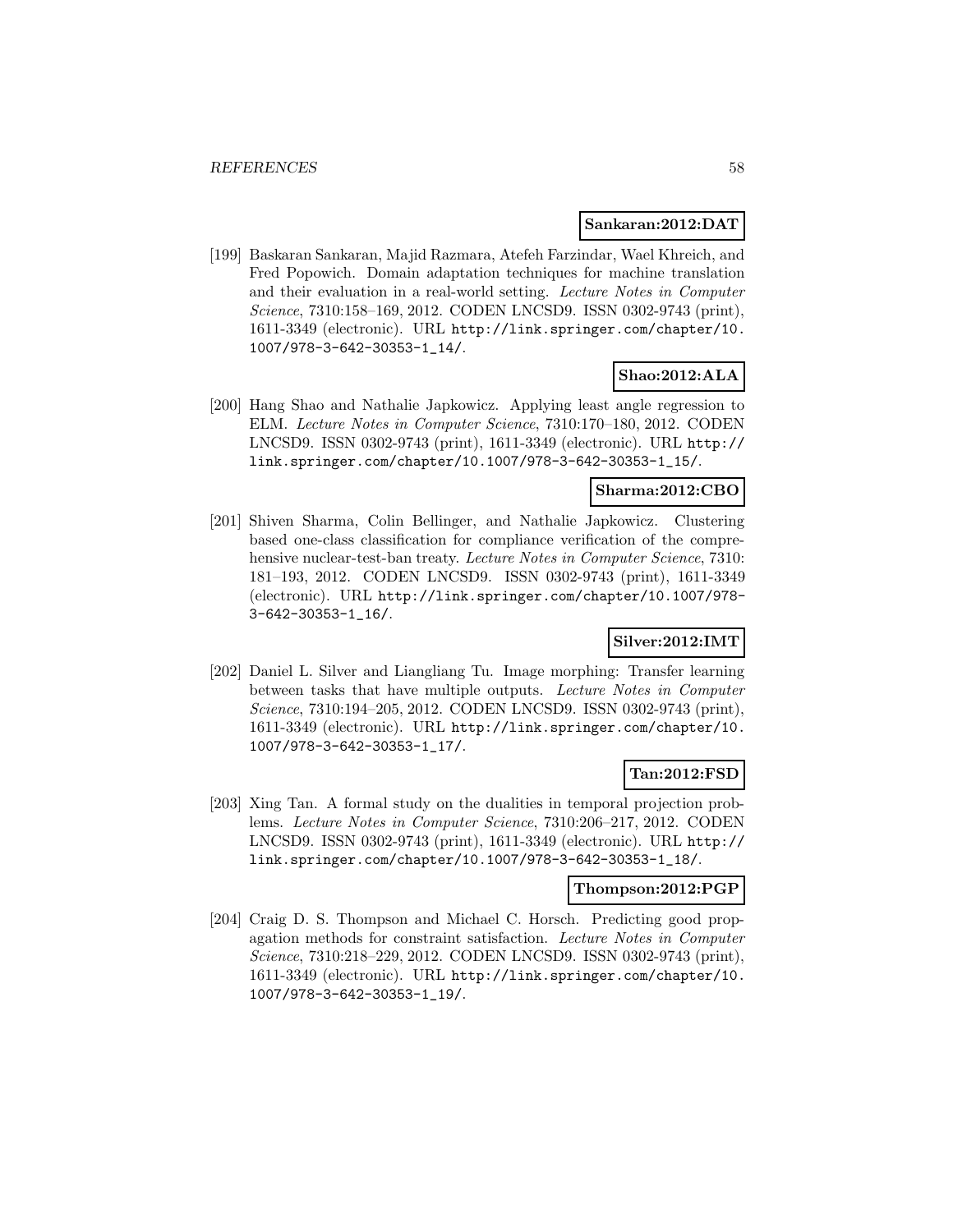#### **Wolkowicz:2012:AIF**

[205] Jacek Wołkowicz and Vlado Kešelj. Analysis of important factors for measuring similarity of symbolic music using *n*-gram-based, bag-of-words approach. Lecture Notes in Computer Science, 7310:230–241, 2012. CODEN LNCSD9. ISSN 0302-9743 (print), 1611-3349 (electronic). URL http:// link.springer.com/chapter/10.1007/978-3-642-30353-1\_20/.

#### **Anonymous:2012:FMk**

[206] Anonymous. Front matter. Lecture Notes in Computer Science, 7310: ??, 2012. CODEN LNCSD9. ISSN 0302-9743 (print), 1611-3349 (electronic). URL http://link.springer.com/content/pdf/bfm:978-3- 642-30353-1/1.

### **Bonissone:2012:LML**

[207] Piero P. Bonissone. Lazy meta-learning: Creating customized model ensembles on demand. Lecture Notes in Computer Science, 7311:1– 23, 2012. CODEN LNCSD9. ISSN 0302-9743 (print), 1611-3349 (electronic). URL http://link.springer.com/chapter/10.1007/978-3- 642-30687-7\_1/.

#### **Miikkulainen:2012:MLT**

[208] Risto Miikkulainen, Eliana Feasley, and Leif Johnson. Multiagent learning through neuroevolution. Lecture Notes in Computer Science, 7311: 24–46, 2012. CODEN LNCSD9. ISSN 0302-9743 (print), 1611-3349 (electronic). URL http://link.springer.com/chapter/10.1007/978- 3-642-30687-7\_2/.

#### **Watts:2012:REH**

[209] Lloyd Watts. Reverse-engineering the human auditory pathway. Lecture Notes in Computer Science, 7311:47–59, 2012. CODEN LNCSD9. ISSN 0302-9743 (print), 1611-3349 (electronic). URL http://link.springer. com/chapter/10.1007/978-3-642-30687-7\_3/.

## **Yao:2012:UUE**

[210] Xin Yao. Unpacking and understanding evolutionary algorithms. Lecture Notes in Computer Science, 7311:60–76, 2012. CODEN LNCSD9. ISSN 0302-9743 (print), 1611-3349 (electronic). URL http://link.springer. com/chapter/10.1007/978-3-642-30687-7\_4/.

#### **Ashlock:2012:REC**

[211] Daniel Ashlock, Cameron McGuinness, and Wendy Ashlock. Representation in evolutionary computation. Lecture Notes in Computer Science,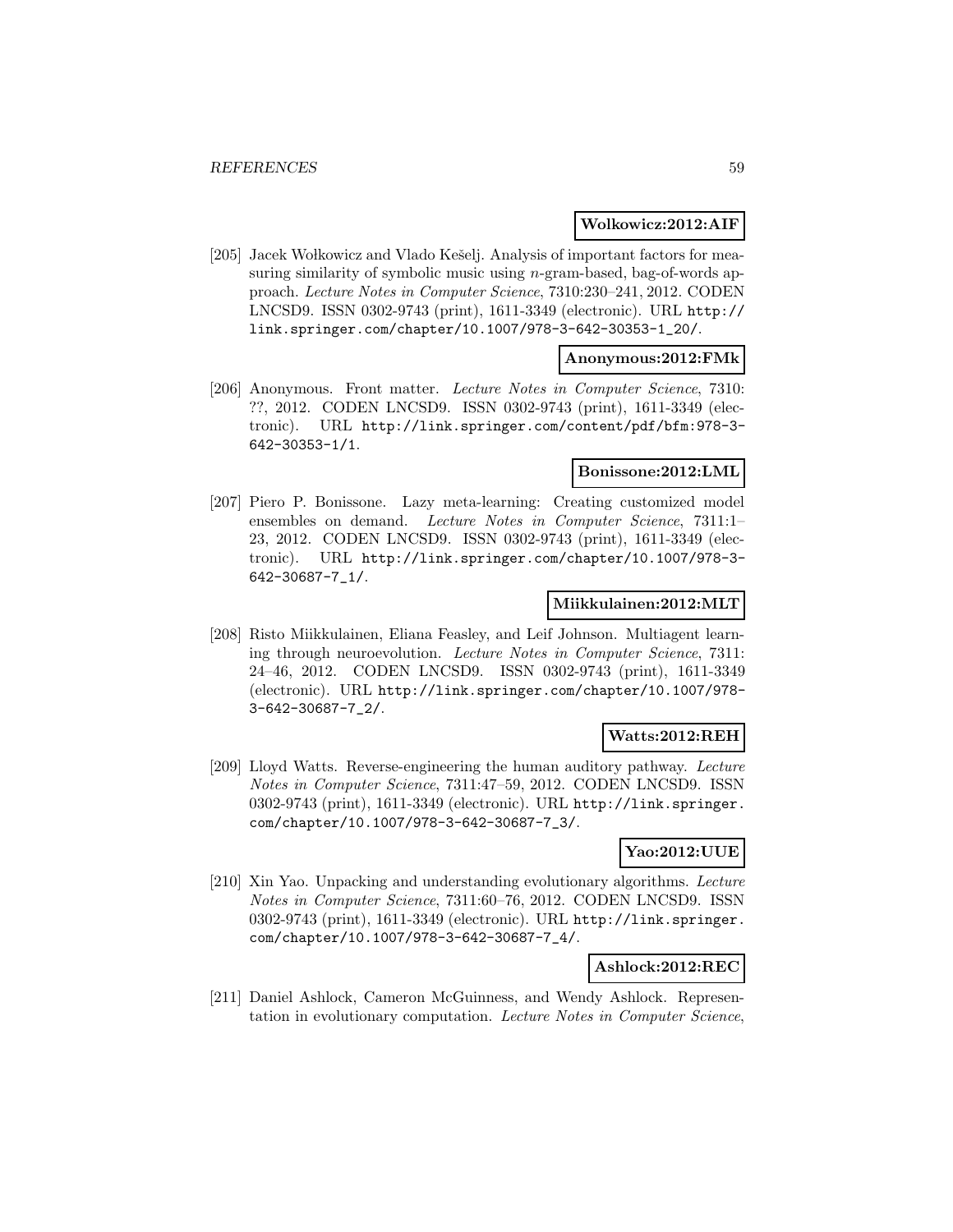7311:77–97, 2012. CODEN LNCSD9. ISSN 0302-9743 (print), 1611-3349 (electronic). URL http://link.springer.com/chapter/10.1007/978- 3-642-30687-7\_5/.

#### **Michalewicz:2012:QVE**

[212] Zbigniew Michalewicz. Quo vadis, evolutionary computation? Lecture Notes in Computer Science, 7311:98–121, 2012. CODEN LNCSD9. ISSN 0302-9743 (print), 1611-3349 (electronic). URL http://link.springer. com/chapter/10.1007/978-3-642-30687-7\_6/.

# **Shim:2012:PGA**

[213] Vui Ann Shim and Kay Chen Tan. Probabilistic graphical approaches for learning, modeling, and sampling in evolutionary multiobjective optimization. Lecture Notes in Computer Science, 7311:122– 144, 2012. CODEN LNCSD9. ISSN 0302-9743 (print), 1611-3349 (electronic). URL http://link.springer.com/chapter/10.1007/978- 3-642-30687-7\_7/.

### **DeBaets:2012:QTS**

[214] Bernard De Baets. The quest for transitivity, a showcase of fuzzy relational calculus. Lecture Notes in Computer Science, 7311:145–165, 2012. CODEN LNCSD9. ISSN 0302-9743 (print), 1611-3349 (electronic). URL http://link.springer.com/chapter/10.1007/978-3- 642-30687-7\_8/.

# **Rifqi:2012:CIF**

[215] Maria Rifqi. Cognition-inspired fuzzy modelling. Lecture Notes in Computer Science, 7311:166–184, 2012. CODEN LNCSD9. ISSN 0302- 9743 (print), 1611-3349 (electronic). URL http://link.springer.com/ chapter/10.1007/978-3-642-30687-7\_9/.

#### **Tanaka:2012:UFM**

[216] Kazuo Tanaka. A unified fuzzy model-based framework for modeling and control of complex systems: From flying vehicle control to brainmachine cooperative control. Lecture Notes in Computer Science, 7311: 185–208, 2012. CODEN LNCSD9. ISSN 0302-9743 (print), 1611-3349 (electronic). URL http://link.springer.com/chapter/10.1007/978- 3-642-30687-7\_10/.

#### **Cherkassky:2012:PLK**

[217] Vladimir Cherkassky. Predictive learning, knowledge discovery and philosophy of science. Lecture Notes in Computer Science, 7311:209–233,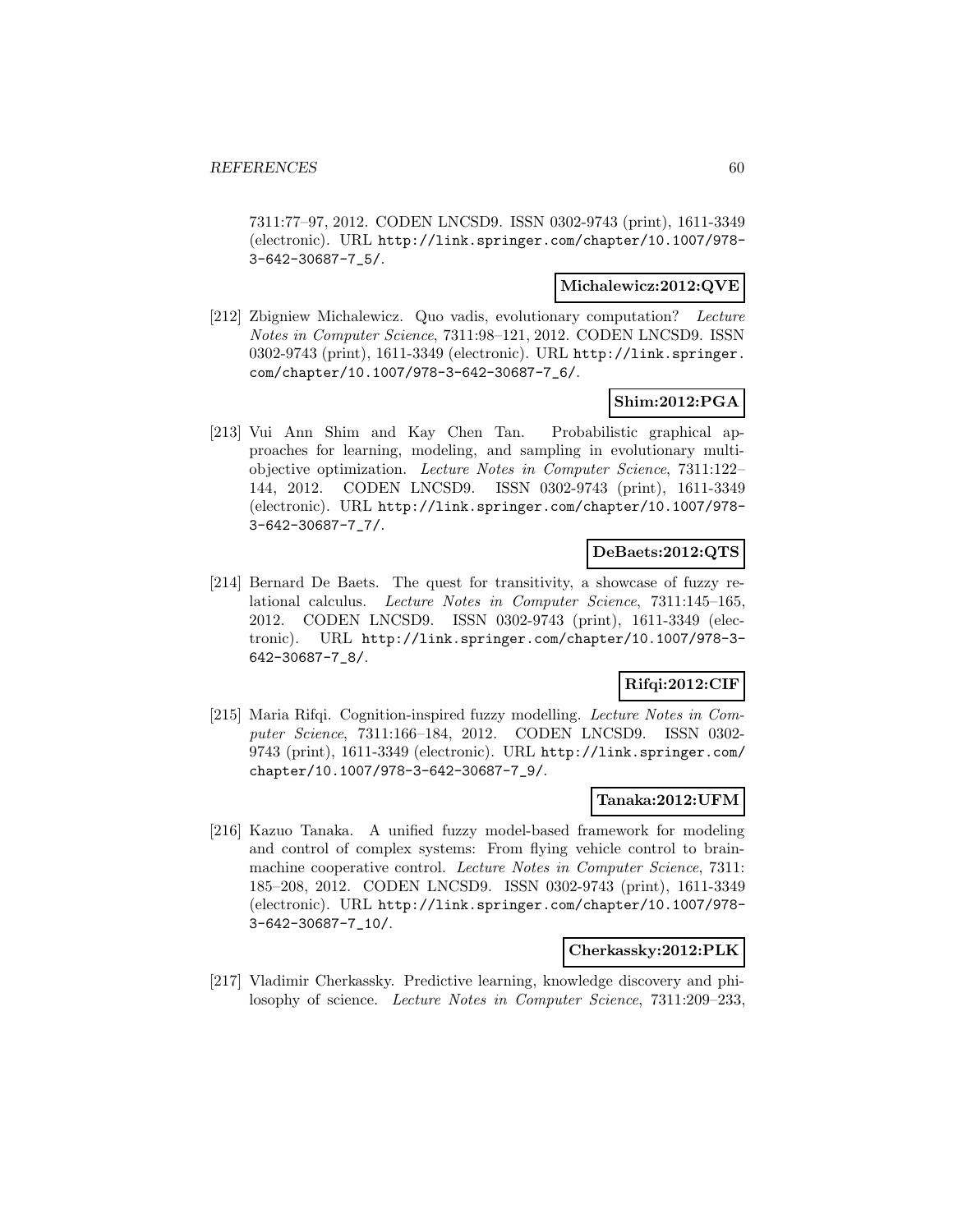2012. CODEN LNCSD9. ISSN 0302-9743 (print), 1611-3349 (electronic). URL http://link.springer.com/chapter/10.1007/978-3- 642-30687-7\_11/.

#### **Kasabov:2012:ESN**

[218] Nikola Kasabov. Evolving spiking neural networks and neurogenetic systems for spatio- and spectro-temporal data modelling and pattern recognition. Lecture Notes in Computer Science, 7311:234–260, 2012. CODEN LNCSD9. ISSN 0302-9743 (print), 1611-3349 (electronic). URL http:// link.springer.com/chapter/10.1007/978-3-642-30687-7\_12/.

# **Yang:2012:UNC**

[219] Chenhui Yang, Hongwei Mao, Yuan Yuan, and Bing Cheng. Uncovering the neural code using a rat model during a learning control task. Lecture Notes in Computer Science, 7311:261–279, 2012. CODEN LNCSD9. ISSN 0302-9743 (print), 1611-3349 (electronic). URL http://link.springer. com/chapter/10.1007/978-3-642-30687-7\_13/.

#### **Anonymous:2012:BMh**

[220] Anonymous. Back matter. Lecture Notes in Computer Science, 7311: ??, 2012. CODEN LNCSD9. ISSN 0302-9743 (print), 1611-3349 (electronic). URL http://link.springer.com/content/pdf/bbm:978-3- 642-30687-7/1.

# **Anonymous:2012:FMl**

[221] Anonymous. Front matter. Lecture Notes in Computer Science, 7311: ??, 2012. CODEN LNCSD9. ISSN 0302-9743 (print), 1611-3349 (electronic). URL http://link.springer.com/content/pdf/bfm:978-3- 642-30687-7/1.

# **Mehta:2012:SPE**

[222] Kshitij Mehta, Edgar Gabriel, and Barbara Chapman. Specification and performance evaluation of parallel I/O interfaces for OpenMP. Lecture Notes in Computer Science, 7312:1–14, 2012. CODEN LNCSD9. ISSN 0302-9743 (print), 1611-3349 (electronic). URL http://link.springer. com/chapter/10.1007/978-3-642-30961-8\_1/.

#### **Eichenberger:2012:DOT**

[223] Alexandre E. Eichenberger, Christian Terboven, Michael Wong, and Dieter an Mey. The design of OpenMP thread affinity. Lecture Notes in Computer Science, 7312:15–28, 2012. CODEN LNCSD9. ISSN 0302- 9743 (print), 1611-3349 (electronic). URL http://link.springer.com/ chapter/10.1007/978-3-642-30961-8\_2/.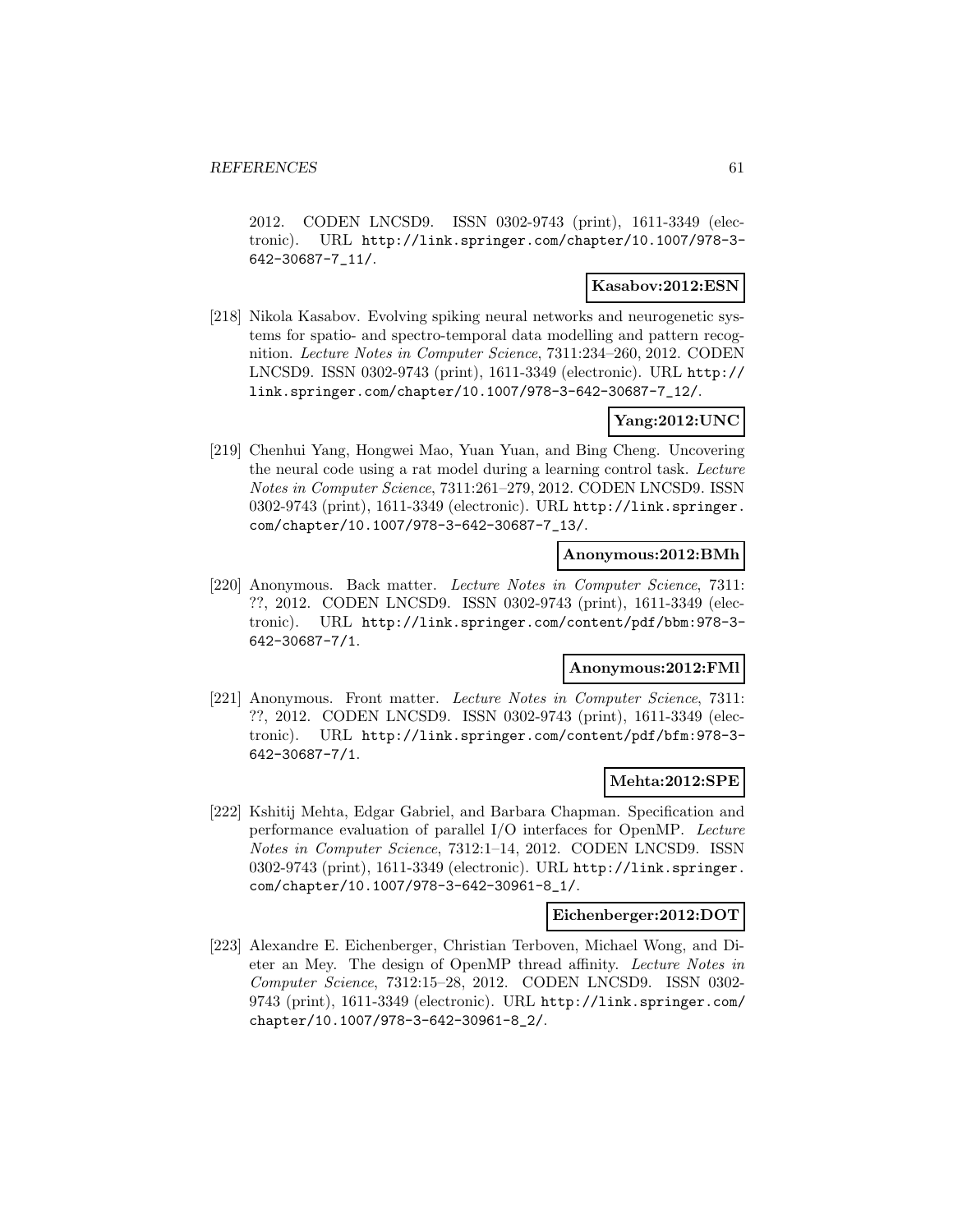#### **Royuela:2012:ASO**

[224] Sara Royuela, Alejandro Duran, Chunhua Liao, and Daniel J. Quinlan. Auto-scoping for OpenMP tasks. Lecture Notes in Computer Science, 7312:29–43, 2012. CODEN LNCSD9. ISSN 0302-9743 (print), 1611-3349 (electronic). URL http://link.springer.com/chapter/10.1007/978- 3-642-30961-8\_3/.

# **Bihari:2012:CIT**

[225] Barna L. Bihari, Michael Wong, Amy Wang, Bronis R. de Supinski, and Wang Chen. A case for including transactions in OpenMP II: Hardware transactional memory. Lecture Notes in Computer Science, 7312: 44–58, 2012. CODEN LNCSD9. ISSN 0302-9743 (print), 1611-3349 (electronic). URL http://link.springer.com/chapter/10.1007/978- 3-642-30961-8\_4/.

# **Klemm:2012:EOV**

[226] Michael Klemm, Alejandro Duran, Xinmin Tian, Hideki Saito, and Diego Caballero. Extending OpenMP\* with vector constructs for modern multicore SIMD architectures. Lecture Notes in Computer Science, 7312: 59–72, 2012. CODEN LNCSD9. ISSN 0302-9743 (print), 1611-3349 (electronic). URL http://link.springer.com/chapter/10.1007/978- 3-642-30961-8\_5/.

### **Tahan:2012:ITC**

[227] Oussama Tahan, Mats Brorsson, and Mohamed Shawky. Introducing task cancellation to OpenMP. Lecture Notes in Computer Science, 7312: 73–87, 2012. CODEN LNCSD9. ISSN 0302-9743 (print), 1611-3349 (electronic). URL http://link.springer.com/chapter/10.1007/978- 3-642-30961-8\_6/.

### **Thoman:2012:AOL**

[228] Peter Thoman, Herbert Jordan, Simone Pellegrini, and Thomas Fahringer. Automatic OpenMP loop scheduling: a combined compiler and runtime approach. Lecture Notes in Computer Science, 7312:88–101, 2012. CODEN LNCSD9. ISSN 0302-9743 (print), 1611-3349 (electronic). URL http://link.springer.com/chapter/10.1007/978-3- 642-30961-8\_7/.

### **Broquedis:2012:LEO**

[229] François Broquedis, Thierry Gautier, and Vincent Danjean. libOMP, an efficient OpenMP runtime system for both fork-join and data flow paradigms. Lecture Notes in Computer Science, 7312:102-115,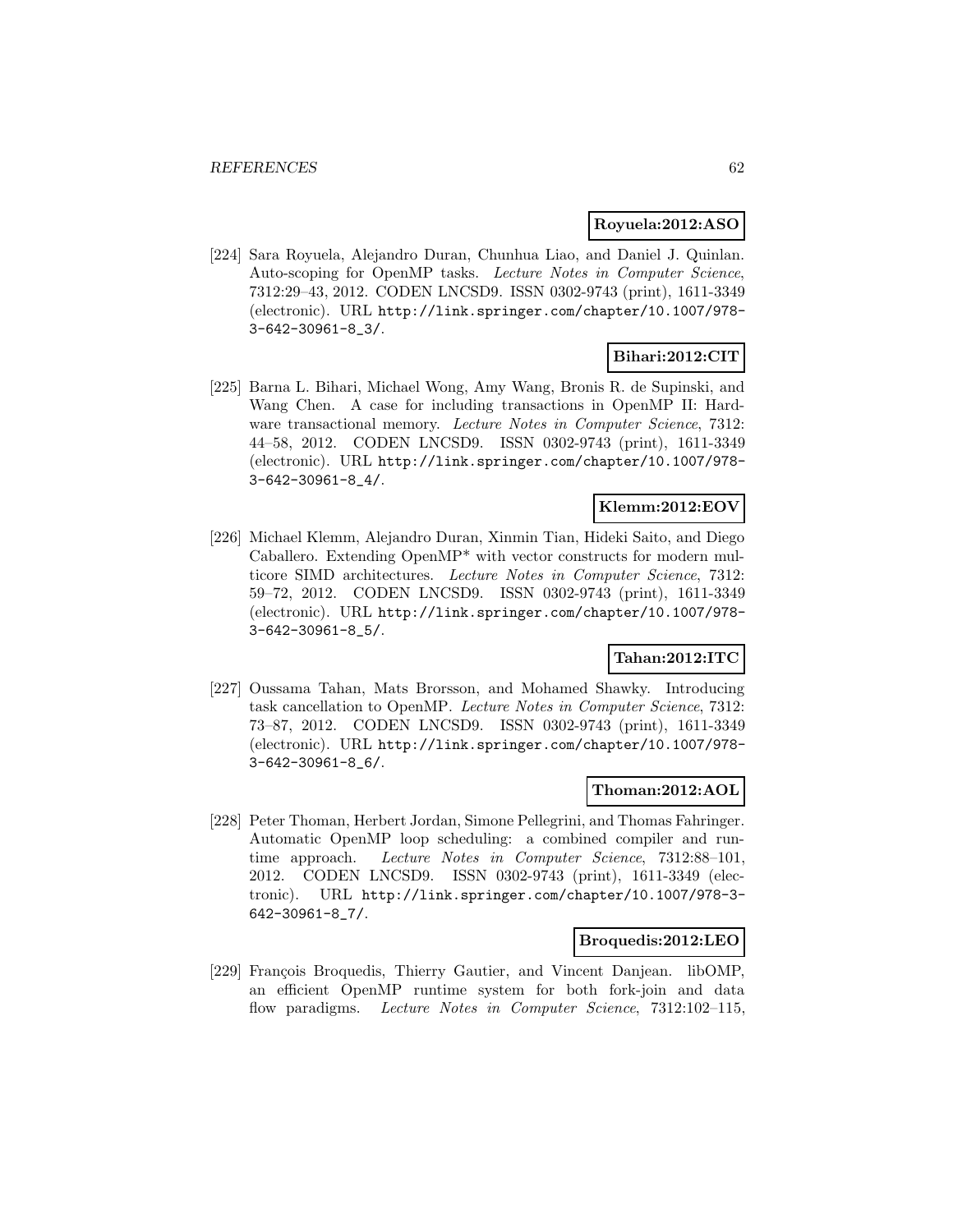2012. CODEN LNCSD9. ISSN 0302-9743 (print), 1611-3349 (electronic). URL http://link.springer.com/chapter/10.1007/978-3- 642-30961-8\_8/.

# **Chen:2012:CAR**

[230] Li Chen, Baojiang Shou, Xionghui Hou, and Lei Huang. A compilerassisted runtime-prefetching scheme for heterogeneous platforms. Lecture Notes in Computer Science, 7312:116–129, 2012. CODEN LNCSD9. ISSN 0302-9743 (print), 1611-3349 (electronic). URL http://link.springer. com/chapter/10.1007/978-3-642-30961-8\_9/.

# **Meadows:2012:EWI**

[231] Larry Meadows. Experiments with WRF on Intel(R) Many Integrated Core (Intel MIC) architecture. Lecture Notes in Computer Science, 7312: 130–139, 2012. CODEN LNCSD9. ISSN 0302-9743 (print), 1611-3349 (electronic). URL http://link.springer.com/chapter/10.1007/978- 3-642-30961-8\_10/.

# **Shan:2012:OAA**

[232] Hongzhang Shan, Erich Strohmaier, James Amundson, and Eric G. Stern. Optimizing the advanced accelerator simulation framework Synergia using OpenMP. Lecture Notes in Computer Science, 7312:140– 153, 2012. CODEN LNCSD9. ISSN 0302-9743 (print), 1611-3349 (electronic). URL http://link.springer.com/chapter/10.1007/978- 3-642-30961-8\_11/.

# **Jin:2012:UCD**

[233] Haoqiang Jin, Mark Kellogg, and Piyush Mehrotra. Using compiler directives for accelerating CFD applications on GPUs. Lecture Notes in Computer Science, 7312:154–168, 2012. CODEN LNCSD9. ISSN 0302- 9743 (print), 1611-3349 (electronic). URL http://link.springer.com/ chapter/10.1007/978-3-642-30961-8\_12/.

# **Sabne:2012:ECO**

[234] Amit Sabne, Putt Sakdhnagool, and Rudolf Eigenmann. Effects of compiler optimizations in OpenMP to CUDA translation. Lecture Notes in Computer Science, 7312:169–181, 2012. CODEN LNCSD9. ISSN 0302- 9743 (print), 1611-3349 (electronic). URL http://link.springer.com/ chapter/10.1007/978-3-642-30961-8\_13/.

### **Terboven:2012:AOT**

[235] Christian Terboven, Dirk Schmidl, Tim Cramer, and Dieter an Mey. Assessing OpenMP tasking implementations on NUMA architectures. Lecture Notes in Computer Science, 7312:182–195, 2012. CODEN LNCSD9.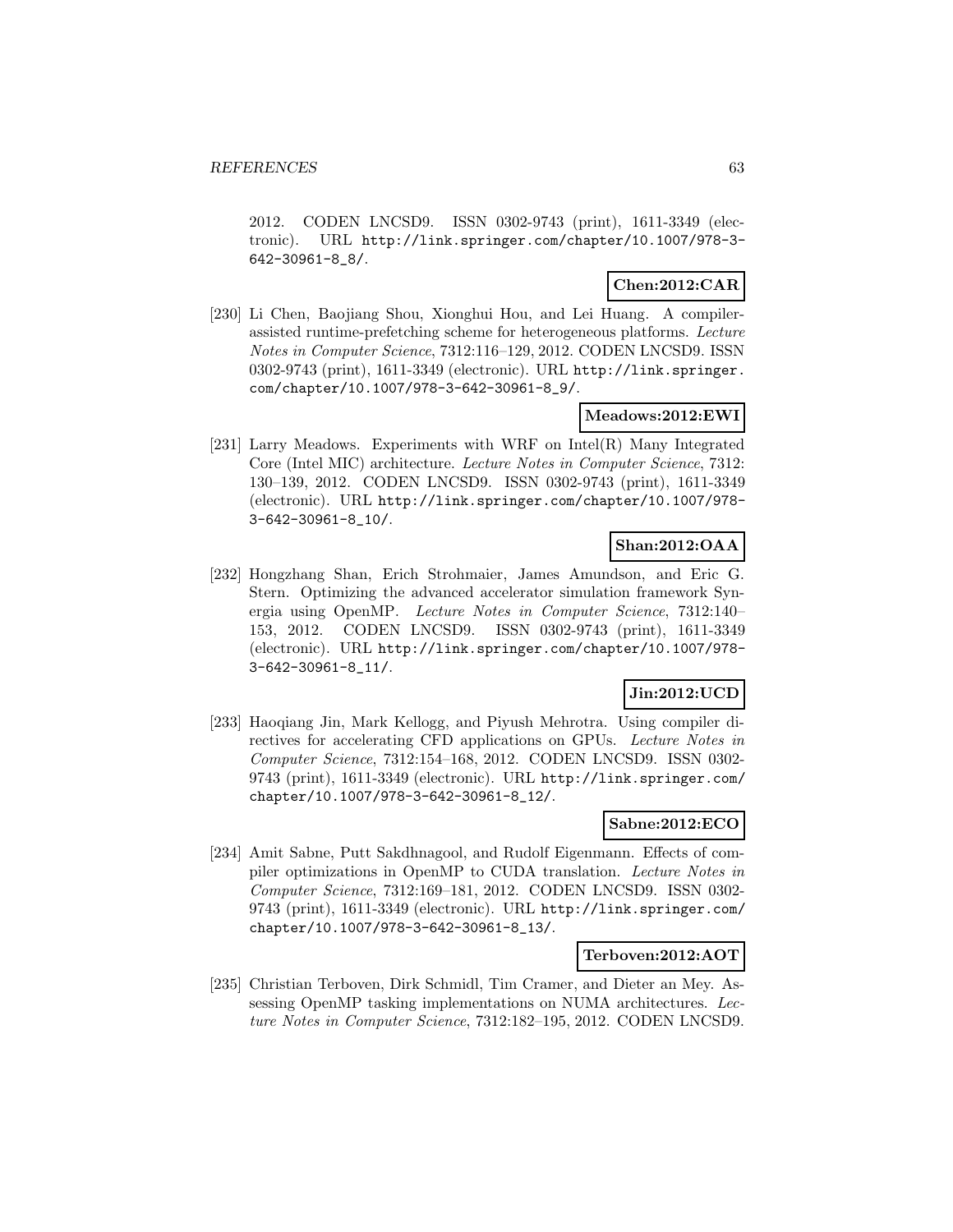ISSN 0302-9743 (print), 1611-3349 (electronic). URL http://link. springer.com/chapter/10.1007/978-3-642-30961-8\_14/.

# **Schmidl:2012:PAT**

[236] Dirk Schmidl, Peter Philippen, Daniel Lorenz, Christian Rössel, and Markus Geimer. Performance analysis techniques for task-based OpenMP applications. Lecture Notes in Computer Science, 7312:196– 209, 2012. CODEN LNCSD9. ISSN 0302-9743 (print), 1611-3349 (electronic). URL http://link.springer.com/chapter/10.1007/978-3- 642-30961-8\_15/.

# **Agathos:2012:TBE**

[237] Spiros N. Agathos, Panagiotis E. Hadjidoukas, and Vassilios V. Dimakopoulos. Task-based execution of nested OpenMP loops. Lecture Notes in Computer Science, 7312:210–222, 2012. CODEN LNCSD9. ISSN 0302-9743 (print), 1611-3349 (electronic). URL http://link.springer. com/chapter/10.1007/978-3-642-30961-8\_16/.

# **Muller:2012:SOA**

[238] Matthias S. Müller, John Baron, William C. Brantley, Huiyu Feng, and Daniel Hackenberg. SPEC OMP2012— an application benchmark suite for parallel systems using OpenMP. Lecture Notes in Computer Science, 7312:223–236, 2012. CODEN LNCSD9. ISSN 0302-9743 (print), 1611- 3349 (electronic). URL http://link.springer.com/chapter/10.1007/ 978-3-642-30961-8\_17/.

# **Wang:2012:OVT**

[239] Cheng Wang, Sunita Chandrasekaran, and Barbara Chapman. An OpenMP 3.1 validation testsuite. Lecture Notes in Computer Science, 7312:237–249, 2012. CODEN LNCSD9. ISSN 0302-9743 (print), 1611- 3349 (electronic). URL http://link.springer.com/chapter/10.1007/ 978-3-642-30961-8\_18/.

# **Perla:2012:PAH**

[240] Francesca Perla and Paolo Zanetti. Performance analysis of an hybrid MPI/OpenMP ALM software for life insurance policies on multicore architectures. Lecture Notes in Computer Science, 7312:250–253, 2012. CODEN LNCSD9. ISSN 0302-9743 (print), 1611-3349 (electronic). URL http://link.springer.com/chapter/10.1007/978-3- 642-30961-8\_19/.

# **Maheo:2012:AOL**

[241] Aurèle Mahéo, Souad Koliaï, Patrick Carribault, Marc Pérache, and William Jalby. Adaptive OpenMP for large NUMA nodes. Lecture Notes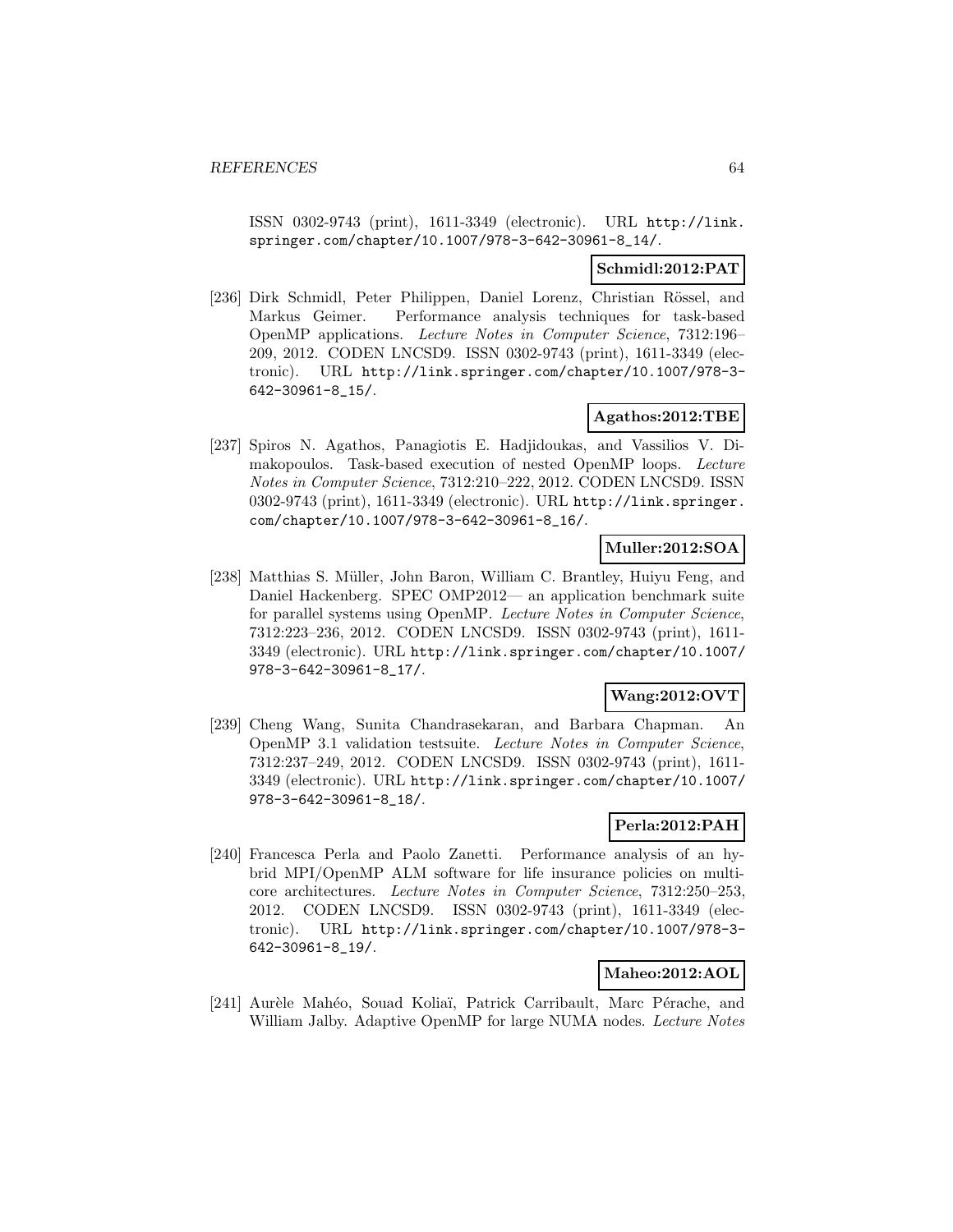in Computer Science, 7312:254–257, 2012. CODEN LNCSD9. ISSN 0302- 9743 (print), 1611-3349 (electronic). URL http://link.springer.com/ chapter/10.1007/978-3-642-30961-8\_20/.

### **Anonymous:2012:FMm**

[242] Anonymous. Front matter. Lecture Notes in Computer Science, 7312: ??, 2012. CODEN LNCSD9. ISSN 0302-9743 (print), 1611-3349 (electronic). URL http://link.springer.com/content/pdf/bfm:978-3- 642-30961-8/1.

#### **Odersky:2012:WCM**

[243] Martin Odersky. When compilers are mirrors. Lecture Notes in Computer Science, 7313:1, 2012. CODEN LNCSD9. ISSN 0302-9743 (print), 1611-3349 (electronic). URL http://link.springer.com/accesspage/ chapter/10.1007/978-3-642-31057-7\_1.

# **Oliveira:2012:EM**

[244] Bruno C. d. S. Oliveira and William R. Cook. Extensibility for the masses. Lecture Notes in Computer Science, 7313:2–27, 2012. CODEN LNCSD9. ISSN 0302-9743 (print), 1611-3349 (electronic). URL http:// link.springer.com/chapter/10.1007/978-3-642-31057-7\_2/.

#### **Robbes:2012:EDS**

[245] Romain Robbes, David Röthlisberger, and Eric Tanter. Extensions during software evolution: Do objects meet their promise? Lecture Notes in Computer Science, 7313:28–52, 2012. CODEN LNCSD9. ISSN 0302- 9743 (print), 1611-3349 (electronic). URL http://link.springer.com/ chapter/10.1007/978-3-642-31057-7\_3/.

#### **Reichenbach:2012:PPD**

[246] Christoph Reichenbach, Yannis Smaragdakis, and Neil Immerman. PQL: a purely-declarative Java extension for parallel programming. Lecture Notes in Computer Science, 7313:53–78, 2012. CODEN LNCSD9. ISSN 0302-9743 (print), 1611-3349 (electronic). URL http://link.springer. com/chapter/10.1007/978-3-642-31057-7\_4/.

# **Negara:2012:IDU**

[247] Stas Negara, Mohsen Vakilian, Nicholas Chen, Ralph E. Johnson, and Danny Dig. Is it dangerous to use version control histories to study source code evolution? Lecture Notes in Computer Science, 7313: 79–103, 2012. CODEN LNCSD9. ISSN 0302-9743 (print), 1611-3349 (electronic). URL http://link.springer.com/chapter/10.1007/978- 3-642-31057-7\_5/.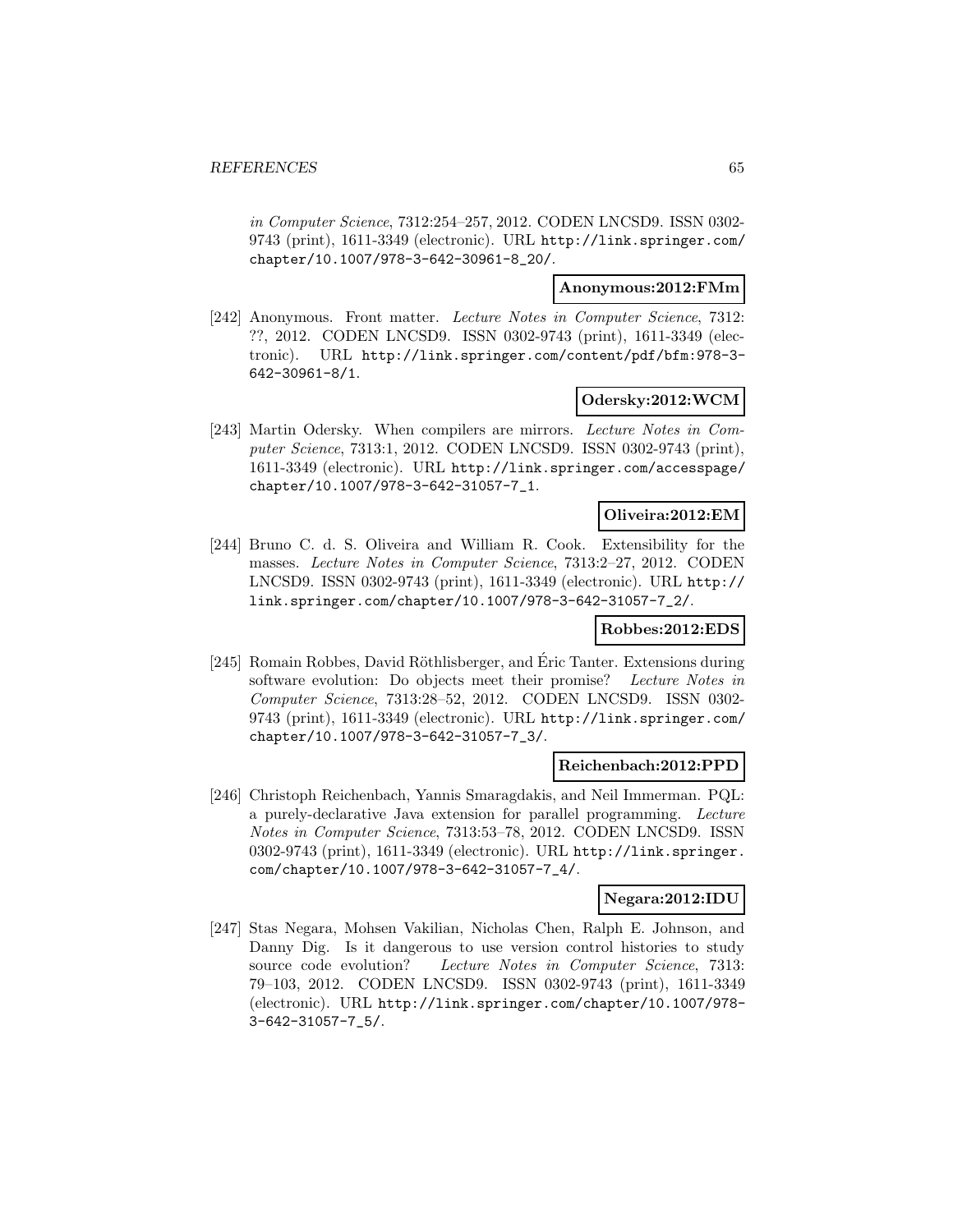#### **Morandat:2012:EDR**

[248] Floréal Morandat, Brandon Hill, Leo Osvald, and Jan Vitek. Evaluating the design of the R language. Lecture Notes in Computer Science, 7313: 104–131, 2012. CODEN LNCSD9. ISSN 0302-9743 (print), 1611-3349 (electronic). URL http://link.springer.com/chapter/10.1007/978- 3-642-31057-7\_6/.

# **Doherty:2012:MSA**

[249] Jesse Doherty and Laurie Hendren. McSAF: a static analysis framework for MATLAB. Lecture Notes in Computer Science, 7313:132-155, 2012. CODEN LNCSD9. ISSN 0302-9743 (print), 1611-3349 (electronic). URL http://link.springer.com/chapter/10.1007/978-3- 642-31057-7\_7/.

# **Ostlund:2012:MAE**

[250] Johan Östlund and Tobias Wrigstad. Multiple aggregate entry points for ownership types. Lecture Notes in Computer Science, 7313:156– 180, 2012. CODEN LNCSD9. ISSN 0302-9743 (print), 1611-3349 (electronic). URL http://link.springer.com/chapter/10.1007/978- 3-642-31057-7\_8/.

# **Huang:2012:ICO**

[251] Wei Huang, Werner Dietl, Ana Milanova, and Michael D. Ernst. Inference and checking of object ownership. Lecture Notes in Computer Science, 7313:181–206, 2012. CODEN LNCSD9. ISSN 0302-9743 (print), 1611- 3349 (electronic). URL http://link.springer.com/chapter/10.1007/ 978-3-642-31057-7\_9/.

# **Zibin:2012:OIX**

[252] Yoav Zibin, David Cunningham, Igor Peshansky, and Vijay Saraswat. Object initialization in X10. Lecture Notes in Computer Science, 7313: 207–231, 2012. CODEN LNCSD9. ISSN 0302-9743 (print), 1611-3349 (electronic). URL http://link.springer.com/chapter/10.1007/978- 3-642-31057-7\_10/.

### **Wrigstad:2012:SA**

[253] Tobias Wrigstad. Structured aliasing. Lecture Notes in Computer Science, 7313:232, 2012. CODEN LNCSD9. ISSN 0302-9743 (print), 1611-3349 (electronic). URL http://link.springer.com/accesspage/chapter/ 10.1007/978-3-642-31057-7\_11.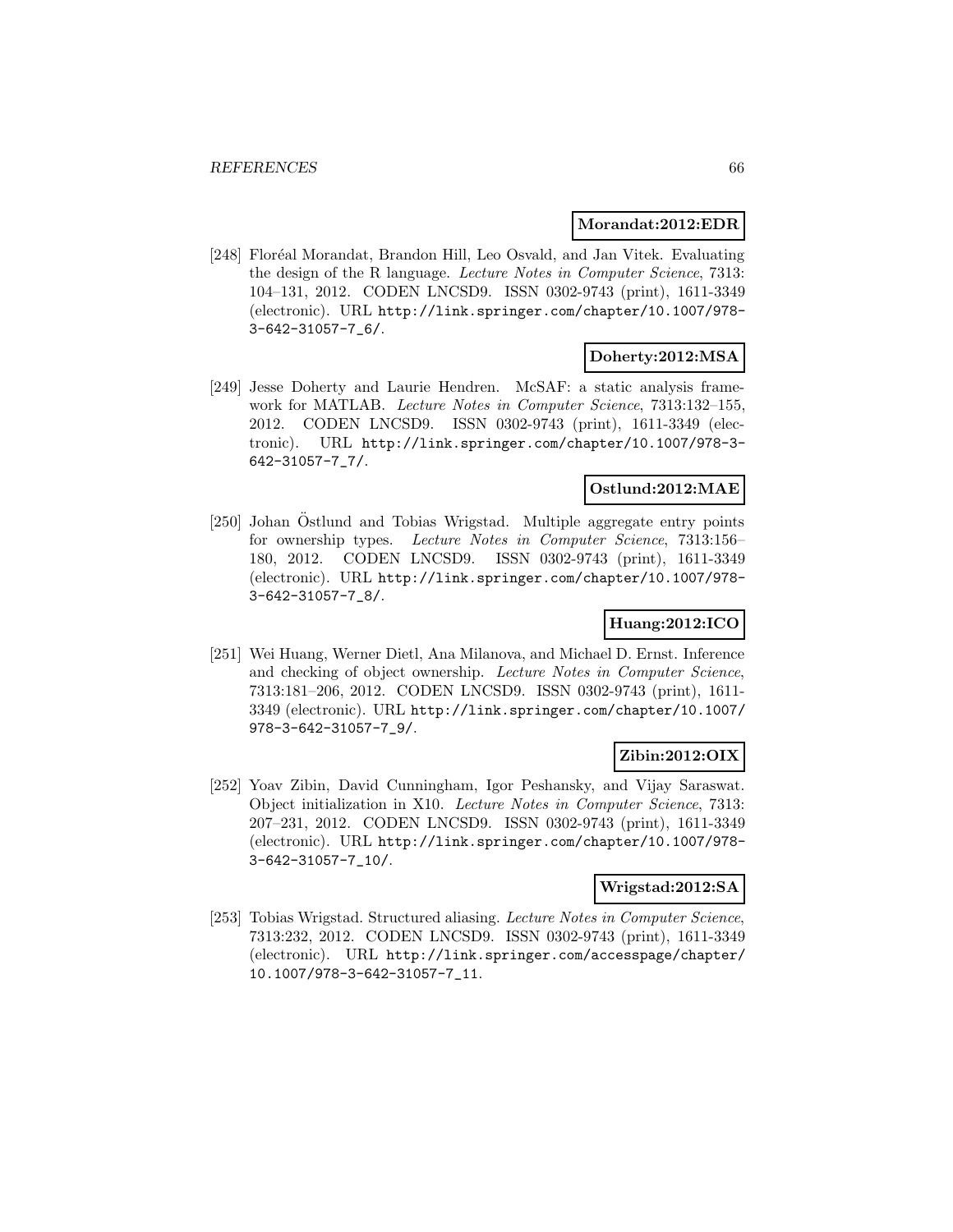### **Bierman:2012:PPF**

[254] Gavin Bierman, Claudio Russo, Geoffrey Mainland, Erik Meijer, and Mads Torgersen. Pause 'n' play: Formalizing asynchronous  $C^{\sharp}$ . Lecture Notes in Computer Science, 7313:233–257, 2012. CODEN LNCSD9. ISSN 0302-9743 (print), 1611-3349 (electronic). URL http://link.springer. com/chapter/10.1007/978-3-642-31057-7\_12/.

# **Rytz:2012:LPE**

[255] Lukas Rytz, Martin Odersky, and Philipp Haller. Lightweight polymorphic effects. Lecture Notes in Computer Science, 7313:258–282, 2012. CODEN LNCSD9. ISSN 0302-9743 (print), 1611-3349 (electronic). URL http:// link.springer.com/chapter/10.1007/978-3-642-31057-7\_13/.

# **Burckhardt:2012:CTE**

[256] Sebastian Burckhardt, Manuel Fähndrich, Daan Leijen, and Benjamin P. Wood. Cloud types for eventual consistency. Lecture Notes in Computer Science, 7313:283–307, 2012. CODEN LNCSD9. ISSN 0302-9743 (print), 1611-3349 (electronic). URL http://link.springer.com/chapter/10. 1007/978-3-642-31057-7\_14/.

## **Gudka:2012:LIP**

[257] Khilan Gudka, Tim Harris, and Susan Eisenbach. Lock inference in the presence of large libraries. Lecture Notes in Computer Science, 7313: 308–332, 2012. CODEN LNCSD9. ISSN 0302-9743 (print), 1611-3349 (electronic). URL http://link.springer.com/chapter/10.1007/978- 3-642-31057-7\_15/.

### **Karim:2012:AMJ**

[258] Rezwana Karim, Mohan Dhawan, Vinod Ganapathy, and Chung chieh Shan. An analysis of the Mozilla Jetpack extension framework. Lecture Notes in Computer Science, 7313:333–355, 2012. CODEN LNCSD9. ISSN 0302-9743 (print), 1611-3349 (electronic). URL http://link.springer. com/chapter/10.1007/978-3-642-31057-7\_16/.

### **Gil:2012:SFJ**

[259] Joseph Gil and Yuval Shimron. Smaller footprint for Java collections. Lecture Notes in Computer Science, 7313:356–382, 2012. CODEN LNCSD9. ISSN 0302-9743 (print), 1611-3349 (electronic). URL http://link. springer.com/chapter/10.1007/978-3-642-31057-7\_17/.

# **Dhawan:2012:EJT**

[260] Mohan Dhawan, Chung chieh Shan, and Vinod Ganapathy. Enhancing JavaScript with transactions. Lecture Notes in Computer Science, 7313: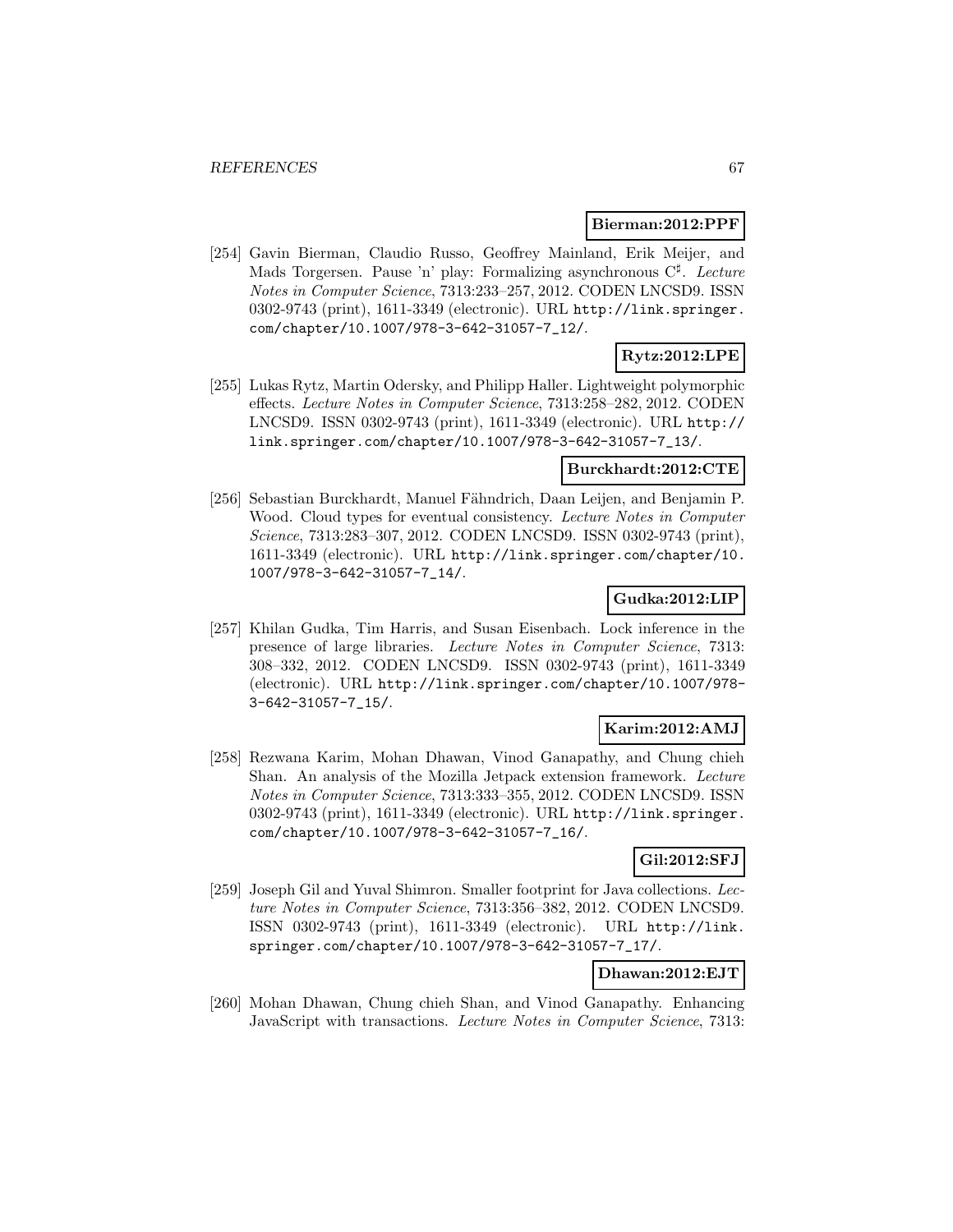383–408, 2012. CODEN LNCSD9. ISSN 0302-9743 (print), 1611-3349 (electronic). URL http://link.springer.com/chapter/10.1007/978- 3-642-31057-7\_18/.

### **Kossakowski:2012:JED**

[261] Grzegorz Kossakowski, Nada Amin, Tiark Rompf, and Martin Odersky. JavaScript as an embedded DSL. Lecture Notes in Computer Science, 7313:409–434, 2012. CODEN LNCSD9. ISSN 0302-9743 (print), 1611- 3349 (electronic). URL http://link.springer.com/chapter/10.1007/ 978-3-642-31057-7\_19/.

# **Sridharan:2012:CTP**

[262] Manu Sridharan, Julian Dolby, Satish Chandra, Max Schäfer, and Frank Tip. Correlation tracking for points-to analysis of JavaScript. Lecture Notes in Computer Science, 7313:435–458, 2012. CODEN LNCSD9. ISSN 0302-9743 (print), 1611-3349 (electronic). URL http://link.springer. com/chapter/10.1007/978-3-642-31057-7\_20/.

### **Anonymous:2012:FMn**

[263] Anonymous. Front matter. Lecture Notes in Computer Science, 7313: ??, 2012. CODEN LNCSD9. ISSN 0302-9743 (print), 1611-3349 (electronic). URL http://link.springer.com/content/pdf/bfm:978-3- 642-31057-7/1.

# **Kim:2012:QSM**

[264] Chesoong Kim, Olga Dudina, Alexander Dudin, and Sergey Dudin. Queueing system MAP /M /N as a model of call center with call-back option. Lecture Notes in Computer Science, 7314:1–15, 2012. CODEN LNCSD9. ISSN 0302-9743 (print), 1611-3349 (electronic). URL http:// link.springer.com/chapter/10.1007/978-3-642-30782-9\_1/.

# **Phung-Duc:2012:TWC**

[265] Tuan Phung-Duc and Wouter Rogiest. Two way communication retrial queues with balanced call blending. Lecture Notes in Computer Science, 7314:16–31, 2012. CODEN LNCSD9. ISSN 0302-9743 (print), 1611-3349 (electronic). URL http://link.springer.com/chapter/10.1007/978- 3-642-30782-9\_2/.

#### **Bruneel:2012:ATC**

[266] Herwig Bruneel, Tom Maertens, Bart Steyaert, Dieter Claeys, and Dieter Fiems. Analysis of a two-class FCFS queueing system with interclass correlation. Lecture Notes in Computer Science, 7314:32–46, 2012. CODEN LNCSD9. ISSN 0302-9743 (print), 1611-3349 (electronic). URL http:// link.springer.com/chapter/10.1007/978-3-642-30782-9\_3/.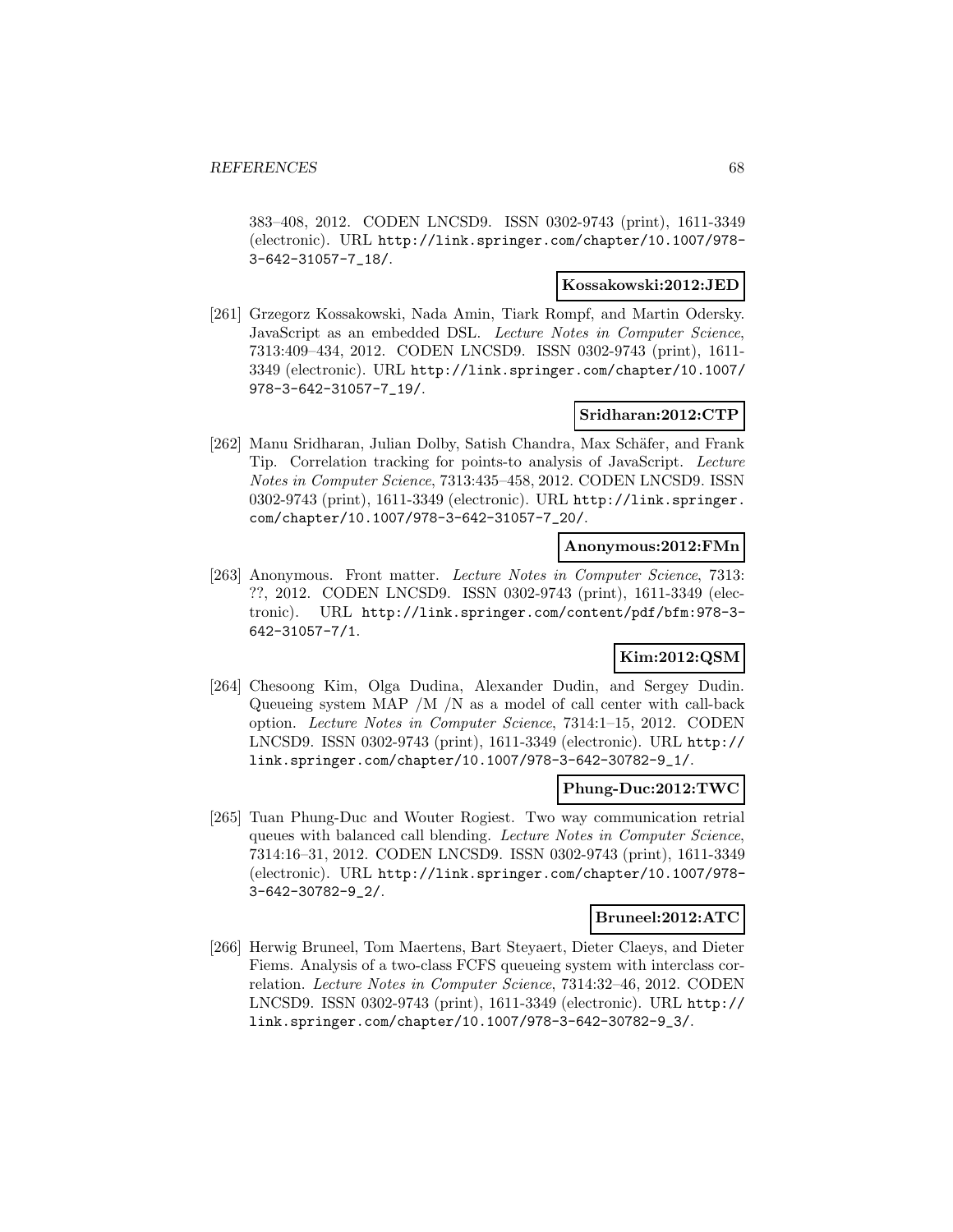#### **Kempa:2012:VWT**

[267] Wojciech M. Kempa. The virtual waiting time in a finite-buffer queue with a single vacation policy. Lecture Notes in Computer Science, 7314: 47–60, 2012. CODEN LNCSD9. ISSN 0302-9743 (print), 1611-3349 (electronic). URL http://link.springer.com/chapter/10.1007/978- 3-642-30782-9\_4/.

# **Saffer:2012:APG**

[268] Zsolt Saffer, Sergey Andreev, and Yevgeni Koucheryavy. Analysis of periodically gated vacation model and its application to IEEE 802.16 network. Lecture Notes in Computer Science, 7314:61–75, 2012. CODEN LNCSD9. ISSN 0302-9743 (print), 1611-3349 (electronic). URL http:// link.springer.com/chapter/10.1007/978-3-642-30782-9\_5/.

#### **Aouled:2012:CCF**

[269] Idriss-Ismael Aouled and Hind Castel-Taleb. Combined CAC and forced handoff for mobile network performability. Lecture Notes in Computer Science, 7314:76–90, 2012. CODEN LNCSD9. ISSN 0302-9743 (print), 1611-3349 (electronic). URL http://link.springer.com/chapter/10. 1007/978-3-642-30782-9\_6/.

# **Giang:2012:MCC**

[270] Anh Tuan Giang and Anthony Busson. Modeling CSMA/CA in VANET. Lecture Notes in Computer Science, 7314:91–105, 2012. CODEN LNCSD9. ISSN 0302-9743 (print), 1611-3349 (electronic). URL http:// link.springer.com/chapter/10.1007/978-3-642-30782-9\_7/.

#### **Gribaudo:2012:CRV**

[271] Marco Gribaudo, Pietro Piazzolla, and Giuseppe Serazzi. Consolidation and replication of VMs matching performance objectives. Lecture Notes in Computer Science, 7314:106–120, 2012. CODEN LNCSD9. ISSN 0302- 9743 (print), 1611-3349 (electronic). URL http://link.springer.com/ chapter/10.1007/978-3-642-30782-9\_8/.

# **Bruneel:2012:ADT**

[272] Herwig Bruneel, Joris Walraevens, Dieter Claeys, and Sabine Wittevrongel. Analysis of a discrete-time queue with geometrically distributed service capacities. Lecture Notes in Computer Science, 7314:121–135, 2012. CODEN LNCSD9. ISSN 0302-9743 (print), 1611-3349 (electronic). URL http://link.springer.com/chapter/10.1007/978-3- 642-30782-9\_9/.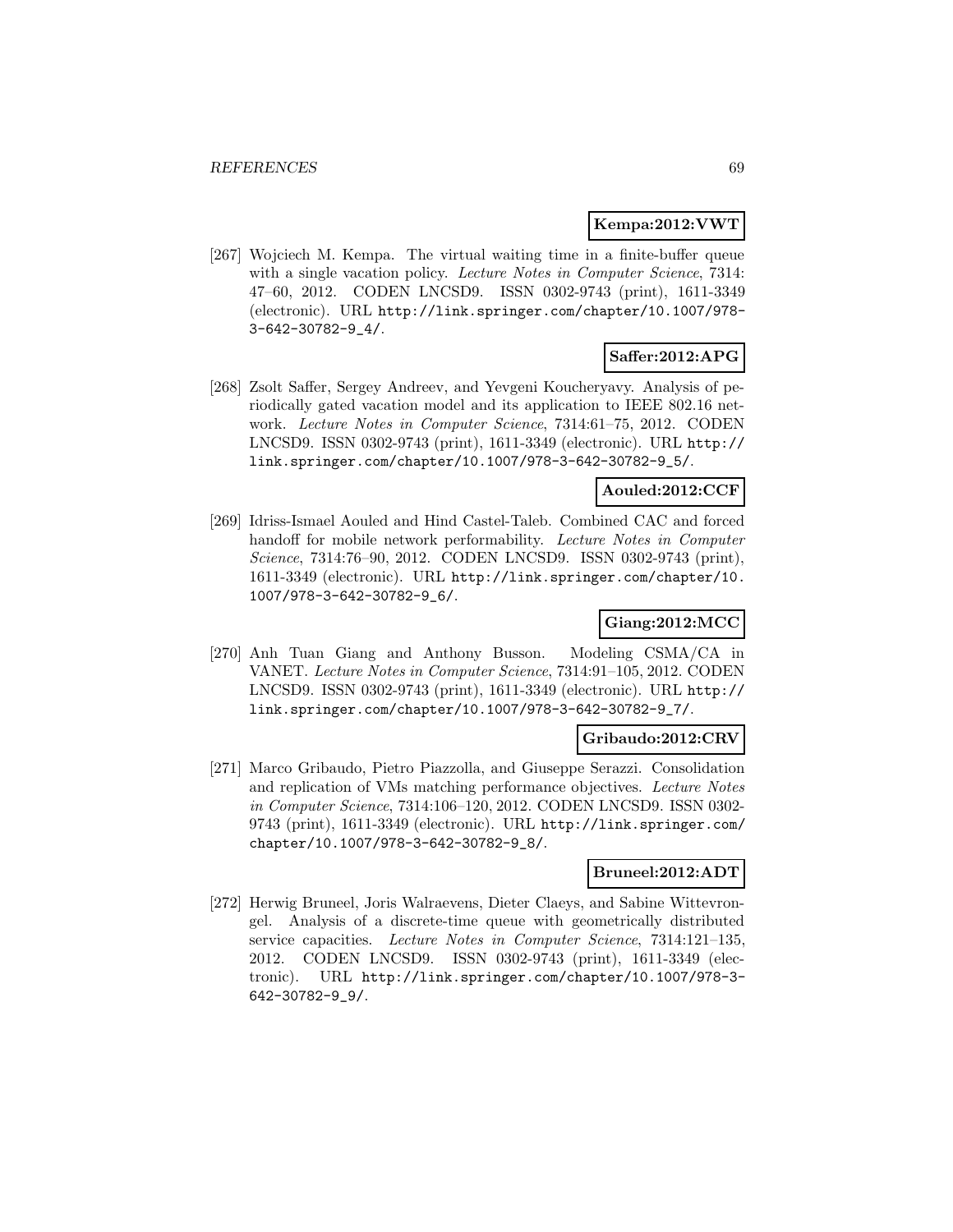#### **Busic:2012:PSN**

[273] Ana Bušić, Bruno Gaujal, and Florence Perronnin. Perfect sampling of networks with finite and infinite capacity queues. Lecture Notes in Computer Science, 7314:136–149, 2012. CODEN LNCSD9. ISSN 0302- 9743 (print), 1611-3349 (electronic). URL http://link.springer.com/ chapter/10.1007/978-3-642-30782-9\_10/.

# **DeCuypere:2012:QTA**

[274] Eline De Cuypere, Koen De Turck, and Dieter Fiems. A queueing theoretic approach to decoupling inventory. Lecture Notes in Computer Science, 7314:150–164, 2012. CODEN LNCSD9. ISSN 0302-9743 (print), 1611- 3349 (electronic). URL http://link.springer.com/chapter/10.1007/ 978-3-642-30782-9\_11/.

#### **Tsimashenka:2012:CVS**

[275] Iryna Tsimashenka, William Knottenbelt, and Peter Harrison. Controlling variability in split-merge systems. Lecture Notes in Computer Science, 7314:165–177, 2012. CODEN LNCSD9. ISSN 0302-9743 (print), 1611- 3349 (electronic). URL http://link.springer.com/chapter/10.1007/ 978-3-642-30782-9\_12/.

# **Fourneau:2012:SIC**

[276] Jean-Michel Fourneau and Franck Quessette. Some improvements for the computation of the steady-state distribution of a Markov chain by monotone sequences of vectors. Lecture Notes in Computer Science, 7314: 178–192, 2012. CODEN LNCSD9. ISSN 0302-9743 (print), 1611-3349 (electronic). URL http://link.springer.com/chapter/10.1007/978- 3-642-30782-9\_13/.

### **Stefanek:2012:MFA**

[277] Anton Stefanek, Richard A. Hayden, Mark Mac Gonagle, and Jeremy T. Bradley. Mean-field analysis of Markov models with reward feedback. Lecture Notes in Computer Science, 7314:193–211, 2012. CODEN LNCSD9. ISSN 0302-9743 (print), 1611-3349 (electronic). URL http://link. springer.com/chapter/10.1007/978-3-642-30782-9\_14/.

#### **Balsamo:2012:LRP**

[278] Simonetta Balsamo, Gian-Luca Dei Rossi, and Andrea Marin. Lumping and reversed processes in cooperating automata. Lecture Notes in Computer Science, 7314:212–226, 2012. CODEN LNCSD9. ISSN 0302- 9743 (print), 1611-3349 (electronic). URL http://link.springer.com/ chapter/10.1007/978-3-642-30782-9\_15/.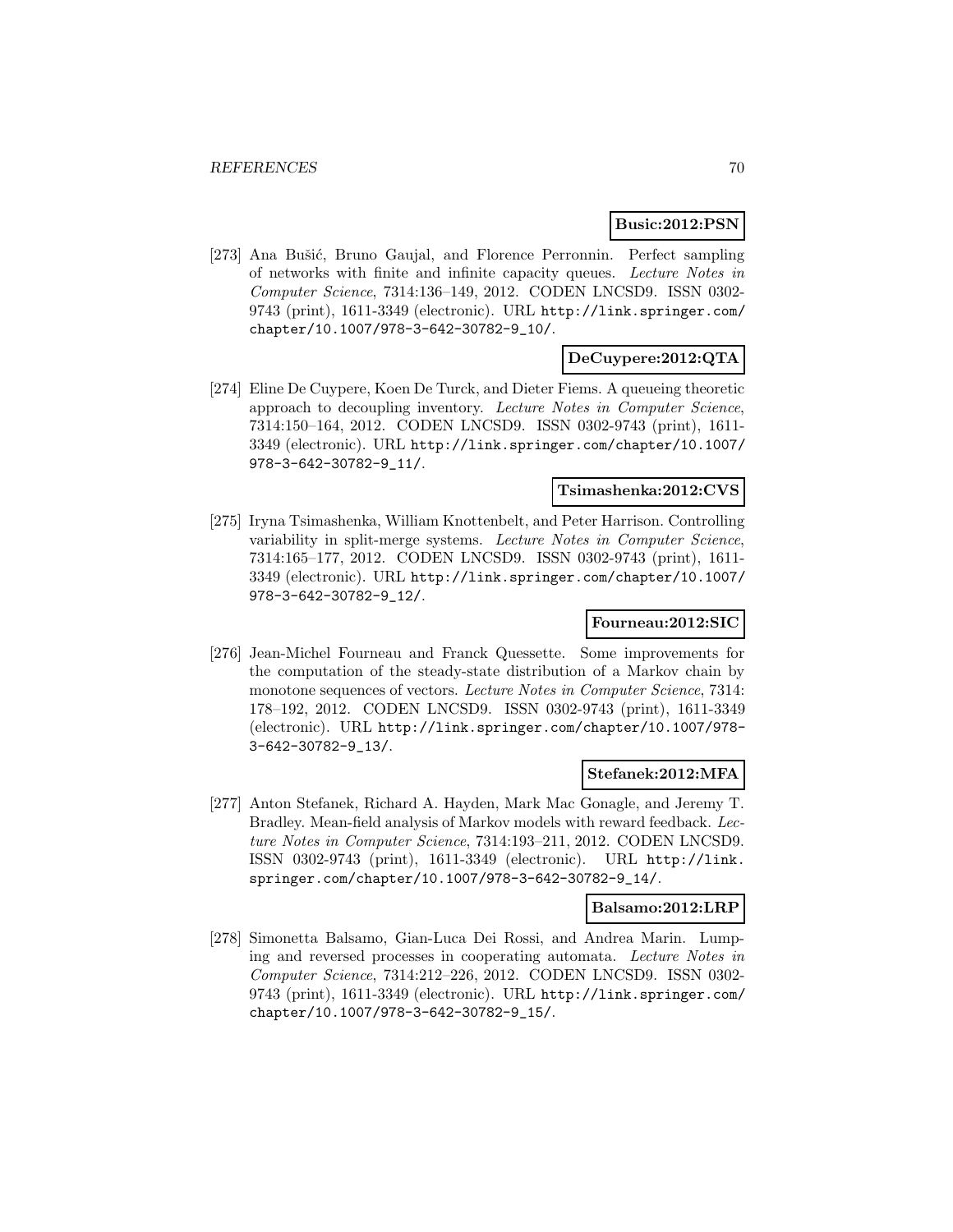### **DeTurck:2012:TDS**

[279] Koen De Turck, Sofian De Clercq, Sabine Wittevrongel, Herwig Bruneel, and Dieter Fiems. Transform-domain solutions of Poisson's equation with applications to the asymptotic variance. Lecture Notes in Computer Science, 7314:227–239, 2012. CODEN LNCSD9. ISSN 0302-9743 (print), 1611-3349 (electronic). URL http://link.springer.com/chapter/10. 1007/978-3-642-30782-9\_16/.

# **Kaj:2012:ASM**

[280] Ingemar Kaj and Victorien Konané. Analytical and stochastic modelling of battery cell dynamics. Lecture Notes in Computer Science, 7314: 240–254, 2012. CODEN LNCSD9. ISSN 0302-9743 (print), 1611-3349 (electronic). URL http://link.springer.com/chapter/10.1007/978- 3-642-30782-9\_17/.

# **Altman:2012:BPM**

[281] Eitan Altman and Dieter Fiems. Branching processes, the Max–Plus algebra and network calculus. Lecture Notes in Computer Science, 7314: 255–270, 2012. CODEN LNCSD9. ISSN 0302-9743 (print), 1611-3349 (electronic). URL http://link.springer.com/chapter/10.1007/978- 3-642-30782-9\_18/.

# **Horvath:2012:EGP**

[282] Gábor Horváth, Philipp Reinecke, Miklós Telek, and Katinka Wolter. Efficient generation of PH-distributed random variates. Lecture Notes in Computer Science, 7314:271–285, 2012. CODEN LNCSD9. ISSN 0302- 9743 (print), 1611-3349 (electronic). URL http://link.springer.com/ chapter/10.1007/978-3-642-30782-9\_19/.

### **Nechval:2012:FPL**

[283] Nicholas Nechval, Maris Purgailis, Uldis Rozevskis, Inta Bruna, and Konstantin Nechval. Finding prediction limits for a future number of failures in the prescribed time interval under parametric uncertainty. Lecture Notes in Computer Science, 7314:286–301, 2012. CODEN LNCSD9. ISSN 0302-9743 (print), 1611-3349 (electronic). URL http://link.springer. com/chapter/10.1007/978-3-642-30782-9\_20/.

### **Anonymous:2012:BMi**

[284] Anonymous. Back matter. Lecture Notes in Computer Science, 7314: ??, 2012. CODEN LNCSD9. ISSN 0302-9743 (print), 1611-3349 (electronic). URL http://link.springer.com/content/pdf/bbm:978-3- 642-30782-9/1.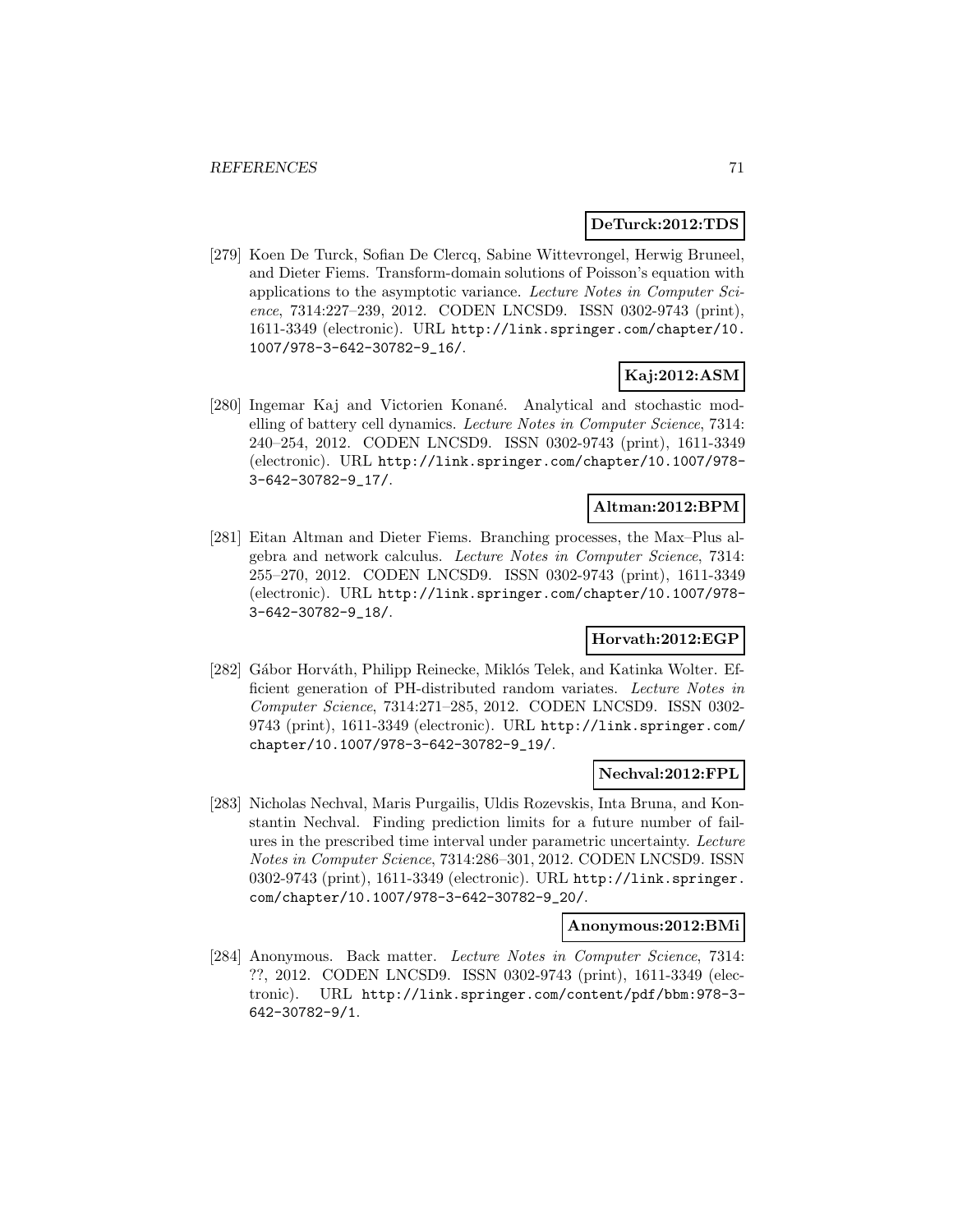#### **Anonymous:2012:FMo**

[285] Anonymous. Front matter. Lecture Notes in Computer Science, 7314: ??, 2012. CODEN LNCSD9. ISSN 0302-9743 (print), 1611-3349 (electronic). URL http://link.springer.com/content/pdf/bfm:978-3- 642-30782-9/1.

# **Jraidi:2012:ISI**

[286] Imène Jraidi, Pierre Chalfoun, and Claude Frasson. Implicit strategies for intelligent tutoring systems. Lecture Notes in Computer Science, 7315:1–10, 2012. CODEN LNCSD9. ISSN 0302-9743 (print), 1611-3349 (electronic). URL http://link.springer.com/chapter/10.1007/978- 3-642-30950-2\_1/.

# **Ogan:2012:RRI**

[287] Amy Ogan, Samantha Finkelstein, Erin Walker, Ryan Carlson, and Justine Cassell. Rudeness and rapport: Insults and learning gains in peer tutoring. Lecture Notes in Computer Science, 7315:11–21, 2012. CODEN LNCSD9. ISSN 0302-9743 (print), 1611-3349 (electronic). URL http:// link.springer.com/chapter/10.1007/978-3-642-30950-2\_2/.

#### **Hayashi:2012:PEL**

[288] Yugo Hayashi. On pedagogical effects of learner-support agents in collaborative interaction. Lecture Notes in Computer Science, 7315:22– 32, 2012. CODEN LNCSD9. ISSN 0302-9743 (print), 1611-3349 (electronic). URL http://link.springer.com/chapter/10.1007/978-3- 642-30950-2\_3/.

# **Zhang:2012:EAD**

[289] Li Zhang. Exploration of affect detection using semantic cues in virtual improvisation. Lecture Notes in Computer Science, 7315:33–39, 2012. CODEN LNCSD9. ISSN 0302-9743 (print), 1611-3349 (electronic). URL http://link.springer.com/chapter/10.1007/978-3- 642-30950-2\_4/.

#### **Harley:2012:MLC**

[290] Jason M. Harley, François Bouchet, and Roger Azevedo. Measuring learners' co-occurring emotional responses during their interaction with a pedagogical agent in MetaTutor. Lecture Notes in Computer Science, 7315:40–45, 2012. CODEN LNCSD9. ISSN 0302-9743 (print), 1611-3349 (electronic). URL http://link.springer.com/chapter/10.1007/978- 3-642-30950-2\_5/.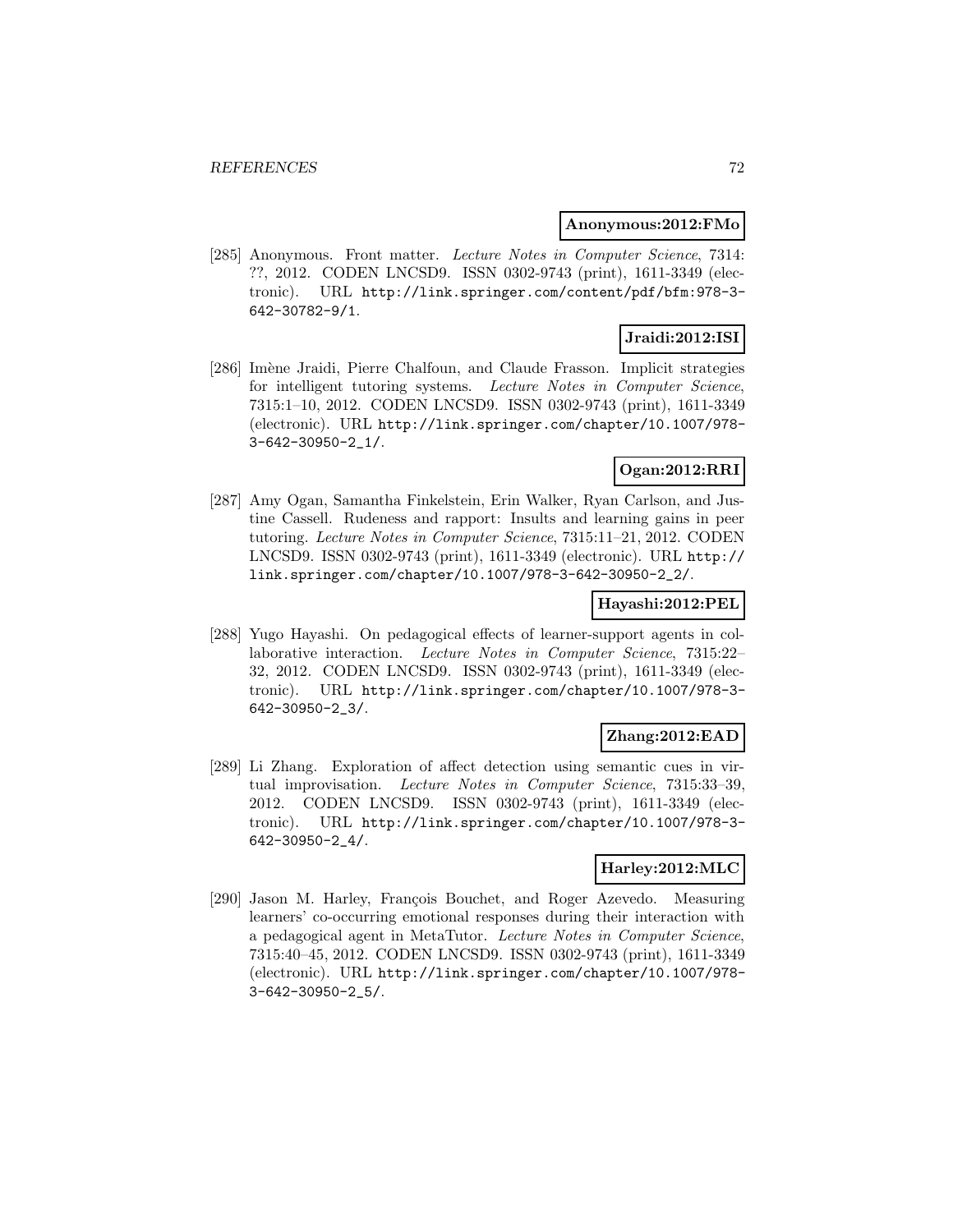#### **Shanabrook:2012:VSA**

[291] David Hilton Shanabrook, Ivon Arroyo, Beverly Park Woolf, and Winslow Burleson. Visualization of student activity patterns within intelligent tutoring systems. Lecture Notes in Computer Science, 7315:46–51, 2012. CODEN LNCSD9. ISSN 0302-9743 (print), 1611-3349 (electronic). URL http://link.springer.com/chapter/10.1007/978-3- 642-30950-2\_6/.

### **Grafsgaard:2012:TML**

[292] Joseph F. Grafsgaard, Kristy Elizabeth Boyer, and James C. Lester. Toward a machine learning framework for understanding affective tutorial interaction. Lecture Notes in Computer Science, 7315:52–58, 2012. CODEN LNCSD9. ISSN 0302-9743 (print), 1611-3349 (electronic). URL http:// link.springer.com/chapter/10.1007/978-3-642-30950-2\_7/.

### **Strain:2012:ERB**

[293] Amber Chauncey Strain, Roger Azevedo, and Sidney D'Mello. Exploring relationships between learners' affective states, metacognitive processes, and learning outcomes. Lecture Notes in Computer Science, 7315: 59–64, 2012. CODEN LNCSD9. ISSN 0302-9743 (print), 1611-3349 (electronic). URL http://link.springer.com/chapter/10.1007/978- 3-642-30950-2\_8/.

### **Chaouachi:2012:MWE**

[294] Maher Chaouachi and Claude Frasson. Mental workload, engagement and emotions: An exploratory study for intelligent tutoring systems. Lecture Notes in Computer Science, 7315:65–71, 2012. CODEN LNCSD9. ISSN 0302-9743 (print), 1611-3349 (electronic). URL http://link.springer. com/chapter/10.1007/978-3-642-30950-2\_9/.

#### **Brawner:2012:RTM**

[295] Keith W. Brawner and Benjamin S. Goldberg. Real-time monitoring of ECG and GSR signals during computer-based training. Lecture Notes in Computer Science, 7315:72–77, 2012. CODEN LNCSD9. ISSN 0302- 9743 (print), 1611-3349 (electronic). URL http://link.springer.com/ chapter/10.1007/978-3-642-30950-2\_10/.

#### **Hussain:2012:CVD**

[296] Md. Sazzad Hussain, Hamed Monkaresi, and Rafael A. Calvo. Categorical vs. dimensional representations in multimodal affect detection during learning. Lecture Notes in Computer Science, 7315:78–83, 2012. CODEN LNCSD9. ISSN 0302-9743 (print), 1611-3349 (electronic). URL http:// link.springer.com/chapter/10.1007/978-3-642-30950-2\_11/.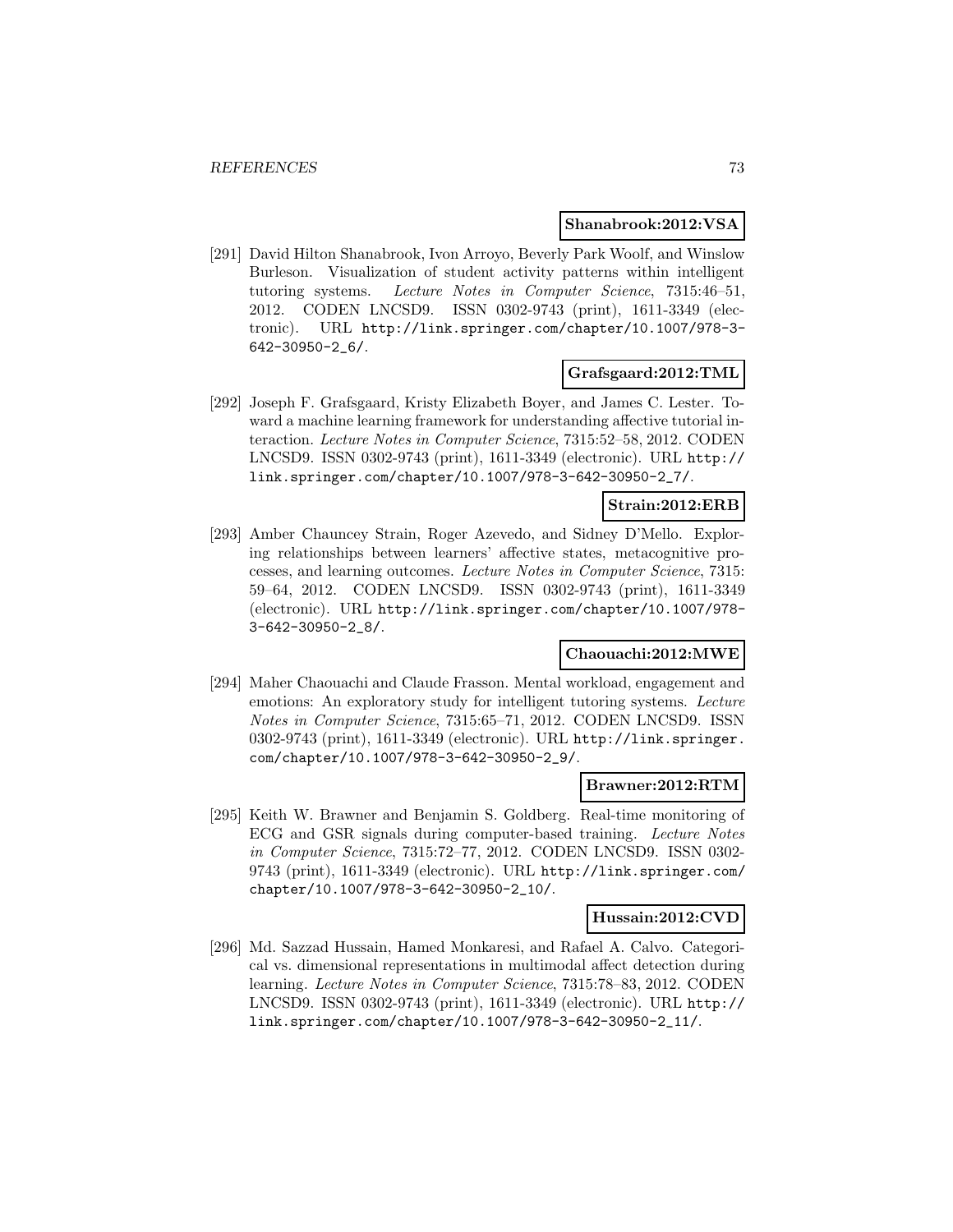#### **Chalfoun:2012:CPA**

[297] Pierre Chalfoun and Claude Frasson. Cognitive priming: Assessing the use of non-conscious perception to enhance learner's reasoning ability. Lecture Notes in Computer Science, 7315:84–89, 2012. CODEN LNCSD9. ISSN 0302-9743 (print), 1611-3349 (electronic). URL http://link.springer. com/chapter/10.1007/978-3-642-30950-2\_12/.

# **Rai:2012:MLE**

[298] Dovan Rai and Joseph E. Beck. Math learning environment with gamelike elements: An incremental approach for enhancing student engagement and learning effectiveness. Lecture Notes in Computer Science, 7315: 90–100, 2012. CODEN LNCSD9. ISSN 0302-9743 (print), 1611-3349 (electronic). URL http://link.springer.com/chapter/10.1007/978- 3-642-30950-2\_13/.

### **Matsuda:2012:MFL**

[299] Noboru Matsuda, Evelyn Yarzebinski, Victoria Keiser, Rohan Raizada, and Gabriel Stylianides. Motivational factors for learning by teaching. Lecture Notes in Computer Science, 7315:101–111, 2012. CODEN LNCSD9. ISSN 0302-9743 (print), 1611-3349 (electronic). URL http:// link.springer.com/chapter/10.1007/978-3-642-30950-2\_14/.

## **Muir:2012:AAS**

[300] Mary Muir and Cristina Conati. An analysis of attention to studentadaptive hints in an educational game. Lecture Notes in Computer Science, 7315:112–122, 2012. CODEN LNCSD9. ISSN 0302-9743 (print), 1611-3349 (electronic). URL http://link.springer.com/chapter/10. 1007/978-3-642-30950-2\_15/.

#### **Muratet:2012:SGS**

[301] Mathieu Muratet, Elisabeth Delozanne, Patrice Torguet, and Fabienne Viallet. Serious game and students' learning motivation: Effect of context using Prog&Play. Lecture Notes in Computer Science, 7315: 123–128, 2012. CODEN LNCSD9. ISSN 0302-9743 (print), 1611-3349 (electronic). URL http://link.springer.com/chapter/10.1007/978- 3-642-30950-2\_16/.

#### **Derbali:2012:EEP**

[302] Lotfi Derbali and Claude Frasson. Exploring the effects of prior videogame experience on learner's motivation during interactions with Heap-Motiv. Lecture Notes in Computer Science, 7315:129–134, 2012. CODEN LNCSD9. ISSN 0302-9743 (print), 1611-3349 (electronic). URL http:// link.springer.com/chapter/10.1007/978-3-642-30950-2\_17/.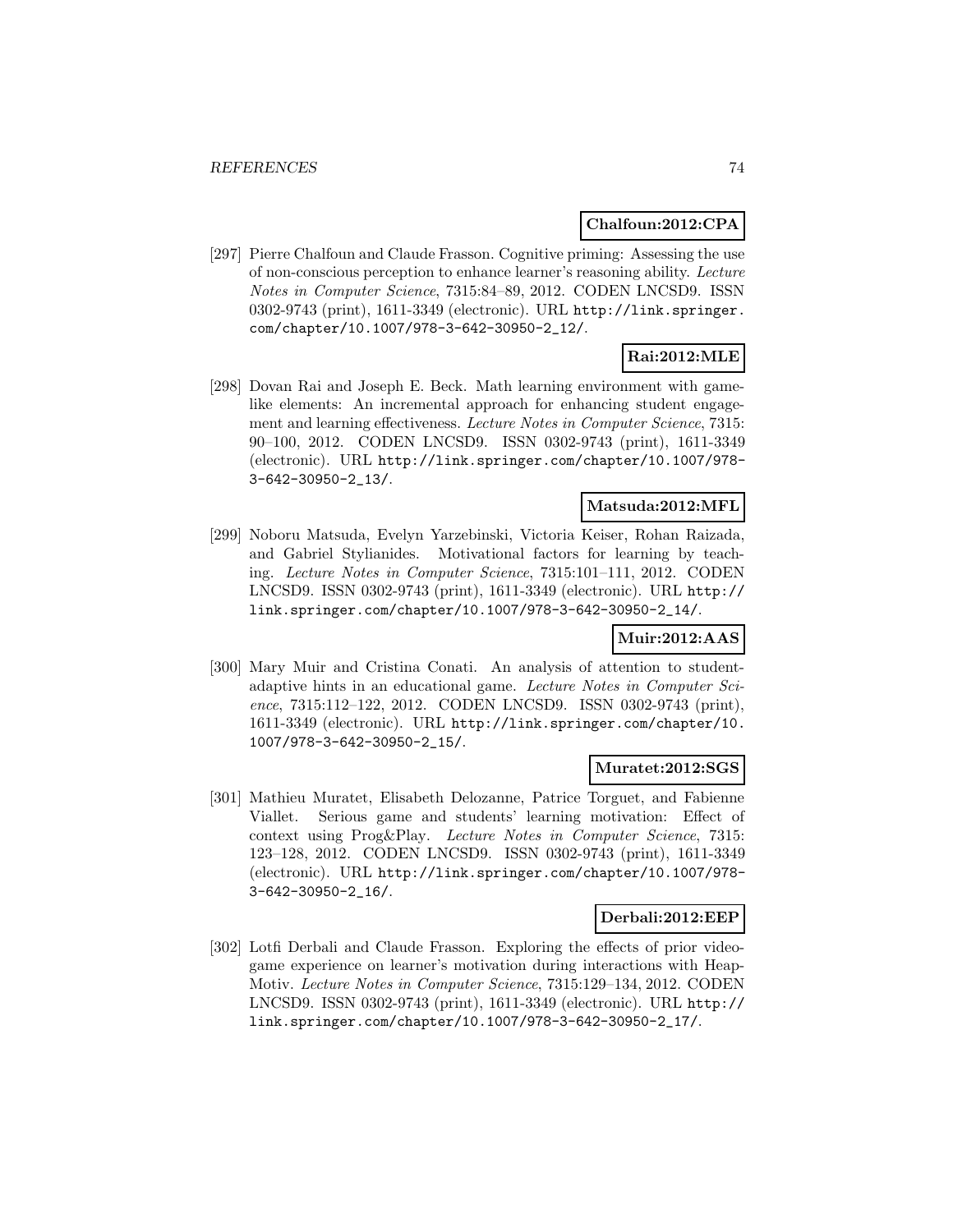#### **Marne:2012:DPL**

[303] Bertrand Marne, John Wisdom, Benjamin Huynh-Kim-Bang, and Jean-Marc Labat. A design pattern library for mutual understanding and cooperation in serious game design. Lecture Notes in Computer Science, 7315: 135–140, 2012. CODEN LNCSD9. ISSN 0302-9743 (print), 1611-3349 (electronic). URL http://link.springer.com/chapter/10.1007/978- 3-642-30950-2\_18/.

### **Sabourin:2012:PSS**

[304] Jennifer Sabourin, Lucy R. Shores, Bradford W. Mott, and James C. Lester. Predicting student self-regulation strategies in game-based learning environments. Lecture Notes in Computer Science, 7315:141–150, 2012. CODEN LNCSD9. ISSN 0302-9743 (print), 1611-3349 (electronic). URL http://link.springer.com/chapter/10.1007/978-3- 642-30950-2\_19/.

## **Wang:2012:TAV**

[305] Ning Wang, David V. Pynadath, and Stacy C. Marsella. Toward automatic verification of multiagent systems for training simulations. Lecture Notes in Computer Science, 7315:151–161, 2012. CODEN LNCSD9. ISSN 0302-9743 (print), 1611-3349 (electronic). URL http://link.springer. com/chapter/10.1007/978-3-642-30950-2\_20/.

#### **Anonymous:2012:FMp**

[306] Anonymous. Front matter. Lecture Notes in Computer Science, 7315: ??, 2012. CODEN LNCSD9. ISSN 0302-9743 (print), 1611-3349 (electronic). URL http://link.springer.com/content/pdf/bfm:978-3- 642-30950-2/1.

### **Borger:2012:CRAa**

[307] Egon Börger, Antonio Cisternino, and Vincenzo Gervasi. Contribution to a rigorous analysis of Web application frameworks. Lecture Notes in Computer Science, 7316:1–20, 2012. CODEN LNCSD9. ISSN 0302- 9743 (print), 1611-3349 (electronic). URL http://link.springer.com/ chapter/10.1007/978-3-642-30885-7\_1/.

#### **Hayes:2012:IOS**

[308] Ian J. Hayes and Robert J. Colvin. Integrated operational semantics: Small-step, big-step and multi-step. Lecture Notes in Computer Science, 7316:21–35, 2012. CODEN LNCSD9. ISSN 0302-9743 (print), 1611-3349 (electronic). URL http://link.springer.com/chapter/10.1007/978- 3-642-30885-7\_2/.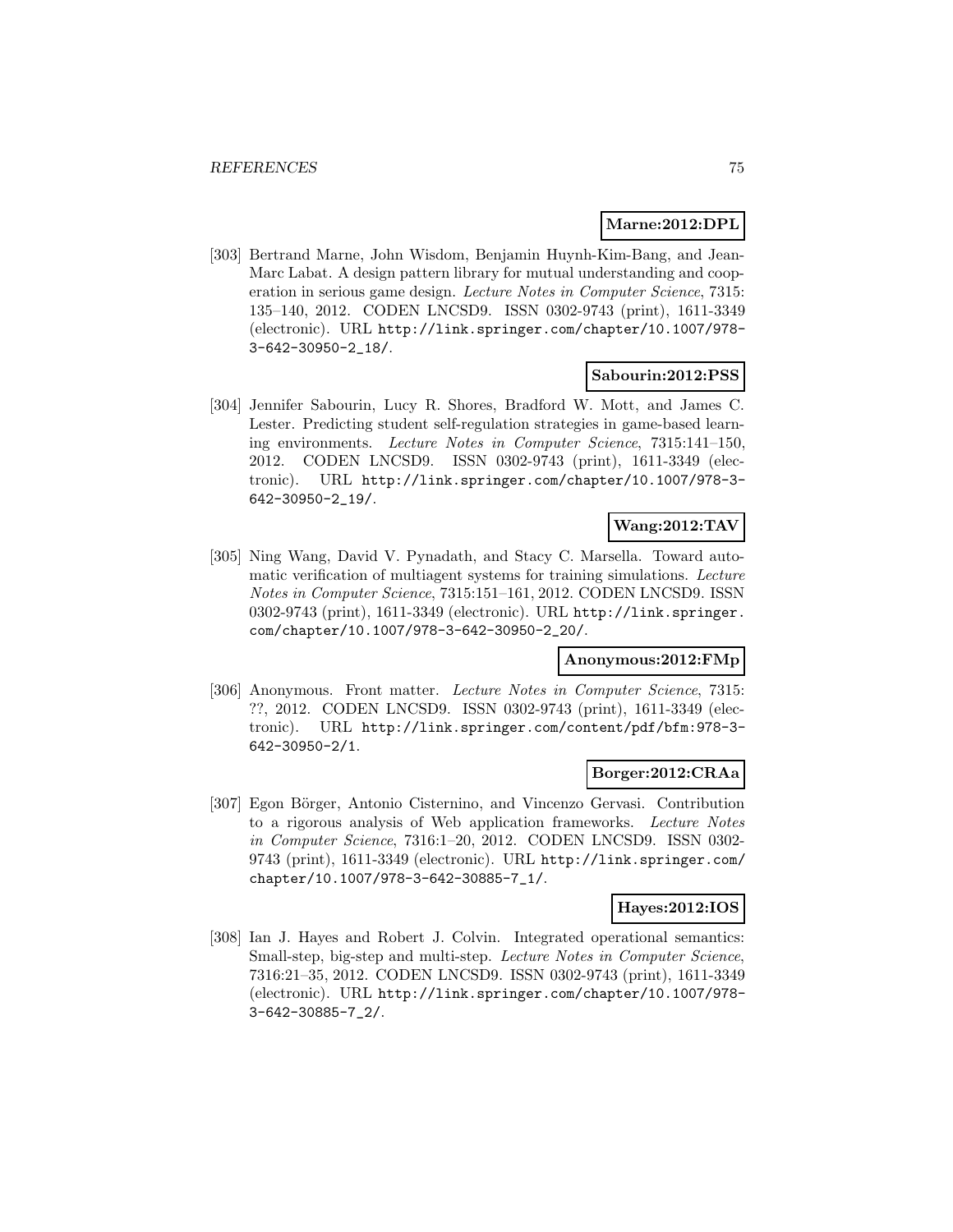### **Arcaini:2012:TGS**

[309] Paolo Arcaini, Francesco Bolis, and Angelo Gargantini. Test generation for sequential nets of abstract state machines. Lecture Notes in Computer Science, 7316:36–50, 2012. CODEN LNCSD9. ISSN 0302-9743 (print), 1611-3349 (electronic). URL http://link.springer.com/chapter/10. 1007/978-3-642-30885-7\_3/.

#### **Banach:2012:ACS**

[310] Richard Banach, Huibiao Zhu, Wen Su, and Xiaofeng Wu. ASM and controller synthesis. Lecture Notes in Computer Science, 7316:51–64, 2012. CODEN LNCSD9. ISSN 0302-9743 (print), 1611-3349 (electronic). URL http://link.springer.com/chapter/10.1007/978-3- 642-30885-7\_4/.

### **Banach:2012:CAP**

[311] Richard Banach, Huibiao Zhu, Wen Su, and Xiaofeng Wu. Continuous ASM, and a pacemaker sensing fragment. Lecture Notes in Computer Science, 7316:65–78, 2012. CODEN LNCSD9. ISSN 0302-9743 (print), 1611-3349 (electronic). URL http://link.springer.com/chapter/10. 1007/978-3-642-30885-7\_5/.

## **Gervasi:2012:AMC**

[312] Vincenzo Gervasi. An ASM model of concurrency in a Web browser. Lecture Notes in Computer Science, 7316:79–93, 2012. CODEN LNCSD9. ISSN 0302-9743 (print), 1611-3349 (electronic). URL http://link. springer.com/chapter/10.1007/978-3-642-30885-7\_6/.

#### **Fraikin:2012:MSC**

[313] Benoît Fraikin, Marc Frappier, and Richard St-Denis. Modeling the supervisory control theory with Alloy. Lecture Notes in Computer Science, 7316:94–107, 2012. CODEN LNCSD9. ISSN 0302-9743 (print), 1611-3349 (electronic). URL http://link.springer.com/chapter/10.1007/978- 3-642-30885-7\_7/.

#### **Milicevic:2012:PAO**

[314] Aleksandar Milicevic and Daniel Jackson. Preventing arithmetic overflows in Alloy. Lecture Notes in Computer Science, 7316:108–121, 2012. CODEN LNCSD9. ISSN 0302-9743 (print), 1611-3349 (electronic). URL http:// link.springer.com/chapter/10.1007/978-3-642-30885-7\_8/.

# **Montaghami:2012:EAP**

[315] Vajih Montaghami and Derek Rayside. Extending Alloy with partial instances. Lecture Notes in Computer Science, 7316:122–135, 2012. CODEN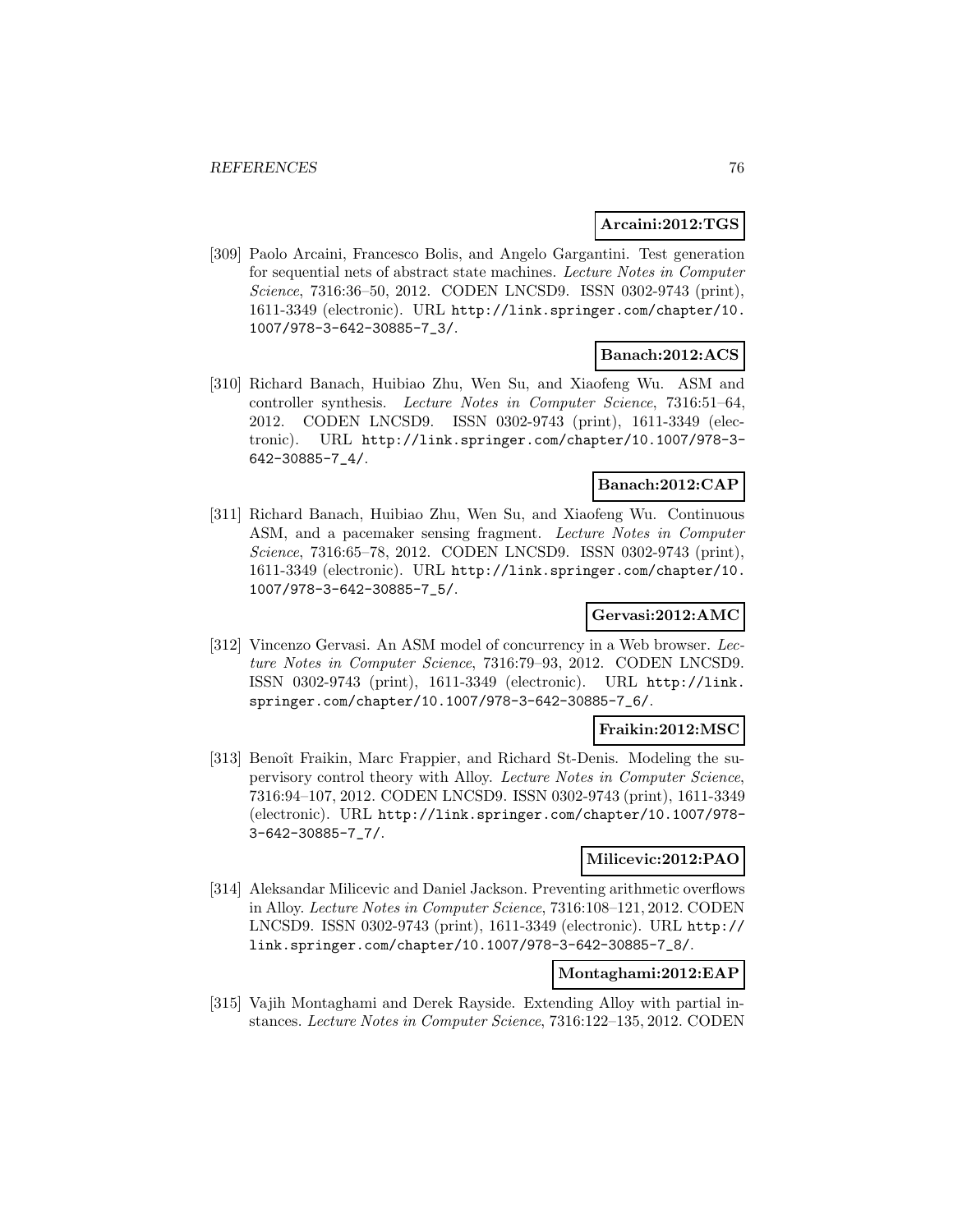LNCSD9. ISSN 0302-9743 (print), 1611-3349 (electronic). URL http:// link.springer.com/chapter/10.1007/978-3-642-30885-7\_9/.

#### **Nelson:2012:TMC**

[316] Timothy Nelson, Daniel J. Dougherty, Kathi Fisler, and Shriram Krishnamurthi. Toward a more complete Alloy. Lecture Notes in Computer Science, 7316:136–149, 2012. CODEN LNCSD9. ISSN 0302-9743 (print), 1611-3349 (electronic). URL http://link.springer.com/chapter/10. 1007/978-3-642-30885-7\_10/.

### **Vakili:2012:TLM**

[317] Amirhossein Vakili and Nancy A. Day. Temporal logic model checking in Alloy. Lecture Notes in Computer Science, 7316:150–163, 2012. CODEN LNCSD9. ISSN 0302-9743 (print), 1611-3349 (electronic). URL http:// link.springer.com/chapter/10.1007/978-3-642-30885-7\_11/.

### **Wang:2012:AAM**

[318] Ting Wang and Dongyao Ji. Active attacking multicast key management protocol using Alloy. Lecture Notes in Computer Science, 7316: 164–177, 2012. CODEN LNCSD9. ISSN 0302-9743 (print), 1611-3349 (electronic). URL http://link.springer.com/chapter/10.1007/978- 3-642-30885-7\_12/.

## **Abrial:2012:FHS**

[319] Jean-Raymond Abrial, Wen Su, and Huibiao Zhu. Formalizing hybrid systems with event-B. Lecture Notes in Computer Science, 7316: 178–193, 2012. CODEN LNCSD9. ISSN 0302-9743 (print), 1611-3349 (electronic). URL http://link.springer.com/chapter/10.1007/978- 3-642-30885-7\_13/.

#### **Deharbe:2012:SSR**

[320] David Déharbe, Pascal Fontaine, Yoann Guyot, and Laurent Voisin. SMT solvers for Rodin. Lecture Notes in Computer Science, 7316: 194–207, 2012. CODEN LNCSD9. ISSN 0302-9743 (print), 1611-3349 (electronic). URL http://link.springer.com/chapter/10.1007/978- 3-642-30885-7\_14/.

### **Grov:2012:RPI**

[321] Gudmund Grov, Andrew Ireland, and Maria Teresa Llano. Refinement plans for informed formal design. Lecture Notes in Computer Science, 7316:208–222, 2012. CODEN LNCSD9. ISSN 0302-9743 (print), 1611- 3349 (electronic). URL http://link.springer.com/chapter/10.1007/ 978-3-642-30885-7\_15/.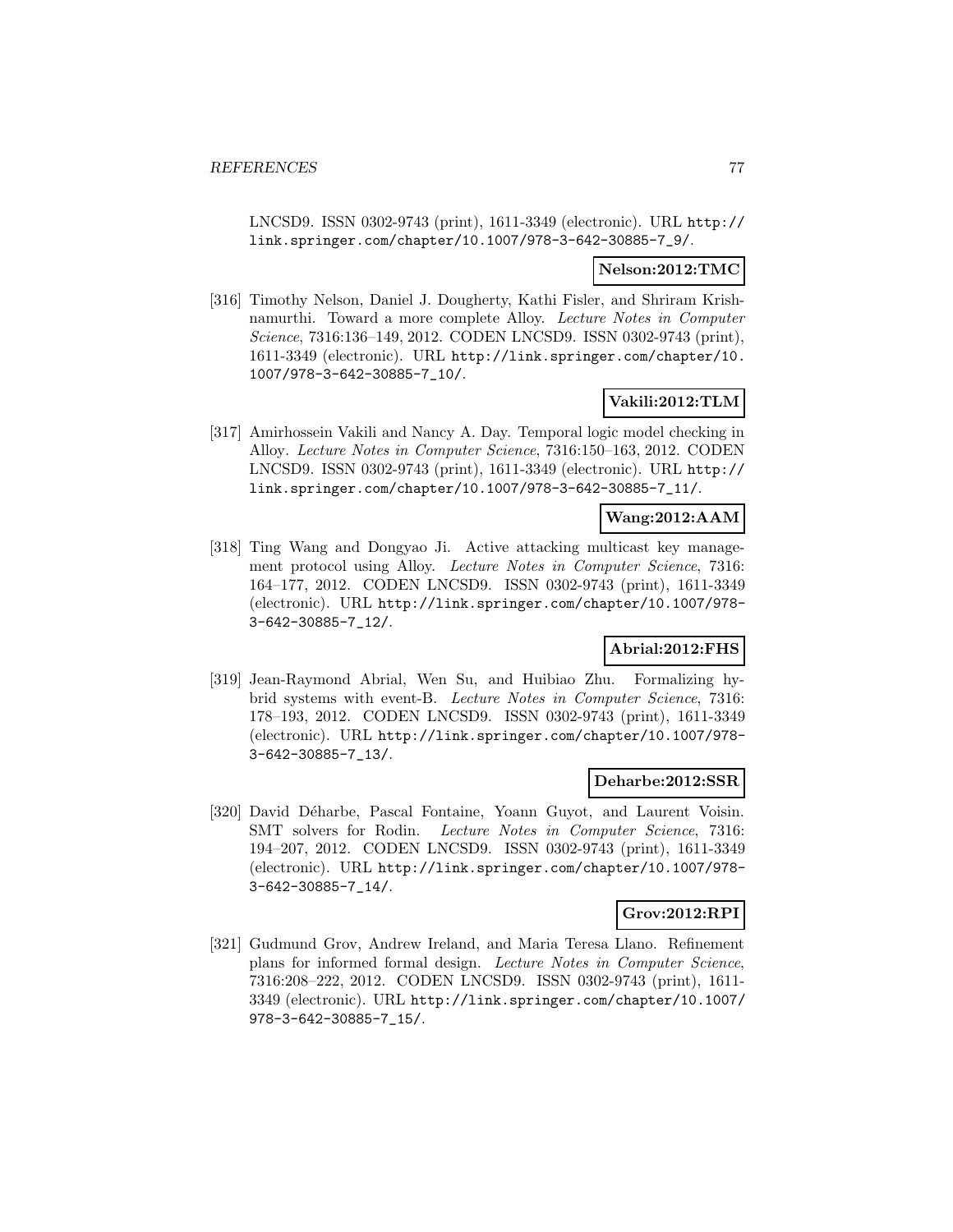#### **Hallerstede:2012:RII**

[322] Stefan Hallerstede and Thai Son Hoang. Refinement by interface instantiation. Lecture Notes in Computer Science, 7316:223–237, 2012. CODEN LNCSD9. ISSN 0302-9743 (print), 1611-3349 (electronic). URL http:// link.springer.com/chapter/10.1007/978-3-642-30885-7\_16/.

#### **Mentre:2012:DPO**

[323] David Mentré, Claude Marché, Jean-Christophe Filliâtre, and Masashi Asuka. Discharging proof obligations from Atelier B using multiple automated provers. Lecture Notes in Computer Science, 7316:238–251, 2012. CODEN LNCSD9. ISSN 0302-9743 (print), 1611-3349 (electronic). URL http://link.springer.com/chapter/10.1007/978-3- 642-30885-7\_17/.

#### **Jones:2012:SAL**

[324] Cliff B. Jones, Matthew J. Lovert, and L. Jason Steggles. A semantic analysis of logics that cope with partial terms. Lecture Notes in Computer Science, 7316:252–265, 2012. CODEN LNCSD9. ISSN 0302-9743 (print), 1611-3349 (electronic). URL http://link.springer.com/chapter/10. 1007/978-3-642-30885-7\_18/.

### **Nielsen:2012:CVE**

[325] Claus Ballegaard Nielsen, Kenneth Lausdahl, and Peter Gorm Larsen. Combining VDM with executable code. Lecture Notes in Computer Science, 7316:266–279, 2012. CODEN LNCSD9. ISSN 0302-9743 (print), 1611-3349 (electronic). URL http://link.springer.com/chapter/10. 1007/978-3-642-30885-7\_19/.

#### **Cristia:2012:ETT**

[326] Maximiliano Cristiá and Claudia Frydman. Extending the test template framework to deal with axiomatic descriptions, quantifiers and set comprehensions. Lecture Notes in Computer Science, 7316:280–293, 2012. CODEN LNCSD9. ISSN 0302-9743 (print), 1611-3349 (electronic). URL http://link.springer.com/chapter/10.1007/978-3- 642-30885-7\_20/.

### **Anonymous:2012:FMq**

[327] Anonymous. Front matter. Lecture Notes in Computer Science, 7316: ??, 2012. CODEN LNCSD9. ISSN 0302-9743 (print), 1611-3349 (electronic). URL http://link.springer.com/content/pdf/bfm:978-3- 642-30885-7/1.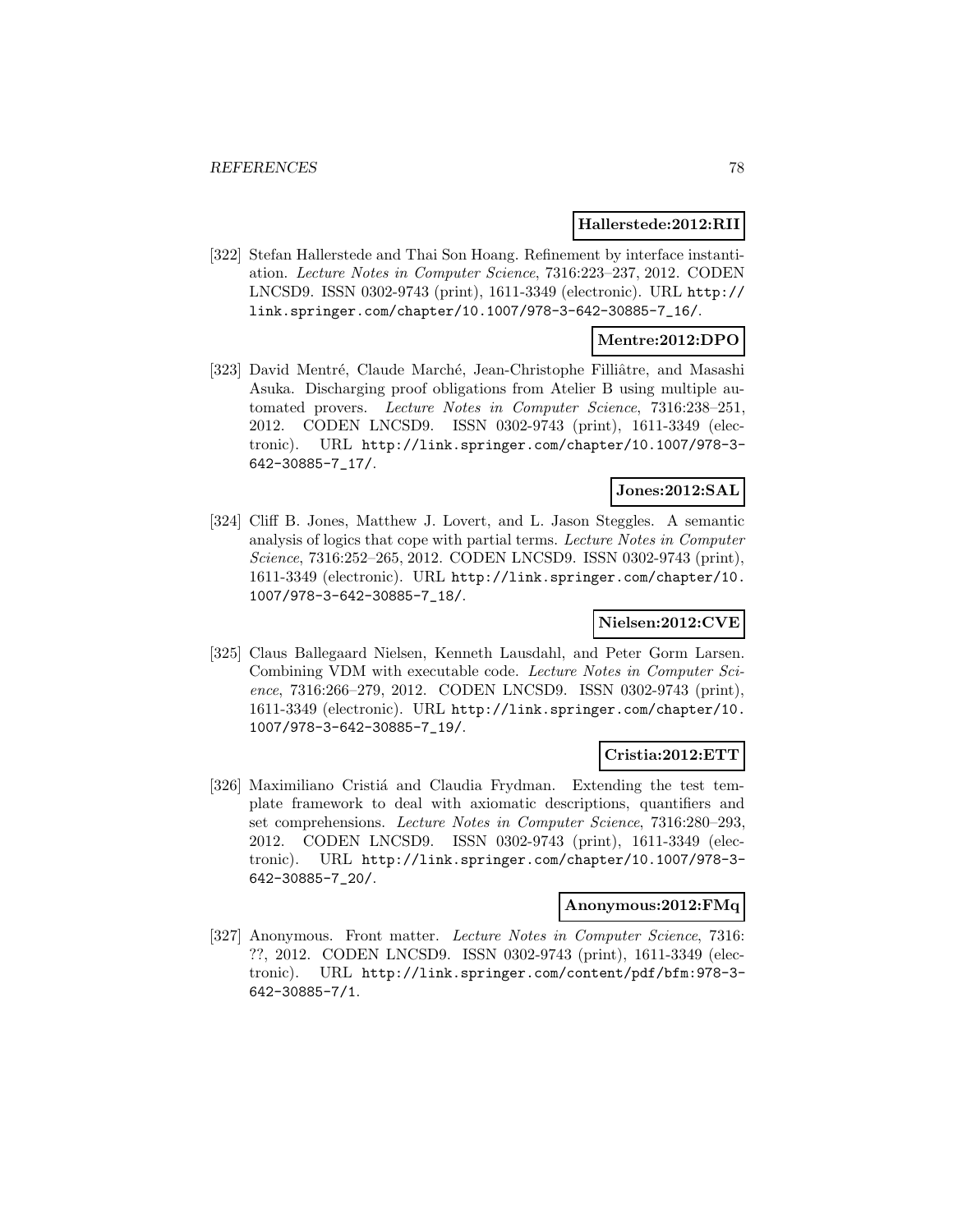### **Bradley:2012:UI**

[328] Aaron R. Bradley. Understanding IC3. Lecture Notes in Computer Science, 7317:1–14, 2012. CODEN LNCSD9. ISSN 0302-9743 (print), 1611- 3349 (electronic). URL http://link.springer.com/chapter/10.1007/ 978-3-642-31612-8\_1/.

## **Knuth:2012:SAC**

[329] Donald Knuth. Satisfiability and the art of computer programming. Lecture Notes in Computer Science, 7317:15, 2012. CODEN LNCSD9. ISSN 0302-9743 (print), 1611-3349 (electronic). URL http://link.springer. com/accesspage/chapter/10.1007/978-3-642-31612-8\_2.

### **Balint:2012:CPD**

[330] Adrian Balint and Uwe Schöning. Choosing probability distributions for stochastic local search and the role of make versus break. Lecture Notes in Computer Science, 7317:16–29, 2012. CODEN LNCSD9. ISSN 0302- 9743 (print), 1611-3349 (electronic). URL http://link.springer.com/ chapter/10.1007/978-3-642-31612-8\_3/.

### **Goultiaeva:2012:TRE**

[331] Alexandra Goultiaeva and Fahiem Bacchus. Off the trail: Re-examining the CDCL algorithm. Lecture Notes in Computer Science, 7317:30– 43, 2012. CODEN LNCSD9. ISSN 0302-9743 (print), 1611-3349 (electronic). URL http://link.springer.com/chapter/10.1007/978-3- 642-31612-8\_4/.

### **Bonet:2012:ISR**

[332] Maria Luisa Bonet and Sam Buss. An improved separation of regular resolution from pool resolution and clause learning. Lecture Notes in Computer Science, 7317:44–57, 2012. CODEN LNCSD9. ISSN 0302-9743 (print), 1611-3349 (electronic). URL http://link.springer.com/chapter/10. 1007/978-3-642-31612-8\_5/.

#### **Slivovsky:2012:CRP**

[333] Friedrich Slivovsky and Stefan Szeider. Computing resolution-path dependencies in linear time. Lecture Notes in Computer Science, 7317: 58–71, 2012. CODEN LNCSD9. ISSN 0302-9743 (print), 1611-3349 (electronic). URL http://link.springer.com/chapter/10.1007/978- 3-642-31612-8\_6/.

### **Gaspers:2012:SBN**

[334] Serge Gaspers and Stefan Szeider. Strong backdoors to nested satisfiability. Lecture Notes in Computer Science, 7317:72–85, 2012. CODEN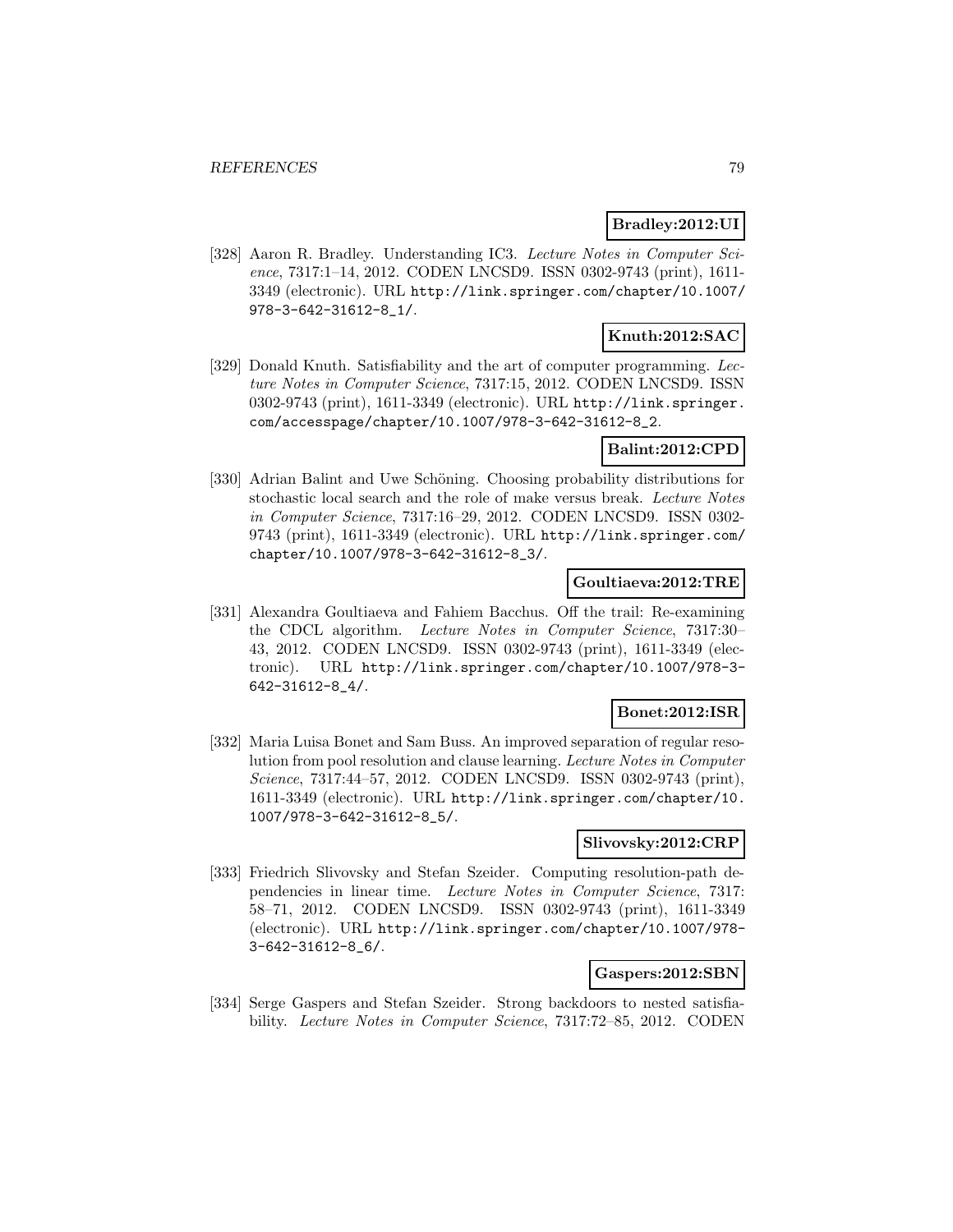LNCSD9. ISSN 0302-9743 (print), 1611-3349 (electronic). URL http:// link.springer.com/chapter/10.1007/978-3-642-31612-8\_7/.

#### **VanGelder:2012:EFL**

[335] Allen Van Gelder, Samuel B. Wood, and Florian Lonsing. Extended failedliteral preprocessing for quantified Boolean formulas. Lecture Notes in Computer Science, 7317:86–99, 2012. CODEN LNCSD9. ISSN 0302- 9743 (print), 1611-3349 (electronic). URL http://link.springer.com/ chapter/10.1007/978-3-642-31612-8\_8/.

### **Egly:2012:SSR**

[336] Uwe Egly. On sequent systems and resolution for QBFs. Lecture Notes in Computer Science, 7317:100–113, 2012. CODEN LNCSD9. ISSN 0302- 9743 (print), 1611-3349 (electronic). URL http://link.springer.com/ chapter/10.1007/978-3-642-31612-8\_9/.

### **Janota:2012:SQC**

[337] Mikoláš Janota, William Klieber, Joao Marques-Silva, and Edmund Clarke. Solving QBF with counterexample guided refinement. Lecture Notes in Computer Science, 7317:114–128, 2012. CODEN LNCSD9. ISSN 0302-9743 (print), 1611-3349 (electronic). URL http://link.springer. com/chapter/10.1007/978-3-642-31612-8\_10/.

#### **Balabanov:2012:HQB**

[338] Valeriy Balabanov, Hui-Ju Katherine Chiang, and Jie-Hong Roland Jiang. Henkin quantifiers and Boolean formulae. Lecture Notes in Computer Science, 7317:129–142, 2012. CODEN LNCSD9. ISSN 0302-9743 (print), 1611-3349 (electronic). URL http://link.springer.com/chapter/10. 1007/978-3-642-31612-8\_11/.

#### **Ganesh:2012:LPS**

[339] Vijay Ganesh, Charles W. O'Donnell, Mate Soos, Srinivas Devadas, and Martin C. Rinard. Lynx: a programmatic SAT solver for the RNAfolding problem. Lecture Notes in Computer Science, 7317:143–156, 2012. CODEN LNCSD9. ISSN 0302-9743 (print), 1611-3349 (electronic). URL http://link.springer.com/chapter/10.1007/978-3- 642-31612-8\_12/.

#### **Hoder:2012:GPD**

[340] Kryštof Hoder and Nikolaj Bjørner. Generalized property directed reachability. Lecture Notes in Computer Science, 7317:157–171, 2012. CODEN LNCSD9. ISSN 0302-9743 (print), 1611-3349 (electronic). URL http:// link.springer.com/chapter/10.1007/978-3-642-31612-8\_13/.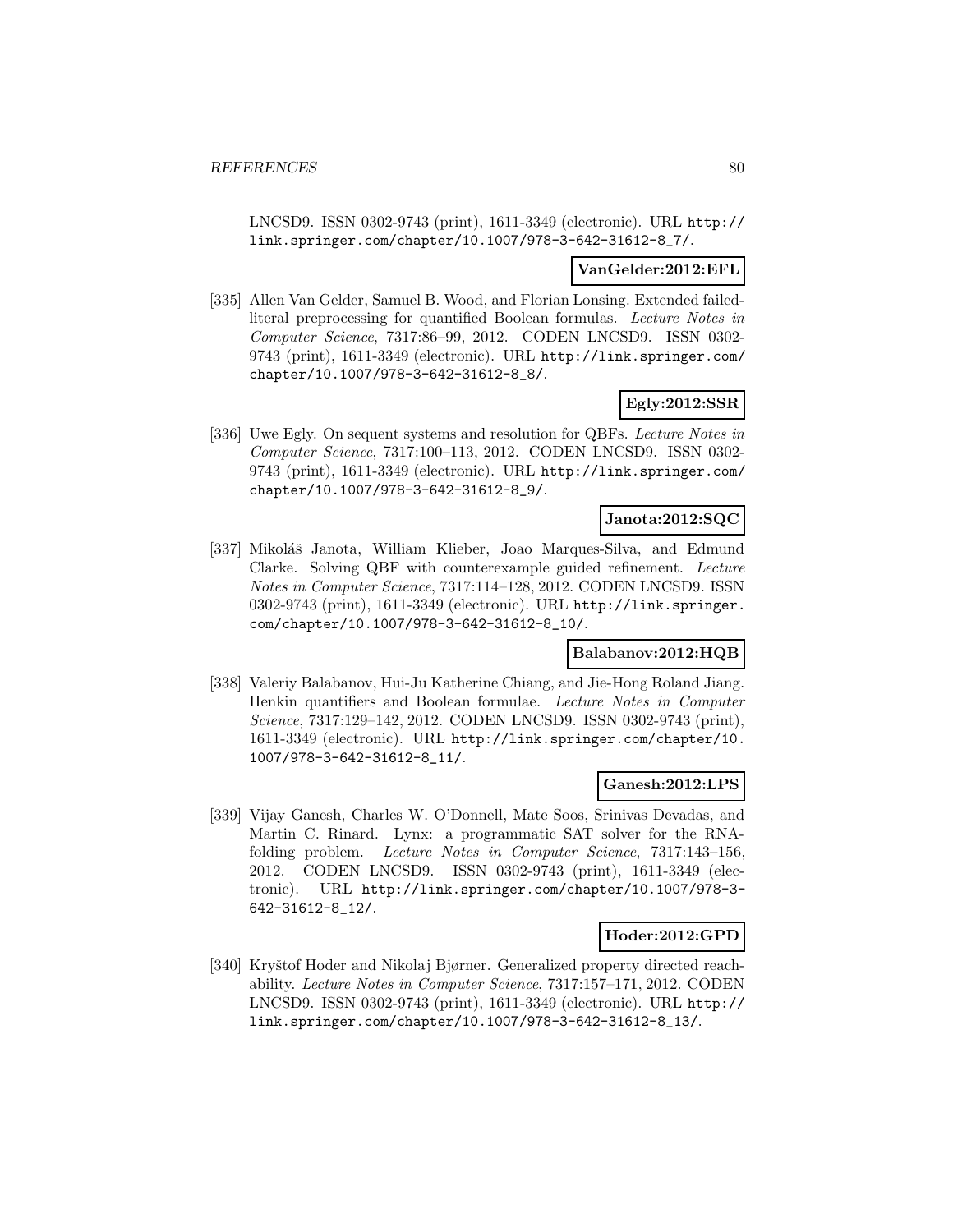#### **Ermon:2012:SAC**

[341] Stefano Ermon, Ronan Le Bras, Carla P. Gomes, Bart Selman, and R. Bruce van Dover. SMT-aided combinatorial materials discovery. Lecture Notes in Computer Science, 7317:172–185, 2012. CODEN LNCSD9. ISSN 0302-9743 (print), 1611-3349 (electronic). URL http://link. springer.com/chapter/10.1007/978-3-642-31612-8\_14/.

## **Zhang:2012:FII**

[342] Jian Zhang, Feifei Ma, and Zhiqiang Zhang. Faulty interaction identification via constraint solving and optimization. Lecture Notes in Computer Science, 7317:186–199, 2012. CODEN LNCSD9. ISSN 0302-9743 (print), 1611-3349 (electronic). URL http://link.springer.com/chapter/10. 1007/978-3-642-31612-8\_15/.

#### **Audemard:2012:RCE**

[343] Gilles Audemard, Benoît Hoessen, Saïd Jabbour, Jean-Marie Lagniez, and Cédric Piette. Revisiting clause exchange in parallel SAT solving. Lecture Notes in Computer Science, 7317:200–213, 2012. CODEN LNCSD9. ISSN 0302-9743 (print), 1611-3349 (electronic). URL http://link.springer. com/chapter/10.1007/978-3-642-31612-8\_16/.

### **Hyvarinen:2012:DSP**

[344] Antti E. J. Hyvärinen and Norbert Manthey. Designing scalable parallel SAT solvers. Lecture Notes in Computer Science, 7317:214–227, 2012. CODEN LNCSD9. ISSN 0302-9743 (print), 1611-3349 (electronic). URL http://link.springer.com/chapter/10.1007/978-3- 642-31612-8\_17/.

#### **Xu:2012:ECS**

[345] Lin Xu, Frank Hutter, Holger Hoos, and Kevin Leyton-Brown. Evaluating component solver contributions to portfolio-based algorithm selectors. Lecture Notes in Computer Science, 7317:228–241, 2012. CODEN LNCSD9. ISSN 0302-9743 (print), 1611-3349 (electronic). URL http:// link.springer.com/chapter/10.1007/978-3-642-31612-8\_18/.

### **Nadel:2012:ESS**

[346] Alexander Nadel and Vadim Ryvchin. Efficient SAT solving under assumptions. Lecture Notes in Computer Science, 7317:242–255, 2012. CODEN LNCSD9. ISSN 0302-9743 (print), 1611-3349 (electronic). URL http://link.springer.com/chapter/10.1007/978-3- 642-31612-8\_19/.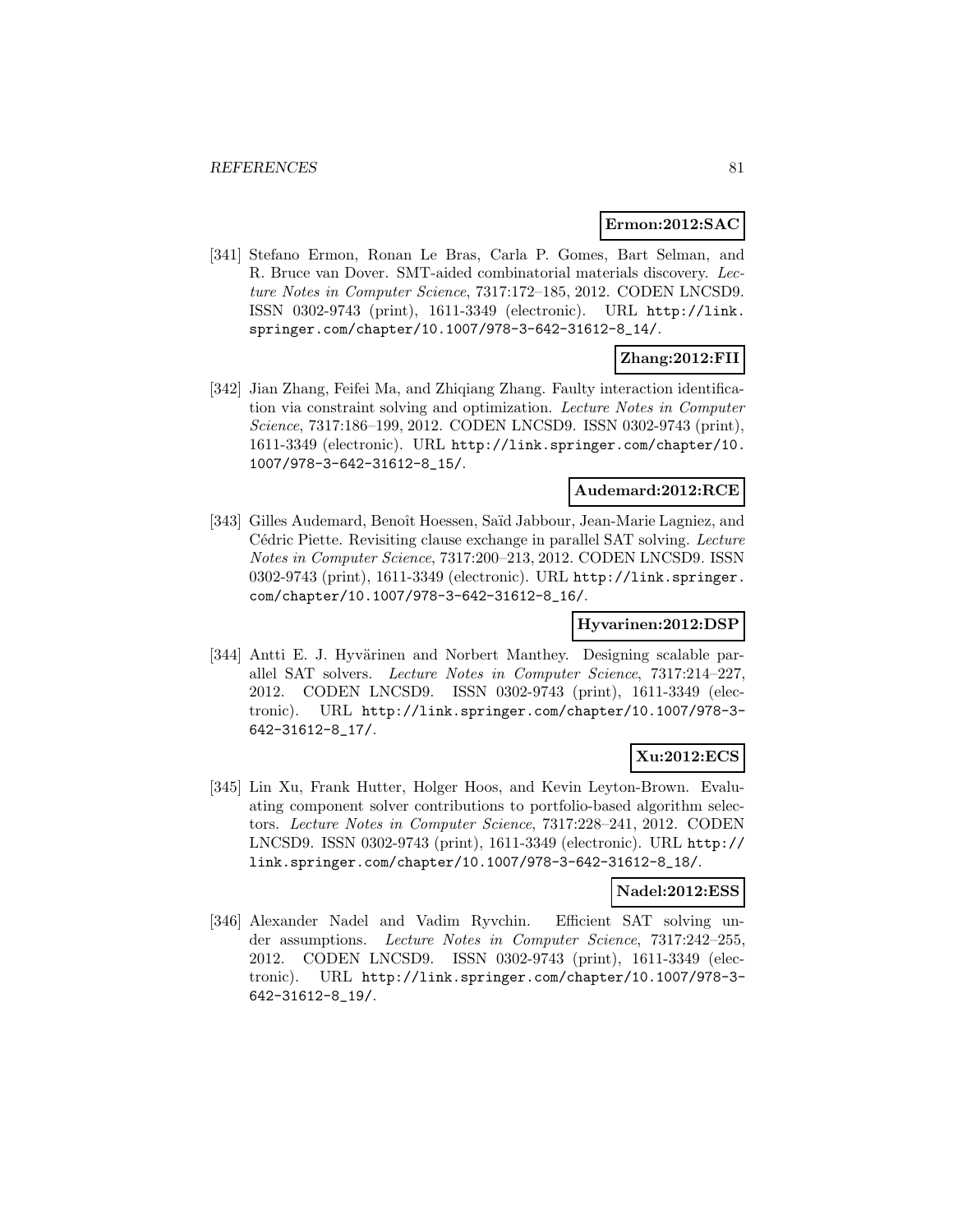#### **Nadel:2012:PIS**

[347] Alexander Nadel, Vadim Ryvchin, and Ofer Strichman. Preprocessing in incremental SAT. Lecture Notes in Computer Science, 7317: 256–269, 2012. CODEN LNCSD9. ISSN 0302-9743 (print), 1611-3349 (electronic). URL http://link.springer.com/chapter/10.1007/978- 3-642-31612-8\_20/.

#### **Anonymous:2012:FMr**

[348] Anonymous. Front matter. Lecture Notes in Computer Science, 7317: ??, 2012. CODEN LNCSD9. ISSN 0302-9743 (print), 1611-3349 (electronic). URL http://link.springer.com/content/pdf/bfm:978-3- 642-31612-8/1.

# **Li:2012:PDB**

[349] Kun Li, Man Lu, Fenglong Lu, Qin Lv, Li Shang, and Dragan Maksimovic. Personalized driving behavior monitoring and analysis for emerging hybrid vehicles. Lecture Notes in Computer Science, 7319:1–19, 2012. CODEN LNCSD9. ISSN 0302-9743 (print), 1611-3349 (electronic). URL http:// link.springer.com/chapter/10.1007/978-3-642-31205-2\_1/.

#### **Maekawa:2012:MSB**

[350] Takuya Maekawa, Yasue Kishino, Yutaka Yanagisawa, and Yasushi Sakurai. Mimic sensors: Battery-shaped sensor node for detecting electrical events of handheld devices. Lecture Notes in Computer Science, 7319: 20–38, 2012. CODEN LNCSD9. ISSN 0302-9743 (print), 1611-3349 (electronic). URL http://link.springer.com/chapter/10.1007/978- 3-642-31205-2\_2/.

### **Hwang:2012:LCB**

[351] Inseok Hwang, Hyukjae Jang, Taiwoo Park, Aram Choi, Youngki Lee, and Chanyou Hwang. Leveraging children's behavioral distribution and singularities in new interactive environments: Study in kindergarten field trips. Lecture Notes in Computer Science, 7319:39–56, 2012. CODEN LNCSD9. ISSN 0302-9743 (print), 1611-3349 (electronic). URL http:// link.springer.com/chapter/10.1007/978-3-642-31205-2\_3/.

#### **Castro:2012:UTM**

[352] Pablo Samuel Castro, Daqing Zhang, and Shijian Li. Urban traffic modelling and prediction using large scale taxi GPS traces. Lecture Notes in Computer Science, 7319:57–72, 2012. CODEN LNCSD9. ISSN 0302- 9743 (print), 1611-3349 (electronic). URL http://link.springer.com/ chapter/10.1007/978-3-642-31205-2\_4/.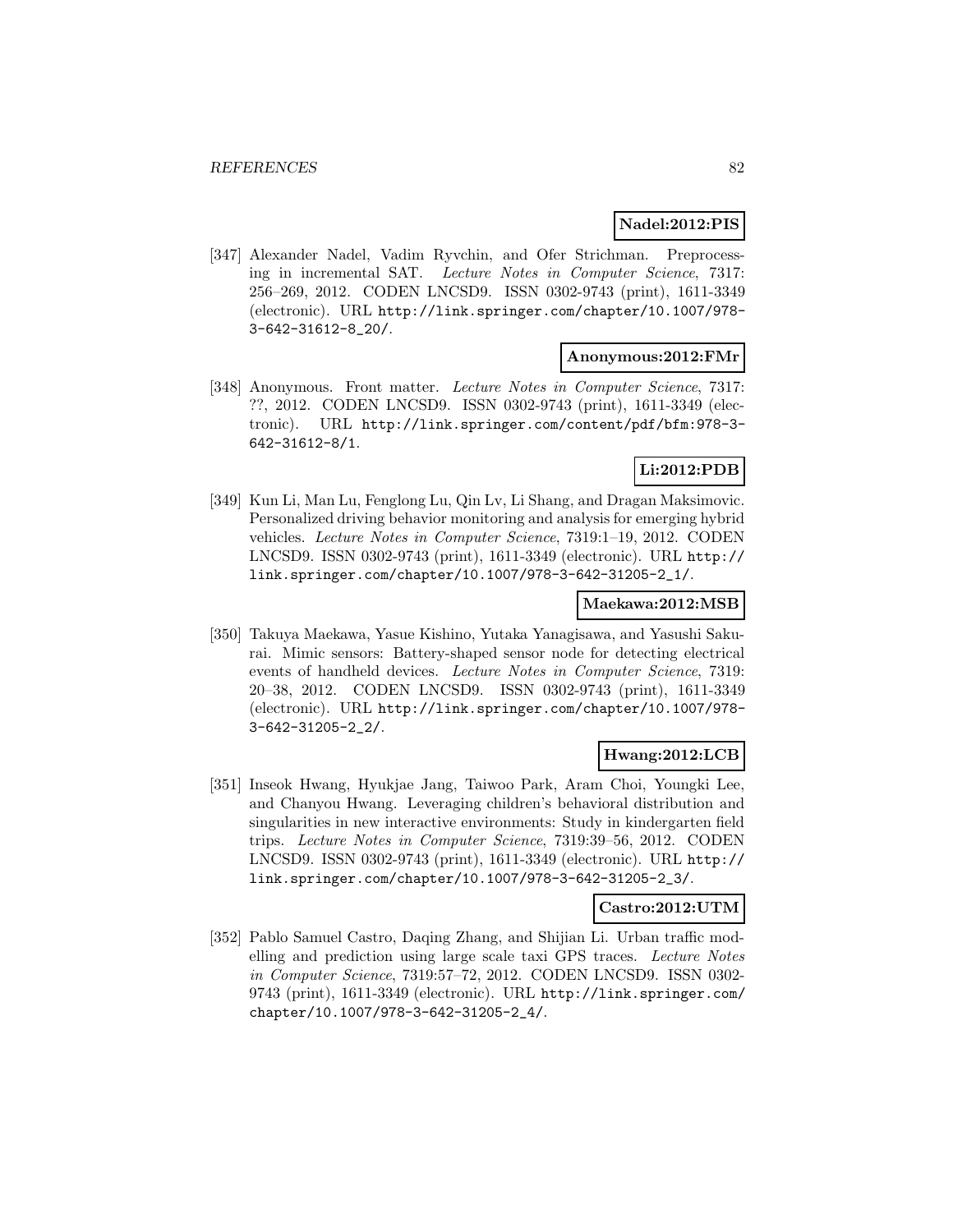#### **Tominaga:2012:UFM**

[353] Shoji Tominaga, Masamichi Shimosaka, Rui Fukui, and Tomomasa Sato. A unified framework for modeling and predicting going-out behavior. Lecture Notes in Computer Science, 7319:73–90, 2012. CODEN LNCSD9. ISSN 0302-9743 (print), 1611-3349 (electronic). URL http://link. springer.com/chapter/10.1007/978-3-642-31205-2\_5/.

# **Lathia:2012:HIC**

[354] Neal Lathia, Daniele Quercia, and Jon Crowcroft. The hidden image of the city: Sensing community well-being from urban mobility. Lecture Notes in Computer Science, 7319:91–98, 2012. CODEN LNCSD9. ISSN 0302-9743 (print), 1611-3349 (electronic). URL http://link.springer. com/chapter/10.1007/978-3-642-31205-2\_6/.

#### **Gornerup:2012:SMC**

[355] Olof Görnerup. Scalable mining of common routes in mobile communication network traffic data. Lecture Notes in Computer Science, 7319: 99–106, 2012. CODEN LNCSD9. ISSN 0302-9743 (print), 1611-3349 (electronic). URL http://link.springer.com/chapter/10.1007/978- 3-642-31205-2\_7/.

### **Bates:2012:AER**

[356] Oliver Bates, Adrian K. Clear, Adrian Friday, Mike Hazas, and Janine Morley. Accounting for energy-reliant services within everyday life at home. Lecture Notes in Computer Science, 7319:107-124, 2012. CODEN LNCSD9. ISSN 0302-9743 (print), 1611-3349 (electronic). URL http:// link.springer.com/chapter/10.1007/978-3-642-31205-2\_8/.

### **Lu:2012:SBA**

[357] Jiakang Lu and Kamin Whitehouse. Smart blueprints: Automatically generated maps of homes and the devices within them. Lecture Notes in Computer Science, 7319:125–142, 2012. CODEN LNCSD9. ISSN 0302- 9743 (print), 1611-3349 (electronic). URL http://link.springer.com/ chapter/10.1007/978-3-642-31205-2\_9/.

#### **Mennicken:2012:HNH**

[358] Sarah Mennicken and Elaine M. Huang. Hacking the natural habitat: An in-the-wild study of smart homes, their development, and the people who live in them. Lecture Notes in Computer Science, 7319: 143–160, 2012. CODEN LNCSD9. ISSN 0302-9743 (print), 1611-3349 (electronic). URL http://link.springer.com/chapter/10.1007/978- 3-642-31205-2\_10/.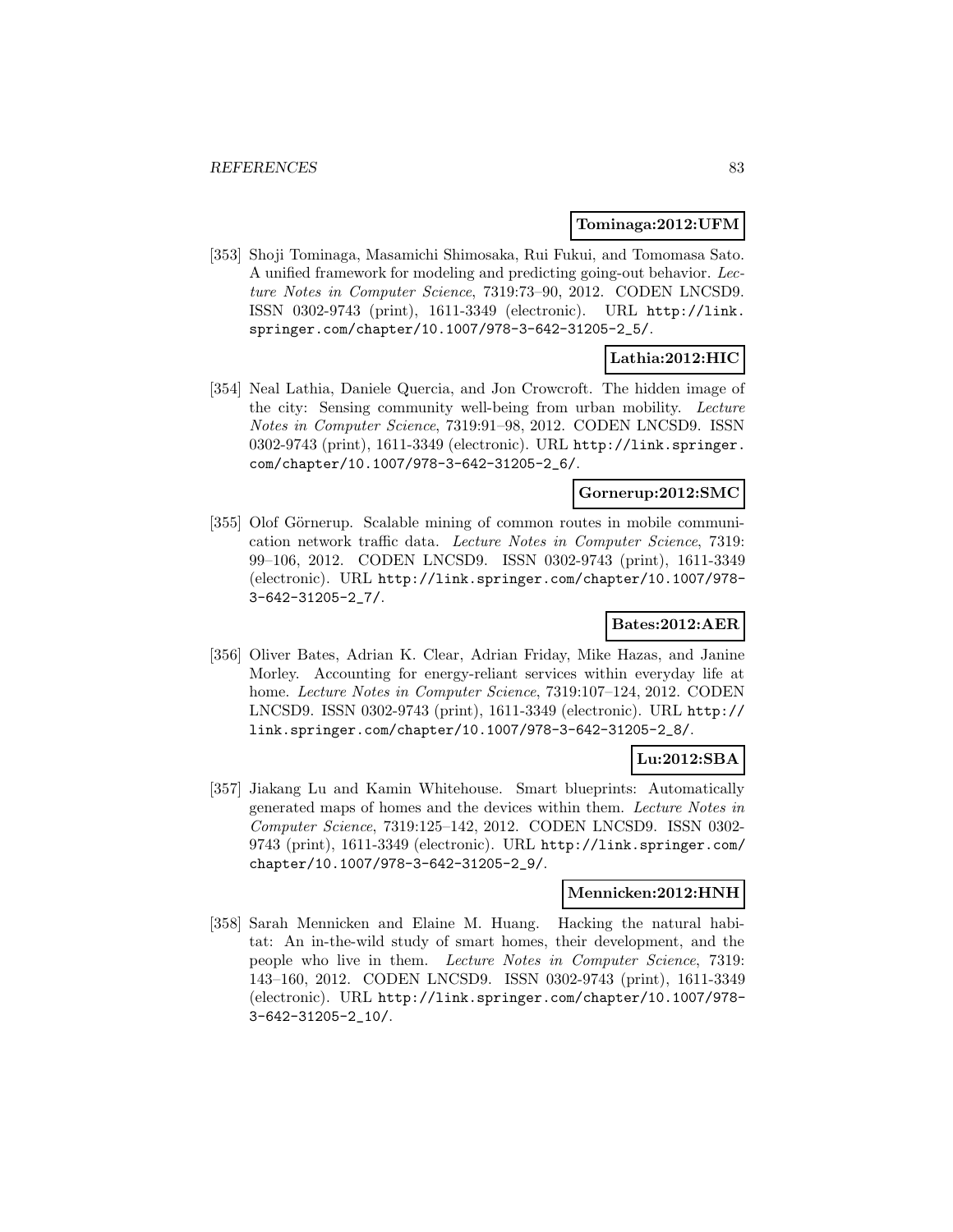# **Li:2012:DSA**

[359] Ming Li, Lars Mahnkopf, and Leif Kobbelt. The design of a Segway AR-tactile navigation system. Lecture Notes in Computer Science, 7319: 161–178, 2012. CODEN LNCSD9. ISSN 0302-9743 (print), 1611-3349 (electronic). URL http://link.springer.com/chapter/10.1007/978- 3-642-31205-2\_11/.

## **Kim:2012:RGM**

[360] SeungJun Kim, Jin-Hyuk Hong, Kevin A. Li, Jodi Forlizzi, and Anind K. Dey. Route guidance modality for elder driver navigation. Lecture Notes in Computer Science, 7319:179–196, 2012. CODEN LNCSD9. ISSN 0302- 9743 (print), 1611-3349 (electronic). URL http://link.springer.com/ chapter/10.1007/978-3-642-31205-2\_12/.

#### **Molyneaux:2012:IEA**

[361] David Molyneaux, Shahram Izadi, David Kim, Otmar Hilliges, Steve Hodges, and Xiang Cao. Interactive environment-aware handheld projectors for pervasive computing spaces. Lecture Notes in Computer Science, 7319:197–215, 2012. CODEN LNCSD9. ISSN 0302-9743 (print), 1611-3349 (electronic). URL http://link.springer.com/chapter/10. 1007/978-3-642-31205-2\_13/.

## **Villar:2012:NGP**

[362] Nicolas Villar, James Scott, Steve Hodges, Kerry Hammil, and Colin Miller. .NET gadgeteer: a platform for custom devices. Lecture Notes in Computer Science, 7319:216–233, 2012. CODEN LNCSD9. ISSN 0302- 9743 (print), 1611-3349 (electronic). URL http://link.springer.com/ chapter/10.1007/978-3-642-31205-2\_14/.

#### **Maekawa:2012:RHE**

[363] Takuya Maekawa, Yasue Kishino, Yutaka Yanagisawa, and Yasushi Sakurai. Recognizing handheld electrical device usage with hand-worn coil of wire. Lecture Notes in Computer Science, 7319:234–252, 2012. CODEN LNCSD9. ISSN 0302-9743 (print), 1611-3349 (electronic). URL http:// link.springer.com/chapter/10.1007/978-3-642-31205-2\_15/.

#### **Hameed:2012:SCR**

[364] Bilal Hameed, Farhan Rashid, Frank Dürr, and Kurt Rothermel. Selfcalibration of RFID reader probabilities in a smart real-time factory. Lecture Notes in Computer Science, 7319:253–270, 2012. CODEN LNCSD9. ISSN 0302-9743 (print), 1611-3349 (electronic). URL http://link. springer.com/chapter/10.1007/978-3-642-31205-2\_16/.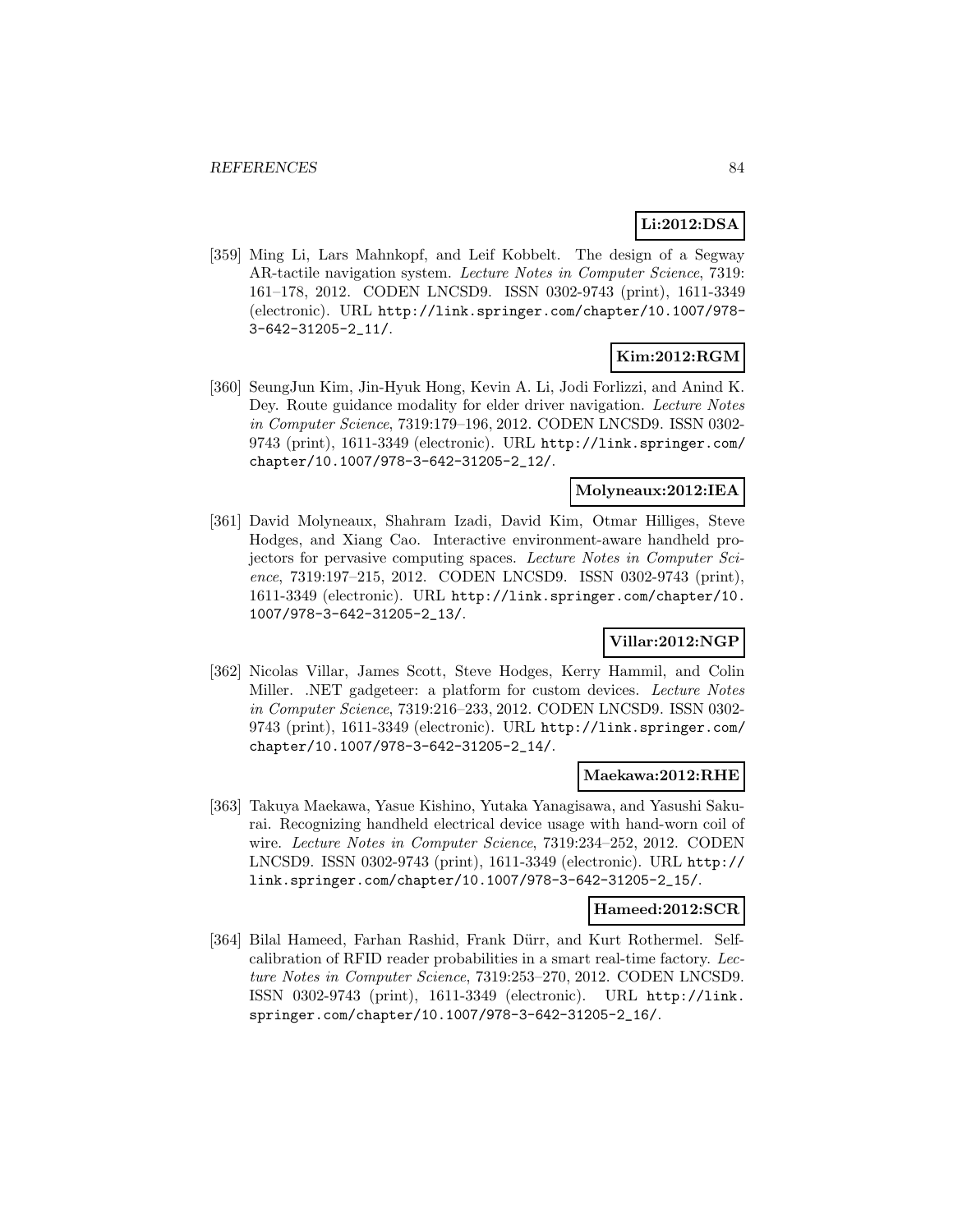#### **Pulkkinen:2012:AAD**

[365] Teemu Pulkkinen and Petteri Nurmi. AWESOM: Automatic discrete partitioning of indoor spaces for WiFi fingerprinting. Lecture Notes in Computer Science, 7319:271–288, 2012. CODEN LNCSD9. ISSN 0302- 9743 (print), 1611-3349 (electronic). URL http://link.springer.com/ chapter/10.1007/978-3-642-31205-2\_17/.

### **Schougaard:2012:IPN**

[366] Kari Rye Schougaard, Kaj Grønbæk, and Tejs Scharling. Indoor pedestrian navigation based on hybrid route planning and location modeling. Lecture Notes in Computer Science, 7319:289–306, 2012. CODEN LNCSD9. ISSN 0302-9743 (print), 1611-3349 (electronic). URL http:// link.springer.com/chapter/10.1007/978-3-642-31205-2\_18/.

### **Kamisaka:2012:EPR**

[367] Daisuke Kamisaka, Takafumi Watanabe, Shigeki Muramatsu, and Arei Kobayashi. Estimating position relation between two pedestrians using mobile phones. Lecture Notes in Computer Science, 7319:307–324, 2012. CODEN LNCSD9. ISSN 0302-9743 (print), 1611-3349 (electronic). URL http://link.springer.com/chapter/10.1007/978-3- 642-31205-2\_19/.

## **Higuchi:2012:CCC**

[368] Takamasa Higuchi, Hirozumi Yamaguchi, and Teruo Higashino. Clearing a crowd: Context-supported neighbor positioning for people-centric navigation. Lecture Notes in Computer Science, 7319:325–342, 2012. CODEN LNCSD9. ISSN 0302-9743 (print), 1611-3349 (electronic). URL http:// link.springer.com/chapter/10.1007/978-3-642-31205-2\_20/.

#### **Anonymous:2012:FMs**

[369] Anonymous. Front matter. Lecture Notes in Computer Science, 7319: ??, 2012. CODEN LNCSD9. ISSN 0302-9743 (print), 1611-3349 (electronic). URL http://link.springer.com/content/pdf/bfm:978-3- 642-31205-2/1.

#### **Selic:2012:LWK**

[370] Bran Selic. The less Well known UML. Lecture Notes in Computer Science, 7320:1–20, 2012. CODEN LNCSD9. ISSN 0302-9743 (print), 1611-3349 (electronic). URL http://link.springer.com/chapter/10.1007/978- 3-642-30982-3\_1/.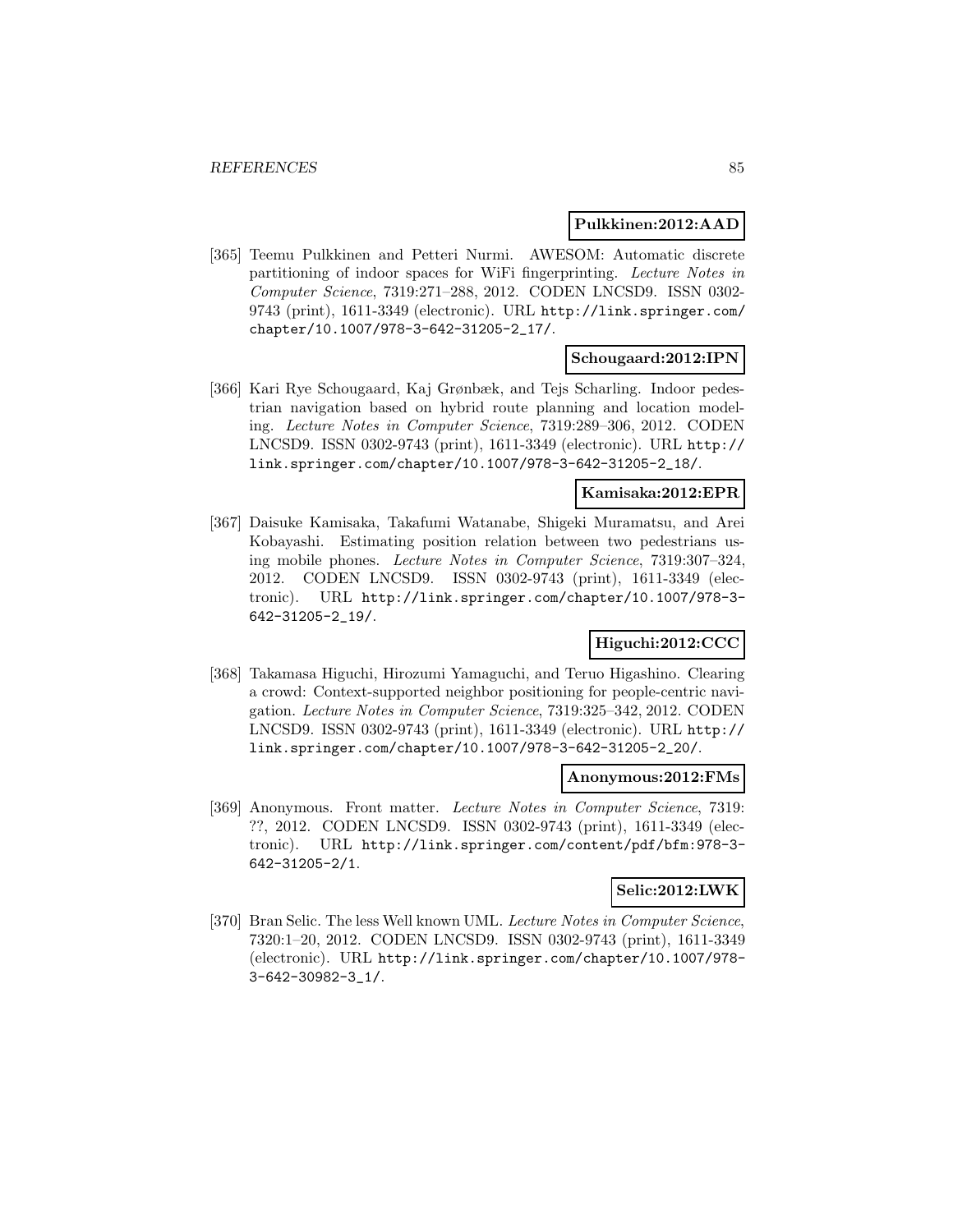### **Andova:2012:MBD**

[371] Suzana Andova and Mark G. J. van den Brand. MDE basics with a DSL focus. Lecture Notes in Computer Science, 7320:21–57, 2012. CODEN LNCSD9. ISSN 0302-9743 (print), 1611-3349 (electronic). URL http:// link.springer.com/chapter/10.1007/978-3-642-30982-3\_2/.

### **Cabot:2012:OCL**

[372] Jordi Cabot and Martin Gogolla. Object constraint language (OCL): a definitive guide. Lecture Notes in Computer Science, 7320:58–90, 2012. CODEN LNCSD9. ISSN 0302-9743 (print), 1611-3349 (electronic). URL http://link.springer.com/chapter/10.1007/978-3- 642-30982-3\_3/.

### **DiRuscio:2012:MT**

[373] Davide Di Ruscio and Romina Eramo. Model transformations. Lecture Notes in Computer Science, 7320:91–136, 2012. CODEN LNCSD9. ISSN 0302-9743 (print), 1611-3349 (electronic). URL http://link.springer. com/chapter/10.1007/978-3-642-30982-3\_4/.

### **Giese:2012:GTM**

[374] Holger Giese, Leen Lambers, and Basil Becker. Graph transformations for MDE, adaptation, and models at runtime. Lecture Notes in Computer Science, 7320:137–191, 2012. CODEN LNCSD9. ISSN 0302-9743 (print), 1611-3349 (electronic). URL http://link.springer.com/chapter/10. 1007/978-3-642-30982-3\_5/.

#### **deCaso:2012:AVA**

[375] Guido de Caso and Victor Braberman. Abstractions for validation in action. Lecture Notes in Computer Science, 7320:192–218, 2012. CODEN LNCSD9. ISSN 0302-9743 (print), 1611-3349 (electronic). URL http:// link.springer.com/chapter/10.1007/978-3-642-30982-3\_6/.

### **Petriu:2012:SPM**

[376] Dorina C. Petriu and Mohammad Alhaj. Software performance modeling. Lecture Notes in Computer Science, 7320:219–262, 2012. CODEN LNCSD9. ISSN 0302-9743 (print), 1611-3349 (electronic). URL http:// link.springer.com/chapter/10.1007/978-3-642-30982-3\_7/.

#### **Becker:2012:MTN**

[377] Steffen Becker. Model transformations in non-functional analysis. Lecture Notes in Computer Science, 7320:263–289, 2012. CODEN LNCSD9. ISSN 0302-9743 (print), 1611-3349 (electronic). URL http://link.springer. com/chapter/10.1007/978-3-642-30982-3\_8/.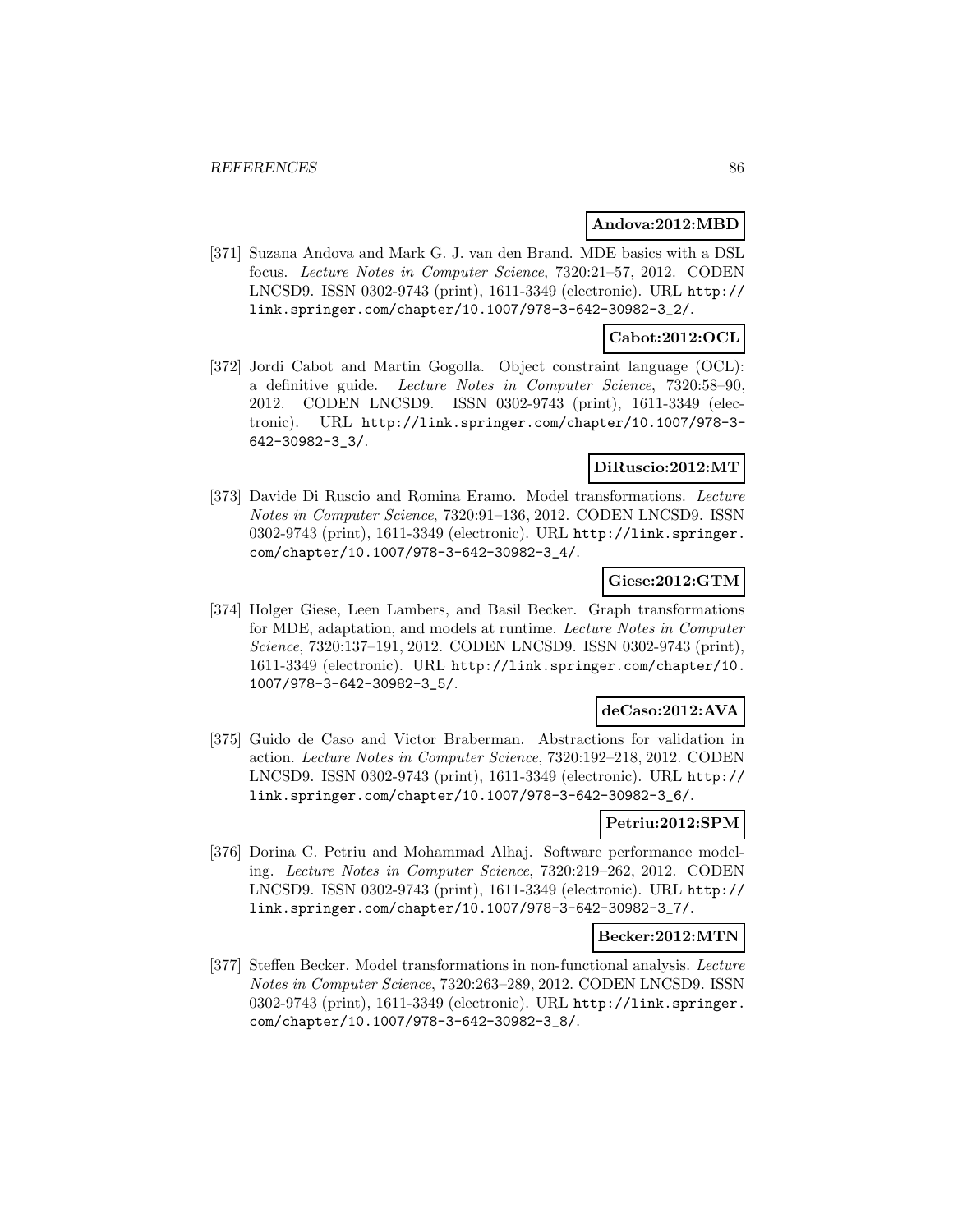#### **Cortellessa:2012:SPA**

[378] Vittorio Cortellessa and Antinisca Di Marco. Software performance antipatterns: Modeling and analysis. Lecture Notes in Computer Science, 7320:290–335, 2012. CODEN LNCSD9. ISSN 0302-9743 (print), 1611- 3349 (electronic). URL http://link.springer.com/chapter/10.1007/ 978-3-642-30982-3\_9/.

### **Brosch:2012:IMV**

[379] Petra Brosch, Gerti Kappel, and Philip Langer. An introduction to model versioning. Lecture Notes in Computer Science, 7320:336–398, 2012. CODEN LNCSD9. ISSN 0302-9743 (print), 1611-3349 (electronic). URL http://link.springer.com/chapter/10.1007/978-3- 642-30982-3\_10/.

## **Vallecillo:2012:FST**

[380] Antonio Vallecillo and Martin Gogolla. Formal specification and testing of model transformations. Lecture Notes in Computer Science, 7320: 399–437, 2012. CODEN LNCSD9. ISSN 0302-9743 (print), 1611-3349 (electronic). URL http://link.springer.com/chapter/10.1007/978- 3-642-30982-3\_11/.

### **Anonymous:2012:BMj**

[381] Anonymous. Back matter. Lecture Notes in Computer Science, 7320: ??, 2012. CODEN LNCSD9. ISSN 0302-9743 (print), 1611-3349 (electronic). URL http://link.springer.com/content/pdf/bbm:978-3- 642-30982-3/1.

#### **Anonymous:2012:FMt**

[382] Anonymous. Front matter. Lecture Notes in Computer Science, 7320: ??, 2012. CODEN LNCSD9. ISSN 0302-9743 (print), 1611-3349 (electronic). URL http://link.springer.com/content/pdf/bfm:978-3- 642-30982-3/1.

#### **Borger:2012:CRAb**

[383] Egon Börger, Antonio Cisternino, and Vincenzo Gervasi. Contribution to a rigorous analysis of Web application frameworks. Lecture Notes in Computer Science, 7321:1–20, 2012. CODEN LNCSD9. ISSN 0302- 9743 (print), 1611-3349 (electronic). URL http://link.springer.com/ chapter/10.1007/978-3-642-30729-4\_1/.

### **Calder:2012:PAE**

[384] Muffy Calder and Michele Sevegnani. Process algebra for event-driven runtime verification: a case study of wireless network management. Lecture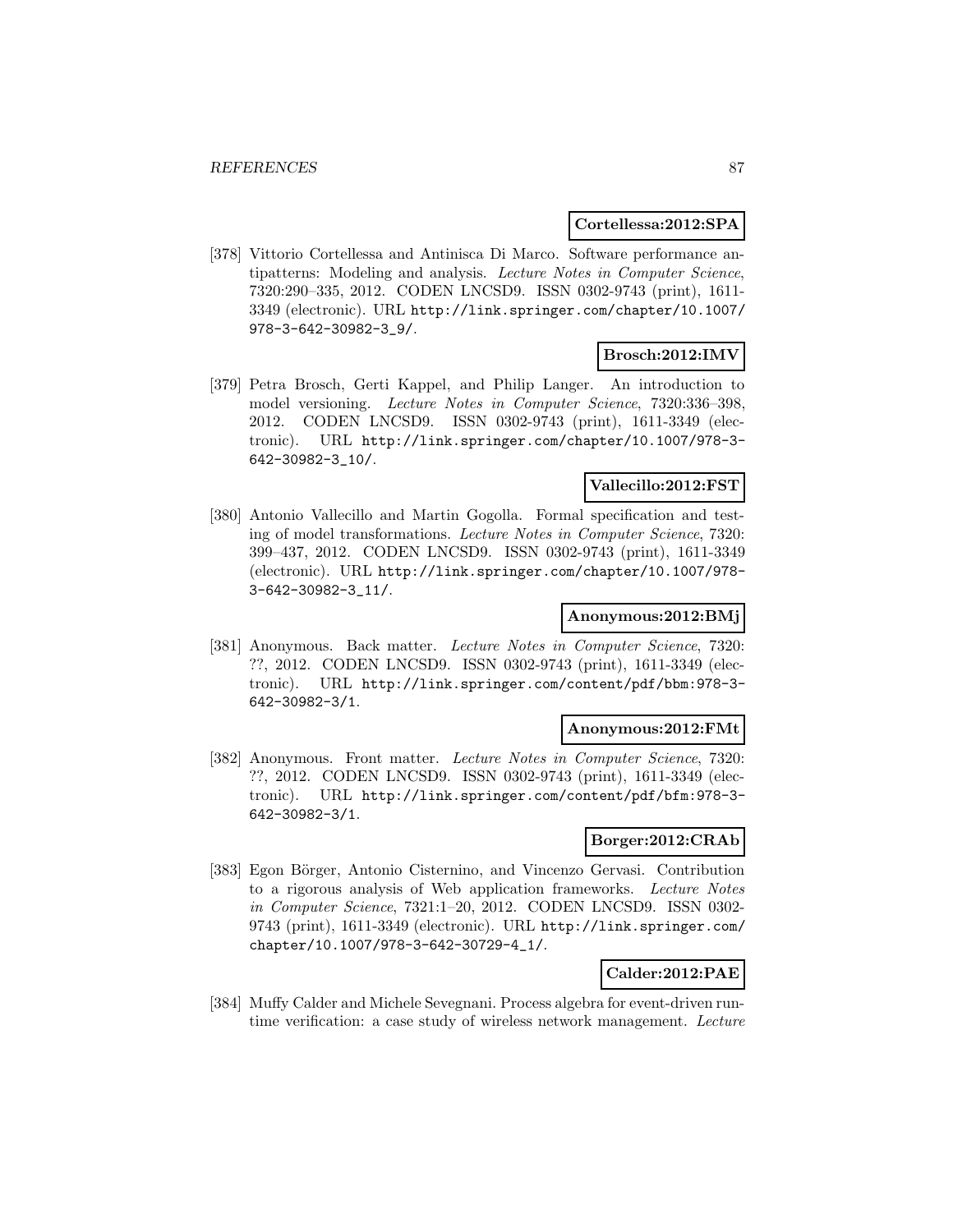Notes in Computer Science, 7321:21–23, 2012. CODEN LNCSD9. ISSN 0302-9743 (print), 1611-3349 (electronic). URL http://link.springer. com/chapter/10.1007/978-3-642-30729-4\_2/.

## **Hansen:2012:TTB**

[385] Dominik Hansen and Michael Leuschel. Translating TLA<sup>+</sup> to B for validation with ProB. Lecture Notes in Computer Science, 7321:24– 38, 2012. CODEN LNCSD9. ISSN 0302-9743 (print), 1611-3349 (electronic). URL http://link.springer.com/chapter/10.1007/978-3- 642-30729-4\_3/.

### **Dongol:2012:RGR**

[386] Brijesh Dongol and Ian J. Hayes. Rely/guarantee reasoning for teleoreactive programs over multiple time bands. Lecture Notes in Computer Science, 7321:39–53, 2012. CODEN LNCSD9. ISSN 0302-9743 (print), 1611-3349 (electronic). URL http://link.springer.com/chapter/10. 1007/978-3-642-30729-4\_4/.

### **Isobe:2012:SLC**

[387] Yoshinao Isobe, Faron Moller, and Hoang Nga Nguyen. Safety and line capacity in railways — an approach in timed CSP. Lecture Notes in Computer Science, 7321:54–68, 2012. CODEN LNCSD9. ISSN 0302- 9743 (print), 1611-3349 (electronic). URL http://link.springer.com/ chapter/10.1007/978-3-642-30729-4\_5/.

### **Berthing:2012:RBD**

[388] Jesper Berthing, Pontus Boström, and Kaisa Sere. Refinement-based development of timed systems. Lecture Notes in Computer Science, 7321: 69–83, 2012. CODEN LNCSD9. ISSN 0302-9743 (print), 1611-3349 (electronic). URL http://link.springer.com/chapter/10.1007/978- 3-642-30729-4\_6/.

#### **Blackmore:2012:ACS**

[389] Tim Blackmore, David Halliwell, Philip Barker, and Kerstin Eder. Analysing and closing simulation coverage by automatic generation and verification of formal properties from coverage reports. Lecture Notes in Computer Science, 7321:84–98, 2012. CODEN LNCSD9. ISSN 0302- 9743 (print), 1611-3349 (electronic). URL http://link.springer.com/ chapter/10.1007/978-3-642-30729-4\_7/.

#### **Zhang:2012:MCS**

[390] Fuyuan Zhang, Flemming Nielson, and Hanne Riis Nielson. Model checking as static analysis: Revisited. Lecture Notes in Computer Science,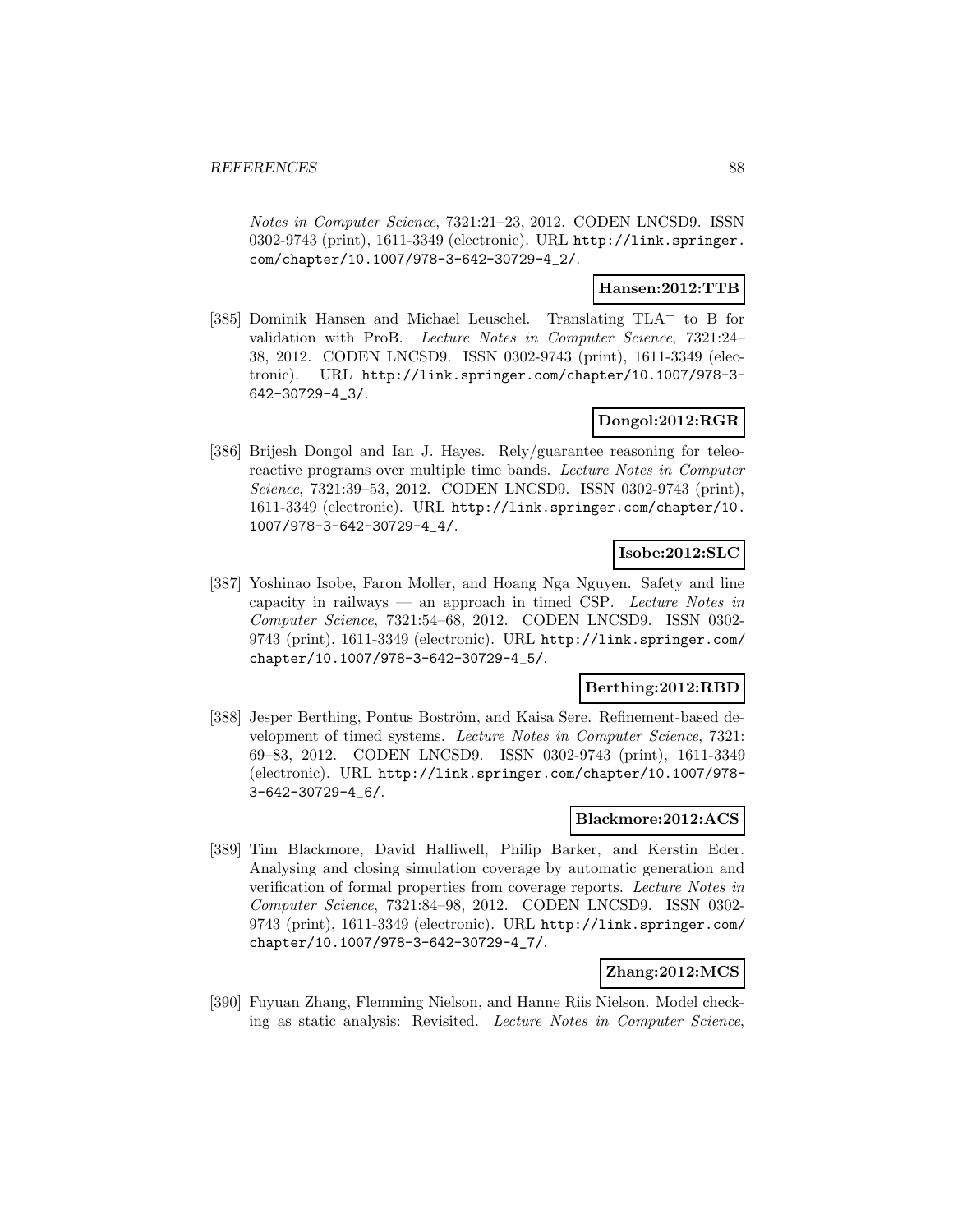7321:99–112, 2012. CODEN LNCSD9. ISSN 0302-9743 (print), 1611-3349 (electronic). URL http://link.springer.com/chapter/10.1007/978- 3-642-30729-4\_8/.

# **Ngo:2012:FVC**

[391] Van Chan Ngo, Jean-Pierre Talpin, and Thierry Gautier. Formal verification of compiler transformations on polychronous equations. Lecture Notes in Computer Science, 7321:113–127, 2012. CODEN LNCSD9. ISSN 0302-9743 (print), 1611-3349 (electronic). URL http://link.springer. com/chapter/10.1007/978-3-642-30729-4\_9/.

### **Rocha:2012:UPB**

[392] Herbert Rocha, Raimundo Barreto, and Lucas Cordeiro. Understanding programming bugs in ANSI-C software using bounded model checking counter-examples. Lecture Notes in Computer Science, 7321:128– 142, 2012. CODEN LNCSD9. ISSN 0302-9743 (print), 1611-3349 (electronic). URL http://link.springer.com/chapter/10.1007/978- 3-642-30729-4\_10/.

### **Kazemeyni:2012:MBW**

[393] Fatemeh Kazemeyni, Einar Broch Johnsen, and Olaf Owe. MULE-based wireless sensor networks: Probabilistic modeling and quantitative analysis. Lecture Notes in Computer Science, 7321:143–157, 2012. CODEN LNCSD9. ISSN 0302-9743 (print), 1611-3349 (electronic). URL http:// link.springer.com/chapter/10.1007/978-3-642-30729-4\_11/.

#### **Woehrle:2012:MET**

[394] Matthias Woehrle, Rena Bakhshi, and Mohammad Reza Mousavi. Mechanized extraction of topology anti-patterns in wireless networks. Lecture Notes in Computer Science, 7321:158–173, 2012. CODEN LNCSD9. ISSN 0302-9743 (print), 1611-3349 (electronic). URL http://link.springer. com/chapter/10.1007/978-3-642-30729-4\_12/.

### **Lensink:2012:PFC**

[395] Leonard Lensink, Sjaak Smetsers, and Marko van Eekelen. A proof framework for concurrent programs. Lecture Notes in Computer Science, 7321: 174–190, 2012. CODEN LNCSD9. ISSN 0302-9743 (print), 1611-3349 (electronic). URL http://link.springer.com/chapter/10.1007/978- 3-642-30729-4\_13/.

#### **Bresciani:2012:USP**

[396] Riccardo Bresciani and Andrew Butterfield. A UTP semantics of pGCL as a homogeneous relation. Lecture Notes in Computer Science, 7321: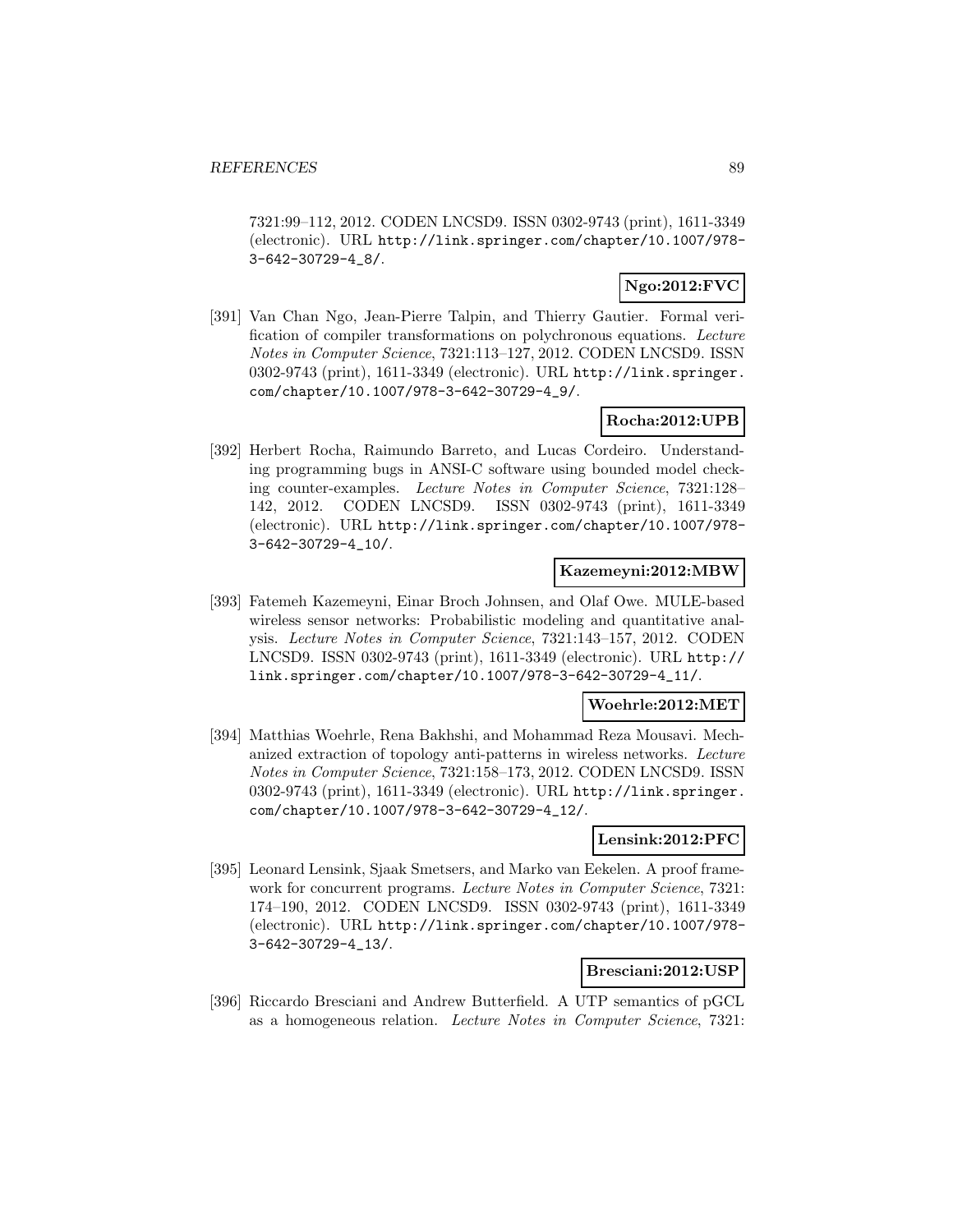191–205, 2012. CODEN LNCSD9. ISSN 0302-9743 (print), 1611-3349 (electronic). URL http://link.springer.com/chapter/10.1007/978- 3-642-30729-4\_14/.

## **Tian:2012:BBC**

[397] HaiYun Tian, Phillip J. Brooke, and Anne-Gwenn Bosser. Behaviourbased cheat detection in multiplayer games with event-B. Lecture Notes in Computer Science, 7321:206–220, 2012. CODEN LNCSD9. ISSN 0302- 9743 (print), 1611-3349 (electronic). URL http://link.springer.com/ chapter/10.1007/978-3-642-30729-4\_15/.

### **Diaconescu:2012:RPT**

[398] Denisa Diaconescu, Ioana Leustean, Luigia Petre, and Kaisa Sere. Refinement-preserving translation from event-B to register-voice interactive systems. Lecture Notes in Computer Science, 7321:221–236, 2012. CODEN LNCSD9. ISSN 0302-9743 (print), 1611-3349 (electronic). URL http://link.springer.com/chapter/10.1007/978-3- 642-30729-4\_16/.

### **Tarasyuk:2012:FMV**

[399] Anton Tarasyuk, Elena Troubitsyna, and Linas Laibinis. Formal modelling and verification of service-oriented systems in probabilistic event-B. Lecture Notes in Computer Science, 7321:237–252, 2012. CODEN LNCSD9. ISSN 0302-9743 (print), 1611-3349 (electronic). URL http:// link.springer.com/chapter/10.1007/978-3-642-30729-4\_17/.

#### **Markovski:2012:PSP**

[400] Jasen Markovski, Dirk A. van Beek, and Jos Baeten. Partially-supervised plants: Embedding control requirements in plant components. Lecture Notes in Computer Science, 7321:253–267, 2012. CODEN LNCSD9. ISSN 0302-9743 (print), 1611-3349 (electronic). URL http://link.springer. com/chapter/10.1007/978-3-642-30729-4\_18/.

#### **Hooman:2012:EFD**

[401] Jozef Hooman, Arjan J. Mooij, and Hans van Wezep. Early fault detection in industry using models at various abstraction levels. Lecture Notes in Computer Science, 7321:268–282, 2012. CODEN LNCSD9. ISSN 0302- 9743 (print), 1611-3349 (electronic). URL http://link.springer.com/ chapter/10.1007/978-3-642-30729-4\_19/.

### **Ji:2012:PKP**

[402] Ran Ji and Richard Bubel. PE-KeY: a partial evaluator for Java programs. Lecture Notes in Computer Science, 7321:283–295, 2012. CODEN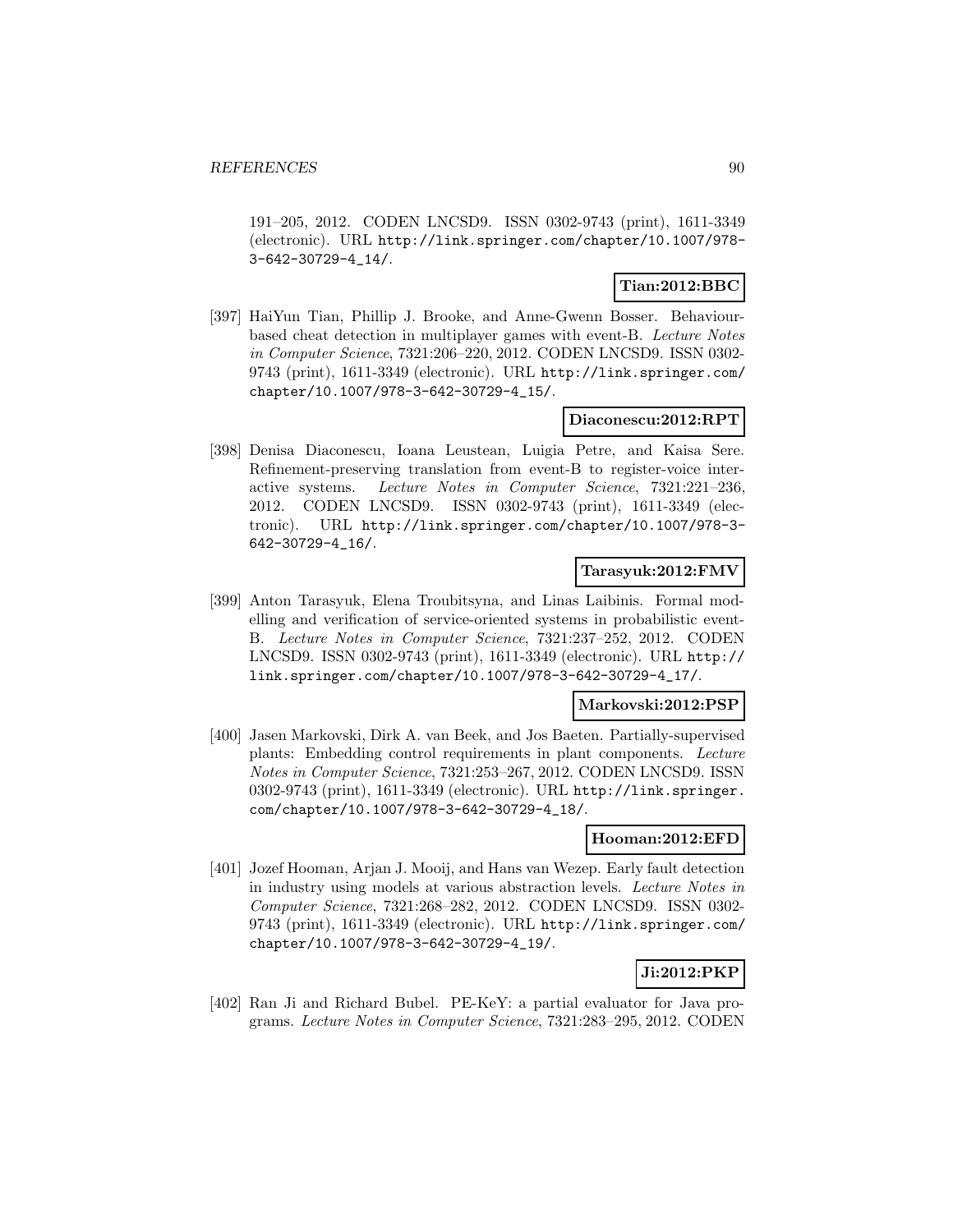LNCSD9. ISSN 0302-9743 (print), 1611-3349 (electronic). URL http:// link.springer.com/chapter/10.1007/978-3-642-30729-4\_20/.

#### **Anonymous:2012:FMu**

[403] Anonymous. Front matter. Lecture Notes in Computer Science, 7321: ??, 2012. CODEN LNCSD9. ISSN 0302-9743 (print), 1611-3349 (electronic). URL http://link.springer.com/content/pdf/bfm:978-3- 642-30729-4/1.

## **Agten:2012:RDL**

[404] Pieter Agten, Nick Nikiforakis, Raoul Strackx, Willem De Groef, and Frank Piessens. Recent developments in low-level software security. Lecture Notes in Computer Science, 7322:1–16, 2012. CODEN LNCSD9. ISSN 0302-9743 (print), 1611-3349 (electronic). URL http://link. springer.com/chapter/10.1007/978-3-642-30955-7\_1/.

#### **Kearney:2012:TCP**

[405] Paul Kearney. Towards a  $C^2I$  platform for combating the cyber-threat. Lecture Notes in Computer Science, 7322:17–19, 2012. CODEN LNCSD9. ISSN 0302-9743 (print), 1611-3349 (electronic). URL http://link. springer.com/chapter/10.1007/978-3-642-30955-7\_2/.

### **Gollmann:2012:VPR**

[406] Dieter Gollmann. Veracity, plausibility, and reputation. Lecture Notes in Computer Science, 7322:20–28, 2012. CODEN LNCSD9. ISSN 0302- 9743 (print), 1611-3349 (electronic). URL http://link.springer.com/ chapter/10.1007/978-3-642-30955-7\_3/.

#### **Hernandez-Castro:2012:AFH**

[407] Julio Cesar Hernandez-Castro, Pedro Peris-Lopez, Masoumeh Safkhani, and Nasour Bagheri. Another fallen hash-based RFID authentication protocol. Lecture Notes in Computer Science, 7322:29–37, 2012. CODEN LNCSD9. ISSN 0302-9743 (print), 1611-3349 (electronic). URL http:// link.springer.com/chapter/10.1007/978-3-642-30955-7\_4/.

#### **Venkatesh:2012:HBD**

[408] G. Kirubavathi Venkatesh and R. Anitha Nadarajan. HTTP botnet detection using adaptive learning rate multilayer feed-forward neural network. Lecture Notes in Computer Science, 7322:38–48, 2012. CODEN LNCSD9. ISSN 0302-9743 (print), 1611-3349 (electronic). URL http:// link.springer.com/chapter/10.1007/978-3-642-30955-7\_5/.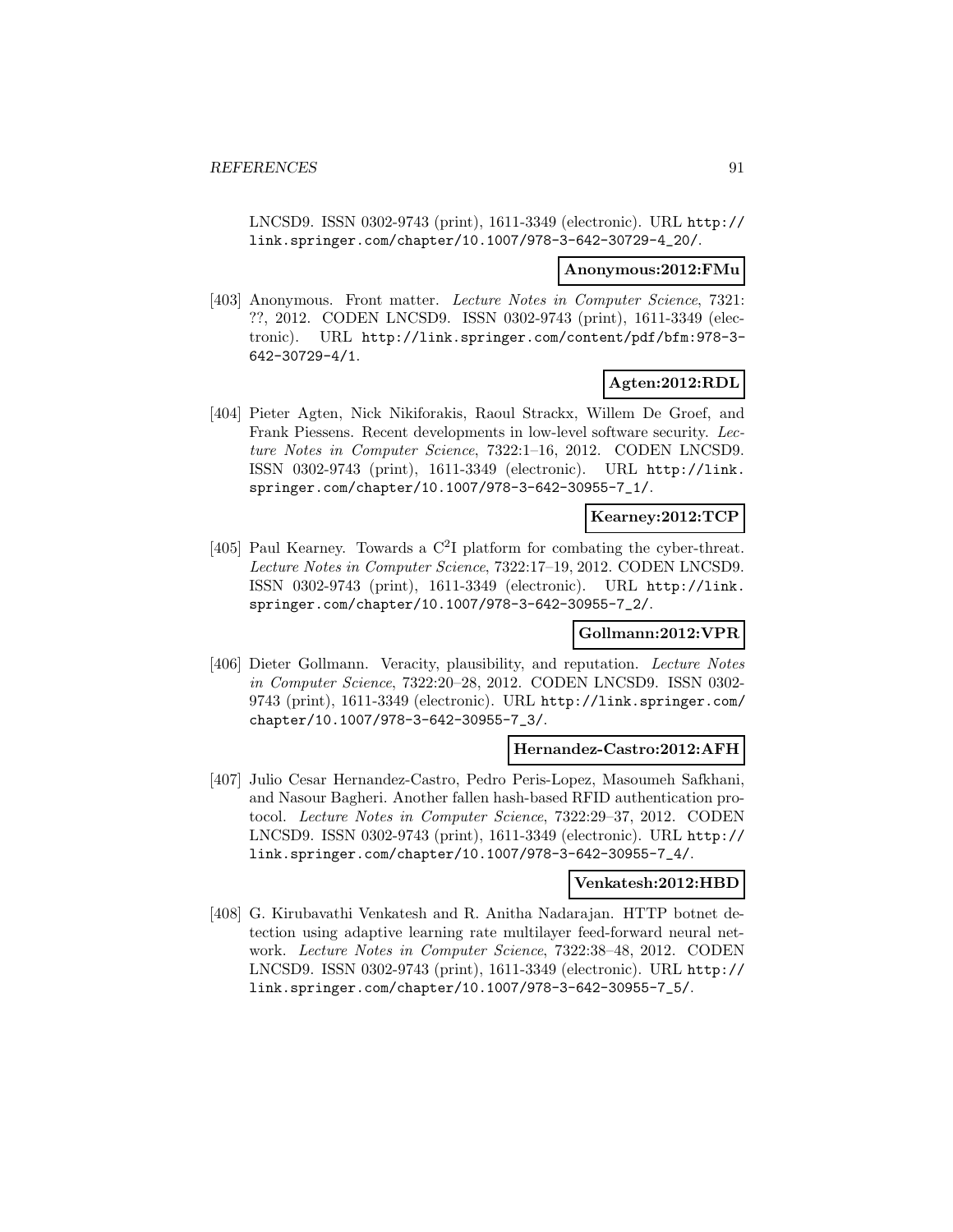## **Liu:2012:HBE**

[409] Fanbao Liu and Tao Xie. How to break EAP-MD5. Lecture Notes in Computer Science, 7322:49–57, 2012. CODEN LNCSD9. ISSN 0302- 9743 (print), 1611-3349 (electronic). URL http://link.springer.com/ chapter/10.1007/978-3-642-30955-7\_6/.

### **Zhou:2012:PPS**

[410] Jian Zhou, Jiwu Jing, Ji Xiang, and Lei Wang. Privacy preserving social network publication on bipartite graphs. Lecture Notes in Computer Science, 7322:58–70, 2012. CODEN LNCSD9. ISSN 0302-9743 (print), 1611-3349 (electronic). URL http://link.springer.com/chapter/10. 1007/978-3-642-30955-7\_7/.

### **Christin:2012:PBU**

[411] Delphine Christin, Pablo Sánchez López, Andreas Reinhardt, and Matthias Hollick. Privacy bubbles: User-centered privacy control for mobile content sharing applications. Lecture Notes in Computer Science, 7322:71–86, 2012. CODEN LNCSD9. ISSN 0302-9743 (print), 1611-3349 (electronic). URL http://link.springer.com/chapter/10.1007/978- 3-642-30955-7\_8/.

## **Kiyomoto:2012:PPU**

[412] Shinsaku Kiyomoto, Kazuhide Fukushima, and Yutaka Miyake. Privacy preservation of user history graph. Lecture Notes in Computer Science, 7322:87–96, 2012. CODEN LNCSD9. ISSN 0302-9743 (print), 1611-3349 (electronic). URL http://link.springer.com/chapter/10.1007/978- 3-642-30955-7\_9/.

### **DellAmico:2012:HSP**

[413] Matteo Dell'Amico, Gabriel Serme, Muhammad Sabir Idrees, and Anderson Santana de Olivera. HiPoLDS: a security policy language for distributed systems. Lecture Notes in Computer Science, 7322:97–112, 2012. CODEN LNCSD9. ISSN 0302-9743 (print), 1611-3349 (electronic). URL http://link.springer.com/chapter/10.1007/978-3- 642-30955-7\_10/.

### **Nassr:2012:RRO**

[414] Nezar Nassr and Eric Steegmans. ROAC: a role-oriented access control model. Lecture Notes in Computer Science, 7322:113–127, 2012. CODEN LNCSD9. ISSN 0302-9743 (print), 1611-3349 (electronic). URL http:// link.springer.com/chapter/10.1007/978-3-642-30955-7\_11/.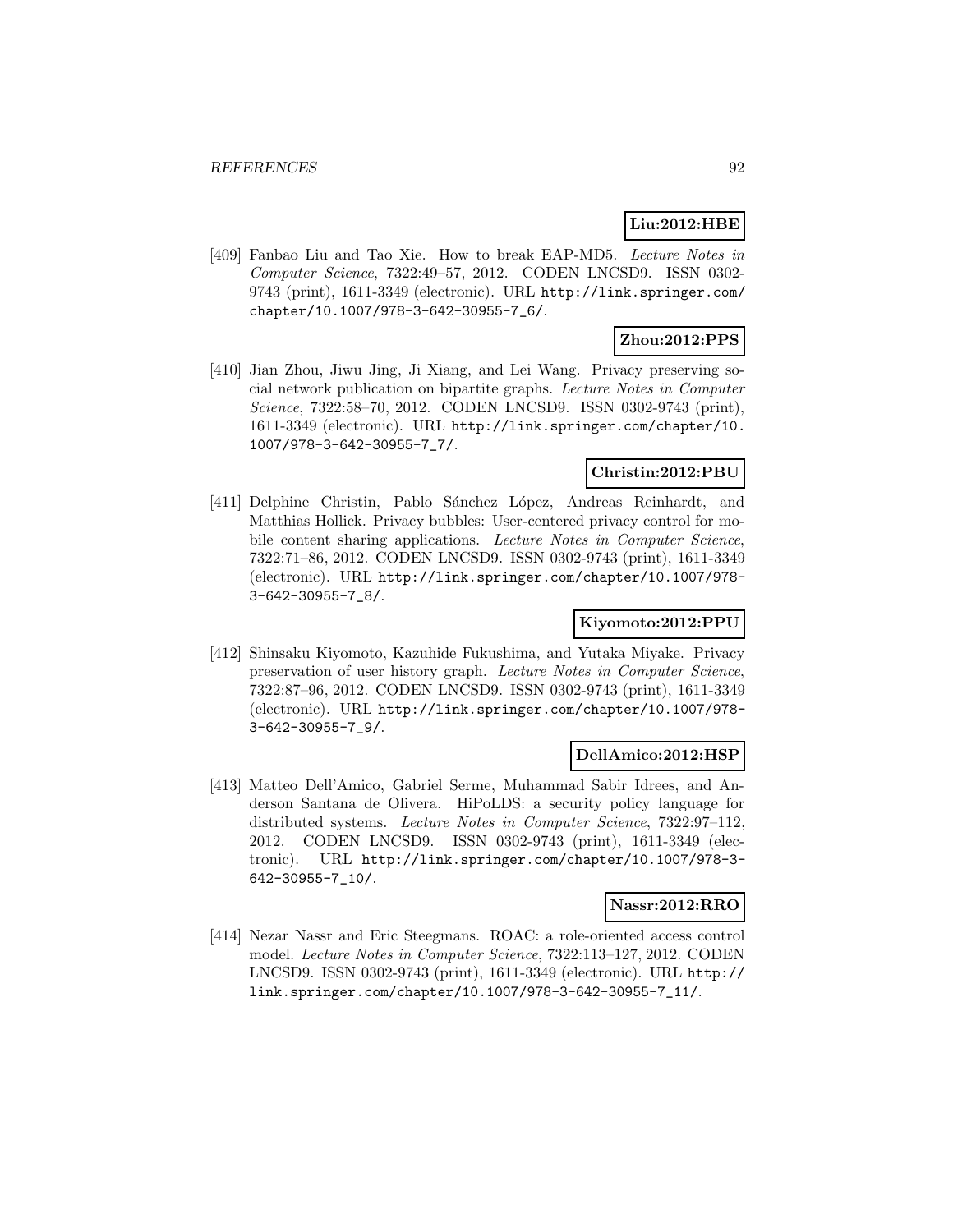#### **Ganesh:2012:OPE**

[415] Chaya Ganesh and C. Pandu Rangan. Optimal parameters for efficient two-party computation protocols. Lecture Notes in Computer Science, 7322:128–143, 2012. CODEN LNCSD9. ISSN 0302-9743 (print), 1611- 3349 (electronic). URL http://link.springer.com/chapter/10.1007/ 978-3-642-30955-7\_12/.

#### **Bohli:2012:ASS**

[416] Jens-Matthias Bohli, Wenting Li, and Jan Seedorf. Assisting server for secure multi-party computation. Lecture Notes in Computer Science, 7322: 144–159, 2012. CODEN LNCSD9. ISSN 0302-9743 (print), 1611-3349 (electronic). URL http://link.springer.com/chapter/10.1007/978- 3-642-30955-7\_13/.

### **ElBansarkhani:2012:ELB**

[417] Rachid El Bansarkhani and Mohammed Meziani. An efficient lattice-based secret sharing construction. Lecture Notes in Computer Science, 7322: 160–168, 2012. CODEN LNCSD9. ISSN 0302-9743 (print), 1611-3349 (electronic). URL http://link.springer.com/chapter/10.1007/978- 3-642-30955-7\_14/.

## **Souissi:2012:OCP**

[418] Youssef Souissi, Nicolas Debande, Sami Mekki, Sylvain Guilley, and Ali Maalaoui. On the optimality of correlation power attack on embedded cryptographic systems. Lecture Notes in Computer Science, 7322: 169–178, 2012. CODEN LNCSD9. ISSN 0302-9743 (print), 1611-3349 (electronic). URL http://link.springer.com/chapter/10.1007/978- 3-642-30955-7\_15/.

### **Karakoc:2012:IDC**

[419] Ferhat Karakoç, Hüseyin Demirci, and A. Emre Harmancı. Impossible differential cryptanalysis of reduced-round LBlock. Lecture Notes in Computer Science, 7322:179–188, 2012. CODEN LNCSD9. ISSN 0302- 9743 (print), 1611-3349 (electronic). URL http://link.springer.com/ chapter/10.1007/978-3-642-30955-7\_16/.

#### **Grossschadl:2012:EJI**

[420] Johann Großschädl, Dan Page, and Stefan Tillich. Efficient Java implementation of elliptic curve cryptography for J2ME-enabled mobile devices. Lecture Notes in Computer Science, 7322:189–207, 2012. CODEN LNCSD9. ISSN 0302-9743 (print), 1611-3349 (electronic). URL http:// link.springer.com/chapter/10.1007/978-3-642-30955-7\_17/.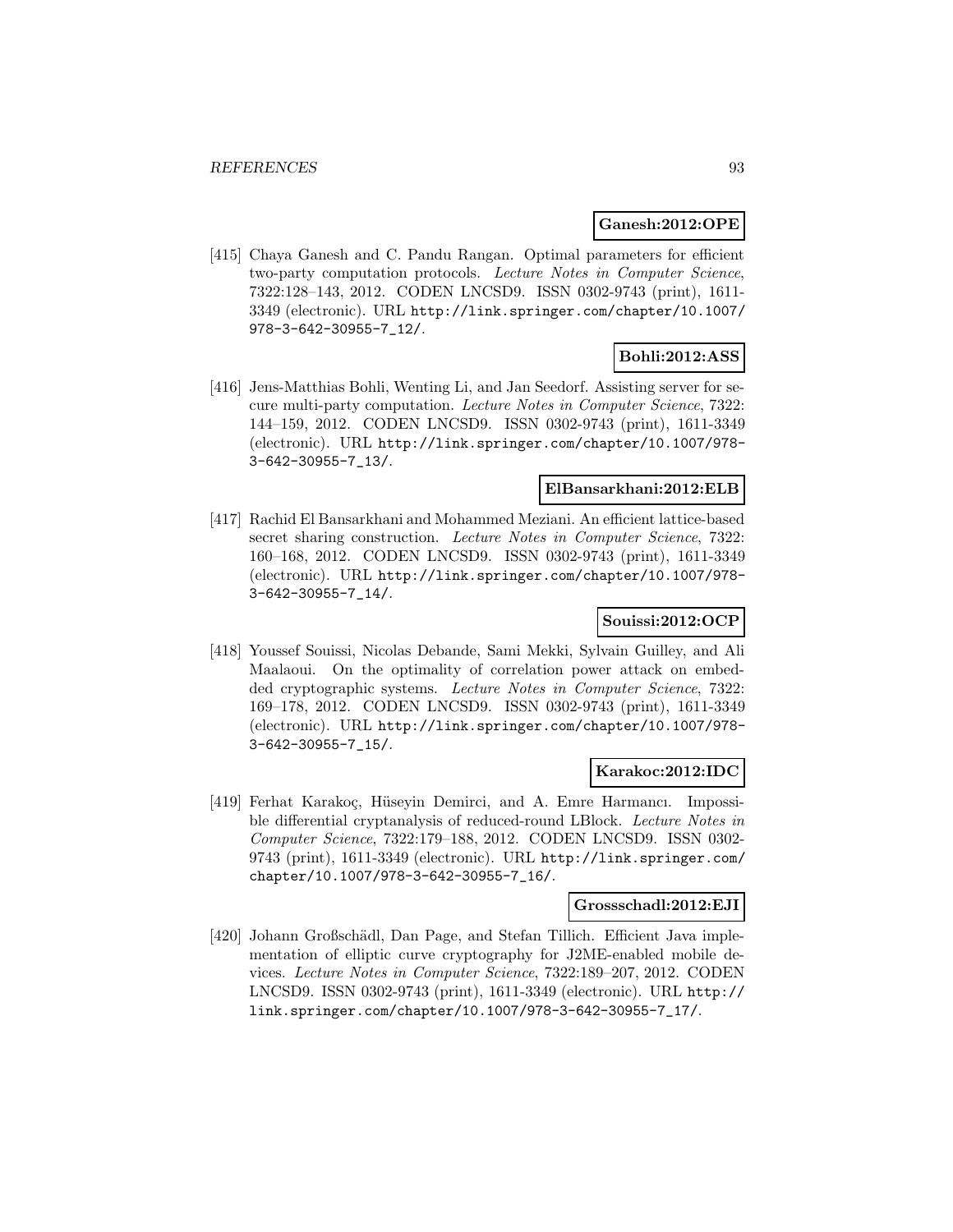#### **Schreckling:2012:KRT**

[421] Daniel Schreckling, Joachim Posegga, Johannes Köstler, and Matthias Schaff. Kynoid: Real-time enforcement of fine-grained, user-defined, and data-centric security policies for Android. Lecture Notes in Computer Science, 7322:208–223, 2012. CODEN LNCSD9. ISSN 0302-9743 (print), 1611-3349 (electronic). URL http://link.springer.com/chapter/10. 1007/978-3-642-30955-7\_18/.

#### **Anonymous:2012:BMk**

[422] Anonymous. Back matter. Lecture Notes in Computer Science, 7322: ??, 2012. CODEN LNCSD9. ISSN 0302-9743 (print), 1611-3349 (electronic). URL http://link.springer.com/content/pdf/bbm:978-3- 642-30955-7/1.

### **Anonymous:2012:FMv**

[423] Anonymous. Front matter. Lecture Notes in Computer Science, 7322: ??, 2012. CODEN LNCSD9. ISSN 0302-9743 (print), 1611-3349 (electronic). URL http://link.springer.com/content/pdf/bfm:978-3- 642-30955-7/1.

### **Chung:2012:HCG**

[424] Fan Chung and Alexander Tsiatas. Hypergraph coloring games and voter models. Lecture Notes in Computer Science, 7323:1–16, 2012. CODEN LNCSD9. ISSN 0302-9743 (print), 1611-3349 (electronic). URL http:// link.springer.com/chapter/10.1007/978-3-642-30541-2\_1/.

### **Alamdari:2012:DPP**

[425] Soroush Alamdari and Abbas Mehrabian. On a DAG partitioning problem. Lecture Notes in Computer Science, 7323:17–28, 2012. CODEN LNCSD9. ISSN 0302-9743 (print), 1611-3349 (electronic). URL http:// link.springer.com/chapter/10.1007/978-3-642-30541-2\_2/.

#### **Cooper:2012:STP**

[426] Colin Cooper, Alan Frieze, and Pawel Pralat. Some typical properties of the spatial preferred attachment model. Lecture Notes in Computer Science, 7323:29–40, 2012. CODEN LNCSD9. ISSN 0302-9743 (print), 1611-3349 (electronic). URL http://link.springer.com/chapter/10. 1007/978-3-642-30541-2\_3/.

### **Borgs:2012:STA**

[427] Christian Borgs and Michael Brautbar. A sublinear time algorithm for PageRank computations. Lecture Notes in Computer Science, 7323: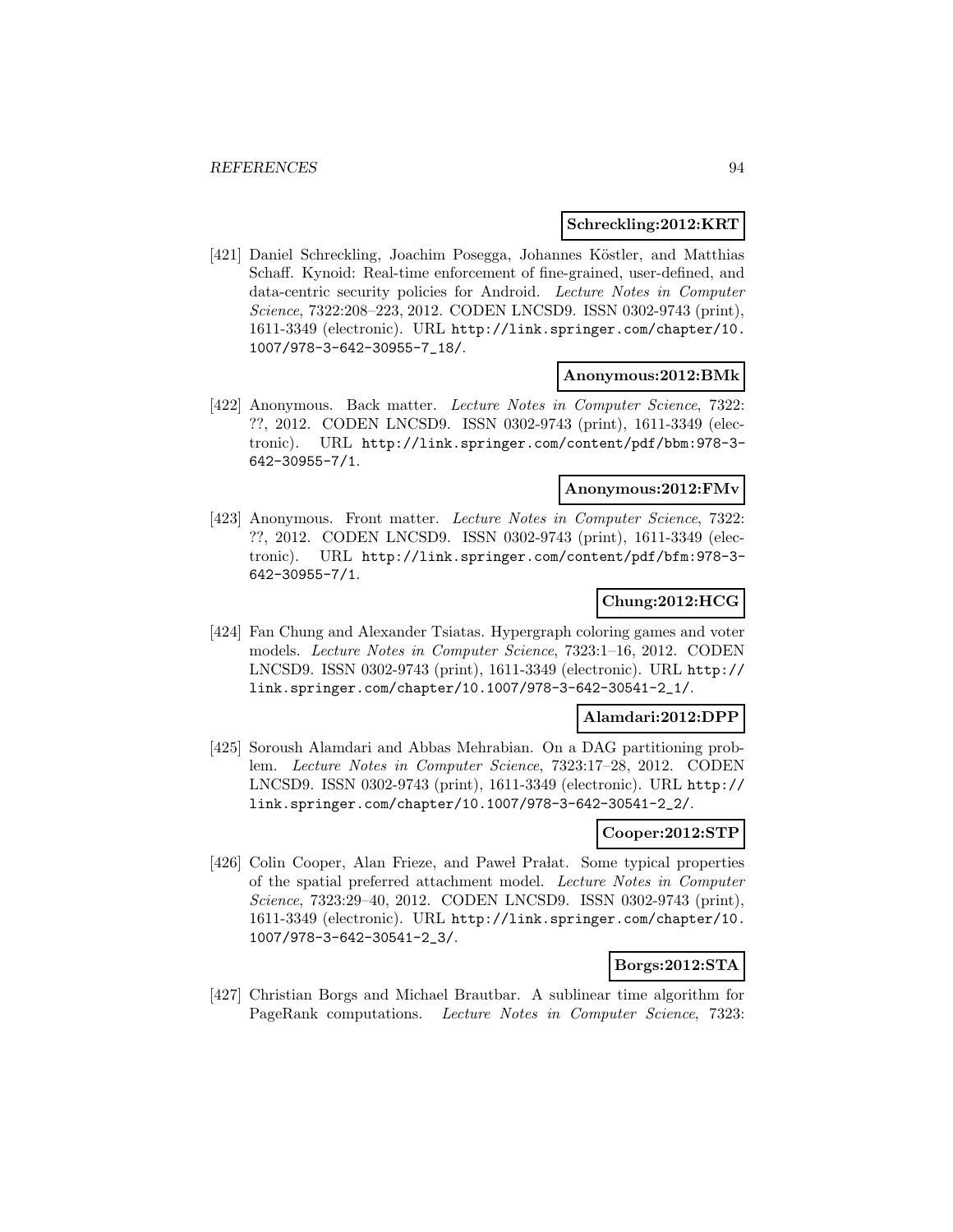41–53, 2012. CODEN LNCSD9. ISSN 0302-9743 (print), 1611-3349 (electronic). URL http://link.springer.com/chapter/10.1007/978- 3-642-30541-2\_4/.

#### **Avrachenkov:2012:QDN**

[428] Konstantin Avrachenkov and Nelly Litvak. Quick detection of nodes with large degrees. Lecture Notes in Computer Science, 7323:54–65, 2012. CODEN LNCSD9. ISSN 0302-9743 (print), 1611-3349 (electronic). URL http://link.springer.com/chapter/10.1007/978-3- 642-30541-2\_5/.

## **Chung:2012:RSC**

[429] Fan Chung and Wenbo Zhao. Ranking and sparsifying a connection graph. Lecture Notes in Computer Science, 7323:66–77, 2012. CODEN LNCSD9. ISSN 0302-9743 (print), 1611-3349 (electronic). URL http:// link.springer.com/chapter/10.1007/978-3-642-30541-2\_6/.

## **Goel:2012:GTM**

[430] Ashish Goel and Farnaz Ronaghi. A game-theoretic model of attention in social networks. Lecture Notes in Computer Science, 7323: 78–92, 2012. CODEN LNCSD9. ISSN 0302-9743 (print), 1611-3349 (electronic). URL http://link.springer.com/chapter/10.1007/978- 3-642-30541-2\_7/.

### **Frieze:2012:CPR**

[431] Alan Frieze and Charalampos E. Tsourakakis. On certain properties of random Apollonian networks. Lecture Notes in Computer Science, 7323: 93–112, 2012. CODEN LNCSD9. ISSN 0302-9743 (print), 1611-3349 (electronic). URL http://link.springer.com/chapter/10.1007/978- 3-642-30541-2\_8/.

## **Li:2012:MUL**

[432] Yanhua Li, Zhi-Li Zhang, and Jie Bao. Mutual or unrequited love: Identifying stable clusters in social networks with uni- and bi-directional links. Lecture Notes in Computer Science, 7323:113–125, 2012. CODEN LNCSD9. ISSN 0302-9743 (print), 1611-3349 (electronic). URL http:// link.springer.com/chapter/10.1007/978-3-642-30541-2\_9/.

### **Rossi:2012:DPU**

[433] Ryan A. Rossi and David F. Gleich. Dynamic PageRank using evolving teleportation. Lecture Notes in Computer Science, 7323:126–137, 2012. CODEN LNCSD9. ISSN 0302-9743 (print), 1611-3349 (electronic). URL http://link.springer.com/chapter/10.1007/978-3- 642-30541-2\_10/.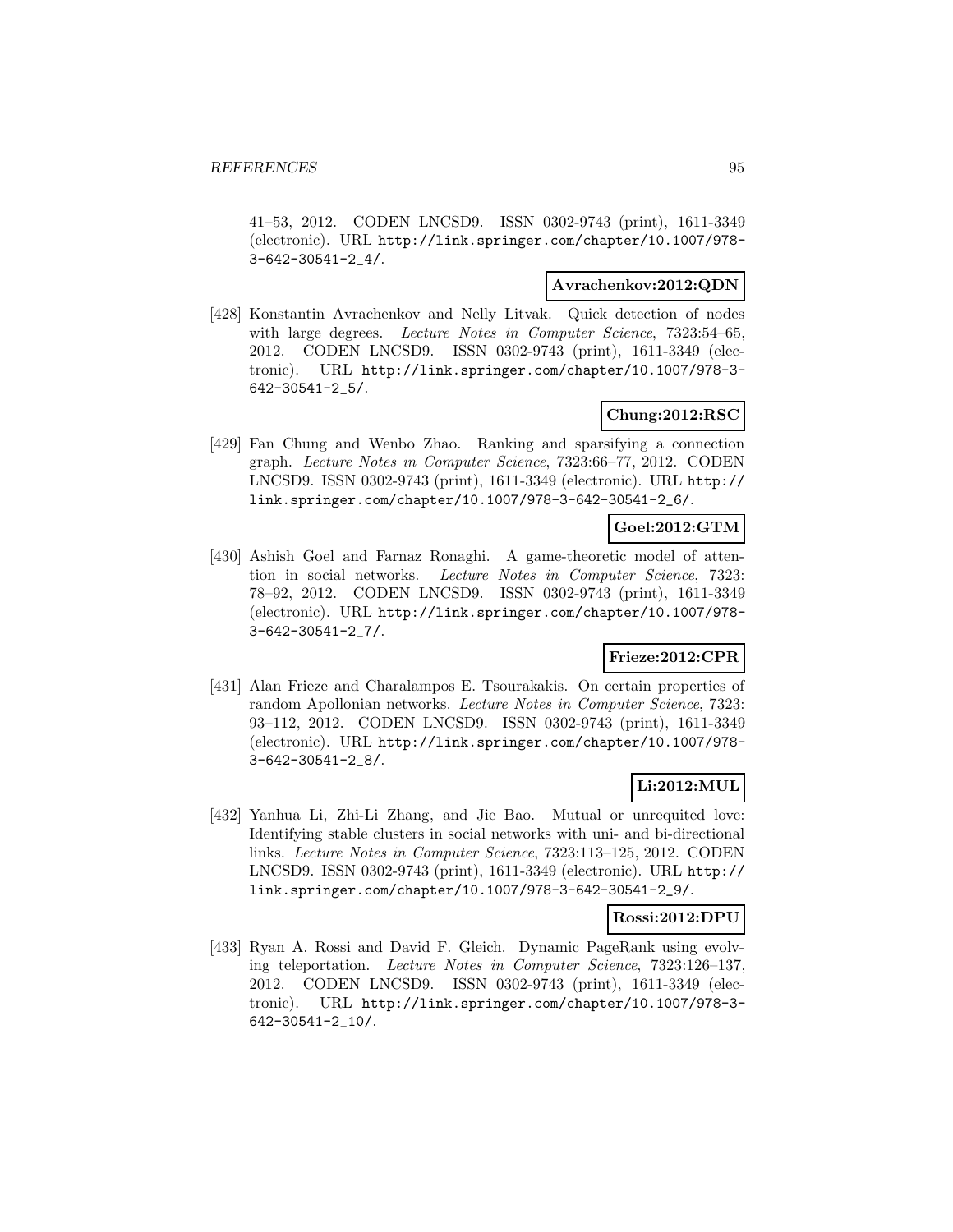### **Chung:2012:MCA**

[434] Fan Chung, Paul Horn, and Jacob Hughes. Multi-commodity allocation for dynamic demands using PageRank vectors. Lecture Notes in Computer Science, 7323:138–152, 2012. CODEN LNCSD9. ISSN 0302-9743 (print), 1611-3349 (electronic). URL http://link.springer.com/chapter/10. 1007/978-3-642-30541-2\_11/.

### **Ray:2012:WTY**

[435] Jaideep Ray, Ali Pinar, and C. Seshadhri. Are we there yet? When to stop a Markov chain while generating random graphs. Lecture Notes in Computer Science, 7323:153–164, 2012. CODEN LNCSD9. ISSN 0302- 9743 (print), 1611-3349 (electronic). URL http://link.springer.com/ chapter/10.1007/978-3-642-30541-2\_12/.

### **Cooper:2012:FAF**

[436] Colin Cooper, Tomasz Radzik, and Yiannis Siantos. A fast algorithm to find all high degree vertices in graphs with a power law degree sequence. Lecture Notes in Computer Science, 7323:165–178, 2012. CODEN LNCSD9. ISSN 0302-9743 (print), 1611-3349 (electronic). URL http:// link.springer.com/chapter/10.1007/978-3-642-30541-2\_13/.

### **Anonymous:2012:BMl**

[437] Anonymous. Back matter. Lecture Notes in Computer Science, 7323: ??, 2012. CODEN LNCSD9. ISSN 0302-9743 (print), 1611-3349 (electronic). URL http://link.springer.com/content/pdf/bbm:978-3- 642-30541-2/1.

#### **Anonymous:2012:FMw**

[438] Anonymous. Front matter. Lecture Notes in Computer Science, 7323: ??, 2012. CODEN LNCSD9. ISSN 0302-9743 (print), 1611-3349 (electronic). URL http://link.springer.com/content/pdf/bfm:978-3- 642-30541-2/1.

#### **Zhang:2012:LGB**

[439] Zhihong Zhang and Edwin R. Hancock. Localized graph-based feature selection for clustering. Lecture Notes in Computer Science, 7324: 1–10, 2012. CODEN LNCSD9. ISSN 0302-9743 (print), 1611-3349 (electronic). URL http://link.springer.com/chapter/10.1007/978- 3-642-31295-3\_1/.

## **Thomas:2012:OAB**

[440] A. Thomas and B. John Oommen. Optimal "anti-Bayesian" parametric pattern classification for the exponential family using order statistics cri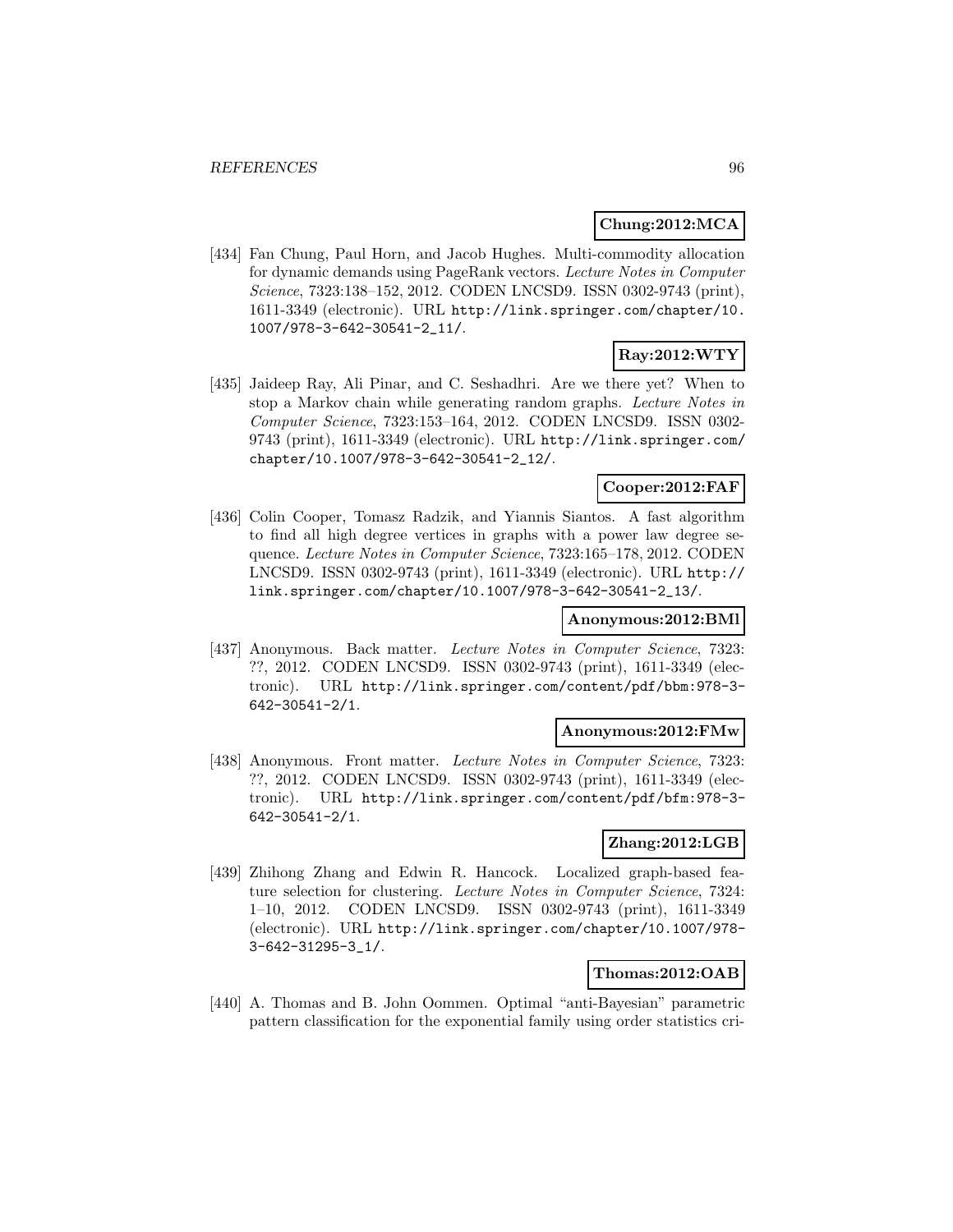teria. Lecture Notes in Computer Science, 7324:11–18, 2012. CODEN LNCSD9. ISSN 0302-9743 (print), 1611-3349 (electronic). URL http:// link.springer.com/chapter/10.1007/978-3-642-31295-3\_2/.

### **Jarraya:2012:CSD**

[441] Salma Kammoun Jarraya, Rania Rebai Boukhriss, Mohamed Hammami, and Hanene Ben-Abdallah. Cast shadow detection based on semisupervised learning. Lecture Notes in Computer Science, 7324:19–26, 2012. CODEN LNCSD9. ISSN 0302-9743 (print), 1611-3349 (electronic). URL http://link.springer.com/chapter/10.1007/978-3- 642-31295-3\_3/.

### **Aidos:2012:NNC**

[442] Helena Aidos and Ana Fred. k-nearest neighbor classification using dissimilarity increments. Lecture Notes in Computer Science, 7324: 27–33, 2012. CODEN LNCSD9. ISSN 0302-9743 (print), 1611-3349 (electronic). URL http://link.springer.com/chapter/10.1007/978- 3-642-31295-3\_4/.

# **Al-Rawi:2012:UPT**

[443] Mohammed Sadeq Al-Rawi and João Paulo Silva Cunha. Using permutation tests to study how the dimensionality, the number of classes, and the number of samples affect classification analysis. Lecture Notes in Computer Science, 7324:34–42, 2012. CODEN LNCSD9. ISSN 0302- 9743 (print), 1611-3349 (electronic). URL http://link.springer.com/ chapter/10.1007/978-3-642-31295-3\_5/.

### **Kolesnikov:2012:DNC**

[444] Alexander Kolesnikov and Elena Trichina. Determining the number of clusters with rate-distortion curve modeling. Lecture Notes in Computer Science, 7324:43–50, 2012. CODEN LNCSD9. ISSN 0302-9743 (print), 1611-3349 (electronic). URL http://link.springer.com/chapter/10. 1007/978-3-642-31295-3\_6/.

#### **Sellaouti:2012:HCB**

[445] Aymen Sellaouti, Atef Hamouda, Aline Deruyver, and Cédric Wemmert. Hierarchical classification-based region growing (HCBRG): a collaborative approach for object segmentation and classification. Lecture Notes in Computer Science, 7324:51–60, 2012. CODEN LNCSD9. ISSN 0302- 9743 (print), 1611-3349 (electronic). URL http://link.springer.com/ chapter/10.1007/978-3-642-31295-3\_7/.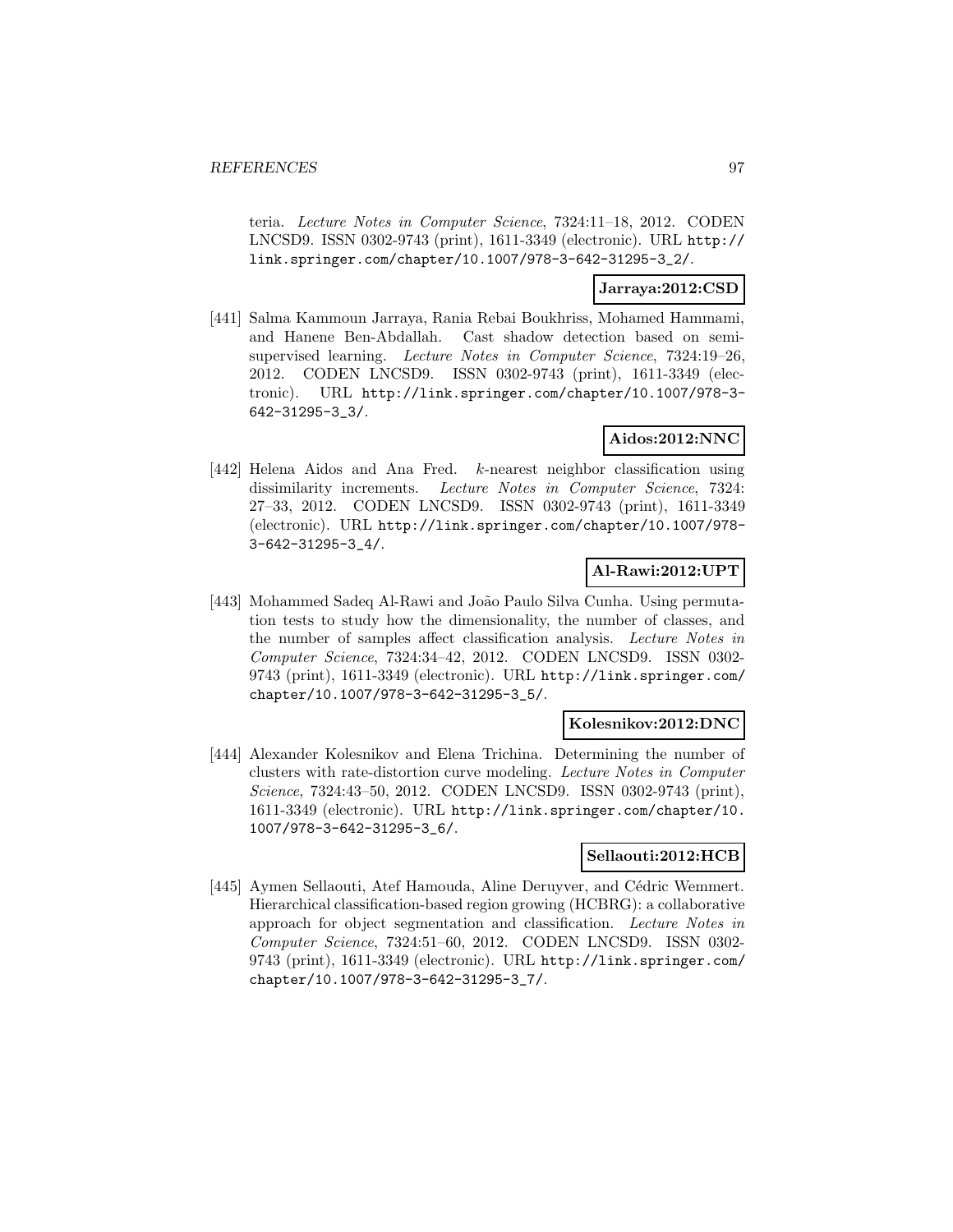#### **Goncalves:2012:CTS**

[446] Nicolau Gonçalves and Ricardo Vigário. Clustering through SOM consistency. Lecture Notes in Computer Science, 7324:61–68, 2012. CODEN LNCSD9. ISSN 0302-9743 (print), 1611-3349 (electronic). URL http:// link.springer.com/chapter/10.1007/978-3-642-31295-3\_8/.

### **Glew:2012:MMV**

[447] D. Glew and Edward R. Vrscay. Max and Min values of the structural similarity function  $S(x, a)$  on the  $L^2$  sphere  $S_R(a)$ ,  $a \in \mathbb{R}^N$ . Lecture Notes in Computer Science, 7324:69–78, 2012. CODEN LNCSD9. ISSN 0302-9743 (print), 1611-3349 (electronic). URL http://link.springer. com/chapter/10.1007/978-3-642-31295-3\_9/.

### **Shi:2012:BML**

[448] Xun Shi, Neil D. B. Bruce, and John K. Tsotsos. Biologically motivated local contextual modulation improves low-level visual feature representations. Lecture Notes in Computer Science, 7324:79–88, 2012. CODEN LNCSD9. ISSN 0302-9743 (print), 1611-3349 (electronic). URL http:// link.springer.com/chapter/10.1007/978-3-642-31295-3\_10/.

# **Mittal:2012:SOD**

[449] Ajay Mittal, Sanjeev Sofat, Edwin Hancock, and Stéphane Mousset. A statistical operator for detecting weak edges in low contrast images. Lecture Notes in Computer Science, 7324:89–96, 2012. CODEN LNCSD9. ISSN 0302-9743 (print), 1611-3349 (electronic). URL http://link.springer. com/chapter/10.1007/978-3-642-31295-3\_11/.

#### **Oliveira:2012:CCU**

[450] Miguel Oliveira, Angel D. Sappa, and Vítor Santos. Color correction using 3D Gaussian mixture models. Lecture Notes in Computer Science, 7324:97–106, 2012. CODEN LNCSD9. ISSN 0302-9743 (print), 1611-3349 (electronic). URL http://link.springer.com/chapter/10.1007/978- 3-642-31295-3\_12/.

#### **Tomaszewska:2012:BNL**

[451] Anna Tomaszewska. Blind noise level detection. Lecture Notes in Computer Science, 7324:107–114, 2012. CODEN LNCSD9. ISSN 0302- 9743 (print), 1611-3349 (electronic). URL http://link.springer.com/ chapter/10.1007/978-3-642-31295-3\_13/.

## **Guyon:2012:FDR**

[452] Charles Guyon, Thierry Bouwmans, and El-Hadi Zahzah. Foreground detection by robust PCA solved via a linearized alternating direction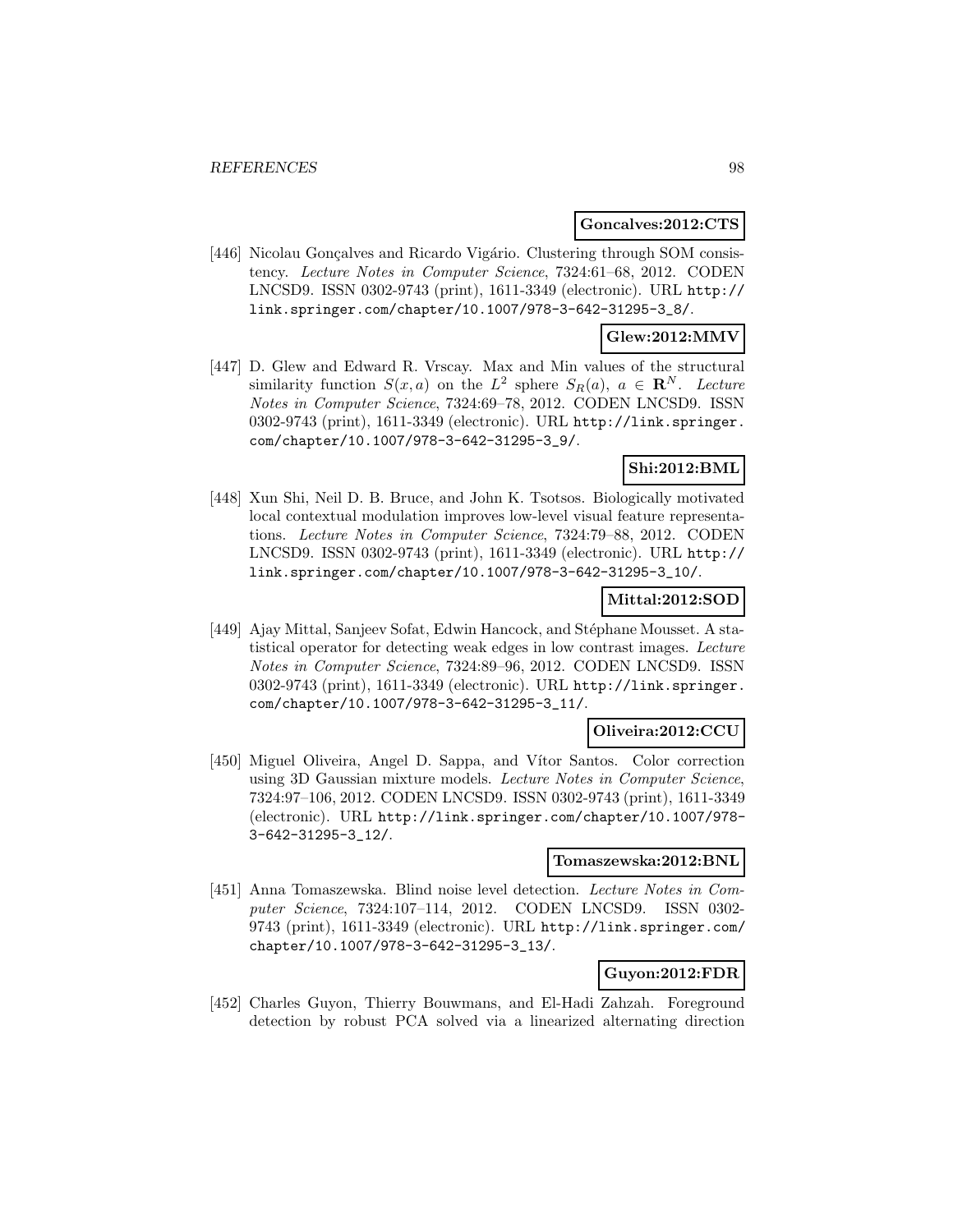method. Lecture Notes in Computer Science, 7324:115–122, 2012. CODEN LNCSD9. ISSN 0302-9743 (print), 1611-3349 (electronic). URL http:// link.springer.com/chapter/10.1007/978-3-642-31295-3\_14/.

### **Peng:2012:MEA**

[453] Peng Peng and Ze-Nian Li. A mixture of experts approach to multistrategy image quality assessment. Lecture Notes in Computer Science, 7324:123–130, 2012. CODEN LNCSD9. ISSN 0302-9743 (print), 1611- 3349 (electronic). URL http://link.springer.com/chapter/10.1007/ 978-3-642-31295-3\_15/.

## **Glew:2012:SSI**

[454] D. Glew and Edward R. Vrscay. Self-similarity of images in the wavelet domain in terms of  $\ell^2$  and structural similarity (SSIM). Lecture Notes in Computer Science, 7324:131–140, 2012. CODEN LNCSD9. ISSN 0302- 9743 (print), 1611-3349 (electronic). URL http://link.springer.com/ chapter/10.1007/978-3-642-31295-3\_16/.

### **Ahmad:2012:ABC**

[455] Irfan Ahmad and Sabri A. Mahmoud. Arabic bank check analysis and zone extraction. Lecture Notes in Computer Science, 7324:141– 148, 2012. CODEN LNCSD9. ISSN 0302-9743 (print), 1611-3349 (electronic). URL http://link.springer.com/chapter/10.1007/978- 3-642-31295-3\_17/.

#### **Gadermayr:2012:ISV**

[456] Michael Gadermayr and Andreas Uhl. Image segmentation of Vickers indentations using shape from focus. Lecture Notes in Computer Science, 7324:149–157, 2012. CODEN LNCSD9. ISSN 0302-9743 (print), 1611- 3349 (electronic). URL http://link.springer.com/chapter/10.1007/ 978-3-642-31295-3\_18/.

# **Pratas:2012:DUL**

[457] Diogo Pratas and Armando J. Pinho. On the detection of unknown locally repeating patterns in images. Lecture Notes in Computer Science, 7324: 158–165, 2012. CODEN LNCSD9. ISSN 0302-9743 (print), 1611-3349 (electronic). URL http://link.springer.com/chapter/10.1007/978- 3-642-31295-3\_19/.

#### **Saleem:2012:PES**

[458] Sajid Saleem, Abdul Bais, and Robert Sablatnig. A performance evaluation of SIFT and SURF for multispectral image matching. Lecture Notes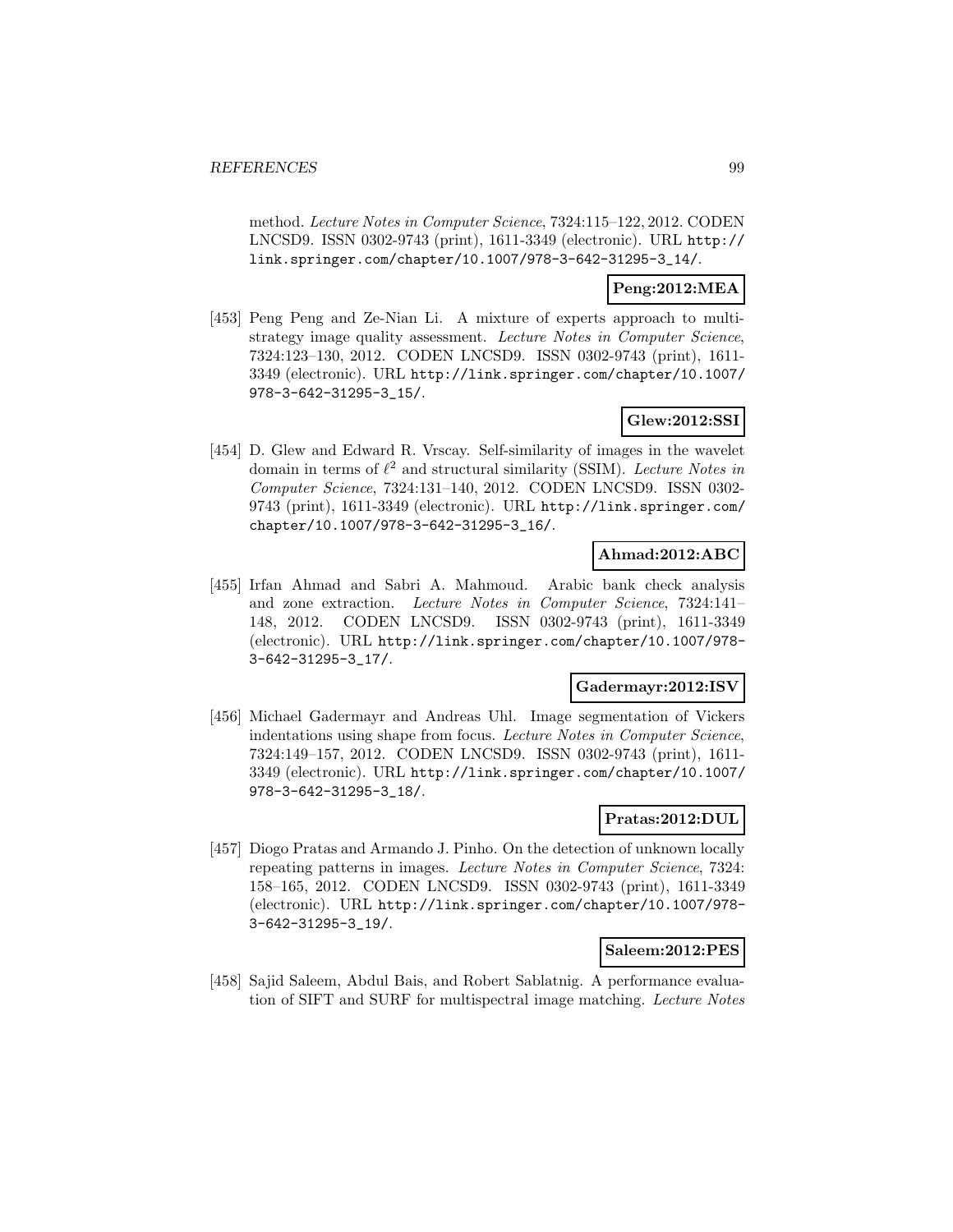in Computer Science, 7324:166–173, 2012. CODEN LNCSD9. ISSN 0302- 9743 (print), 1611-3349 (electronic). URL http://link.springer.com/ chapter/10.1007/978-3-642-31295-3\_20/.

### **Anonymous:2012:FMx**

[459] Anonymous. Front matter. Lecture Notes in Computer Science, 7324: ??, 2012. CODEN LNCSD9. ISSN 0302-9743 (print), 1611-3349 (electronic). URL http://link.springer.com/content/pdf/bfm:978-3- 642-31295-3/1.

## **Uhl:2012:MSV**

[460] Andreas Uhl and Peter Wild. Multi-stage visible wavelength and near infrared Iris segmentation framework. Lecture Notes in Computer Science, 7325:1–10, 2012. CODEN LNCSD9. ISSN 0302-9743 (print), 1611-3349 (electronic). URL http://link.springer.com/chapter/10.1007/978- 3-642-31298-4\_1/.

#### **Oliveira:2012:TUB**

[461] Hélder P. Oliveira and Filipe Magalhães. Two unconstrained biometric databases. Lecture Notes in Computer Science, 7325:11–19, 2012. CODEN LNCSD9. ISSN 0302-9743 (print), 1611-3349 (electronic). URL http:// link.springer.com/chapter/10.1007/978-3-642-31298-4\_2/.

### **Roy:2012:MSU**

[462] Kaushik Roy and Mohamed S. Kamel. Multibiometric system using level set method and particle swarm optimization. Lecture Notes in Computer Science, 7325:20–29, 2012. CODEN LNCSD9. ISSN 0302-9743 (print), 1611-3349 (electronic). URL http://link.springer.com/chapter/10. 1007/978-3-642-31298-4\_3/.

#### **Al-Qarni:2012:EII**

[463] Garsah Farhan Al-Qarni and Farzin Deravi. Explicit integration of identity information from skin regions to improve face recognition. Lecture Notes in Computer Science, 7325:30–37, 2012. CODEN LNCSD9. ISSN 0302-9743 (print), 1611-3349 (electronic). URL http://link.springer. com/chapter/10.1007/978-3-642-31298-4\_4/.

#### **Matos:2012:HGB**

[464] Hélder Matos, Hélder P. Oliveira, and Filipe Magalhães. Hand-geometry based recognition system. Lecture Notes in Computer Science, 7325: 38–45, 2012. CODEN LNCSD9. ISSN 0302-9743 (print), 1611-3349 (electronic). URL http://link.springer.com/chapter/10.1007/978- 3-642-31298-4\_5/.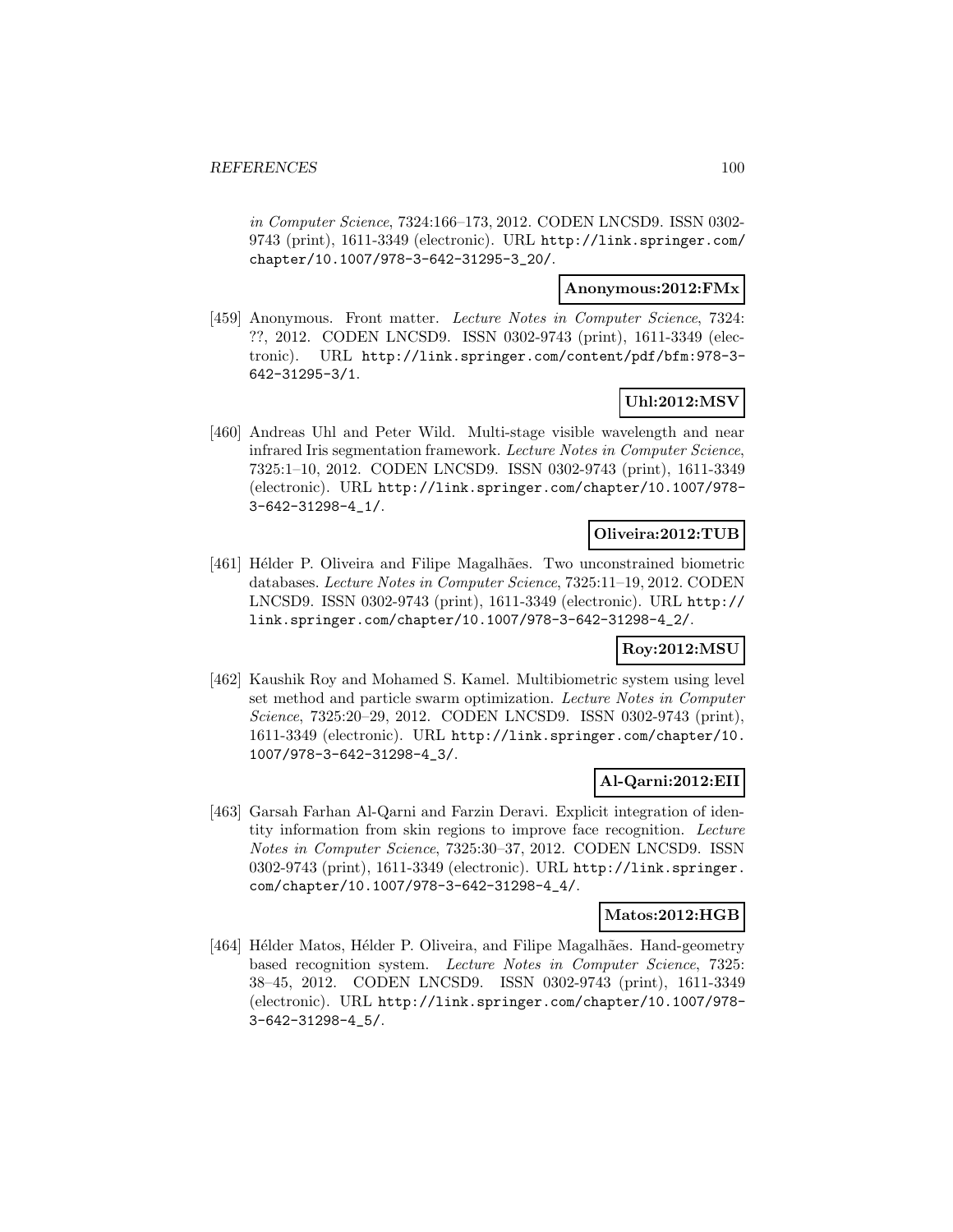## **Zhou:2012:LGI**

[465] Lu Bing Zhou and Han Wang. Local gradient increasing pattern (LGIP) for facial representation and gender recognition. Lecture Notes in Computer Science, 7325:46–53, 2012. CODEN LNCSD9. ISSN 0302- 9743 (print), 1611-3349 (electronic). URL http://link.springer.com/ chapter/10.1007/978-3-642-31298-4\_6/.

### **Mngenge:2012:QBF**

[466] Ntethelelo A. Mngenge, Fulufhelo V. Nelwamondo, Tendani Malumedzha, and Ntsika Msimang. Quality-based fingerprint segmentation. Lecture Notes in Computer Science, 7325:54–63, 2012. CODEN LNCSD9. ISSN 0302-9743 (print), 1611-3349 (electronic). URL http://link.springer. com/chapter/10.1007/978-3-642-31298-4\_7/.

### **Niese:2012:NMC**

[467] Robert Niese, Ayoub Al-Hamadi, and Bernd Michaelis. A new multicamera based facial expression analysis concept. Lecture Notes in Computer Science, 7325:64–71, 2012. CODEN LNCSD9. ISSN 0302- 9743 (print), 1611-3349 (electronic). URL http://link.springer.com/ chapter/10.1007/978-3-642-31298-4\_8/.

#### **DeMarsico:2012:EBF**

[468] Maria De Marsico, Michele Nappi, and Daniel Riccio. Entropy in biometric face template analysis. Lecture Notes in Computer Science, 7325: 72–79, 2012. CODEN LNCSD9. ISSN 0302-9743 (print), 1611-3349 (electronic). URL http://link.springer.com/chapter/10.1007/978- 3-642-31298-4\_9/.

# **Uhl:2012:CFF**

[469] Andreas Uhl and Peter Wild. Combining face with face-part detectors under Gaussian assumption. Lecture Notes in Computer Science, 7325: 80–89, 2012. CODEN LNCSD9. ISSN 0302-9743 (print), 1611-3349 (electronic). URL http://link.springer.com/chapter/10.1007/978- 3-642-31298-4\_10/.

### **Dornaika:2012:GLD**

[470] F. Dornaika and A. Bosaghzadeh. Generalized local discriminant embedding for face recognition. Lecture Notes in Computer Science, 7325: 90–97, 2012. CODEN LNCSD9. ISSN 0302-9743 (print), 1611-3349 (electronic). URL http://link.springer.com/chapter/10.1007/978- 3-642-31298-4\_11/.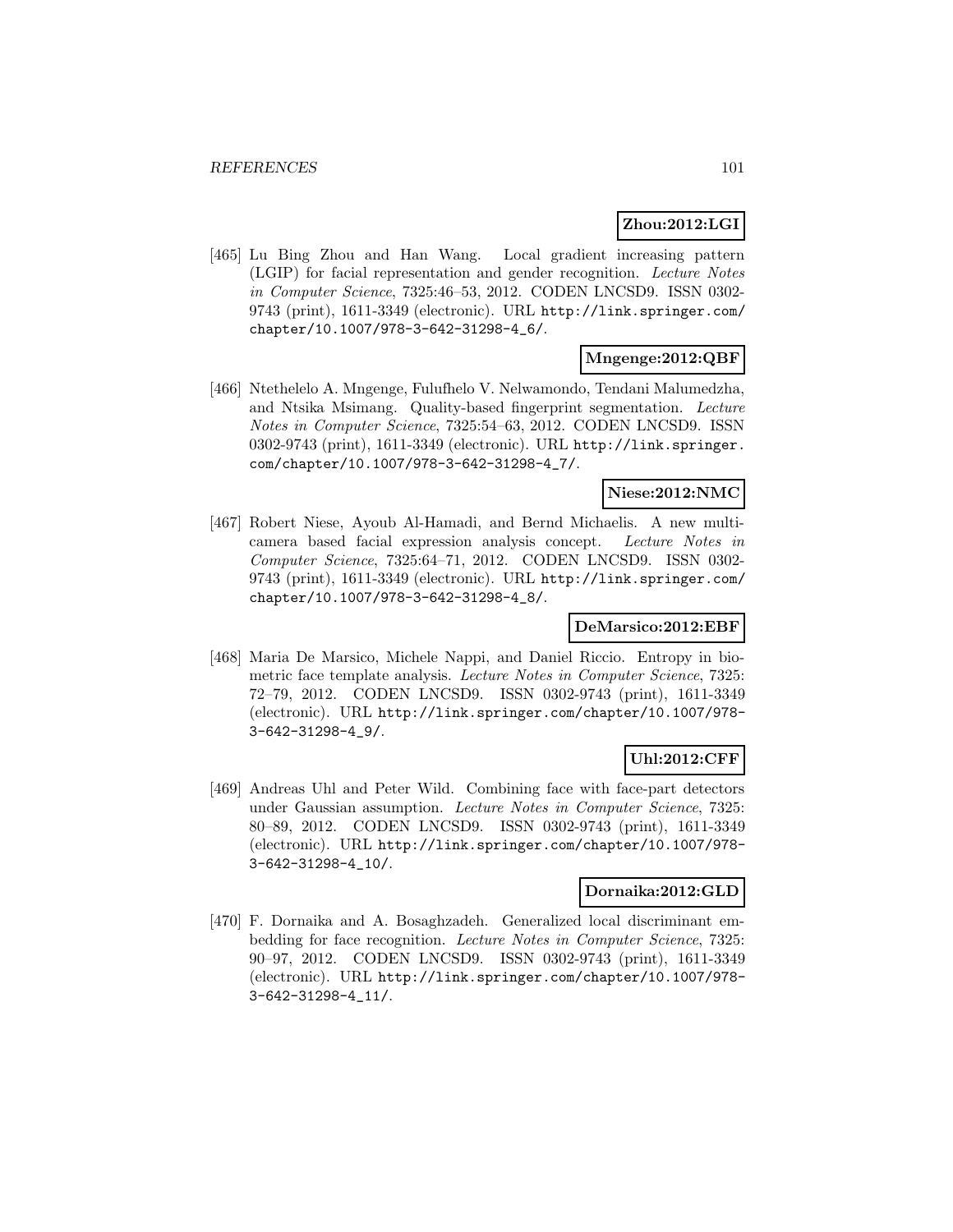#### **Borras:2012:DIH**

[471] Ricard Borràs, Agata Lapedriza, and Laura Igual. Depth information in human gait analysis: An experimental study on gender recognition. Lecture Notes in Computer Science, 7325:98–105, 2012. CODEN LNCSD9. ISSN 0302-9743 (print), 1611-3349 (electronic). URL http://link. springer.com/chapter/10.1007/978-3-642-31298-4\_12/.

## **Dubey:2012:DCB**

[472] Rachit Dubey, Bingbing Ni, and Pierre Moulin. A depth camera based fall recognition system for the elderly. Lecture Notes in Computer Science, 7325:106–113, 2012. CODEN LNCSD9. ISSN 0302-9743 (print), 1611- 3349 (electronic). URL http://link.springer.com/chapter/10.1007/ 978-3-642-31298-4\_13/.

### **Lahamy:2012:HVB**

[473] Hervé Lahamy and Derek Lichti. Heuristic and voxel-based signature for hand posture recognition using a range camera. Lecture Notes in Computer Science, 7325:114–121, 2012. CODEN LNCSD9. ISSN 0302- 9743 (print), 1611-3349 (electronic). URL http://link.springer.com/ chapter/10.1007/978-3-642-31298-4\_14/.

### **Diaf:2012:CER**

[474] Abdunnaser Diaf, Boubakeur Boufama, and Rachid Benlamri. A compound eigenspace for recognizing directed human activities. Lecture Notes in Computer Science, 7325:122–129, 2012. CODEN LNCSD9. ISSN 0302- 9743 (print), 1611-3349 (electronic). URL http://link.springer.com/ chapter/10.1007/978-3-642-31298-4\_15/.

### **Gil-Jimenez:2012:HDT**

[475] Pedro Gil-Jiménez, Beatriz Losilla-López, Rafael Torres-Cueco, and Aurélio Campilho. Hand detection and tracking using the skeleton of the blob for medical rehabilitation applications. Lecture Notes in Computer Science, 7325:130–137, 2012. CODEN LNCSD9. ISSN 0302-9743 (print), 1611-3349 (electronic). URL http://link.springer.com/chapter/10. 1007/978-3-642-31298-4\_16/.

### **Tran:2012:DMI**

[476] Minh-Phuong Tran, Renaud Péteri, and Maitine Bergounioux. Denoising 3D medical images using a second order variational model and wavelet shrinkage. Lecture Notes in Computer Science, 7325:138–145, 2012. CODEN LNCSD9. ISSN 0302-9743 (print), 1611-3349 (electronic). URL http://link.springer.com/chapter/10.1007/978-3- 642-31298-4\_17/.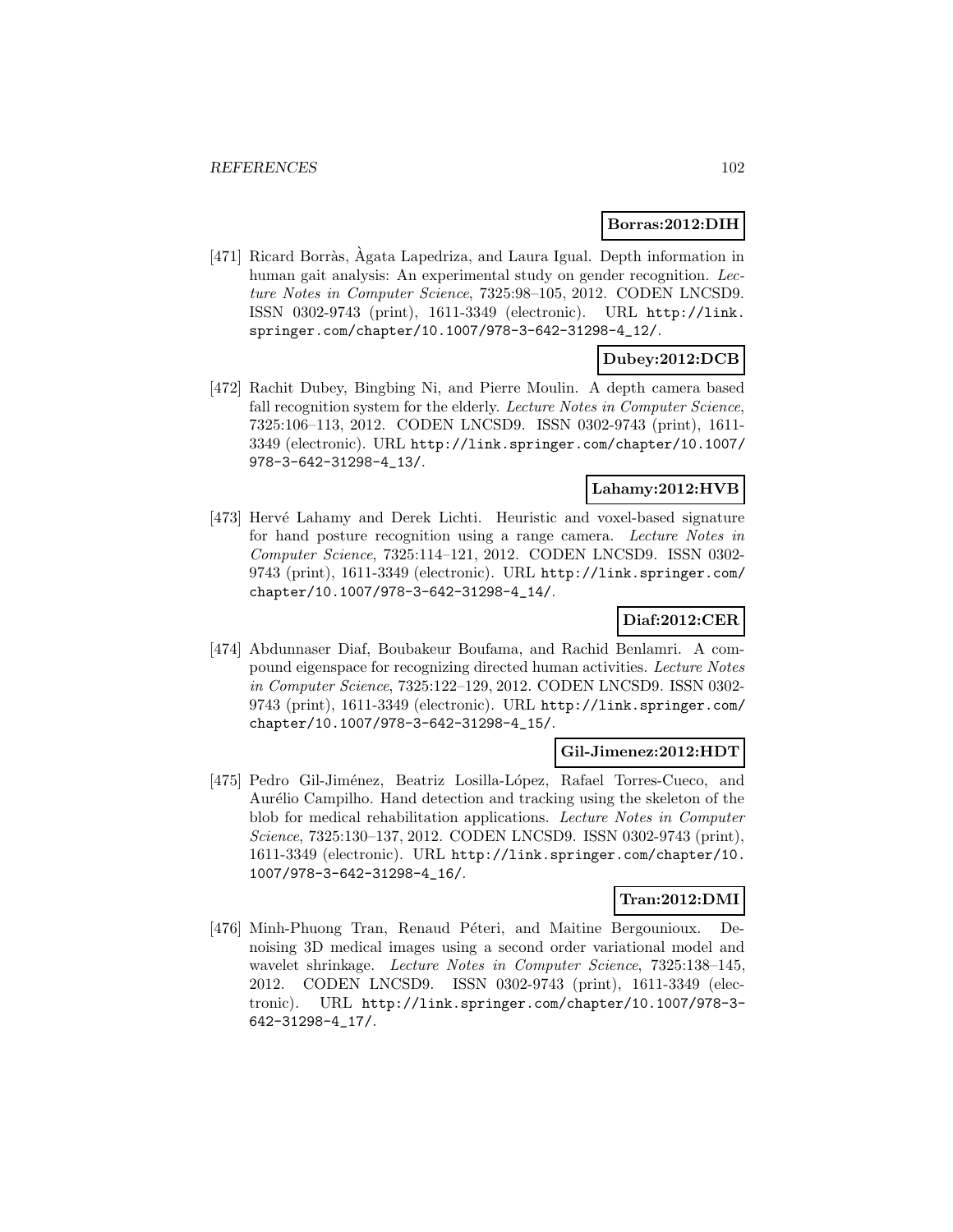## **Xu:2012:RIN**

[477] Jinwei Xu and Tuan D. Pham. Robust impulse-noise filtering for biomedical images using numerical interpolation. Lecture Notes in Computer Science, 7325:146–155, 2012. CODEN LNCSD9. ISSN 0302-9743 (print), 1611-3349 (electronic). URL http://link.springer.com/chapter/10. 1007/978-3-642-31298-4\_18/.

### **Lyksborg:2012:SMS**

[478] Mark Lyksborg, Rasmus Larsen, Per Soelberg Sørensen, Morten Blinkenberg, and Ellen Garde. Segmenting multiple sclerosis lesions using a spatially constrained K-nearest neighbour approach. Lecture Notes in Computer Science, 7325:156–163, 2012. CODEN LNCSD9. ISSN 0302- 9743 (print), 1611-3349 (electronic). URL http://link.springer.com/ chapter/10.1007/978-3-642-31298-4\_19/.

### **Figueiredo:2012:SMA**

[479] Isabel N. Figueiredo, Juan Carlos Moreno, V. B. Surya Prasath, and Pedro N. Figueiredo. A segmentation model and application to endoscopic images. Lecture Notes in Computer Science, 7325:164–171, 2012. CODEN LNCSD9. ISSN 0302-9743 (print), 1611-3349 (electronic). URL http:// link.springer.com/chapter/10.1007/978-3-642-31298-4\_20/.

#### **Anonymous:2012:FMy**

[480] Anonymous. Front matter. Lecture Notes in Computer Science, 7325: ??, 2012. CODEN LNCSD9. ISSN 0302-9743 (print), 1611-3349 (electronic). URL http://link.springer.com/content/pdf/bfm:978-3- 642-31298-4/1.

### **Ketter:2012:CSL**

[481] Wolfgang Ketter. Competitive simulations: Lessons learned from the trading agent competition. Lecture Notes in Computer Science, 7327:1, 2012. CODEN LNCSD9. ISSN 0302-9743 (print), 1611-3349 (electronic). URL http://link.springer.com/accesspage/chapter/10.1007/978- 3-642-30947-2\_1.

### **Luck:2012:BRN**

[482] Michael Luck. Behaviour regulation and normative systems. Lecture Notes in Computer Science, 7327:2, 2012. CODEN LNCSD9. ISSN 0302- 9743 (print), 1611-3349 (electronic). URL http://link.springer.com/ accesspage/chapter/10.1007/978-3-642-30947-2\_2.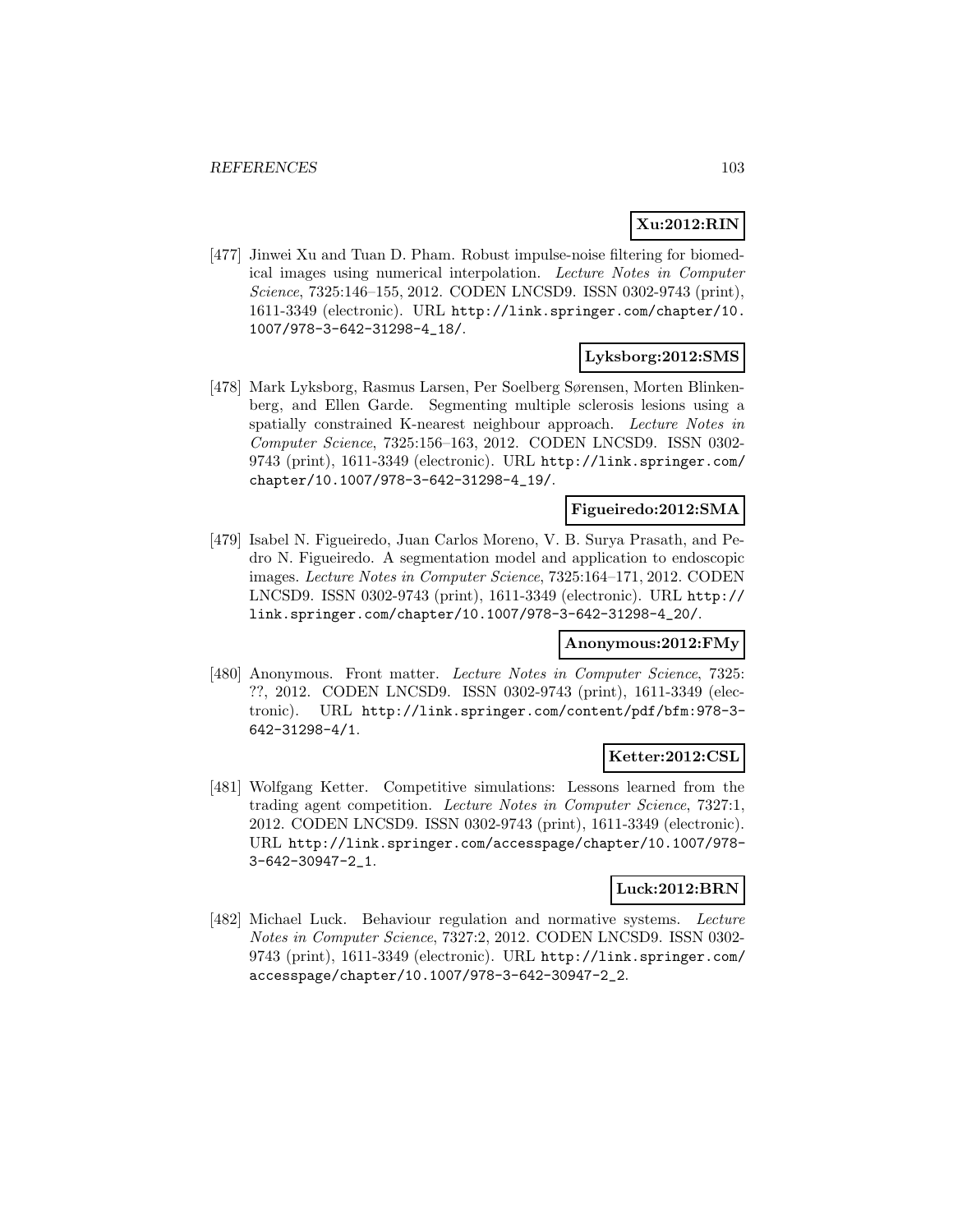#### **Valavanis:2012:CUS**

[483] Kimon Valavanis. Challenges in unmanned systems swarms: a wireless, multi-agent distributed system perspective. Lecture Notes in Computer Science, 7327:3, 2012. CODEN LNCSD9. ISSN 0302-9743 (print), 1611-3349 (electronic). URL http://link.springer.com/accesspage/ chapter/10.1007/978-3-642-30947-2\_3.

# **Lujak:2012:MTA**

[484] Marin Lujak, Holger Billhardt, and Sascha Ossowski. On mobile target allocation with incomplete information in defensive environments. Lecture Notes in Computer Science, 7327:4–13, 2012. CODEN LNCSD9. ISSN 0302-9743 (print), 1611-3349 (electronic). URL http://link.springer. com/chapter/10.1007/978-3-642-30947-2\_4/.

### **Seric:2012:BPF**

[485] Ljiljana Serić, Maja Stula, Darko Stipaničev, and Maja Braović. Bayesian proprioceptor for forest fire observer network. Lecture Notes in Computer Science, 7327:14–23, 2012. CODEN LNCSD9. ISSN 0302-9743 (print), 1611-3349 (electronic). URL http://link.springer.com/chapter/10. 1007/978-3-642-30947-2\_5/.

### **Capkovic:2012:SAM**

[486] František Čapkovič. Supervision of agents modelling evacuation at crisis situations. Lecture Notes in Computer Science, 7327:24–33, 2012. CODEN LNCSD9. ISSN 0302-9743 (print), 1611-3349 (electronic). URL http:// link.springer.com/chapter/10.1007/978-3-642-30947-2\_6/.

### **Torres:2012:WSC**

[487] Romina Torres, Denise Rivera, and Hernan Astudillo. Web service compositions which emerge from virtual organizations with fair agreements. Lecture Notes in Computer Science, 7327:34–43, 2012. CODEN LNCSD9. ISSN 0302-9743 (print), 1611-3349 (electronic). URL http://link. springer.com/chapter/10.1007/978-3-642-30947-2\_7/.

#### **Kozierkiewicz-Hetmanska:2012:EIT**

[488] Adrianna Kozierkiewicz-Hetmanska. Evaluation of an intelligent tutoring system incorporating learning profile to determine learning scenario. Lecture Notes in Computer Science, 7327:44–53, 2012. CODEN LNCSD9. ISSN 0302-9743 (print), 1611-3349 (electronic). URL http://link. springer.com/chapter/10.1007/978-3-642-30947-2\_8/.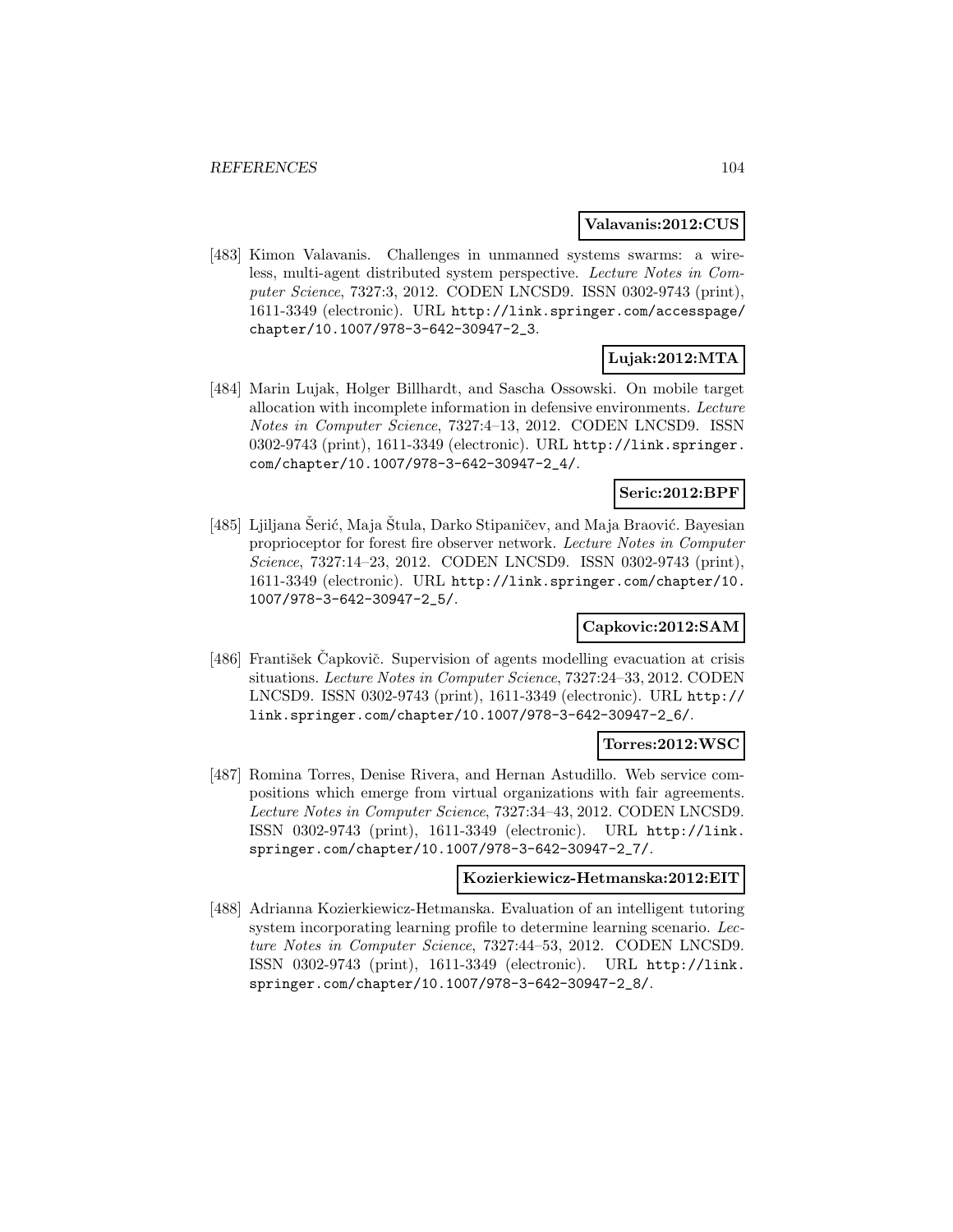## **Le:2012:SBL**

[489] Nguyen-Thinh Le and Niels Pinkwart. Strategy-based learning through communication with humans. Lecture Notes in Computer Science, 7327: 54–64, 2012. CODEN LNCSD9. ISSN 0302-9743 (print), 1611-3349 (electronic). URL http://link.springer.com/chapter/10.1007/978- 3-642-30947-2\_9/.

### **Choinski:2012:OBK**

[490] Dariusz Choinski and Michal Senik. Ontology based knowledge management and learning in multi-agent system. Lecture Notes in Computer Science, 7327:65–74, 2012. CODEN LNCSD9. ISSN 0302-9743 (print), 1611-3349 (electronic). URL http://link.springer.com/chapter/10. 1007/978-3-642-30947-2\_10/.

## **Ogiela:2012:DAS**

[491] Lidia Ogiela and Marek R. Ogiela. Data analysis systems and cognitive modelling processes. Lecture Notes in Computer Science, 7327: 75–83, 2012. CODEN LNCSD9. ISSN 0302-9743 (print), 1611-3349 (electronic). URL http://link.springer.com/chapter/10.1007/978- 3-642-30947-2\_11/.

### **Maleszka:2012:POI**

[492] Marcin Maleszka and Ngoc Thanh Nguyen. Path-oriented integration method for complex trees. Lecture Notes in Computer Science, 7327: 84–93, 2012. CODEN LNCSD9. ISSN 0302-9743 (print), 1611-3349 (electronic). URL http://link.springer.com/chapter/10.1007/978- 3-642-30947-2\_12/.

## **Vranic:2012:IQA**

[493] Mihaela Vranić, Damir Pintar, and Zoran Skočir. Integrating quantitative attributes in hierarchical clustering of transactional data. Lecture Notes in Computer Science, 7327:94–103, 2012. CODEN LNCSD9. ISSN 0302- 9743 (print), 1611-3349 (electronic). URL http://link.springer.com/ chapter/10.1007/978-3-642-30947-2\_13/.

#### **Skocir:2012:MMA**

[494] Pavle Skocir, Luka Marusic, Marinko Marusic, and Ana Petric. The MARS — a multi-agent recommendation system for games on mobile phones. Lecture Notes in Computer Science, 7327:104–113, 2012. CODEN LNCSD9. ISSN 0302-9743 (print), 1611-3349 (electronic). URL http:// link.springer.com/chapter/10.1007/978-3-642-30947-2\_14/.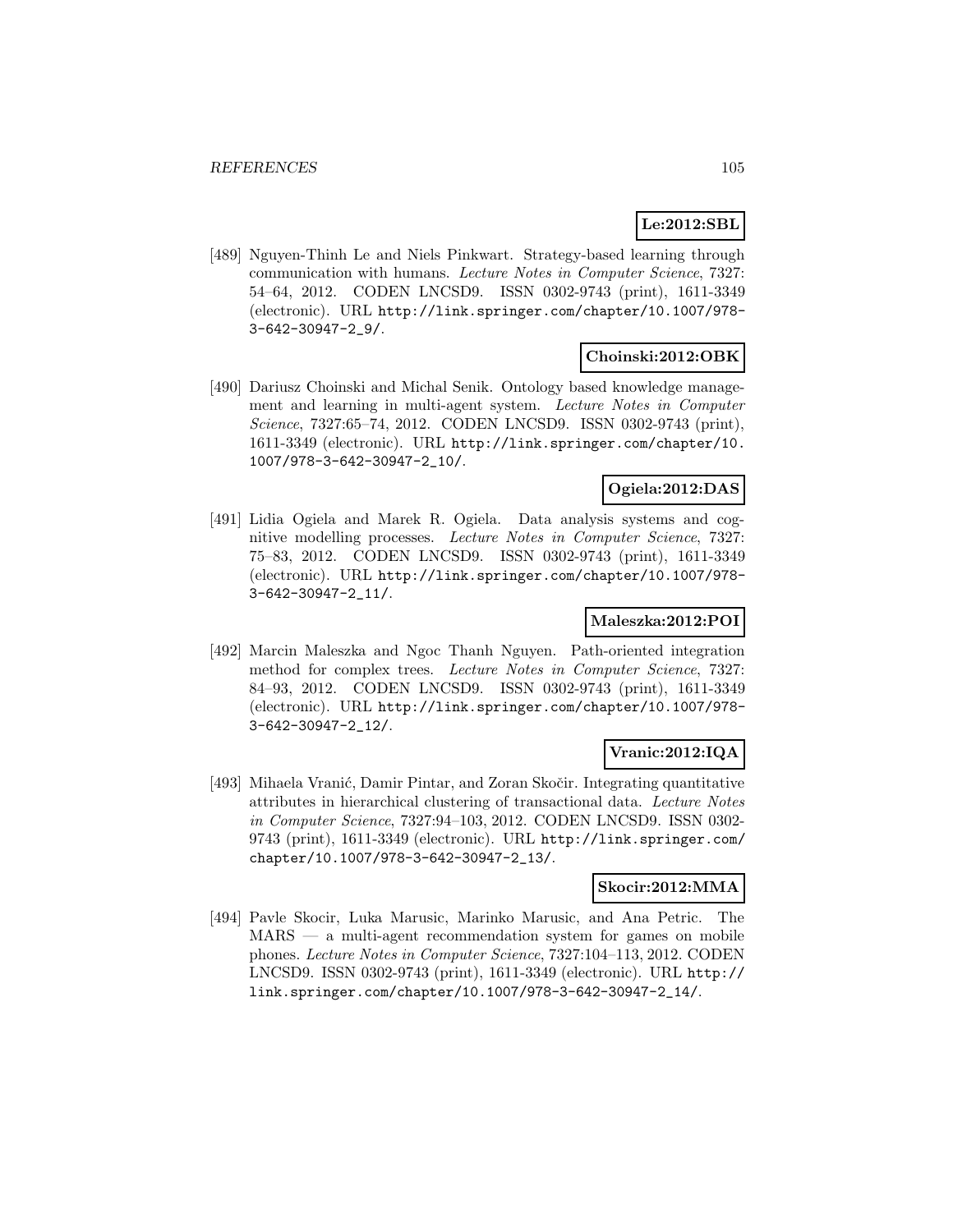### **Juric:2012:IIN**

[495] Damir Jurić, Marko Banek, and Šandor Dembitz. Informativeness of inflective noun bigrams in croatian. Lecture Notes in Computer Science, 7327:114–123, 2012. CODEN LNCSD9. ISSN 0302-9743 (print), 1611- 3349 (electronic). URL http://link.springer.com/chapter/10.1007/ 978-3-642-30947-2\_15/.

### **Anderson:2012:MAN**

[496] Paul Anderson, Shahriar Bijani, and Alexandros Vichos. Multi-agent negotiation of virtual machine migration using the lightweight coordination calculus. Lecture Notes in Computer Science, 7327:124–133, 2012. CODEN LNCSD9. ISSN 0302-9743 (print), 1611-3349 (electronic). URL http://link.springer.com/chapter/10.1007/978-3- 642-30947-2\_16/.

## **Yang:2012:LCM**

[497] Cheng-Lin Yang and Yun-Heh Chen-Burger. On-line communities making scense: a hybrid micro-blogging platform community analysis framework. Lecture Notes in Computer Science, 7327:134–143, 2012. CODEN LNCSD9. ISSN 0302-9743 (print), 1611-3349 (electronic). URL http:// link.springer.com/chapter/10.1007/978-3-642-30947-2\_17/.

#### **Rodriguez:2012:MET**

[498] Ricardo J. Rodríguez, Rafael Tolosana-Calasanz, and Omer F. Rana. Measuring the effectiveness of throttled data transfers on data-intensive workflows. Lecture Notes in Computer Science, 7327:144–153, 2012. CODEN LNCSD9. ISSN 0302-9743 (print), 1611-3349 (electronic). URL http:// link.springer.com/chapter/10.1007/978-3-642-30947-2\_18/.

#### **Nadarajan:2012:GVD**

[499] Gayathri Nadarajan and Yun-Heh Chen-Burger. Goal, video description and capability ontologies for Fish4Knowledge domain. Lecture Notes in Computer Science, 7327:154–163, 2012. CODEN LNCSD9. ISSN 0302- 9743 (print), 1611-3349 (electronic). URL http://link.springer.com/ chapter/10.1007/978-3-642-30947-2\_19/.

#### **Voras:2012:ECC**

[500] Ivan Voras, Marin Orlić, and Branko Mihaljević. An early comparison of commercial and open-source cloud platforms for scientific environments. Lecture Notes in Computer Science, 7327:164–173, 2012. CODEN LNCSD9. ISSN 0302-9743 (print), 1611-3349 (electronic). URL http:// link.springer.com/chapter/10.1007/978-3-642-30947-2\_20/.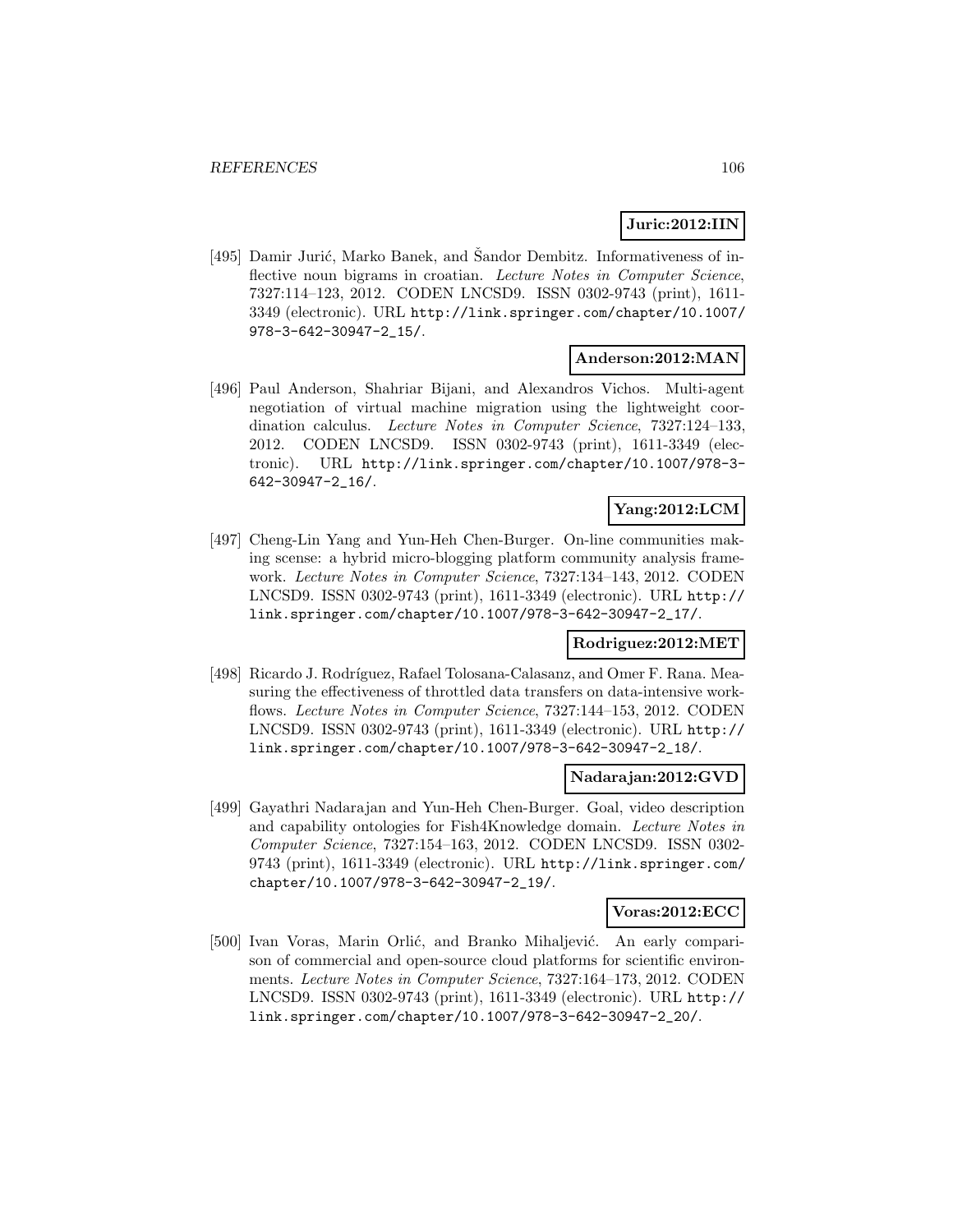#### **Anonymous:2012:FMz**

[501] Anonymous. Front matter. Lecture Notes in Computer Science, 7327: ??, 2012. CODEN LNCSD9. ISSN 0302-9743 (print), 1611-3349 (electronic). URL http://link.springer.com/content/pdf/bfm:978-3- 642-30947-2/1.

## **Missikoff:2012:FES**

[502] Michele Missikoff. The future of enterprise systems in a fully networked society. Lecture Notes in Computer Science, 7328:1–18, 2012. CODEN LNCSD9. ISSN 0302-9743 (print), 1611-3349 (electronic). URL http:// link.springer.com/chapter/10.1007/978-3-642-31095-9\_1/.

#### **Kurowski:2012:CFP**

[503] Krzysztof Kurowski. Challenges for future platforms, services and networked applications. Lecture Notes in Computer Science, 7328:19-30, 2012. CODEN LNCSD9. ISSN 0302-9743 (print), 1611-3349 (electronic). URL http://link.springer.com/chapter/10.1007/978-3- 642-31095-9\_2/.

### **Dumas:2012:UBP**

[504] Marlon Dumas, Marcello La Rosa, Jan Mendling, Raul Mäesalu, and Hajo A. Reijers. Understanding business process models: The costs and benefits of structuredness. Lecture Notes in Computer Science, 7328: 31–46, 2012. CODEN LNCSD9. ISSN 0302-9743 (print), 1611-3349 (electronic). URL http://link.springer.com/chapter/10.1007/978- 3-642-31095-9\_3/.

#### **Petrusel:2012:AIM**

[505] Razvan Petrusel. Aggregating individual models of decision-making processes. Lecture Notes in Computer Science, 7328:47–63, 2012. CODEN LNCSD9. ISSN 0302-9743 (print), 1611-3349 (electronic). URL http:// link.springer.com/chapter/10.1007/978-3-642-31095-9\_4/.

### **Leopold:2012:GNL**

[506] Henrik Leopold, Jan Mendling, and Artem Polyvyanyy. Generating natural language texts from business process models. Lecture Notes in Computer Science, 7328:64–79, 2012. CODEN LNCSD9. ISSN 0302- 9743 (print), 1611-3349 (electronic). URL http://link.springer.com/ chapter/10.1007/978-3-642-31095-9\_5/.

### **Schmeling:2012:TCF**

[507] Benjamin Schmeling, Anis Charfi, Marko Martin, and Mira Mezini. Towards conflict-free composition of non-functional concerns. Lecture Notes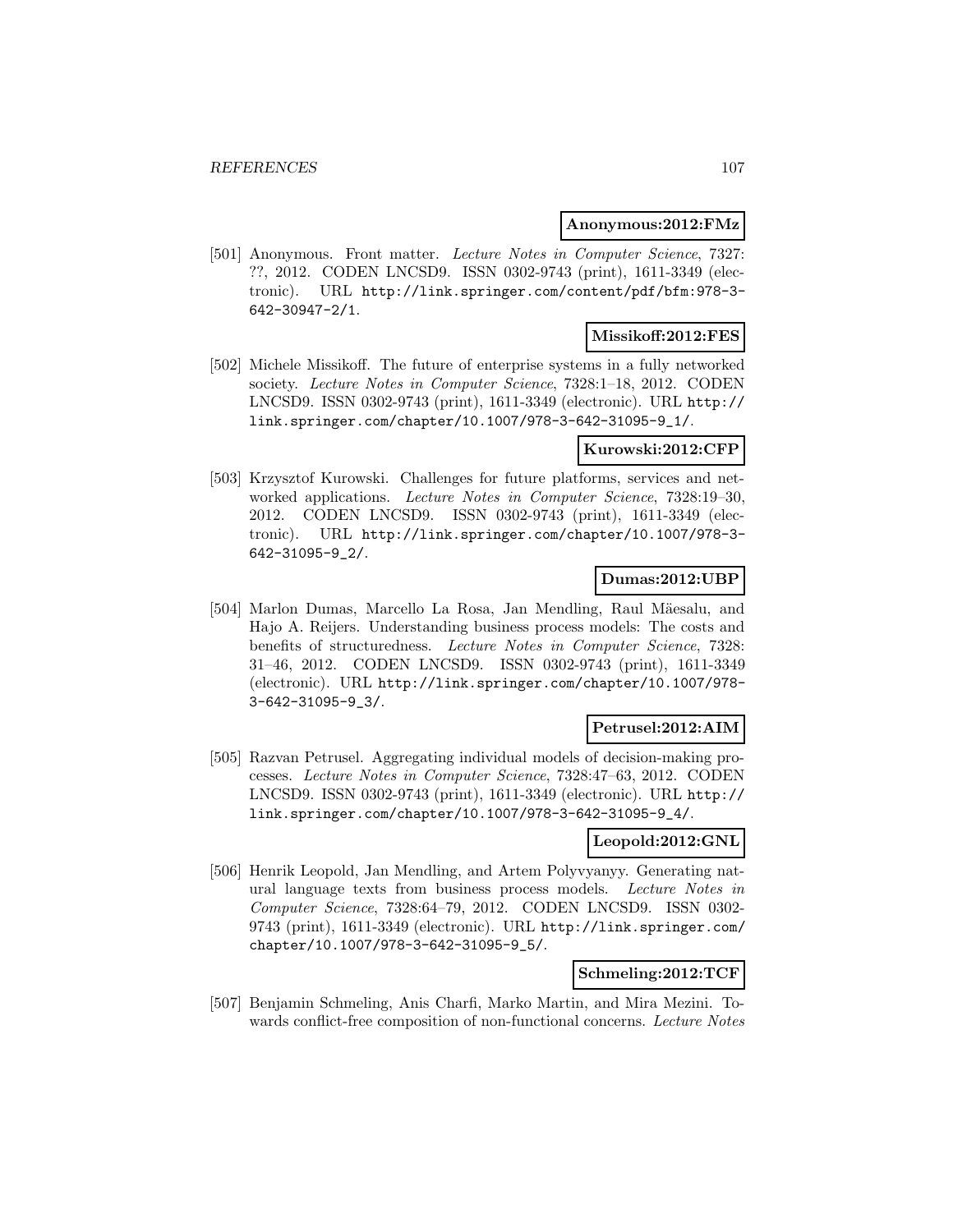in Computer Science, 7328:80–94, 2012. CODEN LNCSD9. ISSN 0302- 9743 (print), 1611-3349 (electronic). URL http://link.springer.com/ chapter/10.1007/978-3-642-31095-9\_6/.

#### **Razo-Zapata:2012:FVS**

[508] Iván S. Razo-Zapata, Pieter De Leenheer, Jaap Gordijn, and Hans Akkermans. Fuzzy verification of service value networks. Lecture Notes in Computer Science, 7328:95–110, 2012. CODEN LNCSD9. ISSN 0302- 9743 (print), 1611-3349 (electronic). URL http://link.springer.com/ chapter/10.1007/978-3-642-31095-9\_7/.

### **Mehandjiev:2012:CSC**

[509] Nikolay Mehandjiev, Freddy Lécué, Martin Carpenter, and Fethi A. Rabhi. Cooperative service composition. Lecture Notes in Computer Science, 7328:111-126, 2012. CODEN LNCSD9. ISSN 0302-9743 (print), 1611-3349 (electronic). URL http://link.springer.com/chapter/10. 1007/978-3-642-31095-9\_8/.

### **deLara:2012:AML**

[510] Juan de Lara, Esther Guerra, and Jesús Sánchez-Cuadrado. Abstracting modelling languages: a reutilization approach. Lecture Notes in Computer Science, 7328:127–143, 2012. CODEN LNCSD9. ISSN 0302-9743 (print), 1611-3349 (electronic). URL http://link.springer.com/chapter/10. 1007/978-3-642-31095-9\_9/.

### **Kopke:2012:LIS**

[511] Julius Köpke and Johann Eder. Logical invalidations of semantic annotations. Lecture Notes in Computer Science, 7328:144–159, 2012. CODEN LNCSD9. ISSN 0302-9743 (print), 1611-3349 (electronic). URL http:// link.springer.com/chapter/10.1007/978-3-642-31095-9\_10/.

#### **Atzeni:2012:UAN**

[512] Paolo Atzeni, Francesca Bugiotti, and Luca Rossi. Uniform access to non-relational database systems: The SOS platform. Lecture Notes in Computer Science, 7328:160–174, 2012. CODEN LNCSD9. ISSN 0302- 9743 (print), 1611-3349 (electronic). URL http://link.springer.com/ chapter/10.1007/978-3-642-31095-9\_11/.

#### **Ghaddar:2012:VSO**

[513] Ali Ghaddar, Dalila Tamzalit, Ali Assaf, and Abdalla Bitar. Variability as a service: Outsourcing variability management in multi-tenant SaaS applications. Lecture Notes in Computer Science, 7328:175–189, 2012. CODEN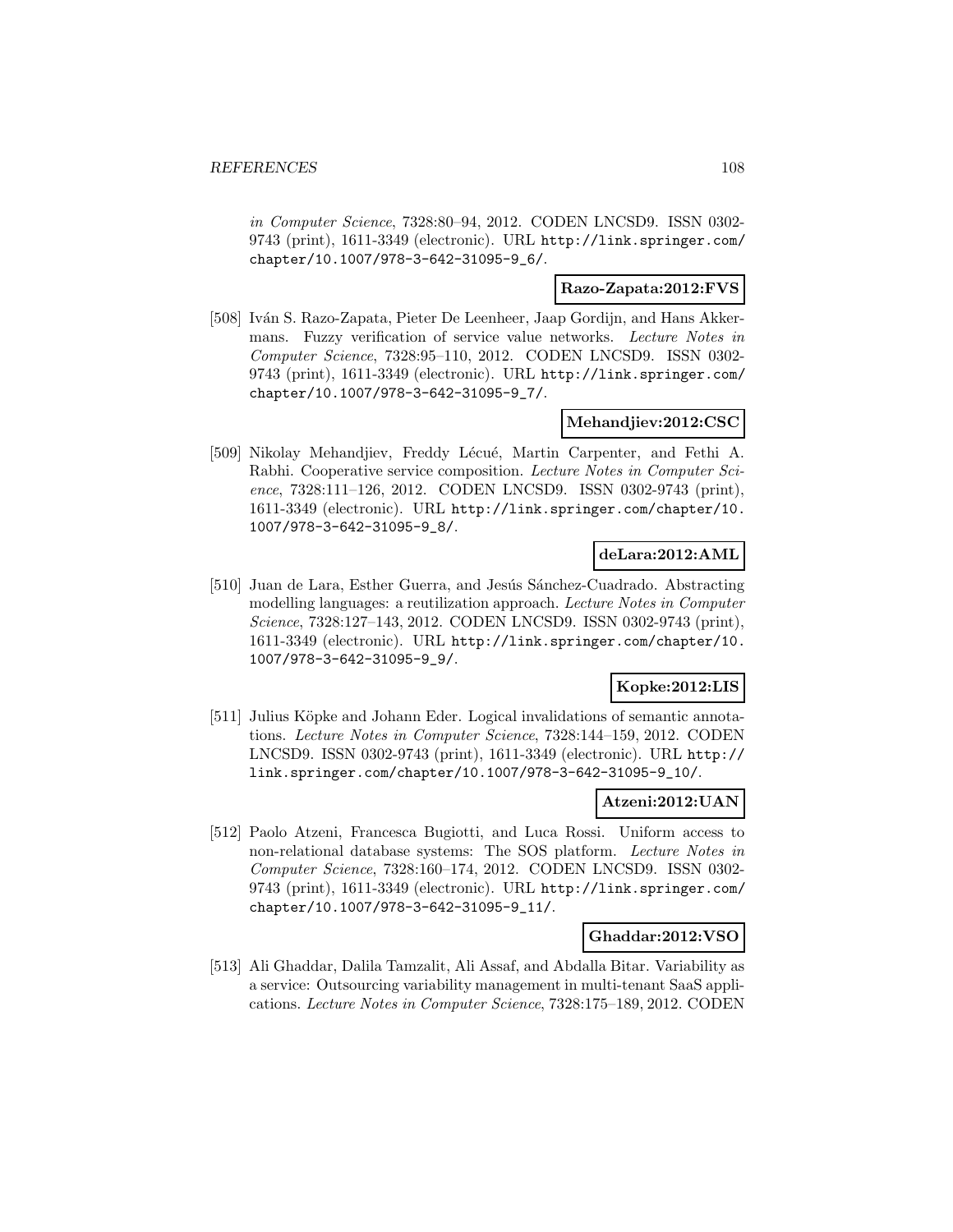LNCSD9. ISSN 0302-9743 (print), 1611-3349 (electronic). URL http:// link.springer.com/chapter/10.1007/978-3-642-31095-9\_12/.

## **Lonn:2012:CPM**

[514] Carl-Mikael Lönn, Elin Uppström, Petia Wohed, and Gustaf Juell-Skielse. Configurable process models for the Swedish public sector. Lecture Notes in Computer Science, 7328:190–205, 2012. CODEN LNCSD9. ISSN 0302- 9743 (print), 1611-3349 (electronic). URL http://link.springer.com/ chapter/10.1007/978-3-642-31095-9\_13/.

### **Dalpiaz:2012:ASC**

[515] Fabiano Dalpiaz, Raian Ali, and Paolo Giorgini. Aligning software configuration with business and IT context. Lecture Notes in Computer Science, 7328:206–221, 2012. CODEN LNCSD9. ISSN 0302-9743 (print), 1611-3349 (electronic). URL http://link.springer.com/chapter/10. 1007/978-3-642-31095-9\_14/.

## **Engel:2012:MIO**

[516] Robert Engel, Wil M. P. van der Aalst, Marco Zapletal, and Christian Pichler. Mining inter-organizational business process models from EDI messages: a case study from the automotive sector. Lecture Notes in Computer Science, 7328:222–237, 2012. CODEN LNCSD9. ISSN 0302- 9743 (print), 1611-3349 (electronic). URL http://link.springer.com/ chapter/10.1007/978-3-642-31095-9\_15/.

## **Ly:2012:DTS**

[517] Linh Thao Ly, Conrad Indiono, Jürgen Mangler, and Stefanie Rinderle-Ma. Data transformation and semantic log purging for process mining. Lecture Notes in Computer Science, 7328:238–253, 2012. CODEN LNCSD9. ISSN 0302-9743 (print), 1611-3349 (electronic). URL http:// link.springer.com/chapter/10.1007/978-3-642-31095-9\_16/.

### **vandenBroucke:2012:IAN**

[518] Seppe K. L. M. vanden Broucke, Jochen De Weerdt, Bart Baesens, and Jan Vanthienen. Improved artificial negative event generation to enhance process event logs. Lecture Notes in Computer Science, 7328: 254–269, 2012. CODEN LNCSD9. ISSN 0302-9743 (print), 1611-3349 (electronic). URL http://link.springer.com/chapter/10.1007/978- 3-642-31095-9\_17/.

## **Maggi:2012:EDU**

[519] Fabrizio M. Maggi, R. P. Jagadeesh Chandra Bose, and Wil M. P. van der Aalst. Efficient discovery of understandable declarative pro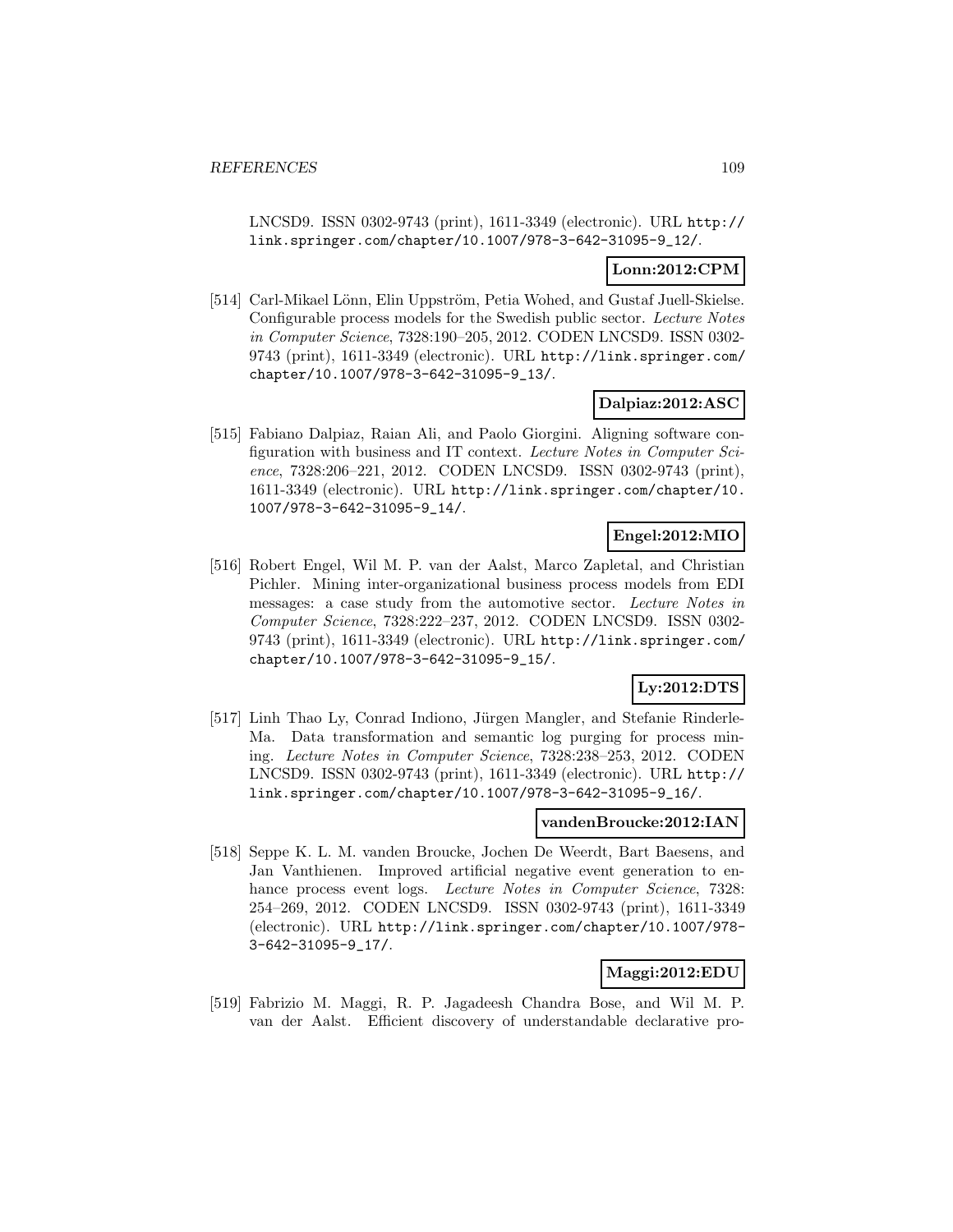cess models from event logs. Lecture Notes in Computer Science, 7328: 270–285, 2012. CODEN LNCSD9. ISSN 0302-9743 (print), 1611-3349 (electronic). URL http://link.springer.com/chapter/10.1007/978- 3-642-31095-9\_18/.

#### **Daskalaki:2012:OMS**

[520] Evangelia Daskalaki and Dimitris Plexousakis. OtO matching system: a multi-strategy approach to instance matching. Lecture Notes in Computer Science, 7328:286–300, 2012. CODEN LNCSD9. ISSN 0302-9743 (print), 1611-3349 (electronic). URL http://link.springer.com/chapter/10. 1007/978-3-642-31095-9\_19/.

## **Kabir:2012:SSC**

[521] Muhammad Ashad Kabir, Jun Han, Jian Yu, and Alan Colman. SCIMS: a social context information management system for socially-aware applications. Lecture Notes in Computer Science, 7328:301–317, 2012. CODEN LNCSD9. ISSN 0302-9743 (print), 1611-3349 (electronic). URL http:// link.springer.com/chapter/10.1007/978-3-642-31095-9\_20/.

### **Anonymous:2012:FMba**

[522] Anonymous. Front matter. Lecture Notes in Computer Science, 7328: ??, 2012. CODEN LNCSD9. ISSN 0302-9743 (print), 1611-3349 (electronic). URL http://link.springer.com/content/pdf/bfm:978-3- 642-31095-9/1.

## **diBaja:2012:LRO**

[523] Gabriella Sanniti di Baja, L. Serino, and Carlo Arcelli. From linear representations to object parts. Lecture Notes in Computer Science, 7329:1–12, 2012. CODEN LNCSD9. ISSN 0302-9743 (print), 1611-3349 (electronic). URL http://link.springer.com/chapter/10.1007/978- 3-642-31149-9\_1/.

#### **Dickinson:2012:PGU**

[524] Sven J. Dickinson, Alex Levinshtein, and Cristian Sminchisescu. Perceptual grouping using superpixels. Lecture Notes in Computer Science, 7329:13–22, 2012. CODEN LNCSD9. ISSN 0302-9743 (print), 1611-3349 (electronic). URL http://link.springer.com/chapter/10.1007/978- 3-642-31149-9\_2/.

## **Sossa:2012:ADA**

[525] Humberto Sossa, Beatriz A. Garro, Juan Villegas, Carlos Avilés, and Gustavo Olague. Automatic design of artificial neural networks and associative memories for pattern classification and pattern restoration. Lecture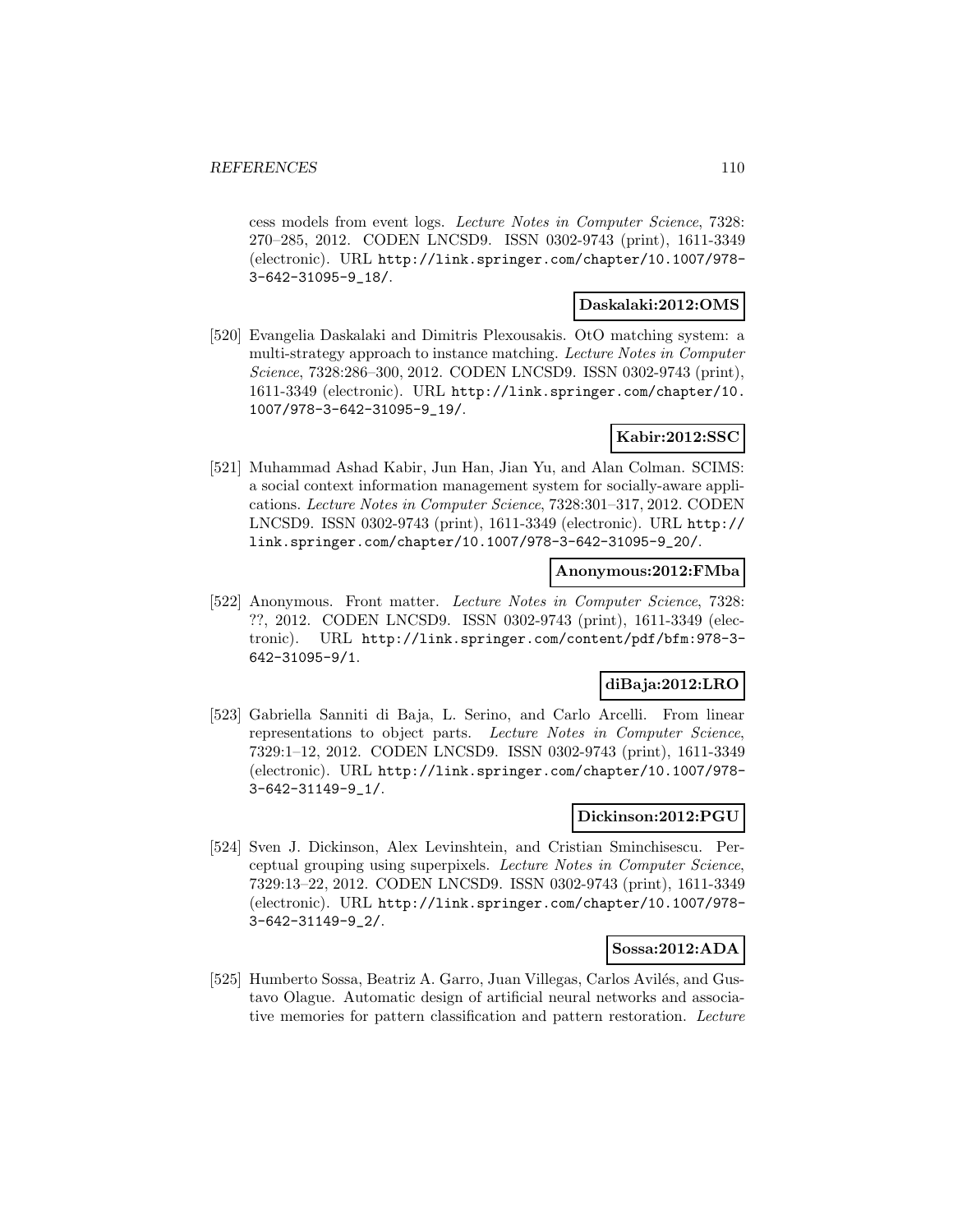Notes in Computer Science, 7329:23–34, 2012. CODEN LNCSD9. ISSN 0302-9743 (print), 1611-3349 (electronic). URL http://link.springer. com/chapter/10.1007/978-3-642-31149-9\_3/.

### **Frucci:2012:AIS**

[526] Maria Frucci, Carlo Arcelli, and Gabriella Sanniti di Baja. An automatic image scaling up algorithm. Lecture Notes in Computer Science, 7329:35–44, 2012. CODEN LNCSD9. ISSN 0302-9743 (print), 1611-3349 (electronic). URL http://link.springer.com/chapter/10.1007/978- 3-642-31149-9\_4/.

### **Madrid:2012:STM**

[527] Humberto Madrid, Valia Guerra, and Marielba Rojas. Sampling techniques for Monte Carlo matrix multiplication with applications to image processing. Lecture Notes in Computer Science, 7329:45–54, 2012. CODEN LNCSD9. ISSN 0302-9743 (print), 1611-3349 (electronic). URL http://link.springer.com/chapter/10.1007/978-3- 642-31149-9\_5/.

### **Hernandez-Rodriguez:2012:EPS**

[528] Felipe Hernández-Rodríguez and Mario Castelán. Extended photometric sampling for surface shape recovery. Lecture Notes in Computer Science, 7329:55–64, 2012. CODEN LNCSD9. ISSN 0302-9743 (print), 1611-3349 (electronic). URL http://link.springer.com/chapter/10.1007/978- 3-642-31149-9\_6/.

#### **Silvan-Cardenas:2012:SMT**

[529] José Luis Silván-Cárdenas. A segmentation method for tree crown detection and modelling from LiDAR measurements. Lecture Notes in Computer Science, 7329:65–74, 2012. CODEN LNCSD9. ISSN 0302- 9743 (print), 1611-3349 (electronic). URL http://link.springer.com/ chapter/10.1007/978-3-642-31149-9\_7/.

#### **Kawulok:2012:TAS**

[530] Michal Kawulok. Texture analysis for skin probability maps refinement. Lecture Notes in Computer Science, 7329:75–84, 2012. CODEN LNCSD9. ISSN 0302-9743 (print), 1611-3349 (electronic). URL http:// link.springer.com/chapter/10.1007/978-3-642-31149-9\_8/.

### **Aguilar-Gonzalez:2012:CCF**

[531] Pablo M. Aguilar-González and Vitaly Kober. Composite correlation filters for detection of geometrically distorted objects using noisy training images. Lecture Notes in Computer Science, 7329:85–93, 2012. CODEN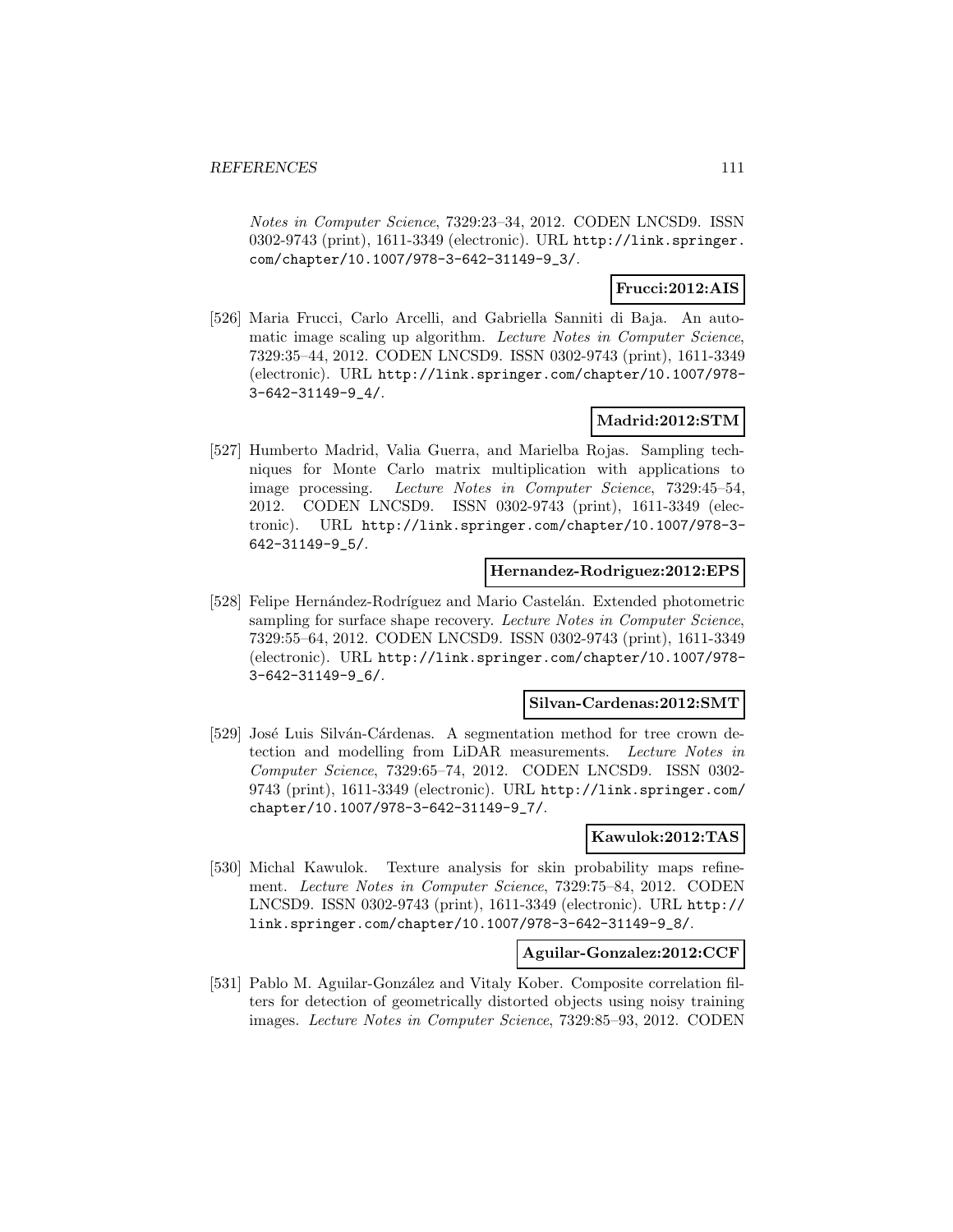LNCSD9. ISSN 0302-9743 (print), 1611-3349 (electronic). URL http:// link.springer.com/chapter/10.1007/978-3-642-31149-9\_9/.

#### **Ramirez-Acosta:2012:ASC**

[532] Alejandro A. Ramírez-Acosta, Mireya S. García-Vázquez, and Mariko Nakano. Adaptive spatial concealment of damaged coded images. Lecture Notes in Computer Science, 7329:94–106, 2012. CODEN LNCSD9. ISSN 0302-9743 (print), 1611-3349 (electronic). URL http://link.springer. com/chapter/10.1007/978-3-642-31149-9\_10/.

### **Saldivar-Pinon:2012:HSR**

[533] Leonardo Saldivar-Piñon, Mario I. Chacon-Murguia, and Rafael Sandoval-Rodriguez. Human sign recognition for robot manipulation. Lecture Notes in Computer Science, 7329:107–116, 2012. CODEN LNCSD9. ISSN 0302- 9743 (print), 1611-3349 (electronic). URL http://link.springer.com/ chapter/10.1007/978-3-642-31149-9\_11/.

### **Sokolova:2012:FSH**

[534] Marina V. Sokolova and Antonio Fernández-Caballero. Fuzzy sets for human fall pattern recognition. *Lecture Notes in Computer Science*, 7329: 117–126, 2012. CODEN LNCSD9. ISSN 0302-9743 (print), 1611-3349 (electronic). URL http://link.springer.com/chapter/10.1007/978- 3-642-31149-9\_12/.

## **Espino:2012:VSR**

[535] José Guadalupe Rico Espino, José-Joel Gonzalez-Barbosa, and Roberto Augusto Gómez Loenzo. Vision system for 3D reconstruction with telecentric lens. Lecture Notes in Computer Science, 7329:127–136, 2012. CODEN LNCSD9. ISSN 0302-9743 (print), 1611-3349 (electronic). URL http://link.springer.com/chapter/10.1007/978-3- 642-31149-9\_13/.

## **Soria:2012:THS**

[536] David J. Rios Soria and Satu Elisa Schaeffer. A tool for hand-sign recognition. Lecture Notes in Computer Science, 7329:137–146, 2012. CODEN LNCSD9. ISSN 0302-9743 (print), 1611-3349 (electronic). URL http:// link.springer.com/chapter/10.1007/978-3-642-31149-9\_14/.

### **Medina-Perez:2012:IMA**

[537] Miguel Angel Medina-Pérez, Milton García-Borroto, and Andres Eduardo Gutierrez-Rodríguez. Improving the multiple alignments strategy for fingerprint verification. Lecture Notes in Computer Science, 7329: 147–154, 2012. CODEN LNCSD9. ISSN 0302-9743 (print), 1611-3349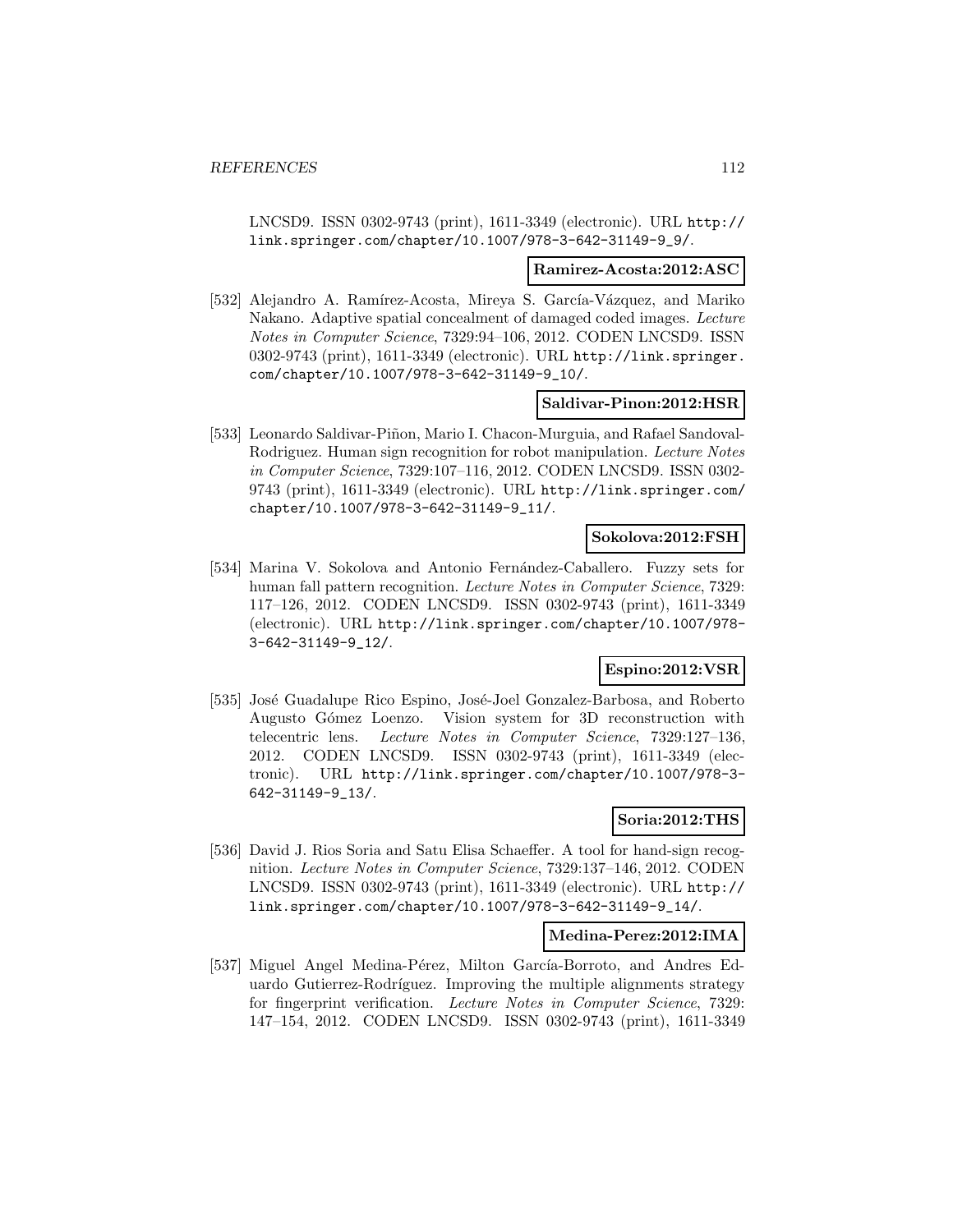(electronic). URL http://link.springer.com/chapter/10.1007/978- 3-642-31149-9\_15/.

### **Cruz-Perez:2012:BRU**

[538] Claudia Cruz-Perez, Oleg Starostenko, Fernando Uceda-Ponga, and Vicente Alarcon-Aquino. Breaking reCAPTCHAs with unpredictable collapse: Heuristic character segmentation and recognition. Lecture Notes in Computer Science, 7329:155–165, 2012. CODEN LNCSD9. ISSN 0302- 9743 (print), 1611-3349 (electronic). URL http://link.springer.com/ chapter/10.1007/978-3-642-31149-9\_16/.

## **Toca:2012:USR**

[539] Cosme E. Santiesteban Toca, Milton García-Borroto, and Jesus S. Aguilar Ruiz. Using short-range interactions and simulated genetic strategy to improve the protein contact map prediction. Lecture Notes in Computer Science, 7329:166–175, 2012. CODEN LNCSD9. ISSN 0302-9743 (print), 1611-3349 (electronic). URL http://link.springer.com/chapter/10. 1007/978-3-642-31149-9\_17/.

### **Navarro:2012:AMS**

[540] Rodolfo Navarro, Elena Acevedo, Antonio Acevedo, and Fabiola Martínez. Associative model for solving the wall-following problem. Lecture Notes in Computer Science, 7329:176–186, 2012. CODEN LNCSD9. ISSN 0302- 9743 (print), 1611-3349 (electronic). URL http://link.springer.com/ chapter/10.1007/978-3-642-31149-9\_18/.

## **Tellez:2012:LCR**

[541] Eric Sadit Tellez and Edgar Chávez. The list of clusters revisited. Lecture Notes in Computer Science, 7329:187–196, 2012. CODEN LNCSD9. ISSN 0302-9743 (print), 1611-3349 (electronic). URL http://link.springer. com/chapter/10.1007/978-3-642-31149-9\_19/.

### **Parvin:2012:HPD**

[542] Hamid Parvin, Sajad Parvin, Zahra Rezaei, and Moslem Mohamadi. A heuristically perturbation of dataset to achieve a diverse ensemble of classifiers. Lecture Notes in Computer Science, 7329:197–206, 2012. CODEN LNCSD9. ISSN 0302-9743 (print), 1611-3349 (electronic). URL http:// link.springer.com/chapter/10.1007/978-3-642-31149-9\_20/.

### **Anonymous:2012:FMbb**

[543] Anonymous. Front matter. Lecture Notes in Computer Science, 7329: ??, 2012. CODEN LNCSD9. ISSN 0302-9743 (print), 1611-3349 (elec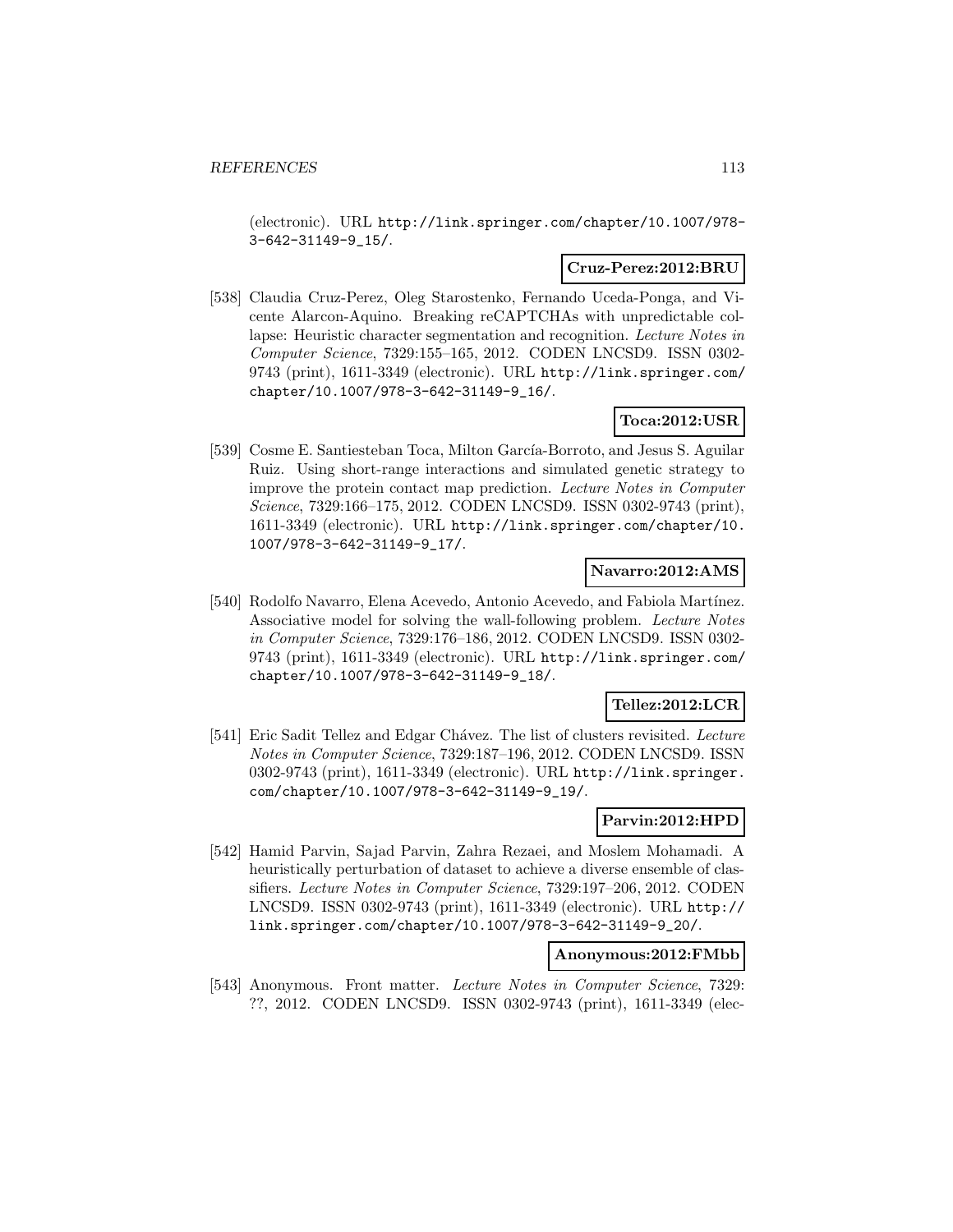tronic). URL http://link.springer.com/content/pdf/bfm:978-3- 642-31149-9/1.

## **Malti:2012:TBC**

[544] Abed Malti, Adrien Bartoli, and Toby Collins. Template-based conformal shape-from-motion-and-shading for laparoscopy. Lecture Notes in Computer Science, 7330:1–10, 2012. CODEN LNCSD9. ISSN 0302- 9743 (print), 1611-3349 (electronic). URL http://link.springer.com/ chapter/10.1007/978-3-642-30618-1\_1/.

## **Collins:2012:TLM**

[545] Toby Collins and Adrien Bartoli. Towards live monocular 3D laparoscopy using shading and specularity information. Lecture Notes in Computer Science, 7330:11–21, 2012. CODEN LNCSD9. ISSN 0302-9743 (print), 1611-3349 (electronic). URL http://link.springer.com/chapter/10. 1007/978-3-642-30618-1\_2/.

### **Mohareri:2012:ADL**

[546] Omid Mohareri, Mahdi Ramezani, Troy Adebar, Purang Abolmaesumi, and Septimiu Salcudean. Automatic detection and localization of da Vinci tool tips in 3D ultrasound. Lecture Notes in Computer Science, 7330:22–32, 2012. CODEN LNCSD9. ISSN 0302-9743 (print), 1611-3349 (electronic). URL http://link.springer.com/chapter/10.1007/978- 3-642-30618-1\_3/.

## **Yip:2012:RTM**

[547] Michael C. Yip, David G. Lowe, Septimiu E. Salcudean, and Robert N. Rohling. Real-time methods for long-term tissue feature tracking in endoscopic scenes. Lecture Notes in Computer Science, 7330:33–43, 2012. CODEN LNCSD9. ISSN 0302-9743 (print), 1611-3349 (electronic). URL http://link.springer.com/chapter/10.1007/978-3- 642-30618-1\_4/.

### **Najafi:2012:CFD**

[548] Mohammad Najafi, Narges Afsham, Purang Abolmaesumi, and Robert Rohling. A closed-form differential formulation for ultrasound spatial calibration. Lecture Notes in Computer Science, 7330:44–53, 2012. CODEN LNCSD9. ISSN 0302-9743 (print), 1611-3349 (electronic). URL http:// link.springer.com/chapter/10.1007/978-3-642-30618-1\_5/.

## **Arnold:2012:MBR**

[549] Patrik Arnold, Frank Preiswerk, Beat Fasel, Rares Salomir, and Klaus Scheffler. Model-based respiratory motion compensation in MRgHIFU.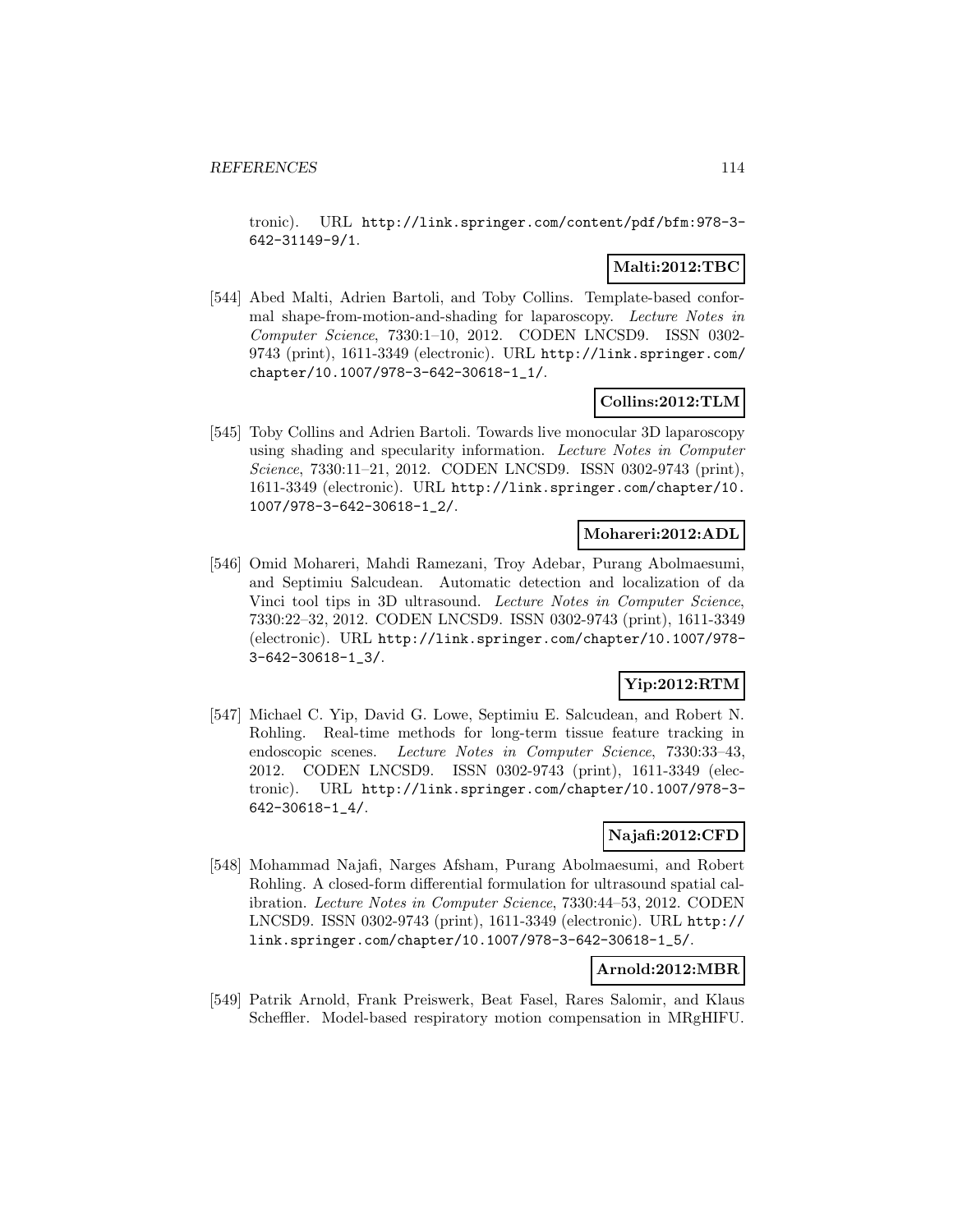Lecture Notes in Computer Science, 7330:54–63, 2012. CODEN LNCSD9. ISSN 0302-9743 (print), 1611-3349 (electronic). URL http://link. springer.com/chapter/10.1007/978-3-642-30618-1\_6/.

## **Hacihaliloglu:2012:NIM**

[550] Ilker Hacihaliloglu, David R. Wilson, Michael Gilbart, Michael Hunt, and Purang Abolmaesumi. Non-iterative multi-modal partial view to full view image registration using local phase-based image projections. Lecture Notes in Computer Science, 7330:64–73, 2012. CODEN LNCSD9. ISSN 0302-9743 (print), 1611-3349 (electronic). URL http://link.springer. com/chapter/10.1007/978-3-642-30618-1\_7/.

### **Schumann:2012:HSR**

[551] Steffen Schumann, Moritz Tannast, Mathias Bergmann, Michael Thali, and Lutz-P. Nolte. A hierarchical strategy for reconstruction of 3D acetabular surface models from 2D calibrated X-ray images. Lecture Notes in Computer Science, 7330:74–83, 2012. CODEN LNCSD9. ISSN 0302- 9743 (print), 1611-3349 (electronic). URL http://link.springer.com/ chapter/10.1007/978-3-642-30618-1\_8/.

### **Moore:2012:NPG**

[552] John Moore, Chris Wedlake, Daniel Bainbridge, Gerard Guiraudon, Michael Chu, and Bob Kiaii. A navigation platform for guidance of beating heart transapical mitral valve repair. Lecture Notes in Computer Science, 7330:84–93, 2012. CODEN LNCSD9. ISSN 0302-9743 (print), 1611-3349 (electronic). URL http://link.springer.com/chapter/10.1007/978- 3-642-30618-1\_9/.

## **Kaeppler:2012:MEM**

[553] Sebastian Kaeppler, Alexander Brost, Martin Koch, Wen Wu, Felix Bourier, and Terrence Chen. Motion estimation model for cardiac and respiratory motion compensation. Lecture Notes in Computer Science, 7330:94–103, 2012. CODEN LNCSD9. ISSN 0302-9743 (print), 1611-3349 (electronic). URL http://link.springer.com/chapter/10.1007/978- 3-642-30618-1\_10/.

### **Ma:2012:CUN**

[554] YingLiang Ma, Rashed Karim, R. James Housden, Geert Gijsbers, and Roland Bullens. Cardiac unfold: a novel technique for image-guided cardiac catheterization procedures. Lecture Notes in Computer Science, 7330: 104–114, 2012. CODEN LNCSD9. ISSN 0302-9743 (print), 1611-3349 (electronic). URL http://link.springer.com/chapter/10.1007/978- 3-642-30618-1\_11/.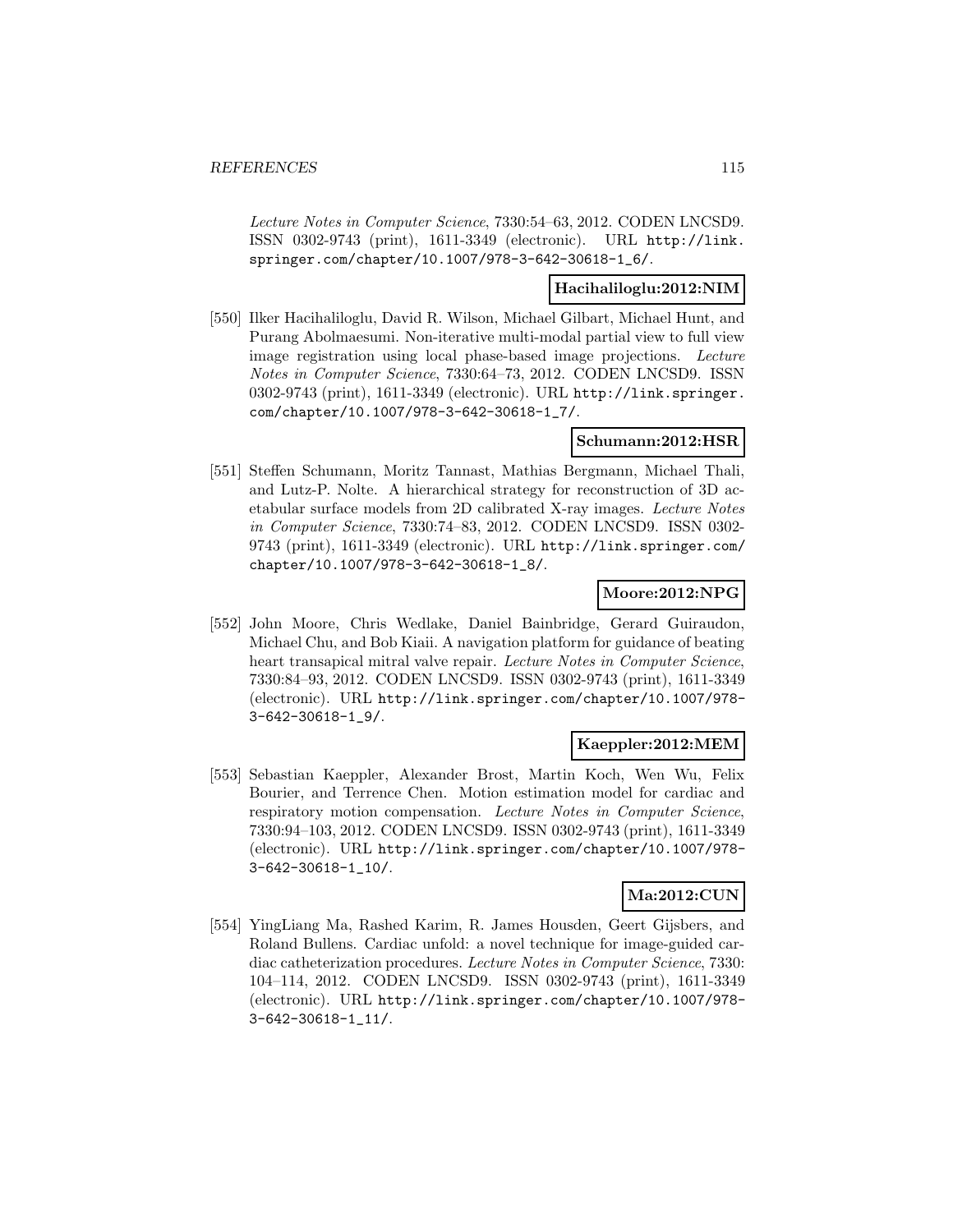### **Brattain:2012:EUP**

[555] Laura J. Brattain, Nikolay V. Vasilyev, and Robert D. Howe. Enabling 3D ultrasound procedure guidance through enhanced visualization. Lecture Notes in Computer Science, 7330:115–124, 2012. CODEN LNCSD9. ISSN 0302-9743 (print), 1611-3349 (electronic). URL http://link.springer. com/chapter/10.1007/978-3-642-30618-1\_12/.

## **DeNigris:2012:FRR**

[556] Dante De Nigris, D. Louis Collins, and Tal Arbel. Fast and robust registration based on gradient orientations: Case study matching intraoperative ultrasound to pre-operative MRI in neurosurgery. Lecture Notes in Computer Science, 7330:125–134, 2012. CODEN LNCSD9. ISSN 0302- 9743 (print), 1611-3349 (electronic). URL http://link.springer.com/ chapter/10.1007/978-3-642-30618-1\_13/.

### **Xiao:2012:ABS**

[557] Yiming Xiao, Lara Bailey, M. Mallar Chakravarty, Silvain Beriault, and Abbas F. Sadikot. Atlas-based segmentation of the subthalamic nucleus, red nucleus, and substantia nigra for deep brain stimulation by incorporating multiple MRI contrasts. Lecture Notes in Computer Science, 7330: 135–145, 2012. CODEN LNCSD9. ISSN 0302-9743 (print), 1611-3349 (electronic). URL http://link.springer.com/chapter/10.1007/978- 3-642-30618-1\_14/.

## **Bigdelou:2012:TSU**

[558] Ali Bigdelou, Aslı Okur, Max-Emanuel Hoffmann, Bamshad Azizi, and Nassir Navab. Towards systematic usability evaluations for the OR: An introduction to OR-use framework. Lecture Notes in Computer Science, 7330:146–156, 2012. CODEN LNCSD9. ISSN 0302-9743 (print), 1611- 3349 (electronic). URL http://link.springer.com/chapter/10.1007/ 978-3-642-30618-1\_15/.

### **Hernansanz:2012:IDS**

[559] Albert Hernansanz, Davide Zerbato, Lorenza Gasperotti, Michele Scandola, and Paolo Fiorini. Improving the development of surgical skills with virtual fixtures in simulation. Lecture Notes in Computer Science, 7330: 157–166, 2012. CODEN LNCSD9. ISSN 0302-9743 (print), 1611-3349 (electronic). URL http://link.springer.com/chapter/10.1007/978- 3-642-30618-1\_16/.

## **Tao:2012:SHM**

[560] Lingling Tao, Ehsan Elhamifar, Sanjeev Khudanpur, Gregory D. Hager, and René Vidal. Sparse hidden Markov models for surgical gesture clas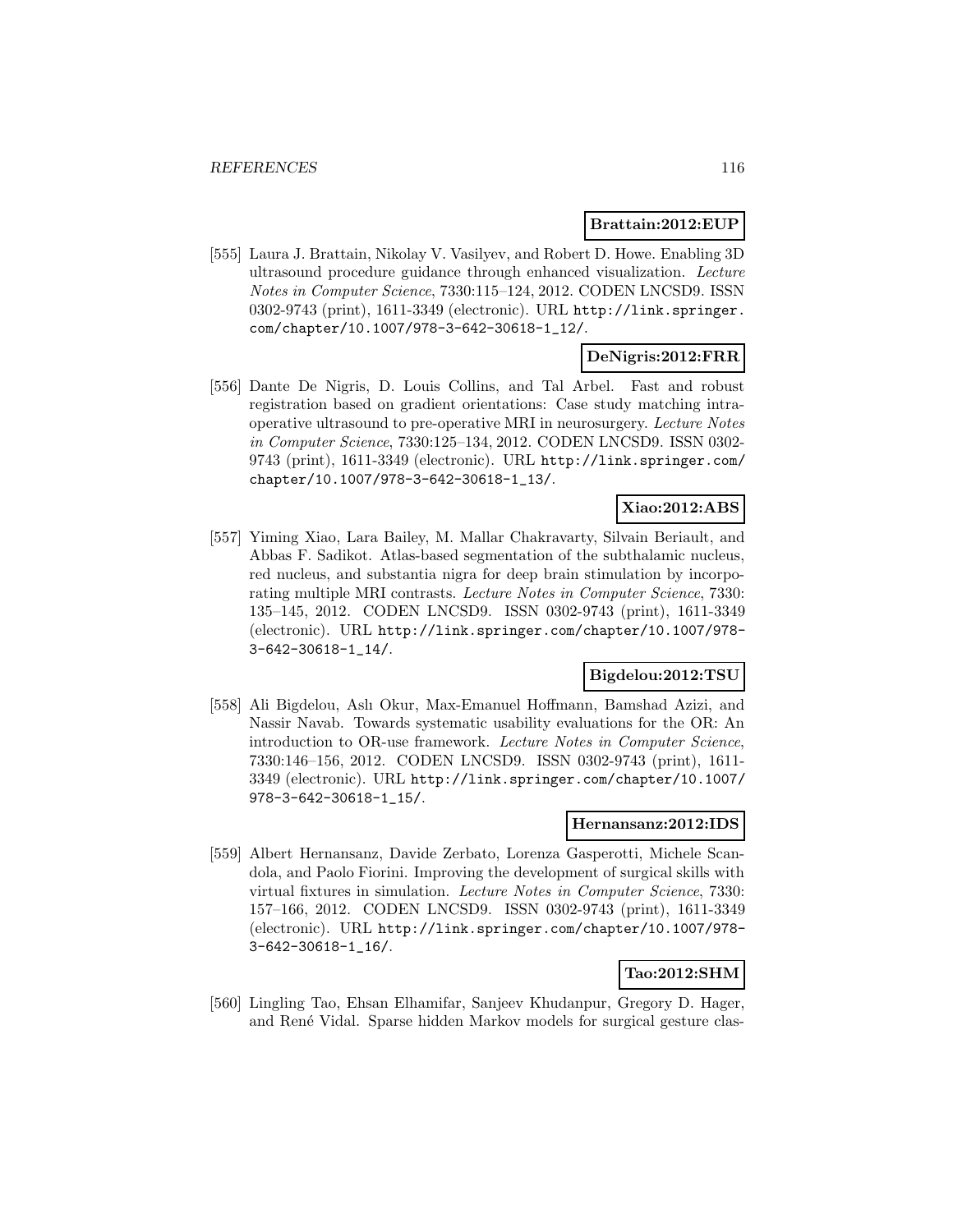sification and skill evaluation. Lecture Notes in Computer Science, 7330: 167–177, 2012. CODEN LNCSD9. ISSN 0302-9743 (print), 1611-3349 (electronic). URL http://link.springer.com/chapter/10.1007/978- 3-642-30618-1\_17/.

#### **Anonymous:2012:BMm**

[561] Anonymous. Back matter. Lecture Notes in Computer Science, 7330: ??, 2012. CODEN LNCSD9. ISSN 0302-9743 (print), 1611-3349 (electronic). URL http://link.springer.com/content/pdf/bbm:978-3- 642-30618-1/1.

### **Anonymous:2012:FMbc**

[562] Anonymous. Front matter. Lecture Notes in Computer Science, 7330: ??, 2012. CODEN LNCSD9. ISSN 0302-9743 (print), 1611-3349 (electronic). URL http://link.springer.com/content/pdf/bfm:978-3- 642-30618-1/1.

### **Konigsberg:2012:BIS**

[563] Zvi Retchkiman Konigsberg. The biological interaction stability problem. Lecture Notes in Computer Science, 7331:1–10, 2012. CODEN LNCSD9. ISSN 0302-9743 (print), 1611-3349 (electronic). URL http: //link.springer.com/chapter/10.1007/978-3-642-30976-2\_1/.

### **Folly:2012:PBI**

[564] Komla A. Folly. Population-based incremental with adaptive learning rate strategy. Lecture Notes in Computer Science, 7331:11–20, 2012. CODEN LNCSD9. ISSN 0302-9743 (print), 1611-3349 (electronic). URL http:// link.springer.com/chapter/10.1007/978-3-642-30976-2\_2/.

### **Yu:2012:SBA**

[565] Ling Yu, Peng Xu, and Xi Chen. A SI-based algorithm for structural damage detection. Lecture Notes in Computer Science, 7331: 21–28, 2012. CODEN LNCSD9. ISSN 0302-9743 (print), 1611-3349 (electronic). URL http://link.springer.com/chapter/10.1007/978- 3-642-30976-2\_3/.

### **Cao:2012:QIB**

[566] Jinlong Cao and Hongyuan Gao. A quantum-inspired bacterial swarming optimization algorithm for discrete optimization problems. Lecture Notes in Computer Science, 7331:29–36, 2012. CODEN LNCSD9. ISSN 0302- 9743 (print), 1611-3349 (electronic). URL http://link.springer.com/ chapter/10.1007/978-3-642-30976-2\_4/.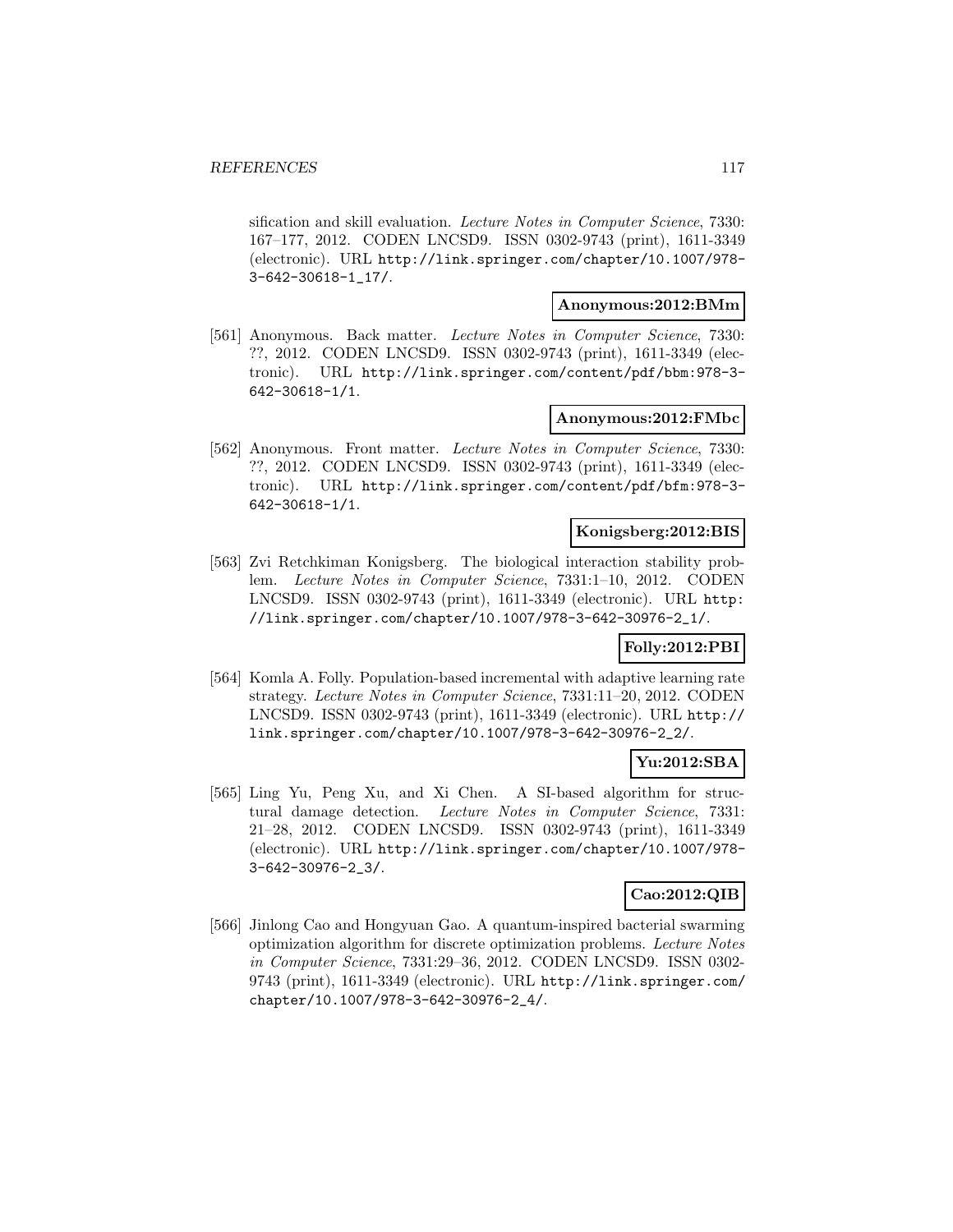### **Kundu:2012:SIC**

[567] Anirban Kundu and Chunlin Ji. Swarm intelligence in cloud environment. Lecture Notes in Computer Science, 7331:37–44, 2012. CODEN LNCSD9. ISSN 0302-9743 (print), 1611-3349 (electronic). URL http:// link.springer.com/chapter/10.1007/978-3-642-30976-2\_5/.

## **Xing:2012:SIS**

[568] Bo Xing, Wen-Jing Gao, Fulufhelo V. Nelwamondo, Kimberly Battle, and Tshilidzi Marwala. Swarm intelligence supported e-remanufacturing. Lecture Notes in Computer Science, 7331:45–52, 2012. CODEN LNCSD9. ISSN 0302-9743 (print), 1611-3349 (electronic). URL http://link. springer.com/chapter/10.1007/978-3-642-30976-2\_6/.

## **Yeh:2012:GBP**

[569] Ming-Feng Yeh, Cheng Wen, and Min-Shyang Leu. Grey-based particle swarm optimization algorithm. Lecture Notes in Computer Science, 7331:53–62, 2012. CODEN LNCSD9. ISSN 0302-9743 (print), 1611-3349 (electronic). URL http://link.springer.com/chapter/10.1007/978- 3-642-30976-2\_7/.

## **Li:2012:QBP**

[570] Ya Li, Dan Li, and Dong Wang. Quantum-behaved particle swarm optimization algorithm based on border mutation and chaos for vehicle routing problem. Lecture Notes in Computer Science, 7331:63–73, 2012. CODEN LNCSD9. ISSN 0302-9743 (print), 1611-3349 (electronic). URL http:// link.springer.com/chapter/10.1007/978-3-642-30976-2\_8/.

## **Li:2012:IMC**

[571] Wei xing Li, Qian Zhou, Yu Zhu, and Feng Pan. An improved MOPSO with a crowding distance based external archive maintenance strategy. Lecture Notes in Computer Science, 7331:74–82, 2012. CODEN LNCSD9. ISSN 0302-9743 (print), 1611-3349 (electronic). URL http://link. springer.com/chapter/10.1007/978-3-642-30976-2\_9/.

### **Ting:2012:EIW**

[572] T. O. Ting, Yuhui Shi, Shi Cheng, and Sanghyuk Lee. Exponential inertia weight for particle swarm optimization. Lecture Notes in Computer Science, 7331:83–90, 2012. CODEN LNCSD9. ISSN 0302-9743 (print), 1611-3349 (electronic). URL http://link.springer.com/chapter/10. 1007/978-3-642-30976-2\_10/.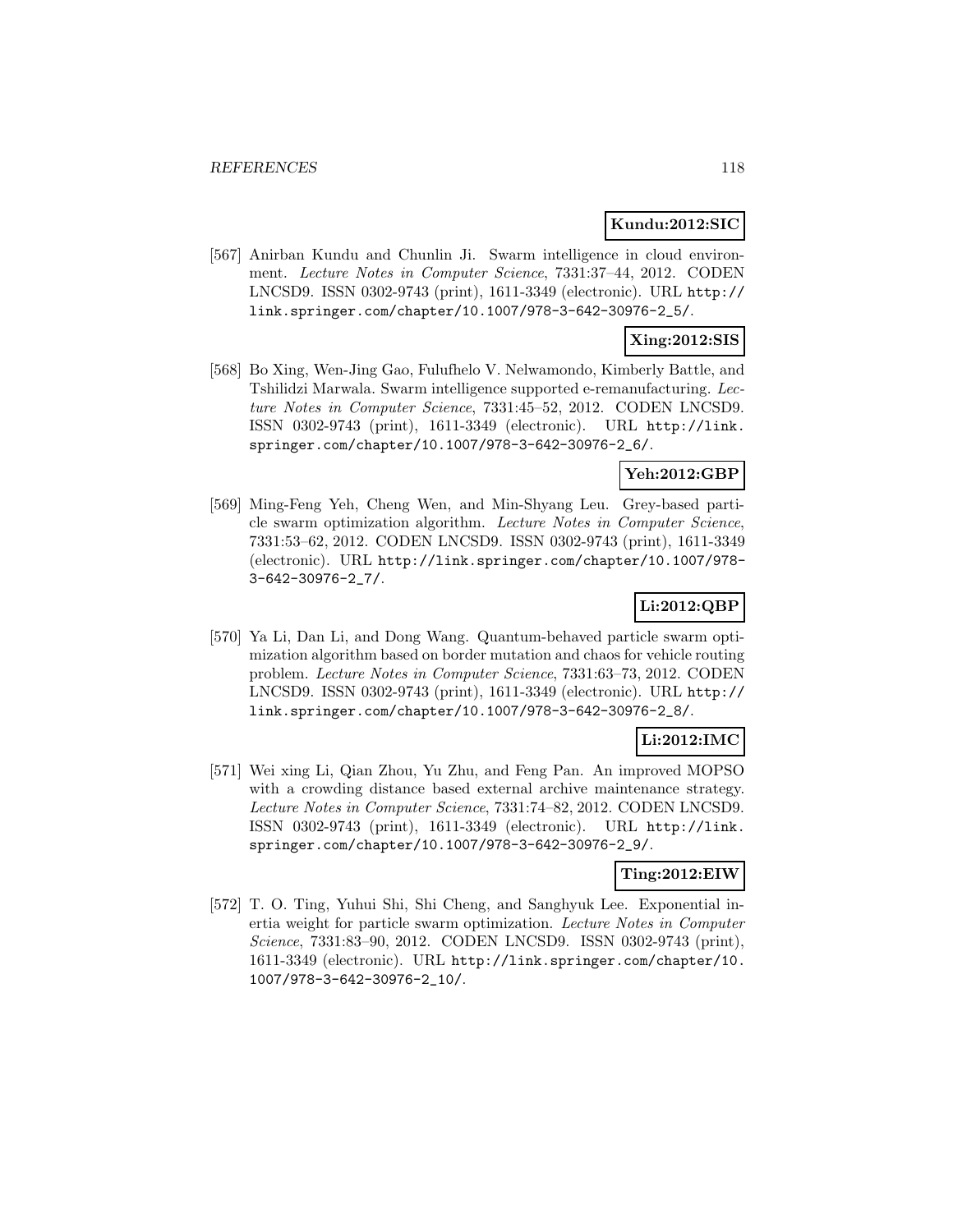## **Zhou:2012:CMP**

[573] Jiarui Zhou, Zhen Ji, Zexuan Zhu, and Siping Chen. A coevolutionary memetic particle swarm optimizer. Lecture Notes in Computer Science, 7331:91–100, 2012. CODEN LNCSD9. ISSN 0302-9743 (print), 1611-3349 (electronic). URL http://link.springer.com/chapter/10.1007/978- 3-642-30976-2\_11/.

## **Wei:2012:HMO**

[574] Wei Wei, Weihui Zhang, Yuan Jiang, and Hao Li. Handling multioptimization with gender-hierarchy based particle swarm optimizer. Lecture Notes in Computer Science, 7331:101–108, 2012. CODEN LNCSD9. ISSN 0302-9743 (print), 1611-3349 (electronic). URL http://link. springer.com/chapter/10.1007/978-3-642-30976-2\_12/.

## **Huang:2012:CSD**

[575] Guoliang Huang, Xinling Shi, and Zhenzhou An. The comparative study of different number of particles in clustering based on two-layer particle swarm optimization. Lecture Notes in Computer Science, 7331: 109–115, 2012. CODEN LNCSD9. ISSN 0302-9743 (print), 1611-3349 (electronic). URL http://link.springer.com/chapter/10.1007/978- 3-642-30976-2\_13/.

## **Tian:2012:IPS**

[576] Yubo Tian, Donghui Gao, and Xiaolong Li. Improved particle swarm optimization with wavelet-based mutation operation. Lecture Notes in Computer Science, 7331:116–124, 2012. CODEN LNCSD9. ISSN 0302- 9743 (print), 1611-3349 (electronic). URL http://link.springer.com/ chapter/10.1007/978-3-642-30976-2\_14/.

### **Chi:2012:EBP**

[577] Yuhong Chi, Fuchun Sun, Langfan Jiang, Chunming Yu, and Ping Zhang. Elastic boundary for particle swarm optimization. Lecture Notes in Computer Science, 7331:125–132, 2012. CODEN LNCSD9. ISSN 0302- 9743 (print), 1611-3349 (electronic). URL http://link.springer.com/ chapter/10.1007/978-3-642-30976-2\_15/.

### **Tsai:2012:OLW**

[578] Ming-Tang Tsai and Szu-Wzi Wu. Optimization locations of wind turbines with the particle swarm optimization. Lecture Notes in Computer Science, 7331:133–141, 2012. CODEN LNCSD9. ISSN 0302-9743 (print), 1611- 3349 (electronic). URL http://link.springer.com/chapter/10.1007/ 978-3-642-30976-2\_16/.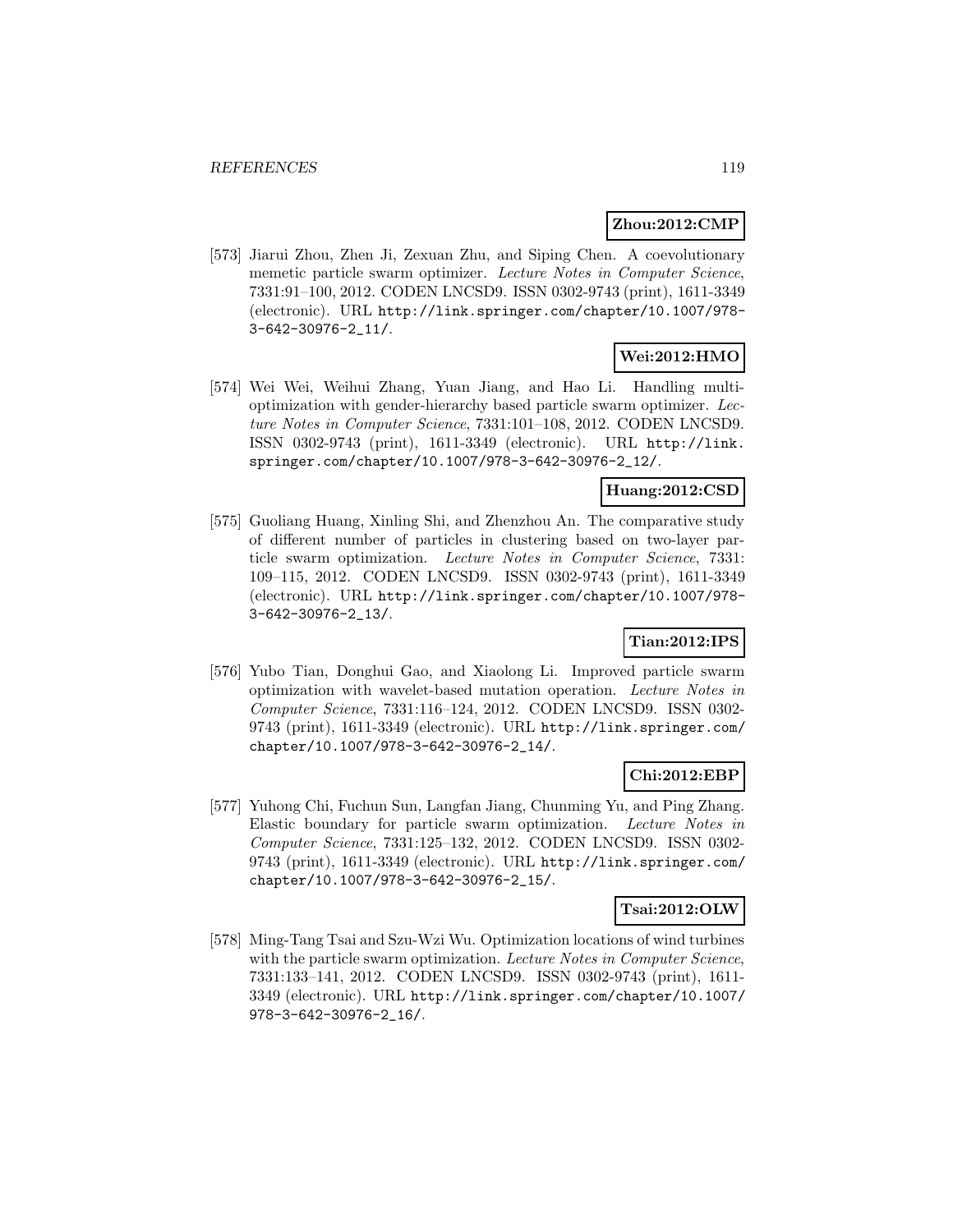## **Liu:2012:PBA**

[579] Zhanghui Liu and Xiaoli Wang. A PSO-based algorithm for load balancing in virtual machines of cloud computing environment. Lecture Notes in Computer Science, 7331:142–147, 2012. CODEN LNCSD9. ISSN 0302- 9743 (print), 1611-3349 (electronic). URL http://link.springer.com/ chapter/10.1007/978-3-642-30976-2\_17/.

# **Lin:2012:TAP**

[580] Xiufang Lin, Jun Sun, Vasile Palade, Wei Fang, Xiaojun Wu, and Wenbo Xu. Training ANFIS parameters with a quantum-behaved particle swarm optimization algorithm. Lecture Notes in Computer Science, 7331: 148–155, 2012. CODEN LNCSD9. ISSN 0302-9743 (print), 1611-3349 (electronic). URL http://link.springer.com/chapter/10.1007/978- 3-642-30976-2\_18/.

## **Sun:2012:RIM**

[581] Ying Sun and Yue lin Gao. Research on improved model of loans portfolio optimization based on adaptive particle swarm optimization algorithm. Lecture Notes in Computer Science, 7331:156–163, 2012. CODEN LNCSD9. ISSN 0302-9743 (print), 1611-3349 (electronic). URL http:// link.springer.com/chapter/10.1007/978-3-642-30976-2\_19/.

## **Chou:2012:HDO**

[582] Penchen Chou. High-dimension optimization problems using specified particle swarm optimization. Lecture Notes in Computer Science, 7331: 164–172, 2012. CODEN LNCSD9. ISSN 0302-9743 (print), 1611-3349 (electronic). URL http://link.springer.com/chapter/10.1007/978- 3-642-30976-2\_20/.

### **Anonymous:2012:FMbd**

[583] Anonymous. Front matter. Lecture Notes in Computer Science, 7331: ??, 2012. CODEN LNCSD9. ISSN 0302-9743 (print), 1611-3349 (electronic). URL http://link.springer.com/content/pdf/bfm:978-3- 642-30976-2/1.

## **Razavi:2012:ALS**

[584] Seyed Naser Razavi, Nicolas Gaud, Abderrafiâa Koukam, and Naser Mozayani. An automatic learning system to derive multipole and local expansions for the Fast Multipole Method. Lecture Notes in Computer Science, 7332:1–10, 2012. CODEN LNCSD9. ISSN 0302-9743 (print), 1611-3349 (electronic). URL http://link.springer.com/chapter/10. 1007/978-3-642-31020-1\_1/.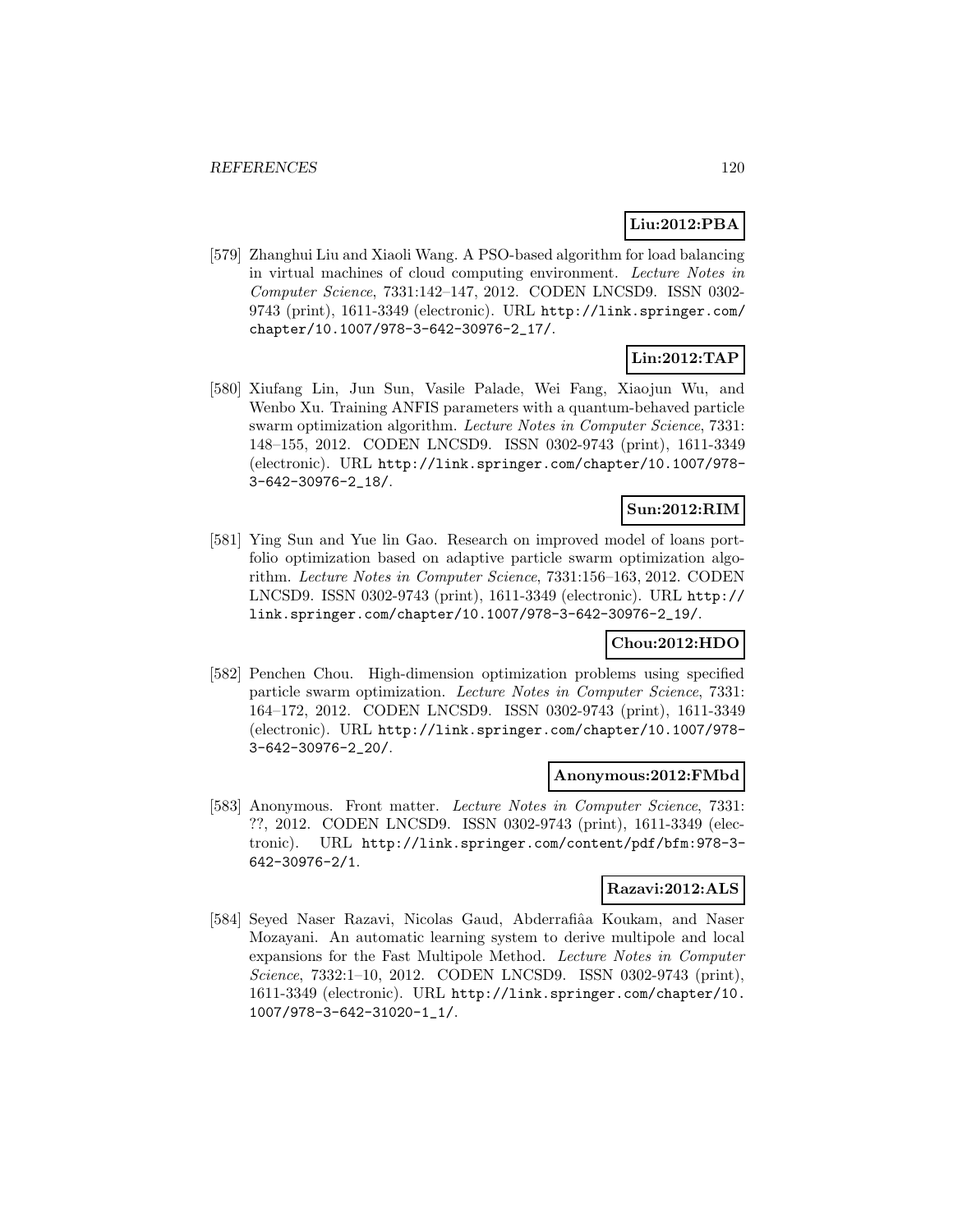## **Liu:2012:IRA**

[585] Cheng Liu, Yong Liang, Xin-Ze Luan, Kwong-Sak Leung, Tak-Ming Chan, and Zong-Ben Xu. Iterative  $L_{1/2}$  regularization algorithm for variable selection in the Cox proportional hazards model. Lecture Notes in Computer Science, 7332:11–17, 2012. CODEN LNCSD9. ISSN 0302-9743 (print), 1611-3349 (electronic). URL http://link.springer.com/chapter/10. 1007/978-3-642-31020-1\_2/.

## **Zhang:2012:ASE**

[586] Junbo Zhang, Fuping Pan, and Yongyong Yan. Automatic scoring on English passage reading quality. Lecture Notes in Computer Science, 7332:18–25, 2012. CODEN LNCSD9. ISSN 0302-9743 (print), 1611-3349 (electronic). URL http://link.springer.com/chapter/10.1007/978- 3-642-31020-1\_3/.

## **Song:2012:LSB**

[587] Bo Song and Miaoyan Li. An e-learning system based on GWT and Berkeley DB. Lecture Notes in Computer Science, 7332:26–32, 2012. CODEN LNCSD9. ISSN 0302-9743 (print), 1611-3349 (electronic). URL http:// link.springer.com/chapter/10.1007/978-3-642-31020-1\_4/.

### **Xiao:2012:ERS**

[588] Jie Xiao and Liang He. An expandable recommendation system on IPTV. Lecture Notes in Computer Science, 7332:33–40, 2012. CODEN LNCSD9. ISSN 0302-9743 (print), 1611-3349 (electronic). URL http:// link.springer.com/chapter/10.1007/978-3-642-31020-1\_5/.

## **Cheng:2012:IPD**

[589] Wei-Chen Cheng. Intrinsic protein distribution on manifolds embedded in low-dimensional space. Lecture Notes in Computer Science, 7332: 41–48, 2012. CODEN LNCSD9. ISSN 0302-9743 (print), 1611-3349 (electronic). URL http://link.springer.com/chapter/10.1007/978- 3-642-31020-1\_6/.

## **You:2012:NAM**

[590] Zhuhong You, Yingke Lei, Zhen Ji, and Zexuan Zhu. A novel approach to modelling protein-protein interaction networks. Lecture Notes in Computer Science, 7332:49–57, 2012. CODEN LNCSD9. ISSN 0302- 9743 (print), 1611-3349 (electronic). URL http://link.springer.com/ chapter/10.1007/978-3-642-31020-1\_7/.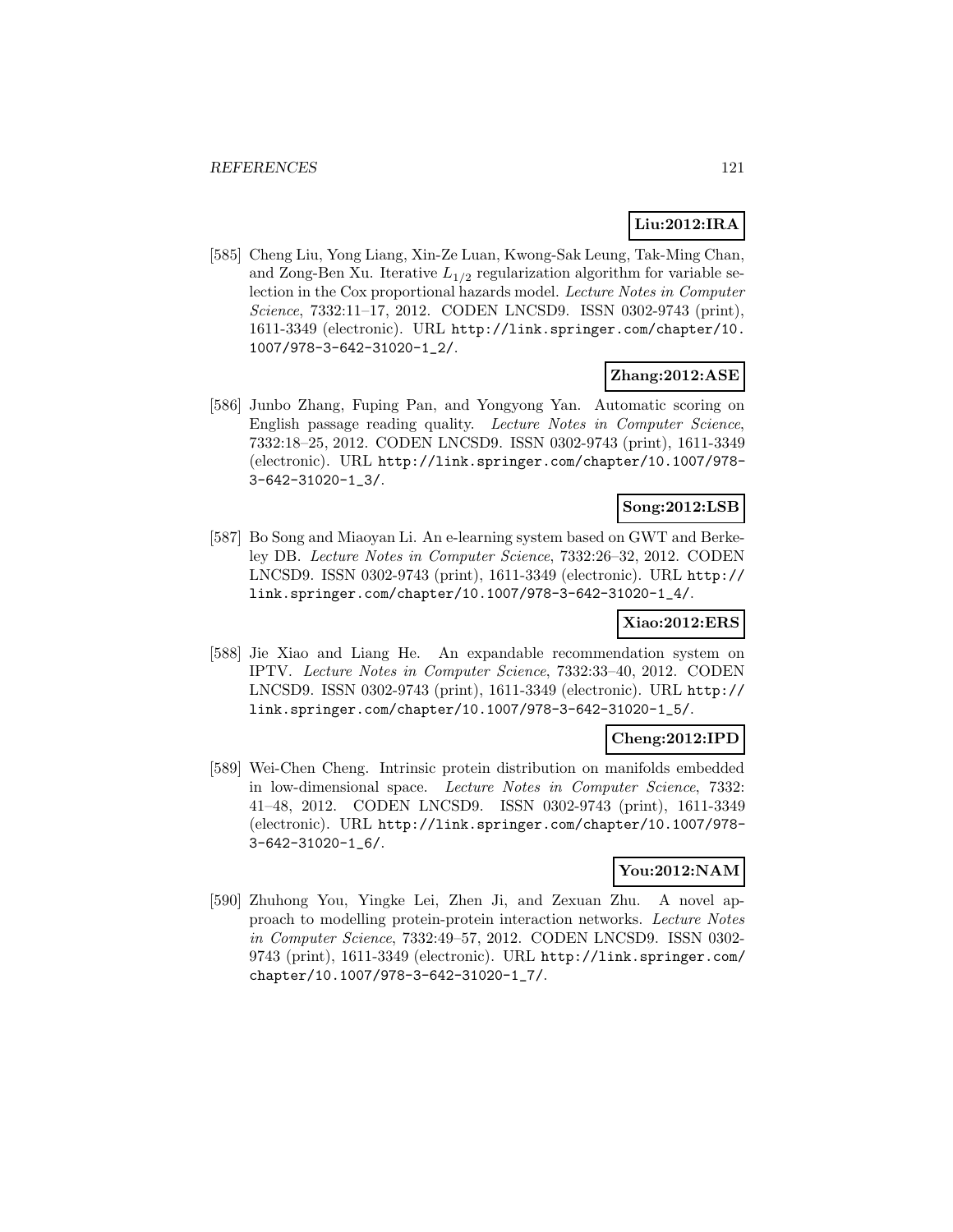### **Zhang:2012:AOP**

[591] Jiuling Zhang, Beixing Deng, and Xing Li. Additive order preserving encryption based encrypted documents ranking in secure cloud storage. Lecture Notes in Computer Science, 7332:58–65, 2012. CODEN LNCSD9. ISSN 0302-9743 (print), 1611-3349 (electronic). URL http:// link.springer.com/chapter/10.1007/978-3-642-31020-1\_8/.

# **Wu:2012:RWI**

[592] Jian Wu and Siyong Xiong. Research of Web image retrieval technology based on hu invariant moments. Lecture Notes in Computer Science, 7332:66–73, 2012. CODEN LNCSD9. ISSN 0302-9743 (print), 1611-3349 (electronic). URL http://link.springer.com/chapter/10.1007/978- 3-642-31020-1\_9/.

### **Huang:2012:CBM**

[593] Xi Huang, Ying Tan, and Xingui He. A classifier based on minimum circum circle. Lecture Notes in Computer Science, 7332:74–83, 2012. CODEN LNCSD9. ISSN 0302-9743 (print), 1611-3349 (electronic). URL http://link.springer.com/chapter/10.1007/978-3- 642-31020-1\_10/.

## **Yang:2012:RDS**

[594] Xiquan Yang, Meijia Wang, Lin Fang, Lin Yue, and Yinghua Lv. Research on domain-specific features clustering based spectral clustering. Lecture Notes in Computer Science, 7332:84–92, 2012. CODEN LNCSD9. ISSN 0302-9743 (print), 1611-3349 (electronic). URL http://link.springer. com/chapter/10.1007/978-3-642-31020-1\_11/.

## **Wei:2012:IAK**

[595] Yang Wei. An iterative approach to keywords extraction. Lecture Notes in Computer Science, 7332:93–99, 2012. CODEN LNCSD9. ISSN 0302- 9743 (print), 1611-3349 (electronic). URL http://link.springer.com/ chapter/10.1007/978-3-642-31020-1\_12/.

## **Liang:2012:KAF**

[596] Rupeng Liang, Hongwei Li, Jian Chen, Leilei Ma, and Hu Chen. Knowledge annotation framework oriented geospatial semantic Web service management. Lecture Notes in Computer Science, 7332:100–107, 2012. CODEN LNCSD9. ISSN 0302-9743 (print), 1611-3349 (electronic). URL http://link.springer.com/chapter/10.1007/978-3- 642-31020-1\_13/.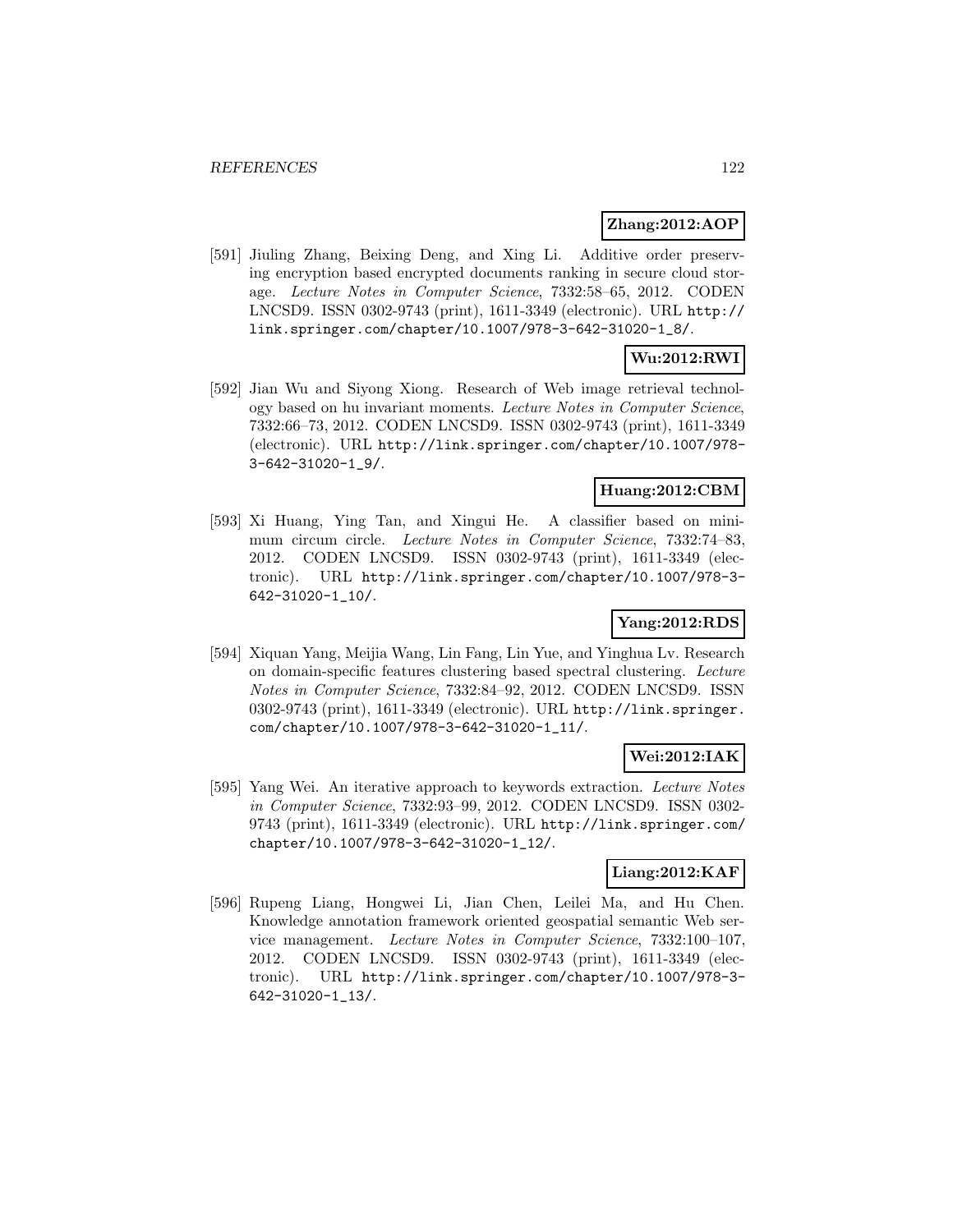## **Zang:2012:OSS**

[597] Wenjuan Zang, Yankui Liu, and Zhenhong Li. Optimizing supplier selection with disruptions by chance-constrained programming. Lecture Notes in Computer Science, 7332:108–116, 2012. CODEN LNCSD9. ISSN 0302- 9743 (print), 1611-3349 (electronic). URL http://link.springer.com/ chapter/10.1007/978-3-642-31020-1\_14/.

## **Bellaachia:2012:FLN**

[598] Abdelghani Bellaachia and Anasse Bari. Flock by leader: a novel machine learning biologically inspired clustering algorithm. Lecture Notes in Computer Science, 7332:117–126, 2012. CODEN LNCSD9. ISSN 0302- 9743 (print), 1611-3349 (electronic). URL http://link.springer.com/ chapter/10.1007/978-3-642-31020-1\_15/.

## **Touzi:2012:CVC**

[599] Amel Grissa Touzi, Amira Aloui, and Rim Mahouachi. Cluster KDD: a visual clustering and knowledge discovery platform based on concept lattice. Lecture Notes in Computer Science, 7332:127–136, 2012. CODEN LNCSD9. ISSN 0302-9743 (print), 1611-3349 (electronic). URL http:// link.springer.com/chapter/10.1007/978-3-642-31020-1\_16/.

## **Qu:2012:DII**

[600] Zhe Qu and Qin Wang. Design and implementation of an intelligent automatic question answering system based on data mining. Lecture Notes in Computer Science, 7332:137–146, 2012. CODEN LNCSD9. ISSN 0302- 9743 (print), 1611-3349 (electronic). URL http://link.springer.com/ chapter/10.1007/978-3-642-31020-1\_17/.

## **Zeng:2012:CEC**

[601] Huanglin Zeng and Xuefei Tang. Comprehensive evaluation of Chinese liquor quality based on improved gray-clustering analysis. Lecture Notes in Computer Science, 7332:147–154, 2012. CODEN LNCSD9. ISSN 0302- 9743 (print), 1611-3349 (electronic). URL http://link.springer.com/ chapter/10.1007/978-3-642-31020-1\_18/.

### **Yang:2012:OBH**

[602] Xiquan Yang, Rui Gao, Zhengfu Han, and Xin Sui. Ontology-based hazard information extraction from Chinese food complaint documents. Lecture Notes in Computer Science, 7332:155–163, 2012. CODEN LNCSD9. ISSN 0302-9743 (print), 1611-3349 (electronic). URL http://link.springer. com/chapter/10.1007/978-3-642-31020-1\_19/.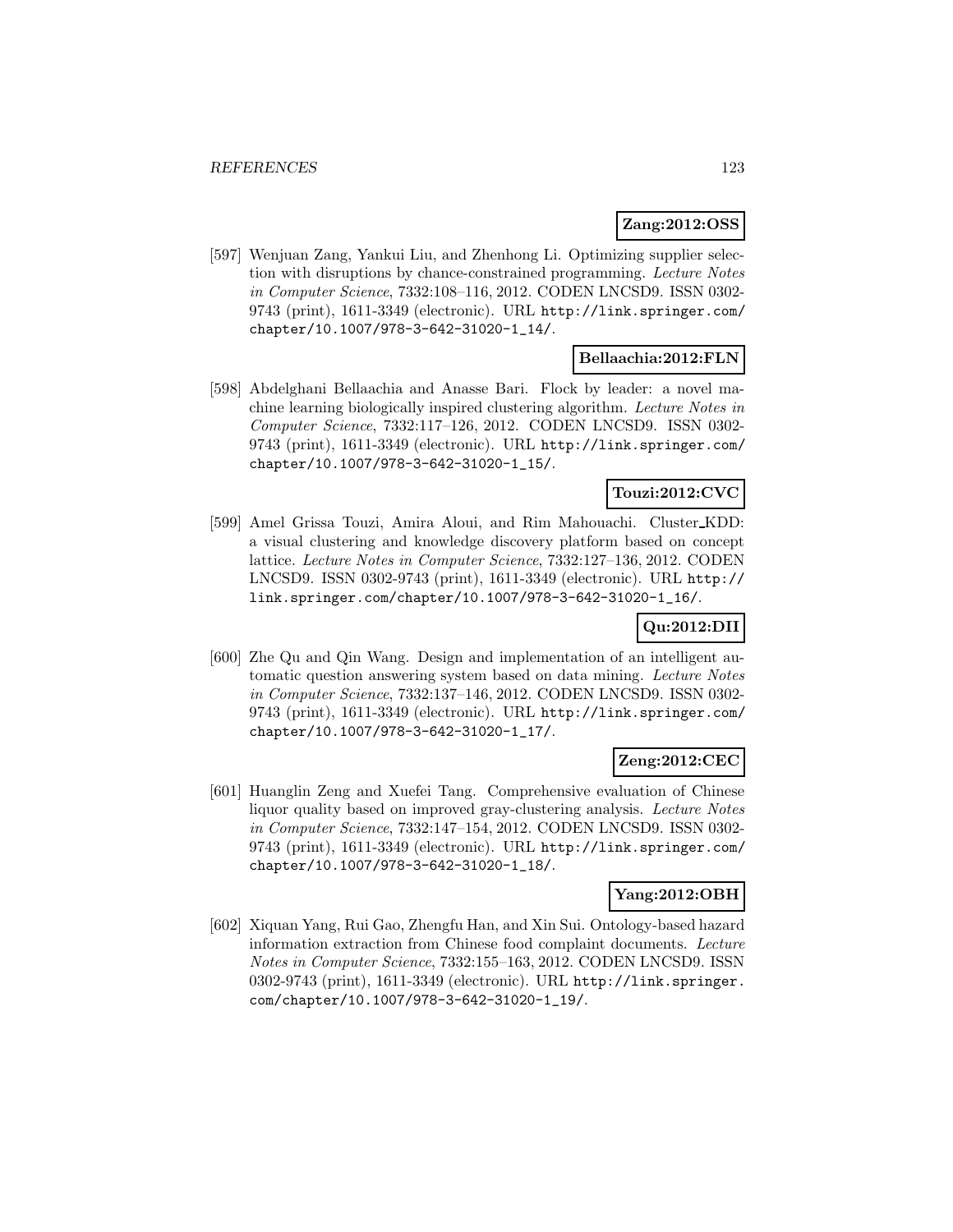## **Liu:2012:NCF**

[603] Qun Liu, Yi Gao, and Zhiming Peng. A novel collaborative filtering algorithm based on social network. Lecture Notes in Computer Science, 7332: 164–174, 2012. CODEN LNCSD9. ISSN 0302-9743 (print), 1611-3349 (electronic). URL http://link.springer.com/chapter/10.1007/978- 3-642-31020-1\_20/.

### **Anonymous:2012:FMbe**

[604] Anonymous. Front matter. Lecture Notes in Computer Science, 7332: ??, 2012. CODEN LNCSD9. ISSN 0302-9743 (print), 1611-3349 (electronic). URL http://link.springer.com/content/pdf/bfm:978-3- 642-31020-1/1.

## **Versaci:2012:PAO**

[605] Francesco Versaci and Keshav Pingali. Processor allocation for optimistic parallelization of irregular programs. Lecture Notes in Computer Science, 7333:1–14, 2012. CODEN LNCSD9. ISSN 0302-9743 (print), 1611-3349 (electronic). URL http://link.springer.com/chapter/10.1007/978- 3-642-31125-3\_1/.

### **Timm:2012:FBG**

[606] Constantin Timm, Markus Görlich, Frank Weichert, Peter Marwedel, and Heinrich Müller. Feedback-based global instruction scheduling for GPGPU applications. Lecture Notes in Computer Science, 7333:15– 28, 2012. CODEN LNCSD9. ISSN 0302-9743 (print), 1611-3349 (electronic). URL http://link.springer.com/chapter/10.1007/978-3- 642-31125-3\_2/.

## **Boratto:2012:PAL**

[607] Murilo Boratto, Pedro Alonso, Carla Ramiro, Marcos Barreto, and Leandro Coelho. Parallel algorithm for landform attributes representation on multicore and multi-GPU systems. Lecture Notes in Computer Science, 7333:29–43, 2012. CODEN LNCSD9. ISSN 0302-9743 (print), 1611-3349 (electronic). URL http://link.springer.com/chapter/10.1007/978- 3-642-31125-3\_3/.

## **Epicoco:2012:PME**

[608] Italo Epicoco and Silvia Mocavero. The performance model of an enhanced parallel algorithm for the SOR method. Lecture Notes in Computer Science, 7333:44–56, 2012. CODEN LNCSD9. ISSN 0302-9743 (print), 1611-3349 (electronic). URL http://link.springer.com/chapter/10. 1007/978-3-642-31125-3\_4/.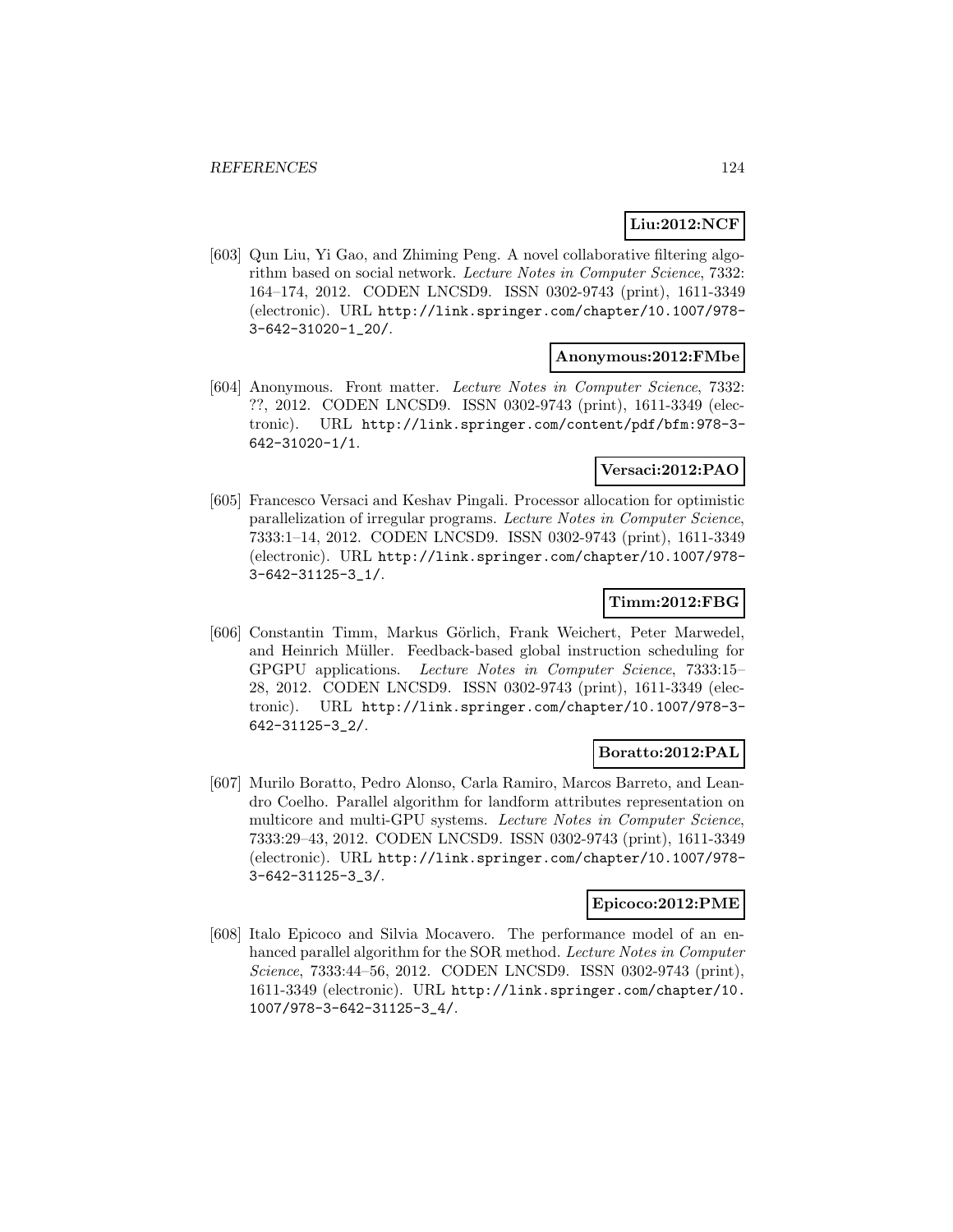#### **Sanjuan-Estrada:2012:PDC**

[609] Juan Francisco Sanjuan-Estrada, Leocadio Gonzalez Casado, and Immaculada García. Performance driven cooperation between kernel and auto-tuning multi-threaded interval B&B applications. Lecture Notes in Computer Science, 7333:57–70, 2012. CODEN LNCSD9. ISSN 0302- 9743 (print), 1611-3349 (electronic). URL http://link.springer.com/ chapter/10.1007/978-3-642-31125-3\_5/.

## **Arefin:2012:NBG**

[610] Ahmed Shamsul Arefin, Carlos Riveros, Regina Berretta, and Pablo Moscato.  $k$  NN-Borůvka–GPU: a fast and scalable MST construction from k NN graphs on GPU. Lecture Notes in Computer Science, 7333: 71–86, 2012. CODEN LNCSD9. ISSN 0302-9743 (print), 1611-3349 (electronic). URL http://link.springer.com/chapter/10.1007/978- 3-642-31125-3\_6/.

### **Shah:2012:GHA**

[611] Habib Shah, Rozaida Ghazali, Nazri Mohd Nawi, and Mustafa Mat Deris. Global hybrid ant bee colony algorithm for training artificial neural networks. Lecture Notes in Computer Science, 7333:87–100, 2012. CODEN LNCSD9. ISSN 0302-9743 (print), 1611-3349 (electronic). URL http:// link.springer.com/chapter/10.1007/978-3-642-31125-3\_7/.

### **Alves:2012:EIE**

[612] Daniel S. F. Alves, Felipe M. G. França, Luiza de Macedo Mourelle, and Nadia Nedjah. The effect of intelligent escape on distributed SER-based search. Lecture Notes in Computer Science, 7333:101–112, 2012. CODEN LNCSD9. ISSN 0302-9743 (print), 1611-3349 (electronic). URL http:// link.springer.com/chapter/10.1007/978-3-642-31125-3\_8/.

### **Silva:2012:ABS**

[613] Luneque Silva Jr., Nadia Nedjah, Luiza de Macedo Mourelle, and Fábio Gonçalves Pessanha. ACO-based static routing for network-onchips. Lecture Notes in Computer Science, 7333:113–124, 2012. CODEN LNCSD9. ISSN 0302-9743 (print), 1611-3349 (electronic). URL http:// link.springer.com/chapter/10.1007/978-3-642-31125-3\_9/.

### **Fonseca:2012:GAA**

[614] Leonardo G. Fonseca, Heder S. Bernardino, and Helio J. C. Barbosa. A genetic algorithm assisted by a locally weighted regression surrogate model. Lecture Notes in Computer Science, 7333:125–135, 2012. CODEN LNCSD9. ISSN 0302-9743 (print), 1611-3349 (electronic). URL http:// link.springer.com/chapter/10.1007/978-3-642-31125-3\_10/.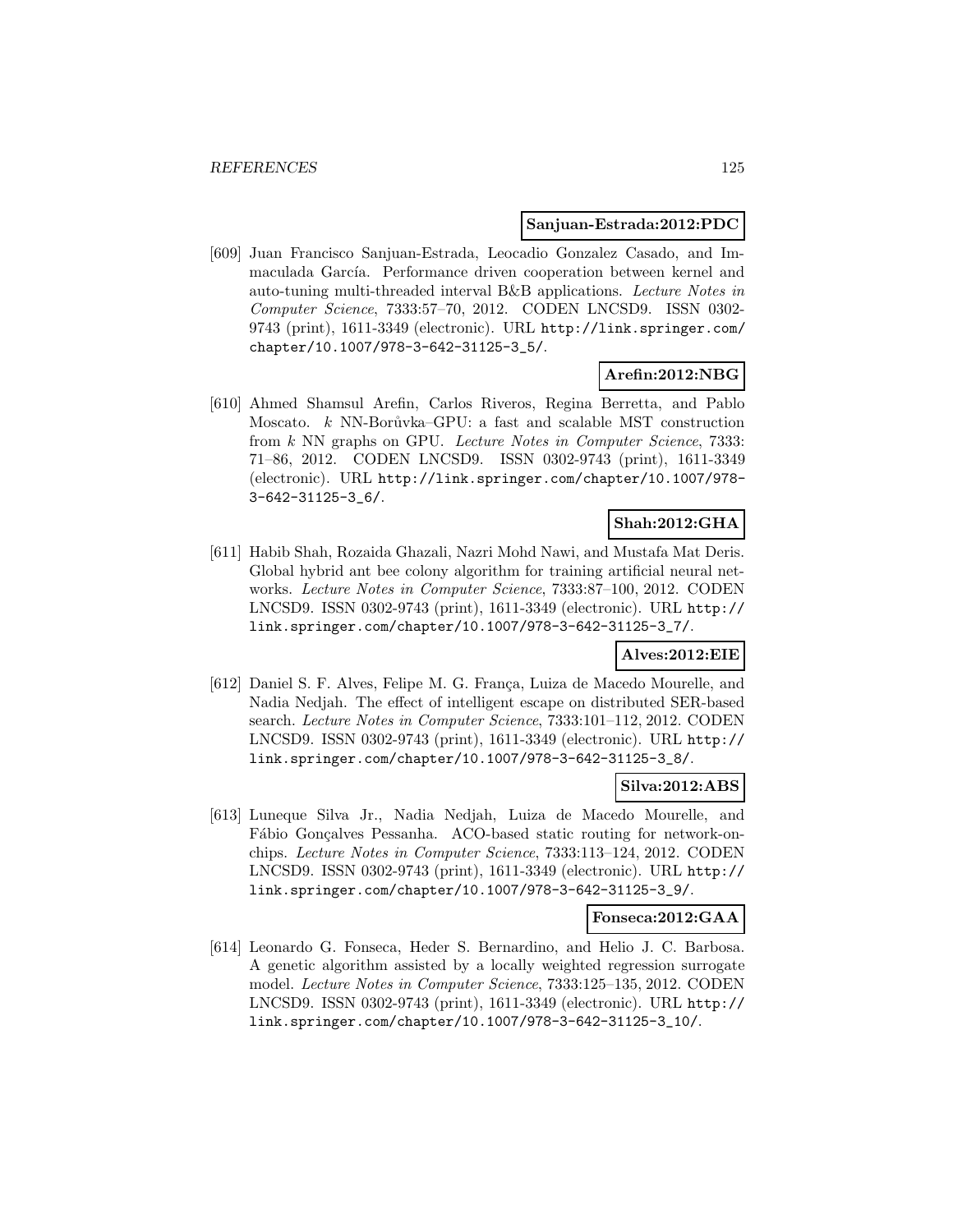#### **deMendonca:2012:SRQ**

[615] Rafael Mathias de Mendonça, Nadia Nedjah, and Luiza de Macedo Mourelle. Swarm robots with queue organization using infrared communication. Lecture Notes in Computer Science, 7333:136–147, 2012. CODEN LNCSD9. ISSN 0302-9743 (print), 1611-3349 (electronic). URL http://link. springer.com/chapter/10.1007/978-3-642-31125-3\_11/.

### **Calazan:2012:SGP**

[616] Rog´erio M. Calazan, Nadia Nedjah, and Luiza de Macedo Mourelle. Swarm grid: a proposal for high performance of parallel particle swarm optimization using GPGPU. Lecture Notes in Computer Science, 7333: 148–160, 2012. CODEN LNCSD9. ISSN 0302-9743 (print), 1611-3349 (electronic). URL http://link.springer.com/chapter/10.1007/978- 3-642-31125-3\_12/.

## **Elsayed:2012:AIS**

[617] Samir A. Mohamed Elsayed, Sanguthevar Rajasekaran, and Reda A. Ammar. An artificial immune system approach to associative classification. Lecture Notes in Computer Science, 7333:161–171, 2012. CODEN LNCSD9. ISSN 0302-9743 (print), 1611-3349 (electronic). URL http:// link.springer.com/chapter/10.1007/978-3-642-31125-3\_13/.

### **deOliveira:2012:RDR**

[618] Sanderson L. Gonzaga de Oliveira. A review on Delaunay refinement techniques. Lecture Notes in Computer Science, 7333:172–187, 2012. CODEN LNCSD9. ISSN 0302-9743 (print), 1611-3349 (electronic). URL http:// link.springer.com/chapter/10.1007/978-3-642-31125-3\_14/.

### **Ahmadian:2012:APD**

[619] Kushan Ahmadian and Marina Gavrilova. Axis-parallel dimension reduction for biometric research. Lecture Notes in Computer Science, 7333: 188–197, 2012. CODEN LNCSD9. ISSN 0302-9743 (print), 1611-3349 (electronic). URL http://link.springer.com/chapter/10.1007/978- 3-642-31125-3\_15/.

#### **deOliveira:2012:OPR**

[620] Sanderson L. Gonzaga de Oliveira. An overview of procedures for refining triangulations. Lecture Notes in Computer Science, 7333:198– 213, 2012. CODEN LNCSD9. ISSN 0302-9743 (print), 1611-3349 (electronic). URL http://link.springer.com/chapter/10.1007/978- 3-642-31125-3\_16/.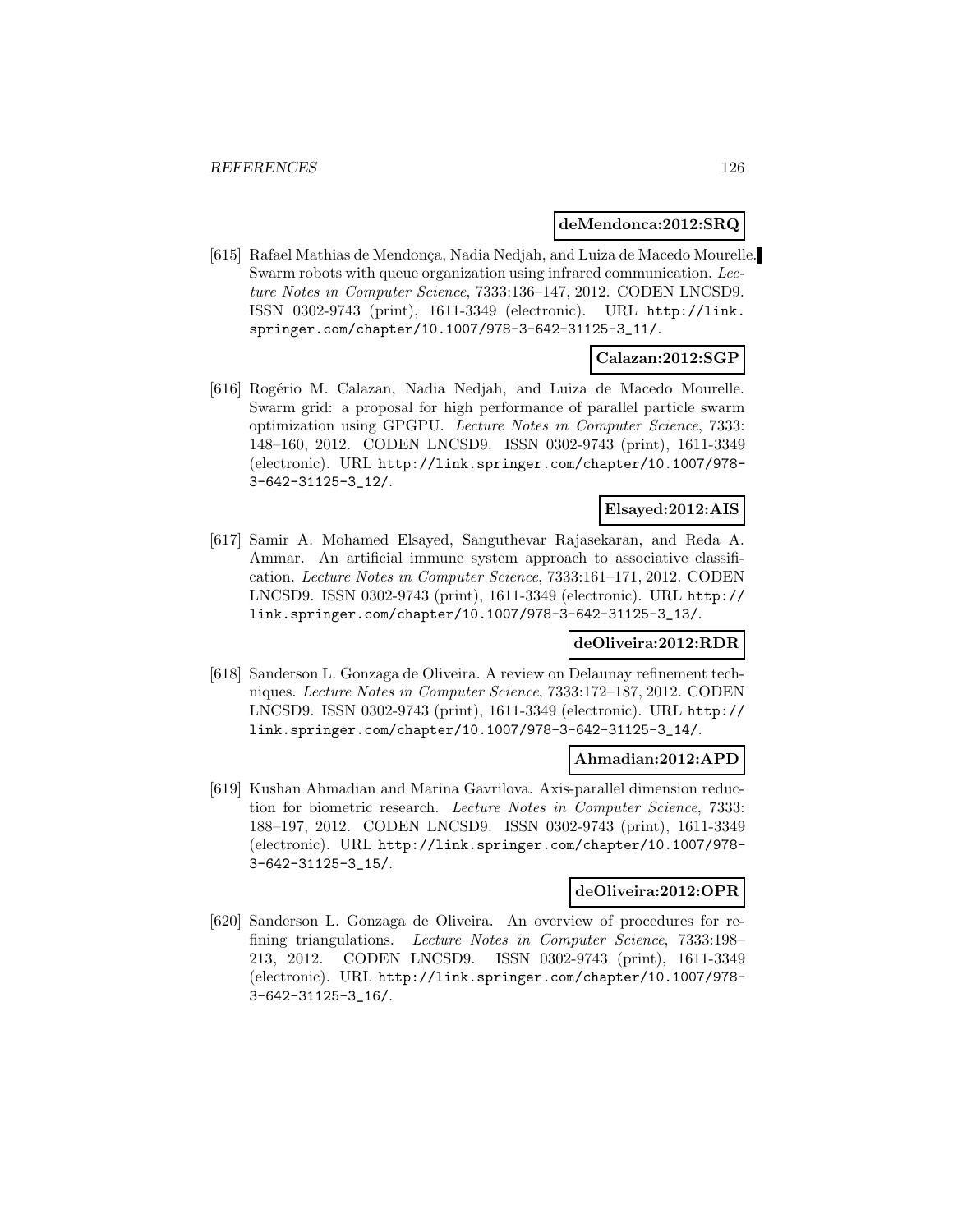## **Choi:2012:ICU**

[621] Joonsoo Choi, Jaewee Heo, Kwang-Soo Hahn, and Junho Kim. DEM interpolation from contours using medial axis transformation. Lecture Notes in Computer Science, 7333:214–227, 2012. CODEN LNCSD9. ISSN 0302-9743 (print), 1611-3349 (electronic). URL http://link.springer. com/chapter/10.1007/978-3-642-31125-3\_17/.

# **Filho:2012:AHD**

[622] Jos´e Luiz de Souza Filho, Roger Correia Silva, Dhiego Oliveira Sad, and Renan Dembogurski. Analysis of a high definition camera-projector video system for geometry reconstruction. Lecture Notes in Computer Science, 7333:228–239, 2012. CODEN LNCSD9. ISSN 0302-9743 (print), 1611- 3349 (electronic). URL http://link.springer.com/chapter/10.1007/ 978-3-642-31125-3\_18/.

## **Pereira:2012:VBF**

[623] Tiago F. Pereira, Marcus A. Angeloni, Flávio O. Simões, and José Eduardo C. Silva. Video-based face verification with local binary patterns and SVM using GMM supervectors. Lecture Notes in Computer Science, 7333:240–252, 2012. CODEN LNCSD9. ISSN 0302-9743 (print), 1611- 3349 (electronic). URL http://link.springer.com/chapter/10.1007/ 978-3-642-31125-3\_19/.

## **Fort:2012:GBI**

[624] Marta Fort and J. Antoni Sellarès. GPU-based influence regions optimization. Lecture Notes in Computer Science, 7333:253–266, 2012. CODEN LNCSD9. ISSN 0302-9743 (print), 1611-3349 (electronic). URL http:// link.springer.com/chapter/10.1007/978-3-642-31125-3\_20/.

### **Anonymous:2012:FMbf**

[625] Anonymous. Front matter. Lecture Notes in Computer Science, 7333: ??, 2012. CODEN LNCSD9. ISSN 0302-9743 (print), 1611-3349 (electronic). URL http://link.springer.com/content/pdf/bfm:978-3- 642-31125-3/1.

### **deFelice:2012:KIM**

[626] Annunziata de Felice, Isabella Martucci, and Dario Antonio Schirone. Knowledge and innovation in manufacturing sector: The case of wedding dresses in Southern Italy. Lecture Notes in Computer Science, 7334:1–16, 2012. CODEN LNCSD9. ISSN 0302-9743 (print), 1611-3349 (electronic). URL http://link.springer.com/chapter/10.1007/978- 3-642-31075-1\_1/.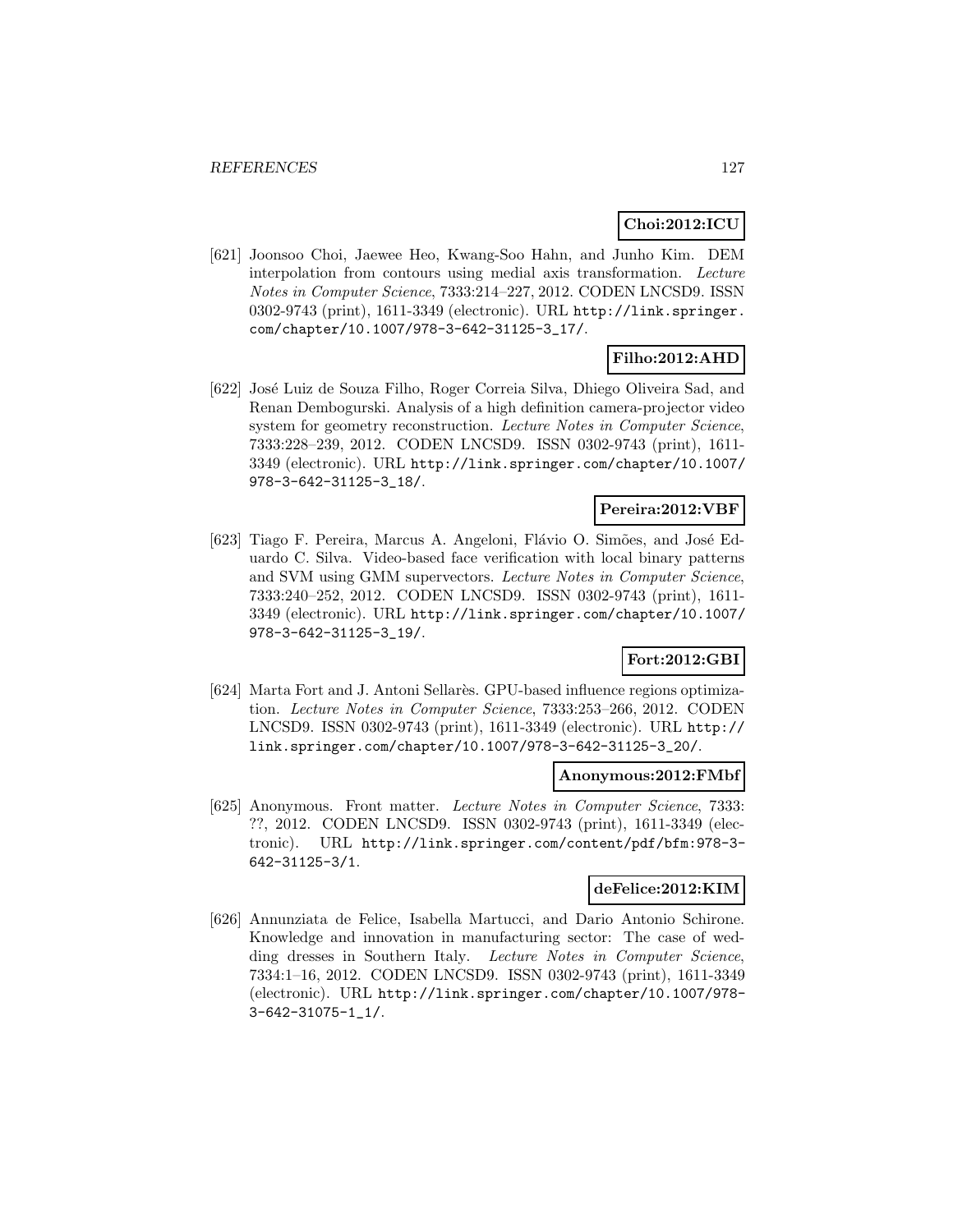#### **Schirone:2012:MSS**

[627] Dario Antonio Schirone and Germano Torkan. Marketing strategies: Support and enhancement of core business. Lecture Notes in Computer Science, 7334:17–26, 2012. CODEN LNCSD9. ISSN 0302-9743 (print), 1611- 3349 (electronic). URL http://link.springer.com/chapter/10.1007/ 978-3-642-31075-1\_2/.

### **DeMare:2012:RQS**

[628] Gianluigi De Mare, Antonio Nesticò, and Francesco Tajani. The rational quantification of social housing. Lecture Notes in Computer Science, 7334:27–43, 2012. CODEN LNCSD9. ISSN 0302-9743 (print), 1611-3349 (electronic). URL http://link.springer.com/chapter/10.1007/978- 3-642-31075-1\_3/.

## **DellOrco:2012:SUD**

[629] Mauro Dell'Orco and Michele Ottomanelli. Simulation of users decision in transport mode choice using neuro-fuzzy approach. Lecture Notes in Computer Science, 7334:44–53, 2012. CODEN LNCSD9. ISSN 0302- 9743 (print), 1611-3349 (electronic). URL http://link.springer.com/ chapter/10.1007/978-3-642-31075-1\_4/.

### **Cerreta:2012:MSD**

[630] Maria Cerreta, Simona Panaro, and Daniele Cannatella. Multidimensional spatial decision-making process: Local shared values in action. Lecture Notes in Computer Science, 7334:54–70, 2012. CODEN LNCSD9. ISSN 0302-9743 (print), 1611-3349 (electronic). URL http://link.springer. com/chapter/10.1007/978-3-642-31075-1\_5/.

#### **Campobasso:2012:PSF**

[631] Francesco Campobasso and Annarita Fanizzi. A proposal for a stepwise fuzzy regression: An application to the Italian University system. Lecture Notes in Computer Science, 7334:71–87, 2012. CODEN LNCSD9. ISSN 0302-9743 (print), 1611-3349 (electronic). URL http://link.springer. com/chapter/10.1007/978-3-642-31075-1\_6/.

#### **Perchinunno:2012:CAS**

[632] Paola Perchinunno and Dario Antonio Schirone. Cluster analysis for strategic management: a case study of IKEA. Lecture Notes in Computer Science, 7334:88–101, 2012. CODEN LNCSD9. ISSN 0302-9743 (print), 1611-3349 (electronic). URL http://link.springer.com/chapter/10. 1007/978-3-642-31075-1\_7/.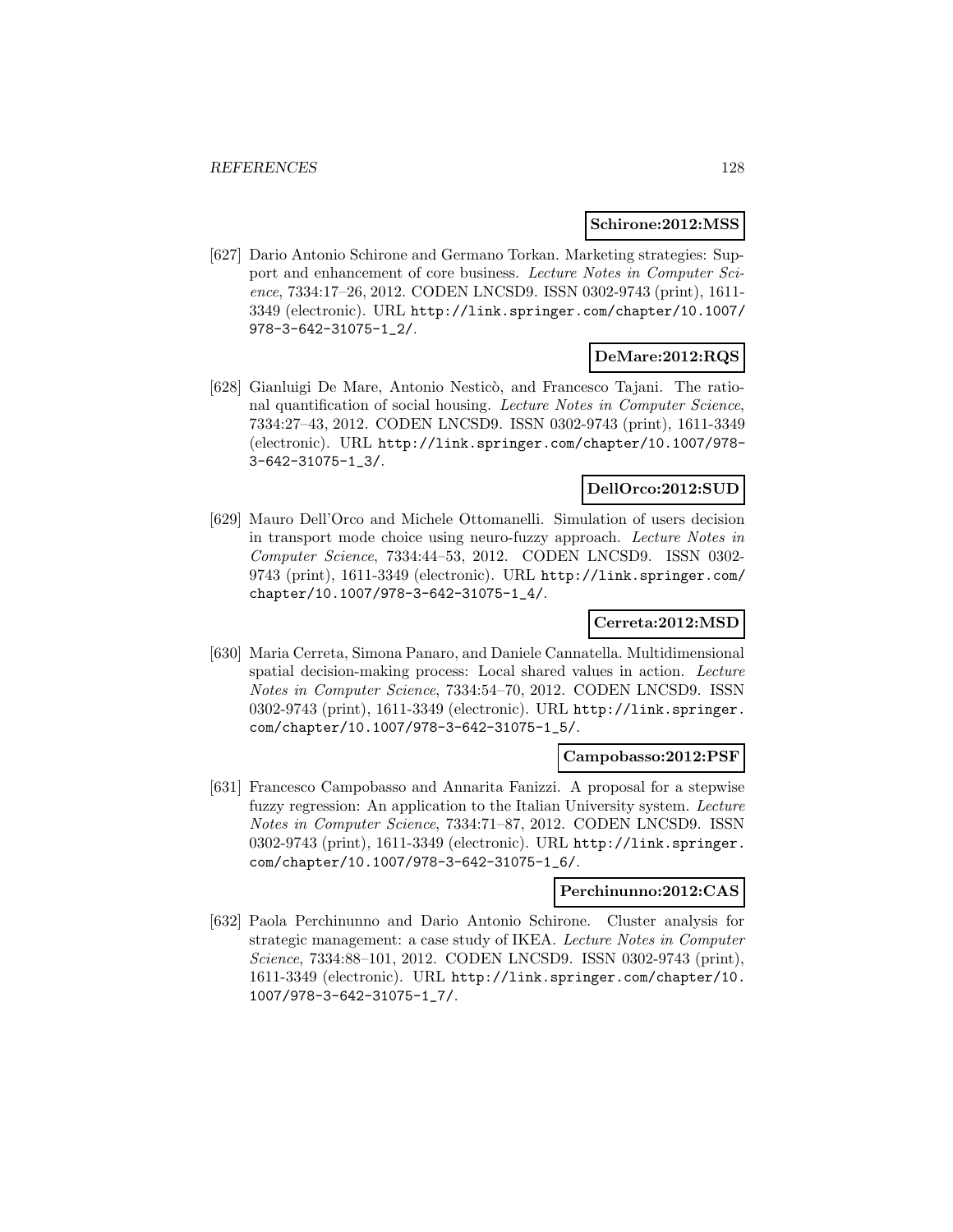#### **Montrone:2012:CLD**

[633] Silvestro Montrone and Paola Perchinunno. Clustering for the localization of degraded urban areas. Lecture Notes in Computer Science, 7334: 102–115, 2012. CODEN LNCSD9. ISSN 0302-9743 (print), 1611-3349 (electronic). URL http://link.springer.com/chapter/10.1007/978- 3-642-31075-1\_8/.

## **Balena:2012:BAE**

[634] Pasquale Balena, Giovanna Mangialardi, and Carmelo Maria Torre. A BEP analysis of energy supply for sustainable urban microgrids. Lecture Notes in Computer Science, 7334:116–127, 2012. CODEN LNCSD9. ISSN 0302-9743 (print), 1611-3349 (electronic). URL http://link.springer. com/chapter/10.1007/978-3-642-31075-1\_9/.

#### **Carbonara:2012:EIW**

[635] Sebastiano Carbonara. The effect of infrastructural works on urban property values: The asse attrezzato in Pescara, Italy. Lecture Notes in Computer Science, 7334:128–143, 2012. CODEN LNCSD9. ISSN 0302- 9743 (print), 1611-3349 (electronic). URL http://link.springer.com/ chapter/10.1007/978-3-642-31075-1\_10/.

## **Selicato:2012:PIM**

[636] Marco Selicato, Carmelo Maria Torre, and Giovanni La Trofa. Prospect of integrate monitoring: a multidimensional approach. Lecture Notes in Computer Science, 7334:144–156, 2012. CODEN LNCSD9. ISSN 0302- 9743 (print), 1611-3349 (electronic). URL http://link.springer.com/ chapter/10.1007/978-3-642-31075-1\_11/.

### **Girard:2012:UAM**

[637] Luigi Fusco Girard and Carmelo Maria Torre. The use of Ahp in a multiactor evaluation for urban development programs: a case study. Lecture Notes in Computer Science, 7334:157–167, 2012. CODEN LNCSD9. ISSN 0302-9743 (print), 1611-3349 (electronic). URL http://link.springer. com/chapter/10.1007/978-3-642-31075-1\_12/.

### **Cerreta:2012:AUT**

[638] Maria Cerreta and Pasquale De Toro. Assessing urban transformations: a SDSS for the master plan of Castel Capuano, Naples. Lecture Notes in Computer Science, 7334:168–180, 2012. CODEN LNCSD9. ISSN 0302- 9743 (print), 1611-3349 (electronic). URL http://link.springer.com/ chapter/10.1007/978-3-642-31075-1\_13/.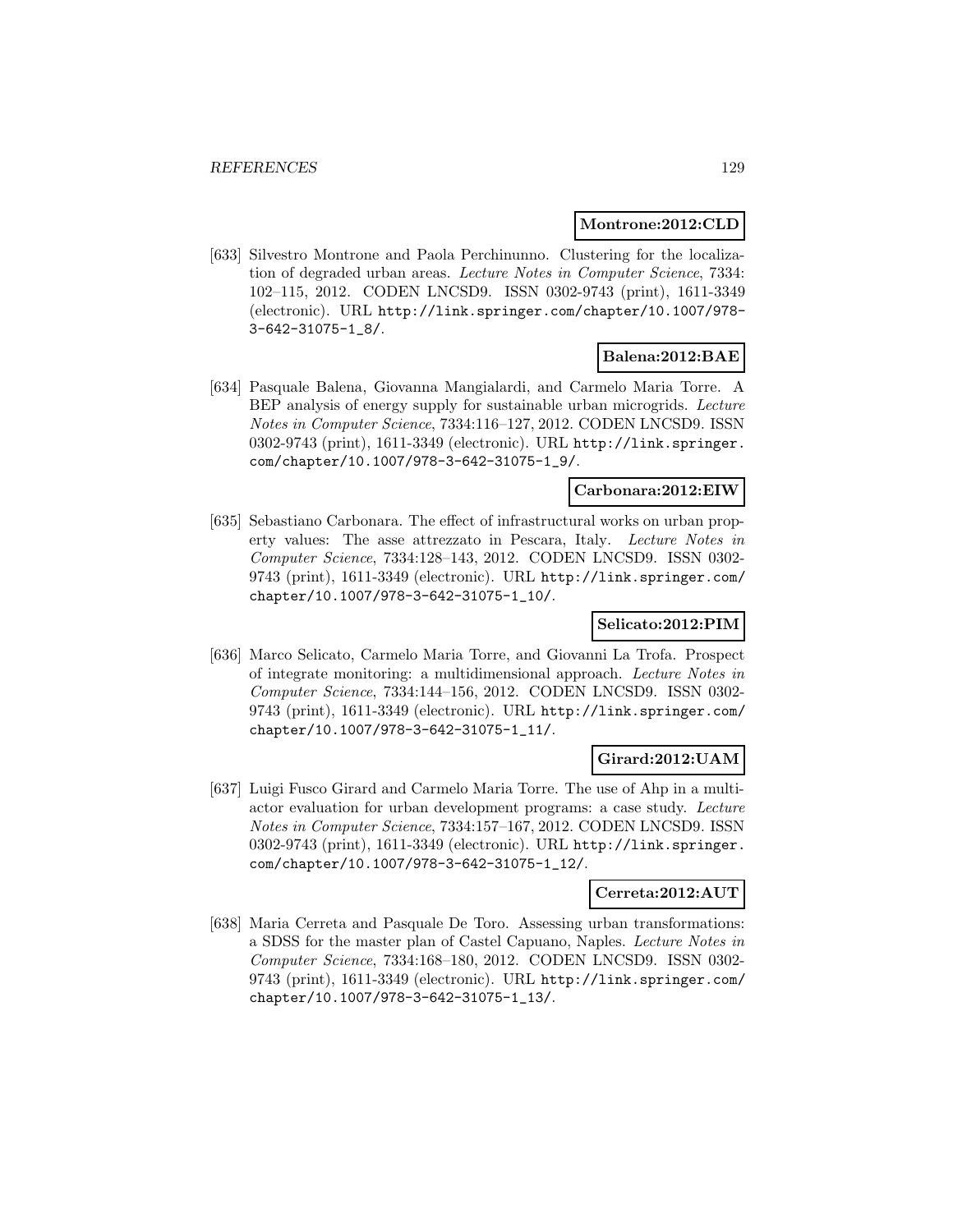### **Carvalho:2012:CCP**

[639] Luis Paulo da Silva Carvalho and Paulo Caetano da Silva. Computational context to promote geographic information systems toward human-centric perspectives. Lecture Notes in Computer Science, 7334: 181–193, 2012. CODEN LNCSD9. ISSN 0302-9743 (print), 1611-3349 (electronic). URL http://link.springer.com/chapter/10.1007/978- 3-642-31075-1\_14/.

### **Ghandehari:2012:VBC**

[640] Mehran Ghandehari and Farid Karimipour. Voronoi-based curve reconstruction: Issues and solutions. Lecture Notes in Computer Science, 7334: 194–207, 2012. CODEN LNCSD9. ISSN 0302-9743 (print), 1611-3349 (electronic). URL http://link.springer.com/chapter/10.1007/978- 3-642-31075-1\_15/.

### **Gonschorek:2012:GGC**

[641] Julia Gonschorek and Lucia Tyrallová. Geovisualization and geostatistics: a concept for the numerical and visual analysis of geographic mass data. Lecture Notes in Computer Science, 7334:208–219, 2012. CODEN LNCSD9. ISSN 0302-9743 (print), 1611-3349 (electronic). URL http:// link.springer.com/chapter/10.1007/978-3-642-31075-1\_16/.

## **Tyrallova:2012:SEA**

[642] Lucia Tyrallová and Julia Gonschorek. Spatio-explorative analysis and its benefits for a GIS-integrated automated feature identification. Lecture Notes in Computer Science, 7334:220–233, 2012. CODEN LNCSD9. ISSN 0302-9743 (print), 1611-3349 (electronic). URL http://link.springer. com/chapter/10.1007/978-3-642-31075-1\_17/.

#### **Fiorese:2012:PSP**

[643] Adriano Fiorese, Paulo Simões, and Fernando Boavida. Peer selection in P2P service overlays using geographical location criteria. Lecture Notes in Computer Science, 7334:234–248, 2012. CODEN LNCSD9. ISSN 0302- 9743 (print), 1611-3349 (electronic). URL http://link.springer.com/ chapter/10.1007/978-3-642-31075-1\_18/.

### **OKelly:2012:MSI**

[644] Morton E. O'Kelly. Models for spatial interaction data: Computation and interpretation of accessibility. Lecture Notes in Computer Science, 7334: 249–262, 2012. CODEN LNCSD9. ISSN 0302-9743 (print), 1611-3349 (electronic). URL http://link.springer.com/chapter/10.1007/978- 3-642-31075-1\_19/.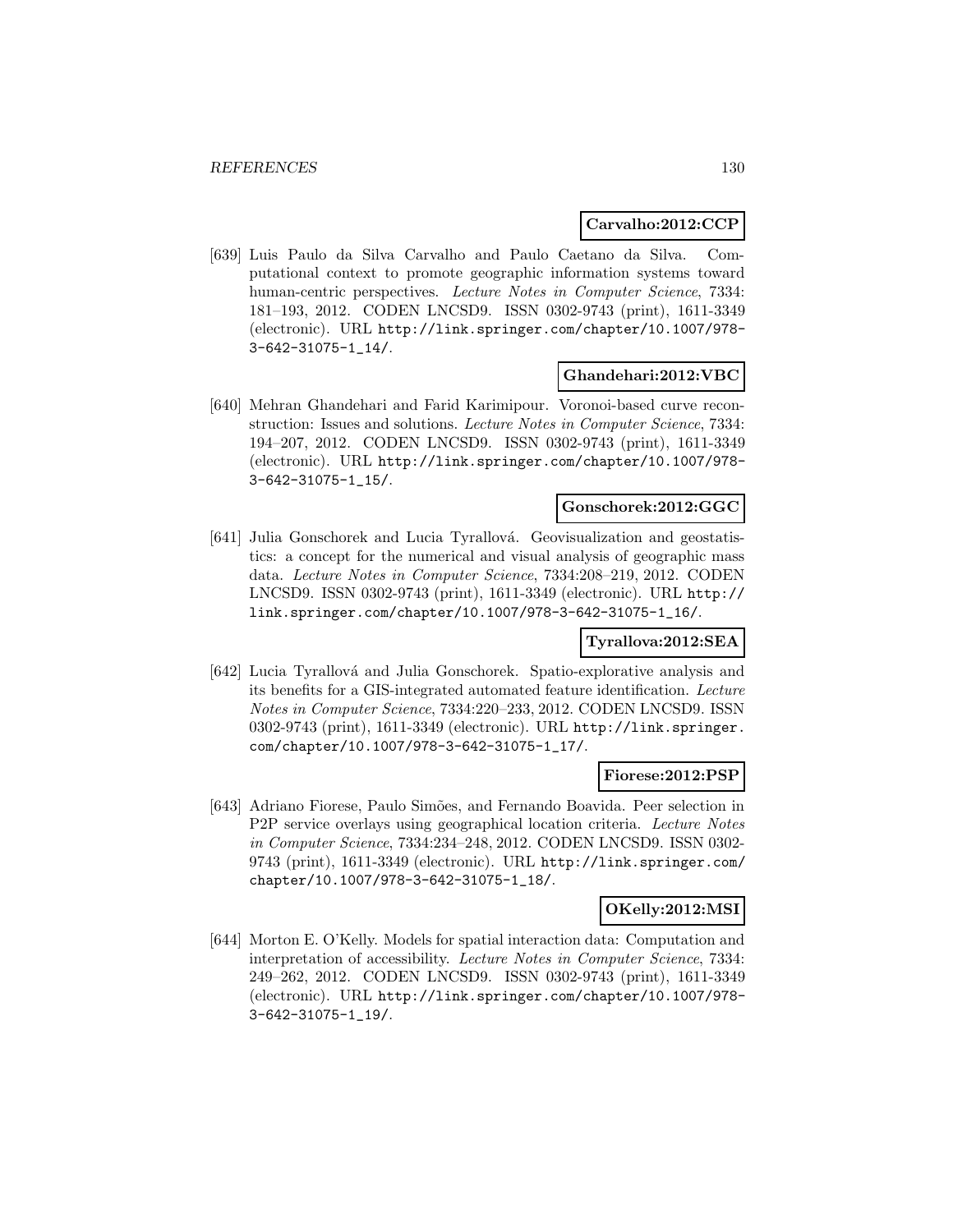### **Lederer:2012:SMH**

[645] Daniel Lederer. Am I safe in my home? Fear of crime analyzed with spatial statistics methods in a central European city. Lecture Notes in Computer Science, 7334:263–274, 2012. CODEN LNCSD9. ISSN 0302-9743 (print), 1611-3349 (electronic). URL http://link.springer.com/chapter/10. 1007/978-3-642-31075-1\_20/.

### **Anonymous:2012:FMbg**

[646] Anonymous. Front matter. Lecture Notes in Computer Science, 7334: ??, 2012. CODEN LNCSD9. ISSN 0302-9743 (print), 1611-3349 (electronic). URL http://link.springer.com/content/pdf/bfm:978-3- 642-31075-1/1.

### **Rocha:2012:IRB**

[647] Humberto Rocha, Joana M. Dias, Brigida C. Ferreira, and Maria do Carmo Lopes. Incorporating radial basis functions in pattern search methods: Application to beam angle optimization in radiotherapy treatment planning. Lecture Notes in Computer Science, 7335: 1–16, 2012. CODEN LNCSD9. ISSN 0302-9743 (print), 1611-3349 (electronic). URL http://link.springer.com/chapter/10.1007/978- 3-642-31137-6\_1/.

### **Teixeira:2012:CMT**

[648] Ana Paula Teixeira and Regina Almeida. On the complexity of a Mehrotra-type predictor-corrector algorithm. Lecture Notes in Computer Science, 7335:17–29, 2012. CODEN LNCSD9. ISSN 0302-9743 (print), 1611-3349 (electronic). URL http://link.springer.com/chapter/10. 1007/978-3-642-31137-6\_2/.

### **CostaGomes:2012:DWB**

[649] Tiago Costa Gomes, Filipe Pereira e Alvelos, and Maria Sameiro Carvalho. Design of wood biomass supply chains. Lecture Notes in Computer Science, 7335:30–44, 2012. CODEN LNCSD9. ISSN 0302-9743 (print), 1611-3349 (electronic). URL http://link.springer.com/chapter/10. 1007/978-3-642-31137-6\_3/.

### **Hendrix:2012:SSP**

[650] Eligius M. T. Hendrix, Rene Haijema, Roberto Rossi, and Karin G. J. Pauls-Worm. On solving a stochastic programming model for perishable inventory control. Lecture Notes in Computer Science, 7335:45– 56, 2012. CODEN LNCSD9. ISSN 0302-9743 (print), 1611-3349 (electronic). URL http://link.springer.com/chapter/10.1007/978-3- 642-31137-6\_4/.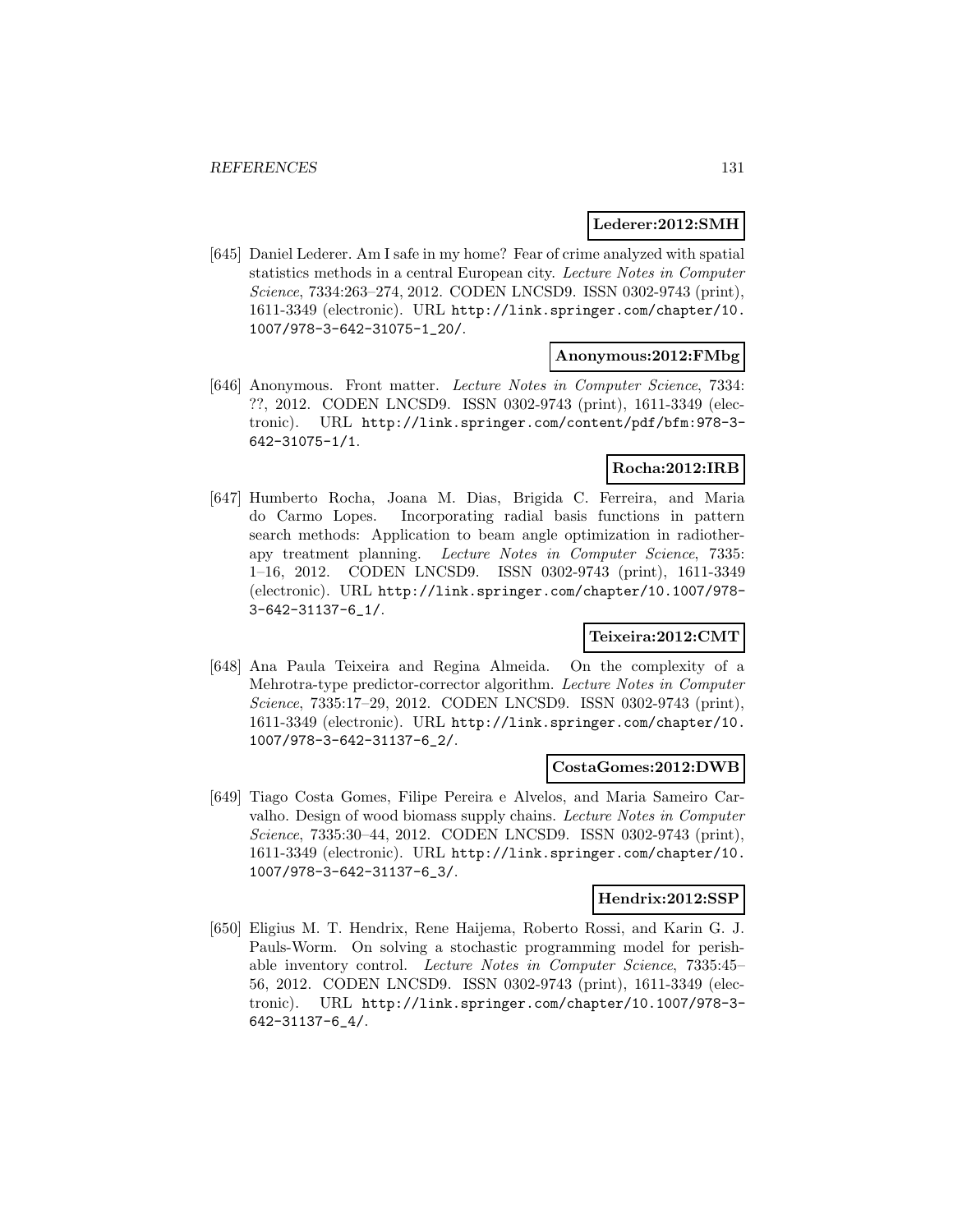### **Rocha:2012:AFS**

[651] Ana Maria A. C. Rocha, M. Fernanda P. Costa, and Edite M. G. P. Fernandes. An artificial fish swarm filter-based method for constrained global optimization. Lecture Notes in Computer Science, 7335:57–71, 2012. CODEN LNCSD9. ISSN 0302-9743 (print), 1611-3349 (electronic). URL http://link.springer.com/chapter/10.1007/978-3- 642-31137-6\_5/.

## **Azad:2012:SMK**

[652] Md. Abul Kalam Azad, Ana Maria A. C. Rocha, and Edite M. G. P. Fernandes. Solving multidimensional 0–1 knapsack problem with an artificial fish swarm algorithm. Lecture Notes in Computer Science, 7335: 72–86, 2012. CODEN LNCSD9. ISSN 0302-9743 (print), 1611-3349 (electronic). URL http://link.springer.com/chapter/10.1007/978- 3-642-31137-6\_6/.

## **Gupta:2012:OMC**

[653] Pankaj Gupta, Shilpi Verma, and Mukesh Kumar Mehlawat. Optimization model of COTS selection based on cohesion and coupling for modular software systems under multiple applications environment. Lecture Notes in Computer Science, 7335:87–102, 2012. CODEN LNCSD9. ISSN 0302- 9743 (print), 1611-3349 (electronic). URL http://link.springer.com/ chapter/10.1007/978-3-642-31137-6\_7/.

### **Fernandes:2012:DFF**

[654] Florbela P. Fernandes, M. Fernanda P. Costa, and Edite M. G. P. Fernandes. A derivative-free filter driven multistart technique for global optimization. Lecture Notes in Computer Science, 7335:103–118, 2012. CODEN LNCSD9. ISSN 0302-9743 (print), 1611-3349 (electronic). URL http:// link.springer.com/chapter/10.1007/978-3-642-31137-6\_8/.

#### **Berenguel:2012:LBU**

[655] José L. Berenguel, Leocadio G. Casado, I. García, Eligius M. T. Hendrix, and F. Messine. On lower bounds using additively separable terms in interval B&B. Lecture Notes in Computer Science, 7335:119–132, 2012. CODEN LNCSD9. ISSN 0302-9743 (print), 1611-3349 (electronic). URL http://link.springer.com/chapter/10.1007/978-3- 642-31137-6\_9/.

### **Figueiredo:2012:GAJ**

[656] José Figueiredo, José A. Oliveira, Luis Dias, and Guilherme A. B. Pereira. A genetic algorithm for the job shop on an ASRS warehouse. Lecture Notes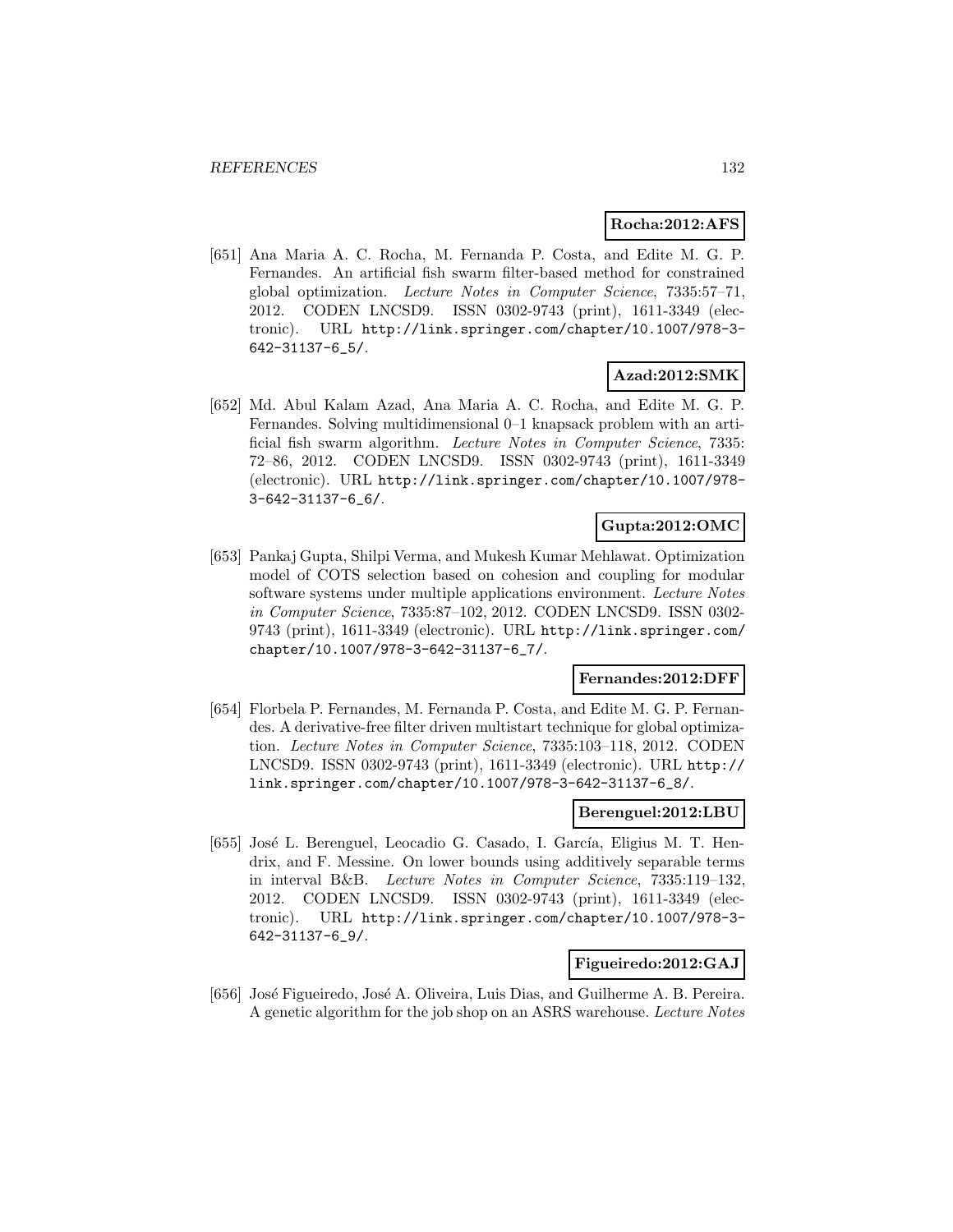in Computer Science, 7335:133–146, 2012. CODEN LNCSD9. ISSN 0302- 9743 (print), 1611-3349 (electronic). URL http://link.springer.com/ chapter/10.1007/978-3-642-31137-6\_10/.

## **Ferreira:2012:SPM**

[657] Ana C. M. Ferreira, Ana Maria A. C. Rocha, and Senhorinha F. C. F. Teixeira. On solving the profit maximization of small cogeneration systems. Lecture Notes in Computer Science, 7335:147–158, 2012. CODEN LNCSD9. ISSN 0302-9743 (print), 1611-3349 (electronic). URL http:// link.springer.com/chapter/10.1007/978-3-642-31137-6\_11/.

## **Hendrix:2012:GOS**

[658] Eligius M. T. Hendrix, Leocadio G. Casado, and Paula Amaral. Global optimization simplex bisection revisited based on considerations by Reiner Horst. Lecture Notes in Computer Science, 7335:159–173, 2012. CODEN LNCSD9. ISSN 0302-9743 (print), 1611-3349 (electronic). URL http:// link.springer.com/chapter/10.1007/978-3-642-31137-6\_12/.

## **Ferreira:2012:AVA**

[659] Manuel Ferreira and Jos´e Carlos Teixeira. Application of variance analysis to the combustion of residual oils. Lecture Notes in Computer Science, 7335:174–186, 2012. CODEN LNCSD9. ISSN 0302-9743 (print), 1611- 3349 (electronic). URL http://link.springer.com/chapter/10.1007/ 978-3-642-31137-6\_13/.

## **Geraldes:2012:WDP**

[660] Carla A. S. Geraldes, Maria Sameiro Carvalho, and Guilherme A. B. Pereira. Warehouse design and planning: a mathematical programming approach. Lecture Notes in Computer Science, 7335:187–201, 2012. CODEN LNCSD9. ISSN 0302-9743 (print), 1611-3349 (electronic). URL http://link.springer.com/chapter/10.1007/978-3- 642-31137-6\_14/.

## **Teixeira:2012:ACT**

[661] José Carlos Teixeira, Ricardo Lomba, Senhorinha F. C. F. Teixeira, and Pedro Lobarinhas. Application of CFD tools to optimize natural building ventilation design. Lecture Notes in Computer Science, 7335: 202–216, 2012. CODEN LNCSD9. ISSN 0302-9743 (print), 1611-3349 (electronic). URL http://link.springer.com/chapter/10.1007/978- 3-642-31137-6\_15/.

## **Lee:2012:MIU**

[662] Junghoon Lee, Gyung-Leen Park, Min-Jae Kang, Ho-Young Kwak, Sang Joon Lee, and Jikwang Han. Middleware integration for ubiquitous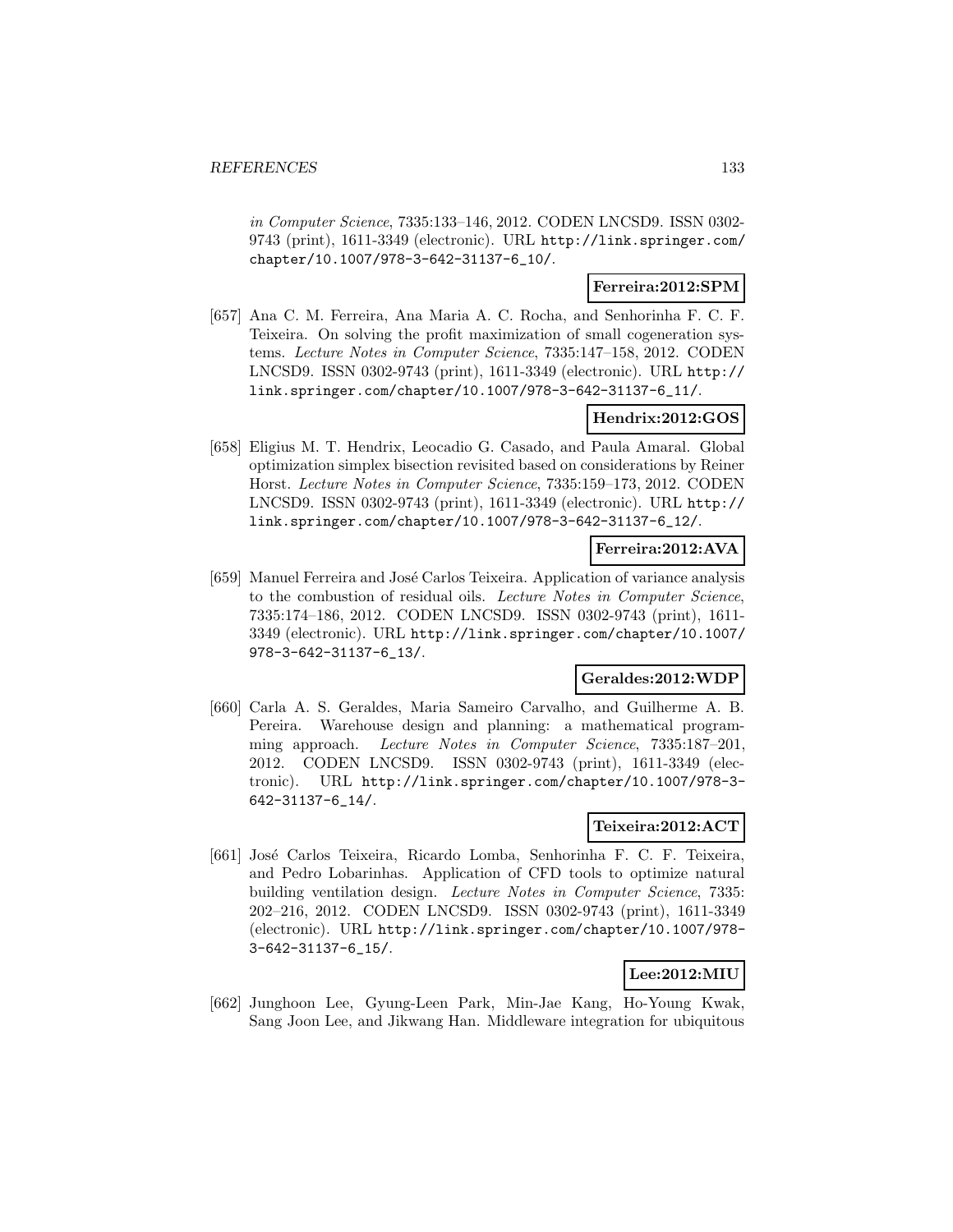sensor networks in agriculture. Lecture Notes in Computer Science, 7335: 217–226, 2012. CODEN LNCSD9. ISSN 0302-9743 (print), 1611-3349 (electronic). URL http://link.springer.com/chapter/10.1007/978- 3-642-31137-6\_16/.

## **Song:2012:UPB**

[663] Hokwon Song, Changwoo Min, Jeehong Kim, and Young Ik Eom. Usage pattern-based prefetching: Quick application launch on mobile devices. Lecture Notes in Computer Science, 7335:227–237, 2012. CODEN LNCSD9. ISSN 0302-9743 (print), 1611-3349 (electronic). URL http:// link.springer.com/chapter/10.1007/978-3-642-31137-6\_17/.

### **Bae:2012:EEI**

[664] Sunwook Bae, Hokwon Song, Changwoo Min, Jeehong Kim, and Young Ik Eom. EIMOS: Enhancing interactivity in mobile operating systems. Lecture Notes in Computer Science, 7335:238–247, 2012. CODEN LNCSD9. ISSN 0302-9743 (print), 1611-3349 (electronic). URL http://link. springer.com/chapter/10.1007/978-3-642-31137-6\_18/.

## **Kim:2012:DMH**

[665] Young-Hyuk Kim, Il-Kown Lim, Jae-Pil Lee, Jae-Gwang Lee, and Jae-Kwang Lee. Development of mobile hybrid MedIntegraWeb app for interoperation between u-RPMS and HIS. Lecture Notes in Computer Science, 7335:248–258, 2012. CODEN LNCSD9. ISSN 0302-9743 (print), 1611-3349 (electronic). URL http://link.springer.com/chapter/10. 1007/978-3-642-31137-6\_19/.

## **Le:2012:DLM**

[666] Duc Tai Le, Thang Le Duc, and Hyunseung Choo. A distributed lifetimemaximizing scheme for connected target coverage in WSNs. Lecture Notes in Computer Science, 7335:259–271, 2012. CODEN LNCSD9. ISSN 0302- 9743 (print), 1611-3349 (electronic). URL http://link.springer.com/ chapter/10.1007/978-3-642-31137-6\_20/.

### **Anonymous:2012:FMbh**

[667] Anonymous. Front matter. Lecture Notes in Computer Science, 7335: ??, 2012. CODEN LNCSD9. ISSN 0302-9743 (print), 1611-3349 (electronic). URL http://link.springer.com/content/pdf/bfm:978-3- 642-31137-6/1.

## **Silvestre:2012:MRT**

[668] Eduardo Augusto Silvestre and Michel dos Santos Soares. Modeling road traffic signals control using UML and the MARTE profile. Lecture Notes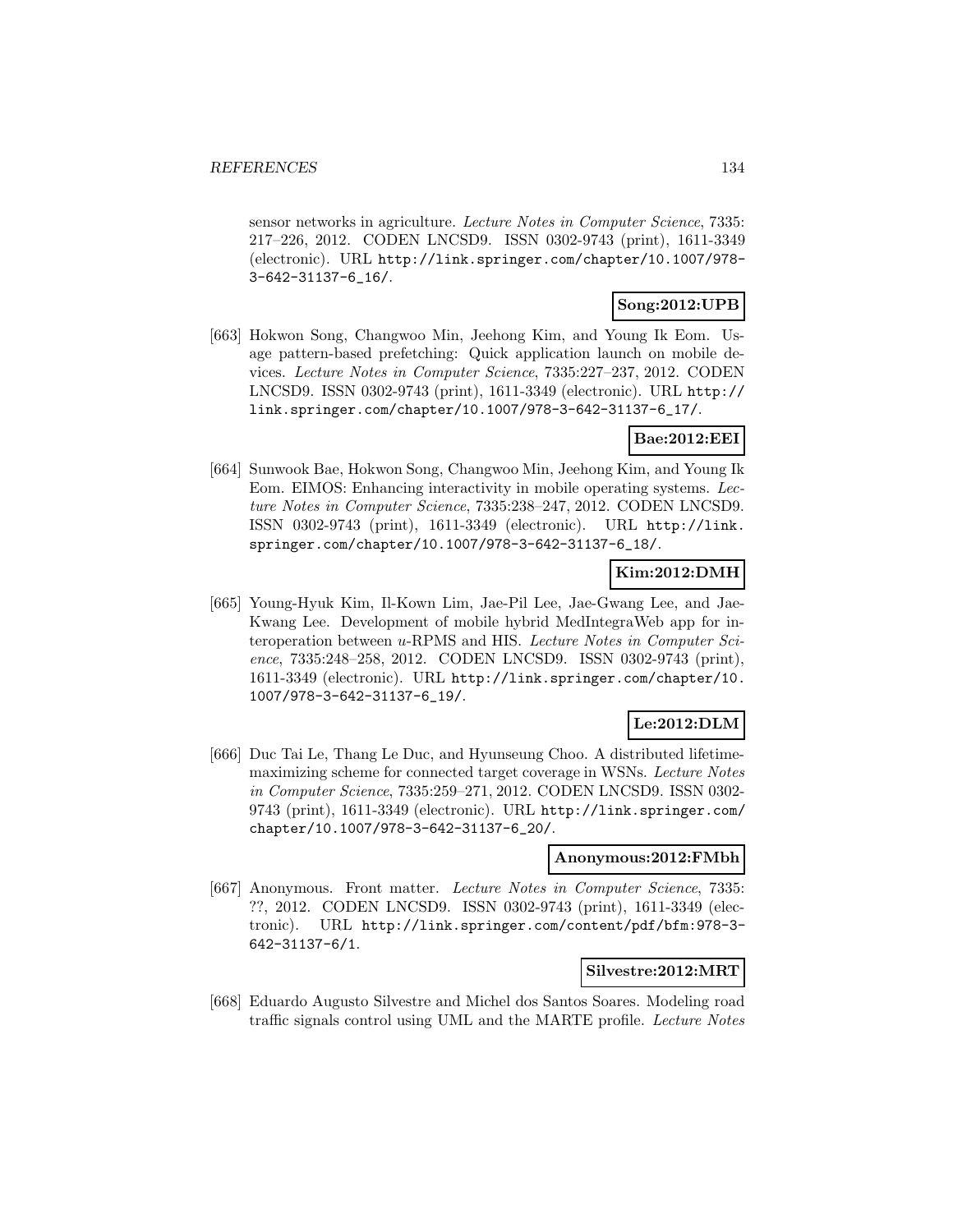in Computer Science, 7336:1–15, 2012. CODEN LNCSD9. ISSN 0302- 9743 (print), 1611-3349 (electronic). URL http://link.springer.com/ chapter/10.1007/978-3-642-31128-4\_1/.

### **Soares:2012:ATD**

[669] Michel dos Santos Soares and Daniel Souza Cioquetta. Analysis of techniques for documenting user requirements. Lecture Notes in Computer Science, 7336:16–28, 2012. CODEN LNCSD9. ISSN 0302-9743 (print), 1611-3349 (electronic). URL http://link.springer.com/chapter/10. 1007/978-3-642-31128-4\_2/.

## **Coscia:2012:PWS**

[670] José Luis Ordiales Coscia, Marco Crasso, Cristian Mateos, and Alejandro Zunino. Predicting Web service maintainability via object-oriented metrics: a statistics-based approach. Lecture Notes in Computer Science, 7336:29–39, 2012. CODEN LNCSD9. ISSN 0302-9743 (print), 1611-3349 (electronic). URL http://link.springer.com/chapter/10.1007/978- 3-642-31128-4\_3/.

## **Biehl:2012:EAV**

[671] Matthias Biehl. Early automated verification of tool chain design. Lecture Notes in Computer Science, 7336:40–50, 2012. CODEN LNCSD9. ISSN 0302-9743 (print), 1611-3349 (electronic). URL http://link.springer. com/chapter/10.1007/978-3-642-31128-4\_4/.

## **Batista:2012:UUS**

[672] Vitor A. Batista, Daniela C. C. Peixoto, Wilson Pádua, and Clarindo Isaías P. S. Pádua. Using UML stereotypes to support the requirement engineering: a case study. Lecture Notes in Computer Science, 7336: 51–66, 2012. CODEN LNCSD9. ISSN 0302-9743 (print), 1611-3349 (electronic). URL http://link.springer.com/chapter/10.1007/978- 3-642-31128-4\_5/.

### **doNascimento:2012:IBR**

[673] Gleison S. do Nascimento, Cirano Iochpe, Lucinéia Thom, and André C. Kalsing. Identifying business rules to legacy systems reengineering based on BPM and SOA. Lecture Notes in Computer Science, 7336:67–82, 2012. CODEN LNCSD9. ISSN 0302-9743 (print), 1611-3349 (electronic). URL http://link.springer.com/chapter/10.1007/978-3- 642-31128-4\_6/.

## **El-Zawawy:2012:AAC**

[674] Mohamed A. El-Zawawy. Abstraction analysis and certified flow and context sensitive points-to relation for distributed programs. Lecture Notes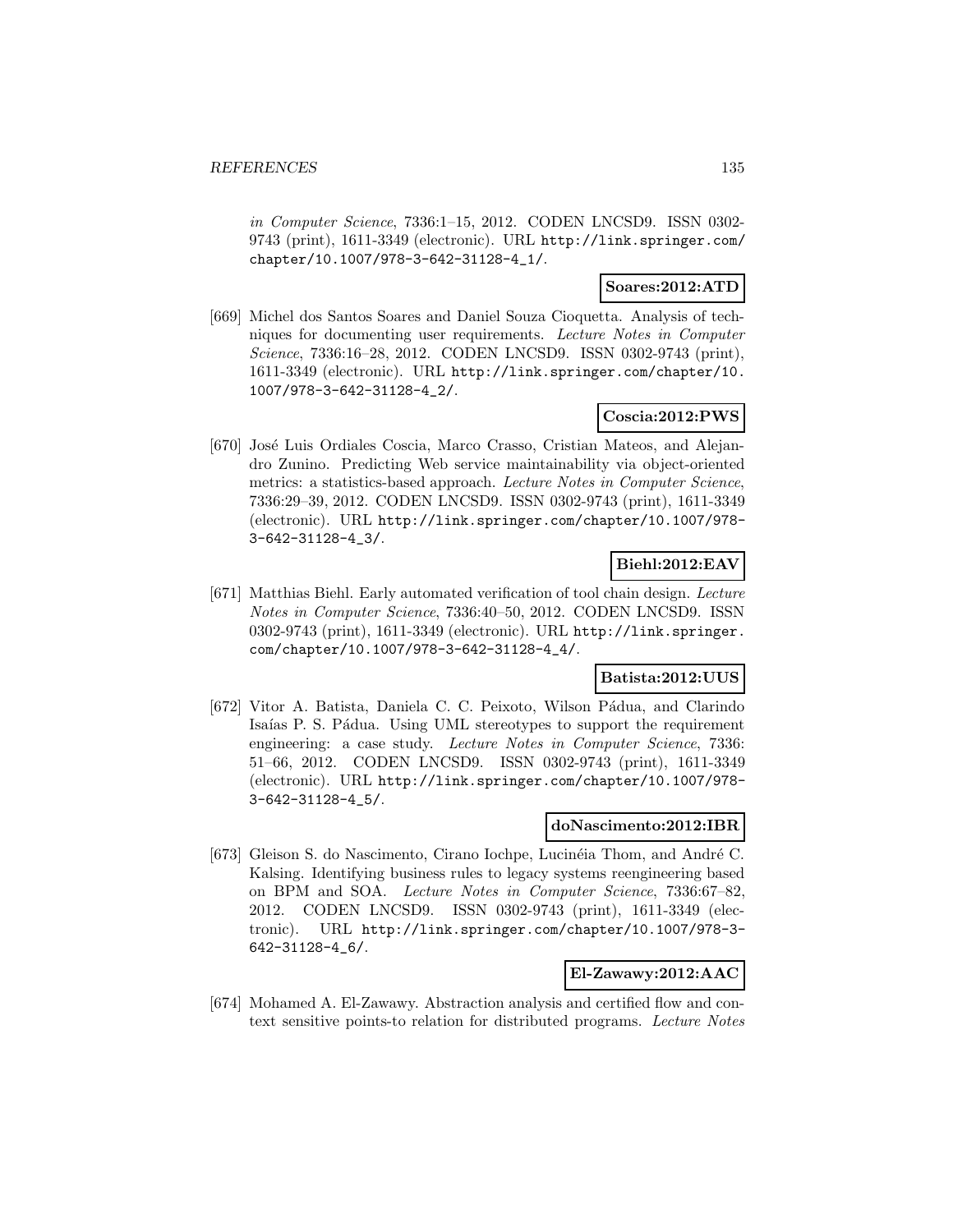in Computer Science, 7336:83–99, 2012. CODEN LNCSD9. ISSN 0302- 9743 (print), 1611-3349 (electronic). URL http://link.springer.com/ chapter/10.1007/978-3-642-31128-4\_7/.

### **Zhang:2012:AMU**

[675] Yan Zhang, Yi Liu, Zhiyi Ma, Xuying Zhao, Xiaokun Zhang, and Tian Zhang. An approach to measure understandability of extended UML based on metamodel. Lecture Notes in Computer Science, 7336: 100–115, 2012. CODEN LNCSD9. ISSN 0302-9743 (print), 1611-3349 (electronic). URL http://link.springer.com/chapter/10.1007/978- 3-642-31128-4\_8/.

## **Aguilar:2012:DDA**

[676] José Alfonso Aguilar, Irene Garrigós, Jose-Norberto Mazón, and Anibal Zaldívar. Dealing with dependencies among functional and non-functional requirements for impact analysis in Web engineering. Lecture Notes in Computer Science, 7336:116–131, 2012. CODEN LNCSD9. ISSN 0302- 9743 (print), 1611-3349 (electronic). URL http://link.springer.com/ chapter/10.1007/978-3-642-31128-4\_9/.

### **dosAnjos:2012:AMM**

[677] Eudisley Gomes dos Anjos, Ruan Delgado Gomes, and Mário Zenha-Rela. Assessing maintainability metrics in software architectures using COSMIC and UML. Lecture Notes in Computer Science, 7336: 132–146, 2012. CODEN LNCSD9. ISSN 0302-9743 (print), 1611-3349 (electronic). URL http://link.springer.com/chapter/10.1007/978- 3-642-31128-4\_10/.

## **Pandey:2012:PDS**

[678] Kusum Lata Pandey, Suneeta Agarwal, Sanjay Misra, and Rajesh Prasad. Plagiarism detection in software using efficient string matching. Lecture Notes in Computer Science, 7336:147–156, 2012. CODEN LNCSD9. ISSN 0302-9743 (print), 1611-3349 (electronic). URL http://link.springer. com/chapter/10.1007/978-3-642-31128-4\_11/.

### **Shukla:2012:DSM**

[679] Ruchi Shukla, Mukul Shukla, A. K. Misra, T. Marwala, and W. A. Clarke. Dynamic software maintenance effort estimation modeling using neural network, rule engine and multi-regression approach. Lecture Notes in Computer Science, 7336:157–169, 2012. CODEN LNCSD9. ISSN 0302- 9743 (print), 1611-3349 (electronic). URL http://link.springer.com/ chapter/10.1007/978-3-642-31128-4\_12/.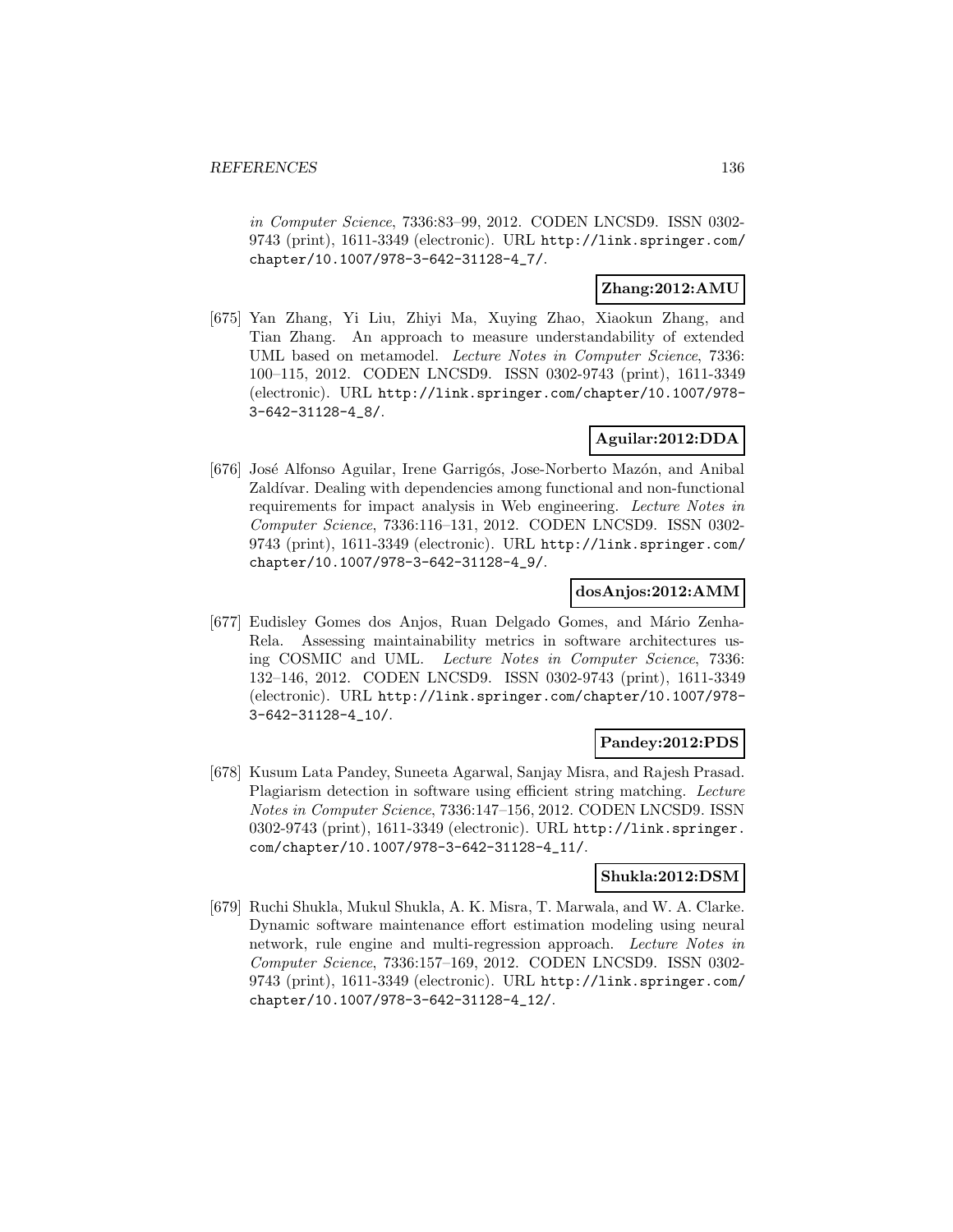### **Decker:2012:NMM**

[680] Hendrik Decker. New measures for maintaining the quality of databases. Lecture Notes in Computer Science, 7336:170–185, 2012. CODEN LNCSD9. ISSN 0302-9743 (print), 1611-3349 (electronic). URL http: //link.springer.com/chapter/10.1007/978-3-642-31128-4\_13/.

## **Aydin:2012:NWD**

[681] Ali Orhan Aydin. A new way to determine external quality of ERP software. Lecture Notes in Computer Science, 7336:186–201, 2012. CODEN LNCSD9. ISSN 0302-9743 (print), 1611-3349 (electronic). URL http:// link.springer.com/chapter/10.1007/978-3-642-31128-4\_14/.

### **Cunha:2012:TCS**

[682] Jácome Cunha, João P. Fernandes, Hugo Ribeiro, and João Saraiva. Towards a catalog of spreadsheet smells. Lecture Notes in Computer Science, 7336:202–216, 2012. CODEN LNCSD9. ISSN 0302-9743 (print), 1611-3349 (electronic). URL http://link.springer.com/chapter/10. 1007/978-3-642-31128-4\_15/.

## **Martins:2012:PAM**

[683] Pedro Martins, Paulo Lopes, Jo˜ao P. Fernandes, Jo˜ao Saraiva, and Jo˜ao M. P. Cardoso. Program and aspect metrics for MATLAB. Lecture Notes in Computer Science, 7336:217–233, 2012. CODEN LNCSD9. ISSN 0302- 9743 (print), 1611-3349 (electronic). URL http://link.springer.com/ chapter/10.1007/978-3-642-31128-4\_16/.

### **Misra:2012:SCC**

[684] Sanjay Misra, Murat Koyuncu, Marco Crasso, Cristian Mateos, and Alejandro Zunino. A suite of cognitive complexity metrics. Lecture Notes in Computer Science, 7336:234–247, 2012. CODEN LNCSD9. ISSN 0302- 9743 (print), 1611-3349 (electronic). URL http://link.springer.com/ chapter/10.1007/978-3-642-31128-4\_17/.

### **Adewumi:2012:CMC**

[685] Adewole Adewumi, Sanjay Misra, and Nicholas Ikhu-Omoregbe. Complexity metrics for cascading style sheets. Lecture Notes in Computer Science, 7336:248–257, 2012. CODEN LNCSD9. ISSN 0302-9743 (print), 1611-3349 (electronic). URL http://link.springer.com/chapter/10. 1007/978-3-642-31128-4\_18/.

## **Khan:2012:SRI**

[686] Yasser A. Khan, Mahmoud O. Elish, and Mohamed El-Attar. A systematic review on the impact of CK metrics on the functional correct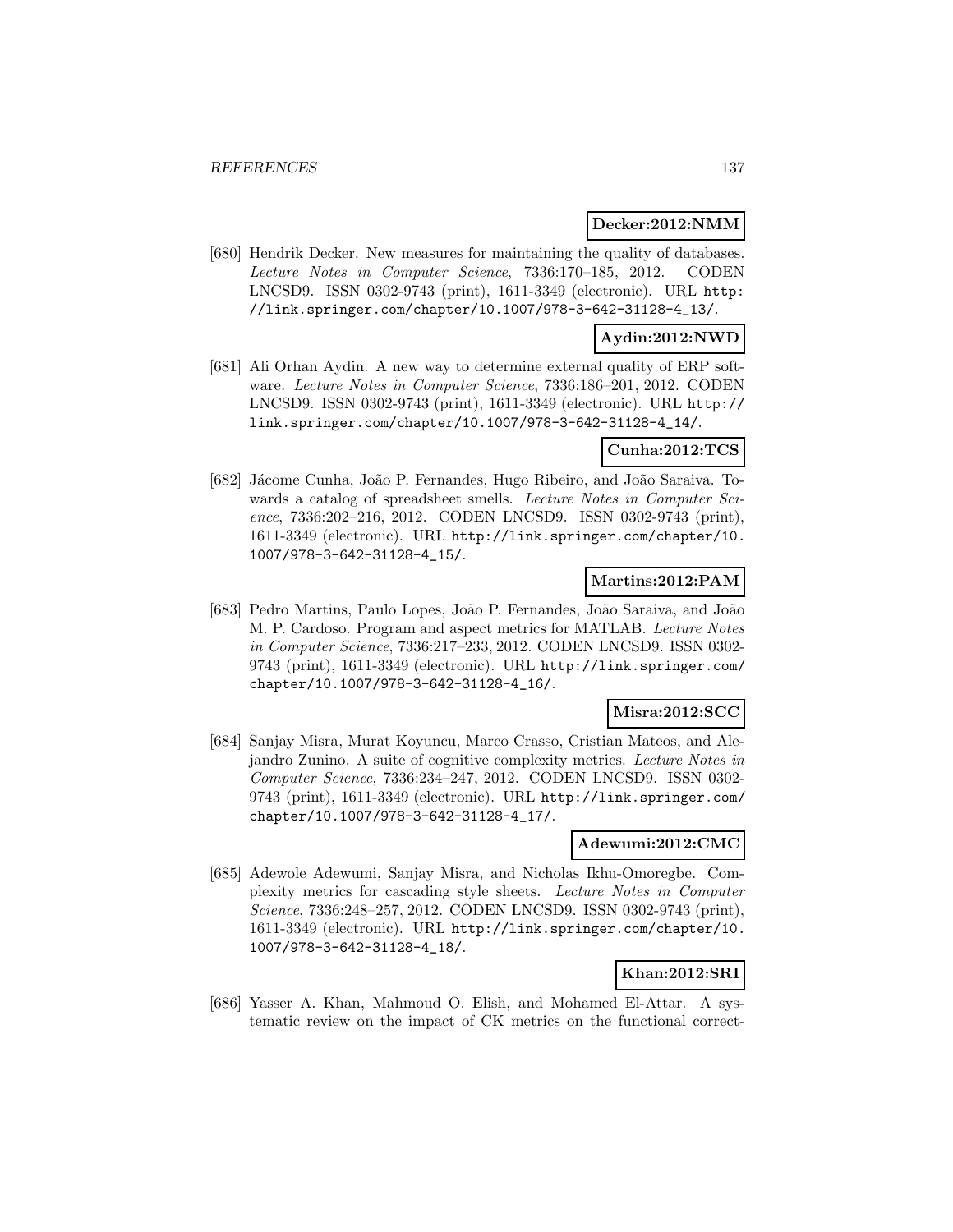ness of object-oriented classes. Lecture Notes in Computer Science, 7336: 258–273, 2012. CODEN LNCSD9. ISSN 0302-9743 (print), 1611-3349 (electronic). URL http://link.springer.com/chapter/10.1007/978- 3-642-31128-4\_19/.

### **Gregio:2012:PMA**

[687] André Ricardo Abed Grégio, Vitor Monte Afonso, and Dario Simões Fernandes Filho. Pinpointing malicious activities through network and system-level malware execution behavior. Lecture Notes in Computer Science, 7336:274–285, 2012. CODEN LNCSD9. ISSN 0302-9743 (print), 1611-3349 (electronic). URL http://link.springer.com/chapter/10. 1007/978-3-642-31128-4\_20/.

### **Anonymous:2012:FMbi**

[688] Anonymous. Front matter. Lecture Notes in Computer Science, 7336: ??, 2012. CODEN LNCSD9. ISSN 0302-9743 (print), 1611-3349 (electronic). URL http://link.springer.com/content/pdf/bfm:978-3- 642-31128-4/1.

## **Thalheim:2012:SSP**

[689] Bernhard Thalheim. Syntax, semantics and pragmatics of conceptual modelling. Lecture Notes in Computer Science, 7337:1–10, 2012. CODEN LNCSD9. ISSN 0302-9743 (print), 1611-3349 (electronic). URL http:// link.springer.com/chapter/10.1007/978-3-642-31178-9\_1/.

#### **Stuckenschmidt:2012:MDA**

[690] Heiner Stuckenschmidt and Cäcilia Zirn. Multi-dimensional analysis of political documents. Lecture Notes in Computer Science, 7337:11–22, 2012. CODEN LNCSD9. ISSN 0302-9743 (print), 1611-3349 (electronic). URL http://link.springer.com/chapter/10.1007/978-3- 642-31178-9\_2/.

### **Lappas:2012:FRM**

[691] Theodoros Lappas. Fake reviews: The malicious perspective. Lecture Notes in Computer Science, 7337:23–34, 2012. CODEN LNCSD9. ISSN 0302-9743 (print), 1611-3349 (electronic). URL http://link.springer. com/chapter/10.1007/978-3-642-31178-9\_3/.

#### **Klenner:2012:PPV**

[692] Manfred Klenner and Stefanos Petrakis. Polarity preference of verbs: What could verbs reveal about the polarity of their objects? Lecture Notes in Computer Science, 7337:35–46, 2012. CODEN LNCSD9. ISSN 0302-9743 (print), 1611-3349 (electronic). URL http://link.springer. com/chapter/10.1007/978-3-642-31178-9\_4/.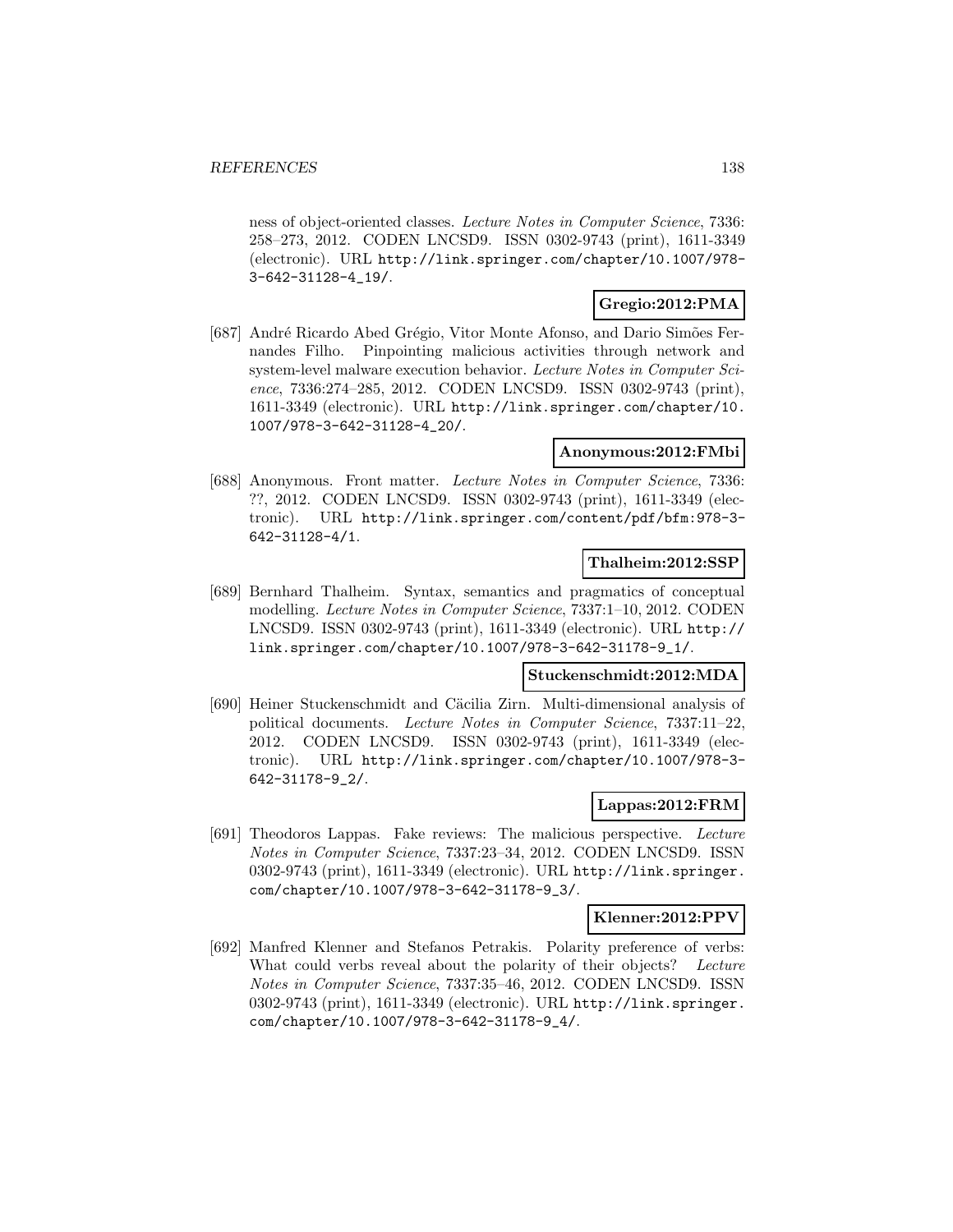## **Schlaf:2012:LQP**

[693] Antje Schlaf, Amit Kirschenbaum, Robert Remus, and Thomas Efer. Labeling queries for a people search engine. Lecture Notes in Computer Science, 7337:47–57, 2012. CODEN LNCSD9. ISSN 0302-9743 (print), 1611-3349 (electronic). URL http://link.springer.com/chapter/10. 1007/978-3-642-31178-9\_5/.

## **Dwarakanath:2012:LGT**

[694] Anurag Dwarakanath and Shubhashis Sengupta. Litmus: Generation of test cases from functional requirements in natural language. Lecture Notes in Computer Science, 7337:58–69, 2012. CODEN LNCSD9. ISSN 0302- 9743 (print), 1611-3349 (electronic). URL http://link.springer.com/ chapter/10.1007/978-3-642-31178-9\_6/.

#### **Silveira:2012:EMD**

[695] Sara Botelho Silveira and António Branco. Extracting multi-document summaries with a double clustering approach. Lecture Notes in Computer Science, 7337:70–81, 2012. CODEN LNCSD9. ISSN 0302-9743 (print), 1611-3349 (electronic). URL http://link.springer.com/chapter/10. 1007/978-3-642-31178-9\_7/.

## **Kontonasios:2012:DMT**

[696] Georgios Kontonasios, Ioannis Korkontzelos, and Sophia Ananiadou. Developing multilingual text mining workflows in UIMA and U-compare. Lecture Notes in Computer Science, 7337:82–93, 2012. CODEN LNCSD9. ISSN 0302-9743 (print), 1611-3349 (electronic). URL http://link. springer.com/chapter/10.1007/978-3-642-31178-9\_8/.

### **Perea-Ortega:2012:GEQ**

[697] José M. Perea-Ortega and L. Alfonso Ureña-López. Geographic expansion of queries to improve the geographic information retrieval task. Lecture Notes in Computer Science, 7337:94–103, 2012. CODEN LNCSD9. ISSN 0302-9743 (print), 1611-3349 (electronic). URL http://link.springer. com/chapter/10.1007/978-3-642-31178-9\_9/.

### **Chali:2012:LGD**

[698] Yllias Chali, Sadid A. Hasan, and Kaisar Imam. Learning good decompositions of complex questions. Lecture Notes in Computer Science, 7337: 104–115, 2012. CODEN LNCSD9. ISSN 0302-9743 (print), 1611-3349 (electronic). URL http://link.springer.com/chapter/10.1007/978- 3-642-31178-9\_10/.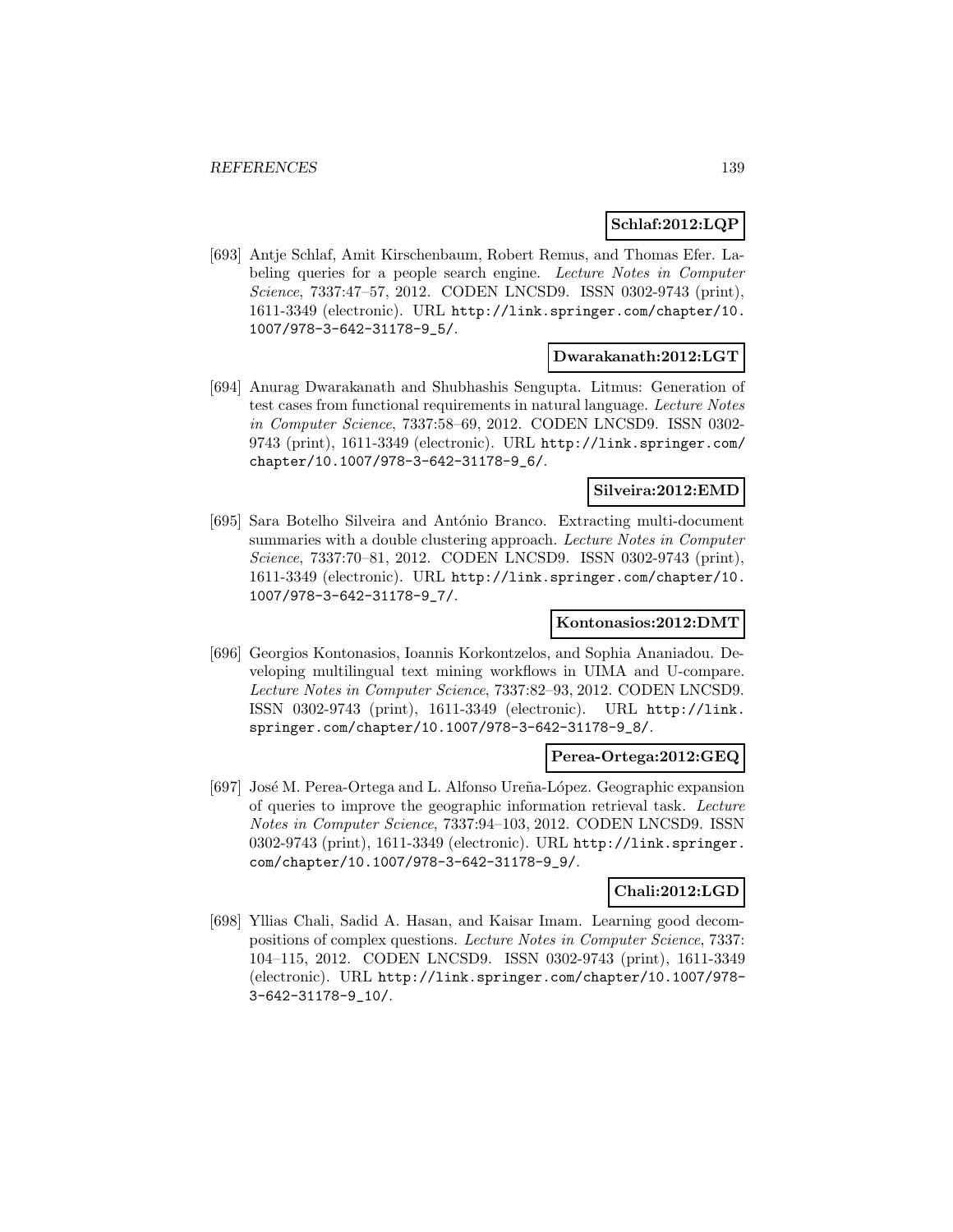### **Nguyen:2012:SSL**

[699] Le Minh Nguyen and Akira Shimazu. A semi supervised learning model for mapping sentences to logical form with ambiguous supervision. Lecture Notes in Computer Science, 7337:116–127, 2012. CODEN LNCSD9. ISSN 0302-9743 (print), 1611-3349 (electronic). URL http://link.springer. com/chapter/10.1007/978-3-642-31178-9\_11/.

### **Leveling:2012:ESR**

[700] Johannes Leveling. On the effect of stopword removal for SMS-based FAQ retrieval. Lecture Notes in Computer Science, 7337:128–139, 2012. CODEN LNCSD9. ISSN 0302-9743 (print), 1611-3349 (electronic). URL http://link.springer.com/chapter/10.1007/978-3- 642-31178-9\_12/.

#### **Boston:2012:WDS**

[701] Christopher Boston, Sandra Carberry, and Hui Fang. Wikimantic: Disambiguation for short queries. Lecture Notes in Computer Science, 7337: 140–151, 2012. CODEN LNCSD9. ISSN 0302-9743 (print), 1611-3349 (electronic). URL http://link.springer.com/chapter/10.1007/978- 3-642-31178-9\_13/.

### **Ogrodniczuk:2012:PLP**

[702] Maciej Ogrodniczuk and Adam Przepiórkowski. Polish language processing chains for multilingual information systems. Lecture Notes in Computer Science, 7337:152–157, 2012. CODEN LNCSD9. ISSN 0302- 9743 (print), 1611-3349 (electronic). URL http://link.springer.com/ chapter/10.1007/978-3-642-31178-9\_14/.

### **Kysenko:2012:GAN**

[703] Volodymyr Kysenko, Karl Rupp, Oleksandr Marchenko, and Siegfried Selberherr. GPU-accelerated non-negative matrix factorization for text mining. Lecture Notes in Computer Science, 7337:158–163, 2012. CODEN LNCSD9. ISSN 0302-9743 (print), 1611-3349 (electronic). URL http:// link.springer.com/chapter/10.1007/978-3-642-31178-9\_15/.

## **Giordani:2012:GSQ**

[704] Alessandra Giordani and Alessandro Moschitti. Generating SQL queries using natural language syntactic dependencies and metadata. Lecture Notes in Computer Science, 7337:164–170, 2012. CODEN LNCSD9. ISSN 0302-9743 (print), 1611-3349 (electronic). URL http://link.springer. com/chapter/10.1007/978-3-642-31178-9\_16/.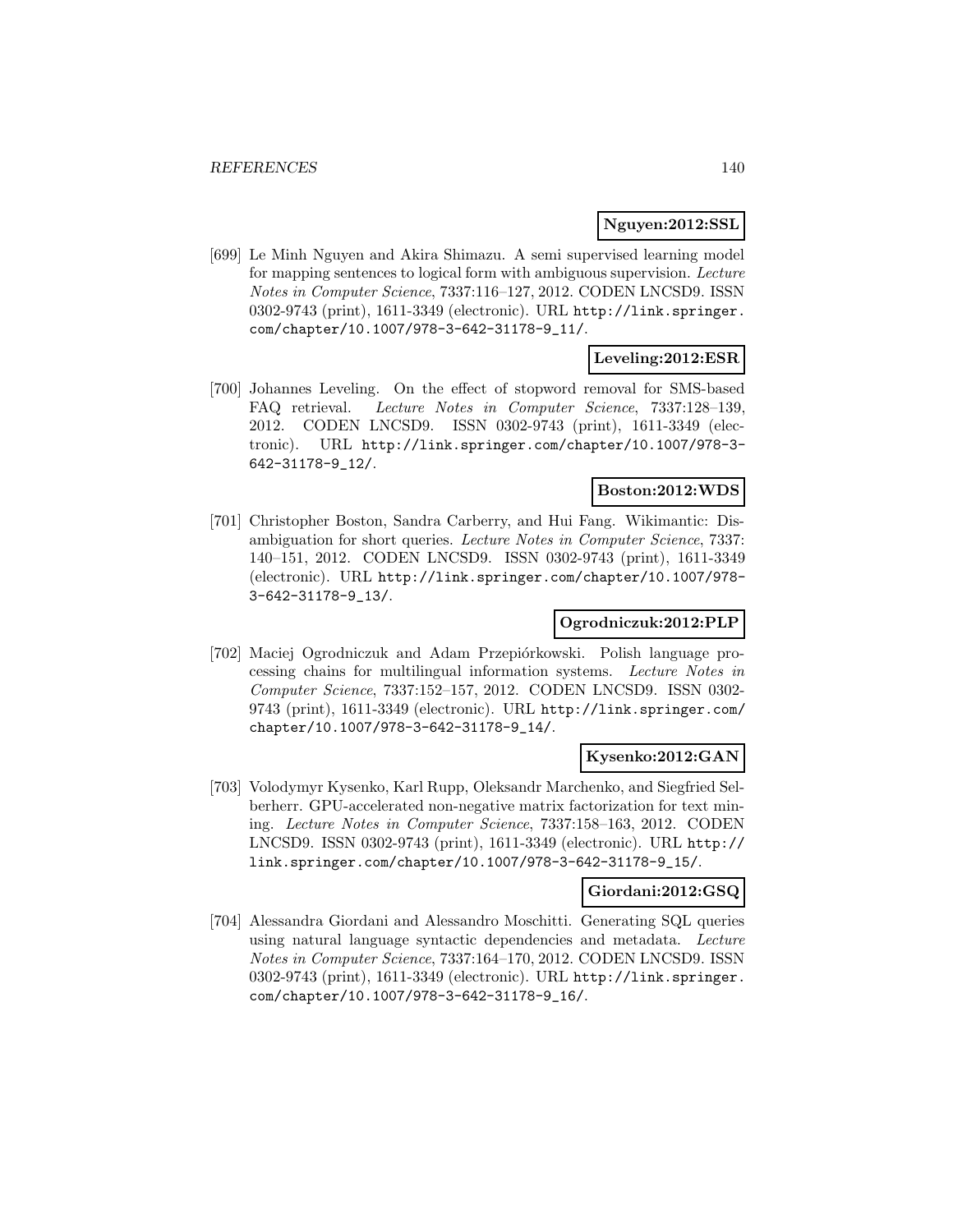### **Buitinck:2012:TSN**

[705] Lars Buitinck and Maarten Marx. Two-stage named-entity recognition using averaged perceptrons. Lecture Notes in Computer Science, 7337: 171–176, 2012. CODEN LNCSD9. ISSN 0302-9743 (print), 1611-3349 (electronic). URL http://link.springer.com/chapter/10.1007/978- 3-642-31178-9\_17/.

## **Bloom:2012:UNL**

[706] Niels Bloom. Using natural language processing to improve document categorization with associative networks. Lecture Notes in Computer Science, 7337:177–182, 2012. CODEN LNCSD9. ISSN 0302-9743 (print), 1611-3349 (electronic). URL http://link.springer.com/chapter/10. 1007/978-3-642-31178-9\_18/.

## **Jebari:2012:MML**

[707] Chaker Jebari. MLICC: a multi-label and incremental centroid-based classification of Web pages by genre. Lecture Notes in Computer Science, 7337: 183–190, 2012. CODEN LNCSD9. ISSN 0302-9743 (print), 1611-3349 (electronic). URL http://link.springer.com/chapter/10.1007/978- 3-642-31178-9\_19/.

## **Kramer:2012:CIG**

[708] Gerwin Kramer, Gosse Bouma, Dennis Hendriksen, and Mathijs Homminga. Classifying image galleries into a taxonomy using metadata and Wikipedia. Lecture Notes in Computer Science, 7337:191–196, 2012. CODEN LNCSD9. ISSN 0302-9743 (print), 1611-3349 (electronic). URL http://link.springer.com/chapter/10.1007/978-3- 642-31178-9\_20/.

### **Anonymous:2012:FMbj**

[709] Anonymous. Front matter. Lecture Notes in Computer Science, 7337: ??, 2012. CODEN LNCSD9. ISSN 0302-9743 (print), 1611-3349 (electronic). URL http://link.springer.com/content/pdf/bfm:978-3- 642-31178-9/1.

### **Maier:2012:NOD**

[710] David Maier, V. M. Megler, António M. Baptista, Alex Jaramillo, and Charles Seaton. Navigating oceans of data. Lecture Notes in Computer Science, 7338:1–19, 2012. CODEN LNCSD9. ISSN 0302-9743 (print), 1611-3349 (electronic). URL http://link.springer.com/chapter/10. 1007/978-3-642-31235-9\_1/.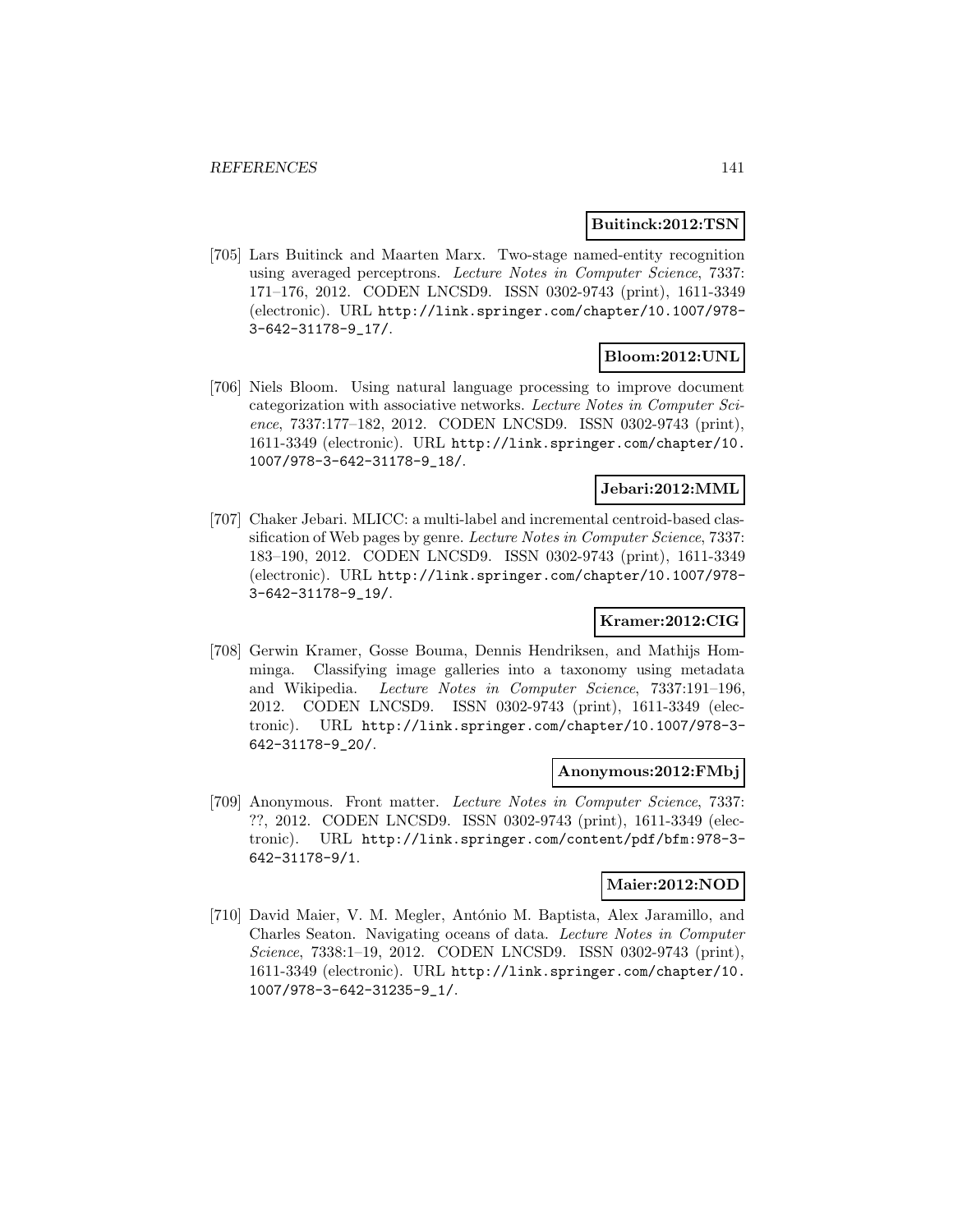#### **Patroumpas:2012:PRM**

[711] Kostas Patroumpas, Marios Papamichalis, and Timos Sellis. Probabilistic range monitoring of streaming uncertain positions in GeoSocial networks. Lecture Notes in Computer Science, 7338:20–37, 2012. CODEN LNCSD9. ISSN 0302-9743 (print), 1611-3349 (electronic). URL http:// link.springer.com/chapter/10.1007/978-3-642-31235-9\_2/.

## **Bernecker:2012:PFP**

[712] Thomas Bernecker, Hans-Peter Kriegel, Matthias Renz, Florian Verhein, and Andreas Züfle. Probabilistic frequent pattern growth for itemset mining in uncertain databases. Lecture Notes in Computer Science, 7338: 38–55, 2012. CODEN LNCSD9. ISSN 0302-9743 (print), 1611-3349 (electronic). URL http://link.springer.com/chapter/10.1007/978- 3-642-31235-9\_3/.

## **Xie:2012:ETQ**

[713] Xike Xie, Reynold Cheng, and Man Lung Yiu. Evaluating trajectory queries over imprecise location data. Lecture Notes in Computer Science, 7338:56–74, 2012. CODEN LNCSD9. ISSN 0302-9743 (print), 1611-3349 (electronic). URL http://link.springer.com/chapter/10.1007/978- 3-642-31235-9\_4/.

## **Dai:2012:ERQ**

[714] Dongbo Dai, Jiang Xie, Huiran Zhang, and Jiaqi Dong. Efficient range queries over uncertain strings. Lecture Notes in Computer Science, 7338: 75–95, 2012. CODEN LNCSD9. ISSN 0302-9743 (print), 1611-3349 (electronic). URL http://link.springer.com/chapter/10.1007/978- 3-642-31235-9\_5/.

### **Hubig:2012:CPS**

[715] Nina Hubig, Andreas Züfle, Tobias Emrich, Mario A. Nascimento, and Matthias Renz. Continuous probabilistic sum queries in wireless sensor networks with ranges. Lecture Notes in Computer Science, 7338: 96–105, 2012. CODEN LNCSD9. ISSN 0302-9743 (print), 1611-3349 (electronic). URL http://link.springer.com/chapter/10.1007/978- 3-642-31235-9\_6/.

## **Dannecker:2012:PMC**

[716] Lars Dannecker, Matthias Böehm, Wolfgang Lehner, and Gregor Hackenbroich. Partitioning and multi-core parallelization of multi-equation forecast models. Lecture Notes in Computer Science, 7338:106–123,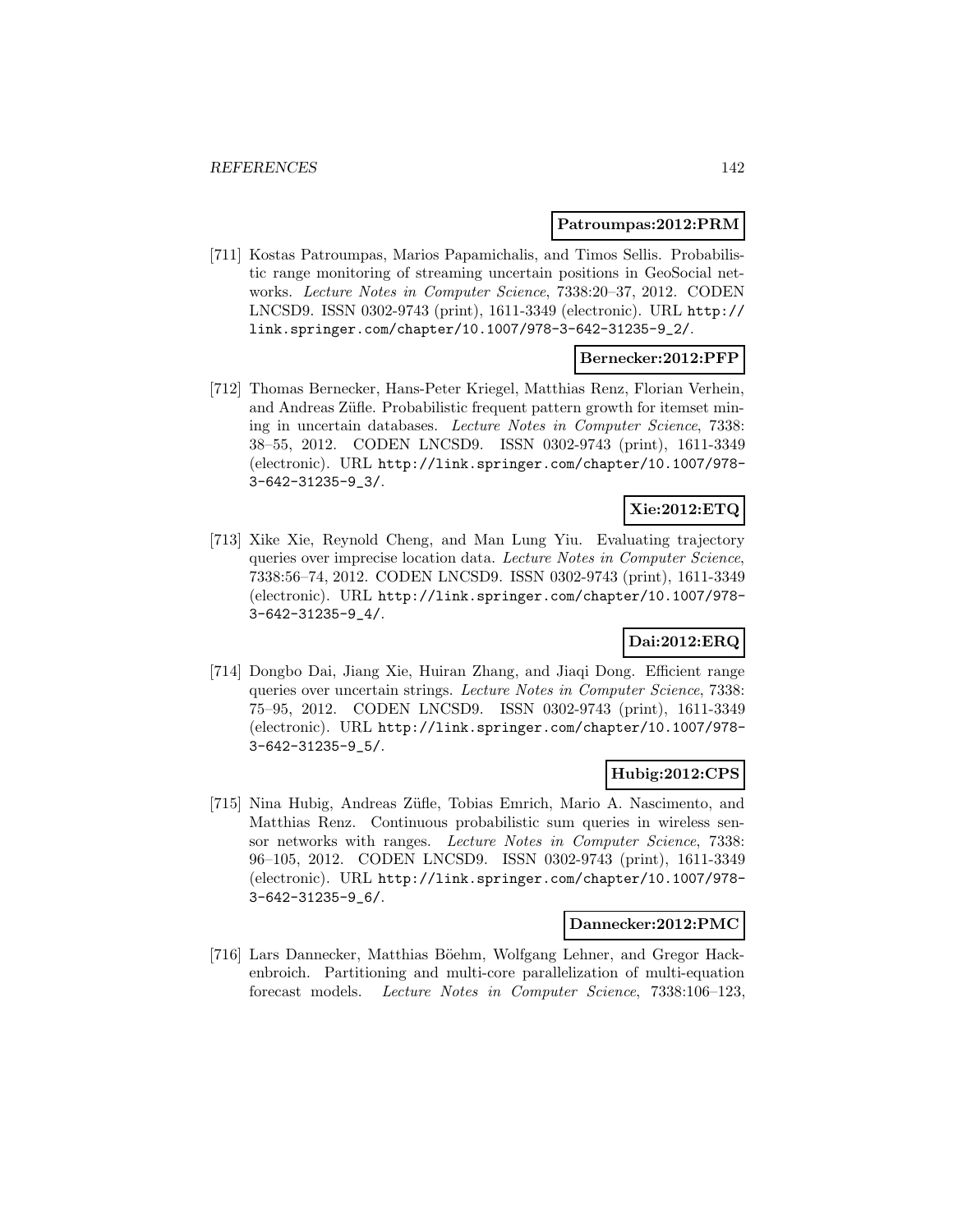2012. CODEN LNCSD9. ISSN 0302-9743 (print), 1611-3349 (electronic). URL http://link.springer.com/chapter/10.1007/978-3- 642-31235-9\_7/.

## **Lu:2012:IGA**

[717] Mian Lu, Yuwei Tan, Jiuxin Zhao, Ge Bai, and Qiong Luo. Integrating GPU-accelerated sequence alignment and SNP detection for genome resequencing analysis. Lecture Notes in Computer Science, 7338:124– 140, 2012. CODEN LNCSD9. ISSN 0302-9743 (print), 1611-3349 (electronic). URL http://link.springer.com/chapter/10.1007/978- 3-642-31235-9\_8/.

## **Vlachou:2012:DRS**

[718] Akrivi Vlachou, Christos Doulkeridis, and Maria Halkidi. Discovering representative skyline points over distributed data. Lecture Notes in Computer Science, 7338:141–158, 2012. CODEN LNCSD9. ISSN 0302- 9743 (print), 1611-3349 (electronic). URL http://link.springer.com/ chapter/10.1007/978-3-642-31235-9\_9/.

### **Dobos:2012:SIP**

[719] László Dobos, Tamás Budavári, Nolan Li, Alexander S. Szalay, and István Csabai. SkyQuery: An implementation of a parallel probabilistic join engine for cross-identification of multiple astronomical databases. Lecture Notes in Computer Science, 7338:159–167, 2012. CODEN LNCSD9. ISSN 0302-9743 (print), 1611-3349 (electronic). URL http://link.springer. com/chapter/10.1007/978-3-642-31235-9\_10/.

### **Dahimene:2012:EFM**

[720] Ryadh Dahimene, Cedric Du Mouza, and Michel Scholl. Efficient filtering in micro-blogging systems: We won't get flooded again. Lecture Notes in Computer Science, 7338:168–176, 2012. CODEN LNCSD9. ISSN 0302- 9743 (print), 1611-3349 (electronic). URL http://link.springer.com/ chapter/10.1007/978-3-642-31235-9\_11/.

### **Koschmieder:2012:RPQ**

[721] André Koschmieder and Ulf Leser. Regular path queries on large graphs. Lecture Notes in Computer Science, 7338:177–194, 2012. CODEN LNCSD9. ISSN 0302-9743 (print), 1611-3349 (electronic). URL http:// link.springer.com/chapter/10.1007/978-3-642-31235-9\_12/.

# **Lu:2012:SCI**

[722] Xuesong Lu and Stéphane Bressan. Sampling connected induced subgraphs uniformly at random. Lecture Notes in Computer Science, 7338: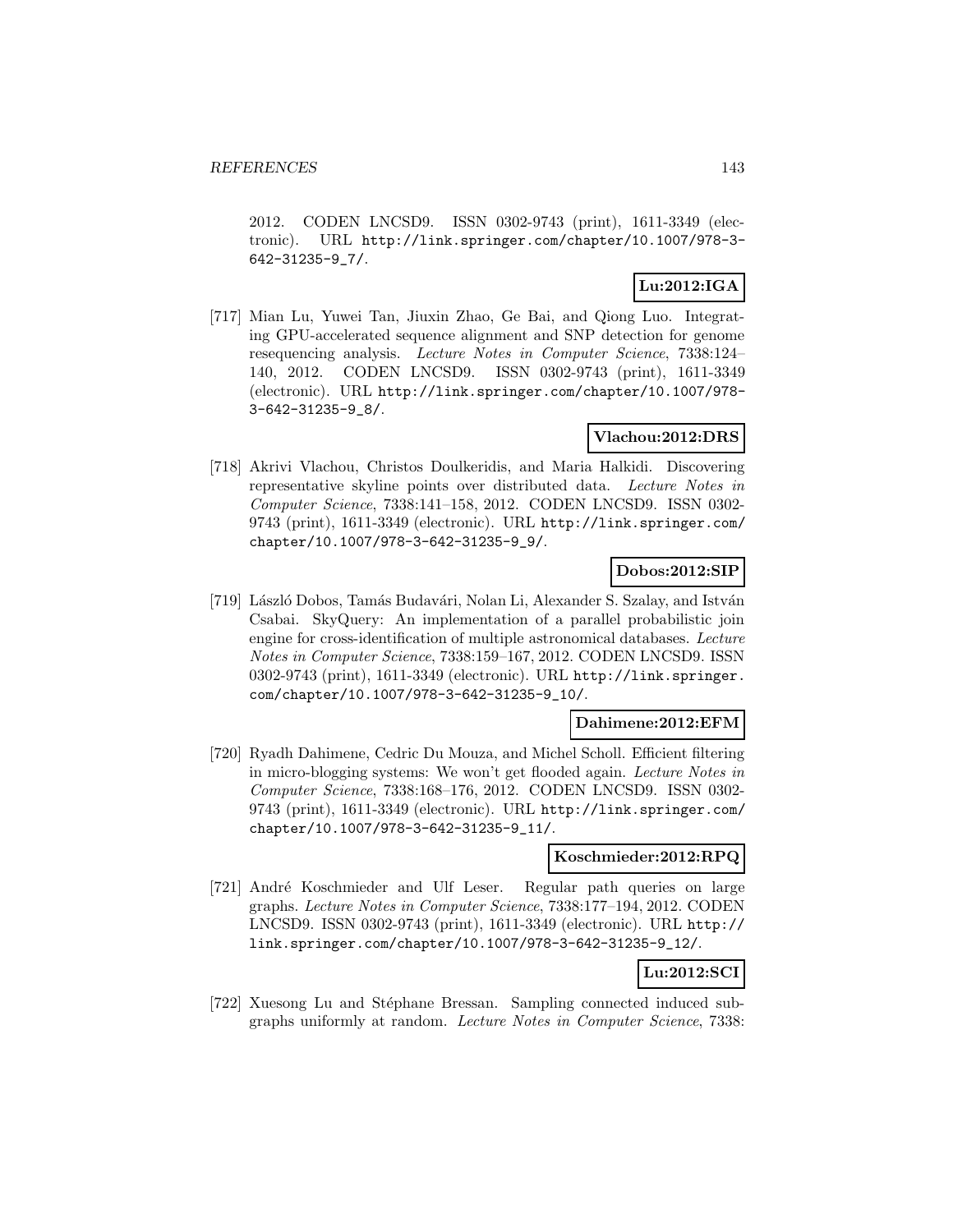195–212, 2012. CODEN LNCSD9. ISSN 0302-9743 (print), 1611-3349 (electronic). URL http://link.springer.com/chapter/10.1007/978- 3-642-31235-9\_13/.

## **Valari:2012:DTD**

[723] Elena Valari, Maria Kontaki, and Apostolos N. Papadopoulos. Discovery of top-k dense subgraphs in dynamic graph collections. Lecture Notes in Computer Science, 7338:213–230, 2012. CODEN LNCSD9. ISSN 0302- 9743 (print), 1611-3349 (electronic). URL http://link.springer.com/ chapter/10.1007/978-3-642-31235-9\_14/.

## **Yu:2012:EEP**

[724] Weiren Yu, Jiajin Le, Xuemin Lin, and Wenjie Zhang. On the efficiency of estimating penetrating rank on large graphs. Lecture Notes in Computer Science, 7338:231–249, 2012. CODEN LNCSD9. ISSN 0302-9743 (print), 1611-3349 (electronic). URL http://link.springer.com/chapter/10. 1007/978-3-642-31235-9\_15/.

## **Zhang:2012:TEJ**

[725] Xiaofei Zhang, Lei Chen, and Min Wang. Towards efficient join processing over large RDF graph using MapReduce. Lecture Notes in Computer Science, 7338:250–259, 2012. CODEN LNCSD9. ISSN 0302-9743 (print), 1611-3349 (electronic). URL http://link.springer.com/chapter/10. 1007/978-3-642-31235-9\_16/.

## **Ioannidis:2012:PDI**

[726] Yannis Ioannidis. Panel on "data infrastructures and data management research: Close relatives or total strangers?". Lecture Notes in Computer Science, 7338:260–261, 2012. CODEN LNCSD9. ISSN 0302-9743 (print), 1611-3349 (electronic). URL http://link.springer.com/accesspage/ chapter/10.1007/978-3-642-31235-9\_17.

## **Fenz:2012:ESS**

[727] Dandy Fenz, Dustin Lange, Astrid Rheinl¨ander, Felix Naumann, and Ulf Leser. Efficient similarity search in very large string sets. Lecture Notes in Computer Science, 7338:262–279, 2012. CODEN LNCSD9. ISSN 0302- 9743 (print), 1611-3349 (electronic). URL http://link.springer.com/ chapter/10.1007/978-3-642-31235-9\_18/.

### **Gunnemann:2012:SCN**

[728] Stephan Günnemann, Brigitte Boden, and Thomas Seidl. Substructure clustering: a novel mining paradigm for arbitrary data types. Lecture Notes in Computer Science, 7338:280–297, 2012. CODEN LNCSD9. ISSN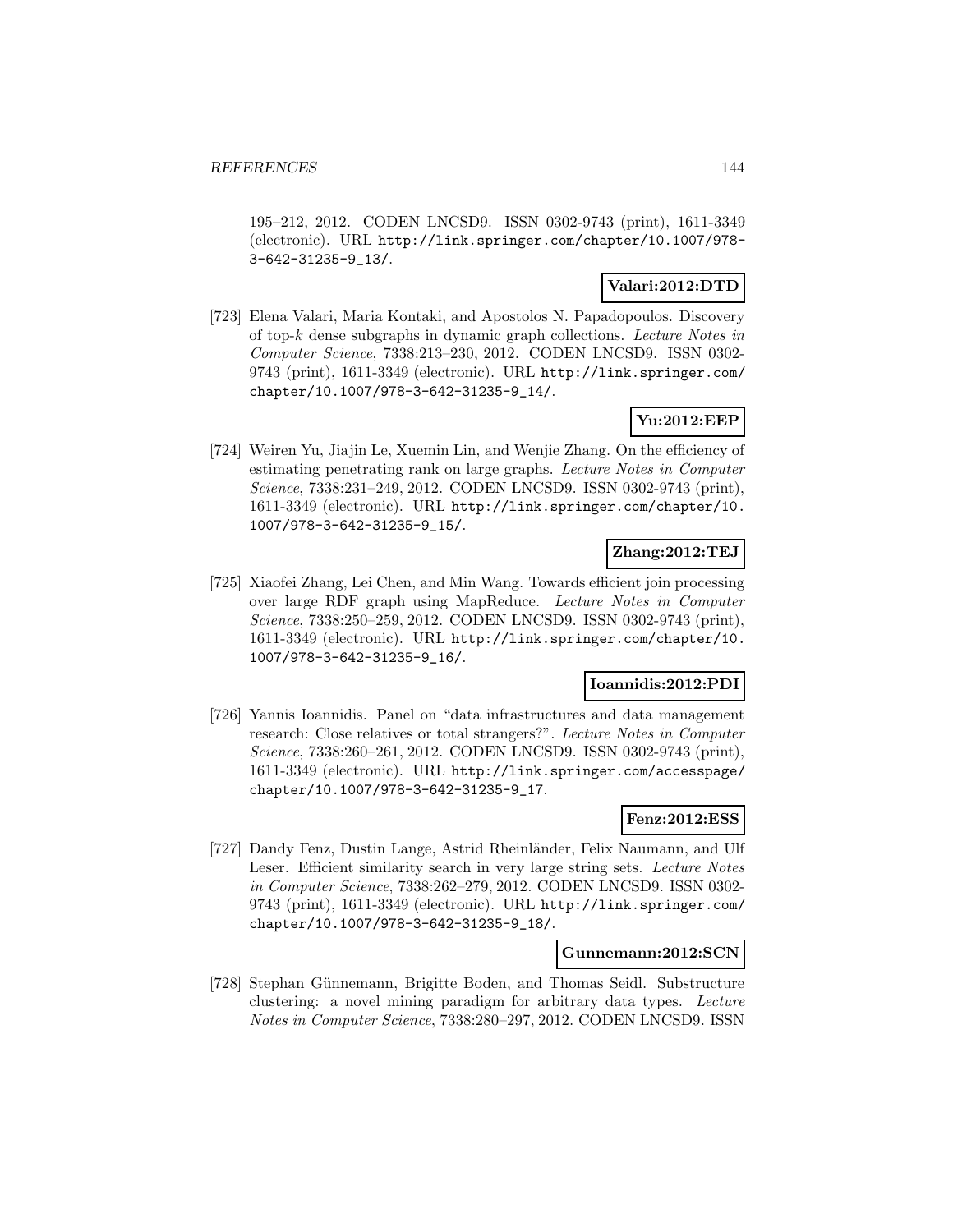0302-9743 (print), 1611-3349 (electronic). URL http://link.springer. com/chapter/10.1007/978-3-642-31235-9\_19/.

### **Kranen:2012:BAA**

[729] Philipp Kranen, Marwan Hassani, and Thomas Seidl. BT\* — an advanced algorithm for anytime classification. Lecture Notes in Computer Science, 7338:298–315, 2012. CODEN LNCSD9. ISSN 0302-9743 (print), 1611- 3349 (electronic). URL http://link.springer.com/chapter/10.1007/ 978-3-642-31235-9\_20/.

#### **Anonymous:2012:FMbk**

[730] Anonymous. Front matter. Lecture Notes in Computer Science, 7338: ??, 2012. CODEN LNCSD9. ISSN 0302-9743 (print), 1611-3349 (electronic). URL http://link.springer.com/content/pdf/bfm:978-3- 642-31235-9/1.

# **Grzegorzek:2012:BVS**

[731] Marcin Grzegorzek and Paula Lubina. Blood vessel segmentation in HRT images for glaucoma early detection. Lecture Notes in Computer Science, 7339:1–12, 2012. CODEN LNCSD9. ISSN 0302-9743 (print), 1611-3349 (electronic). URL http://link.springer.com/chapter/10.1007/978- 3-642-31196-3\_1/.

### **Koprowski:2012:EQL**

[732] Robert Koprowski, Slawomir Teper, Edward Wylegala, and Zygmunt Wróbel. Enhancing the quality of layer detection in tomographic images of the eye. Lecture Notes in Computer Science, 7339:13–23, 2012. CODEN LNCSD9. ISSN 0302-9743 (print), 1611-3349 (electronic). URL http:// link.springer.com/chapter/10.1007/978-3-642-31196-3\_2/.

#### **Pieciak:2012:SLV**

[733] Tomasz Pieciak. Segmentation of the left ventricle using active contour method with gradient vector flow forces in short-axis MRI. Lecture Notes in Computer Science, 7339:24–35, 2012. CODEN LNCSD9. ISSN 0302- 9743 (print), 1611-3349 (electronic). URL http://link.springer.com/ chapter/10.1007/978-3-642-31196-3\_3/.

#### **Szwarc:2012:WMS**

[734] Pawel Szwarc, Jacek Kawa, and Ewa Pietka. White matter segmentation from MR images in subjects with brain tumours. Lecture Notes in Computer Science, 7339:36–46, 2012. CODEN LNCSD9. ISSN 0302- 9743 (print), 1611-3349 (electronic). URL http://link.springer.com/ chapter/10.1007/978-3-642-31196-3\_4/.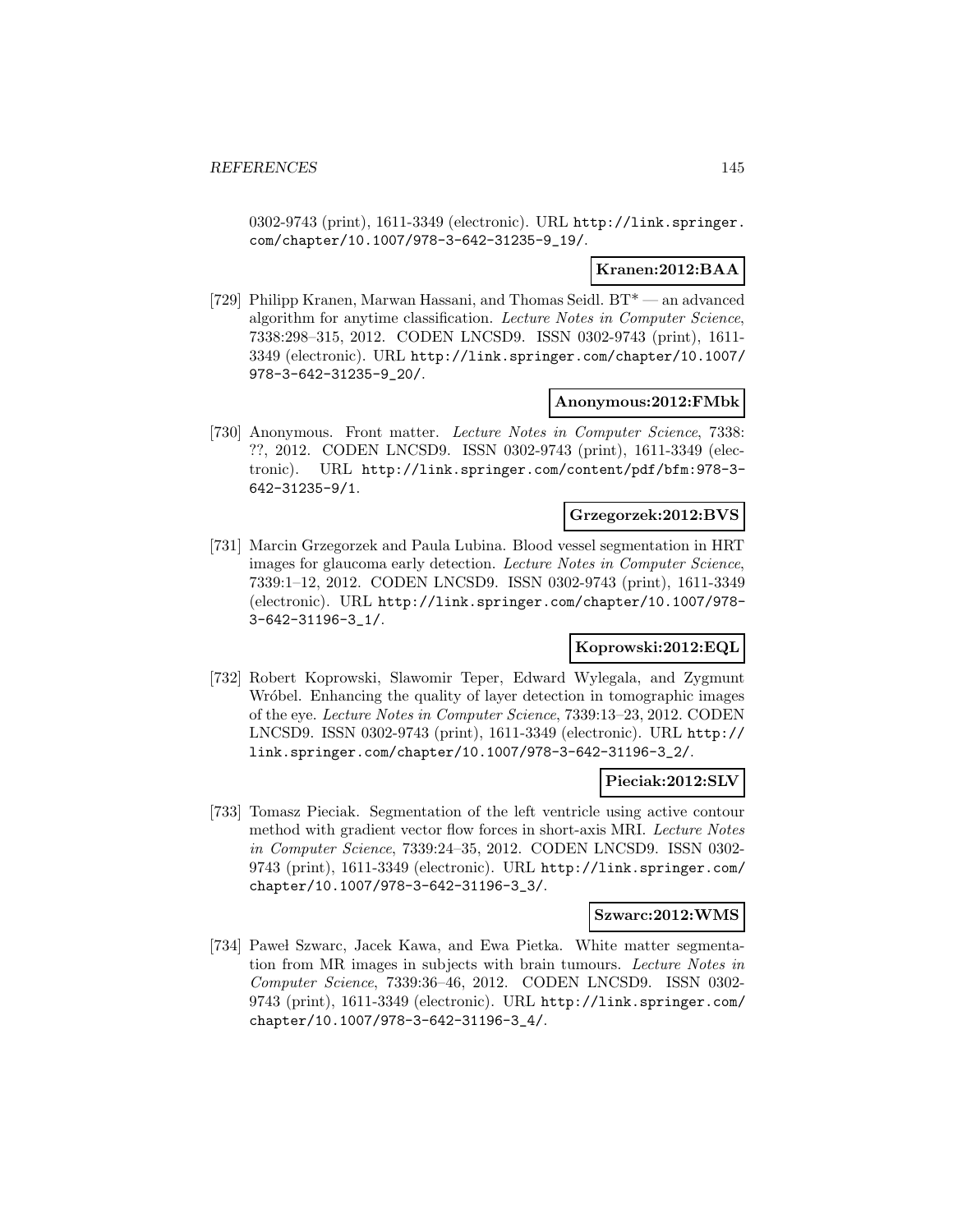### **Badura:2012:FLT**

[735] Pawel Badura and Ewa Pietka. 3D fuzzy liver tumor segmentation. Lecture Notes in Computer Science, 7339:47–57, 2012. CODEN LNCSD9. ISSN 0302-9743 (print), 1611-3349 (electronic). URL http://link.springer. com/chapter/10.1007/978-3-642-31196-3\_5/.

### **Czajkowska:2012:KFC**

[736] Joanna Czajkowska, Monika Bugdol, and Ewa Pietka. Kernelized fuzzy C-means method and Gaussian mixture model in unsupervised cascade clustering. Lecture Notes in Computer Science, 7339:58–66, 2012. CODEN LNCSD9. ISSN 0302-9743 (print), 1611-3349 (electronic). URL http:// link.springer.com/chapter/10.1007/978-3-642-31196-3\_6/.

#### **Jaworek-Korjakowska:2012:ADM**

[737] Joanna Jaworek-Korjakowska. Automatic detection of melanomas: An application based on the ABCD criteria. Lecture Notes in Computer Science, 7339:67–76, 2012. CODEN LNCSD9. ISSN 0302-9743 (print), 1611-3349 (electronic). URL http://link.springer.com/chapter/10.1007/978- 3-642-31196-3\_7/.

#### **Jasionowska:2012:SDM**

[738] Magdalena Jasionowska and Artur Przelaskowski. Subtle directional mammographic findings in multiscale domain. Lecture Notes in Computer Science, 7339:77–84, 2012. CODEN LNCSD9. ISSN 0302-9743 (print), 1611- 3349 (electronic). URL http://link.springer.com/chapter/10.1007/ 978-3-642-31196-3\_8/.

#### **Filipczuk:2012:AND**

[739] Paweł Filipczuk, Weronika Wojtak, and Andrzej Obuchowicz. Automatic nuclei detection on cytological images using the firefly optimization algorithm. Lecture Notes in Computer Science, 7339:85–92, 2012. CODEN LNCSD9. ISSN 0302-9743 (print), 1611-3349 (electronic). URL http:// link.springer.com/chapter/10.1007/978-3-642-31196-3\_9/.

### **Zarychta:2012:CAL**

[740] Piotr Zarychta, Henryk Konik, and Anna Zarychta-Bargieła. Computer assisted location of the lower limb mechanical axis. Lecture Notes in Computer Science, 7339:93–100, 2012. CODEN LNCSD9. ISSN 0302- 9743 (print), 1611-3349 (electronic). URL http://link.springer.com/ chapter/10.1007/978-3-642-31196-3\_10/.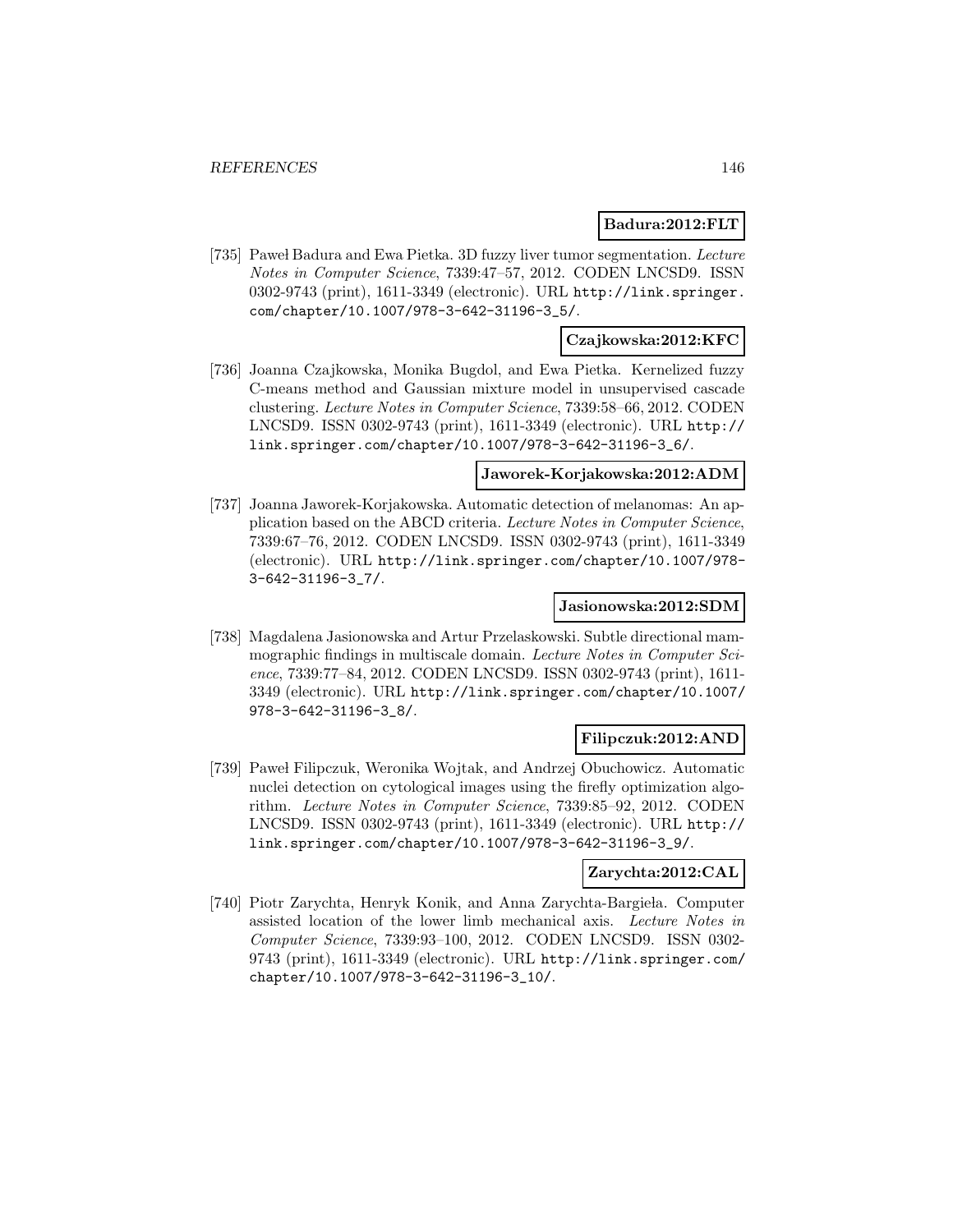#### **Ostrek:2012:AES**

[741] Grzegorz Ostrek and Artur Przelaskowski. Automatic early stroke recognition algorithm in CT images. Lecture Notes in Computer Science, 7339: 101–109, 2012. CODEN LNCSD9. ISSN 0302-9743 (print), 1611-3349 (electronic). URL http://link.springer.com/chapter/10.1007/978- 3-642-31196-3\_11/.

### **Majchrzak:2012:DSA**

[742] Ewa Majchrzak, Mirosław Dziewoński, Mariusz Nowak, Marek Kawecki, and Michał Bachorz. The design of a system for assisting burn and chronic wound diagnosis. Lecture Notes in Computer Science, 7339: 110–117, 2012. CODEN LNCSD9. ISSN 0302-9743 (print), 1611-3349 (electronic). URL http://link.springer.com/chapter/10.1007/978- 3-642-31196-3\_12/.

### **Popielski:2012:FDH**

[743] Pawel Popielski and Zygmunt Wróbel. The feature detection on the homogeneous surfaces with projected pattern. Lecture Notes in Computer Science, 7339:118–128, 2012. CODEN LNCSD9. ISSN 0302-9743 (print), 1611-3349 (electronic). URL http://link.springer.com/chapter/10. 1007/978-3-642-31196-3\_13/.

#### **Przelaskowski:2012:SCC**

[744] Artur Przelaskowski and Rafal Jozwiak. Sensed compression with cosine and noiselet measurements for medical imaging. Lecture Notes in Computer Science, 7339:129–142, 2012. CODEN LNCSD9. ISSN 0302- 9743 (print), 1611-3349 (electronic). URL http://link.springer.com/ chapter/10.1007/978-3-642-31196-3\_14/.

### **Rudzki:2012:IPA**

[745] Marcin Rudzki, Monika Bugdol, and Tomasz Ponikiewski. An image processing approach to determination of steel fibers orientation in reinforced concrete. Lecture Notes in Computer Science, 7339:143–150, 2012. CODEN LNCSD9. ISSN 0302-9743 (print), 1611-3349 (electronic). URL http://link.springer.com/chapter/10.1007/978-3- 642-31196-3\_15/.

#### **Kulikowski:2012:MBS**

[746] Juliusz L. Kulikowski. Multichannel biomedical signals analysis based on a split-and-collect approach. Lecture Notes in Computer Science, 7339: 151–160, 2012. CODEN LNCSD9. ISSN 0302-9743 (print), 1611-3349 (electronic). URL http://link.springer.com/chapter/10.1007/978- 3-642-31196-3\_16/.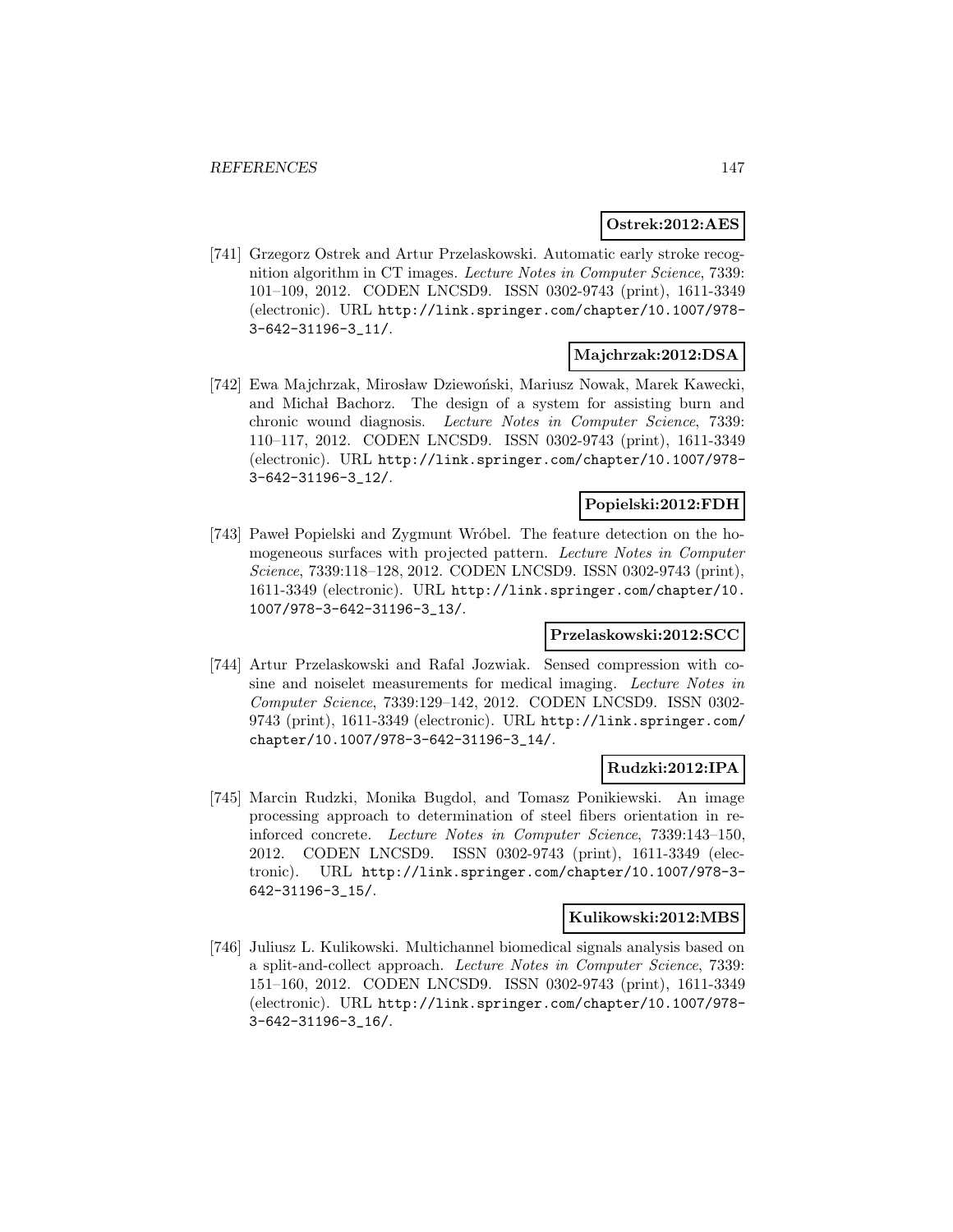#### **Babusiak:2012:DAE**

[747] Branko Babusiak and Michal Gala. Detection of abnormalities in ECG. Lecture Notes in Computer Science, 7339:161–171, 2012. CODEN LNCSD9. ISSN 0302-9743 (print), 1611-3349 (electronic). URL http:// link.springer.com/chapter/10.1007/978-3-642-31196-3\_17/.

#### **Przywara-Chowaniec:2012:RPU**

[748] Brygida Przywara-Chowaniec, Lech Poloński, Maciej Gawlikowski, and Tadeusz Pustelny. Research into the possibility to use impedance rheocardiography in a non-invasive assessment of haemodynamic condition of patients with heart diseases. Lecture Notes in Computer Science, 7339: 172–182, 2012. CODEN LNCSD9. ISSN 0302-9743 (print), 1611-3349 (electronic). URL http://link.springer.com/chapter/10.1007/978- 3-642-31196-3\_18/.

#### **Podsiadly-Marczykowska:2012:OEM**

[749] Teresa Podsiadly-Marczykowska and Hanna Goszczynska. Ontology of EEG mapping — preliminary research. Lecture Notes in Computer Science, 7339:183–198, 2012. CODEN LNCSD9. ISSN 0302-9743 (print), 1611-3349 (electronic). URL http://link.springer.com/chapter/10. 1007/978-3-642-31196-3\_19/.

### **Kurzynski:2012:CSB**

[750] Marek Kurzynski and Andrzej Wolczowski. Control system of bioprosthetic hand based on advanced analysis of biosignals and feedback from the prosthesis sensors. Lecture Notes in Computer Science, 7339: 199–208, 2012. CODEN LNCSD9. ISSN 0302-9743 (print), 1611-3349 (electronic). URL http://link.springer.com/chapter/10.1007/978- 3-642-31196-3\_20/.

#### **Anonymous:2012:FMbl**

[751] Anonymous. Front matter. Lecture Notes in Computer Science, 7339: ??, 2012. CODEN LNCSD9. ISSN 0302-9743 (print), 1611-3349 (electronic). URL http://link.springer.com/content/pdf/bfm:978-3- 642-31196-3/1.

### **Bentabet:2012:BIM**

[752] Layachi Bentabet and Hui Zhang. Bayesian image matting using infrared and color cues. Lecture Notes in Computer Science, 7340:1–8, 2012. CODEN LNCSD9. ISSN 0302-9743 (print), 1611-3349 (electronic). URL http://link.springer.com/chapter/10.1007/978-3- 642-31254-0\_1/.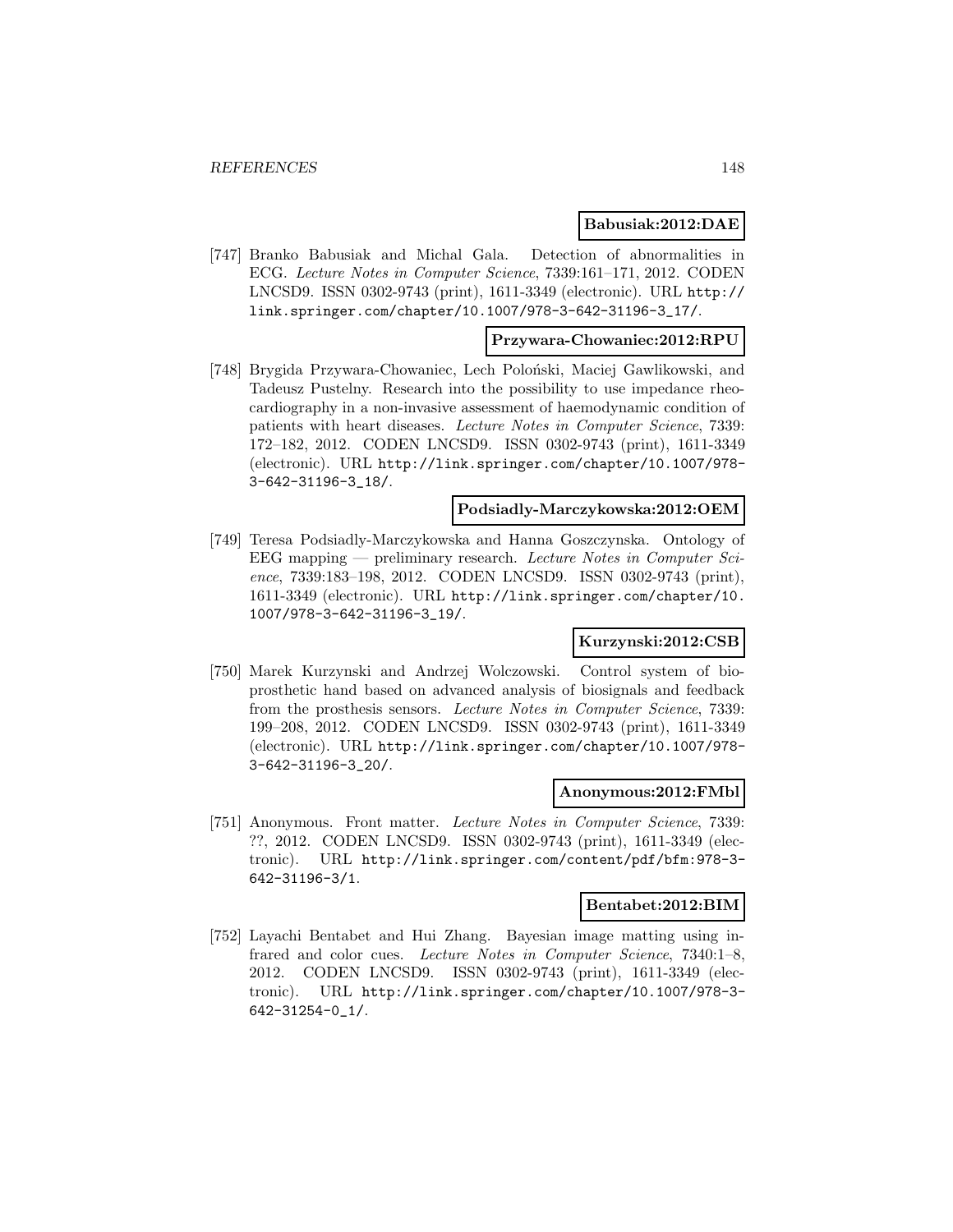#### **LeMoan:2012:SPD**

[753] Steven Le Moan, Ferdinand Deger, Alamin Mansouri, Yvon Voisin, and Jon Y. Hardeberg. Salient pixels and dimensionality reduction for display of multi/hyperspectral images. Lecture Notes in Computer Science, 7340:9–16, 2012. CODEN LNCSD9. ISSN 0302-9743 (print), 1611-3349 (electronic). URL http://link.springer.com/chapter/10.1007/978- 3-642-31254-0\_2/.

### **Bekkari:2012:SHF**

[754] Aissam Bekkari, Soufiane Idbraim, Azeddine Elhassouny, Driss Mammass, and Mostafa El yassa. SVM and Haralick features for classification of high resolution satellite images from urban areas. Lecture Notes in Computer Science, 7340:17–26, 2012. CODEN LNCSD9. ISSN 0302-9743 (print), 1611-3349 (electronic). URL http://link.springer.com/chapter/10. 1007/978-3-642-31254-0\_3/.

### **Maczkowski:2012:DAE**

[755] Grzegorz Maczkowski, Robert Sitnik, and Jakub Krzesłowski. Data acquisition enhancement in shape and multispectral color measurements of 3D objects. Lecture Notes in Computer Science, 7340:27–35, 2012. CODEN LNCSD9. ISSN 0302-9743 (print), 1611-3349 (electronic). URL http:// link.springer.com/chapter/10.1007/978-3-642-31254-0\_4/.

#### **ElMaliani:2012:MMA**

[756] Ahmed Drissi El Maliani, Mohammed El Hassouni, Yannick Berthoumieu, and Driss Aboutajdine. Multi-model approach for multicomponent texture classification. Lecture Notes in Computer Science, 7340:36–44, 2012. CODEN LNCSD9. ISSN 0302-9743 (print), 1611-3349 (electronic). URL http://link.springer.com/chapter/10.1007/978-3- 642-31254-0\_5/.

#### **Shrestha:2012:SMI**

[757] Raju Shrestha and Jon Yngve Hardeberg. Simultaneous multispectral imaging and illuminant estimation using a stereo camera. Lecture Notes in Computer Science, 7340:45–55, 2012. CODEN LNCSD9. ISSN 0302- 9743 (print), 1611-3349 (electronic). URL http://link.springer.com/ chapter/10.1007/978-3-642-31254-0\_6/.

#### **Elhassouny:2012:MFC**

[758] Azeddine Elhassouny, Soufiane Idbraim, Aissam Bekkarri, Driss Mammass, and Danielle Ducrot. Multisource fusion/classification using ICM and DSmT with new decision rule. Lecture Notes in Computer Science,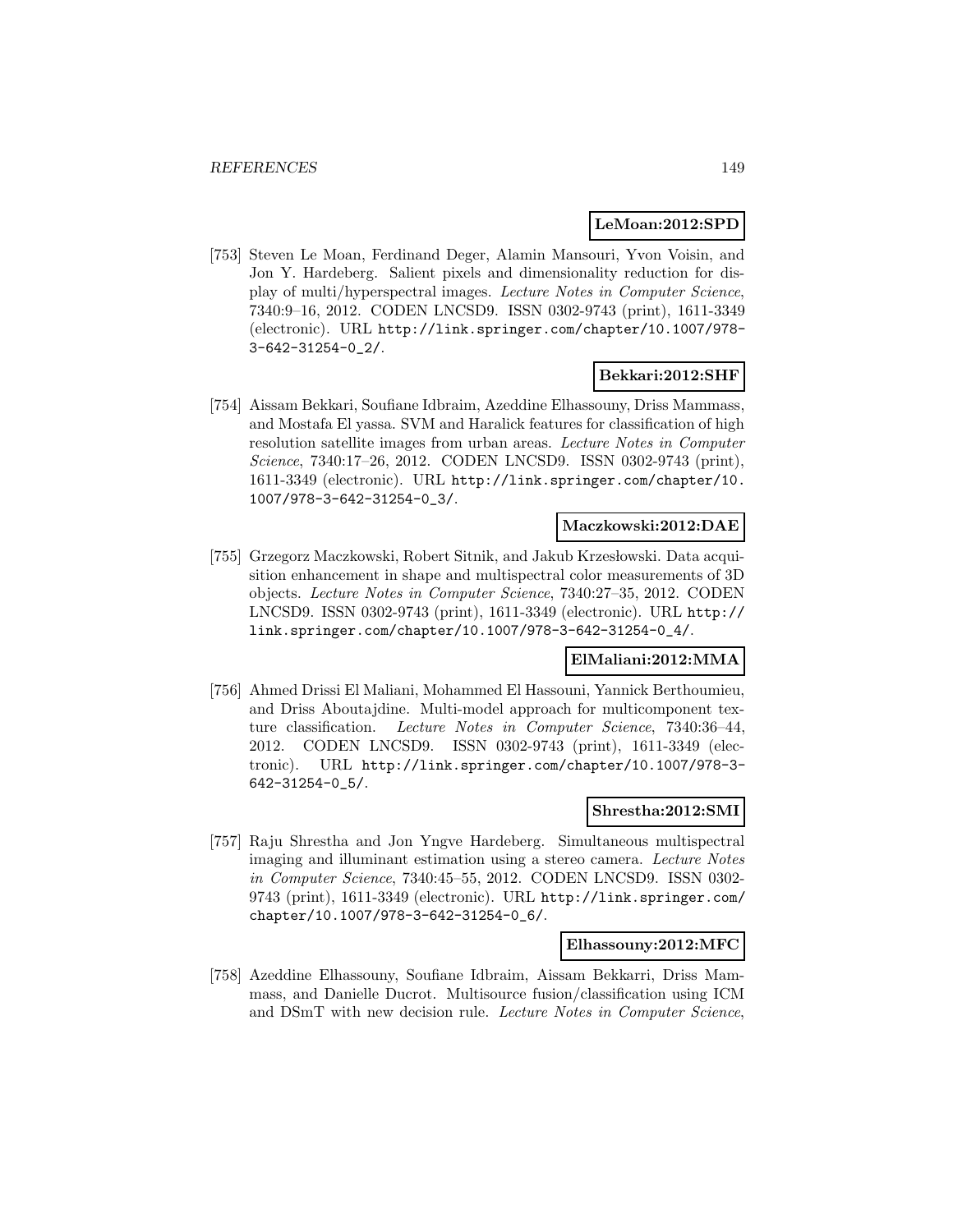7340:56–64, 2012. CODEN LNCSD9. ISSN 0302-9743 (print), 1611-3349 (electronic). URL http://link.springer.com/chapter/10.1007/978- 3-642-31254-0\_7/.

### **Mahani:2012:TEP**

[759] Zouhir Mahani, Jalal Zahid, Sahar Saoud, Mohammed El Rhabi, and Abdelilah Hakim. Text enhancement by PDE's based methods. Lecture Notes in Computer Science, 7340:65–76, 2012. CODEN LNCSD9. ISSN 0302-9743 (print), 1611-3349 (electronic). URL http://link.springer. com/chapter/10.1007/978-3-642-31254-0\_8/.

### **Badri:2012:KBL**

[760] Hicham Badri, Mohammed El Hassouni, and Driss Aboutajdine. Kernelbased Laplacian smoothing method for 3D mesh denoising. Lecture Notes in Computer Science, 7340:77–84, 2012. CODEN LNCSD9. ISSN 0302- 9743 (print), 1611-3349 (electronic). URL http://link.springer.com/ chapter/10.1007/978-3-642-31254-0\_9/.

# **Said:2012:ERT**

[761] Yahia Said, Taoufik Saidani, Fethi Smach, Mohamed Atri, and Hichem Snoussi. Embedded real-time video processing system on FPGA. Lecture Notes in Computer Science, 7340:85–92, 2012. CODEN LNCSD9. ISSN 0302-9743 (print), 1611-3349 (electronic). URL http://link.springer. com/chapter/10.1007/978-3-642-31254-0\_10/.

### **Khare:2012:EPI**

[762] Ashish Khare, Richa Srivastava, and Rajiv Singh. Edge preserving image fusion based on contourlet transform. Lecture Notes in Computer Science, 7340:93–102, 2012. CODEN LNCSD9. ISSN 0302-9743 (print), 1611-3349 (electronic). URL http://link.springer.com/chapter/10.1007/978- 3-642-31254-0\_11/.

### **Qaffou:2012:SVO**

[763] Issam Qaffou, Mohamed Sadgal, and Aziz Elfazziki. Selecting vision operators and fixing their optimal parameters values using reinforcement learning. Lecture Notes in Computer Science, 7340:103–112, 2012. CODEN LNCSD9. ISSN 0302-9743 (print), 1611-3349 (electronic). URL http:// link.springer.com/chapter/10.1007/978-3-642-31254-0\_12/.

### **Nafchi:2012:PCB**

[764] Hossein Ziaei Nafchi and Hamidreza Rashidy Kanan. A phase congruency based document binarization. Lecture Notes in Computer Science, 7340: 113–121, 2012. CODEN LNCSD9. ISSN 0302-9743 (print), 1611-3349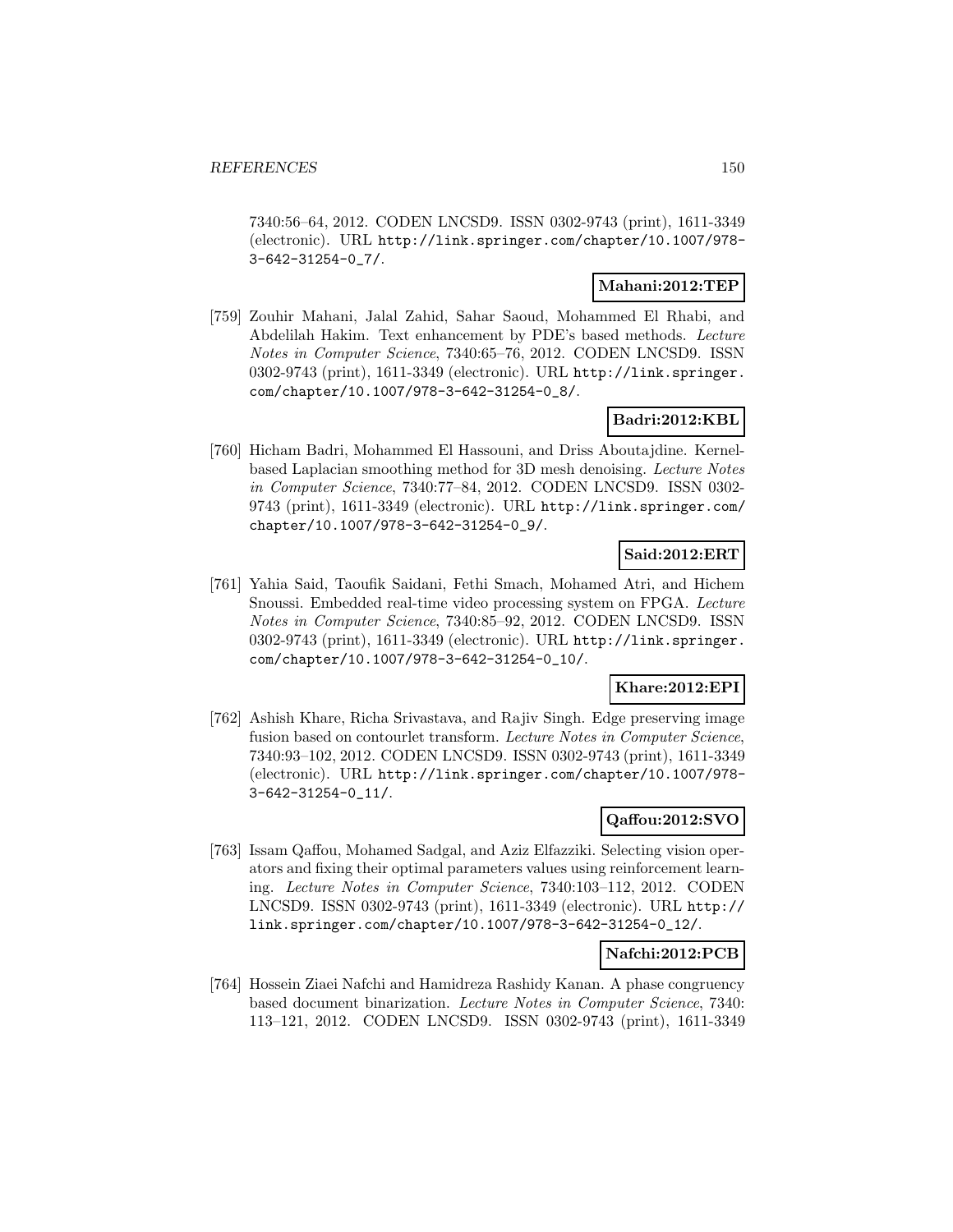(electronic). URL http://link.springer.com/chapter/10.1007/978- 3-642-31254-0\_13/.

### **Skoudarli:2012:PHA**

[765] Abdellah Skoudarli, Mokhtar Nibouche, and Amina Serir. Porting a H264/ AVC adaptive in loop deblocking filter to a TI DM6437EVM DSP. Lecture Notes in Computer Science, 7340:122–130, 2012. CODEN LNCSD9. ISSN 0302-9743 (print), 1611-3349 (electronic). URL http://link.springer. com/chapter/10.1007/978-3-642-31254-0\_14/.

### **Falek:2012:MAC**

[766] Leila Falek, Hocine Teffahi, and Amar Djeradi. Methodology for acoustic characterization of a labial constraint in speech production. Lecture Notes in Computer Science, 7340:131–141, 2012. CODEN LNCSD9. ISSN 0302- 9743 (print), 1611-3349 (electronic). URL http://link.springer.com/ chapter/10.1007/978-3-642-31254-0\_15/.

### **Tayebi:2012:POR**

[767] Mohamed Tayebi and Mrahi Bouziani. Performance of OFDM in radio mobile channel. Lecture Notes in Computer Science, 7340:142–148, 2012. CODEN LNCSD9. ISSN 0302-9743 (print), 1611-3349 (electronic). URL http://link.springer.com/chapter/10.1007/978-3- 642-31254-0\_16/.

# **Chaibi:2012:SCC**

[768] H. Chaibi, R. Saadane, My A. Faqihi, and M. Belkasmi. Spatial correlation characterization for UWB indoor channel based on measurements. Lecture Notes in Computer Science, 7340:149–156, 2012. CODEN LNCSD9. ISSN 0302-9743 (print), 1611-3349 (electronic). URL http://link.springer. com/chapter/10.1007/978-3-642-31254-0\_17/.

### **Hosseini:2012:NBS**

[769] Shahram Hosseini, Yannick Deville, Sonia El Amine, and Hicham Saylani. Nonlinear blind source separation applied to a simple bijective model. Lecture Notes in Computer Science, 7340:157–165, 2012. CODEN LNCSD9. ISSN 0302-9743 (print), 1611-3349 (electronic). URL http:// link.springer.com/chapter/10.1007/978-3-642-31254-0\_18/.

#### **Laasri:2012:SSD**

[770] El Hassan Ait Laasri, Es-Saïd Akhouayri, Dris Agliz, and Abderrahman Atmani. Seismic signal discrimination between earthquakes and quarry blasts using fuzzy logic approach. Lecture Notes in Computer Science,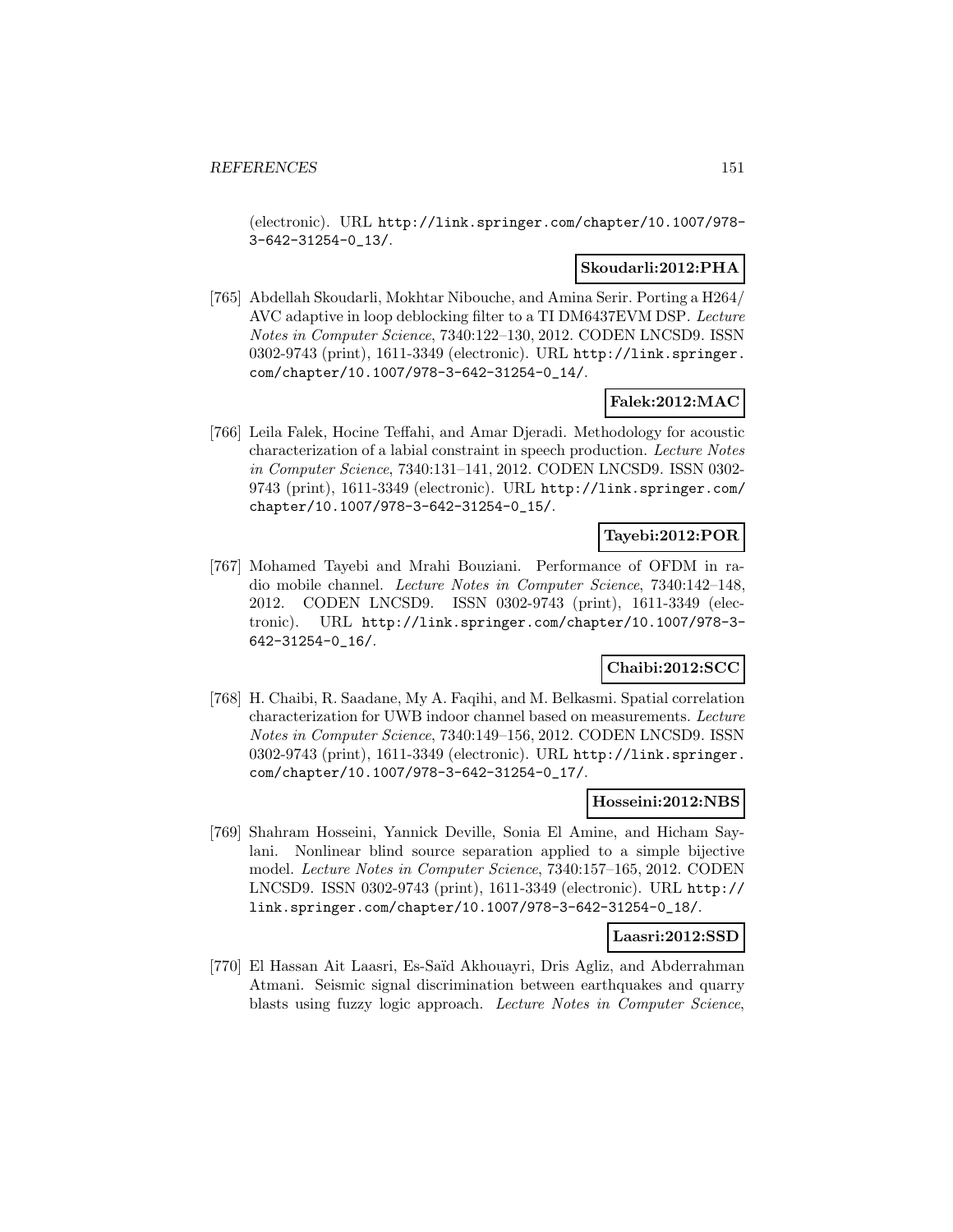7340:166–174, 2012. CODEN LNCSD9. ISSN 0302-9743 (print), 1611- 3349 (electronic). URL http://link.springer.com/chapter/10.1007/ 978-3-642-31254-0\_19/.

### **Mohammadi:2012:UWB**

[771] Zakaria Mohammadi, Rachid Saadane, and Driss Aboutajdine. Ultra wide-band channel characterization using generalized Gamma distributions. Lecture Notes in Computer Science, 7340:175–182, 2012. CODEN LNCSD9. ISSN 0302-9743 (print), 1611-3349 (electronic). URL http:// link.springer.com/chapter/10.1007/978-3-642-31254-0\_20/.

#### **Anonymous:2012:FMbm**

[772] Anonymous. Front matter. Lecture Notes in Computer Science, 7340: ??, 2012. CODEN LNCSD9. ISSN 0302-9743 (print), 1611-3349 (electronic). URL http://link.springer.com/content/pdf/bfm:978-3- 642-31254-0/1.

#### **Hao:2012:SAM**

[773] Feng Hao and Dylan Clarke. Security analysis of a multi-factor authenticated key exchange protocol. Lecture Notes in Computer Science, 7341:1–11, 2012. CODEN LNCSD9. ISSN 0302-9743 (print), 1611-3349 (electronic). URL http://link.springer.com/chapter/10.1007/978- 3-642-31284-7\_1/.

# **Nguyen:2012:BAC**

[774] Vu Duc Nguyen, Yang-Wai Chow, and Willy Susilo. Breaking an animated CAPTCHA scheme. Lecture Notes in Computer Science, 7341: 12–29, 2012. CODEN LNCSD9. ISSN 0302-9743 (print), 1611-3349 (electronic). URL http://link.springer.com/chapter/10.1007/978- 3-642-31284-7\_2/.

#### **Ben-David:2012:COM**

[775] Assaf Ben-David, Omer Berkman, Yossi Matias, Sarvar Patel, Cem Paya, and Moti Yung. Contextual OTP: Mitigating emerging man-in-the-middle attacks with wireless hardware tokens. Lecture Notes in Computer Science, 7341:30–47, 2012. CODEN LNCSD9. ISSN 0302-9743 (print), 1611- 3349 (electronic). URL http://link.springer.com/chapter/10.1007/ 978-3-642-31284-7\_3/.

### **Zhang:2012:RUR**

[776] Nan Zhang, Jingqiang Lin, Jiwu Jing, and Neng Gao. RIKE: Using revocable identities to support key escrow in PKIs. Lecture Notes in Computer Science, 7341:48–65, 2012. CODEN LNCSD9. ISSN 0302-9743 (print),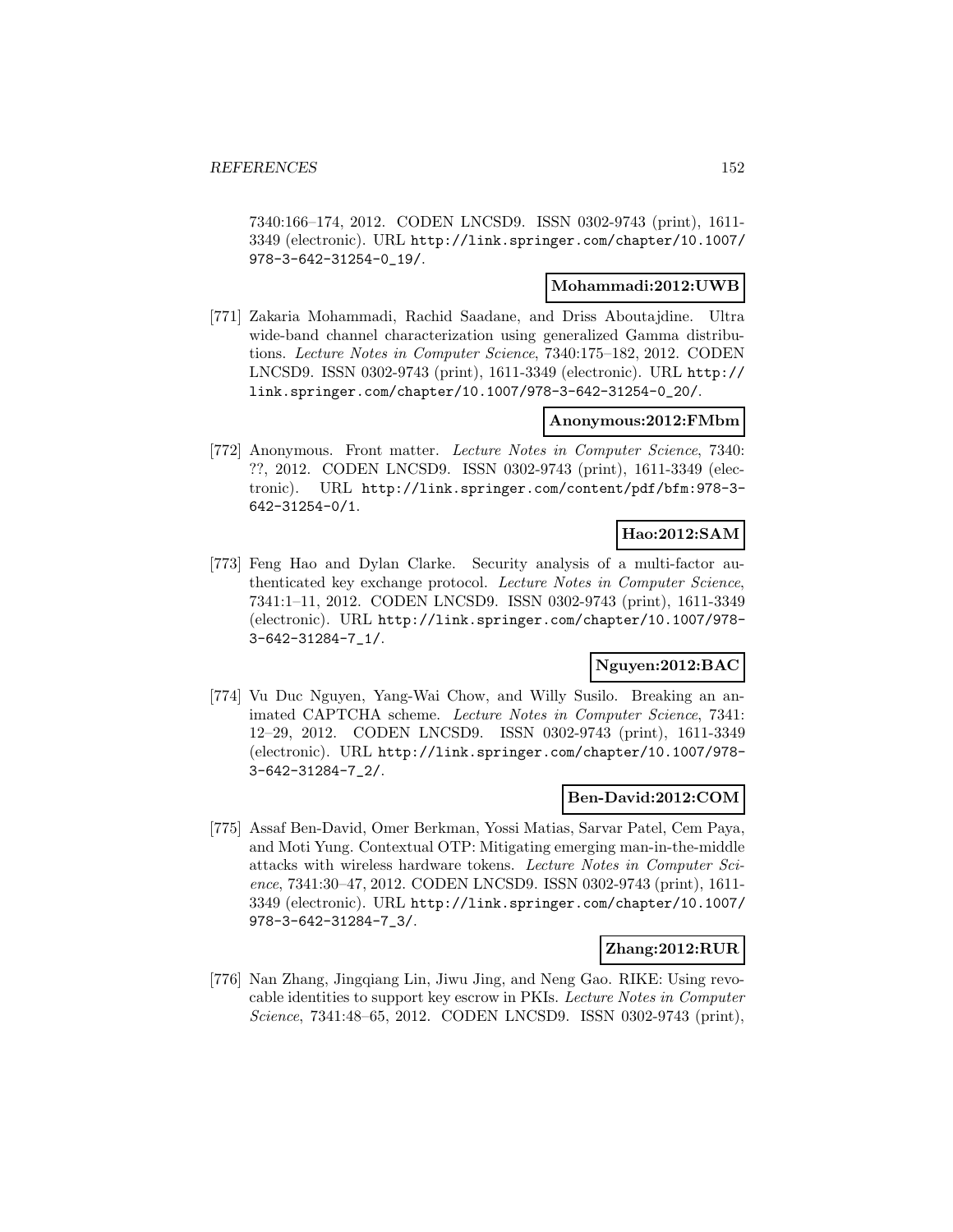1611-3349 (electronic). URL http://link.springer.com/chapter/10. 1007/978-3-642-31284-7\_4/.

# **Muller:2012:T**

[777] Tilo Müller, Benjamin Taubmann, and Felix C. Freiling. TreVisor. Lecture Notes in Computer Science, 7341:66–83, 2012. CODEN LNCSD9. ISSN 0302-9743 (print), 1611-3349 (electronic). URL http://link.springer. com/chapter/10.1007/978-3-642-31284-7\_5/.

### **Alomair:2012:AEH**

[778] Basel Alomair. Authenticated encryption: How reordering can impact performance. Lecture Notes in Computer Science, 7341:84–99, 2012. CODEN LNCSD9. ISSN 0302-9743 (print), 1611-3349 (electronic). URL http:// link.springer.com/chapter/10.1007/978-3-642-31284-7\_6/.

### **Zhang:2012:LDC**

[779] Haibin Zhang. Length-doubling ciphers and tweakable ciphers. Lecture Notes in Computer Science, 7341:100–116, 2012. CODEN LNCSD9. ISSN 0302-9743 (print), 1611-3349 (electronic). URL http://link.springer. com/chapter/10.1007/978-3-642-31284-7\_7/.

### **Zhang:2012:EHO**

[780] Wentao Zhang, Bozhan Su, Wenling Wu, Dengguo Feng, and Chuankun Wu. Extending higher-order integral: An efficient unified algorithm of constructing integral distinguishers for block ciphers. Lecture Notes in Computer Science, 7341:117–134, 2012. CODEN LNCSD9. ISSN 0302- 9743 (print), 1611-3349 (electronic). URL http://link.springer.com/ chapter/10.1007/978-3-642-31284-7\_8/.

### **Fujioka:2012:SEP**

[781] Atsushi Fujioka, Taiichi Saito, and Keita Xagawa. Security enhancements by OR-proof in identity-based identification. Lecture Notes in Computer Science, 7341:135–152, 2012. CODEN LNCSD9. ISSN 0302-9743 (print), 1611-3349 (electronic). URL http://link.springer.com/chapter/10. 1007/978-3-642-31284-7\_9/.

### **Chen:2012:IBE**

[782] Yu Chen, Zongyang Zhang, Dongdai Lin, and Zhenfu Cao. Identity-based extractable hash proofs and their applications. Lecture Notes in Computer Science, 7341:153–170, 2012. CODEN LNCSD9. ISSN 0302-9743 (print), 1611-3349 (electronic). URL http://link.springer.com/chapter/10. 1007/978-3-642-31284-7\_10/.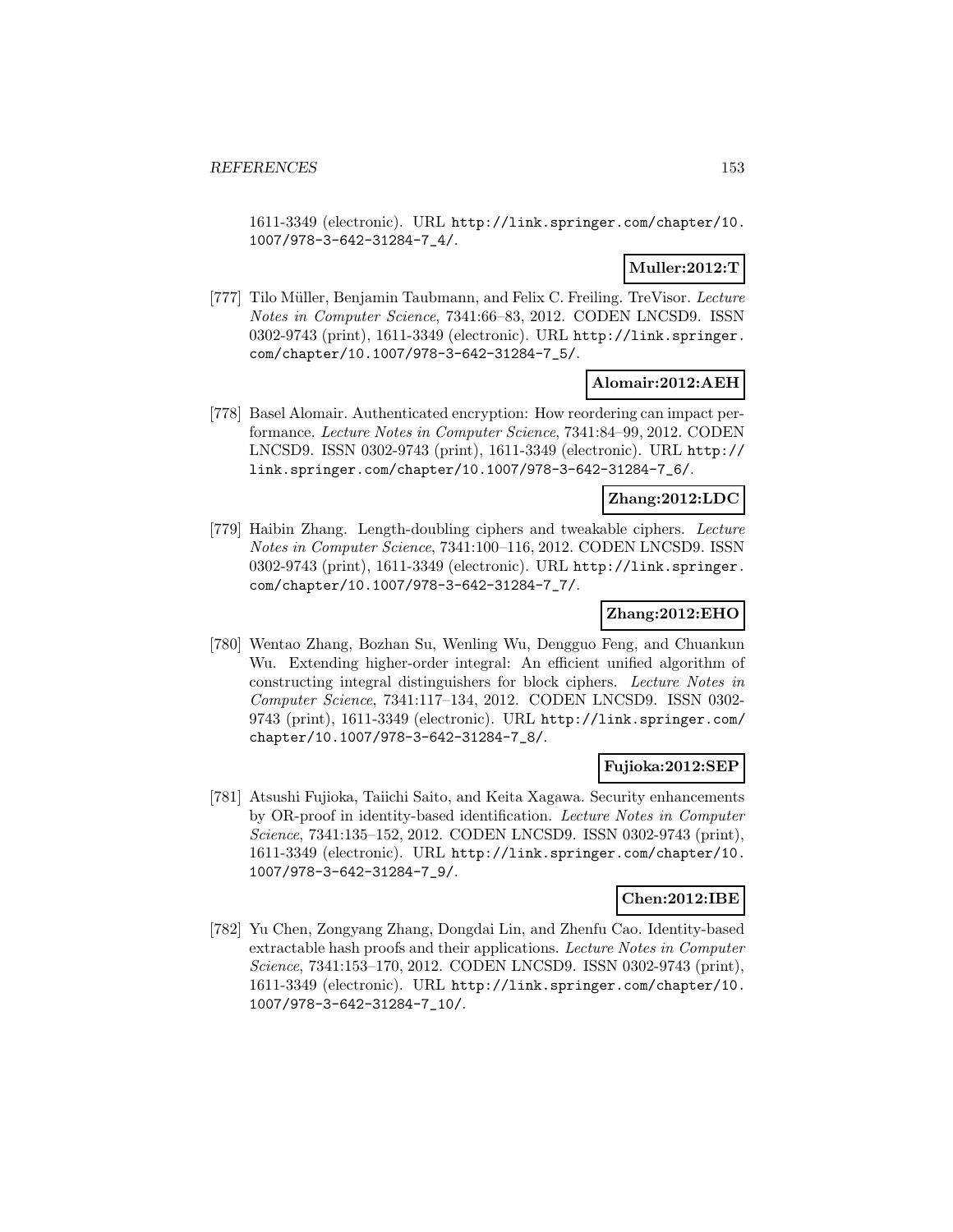#### **Samelin:2012:SST**

[783] Kai Samelin, Henrich C. Pöhls, Arne Bilzhause, Joachim Posegga, and Hermann de Meer. On structural signatures for tree data structures. Lecture Notes in Computer Science, 7341:171–187, 2012. CODEN LNCSD9. ISSN 0302-9743 (print), 1611-3349 (electronic). URL http://link. springer.com/chapter/10.1007/978-3-642-31284-7\_11/.

# **Xie:2012:IPL**

[784] Xiang Xie, Rui Xue, and Rui Zhang. Inner-product lossy trapdoor functions and applications. Lecture Notes in Computer Science, 7341: 188–205, 2012. CODEN LNCSD9. ISSN 0302-9743 (print), 1611-3349 (electronic). URL http://link.springer.com/chapter/10.1007/978- 3-642-31284-7\_12/.

#### **Arriaga:2012:JSS**

[785] Afonso Arriaga, Manuel Barbosa, and Pooya Farshim. On the joint security of signature and encryption schemes under randomness reuse: Efficiency and security amplification. Lecture Notes in Computer Science, 7341:206–223, 2012. CODEN LNCSD9. ISSN 0302-9743 (print), 1611- 3349 (electronic). URL http://link.springer.com/chapter/10.1007/ 978-3-642-31284-7\_13/.

# **Lipmaa:2012:SAE**

[786] Helger Lipmaa. Secure accumulators from Euclidean rings without trusted setup. Lecture Notes in Computer Science, 7341:224–240, 2012. CODEN LNCSD9. ISSN 0302-9743 (print), 1611-3349 (electronic). URL http:// link.springer.com/chapter/10.1007/978-3-642-31284-7\_14/.

#### **Liu:2012:LFA**

[787] Zhiqiang Liu, Dawu Gu, Ya Liu, and Wei Li. Linear fault analysis of block ciphers. Lecture Notes in Computer Science, 7341:241–256, 2012. CODEN LNCSD9. ISSN 0302-9743 (print), 1611-3349 (electronic). URL http:// link.springer.com/chapter/10.1007/978-3-642-31284-7\_15/.

### **Asano:2012:CBK**

[788] Yuki Asano, Shingo Yanagihara, and Tetsu Iwata. Cryptanalysis of 256 bit key HyRAL via equivalent keys. Lecture Notes in Computer Science, 7341:257–274, 2012. CODEN LNCSD9. ISSN 0302-9743 (print), 1611- 3349 (electronic). URL http://link.springer.com/chapter/10.1007/ 978-3-642-31284-7\_16/.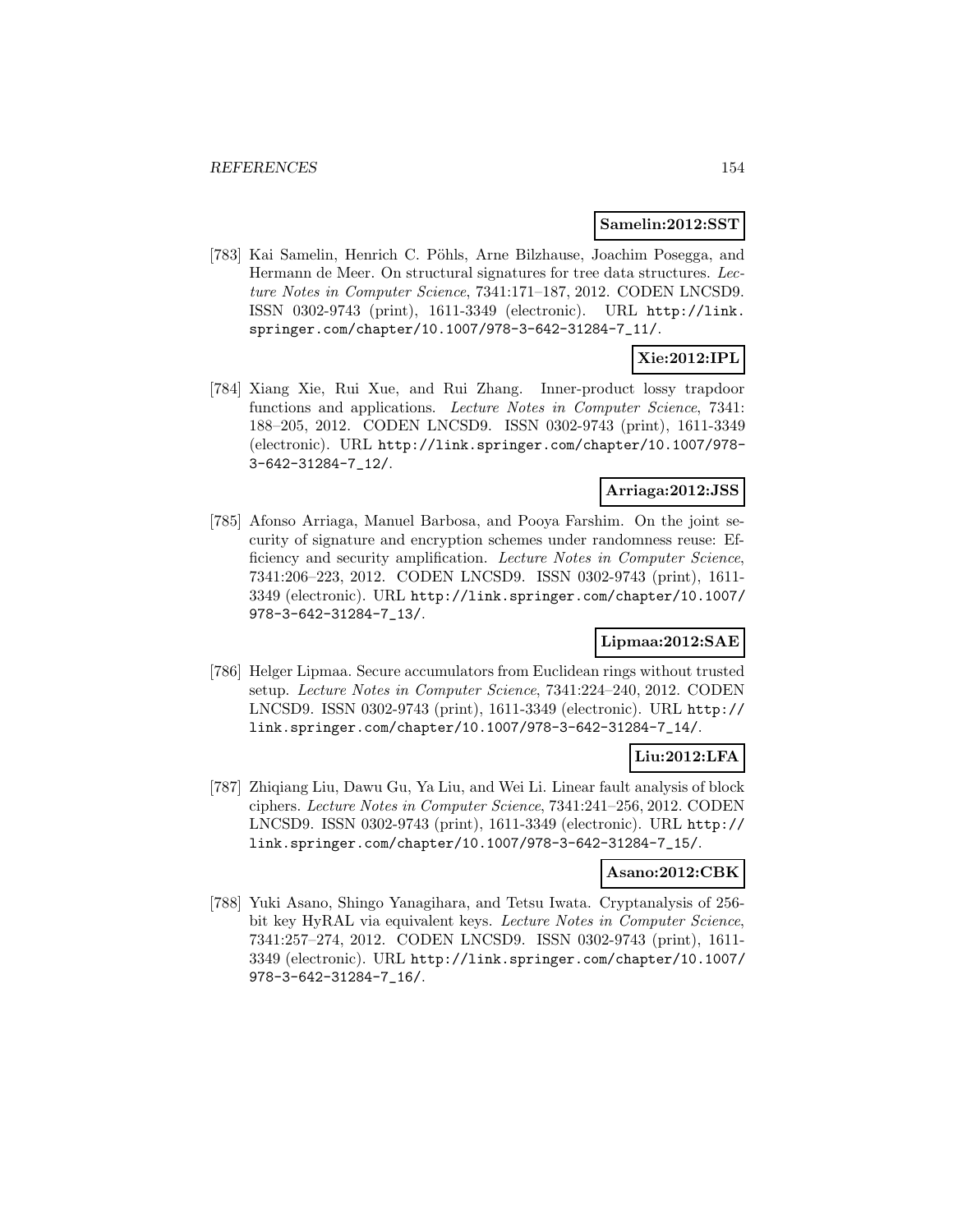#### **Sasaki:2012:DBT**

[789] Yu Sasaki and Lei Wang. Distinguishers beyond three rounds of the RIPEMD-128/-160 compression functions. Lecture Notes in Computer Science, 7341:275–292, 2012. CODEN LNCSD9. ISSN 0302-9743 (print), 1611-3349 (electronic). URL http://link.springer.com/chapter/10. 1007/978-3-642-31284-7\_17/.

### **Zhang:2012:ZVP**

[790] Fangguo Zhang, Qiping Lin, and Shengli Liu. Zero-value point attacks on Kummer-based cryptosystem. Lecture Notes in Computer Science, 7341: 293–310, 2012. CODEN LNCSD9. ISSN 0302-9743 (print), 1611-3349 (electronic). URL http://link.springer.com/chapter/10.1007/978- 3-642-31284-7\_18/.

### **Piret:2012:PBC**

[791] Gilles Piret, Thomas Roche, and Claude Carlet. PICARO — a block cipher allowing efficient higher-order side-channel resistance. Lecture Notes in Computer Science, 7341:311–328, 2012. CODEN LNCSD9. ISSN 0302- 9743 (print), 1611-3349 (electronic). URL http://link.springer.com/ chapter/10.1007/978-3-642-31284-7\_19/.

# **Ye:2012:WCP**

[792] Xin Ye and Thomas Eisenbarth. Wide collisions in practice. Lecture Notes in Computer Science, 7341:329–343, 2012. CODEN LNCSD9. ISSN 0302- 9743 (print), 1611-3349 (electronic). URL http://link.springer.com/ chapter/10.1007/978-3-642-31284-7\_20/.

#### **Anonymous:2012:FMbn**

[793] Anonymous. Front matter. Lecture Notes in Computer Science, 7341: ??, 2012. CODEN LNCSD9. ISSN 0302-9743 (print), 1611-3349 (electronic). URL http://link.springer.com/content/pdf/bfm:978-3- 642-31284-7/1.

#### **Barthe:2012:PRH**

[794] Gilles Barthe, Benjamin Grégoire, and Santiago Zanella Béguelin. Probabilistic relational Hoare logics for computer-aided security proofs. Lecture Notes in Computer Science, 7342:1–6, 2012. CODEN LNCSD9. ISSN 0302-9743 (print), 1611-3349 (electronic). URL http://link.springer. com/chapter/10.1007/978-3-642-31113-0\_1/.

### **Hoare:2012:LPU**

[795] Tony Hoare and Stephan van Staden. The laws of programming unify process calculi. Lecture Notes in Computer Science, 7342:7–22, 2012. CODEN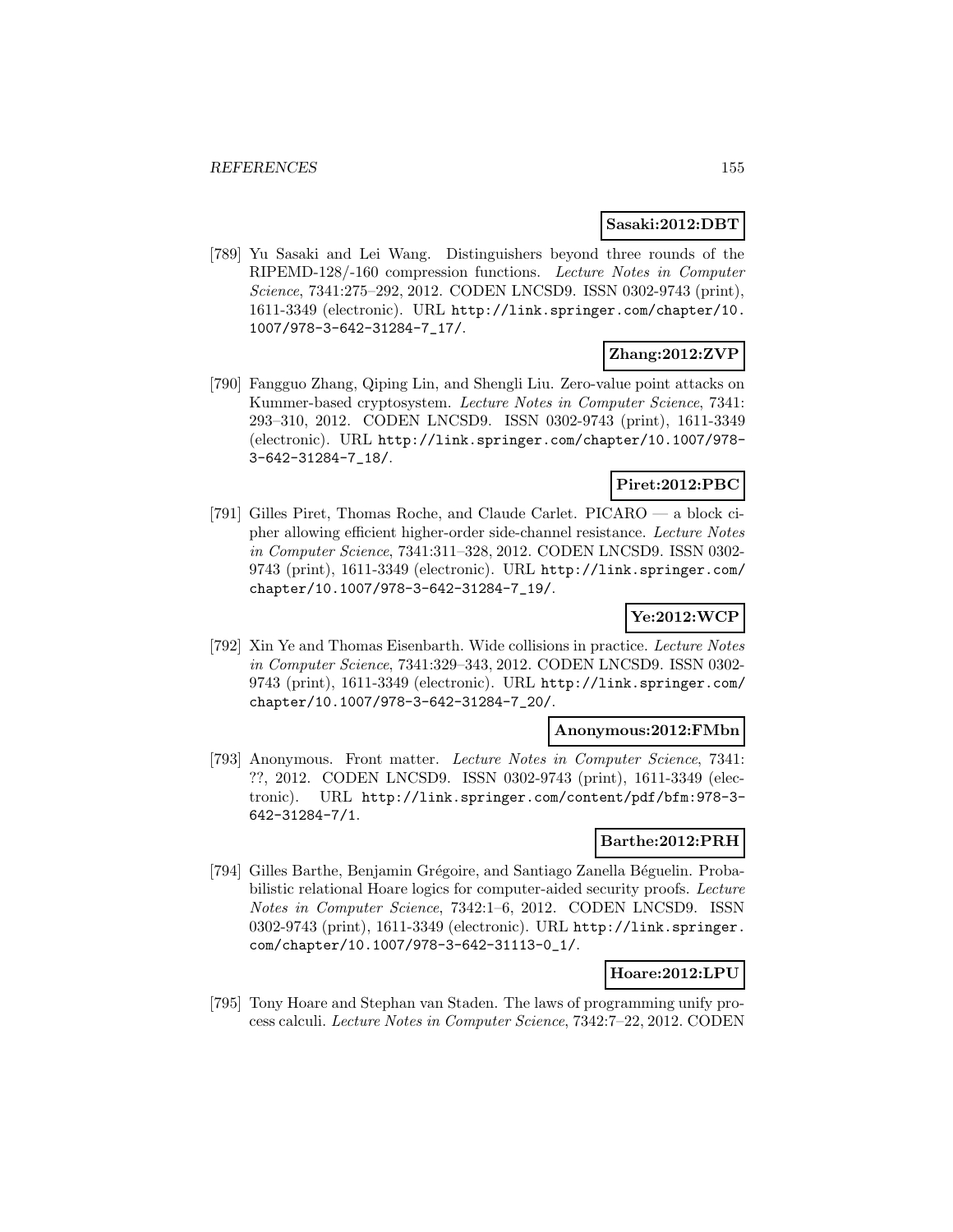LNCSD9. ISSN 0302-9743 (print), 1611-3349 (electronic). URL http:// link.springer.com/chapter/10.1007/978-3-642-31113-0\_2/.

### **Ghica:2012:GS**

[796] Dan R. Ghica. The geometry of synthesis. Lecture Notes in Computer Science, 7342:23–24, 2012. CODEN LNCSD9. ISSN 0302-9743 (print), 1611-3349 (electronic). URL http://link.springer.com/accesspage/ chapter/10.1007/978-3-642-31113-0\_3.

### **Lux:2012:SID**

[797] Alexander Lux, Heiko Mantel, and Matthias Perner. Schedulerindependent declassification. Lecture Notes in Computer Science, 7342: 25–47, 2012. CODEN LNCSD9. ISSN 0302-9743 (print), 1611-3349 (electronic). URL http://link.springer.com/chapter/10.1007/978- 3-642-31113-0\_4/.

### **Morgan:2012:EPT**

[798] Carroll Morgan. Elementary probability theory in the Eindhoven style. Lecture Notes in Computer Science, 7342:48–73, 2012. CODEN LNCSD9. ISSN 0302-9743 (print), 1611-3349 (electronic). URL http://link. springer.com/chapter/10.1007/978-3-642-31113-0\_5/.

### **Mandel:2012:SBS**

[799] Louis Mandel and Florence Plateau. Scheduling and buffer sizing of n-synchronous systems. Lecture Notes in Computer Science, 7342:74– 101, 2012. CODEN LNCSD9. ISSN 0302-9743 (print), 1611-3349 (electronic). URL http://link.springer.com/chapter/10.1007/978- 3-642-31113-0\_6/.

#### **Dongol:2012:DRT**

[800] Brijesh Dongol and Ian J. Hayes. Deriving real-time action systems controllers from multiscale system specifications. Lecture Notes in Computer Science, 7342:102–131, 2012. CODEN LNCSD9. ISSN 0302-9743 (print), 1611-3349 (electronic). URL http://link.springer.com/chapter/10. 1007/978-3-642-31113-0\_7/.

# **Sergey:2012:CGA**

[801] Ilya Sergey, Jan Midtgaard, and Dave Clarke. Calculating graph algorithms for dominance and shortest path. Lecture Notes in Computer Science, 7342:132–156, 2012. CODEN LNCSD9. ISSN 0302-9743 (print), 1611-3349 (electronic). URL http://link.springer.com/chapter/10. 1007/978-3-642-31113-0\_8/.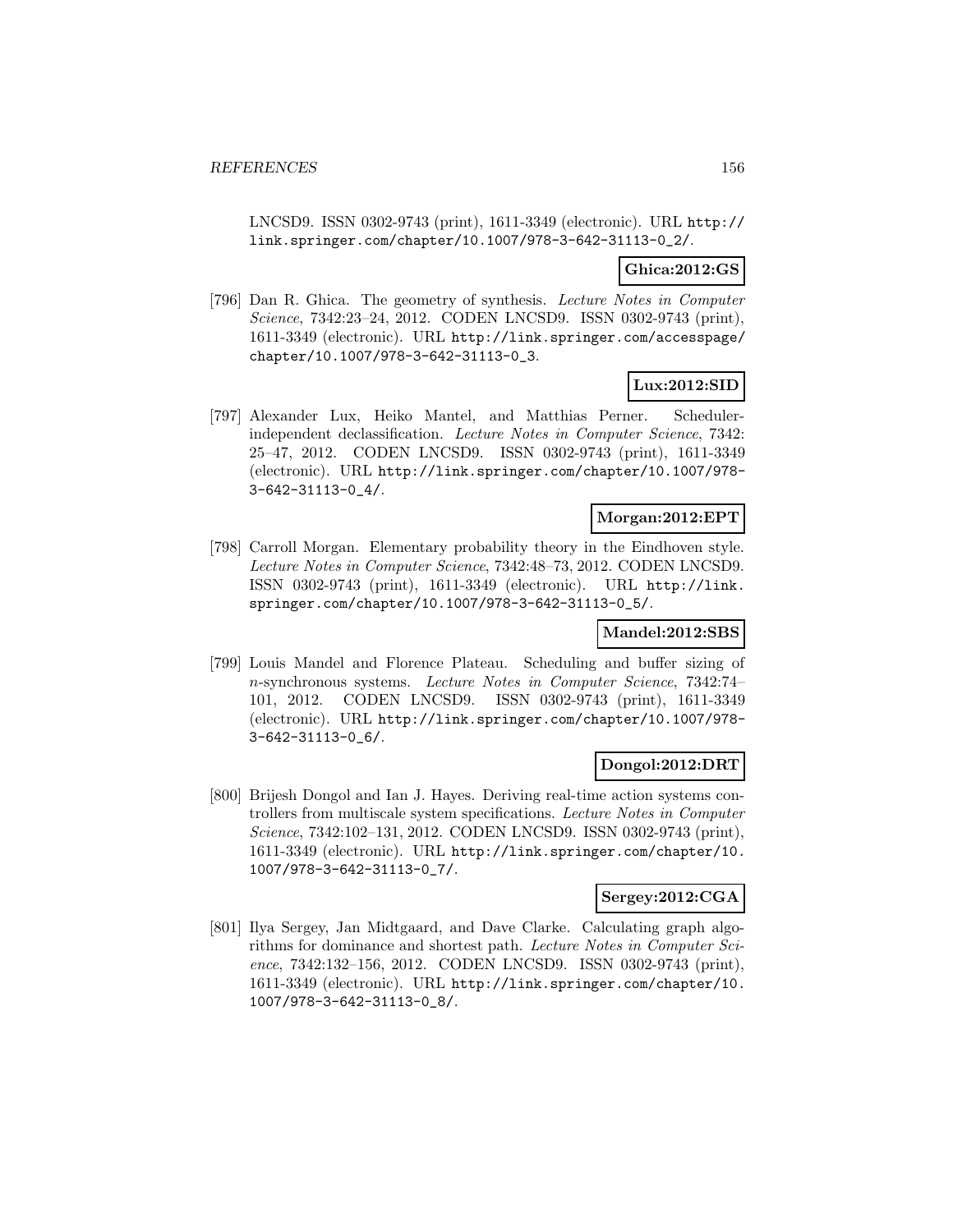#### **Backhouse:2012:FPP**

[802] Roland Backhouse. First-past-the-post games. Lecture Notes in Computer Science, 7342:157–176, 2012. CODEN LNCSD9. ISSN 0302-9743 (print), 1611-3349 (electronic). URL http://link.springer.com/chapter/10. 1007/978-3-642-31113-0\_9/.

### **Dang:2012:REC**

[803] Han-Hing Dang and Bernhard Möller. Reverse exchange for concurrency and local reasoning. Lecture Notes in Computer Science, 7342: 177–197, 2012. CODEN LNCSD9. ISSN 0302-9743 (print), 1611-3349 (electronic). URL http://link.springer.com/chapter/10.1007/978- 3-642-31113-0\_10/.

### **Guttmann:2012:UCS**

[804] Walter Guttmann. Unifying correctness statements. Lecture Notes in Computer Science, 7342:198–219, 2012. CODEN LNCSD9. ISSN 0302- 9743 (print), 1611-3349 (electronic). URL http://link.springer.com/ chapter/10.1007/978-3-642-31113-0\_11/.

#### **Armstrong:2012:DTP**

[805] Alasdair Armstrong, Simon Foster, and Georg Struth. Dependently typed programming based on automated theorem proving. Lecture Notes in Computer Science, 7342:220–240, 2012. CODEN LNCSD9. ISSN 0302- 9743 (print), 1611-3349 (electronic). URL http://link.springer.com/ chapter/10.1007/978-3-642-31113-0\_12/.

### **Moller:2012:ACD**

[806] Bernhard Möller, Patrick Roocks, and Markus Endres. An algebraic calculus of database preferences. Lecture Notes in Computer Science, 7342: 241–262, 2012. CODEN LNCSD9. ISSN 0302-9743 (print), 1611-3349 (electronic). URL http://link.springer.com/chapter/10.1007/978- 3-642-31113-0\_13/.

### **Bahr:2012:MTA**

[807] Patrick Bahr. Modular tree automata. Lecture Notes in Computer Science, 7342:263–299, 2012. CODEN LNCSD9. ISSN 0302-9743 (print), 1611- 3349 (electronic). URL http://link.springer.com/chapter/10.1007/ 978-3-642-31113-0\_14/.

#### **Paterson:2012:CAF**

[808] Ross Paterson. Constructing applicative functors. Lecture Notes in Computer Science, 7342:300–323, 2012. CODEN LNCSD9. ISSN 0302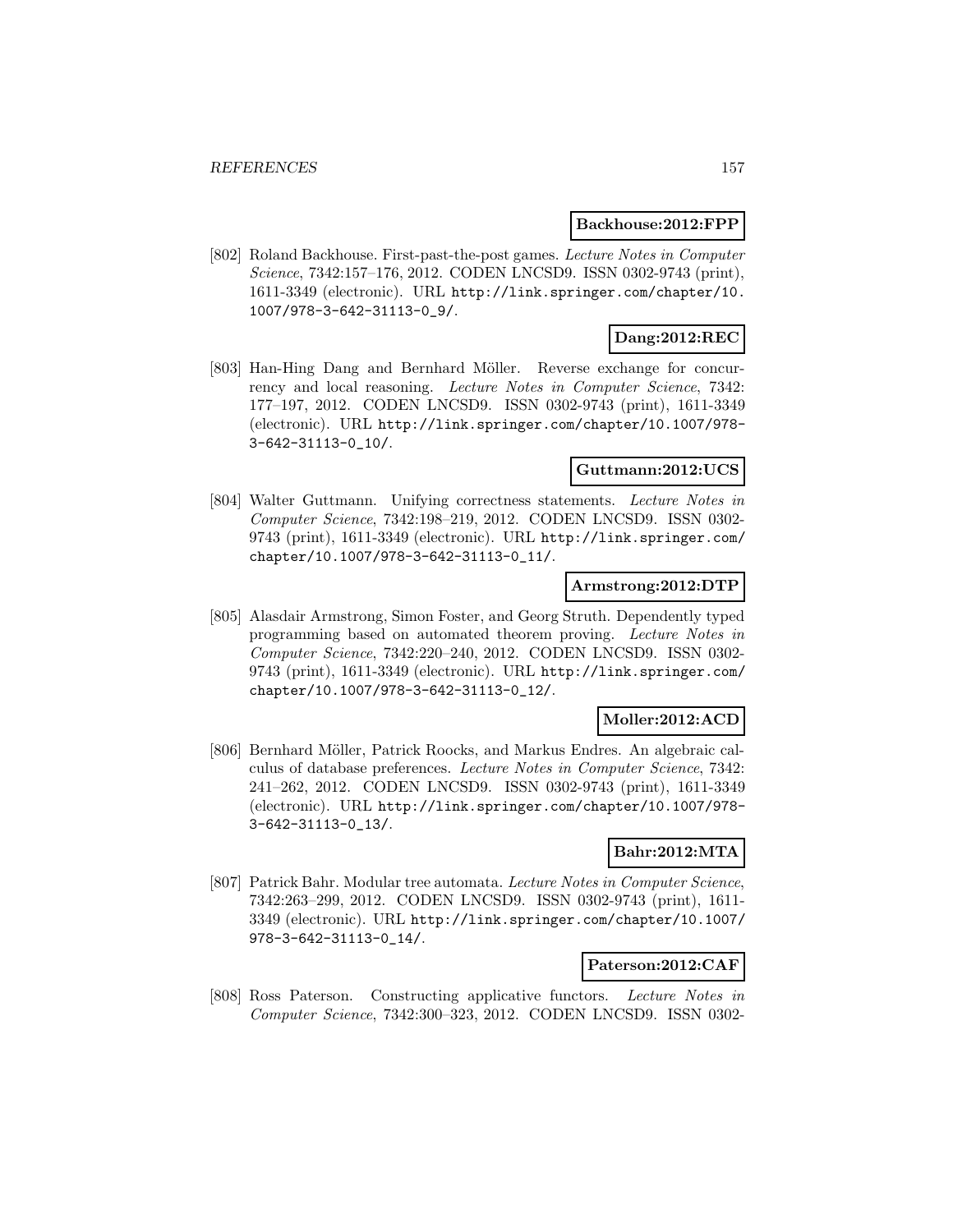9743 (print), 1611-3349 (electronic). URL http://link.springer.com/ chapter/10.1007/978-3-642-31113-0\_15/.

### **Hinze:2012:KEP**

[809] Ralf Hinze. Kan extensions for program optimisation or: Art and Dan explain an old trick. Lecture Notes in Computer Science, 7342: 324–362, 2012. CODEN LNCSD9. ISSN 0302-9743 (print), 1611-3349 (electronic). URL http://link.springer.com/chapter/10.1007/978- 3-642-31113-0\_16/.

#### **Anonymous:2012:BMn**

[810] Anonymous. Back matter. Lecture Notes in Computer Science, 7342: ??, 2012. CODEN LNCSD9. ISSN 0302-9743 (print), 1611-3349 (electronic). URL http://link.springer.com/content/pdf/bbm:978-3- 642-31113-0/1.

### **Anonymous:2012:FMbo**

[811] Anonymous. Front matter. Lecture Notes in Computer Science, 7342: ??, 2012. CODEN LNCSD9. ISSN 0302-9743 (print), 1611-3349 (electronic). URL http://link.springer.com/content/pdf/bfm:978-3- 642-31113-0/1.

### **Houdek:2012:IRE**

[812] Frank Houdek. Improving requirements engineering processes. Lecture Notes in Computer Science, 7343:1–2, 2012. CODEN LNCSD9. ISSN 0302-9743 (print), 1611-3349 (electronic). URL http://link.springer. com/accesspage/chapter/10.1007/978-3-642-31063-8\_1.

### **Raninen:2012:DDA**

[813] Anu Raninen, Tanja Toroi, Hannu Vainio, and Jarmo J. Ahonen. Defect data analysis as input for software process improvement. Lecture Notes in Computer Science, 7343:3–16, 2012. CODEN LNCSD9. ISSN 0302- 9743 (print), 1611-3349 (electronic). URL http://link.springer.com/ chapter/10.1007/978-3-642-31063-8\_2/.

#### **Heiskanen:2012:TPI**

[814] Henri Heiskanen, Mika Maunumaa, and Mika Katara. A test process improvement model for automated test generation. Lecture Notes in Computer Science, 7343:17–31, 2012. CODEN LNCSD9. ISSN 0302- 9743 (print), 1611-3349 (electronic). URL http://link.springer.com/ chapter/10.1007/978-3-642-31063-8\_3/.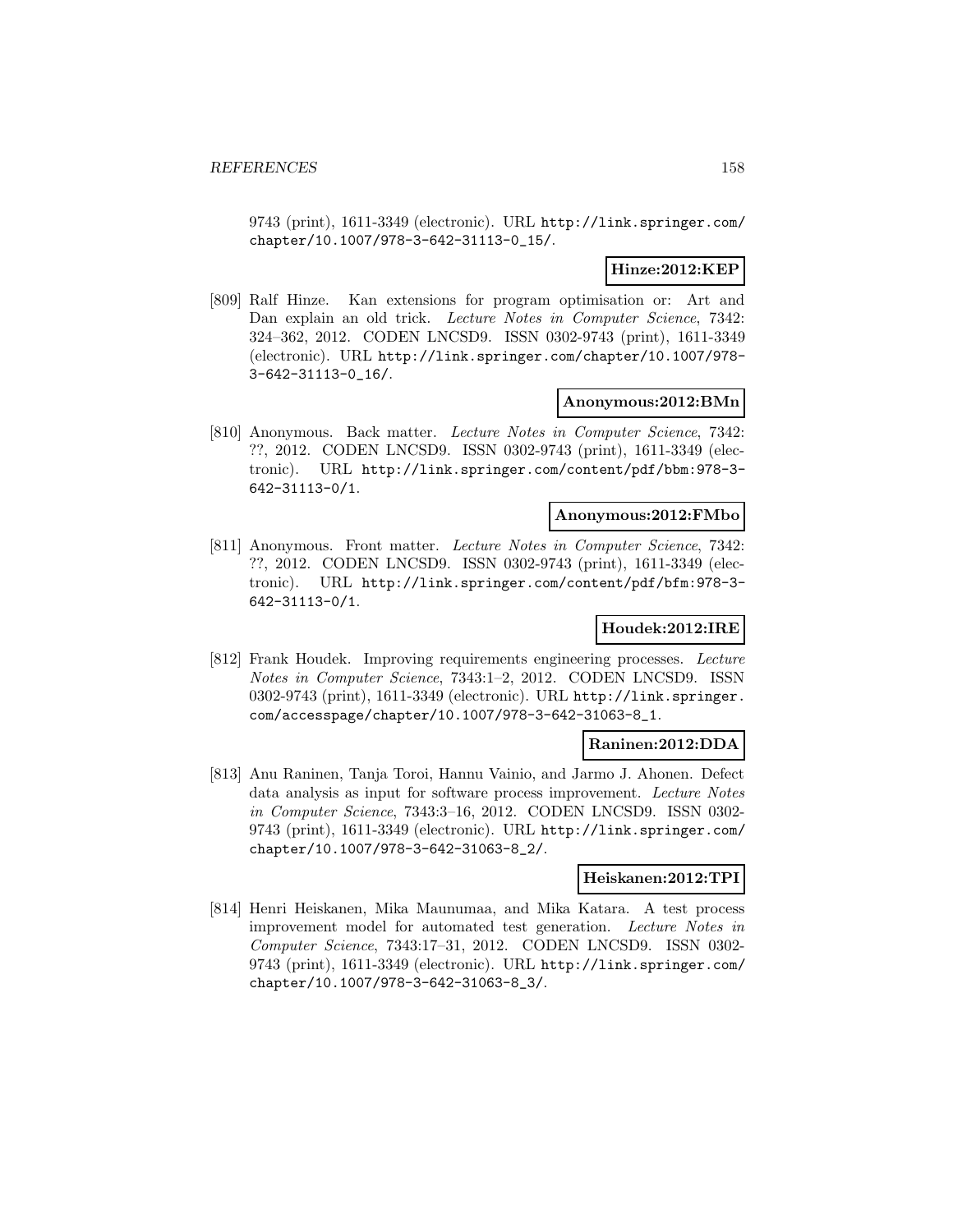#### **Naupac:2012:SPI**

[815] Verónica Naupac, Robert Arisaca, and Abraham Dávila. Software process improvement and certification of a small company using the NTP 291 100 (MoProSoft). Lecture Notes in Computer Science, 7343:32– 43, 2012. CODEN LNCSD9. ISSN 0302-9743 (print), 1611-3349 (electronic). URL http://link.springer.com/chapter/10.1007/978-3- 642-31063-8\_4/.

### **Ferreira:2012:DPO**

[816] Nuno Ferreira, Nuno Santos, Ricardo J. Machado, and Dragan Gašević. Derivation of process-oriented logical architectures: An elicitation approach for cloud design. Lecture Notes in Computer Science, 7343: 44–58, 2012. CODEN LNCSD9. ISSN 0302-9743 (print), 1611-3349 (electronic). URL http://link.springer.com/chapter/10.1007/978- 3-642-31063-8\_5/.

### **delBianco:2012:PSM**

[817] Vieri del Bianco, Luigi Lavazza, and Sandro Morasca. A proposal for simplified model-based cost estimation models. Lecture Notes in Computer Science, 7343:59–73, 2012. CODEN LNCSD9. ISSN 0302-9743 (print), 1611-3349 (electronic). URL http://link.springer.com/chapter/10. 1007/978-3-642-31063-8\_6/.

#### **Castro:2012:ESP**

[818] Oscar Castro, Angelina Espinoza, and Alfonso Martínez-Martínez. Estimating the software product value during the development process. Lecture Notes in Computer Science, 7343:74–88, 2012. CODEN LNCSD9. ISSN 0302-9743 (print), 1611-3349 (electronic). URL http://link. springer.com/chapter/10.1007/978-3-642-31063-8\_7/.

#### **Washizaki:2012:RMP**

[819] Hironori Washizaki, Toshikazu Koike, Rieko Namiki, and Hiroyuki Tanabe. Reusability metrics for program source code written in C language and their evaluation. Lecture Notes in Computer Science, 7343: 89–103, 2012. CODEN LNCSD9. ISSN 0302-9743 (print), 1611-3349 (electronic). URL http://link.springer.com/chapter/10.1007/978- 3-642-31063-8\_8/.

#### **Host:2012:MEP**

[820] Martin Höst. Modeling the effects of project management strategies on long-term product knowledge. Lecture Notes in Computer Science, 7343: 104–115, 2012. CODEN LNCSD9. ISSN 0302-9743 (print), 1611-3349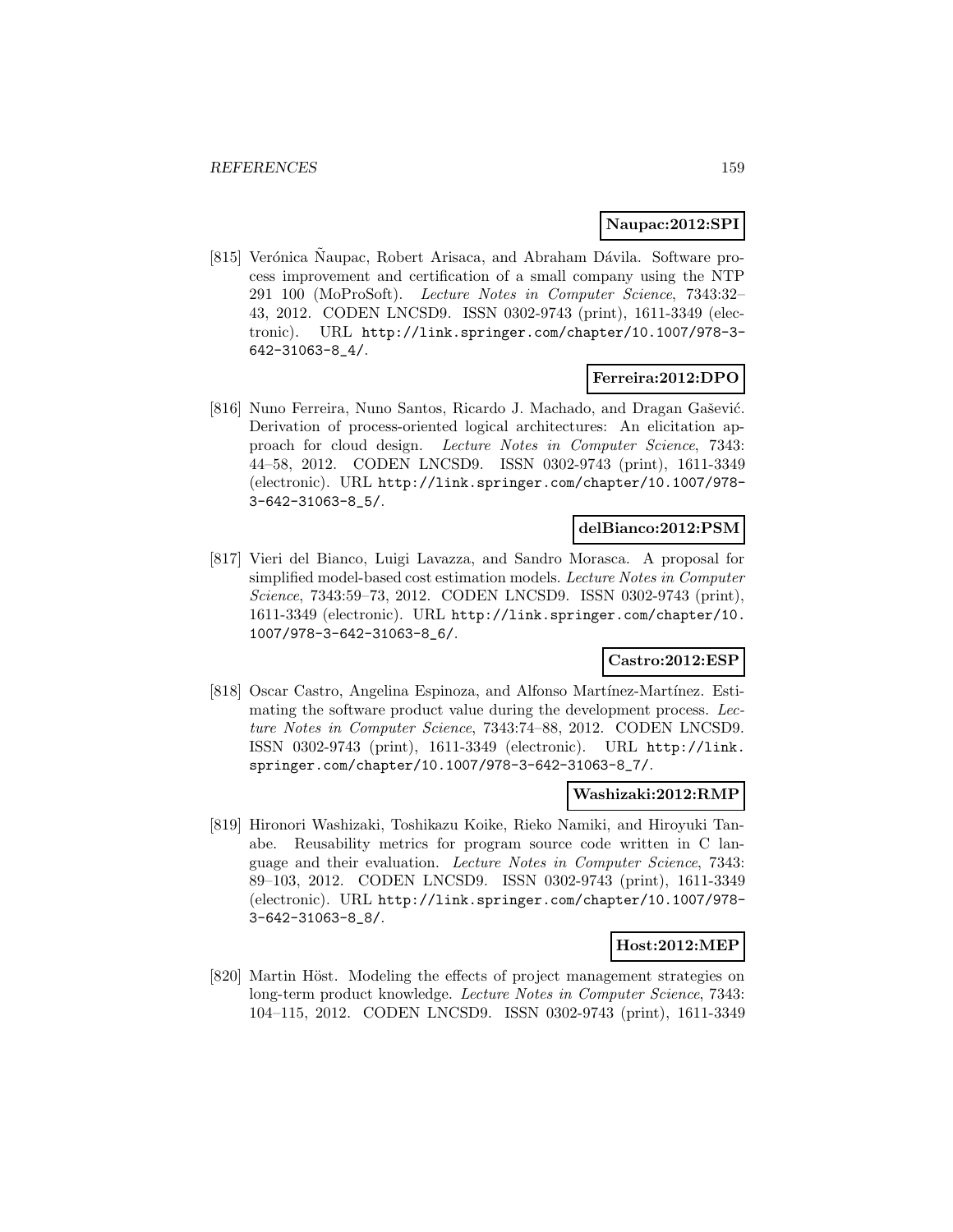(electronic). URL http://link.springer.com/chapter/10.1007/978- 3-642-31063-8\_9/.

### **Vlaanderen:2012:GAP**

[821] Kevin Vlaanderen, Peter van Stijn, Sjaak Brinkkemper, and Inge van de Weerd. Growing into agility: Process implementation paths for scrum. Lecture Notes in Computer Science, 7343:116–130, 2012. CODEN LNCSD9. ISSN 0302-9743 (print), 1611-3349 (electronic). URL http: //link.springer.com/chapter/10.1007/978-3-642-31063-8\_10/.

### **Llanos:2012:DBT**

[822] John Wilmar Castro Llanos and Silvia Teresita Acuña Castillo. Differences between traditional and open source development activities. Lecture Notes in Computer Science, 7343:131–144, 2012. CODEN LNCSD9. ISSN 0302- 9743 (print), 1611-3349 (electronic). URL http://link.springer.com/ chapter/10.1007/978-3-642-31063-8\_11/.

### **Rodriguez:2012:ADC**

[823] Pilar Rodríguez, Jouni Markkula, Markku Oivo, and Juan Garbajosa. Analyzing the drivers of the combination of lean and agile in software development companies. Lecture Notes in Computer Science, 7343: 145–159, 2012. CODEN LNCSD9. ISSN 0302-9743 (print), 1611-3349 (electronic). URL http://link.springer.com/chapter/10.1007/978- 3-642-31063-8\_12/.

# **Moe:2012:FSI**

[824] Nils Brede Moe, Sebastian Barney, Aybüke Aurum, Mahvish Khurum, and Claes Wohlin. Fostering and sustaining innovation in a fast growing agile company. Lecture Notes in Computer Science, 7343:160–174, 2012. CODEN LNCSD9. ISSN 0302-9743 (print), 1611-3349 (electronic). URL http://link.springer.com/chapter/10.1007/978-3- 642-31063-8\_13/.

#### **Svensson:2012:SAM**

[825] Richard Berntsson Svensson, Aybüke Aurum, Barbara Paech, Tony Gorschek, and Devesh Sharma. Software architecture as a means of communication in a globally distributed software development context. Lecture Notes in Computer Science, 7343:175–189, 2012. CODEN LNCSD9. ISSN 0302-9743 (print), 1611-3349 (electronic). URL http://link.springer. com/chapter/10.1007/978-3-642-31063-8\_14/.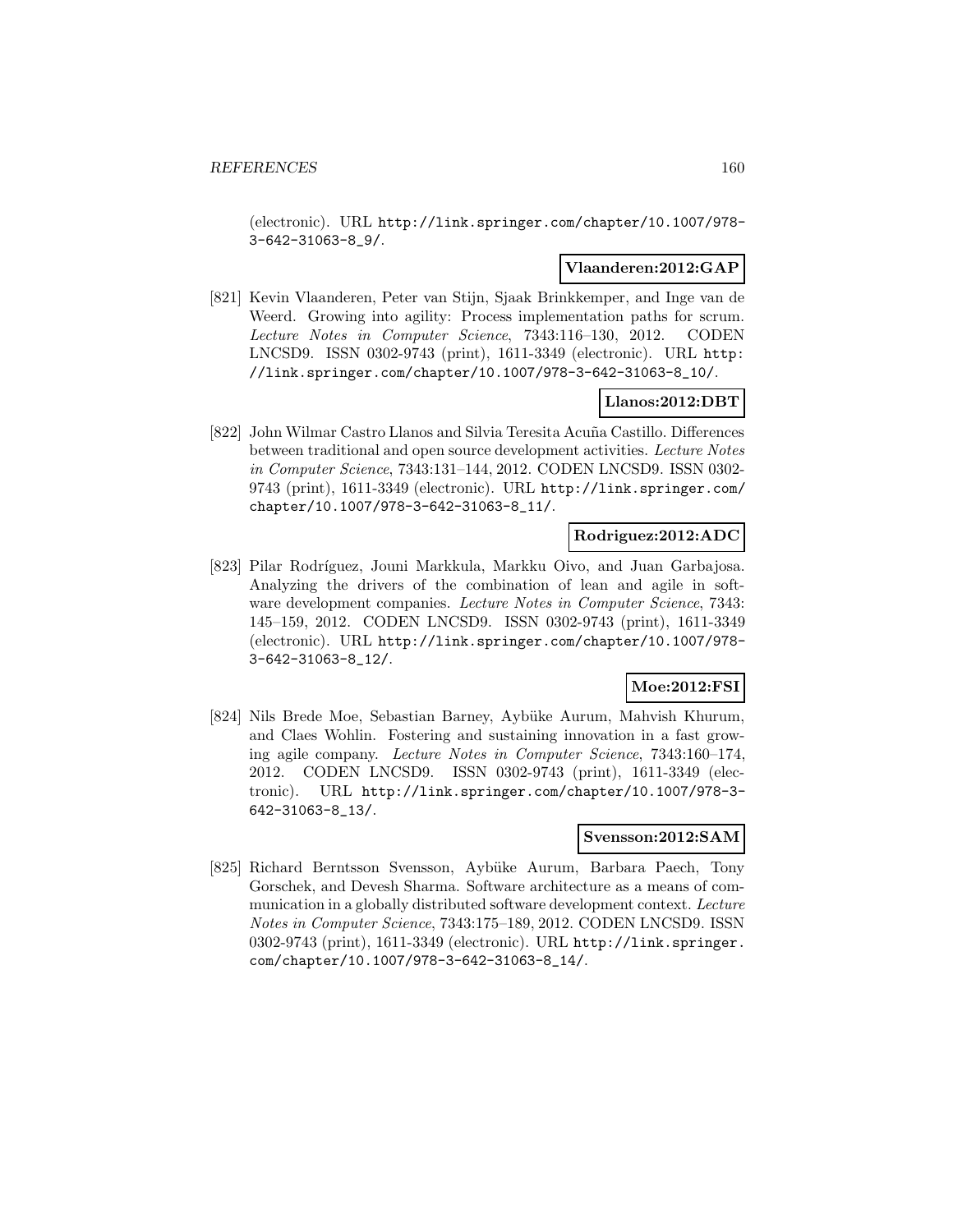#### **Smite:2012:STC**

[826] Darja Šmite and Zane Galviņa. Socio-technical congruence sabotaged by a hidden onshore outsourcing relationship: Lessons learned from an empirical study. Lecture Notes in Computer Science, 7343:190–202, 2012. CODEN LNCSD9. ISSN 0302-9743 (print), 1611-3349 (electronic). URL http://link.springer.com/chapter/10.1007/978-3- 642-31063-8\_15/.

#### **Monasor:2012:PTG**

[827] Miguel J. Monasor, Aurora Vizcaíno, and Mario Piattini. Providing training in GSD by using a virtual environment. Lecture Notes in Computer Science, 7343:203–217, 2012. CODEN LNCSD9. ISSN 0302-9743 (print), 1611-3349 (electronic). URL http://link.springer.com/chapter/10. 1007/978-3-642-31063-8\_16/.

# **Jantti:2012:IIS**

[828] Marko Jäntti. Improving IT service desk and service management processes in Finnish tax administration: a case study on service engineering. Lecture Notes in Computer Science, 7343:218–232, 2012. CODEN LNCSD9. ISSN 0302-9743 (print), 1611-3349 (electronic). URL http:// link.springer.com/chapter/10.1007/978-3-642-31063-8\_17/.

#### **Meyer:2012:EEK**

[829] Sebastian Meyer, Anna Averbakh, Torsten Ronneberger, and Kurt Schneider. Experiences from establishing knowledge management in a joint research project. Lecture Notes in Computer Science, 7343:233–247, 2012. CODEN LNCSD9. ISSN 0302-9743 (print), 1611-3349 (electronic). URL http://link.springer.com/chapter/10.1007/978-3- 642-31063-8\_18/.

# **Halstead:2012:ILD**

[830] Susanne Halstead, Rosario Ortiz, Mario Córdova, and Miguel Seguí. The impact of lack in domain or technology experience on the accuracy of expert effort estimates in software projects. Lecture Notes in Computer Science, 7343:248–259, 2012. CODEN LNCSD9. ISSN 0302-9743 (print), 1611-3349 (electronic). URL http://link.springer.com/chapter/10. 1007/978-3-642-31063-8\_19/.

#### **Hanakawa:2012:MMQ**

[831] Noriko Hanakawa and Masaki Obana. A metrics for meeting quality on a software requirement acquisition phase. Lecture Notes in Computer Science, 7343:260–274, 2012. CODEN LNCSD9. ISSN 0302-9743 (print),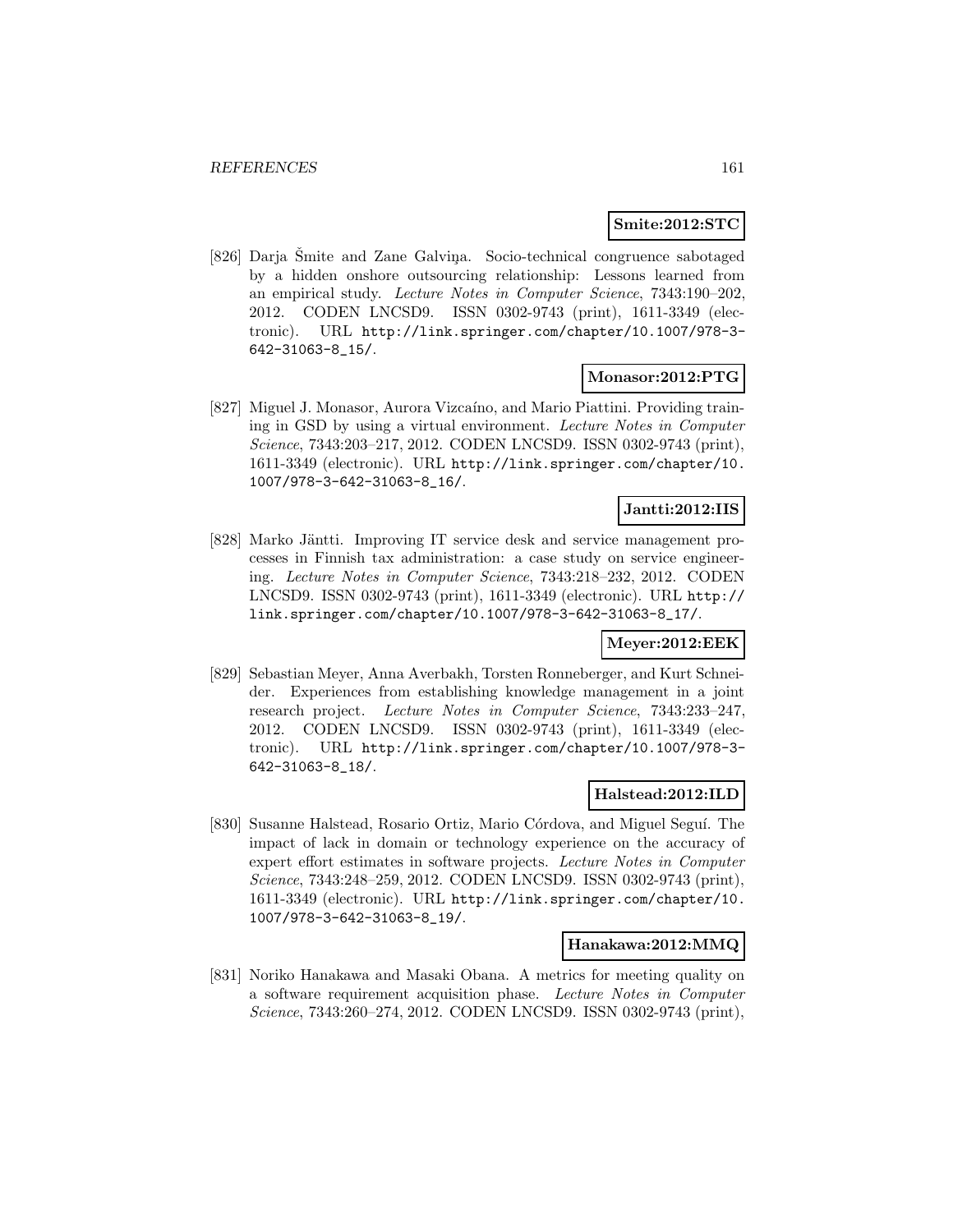1611-3349 (electronic). URL http://link.springer.com/chapter/10. 1007/978-3-642-31063-8\_20/.

#### **Anonymous:2012:FMbp**

[832] Anonymous. Front matter. Lecture Notes in Computer Science, 7343: ??, 2012. CODEN LNCSD9. ISSN 0302-9743 (print), 1611-3349 (electronic). URL http://link.springer.com/content/pdf/bfm:978-3- 642-31063-8/1.

### **Ekberg:2012:AEP**

[833] Jan-Erik Ekberg, Alexandra Afanasyeva, and N. Asokan. Authenticated encryption primitives for size-constrained trusted computing. Lecture Notes in Computer Science, 7344:1–18, 2012. CODEN LNCSD9. ISSN 0302-9743 (print), 1611-3349 (electronic). URL http://link.springer. com/chapter/10.1007/978-3-642-30921-2\_1/.

# **Smart:2012:AET**

[834] Matt Smart and Eike Ritter. Auditable envelopes: Tracking anonymity revocation using trusted computing. Lecture Notes in Computer Science, 7344:19–33, 2012. CODEN LNCSD9. ISSN 0302-9743 (print), 1611-3349 (electronic). URL http://link.springer.com/chapter/10.1007/978- 3-642-30921-2\_2/.

### **Vasudevan:2012:LTS**

[835] Amit Vasudevan, Bryan Parno, Ning Qu, Virgil D. Gligor, and Adrian Perrig. Lockdown: Towards a safe and practical architecture for security applications on commodity platforms. Lecture Notes in Computer Science, 7344:34–54, 2012. CODEN LNCSD9. ISSN 0302-9743 (print), 1611-3349 (electronic). URL http://link.springer.com/chapter/10.1007/978- 3-642-30921-2\_3/.

#### **DeCristofaro:2012:EFP**

[836] Emiliano De Cristofaro and Gene Tsudik. Experimenting with fast private set intersection. Lecture Notes in Computer Science, 7344:55–73, 2012. CODEN LNCSD9. ISSN 0302-9743 (print), 1611-3349 (electronic). URL http://link.springer.com/chapter/10.1007/978-3- 642-30921-2\_4/.

#### **Sangorrin:2012:RDS**

[837] Daniel Sangorrín, Shinya Honda, and Hiroaki Takada. Reliable device sharing mechanisms for dual-OS embedded trusted computing. Lecture Notes in Computer Science, 7344:74–91, 2012. CODEN LNCSD9. ISSN 0302-9743 (print), 1611-3349 (electronic). URL http://link.springer. com/chapter/10.1007/978-3-642-30921-2\_5/.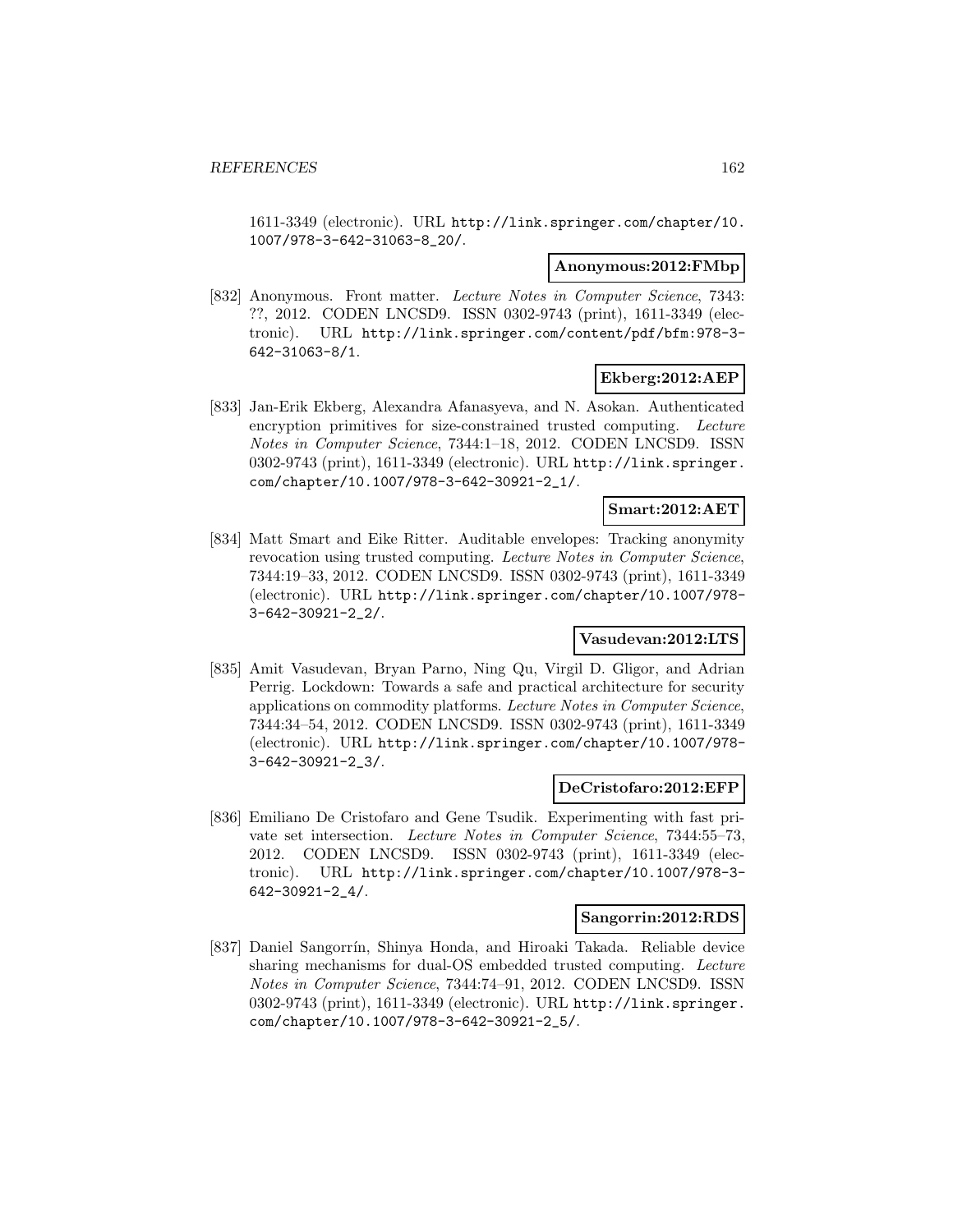#### **Hasan:2012:MUC**

[838] Zahid Hasan, Alina Krischkowsky, and Manfred Tscheligi. Modelling user-centered-trust (UCT) in software systems: Interplay of trust, affect and acceptance model. Lecture Notes in Computer Science, 7344: 92–109, 2012. CODEN LNCSD9. ISSN 0302-9743 (print), 1611-3349 (electronic). URL http://link.springer.com/chapter/10.1007/978- 3-642-30921-2\_6/.

### **Murphy:2012:CPU**

[839] Julian Murphy. Clockless physical unclonable functions. Lecture Notes in Computer Science, 7344:110–121, 2012. CODEN LNCSD9. ISSN 0302- 9743 (print), 1611-3349 (electronic). URL http://link.springer.com/ chapter/10.1007/978-3-642-30921-2\_7/.

### **Pirker:2012:LDH**

[840] Martin Pirker, Johannes Winter, and Ronald Toegl. Lightweight distributed heterogeneous attested Android clouds. Lecture Notes in Computer Science, 7344:122–141, 2012. CODEN LNCSD9. ISSN 0302- 9743 (print), 1611-3349 (electronic). URL http://link.springer.com/ chapter/10.1007/978-3-642-30921-2\_8/.

### **Kocabas:2012:CPB**

[841] Unal Kocabaş, Andreas Peter, Stefan Katzenbeisser, and Ahmad-Reza Sadeghi. Converse PUF-based authentication. Lecture Notes in Computer Science, 7344:142–158, 2012. CODEN LNCSD9. ISSN 0302-9743 (print), 1611-3349 (electronic). URL http://link.springer.com/chapter/10. 1007/978-3-642-30921-2\_9/.

#### **Vasudevan:2012:TEM**

[842] Amit Vasudevan, Emmanuel Owusu, Zongwei Zhou, James Newsome, and Jonathan M. McCune. Trustworthy execution on mobile devices: What security properties can my mobile platform give me? Lecture Notes in Computer Science, 7344:159–178, 2012. CODEN LNCSD9. ISSN 0302- 9743 (print), 1611-3349 (electronic). URL http://link.springer.com/ chapter/10.1007/978-3-642-30921-2\_10/.

#### **Schiffman:2012:VSI**

[843] Joshua Schiffman, Hayawardh Vijayakumar, and Trent Jaeger. Verifying system integrity by proxy. Lecture Notes in Computer Science, 7344: 179–200, 2012. CODEN LNCSD9. ISSN 0302-9743 (print), 1611-3349 (electronic). URL http://link.springer.com/chapter/10.1007/978- 3-642-30921-2\_11/.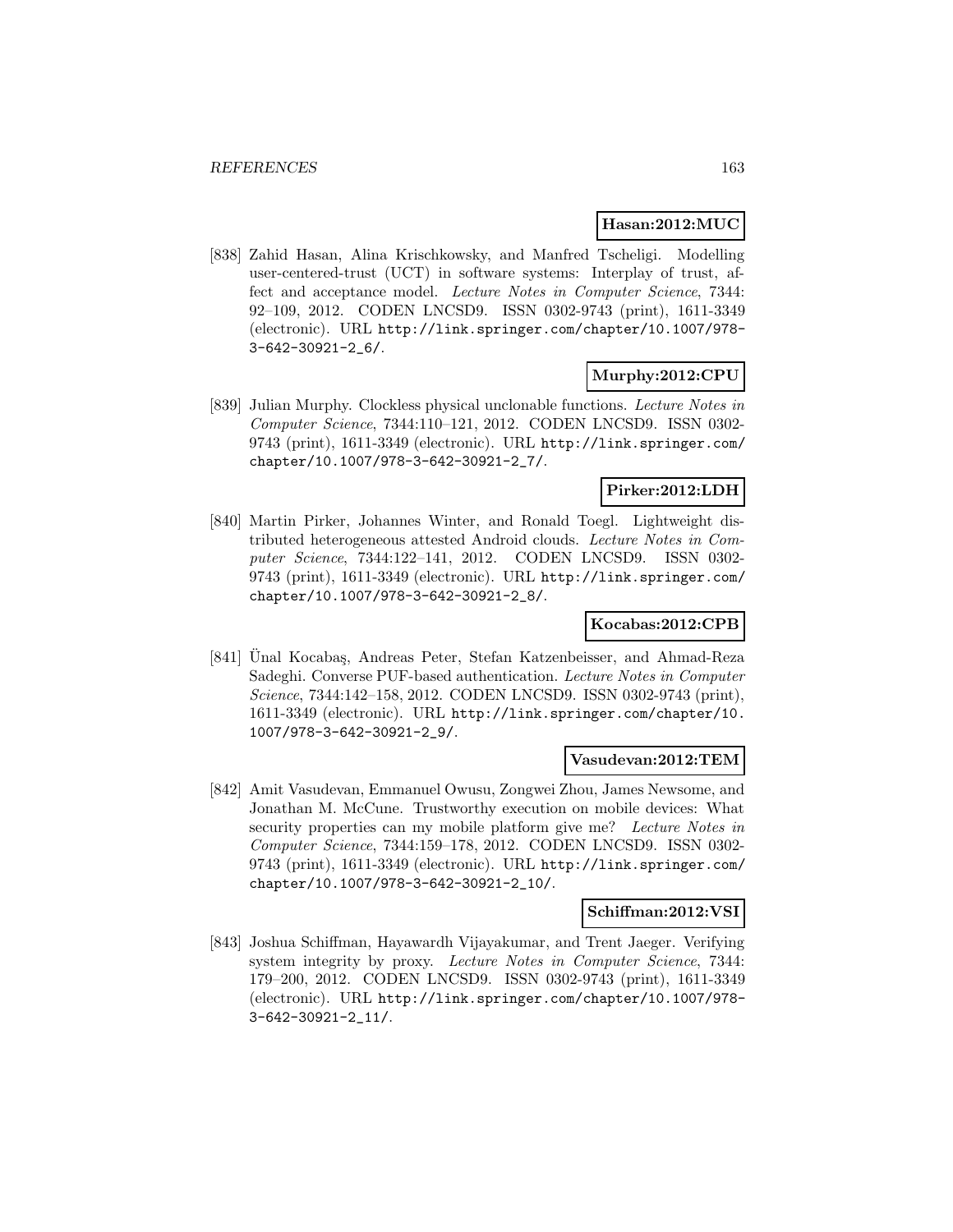### **Cheng:2012:VBP**

[844] Yueqiang Cheng and Xuhua Ding. Virtualization based password protection against malware in untrusted operating systems. Lecture Notes in Computer Science, 7344:201–218, 2012. CODEN LNCSD9. ISSN 0302- 9743 (print), 1611-3349 (electronic). URL http://link.springer.com/ chapter/10.1007/978-3-642-30921-2\_12/.

### **Dmitrienko:2012:SDA**

[845] Alexandra Dmitrienko, Ahmad-Reza Sadeghi, Sandeep Tamrakar, and Christian Wachsmann. SmartTokens: Delegable access control with NFC-enabled Smartphones. Lecture Notes in Computer Science, 7344: 219–238, 2012. CODEN LNCSD9. ISSN 0302-9743 (print), 1611-3349 (electronic). URL http://link.springer.com/chapter/10.1007/978- 3-642-30921-2\_13/.

### **Kumar:2012:BLA**

[846] Apurva Kumar. A belief logic for analyzing security of Web protocols. Lecture Notes in Computer Science, 7344:239–254, 2012. CODEN LNCSD9. ISSN 0302-9743 (print), 1611-3349 (electronic). URL http:// link.springer.com/chapter/10.1007/978-3-642-30921-2\_14/.

#### **Namiluko:2012:PBM**

[847] Cornelius Namiluko and Andrew Martin. Provenance-based model for verifying trust-properties. Lecture Notes in Computer Science, 7344: 255–272, 2012. CODEN LNCSD9. ISSN 0302-9743 (print), 1611-3349 (electronic). URL http://link.springer.com/chapter/10.1007/978- 3-642-30921-2\_15/.

#### **Cai:2012:PMB**

[848] Liang Cai and Hao Chen. On the practicality of motion based keystroke inference attack. Lecture Notes in Computer Science, 7344:273–290, 2012. CODEN LNCSD9. ISSN 0302-9743 (print), 1611-3349 (electronic). URL http://link.springer.com/chapter/10.1007/978-3- 642-30921-2\_16/.

### **Gibler:2012:AAD**

[849] Clint Gibler, Jonathan Crussell, Jeremy Erickson, and Hao Chen. AndroidLeaks: Automatically detecting potential privacy leaks in Android applications on a large scale. Lecture Notes in Computer Science, 7344: 291–307, 2012. CODEN LNCSD9. ISSN 0302-9743 (print), 1611-3349 (electronic). URL http://link.springer.com/chapter/10.1007/978- 3-642-30921-2\_17/.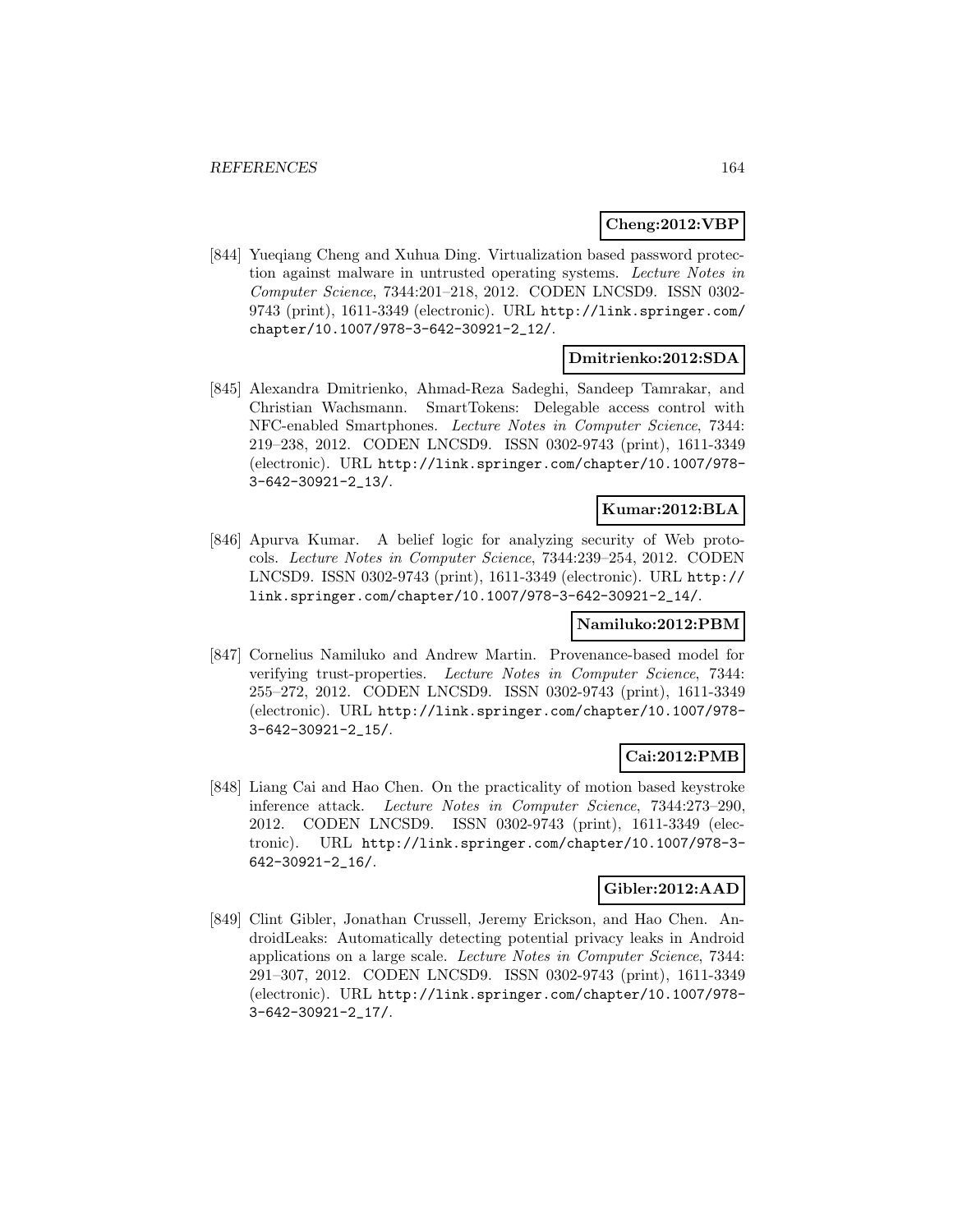#### **Kirlappos:2012:WTS**

[850] Iacovos Kirlappos, M. Angela Sasse, and Nigel Harvey. Why trust seals don't work: a study of user perceptions and behavior. Lecture Notes in Computer Science, 7344:308–324, 2012. CODEN LNCSD9. ISSN 0302- 9743 (print), 1611-3349 (electronic). URL http://link.springer.com/ chapter/10.1007/978-3-642-30921-2\_18/.

# **Zheng:2012:LNP**

[851] Saijing Zheng, Pan Shi, Heng Xu, and Cheng Zhang. Launching the new profile on facebook: Understanding the triggers and outcomes of users' privacy concerns. Lecture Notes in Computer Science, 7344: 325–339, 2012. CODEN LNCSD9. ISSN 0302-9743 (print), 1611-3349 (electronic). URL http://link.springer.com/chapter/10.1007/978- 3-642-30921-2\_19/.

### **Anonymous:2012:BMo**

[852] Anonymous. Back matter. Lecture Notes in Computer Science, 7344: ??, 2012. CODEN LNCSD9. ISSN 0302-9743 (print), 1611-3349 (electronic). URL http://link.springer.com/content/pdf/bbm:978-3- 642-30921-2/1.

### **Anonymous:2012:FMbq**

[853] Anonymous. Front matter. Lecture Notes in Computer Science, 7344: ??, 2012. CODEN LNCSD9. ISSN 0302-9743 (print), 1611-3349 (electronic). URL http://link.springer.com/content/pdf/bfm:978-3- 642-30921-2/1.

### **He:2012:ADL**

[854] Qing He, Ye Duan, and Danyang Zhang. Automatic detailed localization of facial features. Lecture Notes in Computer Science, 7345:1– 9, 2012. CODEN LNCSD9. ISSN 0302-9743 (print), 1611-3349 (electronic). URL http://link.springer.com/chapter/10.1007/978-3- 642-31087-4\_1/.

### **Ozdikis:2012:CBI**

[855] Ozer Ozdikis, Pinar Senkul, and Siyamed Sinir. Confidence-based incremental classification for objects with limited attributes in vertical search. Lecture Notes in Computer Science, 7345:10–19, 2012. CODEN LNCSD9. ISSN 0302-9743 (print), 1611-3349 (electronic). URL http:// link.springer.com/chapter/10.1007/978-3-642-31087-4\_2/.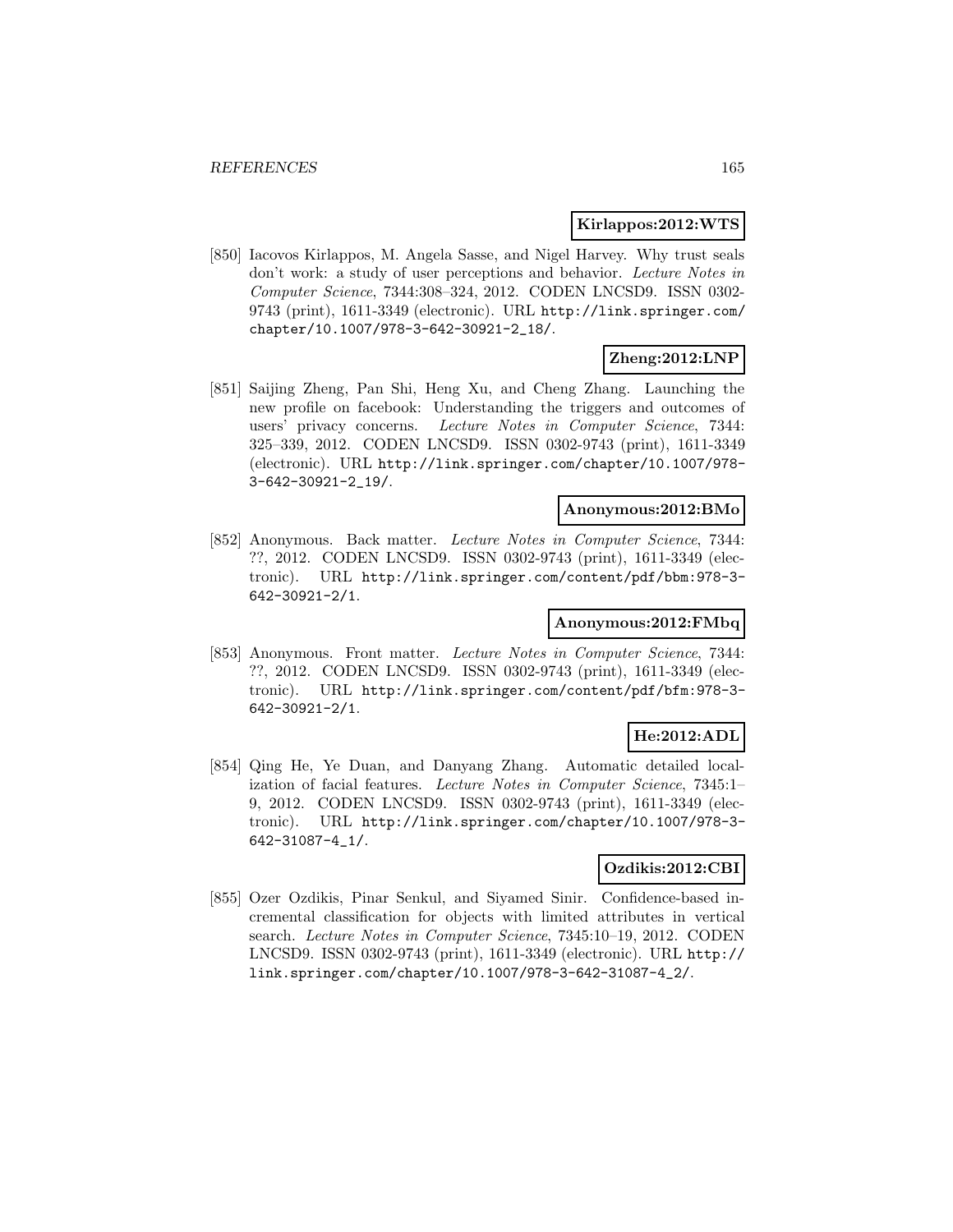### **Huang:2012:ADO**

[856] Huaming Huang, Kishan Mehrotra, and Chilukuri K. Mohan. Algorithms for detecting outliers via clustering and ranks. Lecture Notes in Computer Science, 7345:20–29, 2012. CODEN LNCSD9. ISSN 0302-9743 (print), 1611-3349 (electronic). URL http://link.springer.com/chapter/10. 1007/978-3-642-31087-4\_3/.

#### **Yoshimura:2012:GCO**

[857] Takuya Yoshimura, Yutaro Fujii, and Takayuki Ito. Grouping cooccurrence filtering based on Bayesian filtering. Lecture Notes in Computer Science, 7345:30–39, 2012. CODEN LNCSD9. ISSN 0302- 9743 (print), 1611-3349 (electronic). URL http://link.springer.com/ chapter/10.1007/978-3-642-31087-4\_4/.

#### **Yang:2012:MFB**

[858] Chunsheng Yang, Yubin Yang, and Jie Liu. Model fusion-based batch learning with application to oil spills detection. Lecture Notes in Computer Science, 7345:40–47, 2012. CODEN LNCSD9. ISSN 0302-9743 (print), 1611-3349 (electronic). URL http://link.springer.com/chapter/10. 1007/978-3-642-31087-4\_5/.

### **Kryszkiewicz:2012:EDB**

[859] Marzena Kryszkiewicz. Efficient determination of binary non-negative vector neighbors with regard to cosine similarity. Lecture Notes in Computer Science, 7345:48–57, 2012. CODEN LNCSD9. ISSN 0302-9743 (print), 1611-3349 (electronic). URL http://link.springer.com/chapter/10. 1007/978-3-642-31087-4\_6/.

#### **Itoyama:2012:ACR**

[860] Katsutoshi Itoyama, Tetsuya Ogata, and Hiroshi G. Okuno. Automatic Chord recognition based on probabilistic integration of acoustic features, Bass sounds, and Chord transition. Lecture Notes in Computer Science, 7345:58–67, 2012. CODEN LNCSD9. ISSN 0302-9743 (print), 1611-3349 (electronic). URL http://link.springer.com/chapter/10.1007/978- 3-642-31087-4\_7/.

# **Li:2012:RTT**

[861] Haiguang Li, Zhao Li, Robert T. White, and Xindong Wu. A real-time transportation prediction system. Lecture Notes in Computer Science, 7345:68–77, 2012. CODEN LNCSD9. ISSN 0302-9743 (print), 1611-3349 (electronic). URL http://link.springer.com/chapter/10.1007/978- 3-642-31087-4\_8/.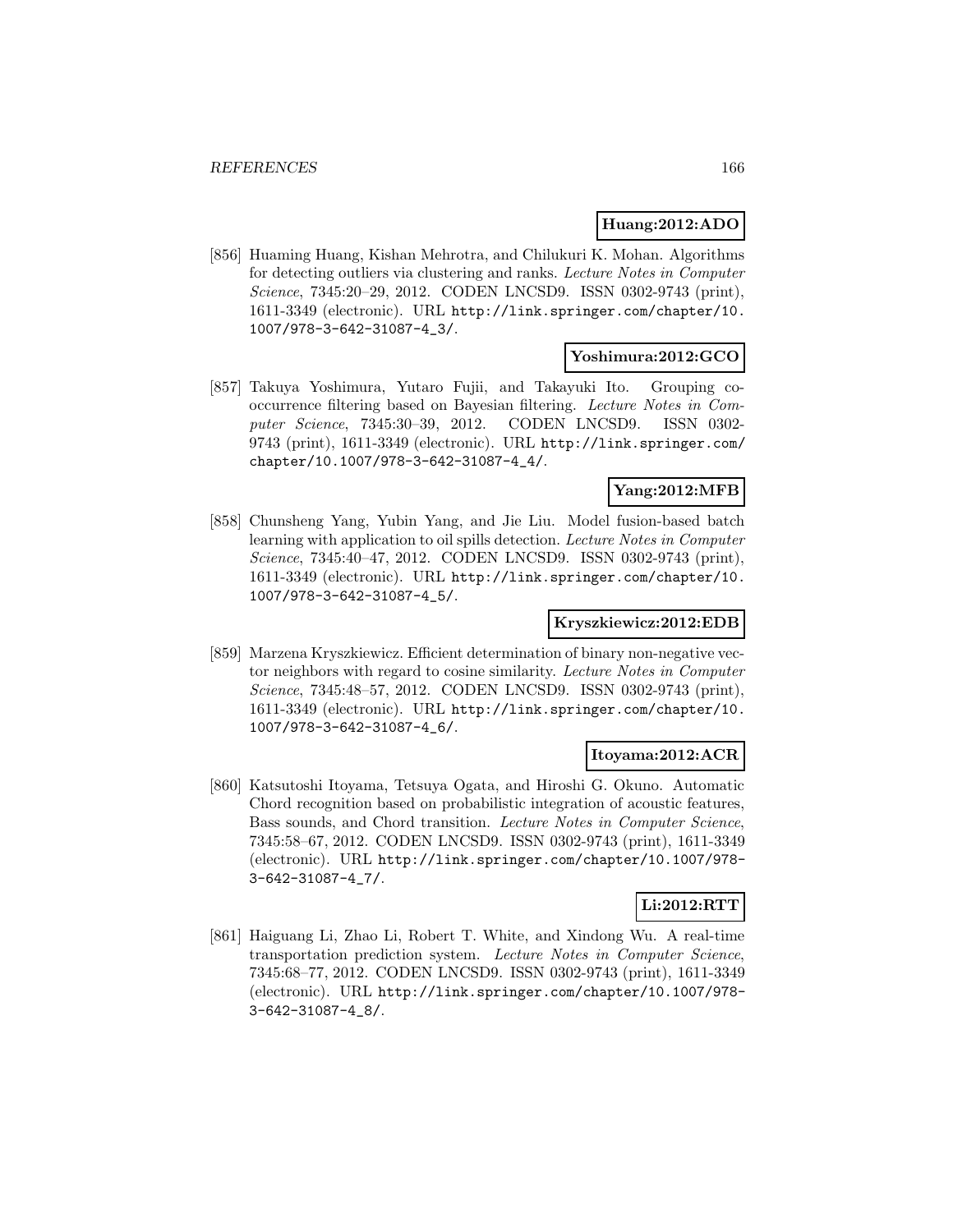# **Lo:2012:SRM**

[862] Henry Z. Lo, Dan A. Simovici, and Wei Ding. Several remarks on mining frequent trajectories in graphs. Lecture Notes in Computer Science, 7345:78–87, 2012. CODEN LNCSD9. ISSN 0302-9743 (print), 1611-3349 (electronic). URL http://link.springer.com/chapter/10.1007/978- 3-642-31087-4\_9/.

# **Ni:2012:CPI**

[863] Daiheng Ni, Hong Liu, Wei Ding, Yuanchang Xie, Honggang Wang, and Hossein Pishro-Nik. Cyber-physical integration to connect vehicles for transformed transportation safety and efficiency. Lecture Notes in Computer Science, 7345:88–94, 2012. CODEN LNCSD9. ISSN 0302- 9743 (print), 1611-3349 (electronic). URL http://link.springer.com/ chapter/10.1007/978-3-642-31087-4\_10/.

# **Yu:2012:MMR**

[864] Tzu-Yang Yu, Christopher Niezrecki, and Farhad Ansari. Multi-modal remote sensing system for transportation infrastructure inspection and monitoring. Lecture Notes in Computer Science, 7345:95–103, 2012. CODEN LNCSD9. ISSN 0302-9743 (print), 1611-3349 (electronic). URL http:// link.springer.com/chapter/10.1007/978-3-642-31087-4\_11/.

### **Tidemann:2012:OSF**

[865] Axel Tidemann, Finn Olav Bjørnson, and Agnar Aamodt. Operational support in fish farming through case-based reasoning. Lecture Notes in Computer Science, 7345:104–113, 2012. CODEN LNCSD9. ISSN 0302- 9743 (print), 1611-3349 (electronic). URL http://link.springer.com/ chapter/10.1007/978-3-642-31087-4\_12/.

#### **Mohammad:2012:CMT**

[866] Yasser Mohammad, Yoshimasa Ohmoto, and Toyoaki Nishida. CPMD: a Matlab toolbox for change point and constrained motif discovery. Lecture Notes in Computer Science, 7345:114–123, 2012. CODEN LNCSD9. ISSN 0302-9743 (print), 1611-3349 (electronic). URL http://link.springer. com/chapter/10.1007/978-3-642-31087-4\_13/.

### **Nair:2012:TIG**

[867] Binu M. Nair and Vijayan K. Asari. Time invariant gesture recognition by modelling body posture space. Lecture Notes in Computer Science, 7345: 124–133, 2012. CODEN LNCSD9. ISSN 0302-9743 (print), 1611-3349 (electronic). URL http://link.springer.com/chapter/10.1007/978- 3-642-31087-4\_14/.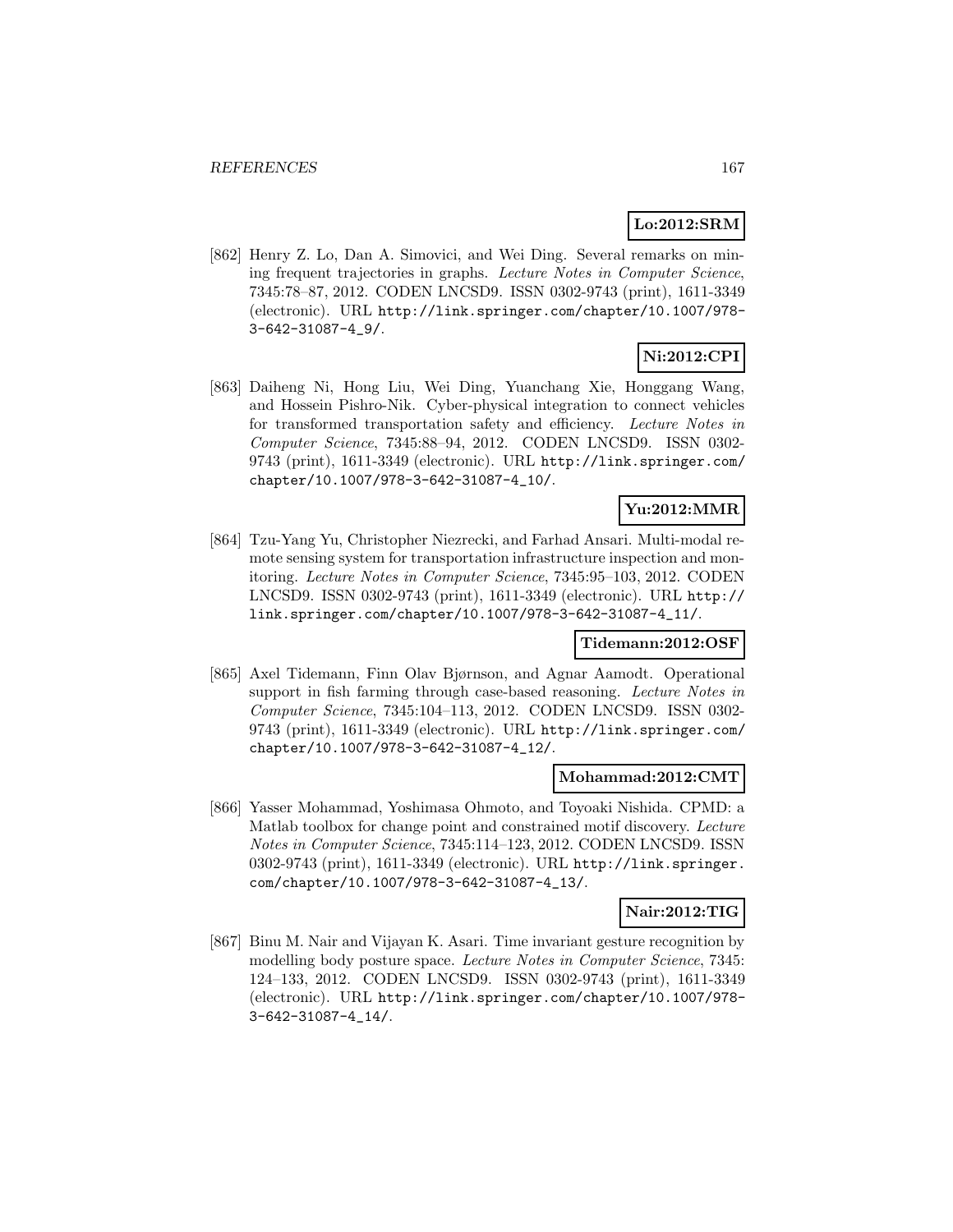# **Tan:2012:GBS**

[868] Xing Tan. Go beyond the SCOPE: a temporal situation calculus-based software tool for time Petri nets. Lecture Notes in Computer Science, 7345:134–143, 2012. CODEN LNCSD9. ISSN 0302-9743 (print), 1611- 3349 (electronic). URL http://link.springer.com/chapter/10.1007/ 978-3-642-31087-4\_15/.

# **Lai:2012:ACA**

[869] Xiaochen Lai, Quanli Liu, Wei Wang, Likun Li, Simin Lu, and Di Wu. An algorithm of channel assignment of MAC layer in ad hoc network based on dynamic game with perfect and complete information. Lecture Notes in Computer Science, 7345:144–155, 2012. CODEN LNCSD9. ISSN 0302-9743 (print), 1611-3349 (electronic). URL http://link.springer. com/chapter/10.1007/978-3-642-31087-4\_16/.

### **Nguyen:2012:SAQ**

[870] Dai Quoc Nguyen, Dat Quoc Nguyen, and Son Bao Pham. A semantic approach for question analysis. Lecture Notes in Computer Science, 7345: 156–165, 2012. CODEN LNCSD9. ISSN 0302-9743 (print), 1611-3349 (electronic). URL http://link.springer.com/chapter/10.1007/978- 3-642-31087-4\_17/.

# **Grossmann:2012:SPE**

[871] Peter Großmann, Steffen Hölldobler, Norbert Manthey, Karl Nachtigall, and Jens Opitz. Solving periodic event scheduling problems with SAT. Lecture Notes in Computer Science, 7345:166–175, 2012. CODEN LNCSD9. ISSN 0302-9743 (print), 1611-3349 (electronic). URL http:// link.springer.com/chapter/10.1007/978-3-642-31087-4\_18/.

#### **Tamir:2012:IPC**

[872] Dan E. Tamir, Charles R. King, and Mark McKenney. Improving the performance of constructive multi-start search using record-keeping. Lecture Notes in Computer Science, 7345:176–186, 2012. CODEN LNCSD9. ISSN 0302-9743 (print), 1611-3349 (electronic). URL http://link.springer. com/chapter/10.1007/978-3-642-31087-4\_19/.

#### **Ma:2012:MPS**

[873] Li Ma and Babak Forouraghi. A modified particle swarm optimizer for engineering design. Lecture Notes in Computer Science, 7345:187– 196, 2012. CODEN LNCSD9. ISSN 0302-9743 (print), 1611-3349 (electronic). URL http://link.springer.com/chapter/10.1007/978- 3-642-31087-4\_20/.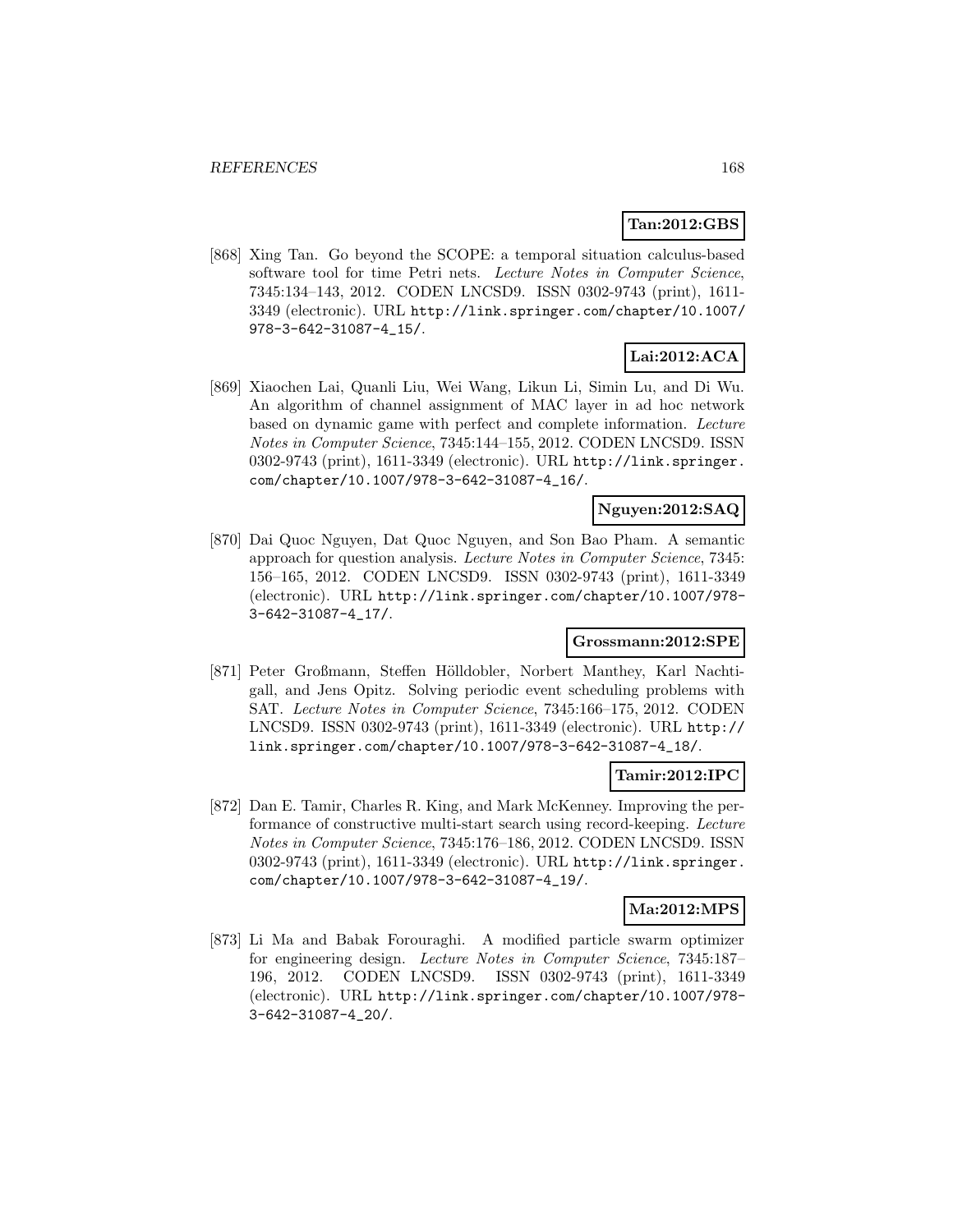#### **Anonymous:2012:FMbr**

[874] Anonymous. Front matter. Lecture Notes in Computer Science, 7345: ??, 2012. CODEN LNCSD9. ISSN 0302-9743 (print), 1611-3349 (electronic). URL http://link.springer.com/content/pdf/bfm:978-3- 642-31087-4/1.

### **Stelldinger:2012:CDR**

[875] Peer Stelldinger. Connect the dots: The reconstruction of region boundaries from contour sampling points. Lecture Notes in Computer Science, 7346:1–13, 2012. CODEN LNCSD9. ISSN 0302-9743 (print), 1611-3349 (electronic). URL http://link.springer.com/chapter/10.1007/978- 3-642-32313-3\_1/.

### **Lachaud:2012:DSA**

[876] Jacques-Olivier Lachaud. Digital shape analysis with maximal segments. Lecture Notes in Computer Science, 7346:14–27, 2012. CODEN LNCSD9. ISSN 0302-9743 (print), 1611-3349 (electronic). URL http://link. springer.com/chapter/10.1007/978-3-642-32313-3\_2/.

### **Mesmoudi:2012:DCE**

[877] Mohammed Mostefa Mesmoudi and Leila De Floriani. Discrete curvature estimation methods for triangulated surfaces. Lecture Notes in Computer Science, 7346:28–42, 2012. CODEN LNCSD9. ISSN 0302-9743 (print), 1611-3349 (electronic). URL http://link.springer.com/chapter/10. 1007/978-3-642-32313-3\_3/.

### **Soille:2012:MHR**

[878] Pierre Soille and Laurent Najman. On morphological hierarchical representations for image processing and spatial data clustering. Lecture Notes in Computer Science, 7346:43–67, 2012. CODEN LNCSD9. ISSN 0302-9743 (print), 1611-3349 (electronic). URL http://link.springer. com/chapter/10.1007/978-3-642-32313-3\_4/.

# **Kiwanuka:2012:RMI**

[879] Fred N. Kiwanuka and Michael H. F. Wilkinson. Radial moment invariants for attribute filtering in 3D. Lecture Notes in Computer Science, 7346:68–81, 2012. CODEN LNCSD9. ISSN 0302-9743 (print), 1611-3349 (electronic). URL http://link.springer.com/chapter/10.1007/978- 3-642-32313-3\_5/.

### **Coeurjolly:2012:VAD**

[880] David Coeurjolly. Volumetric analysis of digital objects using distance transformation: Performance issues and extensions. Lecture Notes in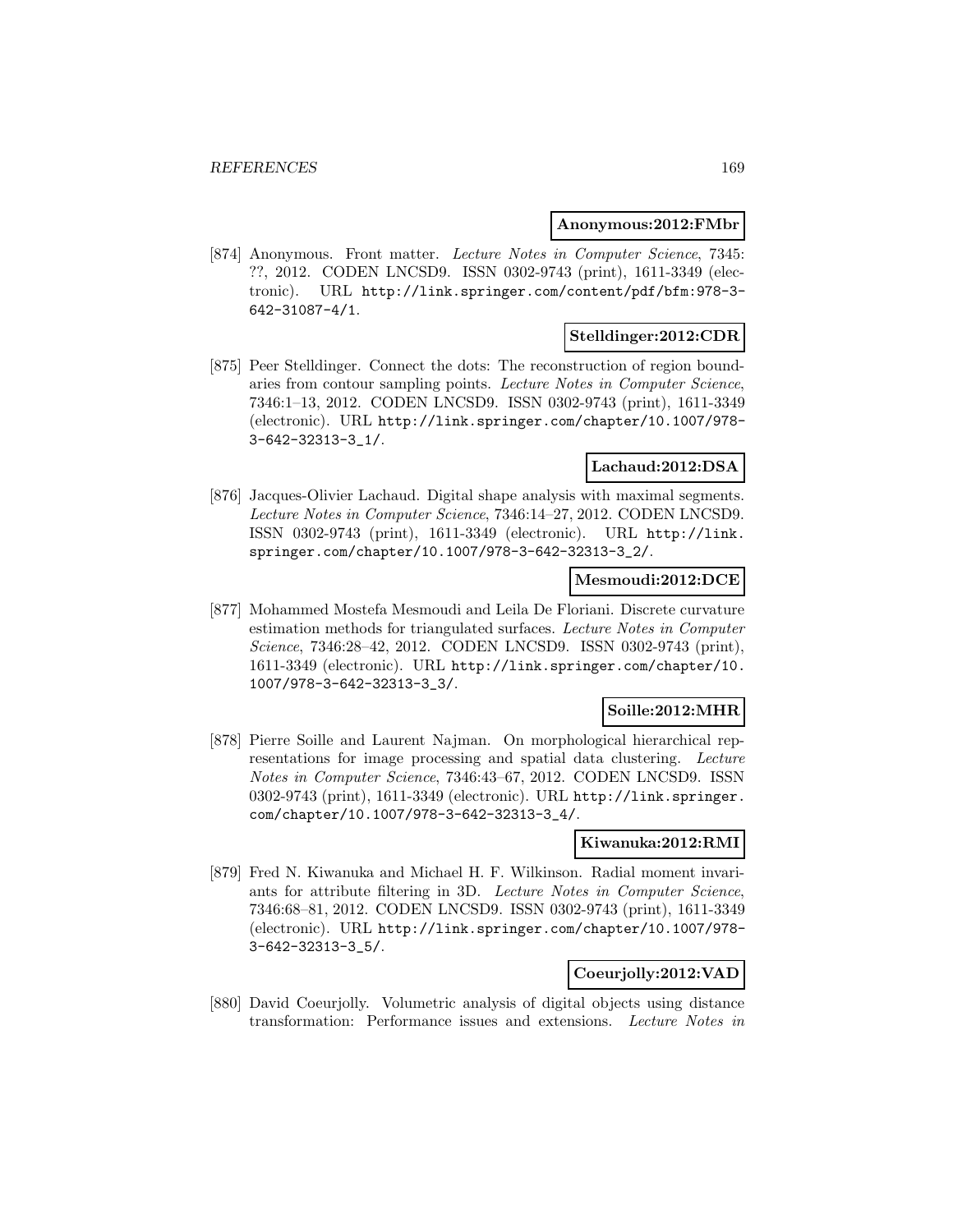Computer Science, 7346:82–92, 2012. CODEN LNCSD9. ISSN 0302- 9743 (print), 1611-3349 (electronic). URL http://link.springer.com/ chapter/10.1007/978-3-642-32313-3\_6/.

### **Kothe:2012:GAE**

[881] Ullrich Köthe, Björn Andres, and Thorben Kröger. Geometric analysis of 3D electron microscopy data. Lecture Notes in Computer Science, 7346: 93–108, 2012. CODEN LNCSD9. ISSN 0302-9743 (print), 1611-3349 (electronic). URL http://link.springer.com/chapter/10.1007/978- 3-642-32313-3\_7/.

# **Gara:2012:MLP**

[882] Mihály Gara, Tamás Sámuel Tasi, and Péter Balázs. Machine learning as a preprocessing phase in discrete tomography. Lecture Notes in Computer Science, 7346:109–124, 2012. CODEN LNCSD9. ISSN 0302-9743 (print), 1611-3349 (electronic). URL http://link.springer.com/chapter/10. 1007/978-3-642-32313-3\_8/.

### **Heyvaert:2012:FPE**

[883] Michaël Heyvaert and Peter Veelaert. Fast planarity estimation and region growing on GPU. Lecture Notes in Computer Science, 7346: 125–139, 2012. CODEN LNCSD9. ISSN 0302-9743 (print), 1611-3349 (electronic). URL http://link.springer.com/chapter/10.1007/978- 3-642-32313-3\_9/.

### **Levillain:2012:WRD**

[884] Roland Levillain and Thierry Géraud. Writing reusable digital topology algorithms in a generic image processing framework. Lecture Notes in Computer Science, 7346:140–153, 2012. CODEN LNCSD9. ISSN 0302- 9743 (print), 1611-3349 (electronic). URL http://link.springer.com/ chapter/10.1007/978-3-642-32313-3\_10/.

#### **Gurevich:2012:NIM**

[885] Igor Gurevich, Artem Myagkov, and Vera Yashina. A new image-mining technique for automation of Parkinson's disease research. Lecture Notes in Computer Science, 7346:154–167, 2012. CODEN LNCSD9. ISSN 0302- 9743 (print), 1611-3349 (electronic). URL http://link.springer.com/ chapter/10.1007/978-3-642-32313-3\_11/.

### **Anonymous:2012:BMp**

[886] Anonymous. Back matter. Lecture Notes in Computer Science, 7346: ??, 2012. CODEN LNCSD9. ISSN 0302-9743 (print), 1611-3349 (electronic). URL http://link.springer.com/content/pdf/bbm:978-3- 642-32313-3/1.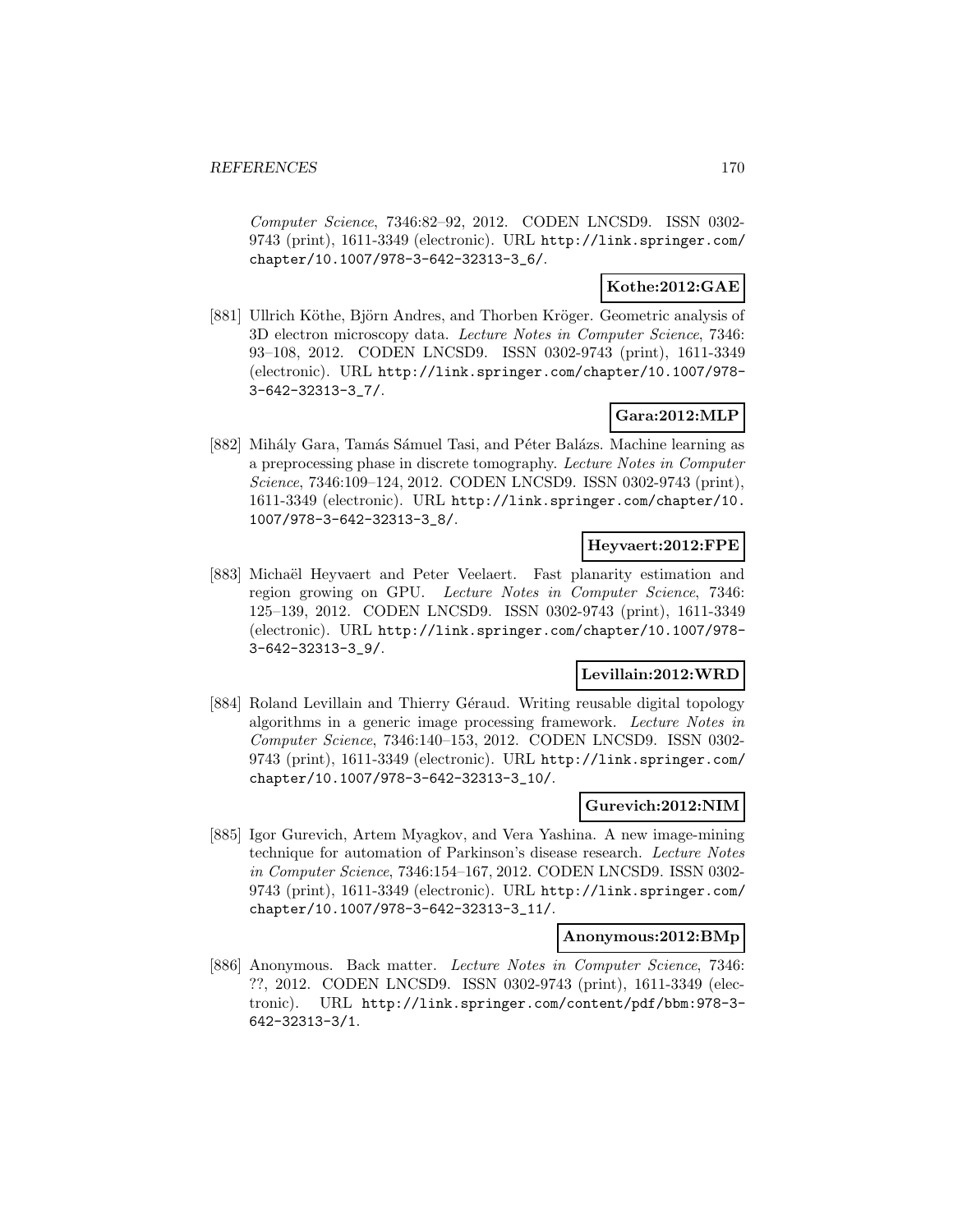#### **Anonymous:2012:FMbs**

[887] Anonymous. Front matter. Lecture Notes in Computer Science, 7346: ??, 2012. CODEN LNCSD9. ISSN 0302-9743 (print), 1611-3349 (electronic). URL http://link.springer.com/content/pdf/bfm:978-3- 642-32313-3/1.

### **Hoare:2012:NMC**

[888] Tony Hoare. Net models for concurrent object behaviour. Lecture Notes in Computer Science, 7347:1–2, 2012. CODEN LNCSD9. ISSN 0302- 9743 (print), 1611-3349 (electronic). URL http://link.springer.com/ accesspage/chapter/10.1007/978-3-642-31131-4\_1.

# **Finkel:2012:TWC**

[889] Alain Finkel and Jean Goubault-Larrecq. The theory of WSTS: The case of complete WSTS. Lecture Notes in Computer Science, 7347: 3–31, 2012. CODEN LNCSD9. ISSN 0302-9743 (print), 1611-3349 (electronic). URL http://link.springer.com/chapter/10.1007/978- 3-642-31131-4\_2/.

### **Mailund:2012:UCP**

[890] Thomas Mailund, Anders E. Halager, and Michael Westergaard. Using colored Petri nets to construct coalescent hidden Markov models: Automatic translation from demographic specifications to efficient inference methods. Lecture Notes in Computer Science, 7347:32–50, 2012. CODEN LNCSD9. ISSN 0302-9743 (print), 1611-3349 (electronic). URL http:// link.springer.com/chapter/10.1007/978-3-642-31131-4\_3/.

### **Sole:2012:SBD**

[891] Marc Solé and Josep Carmona. An SMT-based discovery algorithm for C-nets. Lecture Notes in Computer Science, 7347:51–71, 2012. CODEN LNCSD9. ISSN 0302-9743 (print), 1611-3349 (electronic). URL http:// link.springer.com/chapter/10.1007/978-3-642-31131-4\_4/.

#### **vanderAalst:2012:DPM**

[892] Wil M. P. van der Aalst. Decomposing process mining problems using passages. Lecture Notes in Computer Science, 7347:72–91, 2012. CODEN LNCSD9. ISSN 0302-9743 (print), 1611-3349 (electronic). URL http:// link.springer.com/chapter/10.1007/978-3-642-31131-4\_5/.

# **Liu:2012:CSP**

[893] Guan Jun Liu, Jun Sun, Yang Liu, and Jin Song Dong. Complexity of the soundness problem of bounded workflow nets. Lecture Notes in Computer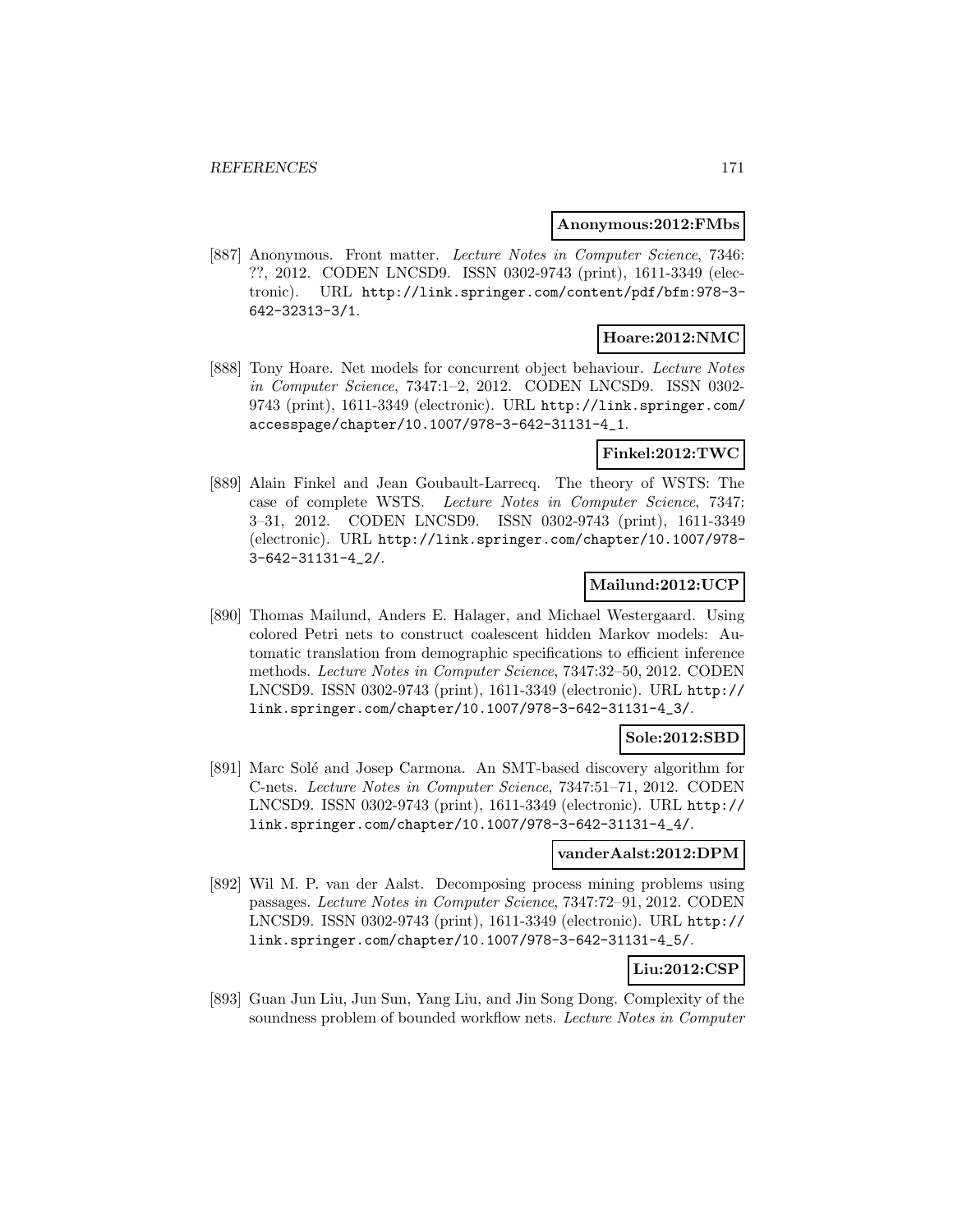Science, 7347:92–107, 2012. CODEN LNCSD9. ISSN 0302-9743 (print), 1611-3349 (electronic). URL http://link.springer.com/chapter/10. 1007/978-3-642-31131-4\_6/.

### **Martos-Salgado:2012:CSP**

[894] María Martos-Salgado and Fernando Rosa-Velardo. Cost soundness for priced resource-constrained workflow nets. Lecture Notes in Computer Science, 7347:108–127, 2012. CODEN LNCSD9. ISSN 0302-9743 (print), 1611-3349 (electronic). URL http://link.springer.com/chapter/10. 1007/978-3-642-31131-4\_7/.

### **Badouel:2012:RWN**

[895] Eric Badouel. On the  $\alpha$ -reconstructibility of workflow nets. Lecture Notes in Computer Science, 7347:128–147, 2012. CODEN LNCSD9. ISSN 0302- 9743 (print), 1611-3349 (electronic). URL http://link.springer.com/ chapter/10.1007/978-3-642-31131-4\_8/.

### **Weidlich:2012:PFR**

[896] Matthias Weidlich and Jan Martijn van der Werf. On profiles and footprints — relational semantics for Petri nets. Lecture Notes in Computer Science, 7347:148–167, 2012. CODEN LNCSD9. ISSN 0302-9743 (print), 1611-3349 (electronic). URL http://link.springer.com/chapter/10. 1007/978-3-642-31131-4\_9/.

# **Fahland:2012:DAS**

[897] Dirk Fahland and Robert Prüfer. Data and abstraction for scenario-based modeling with Petri nets. Lecture Notes in Computer Science, 7347: 168–187, 2012. CODEN LNCSD9. ISSN 0302-9743 (print), 1611-3349 (electronic). URL http://link.springer.com/chapter/10.1007/978- 3-642-31131-4\_10/.

#### **Wang:2012:MCP**

[898] Xu Wang. Maximal confluent processes. Lecture Notes in Computer Science, 7347:188–207, 2012. CODEN LNCSD9. ISSN 0302-9743 (print), 1611-3349 (electronic). URL http://link.springer.com/chapter/10. 1007/978-3-642-31131-4\_11/.

#### **Valmari:2012:ONA**

[899] Antti Valmari and Henri Hansen. Old and new algorithms for minimal coverability sets. Lecture Notes in Computer Science, 7347:208– 227, 2012. CODEN LNCSD9. ISSN 0302-9743 (print), 1611-3349 (electronic). URL http://link.springer.com/chapter/10.1007/978- 3-642-31131-4\_12/.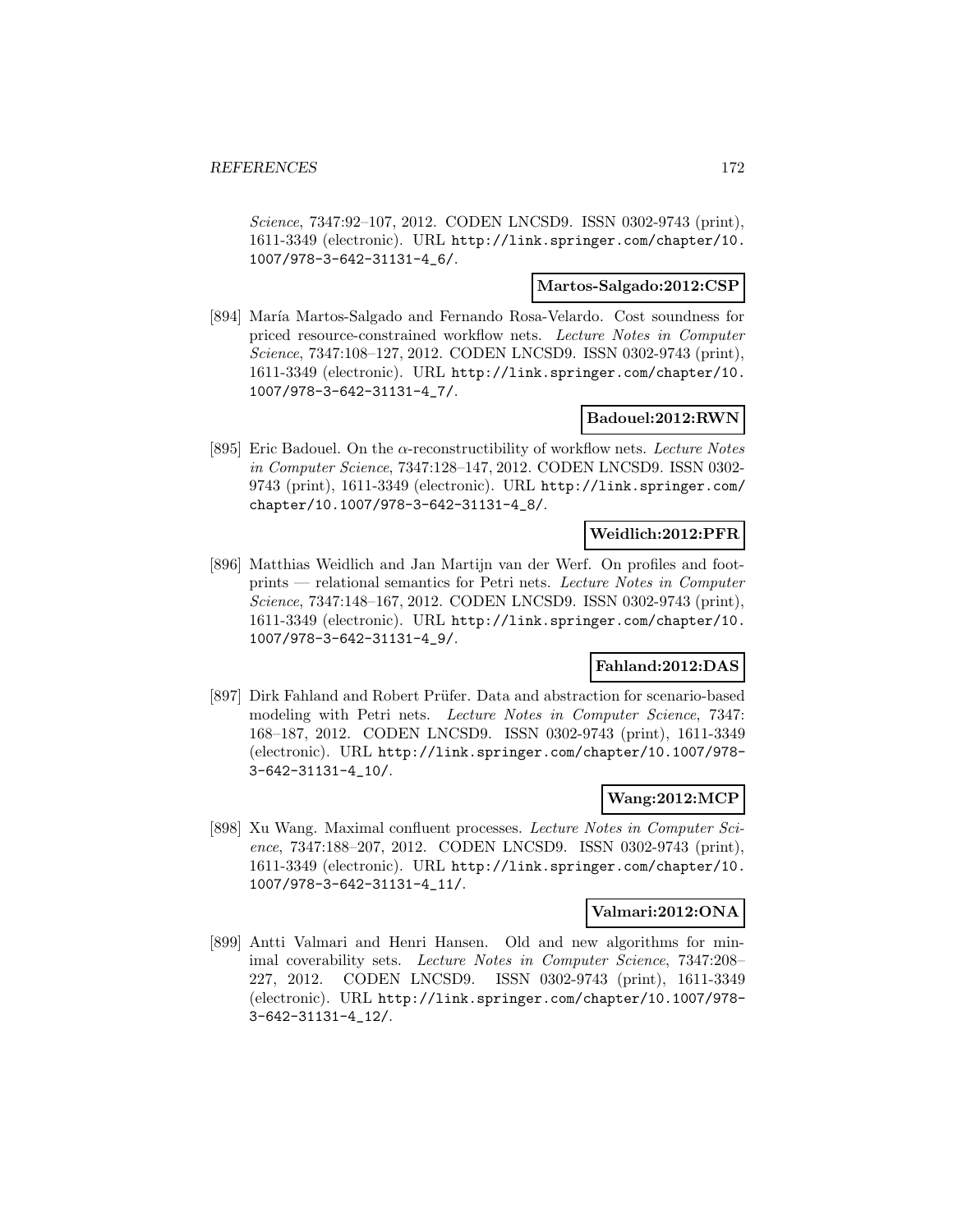#### **Lehmann:2012:SSS**

[900] Andreas Lehmann, Niels Lohmann, and Karsten Wolf. Stubborn sets for simple linear time properties. Lecture Notes in Computer Science, 7347: 228–247, 2012. CODEN LNCSD9. ISSN 0302-9743 (print), 1611-3349 (electronic). URL http://link.springer.com/chapter/10.1007/978- 3-642-31131-4\_13/.

### **Evangelista:2012:HFL**

[901] Sami Evangelista and Lars Michael Kristensen. Hybrid on-the-fly LTL model checking with the sweep-line method. Lecture Notes in Computer Science, 7347:248–267, 2012. CODEN LNCSD9. ISSN 0302-9743 (print), 1611-3349 (electronic). URL http://link.springer.com/chapter/10. 1007/978-3-642-31131-4\_14/.

### **Rakow:2012:SSP**

[902] Astrid Rakow. Safety slicing Petri nets. Lecture Notes in Computer Science, 7347:268–287, 2012. CODEN LNCSD9. ISSN 0302-9743 (print), 1611-3349 (electronic). URL http://link.springer.com/chapter/10. 1007/978-3-642-31131-4\_15/.

### **Gil-Costa:2012:CPV**

[903] Veronica Gil-Costa, Jair Lobos, Alonso Inostrosa-Psijas, and Mauricio Marin. Capacity planning for vertical search engines: An approach based on coloured Petri nets. Lecture Notes in Computer Science, 7347: 288–307, 2012. CODEN LNCSD9. ISSN 0302-9743 (print), 1611-3349 (electronic). URL http://link.springer.com/chapter/10.1007/978- 3-642-31131-4\_16/.

#### **Nakatumba:2012:ICE**

[904] Joyce Nakatumba, Michael Westergaard, and Wil M. P. van der Aalst. An infrastructure for cost-effective testing of operational support algorithms based on colored Petri nets. Lecture Notes in Computer Science, 7347: 308–327, 2012. CODEN LNCSD9. ISSN 0302-9743 (print), 1611-3349 (electronic). URL http://link.springer.com/chapter/10.1007/978- 3-642-31131-4\_17/.

### **Bera:2012:DWT**

[905] Debjyoti Bera, Kees M. van Hee, and Jan Martijn van der Werf. Designing weakly terminating ROS systems. Lecture Notes in Computer Science, 7347:328–347, 2012. CODEN LNCSD9. ISSN 0302-9743 (print), 1611- 3349 (electronic). URL http://link.springer.com/chapter/10.1007/ 978-3-642-31131-4\_18/.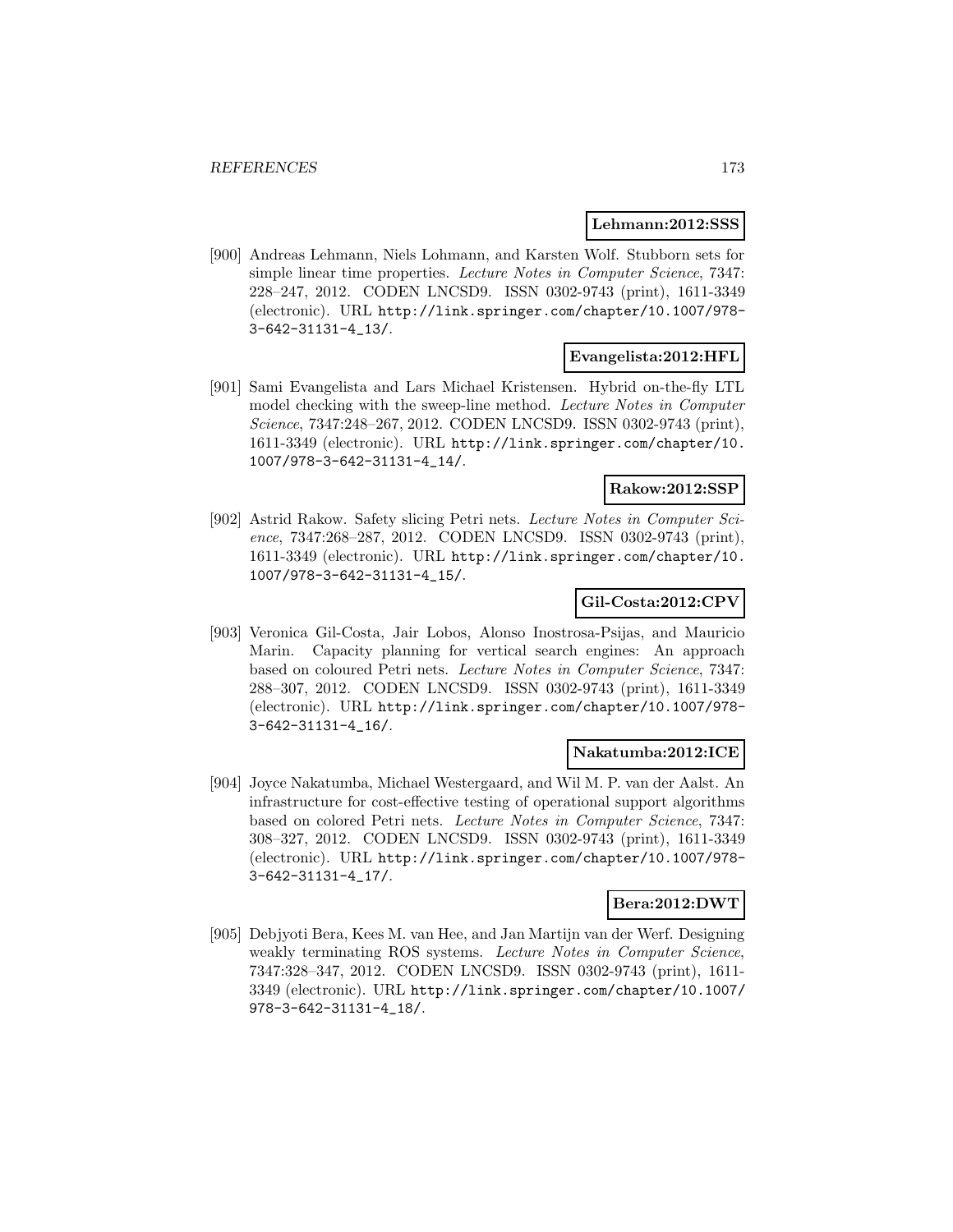### **Cristini:2012:NWN**

[906] Frédéric Cristini and Catherine Tessier. Nets-within-nets to model innovative space system architectures. Lecture Notes in Computer Science, 7347:348–367, 2012. CODEN LNCSD9. ISSN 0302-9743 (print), 1611- 3349 (electronic). URL http://link.springer.com/chapter/10.1007/ 978-3-642-31131-4\_19/.

#### **Heitmann:2012:SNW**

[907] Frank Heitmann and Michael Köhler-Bußmeier.  $P$ - and  $T$ -systems in the nets-within-nets-formalism. Lecture Notes in Computer Science, 7347: 368–387, 2012. CODEN LNCSD9. ISSN 0302-9743 (print), 1611-3349 (electronic). URL http://link.springer.com/chapter/10.1007/978- 3-642-31131-4\_20/.

### **Anonymous:2012:FMbt**

[908] Anonymous. Front matter. Lecture Notes in Computer Science, 7347: ??, 2012. CODEN LNCSD9. ISSN 0302-9743 (print), 1611-3349 (electronic). URL http://link.springer.com/content/pdf/bfm:978-3- 642-31131-4/1.

# **Ostell:2012:ENS**

[909] James M. Ostell. Entrez: The NCBI search and discovery engine. Lecture Notes in Computer Science, 7348:1–4, 2012. CODEN LNCSD9. ISSN 0302-9743 (print), 1611-3349 (electronic). URL http://link.springer. com/chapter/10.1007/978-3-642-31040-9\_1/.

### **Trissl:2012:IRI**

[910] Silke Trißl, Philipp Hussels, and Ulf Leser. InterOnto — ranking inter-ontology links. Lecture Notes in Computer Science, 7348:5–20, 2012. CODEN LNCSD9. ISSN 0302-9743 (print), 1611-3349 (electronic). URL http://link.springer.com/chapter/10.1007/978-3- 642-31040-9\_2/.

## **Benik:2012:FCG**

[911] Joseph Benik, Caren Chang, Louiqa Raschid, Maria-Esther Vidal, and Guillermo Palma. Finding cross genome patterns in annotation graphs. Lecture Notes in Computer Science, 7348:21–36, 2012. CODEN LNCSD9. ISSN 0302-9743 (print), 1611-3349 (electronic). URL http://link. springer.com/chapter/10.1007/978-3-642-31040-9\_3/.

### **Maskat:2012:PYG**

[912] Ruhaila Maskat, Norman W. Paton, and Suzanne M. Embury. Pay-asyou-go ranking of schema mappings using query logs. Lecture Notes in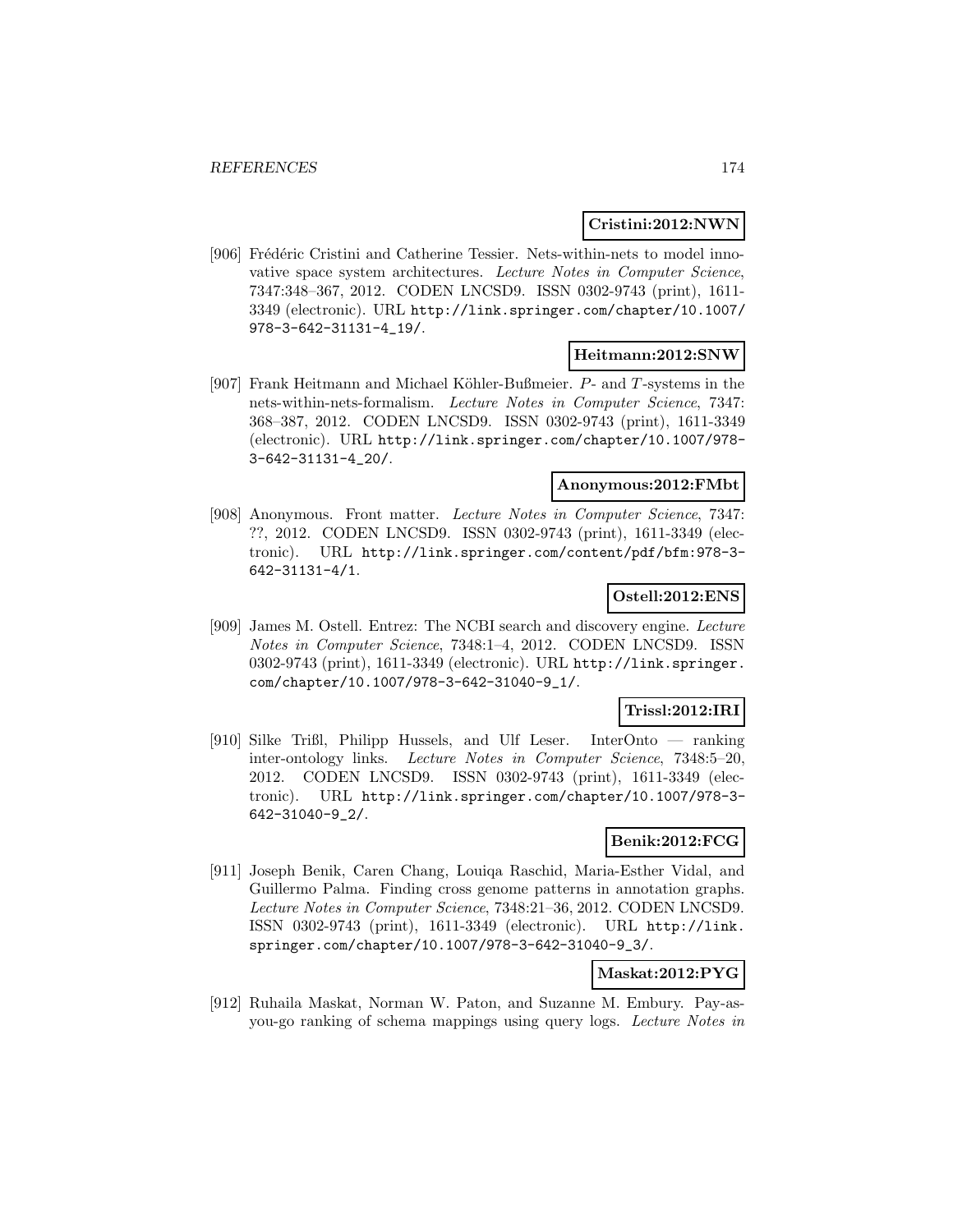Computer Science, 7348:37–52, 2012. CODEN LNCSD9. ISSN 0302- 9743 (print), 1611-3349 (electronic). URL http://link.springer.com/ chapter/10.1007/978-3-642-31040-9\_4/.

### **Barker:2012:CSU**

[913] Ken Barker. Combining structured and unstructured knowledge sources for question answering in Watson. Lecture Notes in Computer Science, 7348:53–55, 2012. CODEN LNCSD9. ISSN 0302-9743 (print), 1611-3349 (electronic). URL http://link.springer.com/chapter/10.1007/978- 3-642-31040-9\_5/.

### **Shironoshita:2012:CDI**

[914] E. Patrick Shironoshita, Yves R. Jean-Mary, Ray M. Bradley, and Patricia Buendia. Cancer data integration and querying with GeneTegra. Lecture Notes in Computer Science, 7348:56–70, 2012. CODEN LNCSD9. ISSN 0302-9743 (print), 1611-3349 (electronic). URL http://link.springer. com/chapter/10.1007/978-3-642-31040-9\_6/.

# **Ogbuji:2012:ILD**

[915] Chimezie Ogbuji and Rong Xu. Integrating large, disparate biomedical ontologies to boost organ development network connectivity. Lecture Notes in Computer Science, 7348:71–82, 2012. CODEN LNCSD9. ISSN 0302- 9743 (print), 1611-3349 (electronic). URL http://link.springer.com/ chapter/10.1007/978-3-642-31040-9\_7/.

### **Burger:2012:VCG**

[916] John D. Burger, Emily Doughty, Sam Bayer, David Tresner-Kirsch, and Ben Wellner. Validating candidate gene-mutation relations in MEDLINE abstracts via crowdsourcing. Lecture Notes in Computer Science, 7348: 83–91, 2012. CODEN LNCSD9. ISSN 0302-9743 (print), 1611-3349 (electronic). URL http://link.springer.com/chapter/10.1007/978- 3-642-31040-9\_8/.

### **Cimino:2012:BTR**

[917] James J. Cimino. The biomedical translational research information system: Clinical data integration at the national institutes of health. Lecture Notes in Computer Science, 7348:92, 2012. CODEN LNCSD9. ISSN 0302-9743 (print), 1611-3349 (electronic). URL http://link.springer. com/accesspage/chapter/10.1007/978-3-642-31040-9\_9.

### **Segagni:2012:OII**

[918] Daniele Segagni, Matteo Gabetta, Valentina Tibollo, Alberto Zambelli, and Silvia G. Priori. ONCO-i2b2: Improve patients selection through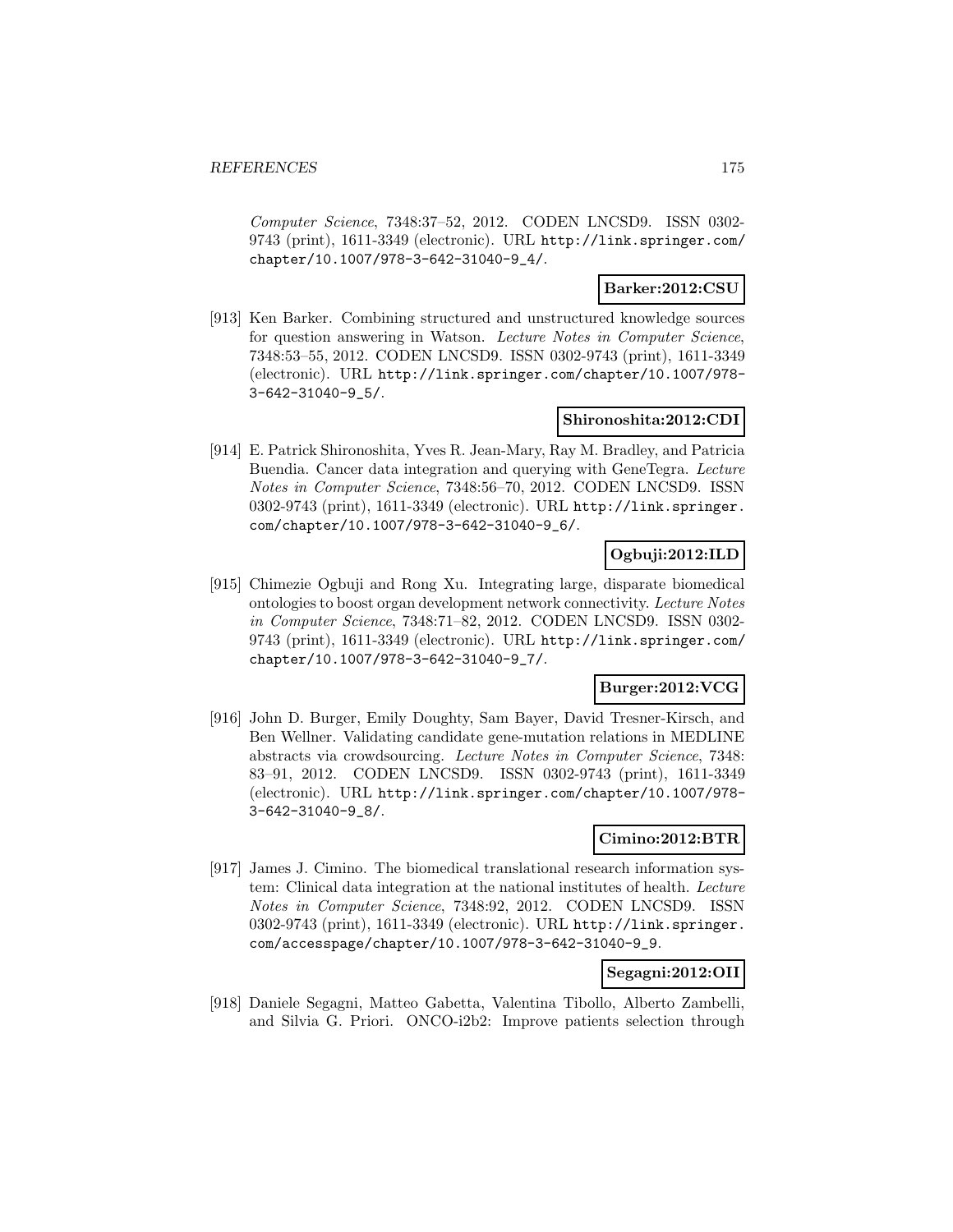case-based information retrieval techniques. Lecture Notes in Computer Science, 7348:93–99, 2012. CODEN LNCSD9. ISSN 0302-9743 (print), 1611-3349 (electronic). URL http://link.springer.com/chapter/10. 1007/978-3-642-31040-9\_10/.

#### **Demner-Fushman:2012:SSF**

[919] Dina Demner-Fushman and Swapna Abhyankar. Syntactic-semantic frames for clinical cohort identification queries. Lecture Notes in Computer Science, 7348:100–112, 2012. CODEN LNCSD9. ISSN 0302-9743 (print), 1611-3349 (electronic). URL http://link.springer.com/chapter/10. 1007/978-3-642-31040-9\_11/.

### **Anonymous:2012:BMq**

[920] Anonymous. Back matter. Lecture Notes in Computer Science, 7348: ??, 2012. CODEN LNCSD9. ISSN 0302-9743 (print), 1611-3349 (electronic). URL http://link.springer.com/content/pdf/bbm:978-3- 642-31040-9/1.

#### **Anonymous:2012:FMbu**

[921] Anonymous. Front matter. Lecture Notes in Computer Science, 7348: ??, 2012. CODEN LNCSD9. ISSN 0302-9743 (print), 1611-3349 (electronic). URL http://link.springer.com/content/pdf/bfm:978-3- 642-31040-9/1.

#### **Seidewitz:2012:EUM**

[922] Ed Seidewitz. Executable UML: From multi-domain to multi-core. Lecture Notes in Computer Science, 7349:1, 2012. CODEN LNCSD9. ISSN 0302- 9743 (print), 1611-3349 (electronic). URL http://link.springer.com/ accesspage/chapter/10.1007/978-3-642-31491-9\_1.

### **Lonn:2012:MMA**

[923] Henrik Lönn. Models meeting automotive design challenges. Lecture Notes in Computer Science, 7349:2–3, 2012. CODEN LNCSD9. ISSN 0302- 9743 (print), 1611-3349 (electronic). URL http://link.springer.com/ accesspage/chapter/10.1007/978-3-642-31491-9\_2.

#### **Mosser:2012:CMC**

[924] Sébastien Mosser and Mireille Blay-Fornarino. A commutative model composition operator to support software adaptation. Lecture Notes in Computer Science, 7349:4–19, 2012. CODEN LNCSD9. ISSN 0302- 9743 (print), 1611-3349 (electronic). URL http://link.springer.com/ chapter/10.1007/978-3-642-31491-9\_3/.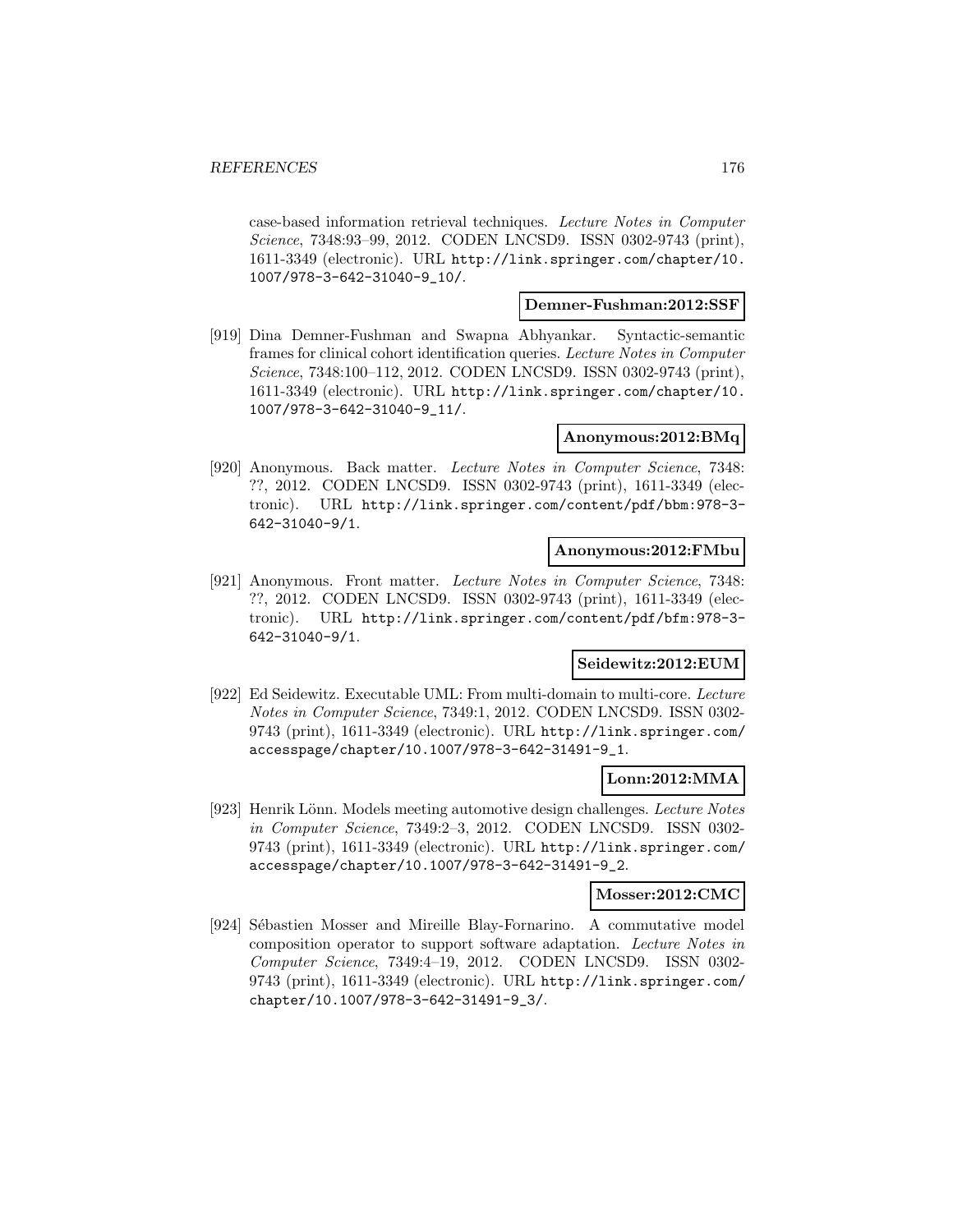#### **Votintseva:2012:CSM**

[925] Anjelika Votintseva and Petra Witschel. Comparative study of modelbased and multi-domain system engineering approaches for industrial settings. Lecture Notes in Computer Science, 7349:20–31, 2012. CODEN LNCSD9. ISSN 0302-9743 (print), 1611-3349 (electronic). URL http:// link.springer.com/chapter/10.1007/978-3-642-31491-9\_4/.

### **Kuhlmann:2012:SSB**

[926] Mirco Kuhlmann and Martin Gogolla. Strengthening SAT-based validation of UML/OCL models by representing collections as relations. Lecture Notes in Computer Science, 7349:32–48, 2012. CODEN LNCSD9. ISSN 0302-9743 (print), 1611-3349 (electronic). URL http://link.springer. com/chapter/10.1007/978-3-642-31491-9\_5/.

### **Elaasar:2012:MIT**

[927] Maged Elaasar and Yvan Labiche. Model interchange testing: a process and a case study. Lecture Notes in Computer Science, 7349:49– 61, 2012. CODEN LNCSD9. ISSN 0302-9743 (print), 1611-3349 (electronic). URL http://link.springer.com/chapter/10.1007/978-3- 642-31491-9\_6/.

### **Goldschmidt:2012:IDS**

[928] Thomas Goldschmidt and Wolfgang Mahnke. An internal domain-specific language for constructing OPC UA queries and event filters. Lecture Notes in Computer Science, 7349:62–73, 2012. CODEN LNCSD9. ISSN 0302- 9743 (print), 1611-3349 (electronic). URL http://link.springer.com/ chapter/10.1007/978-3-642-31491-9\_7/.

#### **Briand:2012:CUS**

[929] Lionel Briand, Yvan Labiche, and Yanhua Liu. Combining UML sequence and state machine diagrams for data-flow based integration testing. Lecture Notes in Computer Science, 7349:74–89, 2012. CODEN LNCSD9. ISSN 0302-9743 (print), 1611-3349 (electronic). URL http: //link.springer.com/chapter/10.1007/978-3-642-31491-9\_8/.

#### **Selim:2012:MTM**

[930] Gehan M. K. Selim, Shige Wang, and James R. Cordy. Model transformations for migrating legacy models: An industrial case study. Lecture Notes in Computer Science, 7349:90–101, 2012. CODEN LNCSD9. ISSN 0302-9743 (print), 1611-3349 (electronic). URL http://link.springer. com/chapter/10.1007/978-3-642-31491-9\_9/.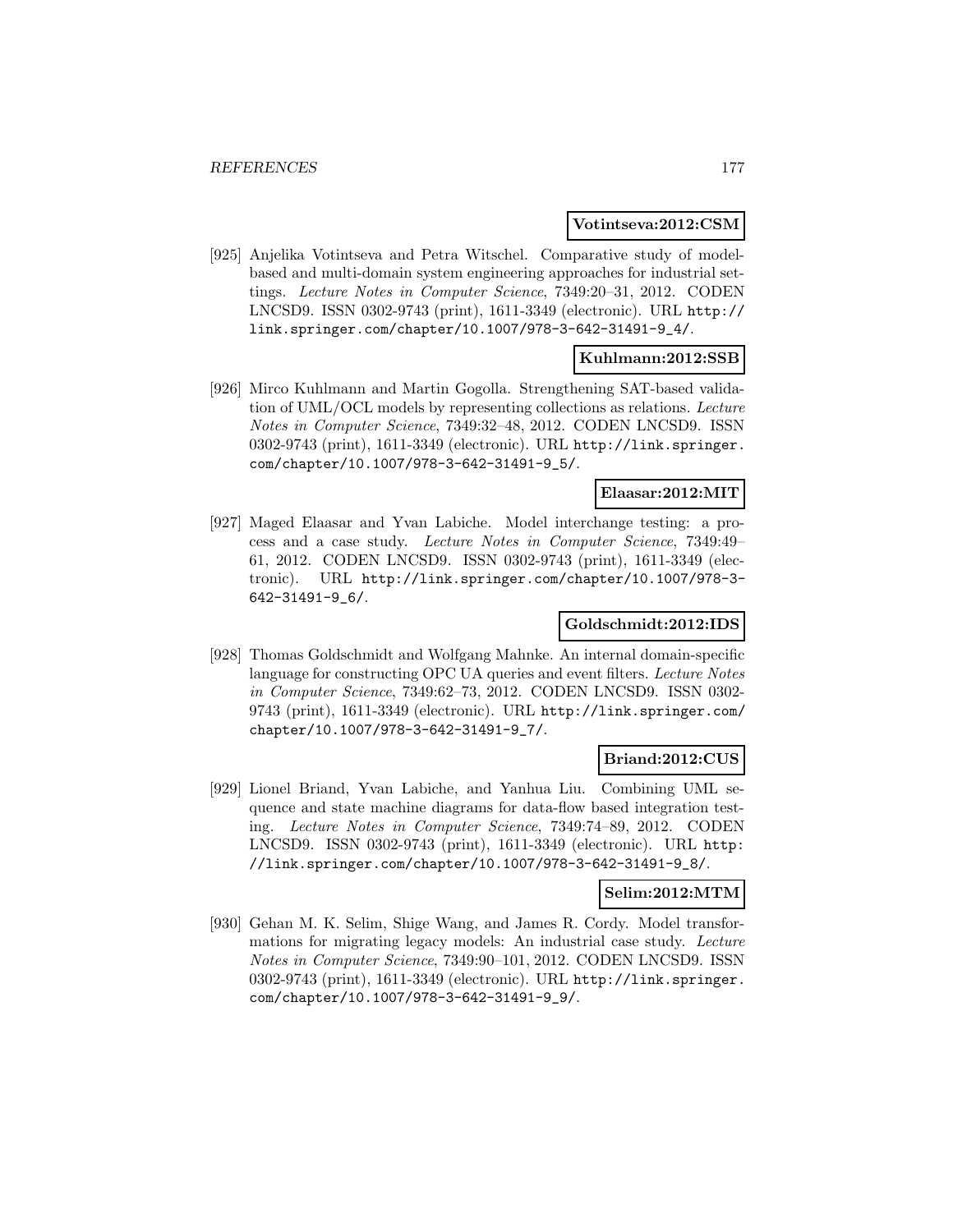### **Rath:2012:DFE**

[931] István Ráth, Ábel Hegedüs, and Dániel Varró. Derived features for EMF by integrating advanced model queries. Lecture Notes in Computer Science, 7349:102–117, 2012. CODEN LNCSD9. ISSN 0302-9743 (print), 1611-3349 (electronic). URL http://link.springer.com/chapter/10. 1007/978-3-642-31491-9\_10/.

### **Kolovos:2012:LAM**

[932] Dimitrios S. Kolovos and Louis M. Rose. A lightweight approach for managing XML documents with MDE languages. Lecture Notes in Computer Science, 7349:118–132, 2012. CODEN LNCSD9. ISSN 0302-9743 (print), 1611-3349 (electronic). URL http://link.springer.com/chapter/10. 1007/978-3-642-31491-9\_11/.

### **Yue:2012:BGB**

[933] Tao Yue and Shaukat Ali. Bridging the gap between requirements and aspect state machines to support non-functional testing: Industrial case studies. Lecture Notes in Computer Science, 7349:133–145, 2012. CODEN LNCSD9. ISSN 0302-9743 (print), 1611-3349 (electronic). URL http:// link.springer.com/chapter/10.1007/978-3-642-31491-9\_12/.

### **Puissant:2012:BRP**

[934] Jorge Pinna Puissant and Ragnhild Van Der Straeten. Badger: a regression planner to resolve design model inconsistencies. Lecture Notes in Computer Science, 7349:146–161, 2012. CODEN LNCSD9. ISSN 0302- 9743 (print), 1611-3349 (electronic). URL http://link.springer.com/ chapter/10.1007/978-3-642-31491-9\_13/.

### **Zhang:2012:AOM**

[935] Gefei Zhang. Aspect-oriented modeling of mutual exclusion in UML state machines. Lecture Notes in Computer Science, 7349:162–177, 2012. CODEN LNCSD9. ISSN 0302-9743 (print), 1611-3349 (electronic). URL http://link.springer.com/chapter/10.1007/978-3- 642-31491-9\_14/.

#### **Pfeiffer:2012:TML**

[936] Rolf-Helge Pfeiffer and Andrzej Wasowski. TexMo: a multi-language development environment. Lecture Notes in Computer Science, 7349: 178–193, 2012. CODEN LNCSD9. ISSN 0302-9743 (print), 1611-3349 (electronic). URL http://link.springer.com/chapter/10.1007/978- 3-642-31491-9\_15/.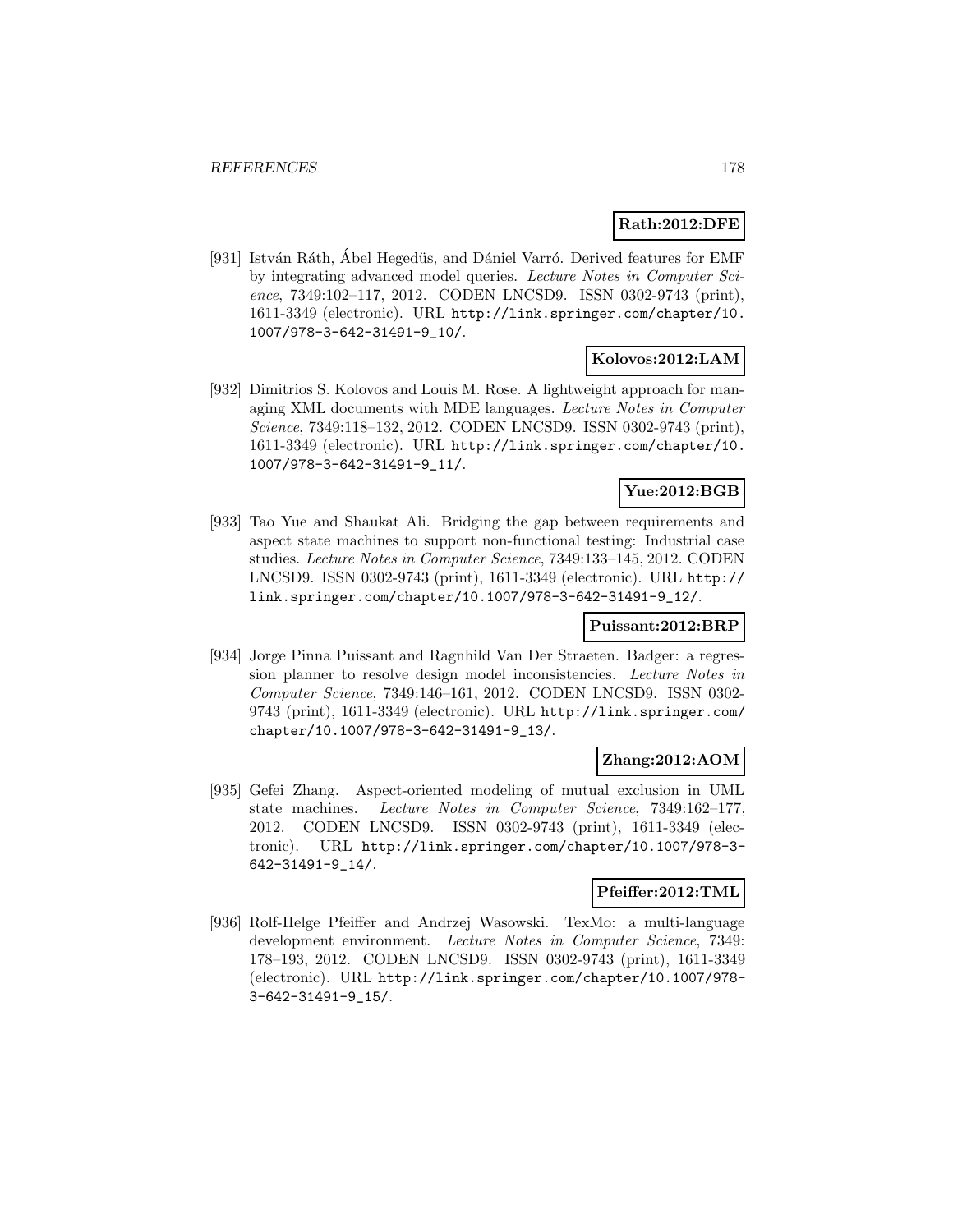#### **Atkinson:2012:FEM**

[937] Colin Atkinson, Ralph Gerbig, and Bastian Kennel. On-the-fly emendation of multi-level models. Lecture Notes in Computer Science, 7349: 194–209, 2012. CODEN LNCSD9. ISSN 0302-9743 (print), 1611-3349 (electronic). URL http://link.springer.com/chapter/10.1007/978- 3-642-31491-9\_16/.

### **Rieke:2012:SRR**

[938] Jan Rieke and Oliver Sudmann. Specifying refinement relations in vertical model transformations. Lecture Notes in Computer Science, 7349: 210–225, 2012. CODEN LNCSD9. ISSN 0302-9743 (print), 1611-3349 (electronic). URL http://link.springer.com/chapter/10.1007/978- 3-642-31491-9\_17/.

### **Behjati:2012:MBA**

[939] Razieh Behjati, Shiva Nejati, and Tao Yue. Model-based automated and guided configuration of embedded software systems. Lecture Notes in Computer Science, 7349:226–243, 2012. CODEN LNCSD9. ISSN 0302- 9743 (print), 1611-3349 (electronic). URL http://link.springer.com/ chapter/10.1007/978-3-642-31491-9\_18/.

### **Buttner:2012:LSR**

[940] Fabian B¨uttner and Jordi Cabot. Lightweight string reasoning for OCL. Lecture Notes in Computer Science, 7349:244–258, 2012. CODEN LNCSD9. ISSN 0302-9743 (print), 1611-3349 (electronic). URL http:// link.springer.com/chapter/10.1007/978-3-642-31491-9\_19/.

#### **deLara:2012:DST**

[941] Juan de Lara and Esther Guerra. Domain-specific textual meta-modelling languages for model driven engineering. Lecture Notes in Computer Science, 7349:259–274, 2012. CODEN LNCSD9. ISSN 0302-9743 (print), 1611-3349 (electronic). URL http://link.springer.com/chapter/10. 1007/978-3-642-31491-9\_20/.

#### **Anonymous:2012:FMbv**

[942] Anonymous. Front matter. Lecture Notes in Computer Science, 7349: ??, 2012. CODEN LNCSD9. ISSN 0302-9743 (print), 1611-3349 (electronic). URL http://link.springer.com/content/pdf/bfm:978-3- 642-31491-9/1.

### **Bordihn:2012:LAE**

[943] Henning Bordihn, Martin Kutrib, and Bianca Truthe, editors. Languages Alive: Essays Dedicated to Jürgen Dassow on the Occasion of His 65th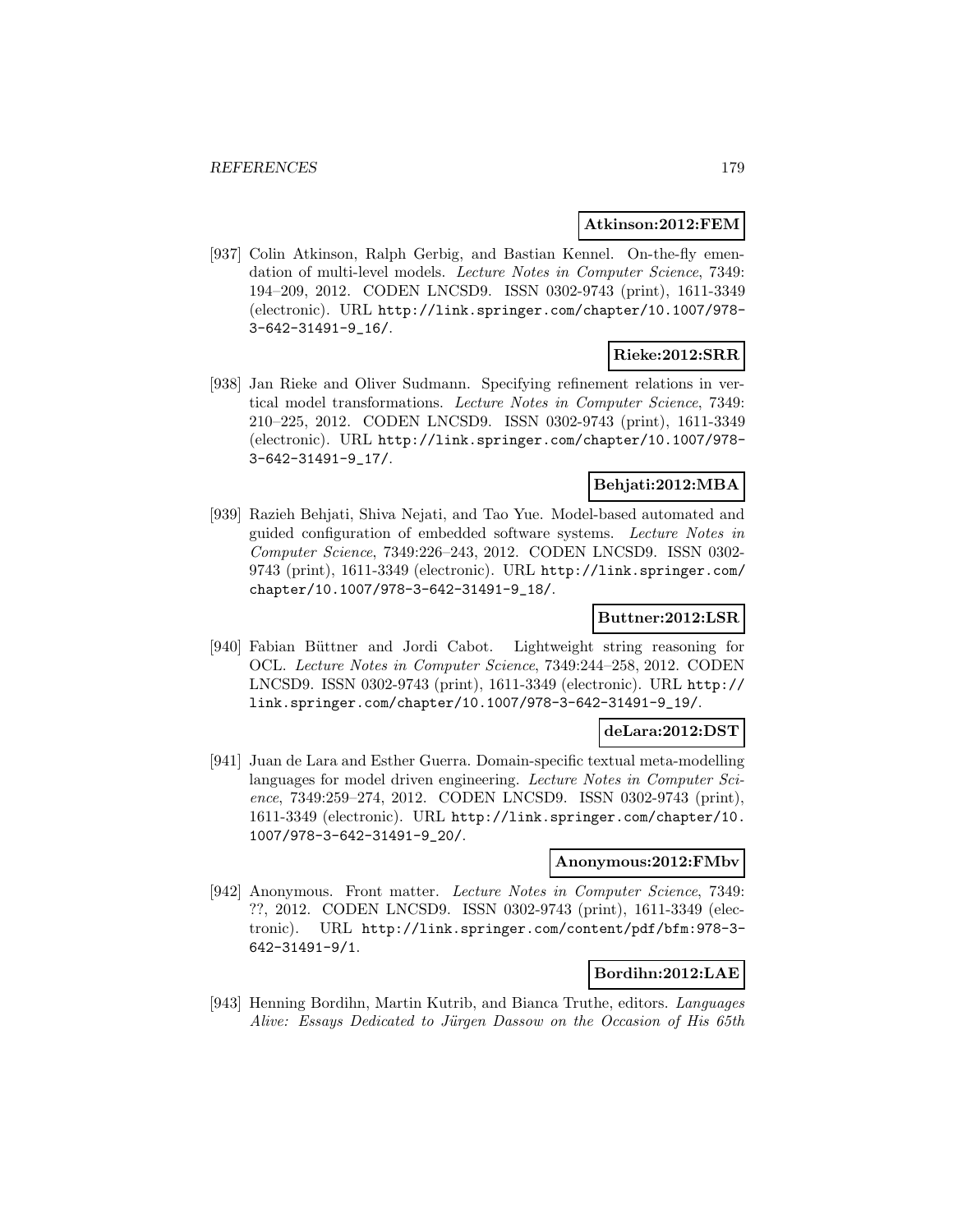Birthday, volume 7300 of Lecture Notes in Computer Science. Springer-Verlag Inc., New York, NY, USA, 2012. CODEN LNCSD9. ISBN 3-642- 31643-3 (print), 3-642-31644-1 (e-book). ISSN 0302-9743 (print), 1611- 3349 (electronic). LCCN ???? URL http://www.springerlink.com/ content/978-3-642-31644-9.

# **Tan:2012:AKDa**

[944] Pang-Ning Tan, Sanjay Chawla, Chin Kuan Ho, and James Bailey, editors. Advances in Knowledge Discovery and Data Mining: 16th Pacific– Asia Conference, PAKDD 2012, Kuala Lumpur, Malaysia, May 29–June 1, 2012, Proceedings, Part I, volume 7301 of Lecture Notes in Computer Science. Springer-Verlag Inc., New York, NY, USA, 2012. CO-DEN LNCSD9. ISBN 3-642-30216-5 (print), 3-642-30217-3 (e-book). ISSN 0302-9743 (print), 1611-3349 (electronic). LCCN ???? URL http://www. springerlink.com/content/978-3-642-30217-6.

# **Tan:2012:AKDb**

[945] Pang-Ning Tan, Sanjay Chawla, Chin Kuan Ho, and James Bailey, editors. Advances in Knowledge Discovery and Data Mining: 16th Pacific– Asia Conference, PAKDD 2012, Kuala Lumpur, Malaysia, May 29–June 1, 2012, Proceedings, Part II, volume 7302 of Lecture Notes in Computer Science. Springer-Verlag Inc., New York, NY, USA, 2012. CODEN LNCSD9. ISBN 3-642-30219-X (print), 3-642-30220-3 (e-book). ISSN 0302-9743 (print), 1611-3349 (electronic). LCCN ???? URL http://www. springerlink.com/content/978-3-642-30220-6.

### **Pankratius:2012:MSE**

[946] Victor Pankratius and Michael Philippsen, editors. Multicore Software Engineering, Performance, and Tools: International Conference, MSEPT 2012, Prague, Czech Republic, May 31–June 1, 2012. Proceedings, volume 7303 of Lecture Notes in Computer Science. Springer-Verlag Inc., New York, NY, USA, 2012. CODEN LNCSD9. ISBN 3-642-31201-2 (print), 3-642-31202-0 (e-book). ISSN 0302-9743 (print), 1611-3349 (electronic). LCCN ???? URL http://www.springerlink.com/content/978-3-642- 31202-1.

### **Furia:2012:OMC**

[947] Carlo A. Furia and Sebastian Nanz, editors. Objects, Models, Components, Patterns: 50th International Conference, TOOLS 2012, Prague, Czech Republic, May 29–31, 2012. Proceedings, volume 7304 of Lecture Notes in Computer Science. Springer-Verlag Inc., New York, NY, USA, 2012. CODEN LNCSD9. ISBN 3-642-30560-1 (print), 3-642-30561-X (e-book). ISSN 0302-9743 (print), 1611-3349 (electronic). LCCN ???? URL http: //www.springerlink.com/content/978-3-642-30561-0.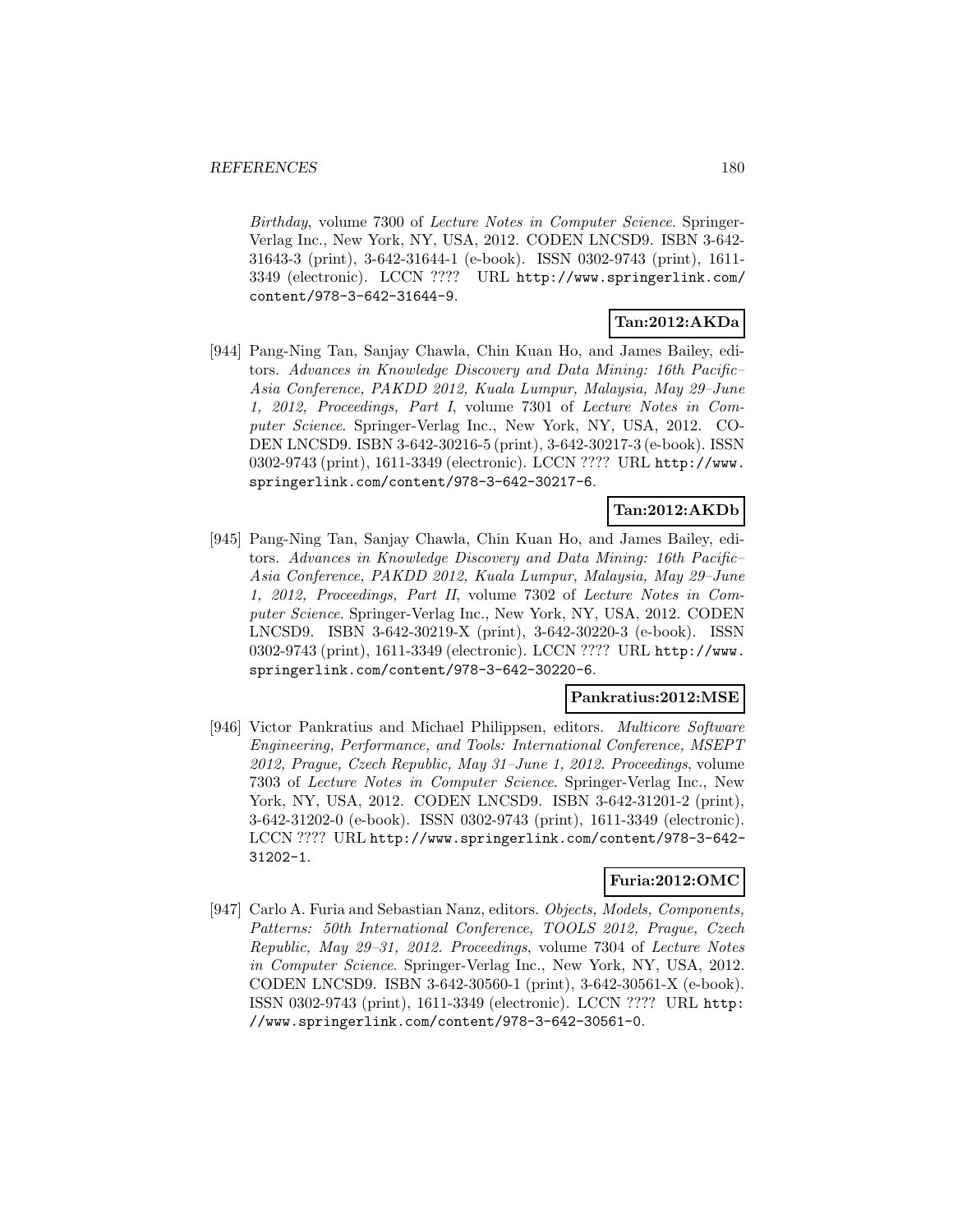## **Brucker:2012:TPI**

[948] Achim D. Brucker and Jacques Julliand, editors. Tests and Proofs: 6th International Conference, TAP 2012, Prague, Czech Republic, May 31–June 1, 2012. Proceedings, volume 7305 of Lecture Notes in Computer Science. Springer-Verlag Inc., New York, NY, USA, 2012. CODEN LNCSD9. ISBN 3-642-30472-9 (print), 3-642-30473-7 (e-book). ISSN 0302-9743 (print), 1611-3349 (electronic). LCCN ???? URL http://www.springerlink. com/content/978-3-642-30473-6.

## **Gschwind:2012:SCI**

[949] Thomas Gschwind, Flavio De Paoli, Volker Gruhn, and Matthias Book, editors. Software Composition: 11th International Conference, SC 2012, Prague, Czech Republic, May 31–June 1, 2012. Proceedings, volume 7306 of Lecture Notes in Computer Science. Springer-Verlag Inc., New York, NY, USA, 2012. CODEN LNCSD9. ISBN 3-642-30563-6 (print), 3- 642-30564-4 (e-book). ISSN 0302-9743 (print), 1611-3349 (electronic). LCCN ???? URL http://www.springerlink.com/content/978-3-642- 30564-1.

# **Hu:2012:TPM**

[950] Zhenjiang Hu and Juan de Lara, editors. Theory and Practice of Model Transformations: 5th International Conference, ICMT 2012, Prague, Czech Republic, May 28–29, 2012. Proceedings, volume 7307 of Lecture Notes in Computer Science. Springer-Verlag Inc., New York, NY, USA, 2012. CODEN LNCSD9. ISBN 3-642-30475-3 (print), 3-642-30476-1 (ebook). ISSN 0302-9743 (print), 1611-3349 (electronic). LCCN ???? URL http://www.springerlink.com/content/978-3-642-30476-7.

## **Brorsson:2012:RST**

[951] Mats Brorsson and Luís Miguel Pinho, editors. Reliable Software Technologies — Ada–Europe 2012: 17th Ada–Europe International Conference on Reliable Software Technologies, Stockholm, Sweden, June 11–15, 2012. Proceedings, volume 7308 of Lecture Notes in Computer Science. Springer-Verlag Inc., New York, NY, USA, 2012. CODEN LNCSD9. ISBN 3-642- 30597-0 (print), 3-642-30598-9 (e-book). ISSN 0302-9743 (print), 1611- 3349 (electronic). LCCN ???? URL http://www.springerlink.com/ content/978-3-642-30598-6.

# **Ferri:2012:CTI**

[952] Massimo Ferri, Patrizio Frosini, Claudia Landi, Andrea Cerri, and Barbara Di Fabio, editors. Computational Topology in Image Context: 4th International Workshop, CTIC 2012, Bertinoro, Italy, May 28–30, 2012.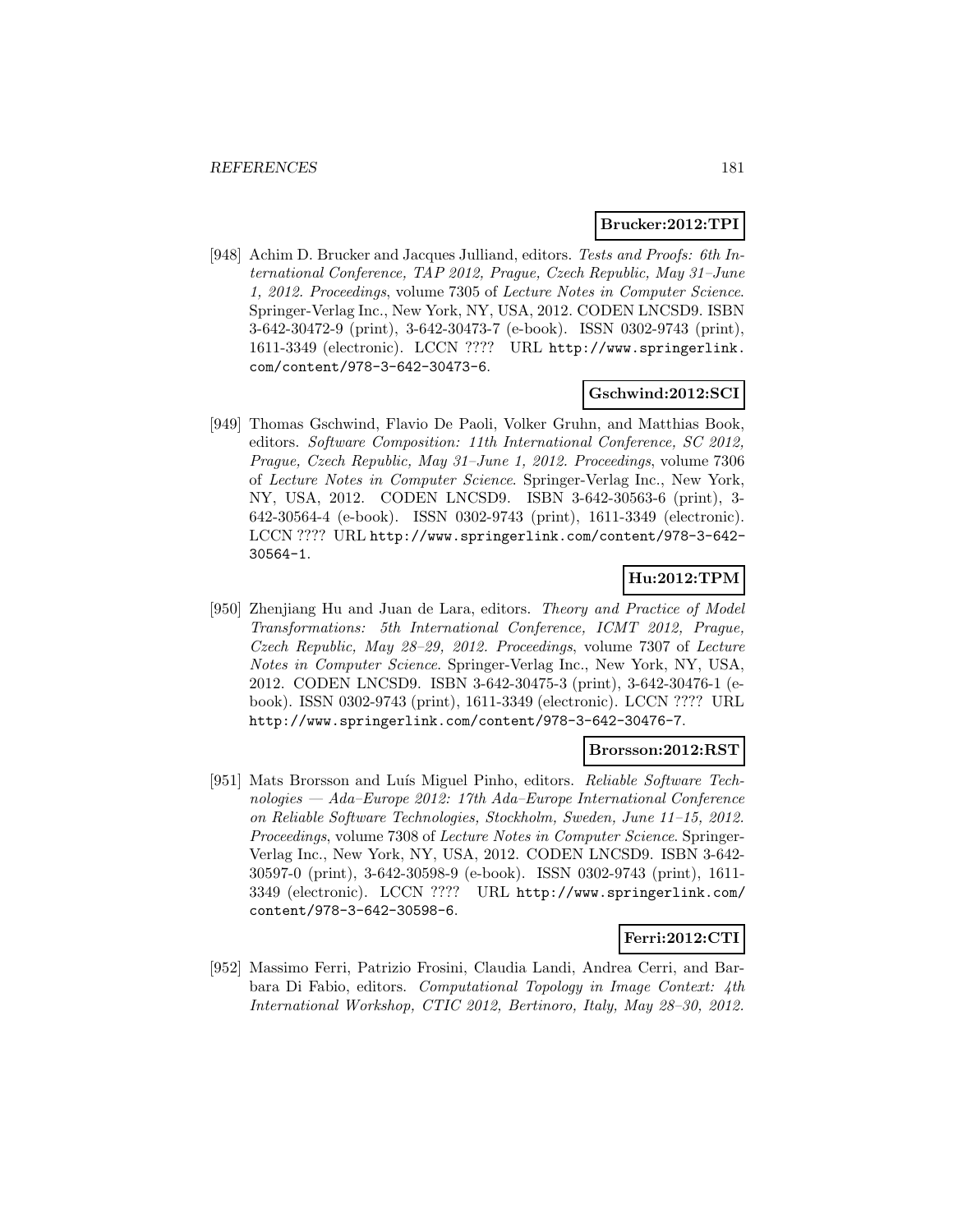Proceedings, volume 7309 of Lecture Notes in Computer Science. Springer-Verlag Inc., New York, NY, USA, 2012. CODEN LNCSD9. ISBN 3-642- 30237-8 (print), 3-642-30238-6 (e-book). ISSN 0302-9743 (print), 1611- 3349 (electronic). LCCN ???? URL http://www.springerlink.com/ content/978-3-642-30238-1.

# **Kosseim:2012:AAI**

[953] Leila Kosseim and Diana Inkpen, editors. Advances in Artificial Intelligence: 25th Canadian Conference on Artificial Intelligence, Canadian AI 2012, Toronto, ON, Canada, May 28–30, 2012. Proceedings, volume 7310 of Lecture Notes in Computer Science. Springer-Verlag Inc., New York, NY, USA, 2012. CODEN LNCSD9. ISBN 3-642-30352-8 (print), 3-642-30353-6 (e-book). ISSN 0302-9743 (print), 1611-3349 (electronic). LCCN ???? URL http://www.springerlink.com/content/978-3-642- 30353-1.

# **Liu:2012:ACI**

[954] Jing Liu, Cesare Alippi, Bernadette Bouchon-Meunier, Garrison W. Greenwood, and Hussein A. Abbass, editors. Advances in Computational Intelligence: IEEE World Congress on Computational Intelligence, WCCI 2012, Brisbane, Australia, June 10–15, 2012. Plenary/Invited Lectures, volume 7311 of Lecture Notes in Computer Science. Springer-Verlag Inc., New York, NY, USA, 2012. CODEN LNCSD9. ISBN 3-642-30686-1 (print), 3-642-30687-X (e-book). ISSN 0302-9743 (print), 1611-3349 (electronic). LCCN ???? URL http://www.springerlink.com/content/ 978-3-642-30687-7.

## **Chapman:2012:OHW**

[955] Barbara M. Chapman, Federico Massaioli, Matthias S. Müller, and Marco Rorro, editors. OpenMP in a Heterogeneous World: 8th International Workshop on OpenMP, IWOMP 2012, Rome, Italy, June 11–13, 2012. Proceedings, volume 7312 of Lecture Notes in Computer Science. Springer-Verlag Inc., New York, NY, USA, 2012. CODEN LNCSD9. ISBN 3-642- 30960-7 (print), 3-642-30961-5 (e-book). ISSN 0302-9743 (print), 1611- 3349 (electronic). LCCN ???? URL http://www.springerlink.com/ content/978-3-642-30961-8.

# **Noble:2012:EOO**

[956] James Noble, editor.  $ECOOP$  2012  $-$  Object-Oriented Programming: 26th European Conference, Beijing, China, June 11–16, 2012. Proceedings, volume 7313 of Lecture Notes in Computer Science. Springer-Verlag Inc., New York, NY, USA, 2012. CODEN LNCSD9. ISBN 3-642-31056-7 (print), 3-642-31057-5 (e-book). ISSN 0302-9743 (print), 1611-3349 (elec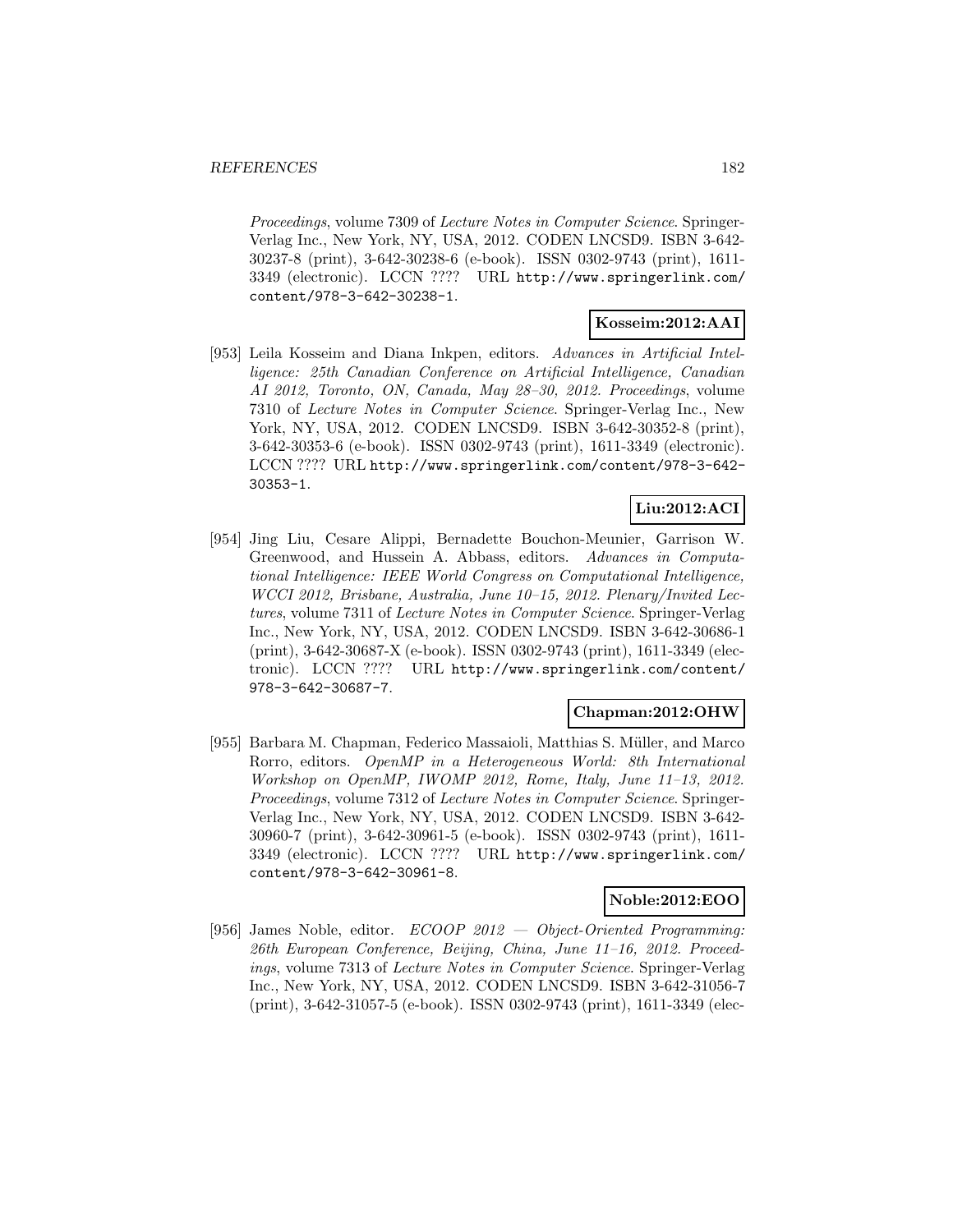tronic). LCCN ???? URL http://www.springerlink.com/content/ 978-3-642-31057-7.

## **Al-Begain:2012:ASM**

[957] Khalid Al-Begain, Dieter Fiems, and Jean-Marc Vincent, editors. Analytical and Stochastic Modeling Techniques and Applications: 19th International Conference, ASMTA 2012, Grenoble, France, June 4–6, 2012. Proceedings, volume 7314 of Lecture Notes in Computer Science. Springer-Verlag Inc., New York, NY, USA, 2012. CODEN LNCSD9. ISBN 3-642- 30781-7 (print), 3-642-30782-5 (e-book). ISSN 0302-9743 (print), 1611- 3349 (electronic). LCCN ???? URL http://www.springerlink.com/ content/978-3-642-30782-9.

# **Cerri:2012:ITS**

[958] Stefano A. Cerri, William J. Clancey, Giorgos Papadourakis, and Kitty Panourgia, editors. Intelligent Tutoring Systems: 11th International Conference, ITS 2012, Chania, Crete, Greece, June 14-18, 2012. Proceedings, volume 7315 of Lecture Notes in Computer Science. Springer-Verlag Inc., New York, NY, USA, 2012. CODEN LNCSD9. ISBN 3-642-30949-6 (print), 3-642-30950-X (e-book). ISSN 0302-9743 (print), 1611-3349 (electronic). LCCN ???? URL http://www.springerlink.com/content/ 978-3-642-30950-2.

## **Derrick:2012:ASM**

[959] John Derrick, John Fitzgerald, Stefania Gnesi, Sarfraz Khurshid, Michael Leuschel, Steve Reeves, and Elvinia Riccobene, editors. Abstract State Machines, Alloy, B, VDM, and Z: Third International Conference, ABZ 2012, Pisa, Italy, June 18–21, 2012. Proceedings, volume 7316 of Lecture Notes in Computer Science. Springer-Verlag Inc., New York, NY, USA, 2012. CODEN LNCSD9. ISBN 3-642-30884-8 (print), 3-642-30885-6 (ebook). ISSN 0302-9743 (print), 1611-3349 (electronic). LCCN ???? URL http://www.springerlink.com/content/978-3-642-30885-7.

## **Cimatti:2012:TAS**

[960] Alessandro Cimatti and Roberto Sebastiani, editors. Theory and Applications of Satisfiability Testing — SAT 2012: 15th International Conference, Trento, Italy, June 17–20, 2012. Proceedings, volume 7317 of Lecture Notes in Computer Science. Springer-Verlag Inc., New York, NY, USA, 2012. CODEN LNCSD9. ISBN 3-642-31611-5 (print), 3-642-31612-3 (ebook). ISSN 0302-9743 (print), 1611-3349 (electronic). LCCN ???? URL http://www.springerlink.com/content/978-3-642-31612-8.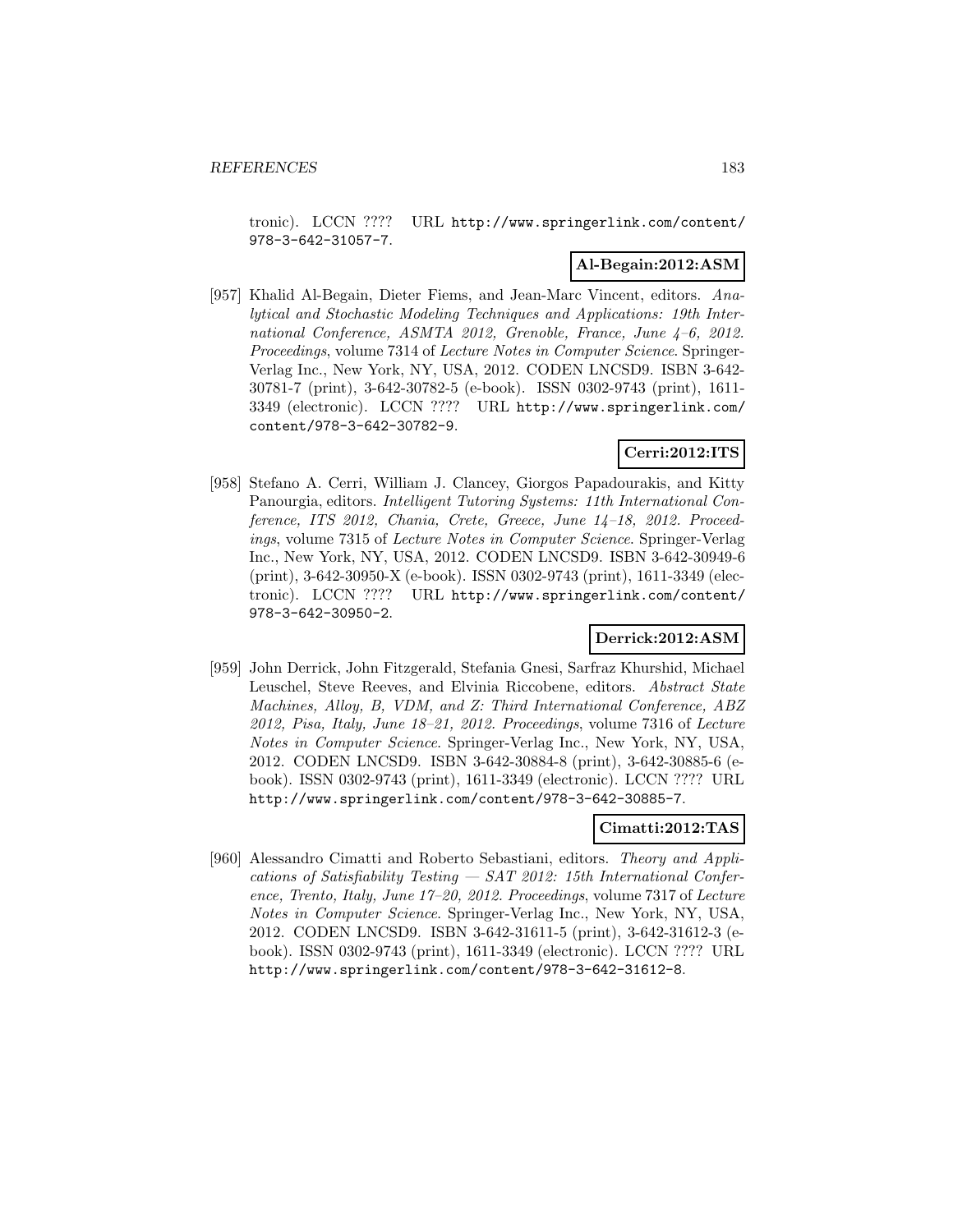# **Kay:2012:PCI**

[961] Judy Kay, Paul Lukowicz, Hideyuki Tokuda, Patrick Olivier, and Antonio Krüger, editors. Pervasive Computing: 10th International Conference, Pervasive 2012, Newcastle, UK, June 18–22, 2012. Proceedings, volume 7319 of Lecture Notes in Computer Science. Springer-Verlag Inc., New York, NY, USA, 2012. CODEN LNCSD9. ISBN 3-642-31204-7 (print), 3-642-31205-5 (e-book). ISSN 0302-9743 (print), 1611-3349 (electronic). LCCN ???? URL http://www.springerlink.com/content/978-3-642- 31205-2.

# **Bernardo:2012:FMM**

[962] Marco Bernardo, Vittorio Cortellessa, and Alfonso Pierantonio, editors. Formal Methods for Model-Driven Engineering: 12th International School on Formal Methods for the Design of Computer, Communication, and Software Systems, SFM 2012, Bertinoro, Italy, June 18–23, 2012. Advanced Lectures, volume 7320 of Lecture Notes in Computer Science. Springer-Verlag Inc., New York, NY, USA, 2012. CODEN LNCSD9. ISBN 3-642-30981-X (print), 3-642-30982-8 (e-book). ISSN 0302-9743 (print), 1611-3349 (electronic). LCCN ???? URL http://www.springerlink. com/content/978-3-642-30982-3.

# **Derrick:2012:IFM**

[963] John Derrick, Stefania Gnesi, Diego Latella, and Helen Treharne, editors. Integrated Formal Methods: 9th International Conference, IFM 2012, Pisa, Italy, June 18–21, 2012. Proceedings, volume 7321 of Lecture Notes in Computer Science. Springer-Verlag Inc., New York, NY, USA, 2012. CODEN LNCSD9. ISBN 3-642-30728-0 (print), 3-642-30729-9 (e-book). ISSN 0302-9743 (print), 1611-3349 (electronic). LCCN ???? URL http: //www.springerlink.com/content/978-3-642-30729-4.

# **Askoxylakis:2012:IST**

[964] Ioannis Askoxylakis, Henrich C. Pöhls, and Joachim Posegga, editors. Information Security Theory and Practice. Security, Privacy and Trust in Computing Systems and Ambient Intelligent Ecosystems: 6th IFIP WG 11.2 International Workshop, WISTP 2012, Egham, UK, June 20–22, 2012. Proceedings, volume 7322 of Lecture Notes in Computer Science. Springer-Verlag Inc., New York, NY, USA, 2012. CODEN LNCSD9. ISBN 3-642-30954-2 (print), 3-642-30955-0 (e-book). ISSN 0302-9743 (print), 1611-3349 (electronic). LCCN ???? URL http://www.springerlink. com/content/978-3-642-30955-7.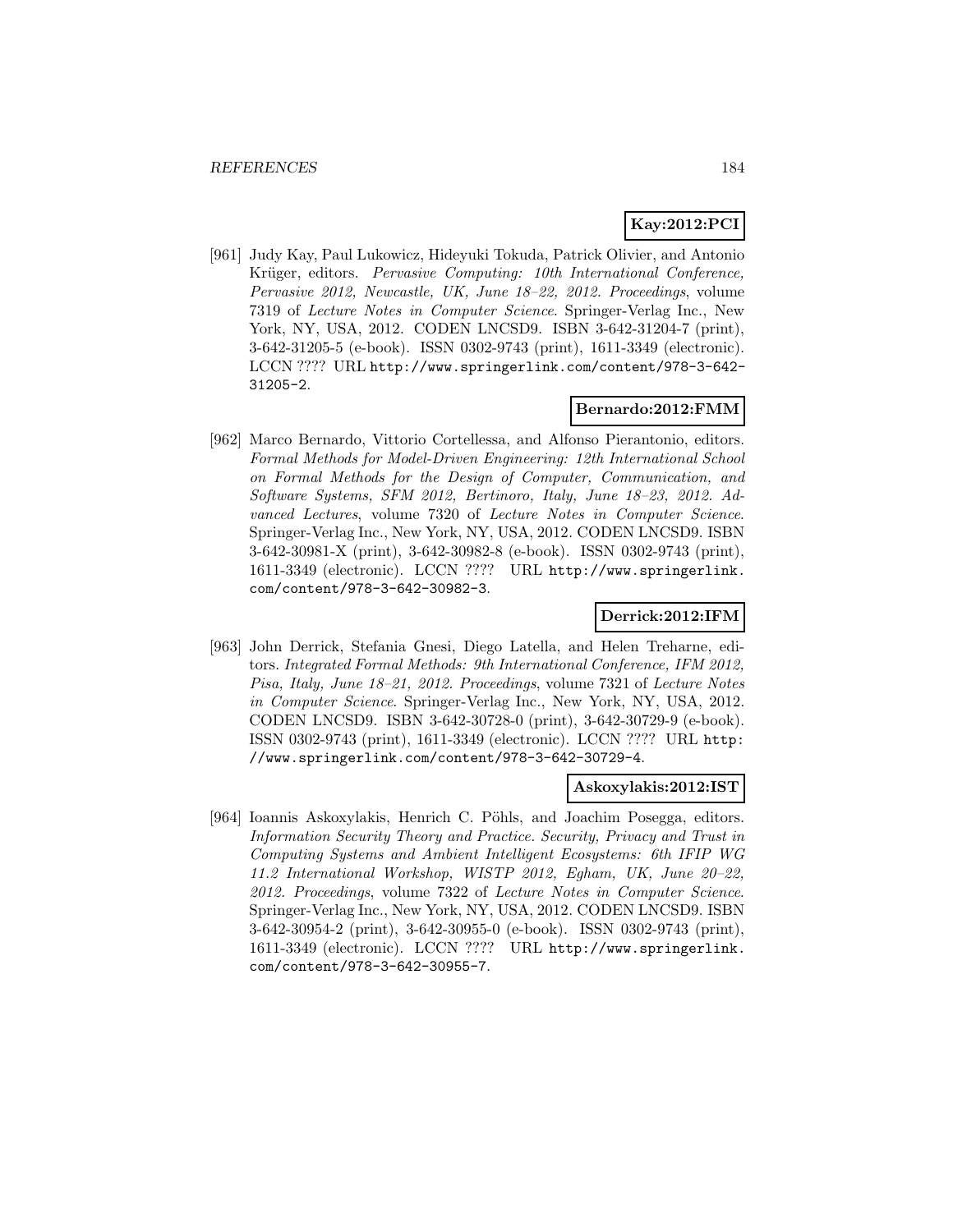#### **Bonato:2012:AMW**

[965] Anthony Bonato and Jeannette Janssen, editors. Algorithms and Models for the Web Graph: 9th International Workshop, WAW 2012, Halifax, NS, Canada, June 22–23, 2012. Proceedings, volume 7323 of Lecture Notes in Computer Science. Springer-Verlag Inc., New York, NY, USA, 2012. CODEN LNCSD9. ISBN 3-642-30540-7 (print), 3-642-30541-5 (e-book). ISSN 0302-9743 (print), 1611-3349 (electronic). LCCN ???? URL http: //www.springerlink.com/content/978-3-642-30541-2.

#### **Campilho:2012:IARa**

[966] Aurélio Campilho and Mohamed Kamel, editors. *Image Analysis and* Recognition: 9th International Conference, ICIAR 2012, Aveiro, Portugal, June 25–27, 2012. Proceedings, Part I, volume 7324 of Lecture Notes in Computer Science. Springer-Verlag Inc., New York, NY, USA, 2012. CODEN LNCSD9. ISBN 3-642-31294-2 (print), 3-642-31295-0 (e-book). ISSN 0302-9743 (print), 1611-3349 (electronic). LCCN ???? URL http: //www.springerlink.com/content/978-3-642-31295-3.

## **Campilho:2012:IARb**

[967] Aurélio Campilho and Mohamed Kamel, editors. Image Analysis and Recognition: 9th International Conference, ICIAR 2012, Aveiro, Portugal, June 25–27, 2012. Proceedings, Part II, volume 7325 of Lecture Notes in Computer Science. Springer-Verlag Inc., New York, NY, USA, 2012. CODEN LNCSD9. ISBN 3-642-31297-7 (print), 3-642-31298-5 (e-book). ISSN 0302-9743 (print), 1611-3349 (electronic). LCCN ???? URL http: //www.springerlink.com/content/978-3-642-31298-4.

# **Jezic:2012:AMA**

[968] Gordan Jezic, Mario Kusek, Ngoc-Thanh Nguyen, Robert J. Howlett, and Lakhmi C. Jain, editors. Agent and Multi-Agent Systems. Technologies and Applications: 6th KES International Conference, KES-AMSTA 2012,Dubrovnik, Croatia, June 25–27, 2012. Proceedings, volume 7327 of Lecture Notes in Computer Science. Springer-Verlag Inc., New York, NY, USA, 2012. CODEN LNCSD9. ISBN 3-642-30946-1 (print), 3-642-30947- X (e-book). ISSN 0302-9743 (print), 1611-3349 (electronic). LCCN ???? URL http://www.springerlink.com/content/978-3-642-30947-2.

## **Ralyte:2012:AIS**

[969] Jolita Ralyté, Xavier Franch, Sjaak Brinkkemper, and Stanislaw Wrycza, editors. Advanced Information Systems Engineering: 24th International Conference, CAiSE 2012, Gdansk, Poland, June 25–29, 2012. Proceedings, volume 7328 of Lecture Notes in Computer Science. Springer-Verlag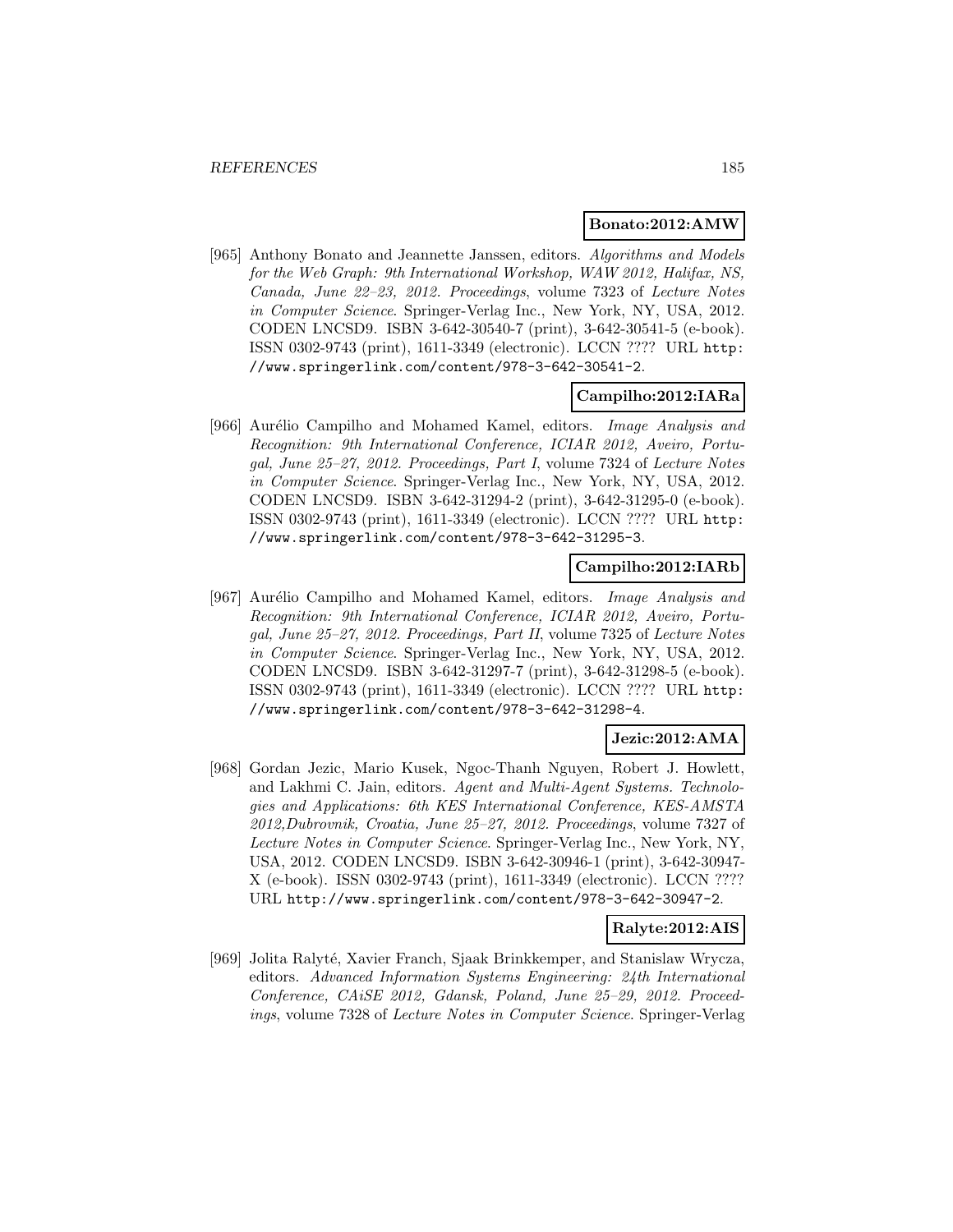Inc., New York, NY, USA, 2012. CODEN LNCSD9. ISBN 3-642-31094-X (print), 3-642-31095-8 (e-book). ISSN 0302-9743 (print), 1611-3349 (electronic). LCCN ???? URL http://www.springerlink.com/content/ 978-3-642-31095-9.

#### **Carrasco-Ochoa:2012:PRM**

[970] Jesús Ariel Carrasco-Ochoa, José Francisco Martínez-Trinidad, José Arturo Olvera López, and Kim L. Boyer, editors. Pattern Recognition: 4th Mexican Conference, MCPR 2012, Huatulco, Mexico, June 27–30, 2012. Proceedings, volume 7329 of Lecture Notes in Computer Science. Springer-Verlag Inc., New York, NY, USA, 2012. CODEN LNCSD9. ISBN 3-642- 31148-2 (print), 3-642-31149-0 (e-book). ISSN 0302-9743 (print), 1611- 3349 (electronic). LCCN ???? URL http://www.springerlink.com/ content/978-3-642-31149-9.

## **Abolmaesumi:2012:IPC**

[971] Purang Abolmaesumi, Leo Joskowicz, Nassir Navab, and Pierre Jannin, editors. Information Processing in Computer-Assisted Interventions: Third International Conference, IPCAI 2012, Pisa, Italy, June 27, 2012. Proceedings, volume 7330 of Lecture Notes in Computer Science. Springer-Verlag Inc., New York, NY, USA, 2012. CODEN LNCSD9. ISBN 3-642- 30617-9 (print), 3-642-30618-7 (e-book). ISSN 0302-9743 (print), 1611- 3349 (electronic). LCCN ???? URL http://www.springerlink.com/ content/978-3-642-30618-1.

# **Tan:2012:ASIa**

[972] Ying Tan, Yuhui Shi, and Zhen Ji, editors. Advances in Swarm Intelligence: Third International Conference, ICSI 2012, Shenzhen, China, June 17–20, 2012 Proceedings, Part I, volume 7331 of Lecture Notes in Computer Science. Springer-Verlag Inc., New York, NY, USA, 2012. CO-DEN LNCSD9. ISBN 3-642-30975-5 (print), 3-642-30976-3 (e-book). ISSN 0302-9743 (print), 1611-3349 (electronic). LCCN ???? URL http://www. springerlink.com/content/978-3-642-30976-2.

#### **Tan:2012:ASIb**

[973] Ying Tan, Yuhui Shi, and Zhen Ji, editors. Advances in Swarm Intelligence: Third International Conference, ICSI 2012, Shenzhen, China, June 17–20, 2012 Proceedings, Part II, volume 7332 of Lecture Notes in Computer Science. Springer-Verlag Inc., New York, NY, USA, 2012. CO-DEN LNCSD9. ISBN 3-642-31019-2 (print), 3-642-31020-6 (e-book). ISSN 0302-9743 (print), 1611-3349 (electronic). LCCN ???? URL http://www. springerlink.com/content/978-3-642-31020-1.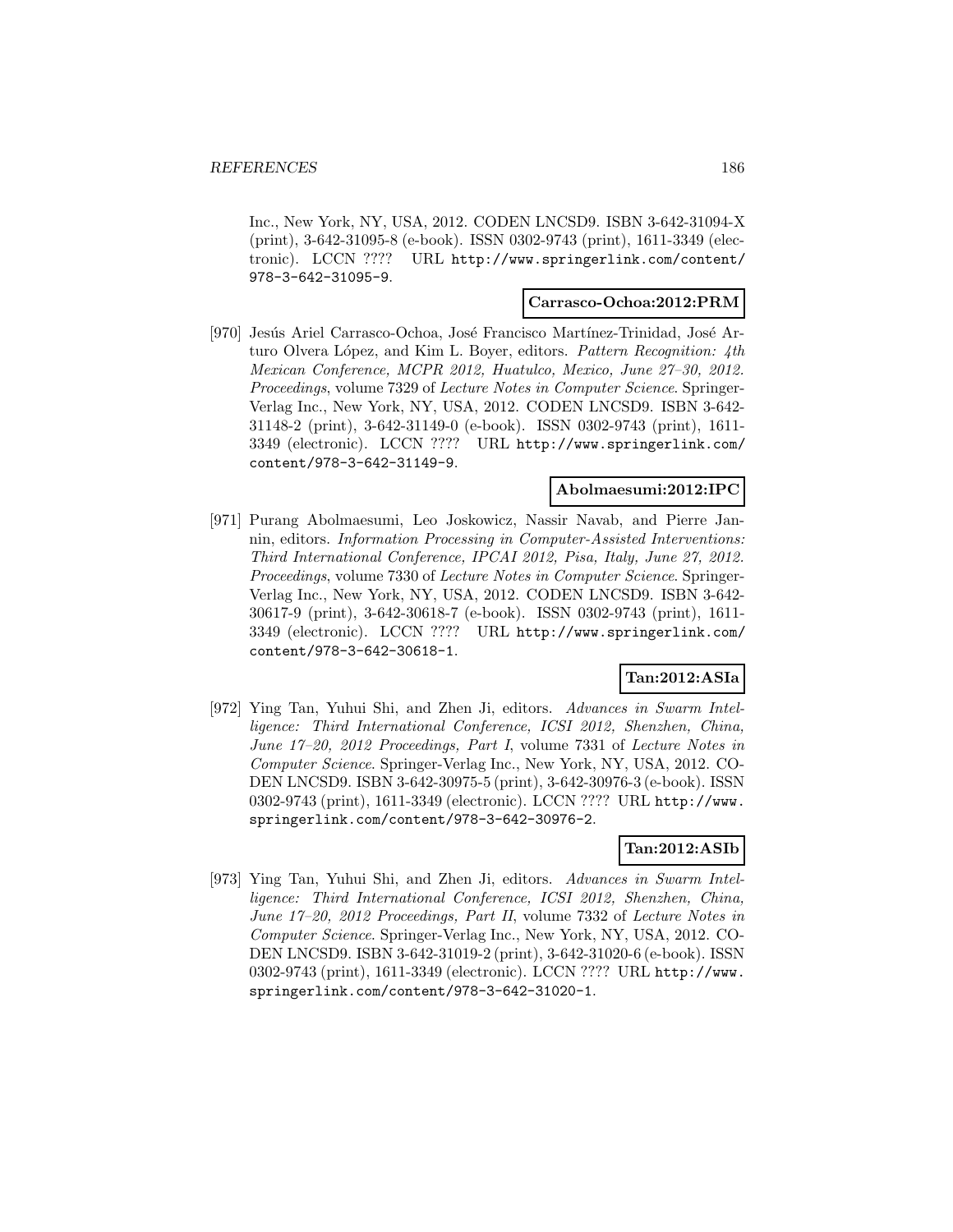#### **Murgante:2012:CSAa**

[974] Beniamino Murgante, Osvaldo Gervasi, Sanjay Misra, Nadia Nedjah, Ana Maria A. C. Rocha, David Taniar, and Bernady O. Apduhan, editors. Computational Science and Its Applications — ICCSA 2012: 12th International Conference, Salvador de Bahia, Brazil, June 18–21, 2012, Proceedings, Part I, volume 7333 of Lecture Notes in Computer Science. Springer-Verlag Inc., New York, NY, USA, 2012. CODEN LNCSD9. ISBN 3-642-31124-5 (print), 3-642-31125-3 (e-book). ISSN 0302-9743 (print), 1611-3349 (electronic). LCCN ???? URL http://www.springerlink. com/content/978-3-642-31125-3.

## **Murgante:2012:CSAb**

[975] Beniamino Murgante, Osvaldo Gervasi, Sanjay Misra, Nadia Nedjah, Ana Maria A. C. Rocha, David Taniar, and Bernady O. Apduhan, editors.  $Computational Science and Its Applications - ICCSA 2012: 12th Inter$ national Conference, Salvador de Bahia, Brazil, June 18–21, 2012, Proceedings, Part II, volume 7334 of Lecture Notes in Computer Science. Springer-Verlag Inc., New York, NY, USA, 2012. CODEN LNCSD9. ISBN 3-642-31074-5 (print), 3-642-31075-3 (e-book). ISSN 0302-9743 (print), 1611-3349 (electronic). LCCN ???? URL http://www.springerlink. com/content/978-3-642-31075-1.

#### **Murgante:2012:CSAc**

[976] Beniamino Murgante, Osvaldo Gervasi, Sanjay Misra, Nadia Nedjah, Ana Maria A. C. Rocha, David Taniar, and Bernady O. Apduhan, editors.  $Computational Science and Its Applications - ICCSA 2012: 12th Inter$ national Conference, Salvador de Bahia, Brazil, June 18–21, 2012, Proceedings, Part III, volume 7335 of Lecture Notes in Computer Science. Springer-Verlag Inc., New York, NY, USA, 2012. CODEN LNCSD9. ISBN 3-642-31136-9 (print), 3-642-31137-7 (e-book). ISSN 0302-9743 (print), 1611-3349 (electronic). LCCN ???? URL http://www.springerlink. com/content/978-3-642-31137-6.

### **Murgante:2012:CSAd**

[977] Beniamino Murgante, Osvaldo Gervasi, Sanjay Misra, Nadia Nedjah, Ana Maria A. C. Rocha, David Taniar, and Bernady O. Apduhan, editors.  $Computational Science and Its Applications - ICCSA 2012: 12th Inter$ national Conference, Salvador de Bahia, Brazil, June 18–21, 2012, Proceedings, Part IV, volume 7336 of Lecture Notes in Computer Science. Springer-Verlag Inc., New York, NY, USA, 2012. CODEN LNCSD9. ISBN 3-642-31127-X (print), 3-642-31128-8 (e-book). ISSN 0302-9743 (print), 1611-3349 (electronic). LCCN ???? URL http://www.springerlink. com/content/978-3-642-31128-4.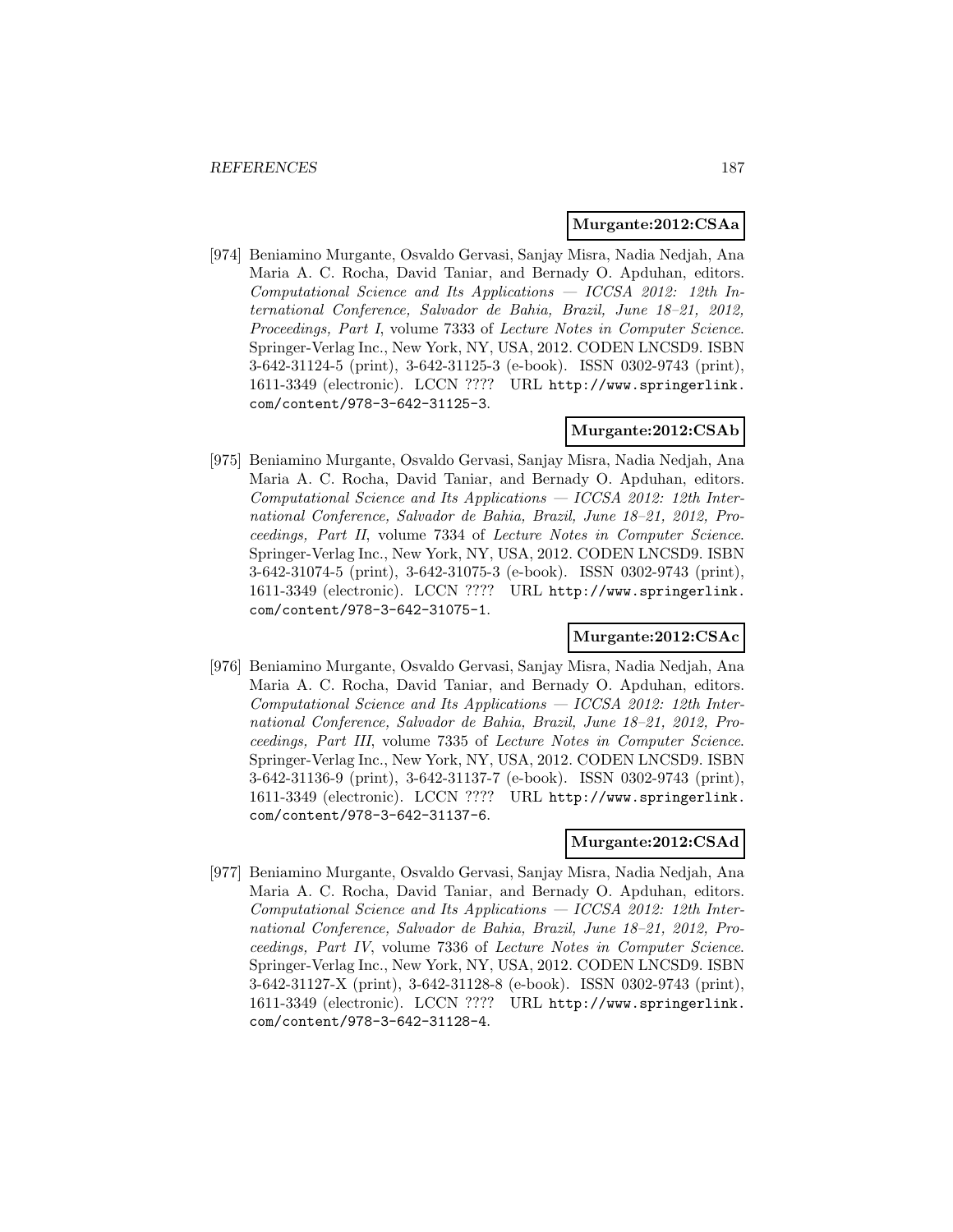#### **Bouma:2012:NLP**

[978] Gosse Bouma, Ashwin Ittoo, Elisabeth Métais, and Hans Wortmann, editors. Natural Language Processing and Information Systems: 17th International Conference on Applications of Natural Language to Information Systems, NLDB 2012, Groningen, The Netherlands, June 26–28, 2012. Proceedings, volume 7337 of Lecture Notes in Computer Science. Springer-Verlag Inc., New York, NY, USA, 2012. CODEN LNCSD9. ISBN 3-642- 31177-6 (print), 3-642-31178-4 (e-book). ISSN 0302-9743 (print), 1611- 3349 (electronic). LCCN ???? URL http://www.springerlink.com/ content/978-3-642-31178-9.

#### **Ailamaki:2012:SSD**

[979] Anastasia Ailamaki and Shawn Bowers, editors. Scientific and Statistical Database Management: 24th International Conference, SSDBM 2012, Chania, Crete, Greece, June 25–27, 2012. Proceedings, volume 7338 of Lecture Notes in Computer Science. Springer-Verlag Inc., New York, NY, USA, 2012. CODEN LNCSD9. ISBN 3-642-31234-9 (print), 3-642-31235- 7 (e-book). ISSN 0302-9743 (print), 1611-3349 (electronic). LCCN ???? URL http://www.springerlink.com/content/978-3-642-31235-9.

## **Pietka:2012:ITB**

[980] Ewa Pietka and Jacek Kawa, editors. Information Technologies in Biomedicine: Third International Conference, ITIB 2012, Gliwice, Poland, June 11–13, 2012. Proceedings, volume 7339 of Lecture Notes in Computer Science. Springer-Verlag Inc., New York, NY, USA, 2012. CODEN LNCSD9. ISBN 3-642-31195-4 (print), 3-642-31196-2 (e-book). ISSN 0302-9743 (print), 1611-3349 (electronic). LCCN ???? URL http: //www.springerlink.com/content/978-3-642-31196-3.

## **Elmoataz:2012:ISP**

[981] Abderrahim Elmoataz, Driss Mammass, Olivier Lezoray, Fathallah Nouboud, and Driss Aboutajdine, editors. Image and Signal Processing: 5th International Conference, ICISP 2012, Agadir, Morocco, June 28–30, 2012. Proceedings, volume 7340 of Lecture Notes in Computer Science. Springer-Verlag Inc., New York, NY, USA, 2012. CODEN LNCSD9. ISBN 3-642-31253-5 (print), 3-642-31254-3 (e-book). ISSN 0302-9743 (print), 1611-3349 (electronic). LCCN ???? URL http://www.springerlink. com/content/978-3-642-31254-0.

#### **Bao:2012:ACN**

[982] Feng Bao, Pierangela Samarati, and Jianying Zhou, editors. Applied Cryptography and Network Security: 10th International Conference, ACNS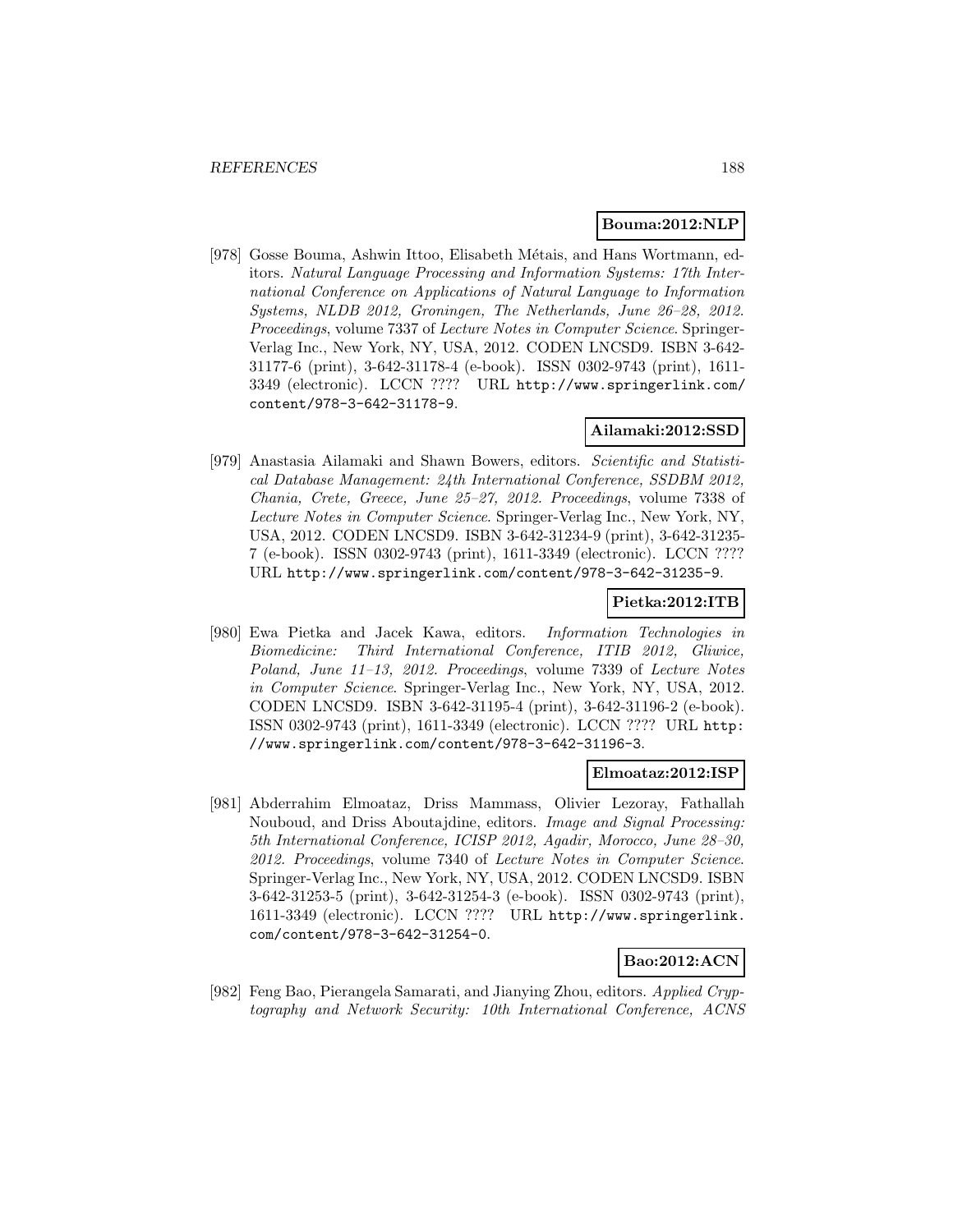2012, Singapore, June 26–29, 2012. Proceedings, volume 7341 of Lecture Notes in Computer Science. Springer-Verlag Inc., New York, NY, USA, 2012. CODEN LNCSD9. ISBN 3-642-31283-7 (print), 3-642-31284-5 (ebook). ISSN 0302-9743 (print), 1611-3349 (electronic). LCCN ???? URL http://www.springerlink.com/content/978-3-642-31284-7.

# **Gibbons:2012:MPC**

[983] Jeremy Gibbons and Pablo Nogueira, editors. Mathematics of Program Construction: 11th International Conference, MPC 2012, Madrid, Spain, June 25–27, 2012. Proceedings, volume 7342 of Lecture Notes in Computer Science. Springer-Verlag Inc., New York, NY, USA, 2012. CODEN LNCSD9. ISBN 3-642-31112-1 (print), 3-642-31113-X (e-book). ISSN 0302-9743 (print), 1611-3349 (electronic). LCCN ???? URL http://www. springerlink.com/content/978-3-642-31113-0.

# **Dieste:2012:PFS**

[984] Oscar Dieste, Andreas Jedlitschka, and Natalia Juristo, editors. Product-Focused Software Process Improvement: 13th International Conference, PROFES 2012, Madrid, Spain, June 13–15, 2012 Proceedings, volume 7343 of Lecture Notes in Computer Science. Springer-Verlag Inc., New York, NY, USA, 2012. CODEN LNCSD9. ISBN 3-642-31062-1 (print), 3-642-31063-X (e-book). ISSN 0302-9743 (print), 1611-3349 (electronic). LCCN ???? URL http://www.springerlink.com/content/978-3-642- 31063-8.

#### **Katzenbeisser:2012:TTC**

[985] Stefan Katzenbeisser, Edgar Weippl, L. Jean Camp, Melanie Volkamer, Mike Reiter, and Xinwen Zhang, editors. Trust and Trustworthy Computing: 5th International Conference, TRUST 2012, Vienna, Austria, June 13–15, 2012. Proceedings, volume 7344 of Lecture Notes in Computer Science. Springer-Verlag Inc., New York, NY, USA, 2012. CODEN LNCSD9. ISBN 3-642-30920-8 (print), 3-642-30921-6 (e-book). ISSN 0302-9743 (print), 1611-3349 (electronic). LCCN ???? URL http:// www.springerlink.com/content/978-3-642-30921-2.

# **Jiang:2012:ARA**

[986] He Jiang, Wei Ding, Moonis Ali, and Xindong Wu, editors. Advanced Research in Applied Artificial Intelligence: 25th International Conference on Industrial Engineering and Other Applications of Applied Intelligent Systems, IEA/AIE 2012, Dalian, China, June 9–12, 2012. Proceedings, volume 7345 of Lecture Notes in Computer Science. Springer-Verlag Inc., New York, NY, USA, 2012. CODEN LNCSD9. ISBN 3-642-31086-9 (print), 3-642-31087-7 (e-book). ISSN 0302-9743 (print), 1611-3349 (electronic).